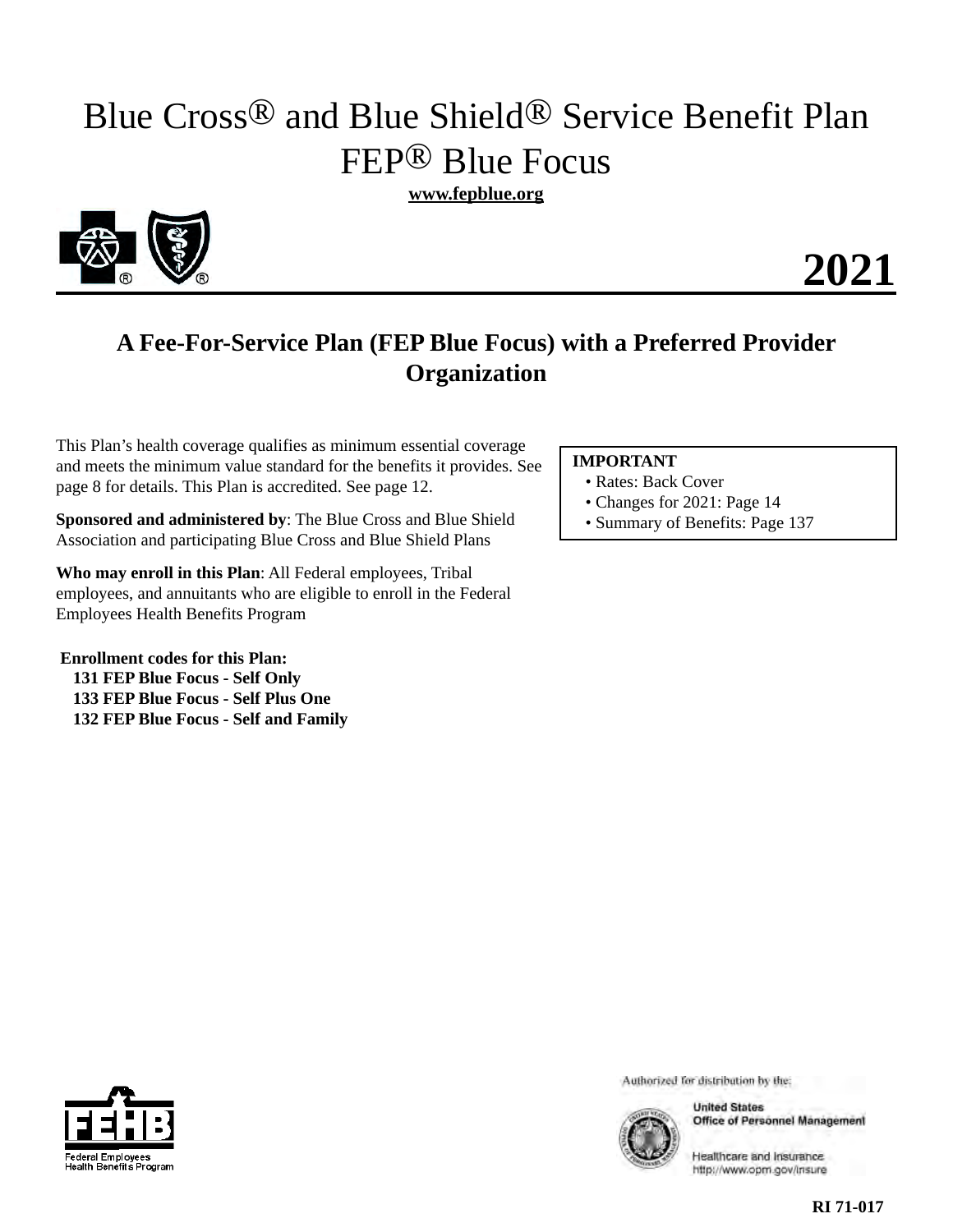### **Important Notice from the Blue Cross and Blue Shield Service Benefit Plan About Our Prescription Drug Coverage and Medicare**

The Office of Personnel Management (OPM) has determined that the Blue Cross and Blue Shield Service Benefit Plan's prescription drug coverage is, on average, expected to pay out as much as the standard Medicare prescription drug coverage will pay for all plan participants and is considered Creditable Coverage. This means you do not need to enroll in Medicare Part D and pay extra for prescription drug coverage. If you decide to enroll in Medicare Part D later, you will not have to pay a penalty for late enrollment as long as you keep your FEHB coverage.

However, if you choose to enroll in Medicare Part D, you can keep your FEHB coverage and your FEHB plan will coordinate benefits with Medicare.

Remember: If you are an annuitant and you cancel your FEHB coverage, you may not re-enroll in the FEHB Program.

#### **Please be advised**

If you lose or drop your FEHB coverage and go 63 days or longer without prescription drug coverage that is at least as good as Medicare's prescription drug coverage, your monthly Medicare Part D premium will go up at least 1 percent per month for every month that you did not have that coverage. For example, if you go 19 months without Medicare Part D prescription drug coverage, your premium will always be at least 19 percent higher than what many other people pay. You will have to pay this higher premium as long as you have Medicare prescription drug coverage. In addition, you may have to wait until the next Annual Coordinated Election Period (October 15 through December 7) to enroll in Medicare Part D.

### **Medicare's Low Income Benefits**

For people with limited income and resources, extra help paying for a Medicare prescription drug plan is available. Information regarding this program is available through the Social Security Administration (SSA) online at www.socialsecurity.gov, or call the SSA at 800-772-1213, TTY 800-325-0778.

You can get more information about Medicare prescription drug plans and the coverage offered in your area from these places:

• Visit www.medicare.gov for personalized help.

• Call 800-MEDICARE 800-633-4227, TTY 877-486-2048.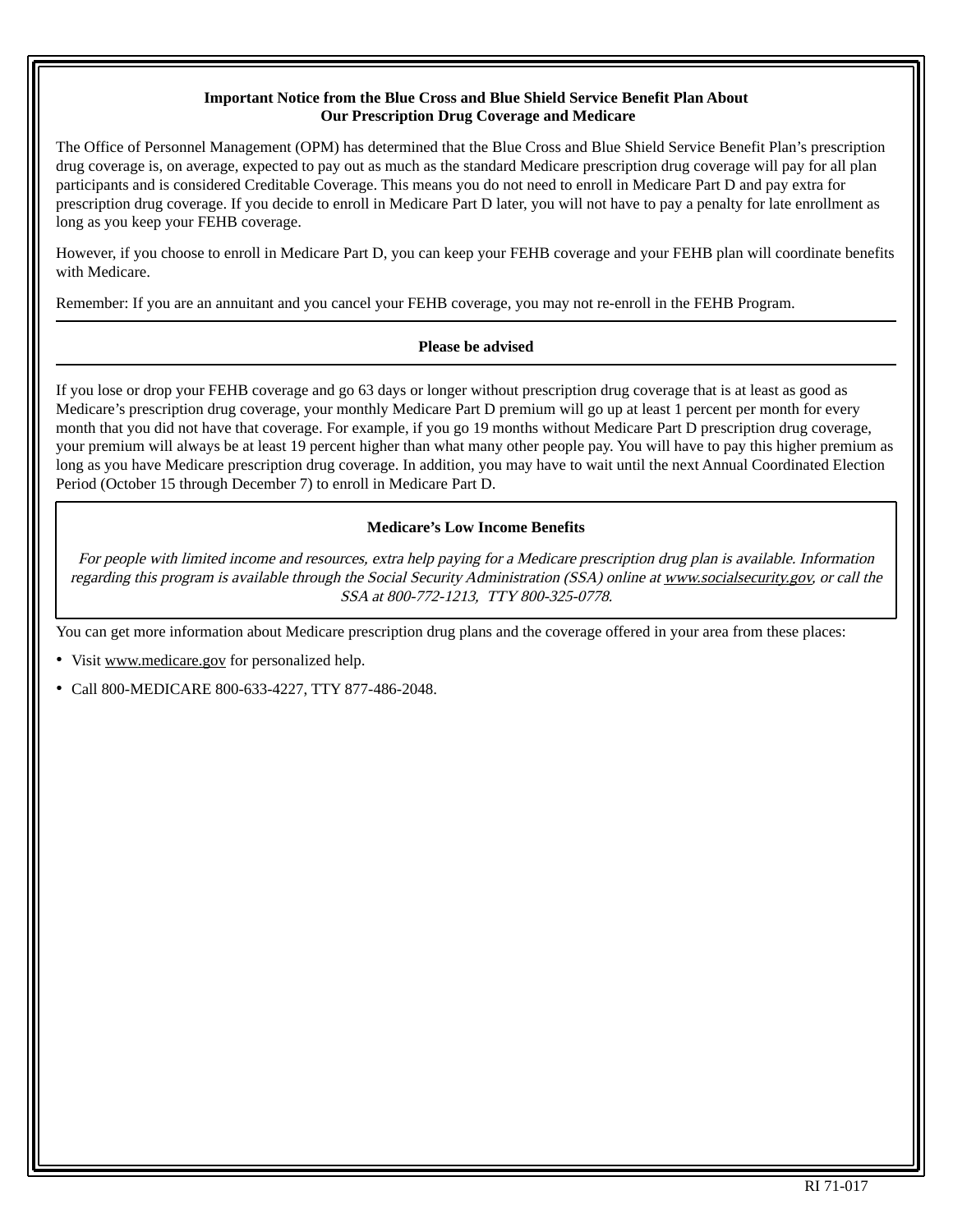### **Table of Contents**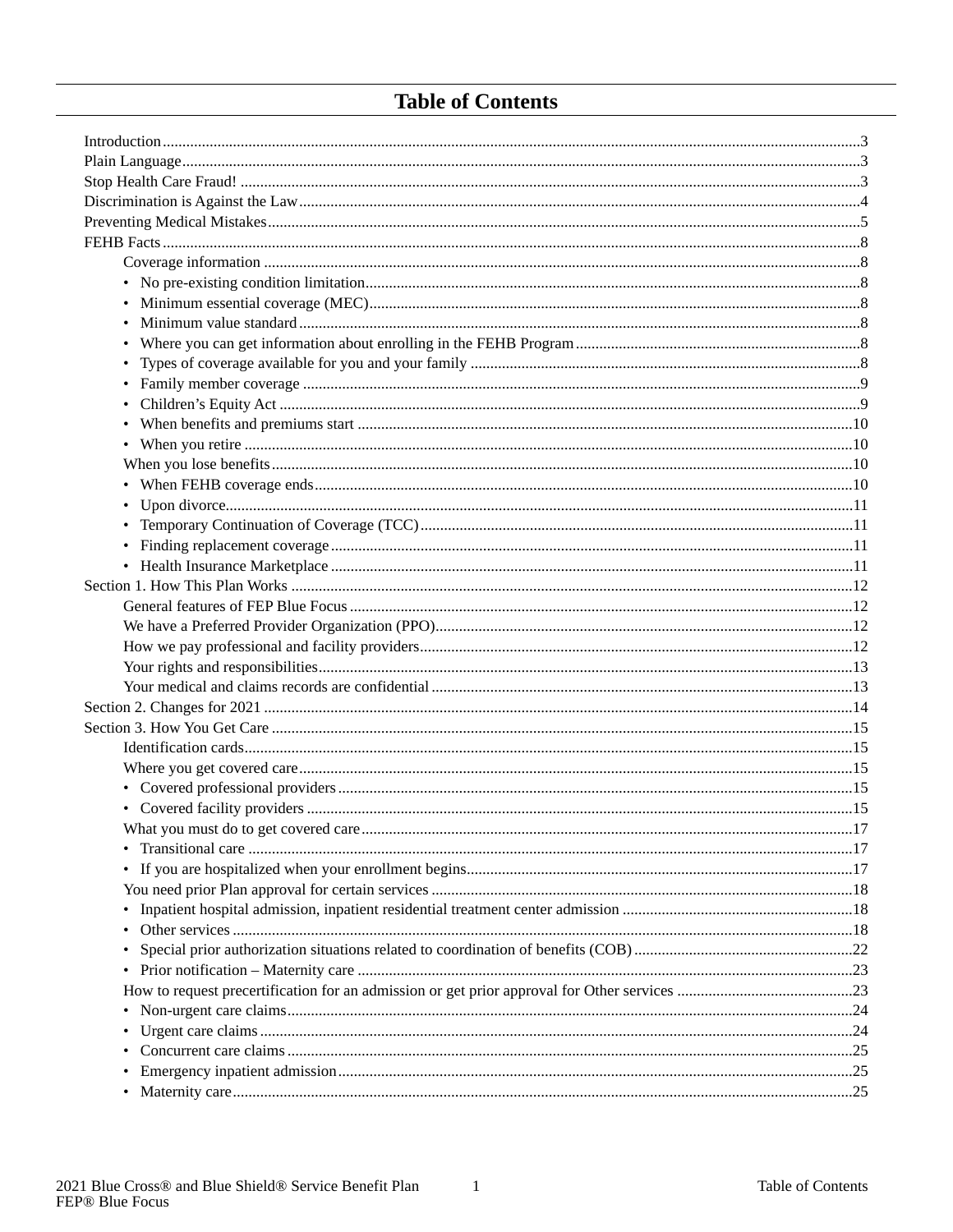| Summary of Benefits for the Blue Cross and Blue Shield Service Benefit Plan FEP Blue Focus - 2021 137 |  |
|-------------------------------------------------------------------------------------------------------|--|
|                                                                                                       |  |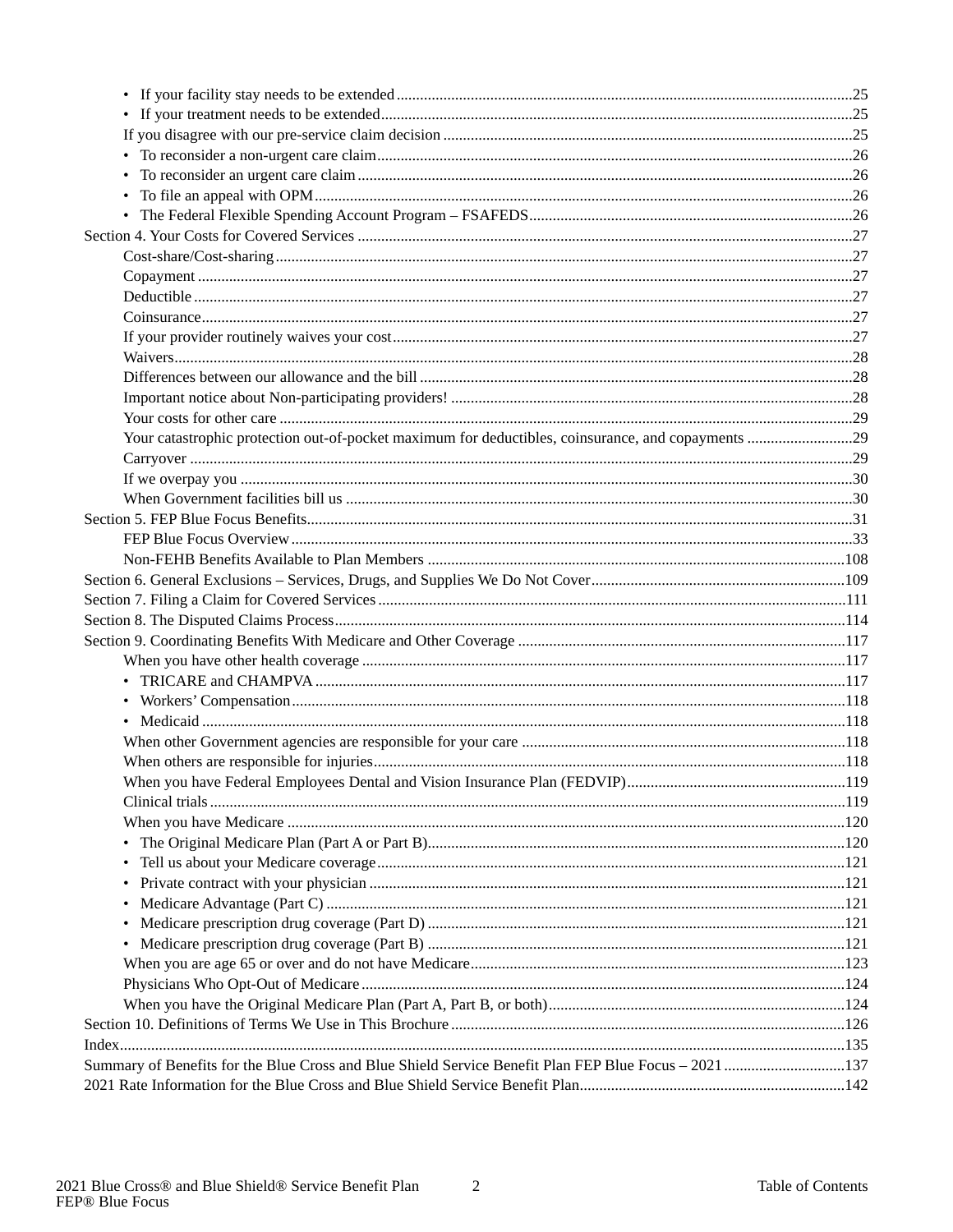### **Introduction**

<span id="page-4-0"></span>This brochure describes the benefits of the **Blue Cross and Blue Shield Service Benefit Plan – FEP Blue Focus** under contract (CS 1039) with the United States Office of Personnel Management, as authorized by the Federal Employees Health Benefits law. This Plan is underwritten by participating Blue Cross and Blue Shield Plans (Local Plans) that administer this Plan in their individual localities. For customer service assistance, visit our website, www.fepblue.org, or contact your Local Plan at the phone number appearing on the back of your FEP Blue Focus ID card.

The Blue Cross and Blue Shield Association is the Carrier of the Plan. The address for the Blue Cross and Blue Shield Service Benefit Plan administrative office is:

### **Blue Cross and Blue Shield Service Benefit Plan**

1310 G Street NW, Suite 900 Washington, DC 20005

This brochure is the official statement of benefits. No verbal statement can modify or otherwise affect the benefits, limitations, and exclusions of this brochure. It is your responsibility to be informed about your healthcare benefits.

If you are enrolled in this Plan, you are entitled to the benefits described in this brochure. If you are enrolled in Self Plus One or Self and Family coverage, each eligible family member is also entitled to these benefits. You do not have a right to benefits that were available before January 1, 2021, unless those benefits are also shown in this brochure.

OPM negotiates benefits and rates with each plan annually. Benefits are effective January 1, 2021, and are summarized on page 14. Rates are shown on the back cover of this brochure.

### **Plain Language**

<span id="page-4-1"></span>All FEHB brochures are written in plain language to make them easy to understand. Here are some examples:

- Except for necessary technical terms, we use common words. For instance, "you" means the enrollee and each covered family member; "we" means the Blue Cross and Blue Shield Service Benefit Plan.
- We limit acronyms to ones you know. FEHB is the Federal Employees Health Benefits Program. OPM is the United States Office of Personnel Management. If we use others, we tell you what they mean.
- Our brochure and other FEHB plans' brochures have the same format and similar descriptions to help you compare plans.

### **Stop Health Care Fraud!**

<span id="page-4-2"></span>Fraud increases the cost of healthcare for everyone and increases your Federal Employees Health Benefits Program premium.

OPM's Office of the Inspector General investigates all allegations of fraud, waste, and abuse in the FEHB Program regardless of the agency that employs you or from which you retired.

**Protect Yourself From Fraud** – Here are some things you can do to prevent fraud:

- Do not give your plan identification (ID) number over the phone or to people you do not know, except for your healthcare provider, authorized health benefits plan, or OPM representative.
- Let only the appropriate medical professionals review your medical record or recommend services.
- Avoid using healthcare providers who say that an item or service is not usually covered, but they know how to bill us to get it paid.
- Carefully review explanations of benefits (EOBs) statements that you receive from us.
- Periodically review your claim history for accuracy to ensure we have not been billed for services you did not receive.
- Do not ask your doctor to make false entries on certificates, bills, or records in order to get us to pay for an item or service.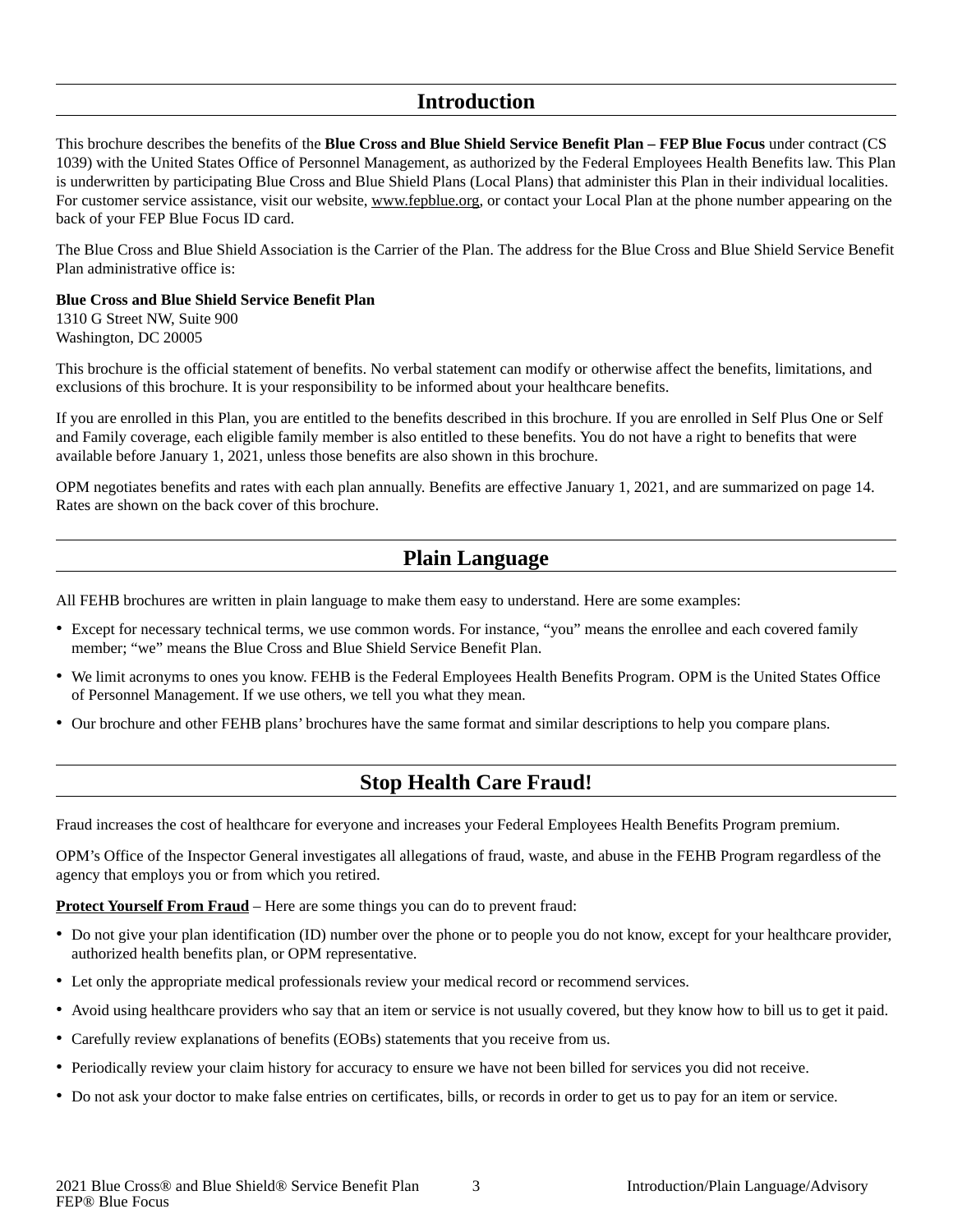- If you suspect that a provider has charged you for services you did not receive, billed you twice for the same service, or misrepresented any information, do the following:
	- Call the provider and ask for an explanation. There may be an error.
	- If the provider does not resolve the matter, call the FEP Fraud Hotline at 800-FEP-8440 (800-337-8440) and explain the situation.
	- If we do not resolve the issue:

### **CALL – THE HEALTH CARE FRAUD HOTLINE**

#### **877-499-7295**

OR go to www.opm.gov/our-inspector-general/hotline-to-report-fraud-waste-or-abuse/complaint-form

The online form is the desired method of reporting fraud in order to ensure accuracy, and a quick response time.

You can also write to:

**United States Office of Personnel Management Office of the Inspector General Fraud Hotline 1900 E Street NW Room 6400 Washington, DC 20415-1100**

- Do not maintain as a family member on your policy:
	- Your former spouse after a divorce decree or annulment is final (even if a court order stipulates otherwise); or
	- Your child age 26 or over (unless he/she was disabled and incapable of self-support prior to age 26).
	- A carrier may request that an enrollee verify the eligibility of any or all family members listed as covered under the enrollee's FEHB enrollment.
- If you have any questions about the eligibility of a dependent, check with your personnel office if you are employed, with your retirement office (such as OPM) if you are retired, or with the National Finance Center if you are enrolled under Temporary Continuation of Coverage (TCC).
- Fraud or intentional misrepresentation of material fact is prohibited under the Plan. You can be prosecuted for fraud and your agency may take action against you. Examples of fraud include falsifying a claim to obtain FEHB benefits, trying to or obtaining service or coverage for yourself or for someone who is not eligible for coverage, or enrolling in the Plan when you are no longer eligible.
- If your enrollment continues after you are no longer eligible for coverage (i.e., you have separated from Federal service) and premiums are not paid, you will be responsible for all benefits paid during the period in which premiums were not paid. You may be billed by your provider for services received. You may be prosecuted for fraud for knowingly using health insurance benefits for which you have not paid premiums. It is your responsibility to know when you or a family member is no longer eligible to use your health insurance coverage.

### **Discrimination is Against the Law**

<span id="page-5-0"></span>The Blue Cross and Blue Shield Service Benefit Plan complies with all applicable Federal civil rights laws, including Title VII of the Civil Rights Act of 1964.

We:

- Provide free aids and services to people with disabilities to communicate effectively with us, such as:
	- Qualified sign language interpreters
	- Written information in other formats (large print, audio, accessible electronic formats, other formats)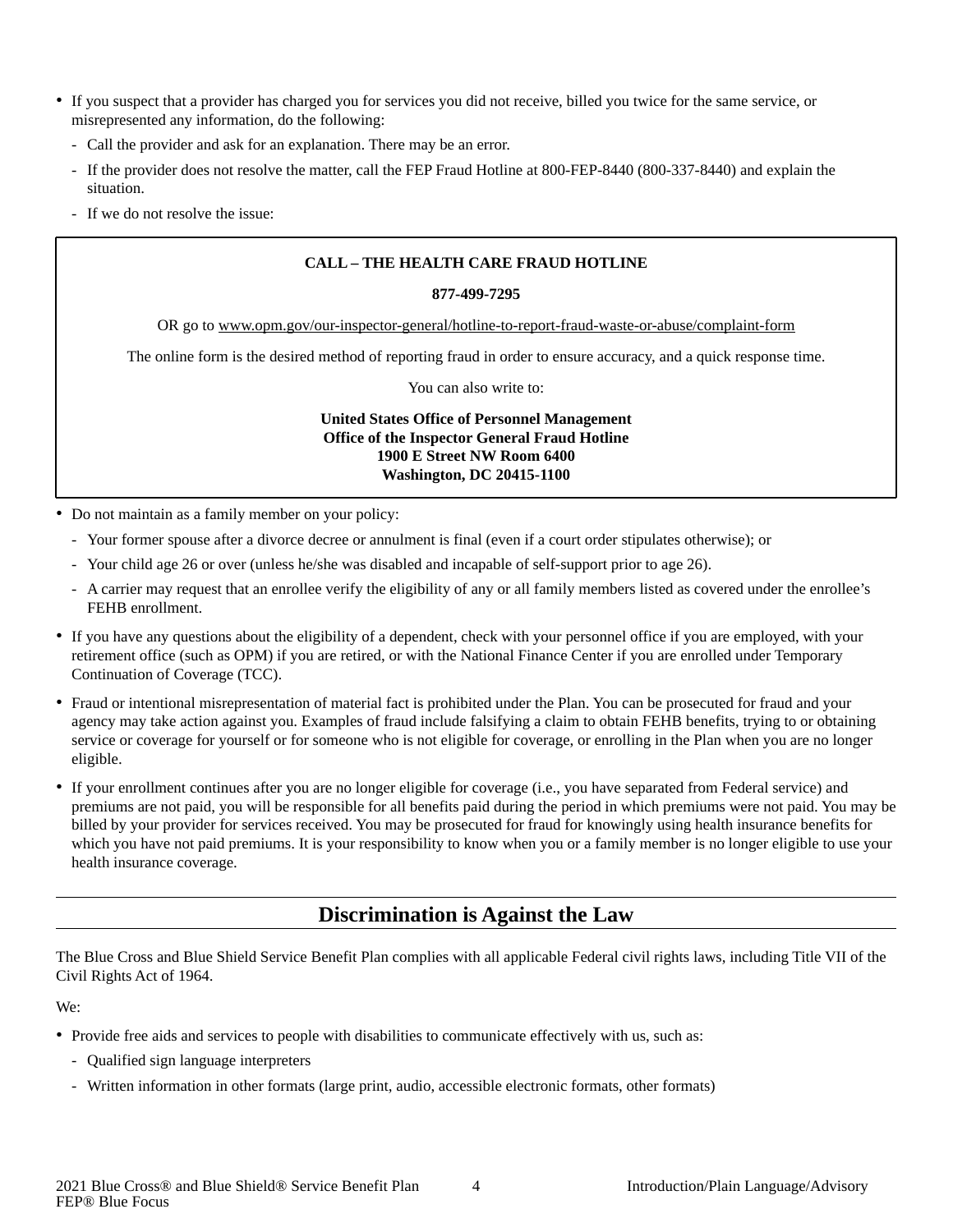- Provide free language services to people whose primary language is not English, such as:
	- Qualified interpreters
	- Information written in other languages

If you need these services, contact the Civil Rights Coordinator of your Local Plan by contacting your Local Plan at the phone number appearing on the back of your ID card.

If you believe that we have failed to provide these services or discriminated in another way on the basis of race, color, national origin, age, disability, or sex, you can file a grievance with the Civil Rights Coordinator of your Local Plan. You can file a grievance in person or by mail, fax, or email. If you need help filing a grievance, your Local Plan's Civil Rights Coordinator is available to help you.

Members may file a complaint with the HHS Office of Civil Rights, OPM, or FEHB Program Carriers.

You can also file a civil rights complaint with the Office of Personnel Management by mail at:

Office of Personnel Management Healthcare and Insurance Federal Employee Insurance Operations Attention: Assistant Director, FEIO 1900 E Street NW, Suite 3400-S Washington, D.C. 20415-3610

For further information about how to file a civil rights complaint, go to www.fepblue.org/en/rights-and-responsibilities/, or call the customer service phone number on the back of your ID card. For TTY, dial 711.

### **Preventing Medical Mistakes**

<span id="page-6-0"></span>Medical mistakes continue to be a significant cause of preventable deaths within the United States. While death is the most tragic outcome, medical mistakes cause other problems such as permanent disabilities, extended hospital stays, longer recoveries, and additional treatments. Medical mistakes and their consequences also add significantly to the overall cost of healthcare. Hospitals and healthcare providers are being held accountable for the quality of care and reduction in medical mistakes by their accrediting bodies. You can also improve the quality and safety of your own healthcare and that of your family members by learning more about and understanding your risks. Take these simple steps:

### **1. Ask questions if you have doubts or concerns.**

- Ask questions and make sure you understand the answers.
- Choose a doctor with whom you feel comfortable talking.
- Take a relative or friend with you to help you take notes, ask questions and understand answers.

### **2. Keep and bring a list of all the medications you take.**

- Bring the actual medications or give your doctor and pharmacist a list of all the medications and dosages that you take, including non-prescription (over-the-counter) medications and nutritional supplements.
- Tell your doctor and pharmacist about any drug, food, and other allergies you have, such as to latex.
- Ask about any risks or side effects of the medication and what to avoid while taking it. Be sure to write down what your doctor or pharmacist says.
- Make sure your medication is what the doctor ordered. Ask the pharmacist about your medication if it looks different than you expected.
- Read the label and patient package insert when you get your medication, including all warnings and instructions.
- Know how to use your medication. Especially note the times and conditions when your medication should and should not be taken.
- Contact your doctor or pharmacist if you have any questions.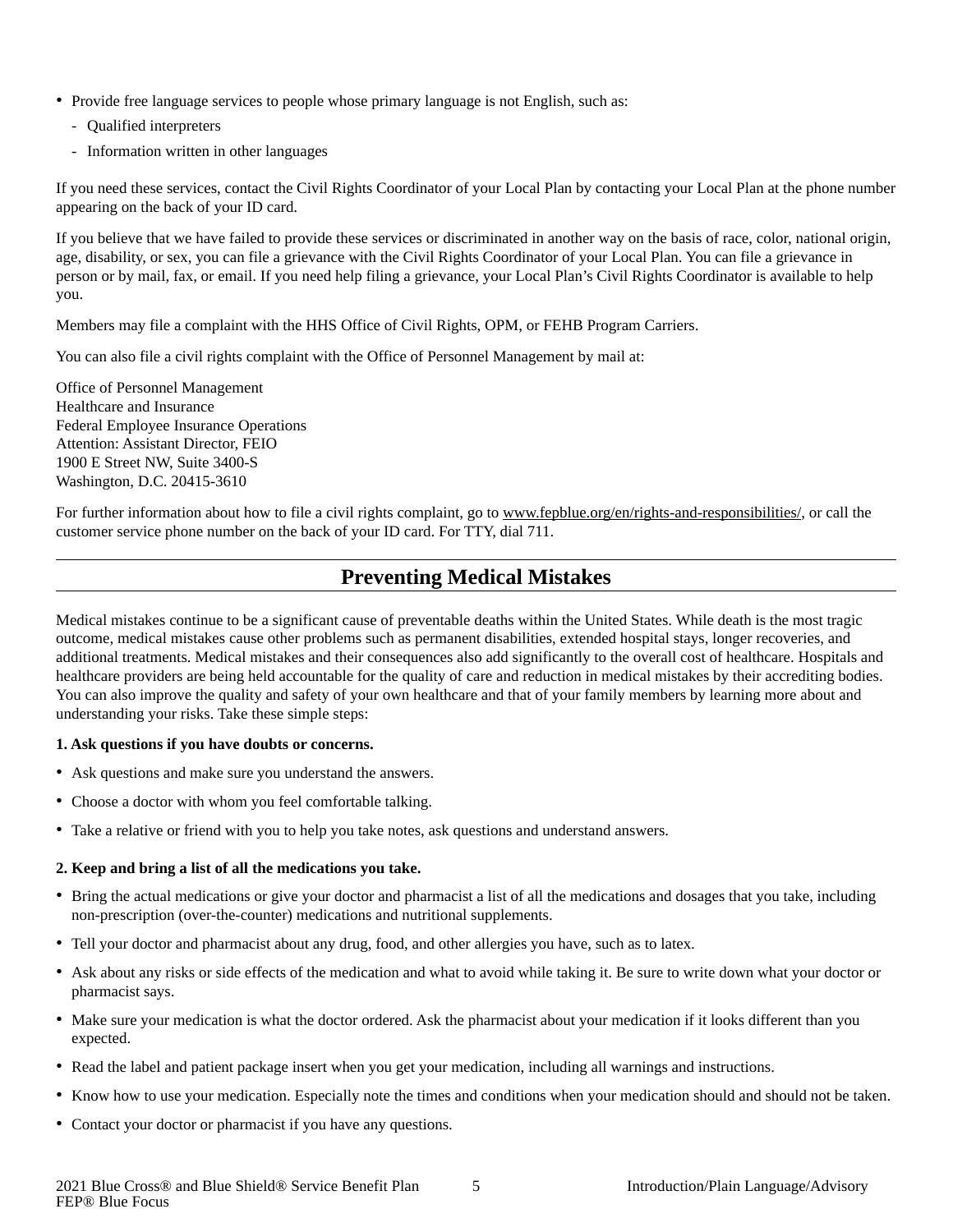• Understand both the generic and brand names of your medication. This helps ensure you do not receive double dosing from taking both a generic and a brand. It also helps prevent you from taking a medication to which you are allergic.

### **3. Get the results of any test or procedure.**

- Ask when and how you will get the results of tests or procedures. Will it be in person, by phone, mail, through the Plan or Provider's portal?
- Do not assume the results are fine if you do not get them when expected. Contact your healthcare provider and ask for your results.
- Ask what the results mean for your care.

#### **4. Talk to your doctor about which hospital or clinic is best for your health needs.**

- Ask your doctor about which hospital or clinic has the best care and results for your condition if you have more than one hospital or clinic to choose from to get the healthcare you need.
- Be sure you understand the instructions you get about follow-up care when you leave the hospital or clinic.

#### **5. Make sure you understand what will happen if you need surgery.**

- Make sure you, your doctor, and your surgeon all agree on exactly what will be done during the operation.
- Ask your doctor, "Who will manage my care when I am in the hospital?"
- Ask your surgeon:
	- "Exactly what will you be doing?"
	- "About how long will it take?"
	- "What will happen after surgery?"
	- "How can I expect to feel during recovery?"
- Tell the surgeon, anesthesiologist, and nurses about any allergies, bad reactions to anesthesia, and any medications or nutritional supplements you are taking.

#### **Patient Safety Links**

For more information on patient safety, please visit:

- www.jointcommission.org/topics/patient\_safety.aspx. The Joint Commission helps health care organizations to improve the quality and safety of the care they deliver.
- www.ahrq.gov/patients-consumers. The Agency for Healthcare Research and Quality makes available a wide-ranging list of topics not only to inform consumers about patient safety but to help choose quality healthcare providers and improve the quality of care you receive.
- www.bemedwise.org. The National Council on Patient Information and Education is dedicated to improving communication about the safe, appropriate use of medications.
- www.leapfroggroup.org. The Leapfrog Group is active in promoting safe practices in hospital care.
- • www.ahqa.org. The American Health Quality Association represents organizations and healthcare professionals working to improve patient safety.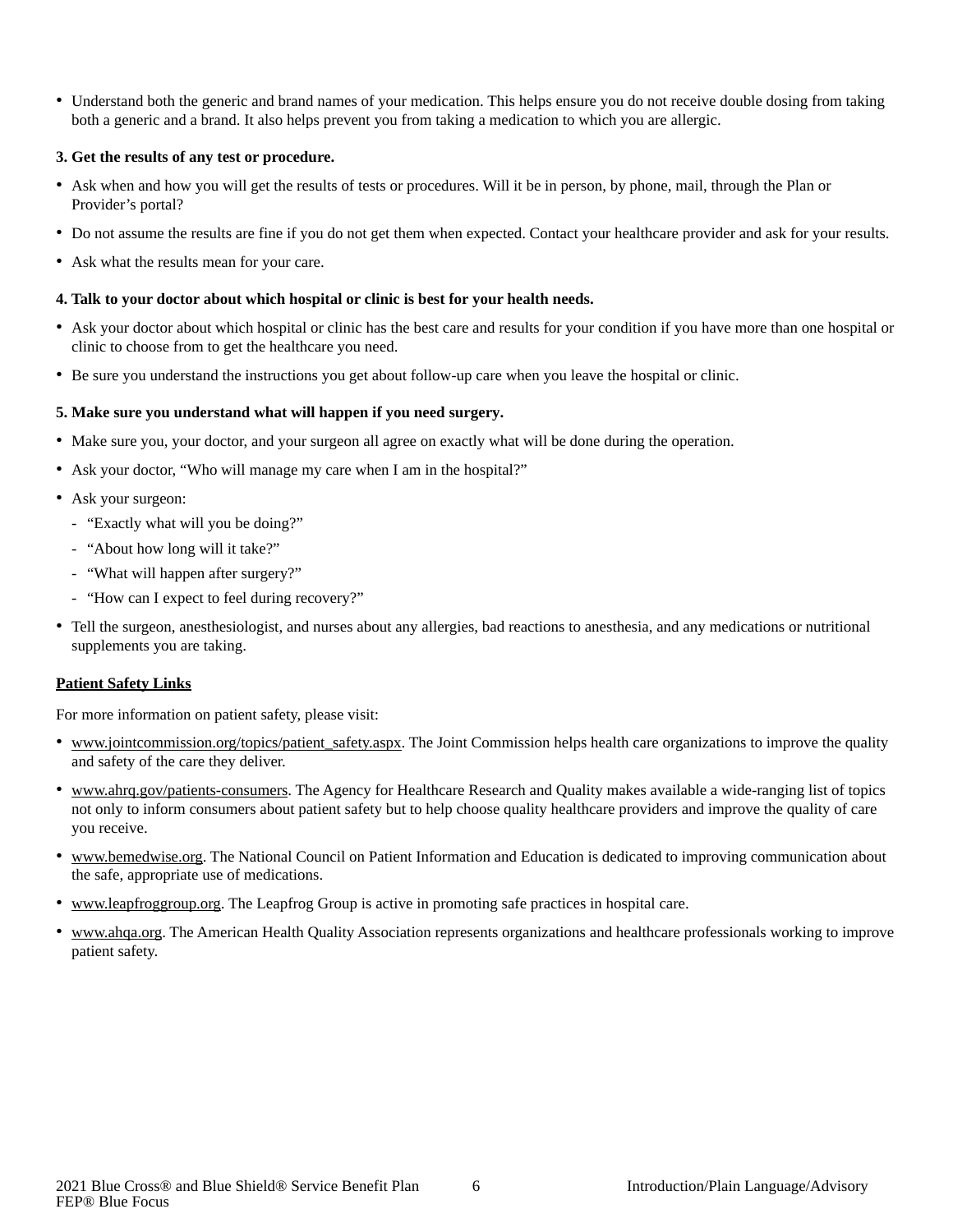### **Preventable Healthcare Acquired Conditions ("Never Events")**

When you enter the hospital for treatment of one medical problem, you do not expect to leave with additional injuries, infections, or other serious conditions that occur during the course of your stay. Although some of these complications may not be avoidable, patients do suffer from injuries or illnesses that could have been prevented if doctors or the hospital had taken proper precautions. Errors in medical care that are clearly identifiable, preventable and serious in their consequences for patients can indicate a significant problem in the safety and credibility of a healthcare facility. These conditions and errors are sometimes called "Never Events" or "Serious Reportable Events."

We have a benefit payment policy that encourages hospitals to reduce the likelihood of hospital-acquired conditions such as certain infections, severe bedsores, and fractures, and to reduce medical errors that should never happen. When such an event occurs, neither you nor your FEHB plan will incur costs to correct the medical error.

You will not be billed for inpatient services when care is related to treatment of specific hospital-acquired conditions if you use Preferred hospitals. This policy helps to protect you from having to pay for the cost of treating these conditions, and it encourages hospitals to improve the quality of care they provide.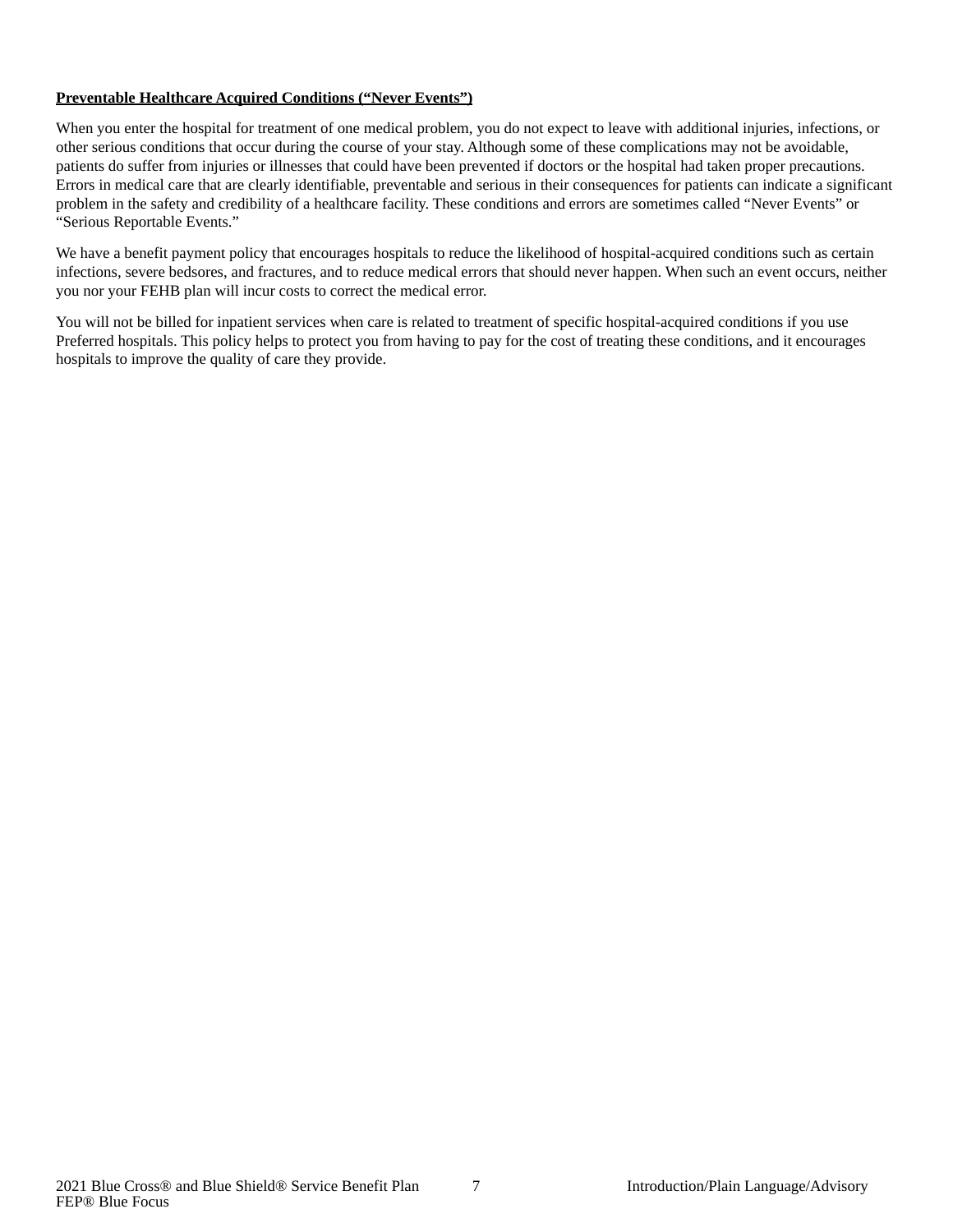### **FEHB Facts**

### <span id="page-9-0"></span>**Coverage information**

<span id="page-9-4"></span><span id="page-9-3"></span><span id="page-9-2"></span><span id="page-9-1"></span>

| • No pre-existing<br>condition limitation                                           | We will not refuse to cover the treatment of a condition you had before you enrolled in this Plan<br>solely because you had the condition before you enrolled.                                                                                                                                                                                                                                                                                                                                                                                                                                                                                                                                                                                                                                                                                                                                                  |  |
|-------------------------------------------------------------------------------------|-----------------------------------------------------------------------------------------------------------------------------------------------------------------------------------------------------------------------------------------------------------------------------------------------------------------------------------------------------------------------------------------------------------------------------------------------------------------------------------------------------------------------------------------------------------------------------------------------------------------------------------------------------------------------------------------------------------------------------------------------------------------------------------------------------------------------------------------------------------------------------------------------------------------|--|
| • Minimum essential<br>coverage (MEC)                                               | Coverage under this Plan qualifies as minimum essential coverage. Please visit the Internal Revenue<br>Service (IRS) website at www.irs.gov/uac/Questions-and-Answers-on-the-Individual-Shared-<br>Responsibility-Provision for more information on the individual requirement for MEC.                                                                                                                                                                                                                                                                                                                                                                                                                                                                                                                                                                                                                         |  |
| • Minimum value<br>standard                                                         | Our health coverage meets the minimum value standard of 60% established by the ACA. This means<br>that we provide benefits to cover at least 60% of the total allowed costs of essential health benefits.<br>The 60% standard is an actuarial value; your specific out-of-pocket costs are determined as explained<br>in this brochure.                                                                                                                                                                                                                                                                                                                                                                                                                                                                                                                                                                         |  |
| • Where you can get<br>information about<br>enrolling in the<br><b>FEHB</b> Program | See www.opm.gov/healthcare-insurance/healthcare for enrollment information as well as:<br>• Information on the FEHB Program and plans available to you<br>• A health plan comparison tool<br>• A list of agencies that participate in Employee Express<br>• A link to Employee Express<br>• Information on and links to other electronic enrollment systems<br>Also, your employing or retirement office can answer your questions and give you brochures for<br>other plans and other materials you need to make an informed decision about your FEHB coverage.<br>These materials tell you:<br>• When you may change your enrollment<br>• How you can cover your family members<br>• What happens when you transfer to another Federal agency, go on leave without pay, enter<br>military service, or retire<br>• What happens when your enrollment ends<br>• When the next Open Season for enrollment begins |  |
|                                                                                     | We do not determine who is eligible for coverage and, in most cases, cannot change your enrollment<br>status without information from your employing or retirement office. For information on your<br>premium deductions, you must also contact your employing or retirement office.                                                                                                                                                                                                                                                                                                                                                                                                                                                                                                                                                                                                                            |  |
| • Types of coverage<br>available for you<br>and your family                         | Self Only coverage is for you alone. Self Plus One coverage is for you and one eligible family<br>member. Self and Family coverage is for you and one eligible family member, or you, your spouse,<br>and your dependent children under age 26, including any foster children authorized for coverage by<br>your employing agency or retirement office. Under certain circumstances, you may also continue<br>coverage for a disabled child 26 years of age or older who is incapable of self-support.                                                                                                                                                                                                                                                                                                                                                                                                          |  |
|                                                                                     | If you have a Self Only enrollment, you may change to a Self Plus One or Self and Family<br>enrollment if you marry, give birth, or add a child to your family. You may change your enrollment<br>31 days before to 60 days after that event. The Self Plus One or Self and Family enrollment begins<br>on the first day of the pay period in which the child is born or becomes an eligible family member.<br>When you change to Self Plus One or Self and Family because you marry, the change is effective on<br>the first day of the pay period that begins after your employing office receives your enrollment form.<br>Benefits will not be available until you are married. A carrier may request that an enrollee verify the<br>eligibility of any or all family members listed as covered under the enrollee's FEHB enrollment.                                                                       |  |

<span id="page-9-5"></span>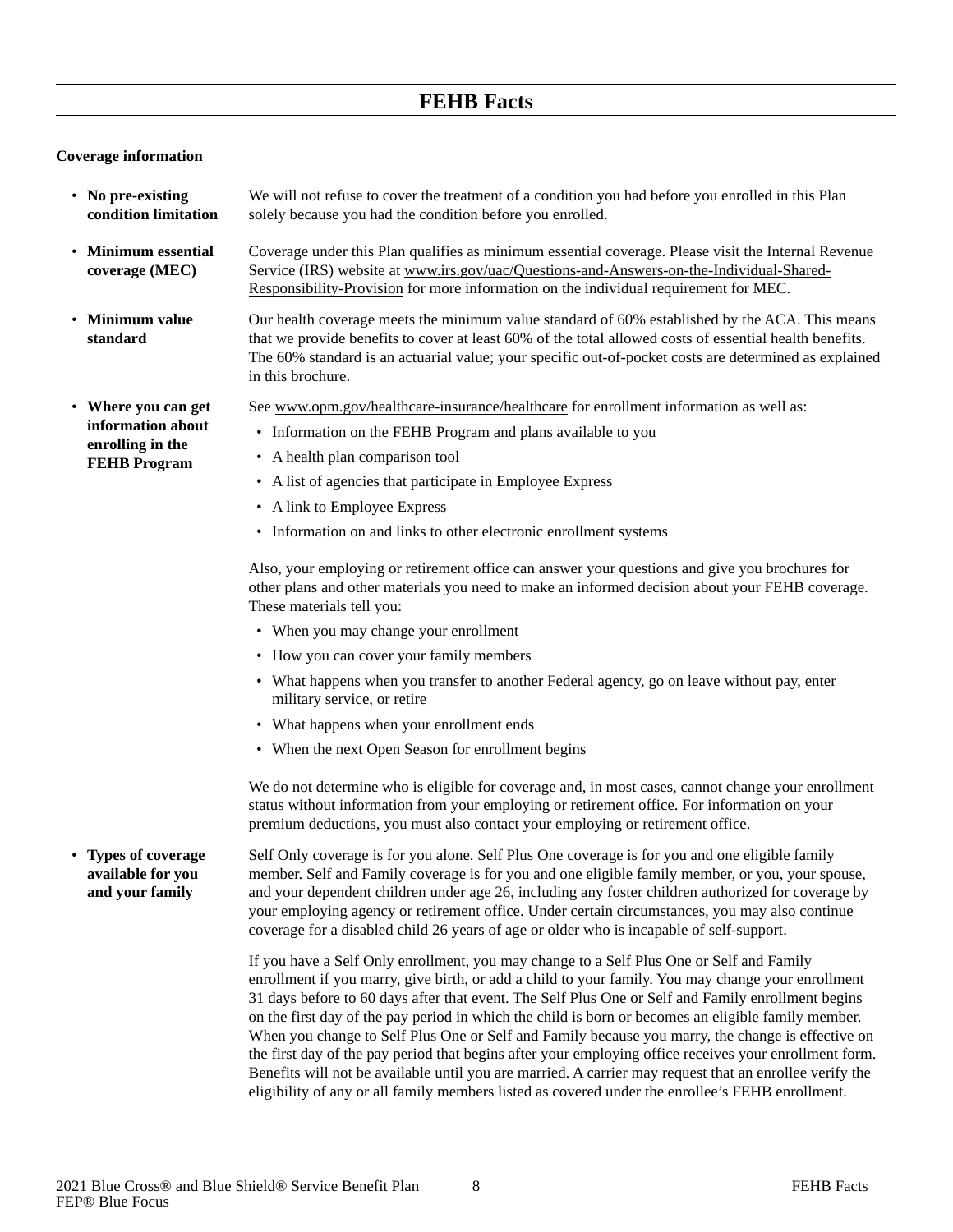Your employing or retirement office will **not** notify you when a family member is no longer eligible to receive health benefits, nor will we. Please tell us immediately of changes in family member status, including your marriage, divorce, annulment, or when your child reaches age 26.

### **If you or one of your family members is enrolled in one FEHB plan you or they cannot be enrolled in or covered as a family member by another enrollee in another FEHB plan.**

If you have a qualifying life event  $(OLE)$  – such as marriage, divorce, or the birth of a child – outside of the Federal Benefits Open Season, you may be eligible to enroll in the FEHB Program, change your enrollment, or cancel coverage. For a complete list of QLEs, visit the FEHB website at www. opm.gov/healthcare-insurance/life-events. If you need assistance, please contact your employing agency, Tribal Benefits Officer, personnel/payroll office, or retirement office.

#### <span id="page-10-0"></span>• **Family member coverage**

Family members covered under your Self and Family enrollment are your spouse (including your spouse by valid common-law marriage if you reside in a state that recognizes common-law marriages) and children as described in the chart below. A Self Plus One enrollment covers you and your spouse, or one other eligible family member as described in the chart below.

| <b>Children</b>                                                     | Coverage                                                                                                                                                                                                                                                                                                                                         |
|---------------------------------------------------------------------|--------------------------------------------------------------------------------------------------------------------------------------------------------------------------------------------------------------------------------------------------------------------------------------------------------------------------------------------------|
| Natural children, adopted children, and<br>stepchildren             | Natural children, adopted children, and<br>stepchildren are covered until their 26th birthday.                                                                                                                                                                                                                                                   |
| Foster children                                                     | Foster children are eligible for coverage until<br>their 26th birthday if you provide documentation<br>of your regular and substantial support of the<br>child and sign a certification stating that your<br>foster child meets all the requirements. Contact<br>your human resources office or retirement system<br>for additional information. |
| Children incapable of self-support                                  | Children who are incapable of self-support<br>because of a mental or physical disability that<br>began before age 26 are eligible to continue<br>coverage. Contact your human resources office or<br>retirement system for additional information.                                                                                               |
| Married children                                                    | Married children (but NOT their spouse or their<br>own children) are covered until their 26th<br>birthday.                                                                                                                                                                                                                                       |
| Children with or eligible for employer-provided<br>health insurance | Children who are eligible for or have their own<br>employer-provided health insurance are covered<br>until their 26th birthday.                                                                                                                                                                                                                  |

Newborns of covered children are insured only for routine nursery care during the covered portion of the mother's maternity stay.

You can find additional information at www.opm.gov/healthcare-insurance.

<span id="page-10-1"></span>• **Children's Equity Act**

OPM has implemented the Federal Employees Health Benefits Children's Equity Act of 2000. This law mandates that you be enrolled for Self Plus One or Self and Family coverage in the FEHB Program, if you are an employee subject to a court or administrative order requiring you to provide health benefits for your child or children.

If this law applies to you, you must enroll in Self Plus One or Self and Family coverage in a health plan that provides full benefits in the area where your children live or provide documentation to your employing office that you have obtained other health benefits coverage for your children. If you do not do so, your employing office will enroll you involuntarily as follows:

• If you have no FEHB coverage, your employing office will enroll you for Self Plus One or Self and Family coverage, as appropriate, in the lowest-cost nationwide plan option as determined by OPM.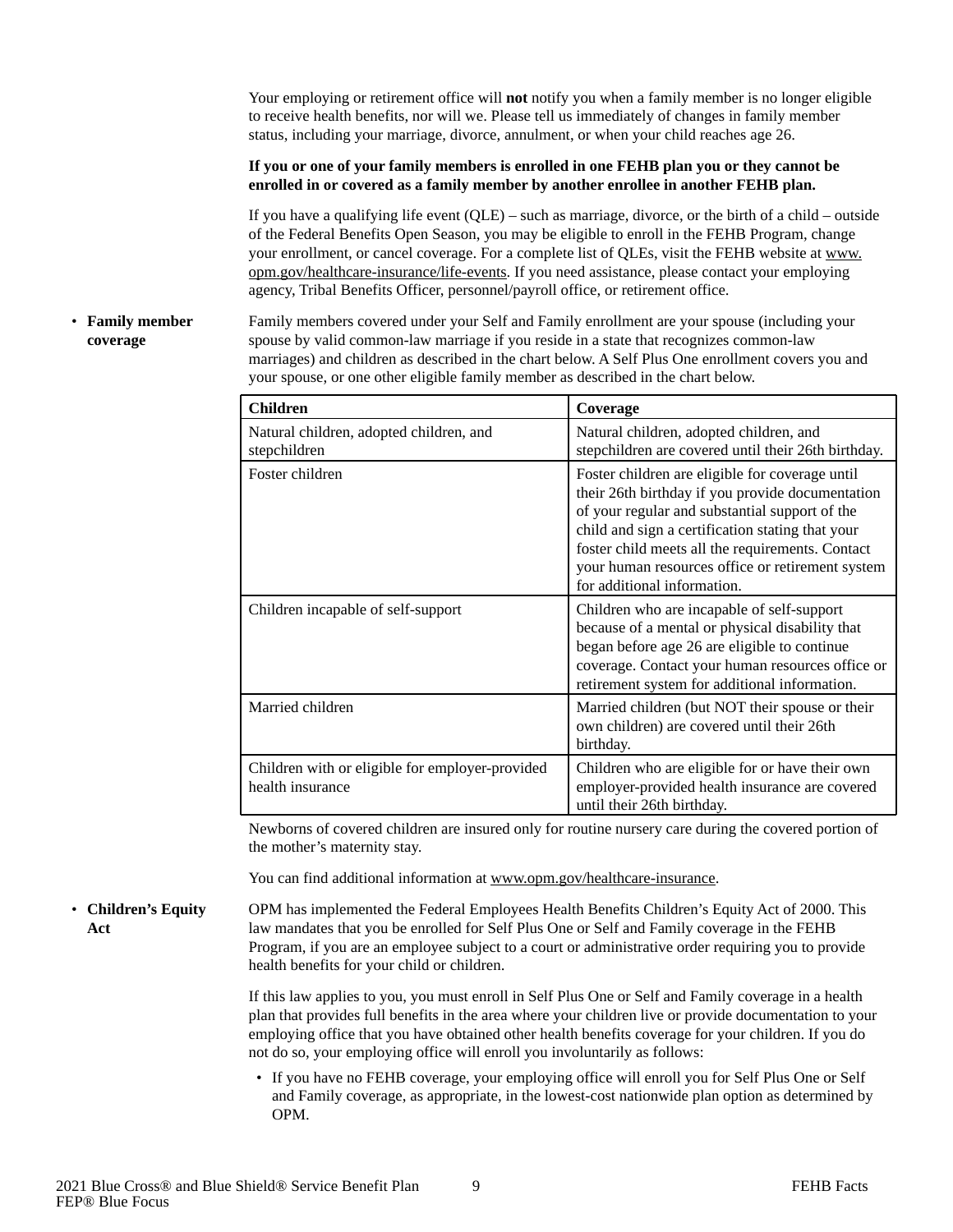<span id="page-11-0"></span>

|                                       | • If you have a Self Only enrollment in a fee-for-service plan or in an HMO that serves the area<br>where your children live, your employing office will change your enrollment to Self Plus One or<br>Self and Family, as appropriate, in the same option of the same plan; or                                                                                                                                                                                                                                                                                                                                                                                                                                                                                                                                                                                                                                                                                                                                                                                                                                                          |
|---------------------------------------|------------------------------------------------------------------------------------------------------------------------------------------------------------------------------------------------------------------------------------------------------------------------------------------------------------------------------------------------------------------------------------------------------------------------------------------------------------------------------------------------------------------------------------------------------------------------------------------------------------------------------------------------------------------------------------------------------------------------------------------------------------------------------------------------------------------------------------------------------------------------------------------------------------------------------------------------------------------------------------------------------------------------------------------------------------------------------------------------------------------------------------------|
|                                       | • If you are enrolled in an HMO that does not serve the area where the children live, your<br>employing office will change your enrollment to Self Plus One or Self and Family, as<br>appropriate, in the lowest-cost nationwide plan option as determined by OPM.                                                                                                                                                                                                                                                                                                                                                                                                                                                                                                                                                                                                                                                                                                                                                                                                                                                                       |
|                                       | As long as the court/administrative order is in effect, and you have at least one child identified in the<br>order who is still eligible under the FEHB Program, you cannot cancel your enrollment, change to<br>Self Only, or change to a plan that does not serve the area in which your children live, unless you<br>provide documentation that you have other coverage for the children.                                                                                                                                                                                                                                                                                                                                                                                                                                                                                                                                                                                                                                                                                                                                             |
|                                       | If the court/administrative order is still in effect when you retire, and you have at least one child still<br>eligible for FEHB coverage, you must continue your FEHB coverage into retirement (if eligible) and<br>cannot cancel your coverage, change to Self Only, or change to a plan that does not serve the area in<br>which your children live as long as the court/administrative order is in effect. Similarly, you cannot<br>change to Self Plus One if the court/administrative order identifies more than one child. Contact your<br>employing office for further information.                                                                                                                                                                                                                                                                                                                                                                                                                                                                                                                                              |
| • When benefits and<br>premiums start | The benefits in this brochure are effective on January 1. If you joined this Plan during Open Season,<br>your coverage begins on the first day of your first pay period that starts on or after January 1. If you<br>changed plans or Plan options during Open Season and you receive care between January 1<br>and the effective date of coverage under your new plan or option, your claims will be processed<br>according to the 2021 benefits of your prior plan or option. If you have met (or pay cost-sharing<br>that results in your meeting) the out-of-pocket maximum under the prior plan or option, you will not<br>pay cost-sharing for services covered between January 1 and the effective date of coverage under<br>your new plan or option. However, if your prior plan left the FEHB Program at the end of the year,<br>you are covered under that plan's 2020 benefits until the effective date of your coverage with your<br>new plan. Annuitants' coverage and premiums begin on January 1. If you joined at any other time<br>during the year, your employing office will tell you the effective date of coverage. |
|                                       | If your enrollment continues after you are no longer eligible for coverage (i.e., you have separated<br>from Federal service), and premiums are not paid, you will be responsible for all benefits paid during<br>the period in which premiums were not paid. You may be billed for services received directly from<br>your provider. You may be prosecuted for fraud for knowingly using health insurance benefits for<br>which you have not paid premiums. It is your responsibility to know when you or family members<br>are no longer eligible to use your health insurance coverage.                                                                                                                                                                                                                                                                                                                                                                                                                                                                                                                                               |
| • When you retire                     | When you retire, you can usually stay in the FEHB Program. Generally, you must have been enrolled<br>in the FEHB Program for the last five years of your Federal service. If you do not meet this<br>requirement, you may be eligible for other forms of coverage, such as Temporary Continuation of<br>Coverage (TCC).                                                                                                                                                                                                                                                                                                                                                                                                                                                                                                                                                                                                                                                                                                                                                                                                                  |
| When you lose benefits                |                                                                                                                                                                                                                                                                                                                                                                                                                                                                                                                                                                                                                                                                                                                                                                                                                                                                                                                                                                                                                                                                                                                                          |

### <span id="page-11-2"></span><span id="page-11-1"></span>• **When FEHB coverage ends**

You will receive an additional 31 days of coverage, for no additional premium, when:

- Your enrollment ends, unless you cancel your enrollment; or
- You are a family member no longer eligible for coverage.

Any person covered under the 31-day extension of coverage who is confined in a hospital or other institution for care or treatment on the 31st day of the temporary extension is entitled to continuation of the benefits of the Plan during the continuance of the confinement but not beyond the 60th day after the end of the 31-day temporary extension.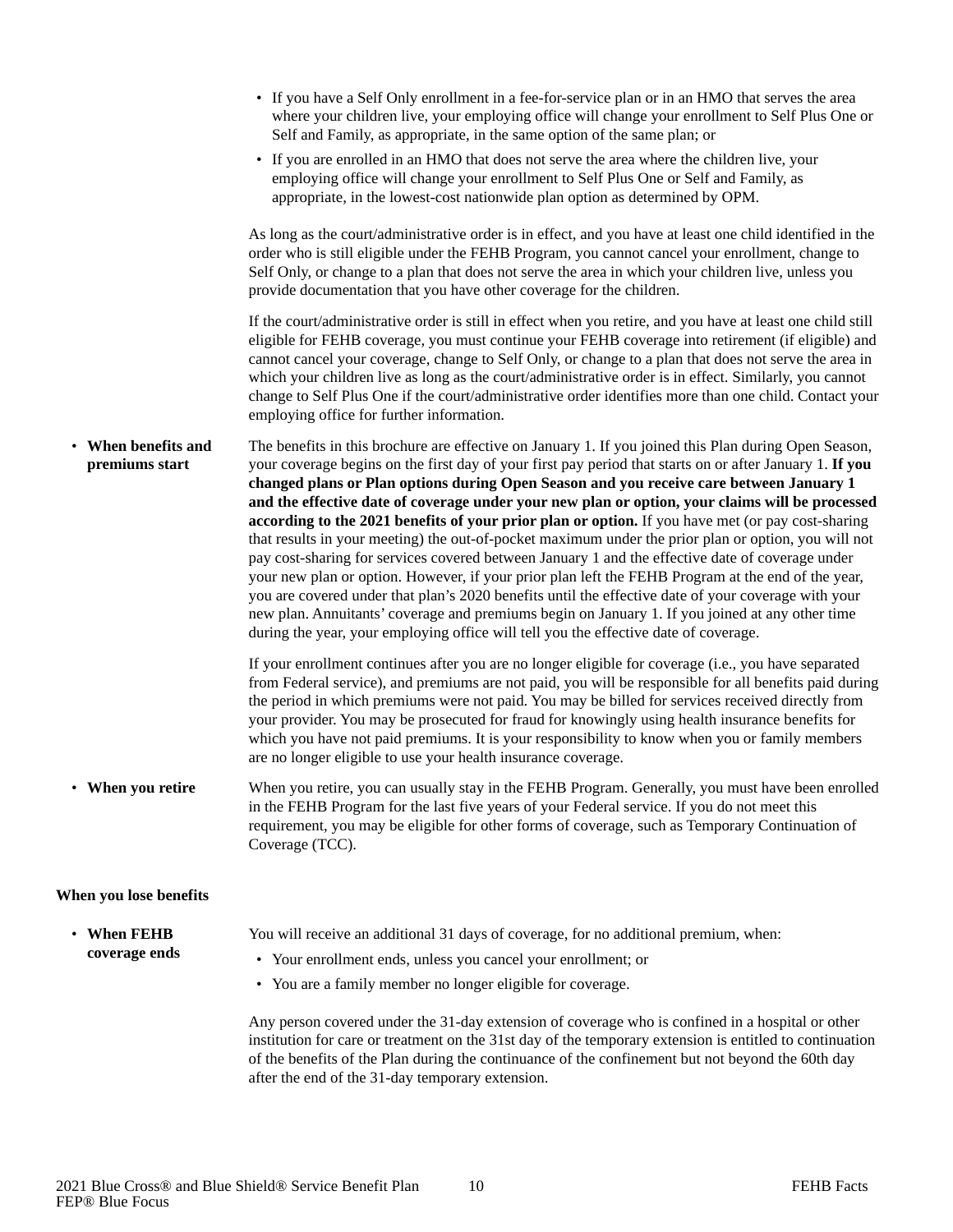<span id="page-12-3"></span><span id="page-12-2"></span><span id="page-12-1"></span><span id="page-12-0"></span>

|                                                         | You may be eligible for spouse equity coverage or assistance with enrolling in a conversion policy<br>(non-FEHB individual policy). FEP helps members with Temporary Continuation of Coverage<br>(TCC) and with finding replacement coverage.                                                                                                                                                                                                                                                                                                                                                                                                                                                                                                                                                                              |
|---------------------------------------------------------|----------------------------------------------------------------------------------------------------------------------------------------------------------------------------------------------------------------------------------------------------------------------------------------------------------------------------------------------------------------------------------------------------------------------------------------------------------------------------------------------------------------------------------------------------------------------------------------------------------------------------------------------------------------------------------------------------------------------------------------------------------------------------------------------------------------------------|
| • Upon divorce                                          | If you are divorced from a Federal employee or annuitant you may not continue to get benefits under<br>your former spouse's enrollment. This is the case even when the court has ordered your former<br>spouse to provide health benefits coverage for you. However, you may be eligible for your own<br>FEHB coverage under either the spouse equity law or TCC. If you are recently divorced or are<br>anticipating a divorce, contact your ex-spouse's employing or retirement office to get additional<br>information about your coverage choices. You can also visit OPM's website, www.opm.gov/<br>healthcare-insurance/healthcare/plan-information/guides. A carrier may request that an enrollee<br>verify the eligibility of any or all family members listed as covered under the enrollee's FEHB<br>enrollment. |
| • Temporary<br><b>Continuation of</b><br>Coverage (TCC) | If you leave Federal service, Tribal employment, or if you lose coverage because you no longer<br>qualify as a family member, you may be eligible for TCC. The Affordable Care Act (ACA) did not<br>eliminate TCC or change the TCC rules. For example, you can receive TCC if you are not able to<br>continue your FEHB enrollment after you retire, if you lose your Federal job, if you are a covered<br>dependent child and you turn age 26, regardless of marital status, etc.                                                                                                                                                                                                                                                                                                                                        |
|                                                         | You may not elect TCC if you are fired from your Federal or Tribal job due to gross misconduct.                                                                                                                                                                                                                                                                                                                                                                                                                                                                                                                                                                                                                                                                                                                            |
|                                                         | <b>Enrolling in TCC.</b> Get the RI 79-27, which describes TCC, from your employing or retirement<br>office or from www.opm.gov/healthcare-insurance/healthcare/plan-information/guides. It explains<br>what you have to do to enroll.                                                                                                                                                                                                                                                                                                                                                                                                                                                                                                                                                                                     |
|                                                         | Alternatively, you can buy coverage through the Health Insurance Marketplace where, depending on<br>your income, you could be eligible for a new kind of tax credit that lowers your monthly premiums.<br>Visit www.HealthCare.gov to compare plans and see what your premium, deductible, and out-of-<br>pocket costs would be before you make a decision to enroll. Finally, if you qualify for coverage<br>under another group health plan (such as your spouse's plan), you may be able to enroll in that plan,<br>as long as you apply within 30 days of losing FEHB coverage.                                                                                                                                                                                                                                        |
|                                                         | We also want to inform you that the Patient Protection and ACA did not eliminate TCC or change the<br>TCC rules.                                                                                                                                                                                                                                                                                                                                                                                                                                                                                                                                                                                                                                                                                                           |
| • Finding replacement<br>coverage                       | If you would like to purchase health insurance through the Affordable Care Act's Health Insurance<br>Marketplace, please refer to the next Section of this brochure. We will help you find replacement<br>coverage inside or outside the Marketplace. For assistance, please contact your Local Plan at the<br>phone number appearing on the back of your ID card, or visit www.bcbs.com to access the website<br>of your Local Plan.                                                                                                                                                                                                                                                                                                                                                                                      |
|                                                         | Note: We do not determine who is eligible to purchase health benefits coverage inside the Affordable<br>Care Act's Health Insurance Marketplace. These rules are established by the Federal Government<br>agencies that have responsibility for implementing the Affordable Care Act and by the Marketplace.                                                                                                                                                                                                                                                                                                                                                                                                                                                                                                               |
| • Health Insurance<br><b>Marketplace</b>                | If you would like to purchase health insurance through the ACA's Health Insurance Marketplace,<br>please visit www.HealthCare.gov. This is a website provided by the U.S. Department of Health and<br>Human Services that provides up-to-date information on the Marketplace.                                                                                                                                                                                                                                                                                                                                                                                                                                                                                                                                              |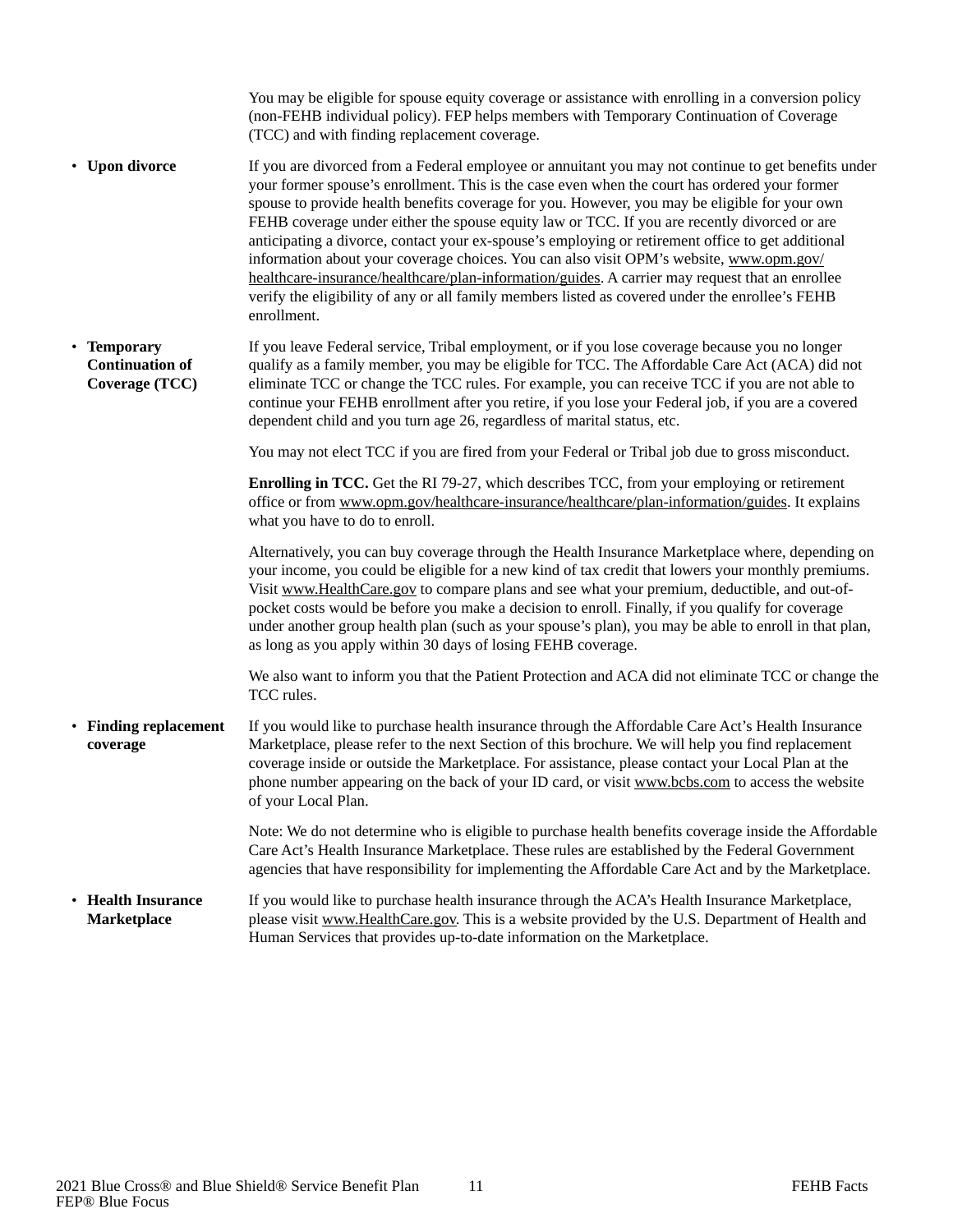### **Section 1. How This Plan Works**

<span id="page-13-0"></span>This Plan is a fee-for-service (FFS) plan that offers covered services through Preferred providers. You can choose your own physicians, hospitals, and other healthcare providers within our Preferred Provider Organization (PPO) network. We reimburse you or your provider for your covered services, usually based on a percentage of the amount we allow. The type and extent of covered services, and the amount we allow, may be different from other plans. Read brochures carefully.

OPM requires that FEHB plans be accredited to validate that plan operations and/or care management meet nationally recognized standards. The local Plans and vendors that support Blue Cross and Blue Shield Service Benefit Plan hold accreditation from National Committee for Quality Assurance (NCQA) and/or URAC. To learn more about this Plan's accreditations, please visit the following websites:

- National Committee for Quality Assurance (www.ncqa.org);
- URAC  $(\underline{www.URAC.org})$ .

### **General features of FEP Blue Focus**

### **We have a Preferred Provider Organization (PPO)**

Our fee-for-service Plan offers services through a PPO. This means that certain hospitals and other healthcare providers are "Preferred providers." Your Local Plan (or, for Preferred retail pharmacies, CVS Caremark) is solely responsible for the selection of PPO providers in your area. Contact your Local Plan for the names of PPO (Preferred) providers and to verify their continued participation. You can also visit www.fepblue.org/provider/ to use our National Doctor & Hospital FinderSM. You can reach our website through the FEHB website, www.opm.gov/healthcare-insurance.

**You must use Preferred providers in order to receive benefits**. See page 17 for the exceptions to this requirement.

### **How we pay professional and facility providers**

We pay benefits when we receive a claim for covered services. Each Local Plan contracts with hospitals and other healthcare facilities, physicians, and other healthcare professionals in its service area, and is responsible for processing and paying claims for services you receive within that area. Many, but not all, of these contracted providers are in our PPO (Preferred) network.

• **PPO providers.** PPO (Preferred) providers have agreed to accept a specific negotiated amount as payment in full for covered services provided to you. **We refer to PPO facility and professional providers as "Preferred."** They will generally bill the Local Plan directly, who will then pay them directly. You do not file a claim. When you use Preferred providers your out-of-pocket costs are limited to your copayment, deductible, and/or coinsurance. See Section 3 (page 17) and 5(d) Emergency Services/Accidents for the exceptions to this requirement.

In Local Plan areas, Preferred providers who contract with us will accept 100% of the Plan allowance as payment in full for covered services. As a result, you are only responsible for applicable deductible, coinsurance or copayments for covered services, and any charges for non-covered services.

- **Non-preferred providers.** This is a PPO-only contract. There are no benefits for care performed by Non-preferred providers (Participating/Non-participating) or Non-preferred facilities (Member/Non-member). You must use Preferred providers in order to receive benefits. See page 17 for the exceptions to this requirement.
- **Pilot Programs.** We may implement pilot programs in one or more Local Plan areas and overseas to test the feasibility and examine the impact of various initiatives. The pilot programs do not affect all Plan areas. Information on specific pilots is not published in this brochure; it is communicated to members and network providers in accordance with our agreement with OPM. Certain pilot programs may incorporate benefits that are different from those described in this brochure.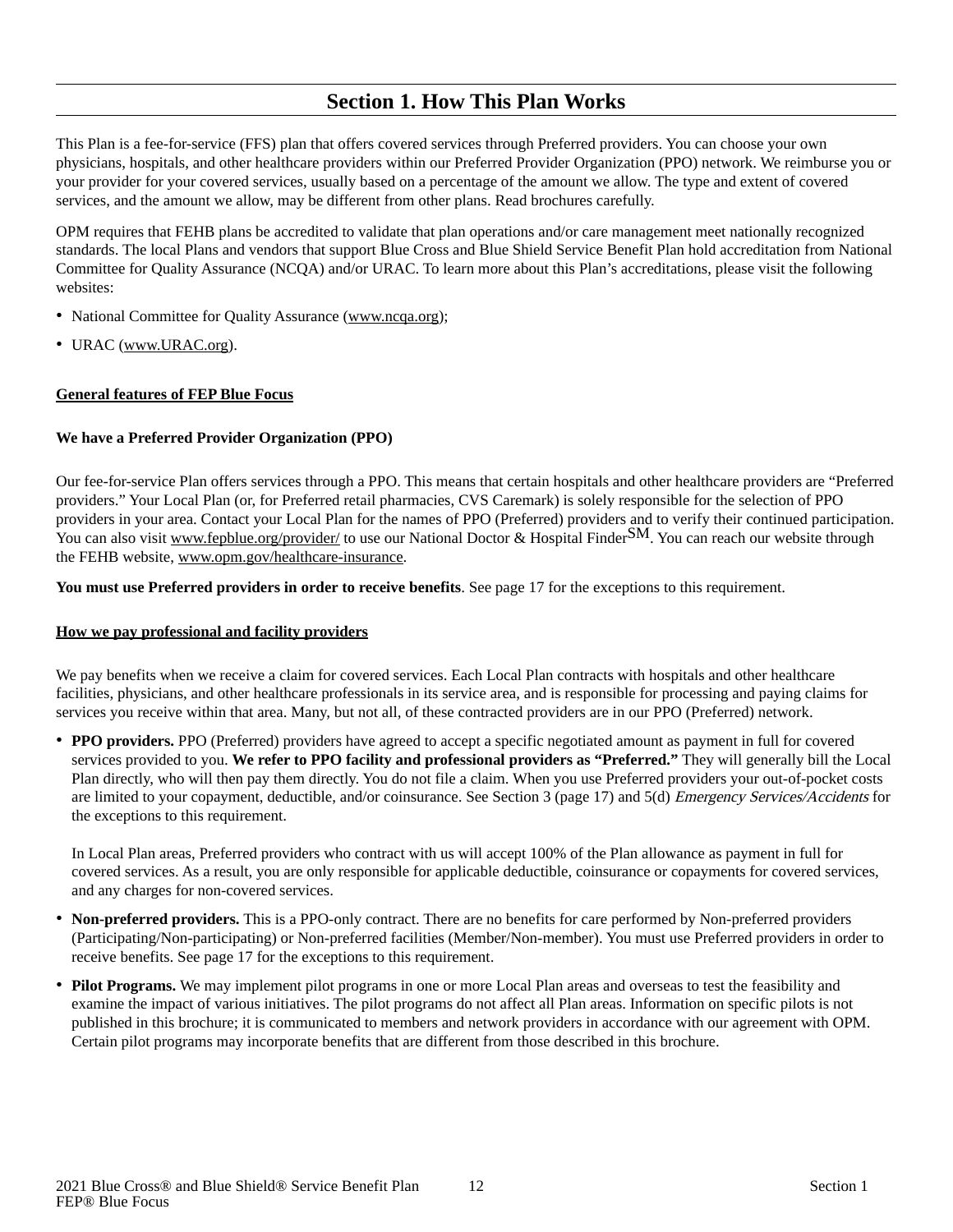### **Your rights and responsibilities**

OPM requires that all FEHB plans provide certain information to their FEHB members. You may get information about us, our networks, and our providers. OPM's FEHB website (www.opm.gov/insure) lists the specific types of information that we must make available to you. Some of the required information is listed below.

- Years in existence
- Profit status
- Care management, including case management and disease management programs
- How we determine if procedures are experimental or investigational

You are also entitled to a wide range of consumer protections and have specific responsibilities as a member of this Plan. You can view the complete list of these rights and responsibilities by visiting our website, at www.fepblue.org/en/rights-and-responsibilities.

By law, you have the right to access your protected health information (PHI). For more information regarding access to PHI, visit our website at www.fepblue.org/en/terms-and-privacy/notice-of-privacy-practices to obtain our Notice of Privacy Practices. You can also contact us to request that we mail you a copy of that Notice.

If you want more information about us, call or write to us. Our phone number is shown on the back of your ID card. You may also visit our website at www.fepblue.org.

### **Your medical and claims records are confidential**

We will keep your medical and claims information confidential.

Note: As part of our administration of this contract, we may disclose your medical and claims information (including your prescription drug utilization) to any treating physicians or dispensing pharmacies. You may view our Notice of Privacy Practice for more information about how we may use and disclose member information by visiting our website at www.fepblue.org.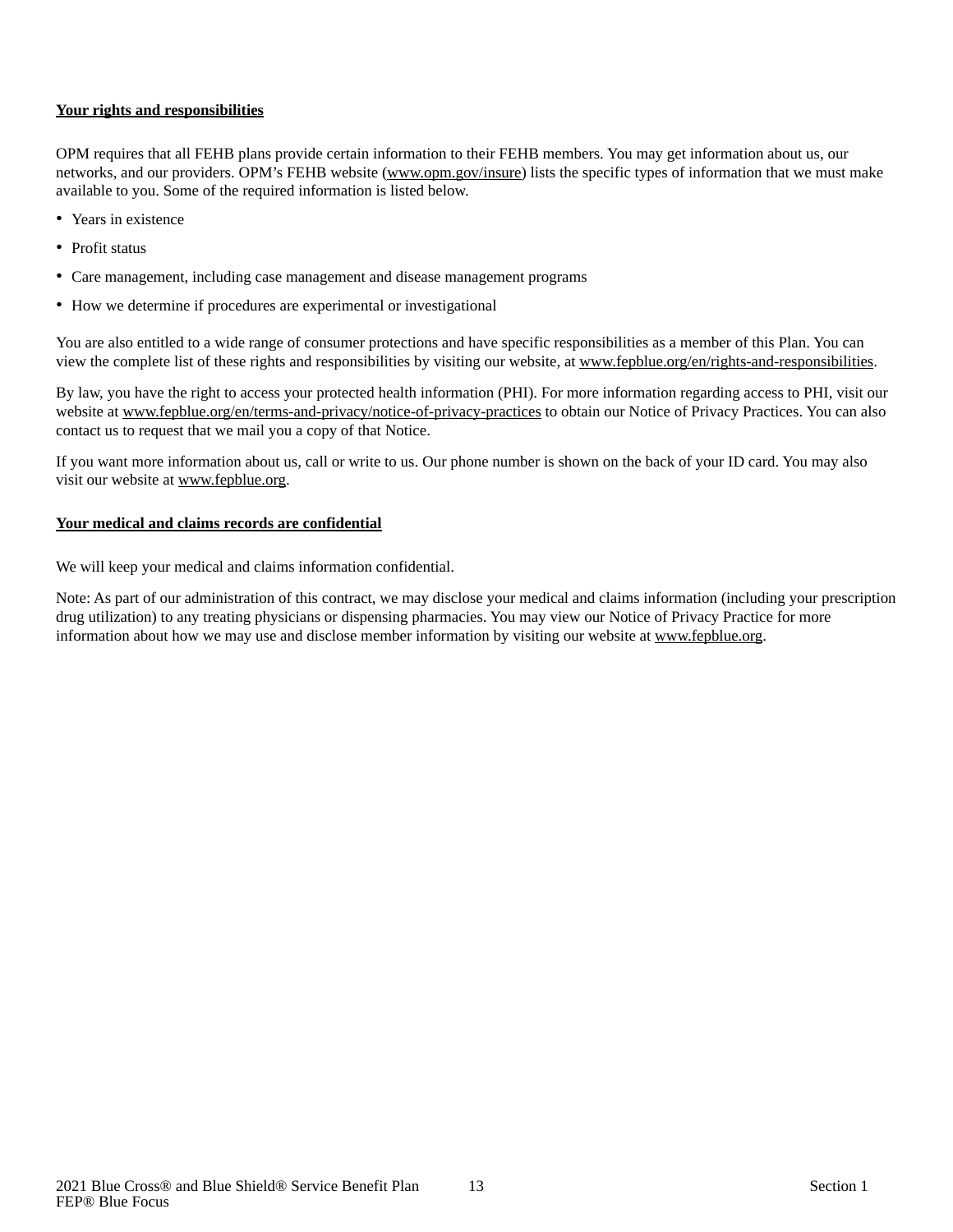### **Section 2. Changes for 2021**

<span id="page-15-0"></span>Do not rely only on these change descriptions; this Section is not an official statement of benefits. For that, go to Section 5 (Benefits). Also, we edited and clarified language throughout the brochure; any language change not shown here is a clarification that does not change benefits.

#### **Changes to our FEP Blue Focus**

- For Self Only contracts, your catastrophic out-of-pocket maximum is now \$7,500. For Self Plus One and Self and Family contracts, your catastrophic out-of-pocket maximum is now \$15,000. Previously, the out-of-pocket maximum for Self Only contracts was \$6,500; for Self Plus One and Self and Family Contracts, the out-of-pocket maximum was \$13,000. (See pages 29 and 33.)
- We now provide benefits for phone consultations and online medical evaluation and management services (telemedicine) as part of your professional visits. You pay a \$10 copayment (no deductible) per visit up to a combined total of 10 visits per calendar year (benefits combined with visits in section 5(a) and 5(e). (See pages 38, 84, and 133.)
- We now provide only medical benefits for chest X-rays. Previously, one chest X-ray per calendar year was covered under the preventive care adult benefit with no member cost-share.
- We now provide a preventive benefit for hepatitis C screening beginning at age 18. Previously, there was no preventive screening for individuals under age 22.
- We now provide benefits for certain bowel preparation medications with no member cost-share for the first prescription filled when obtained from a Preferred retail pharmacy. Previously, you had a generic or preferred brand name drug copayment or coinsurance. (See pages 42 and 95.)
- We now provide a preventive drug benefit with no member cost-share for certain prophylactic antiretroviral therapy medications for those at risk of HIV but do not have HIV when obtained at a Preferred Retail Pharmacy. Previously, you paid the Tier 2 cost-share. (See pages 42 and 95.)
- We now provide preventive care benefits with no member cost-share for screening pregnant members for HIV. Previously, the screening would have been included in the \$1,500 copayment per pregnancy. (See page 71.)
- We now provide benefits for continuous home hospice care received from Preferred providers at no member cost-share. Previously, you paid 30% of the Plan allowance after satisfying the calendar year deductible. (See page 78.)
- We are limiting the Hypertension Management Program eligibility to the contract holder and spouse. Previously, it was eligible to all covered adult members, age 18 and over. (See page 101.)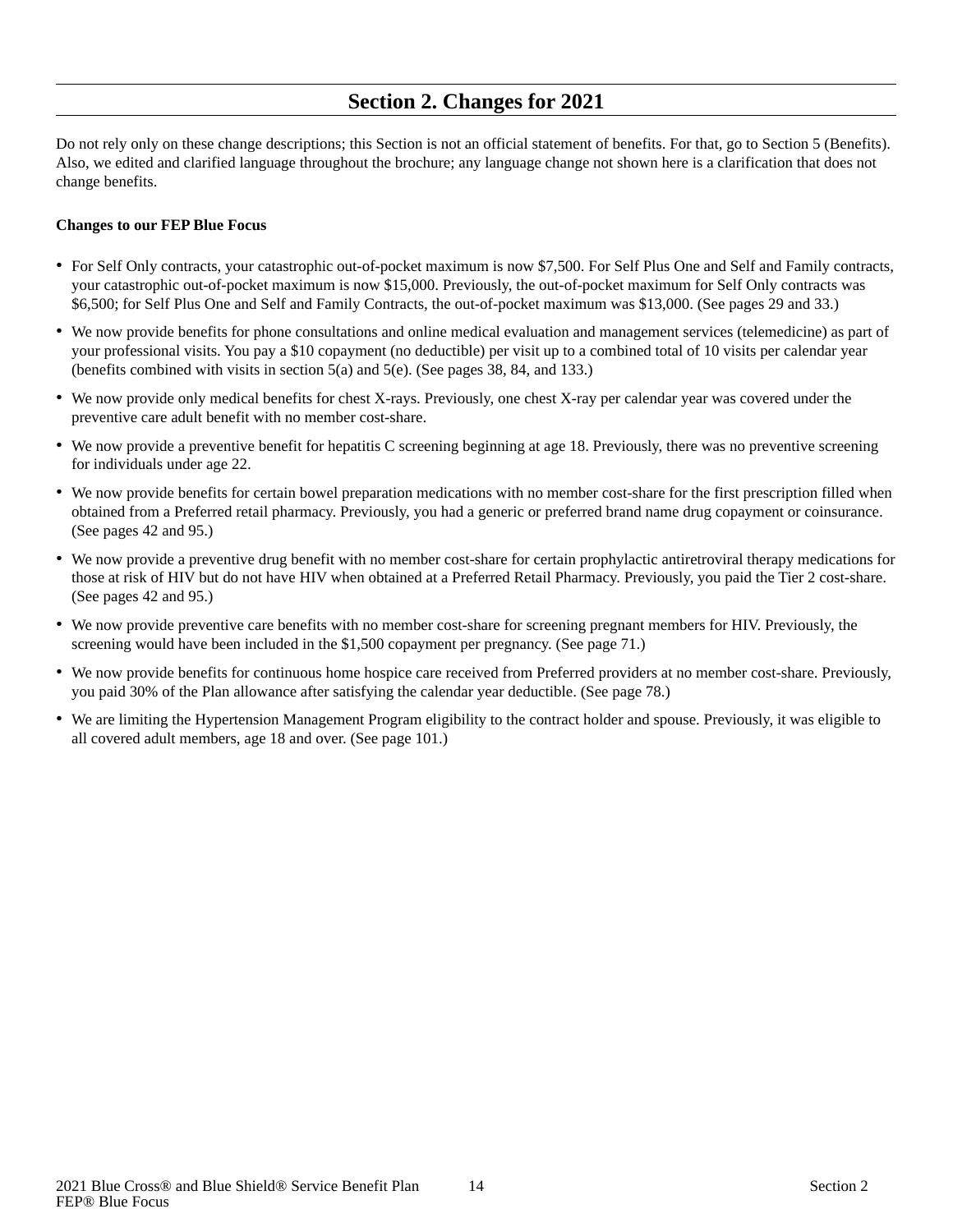<span id="page-16-4"></span><span id="page-16-3"></span><span id="page-16-2"></span><span id="page-16-1"></span><span id="page-16-0"></span>

|                                          | <b>Section 3. How You Get Care</b>                                                                                                                                                                                                                                                                                                                                                                                                                                                                                                                                                                                                                                                                                                                                                                                                                                                                                                                                                                                                        |
|------------------------------------------|-------------------------------------------------------------------------------------------------------------------------------------------------------------------------------------------------------------------------------------------------------------------------------------------------------------------------------------------------------------------------------------------------------------------------------------------------------------------------------------------------------------------------------------------------------------------------------------------------------------------------------------------------------------------------------------------------------------------------------------------------------------------------------------------------------------------------------------------------------------------------------------------------------------------------------------------------------------------------------------------------------------------------------------------|
| <b>Identification cards</b>              | We will send you an identification (ID) card when you enroll. You should carry your ID card with<br>you at all times. You will need it whenever you receive services from a covered provider, or fill a<br>prescription through a Preferred retail pharmacy. Until you receive your ID card, use your copy of<br>the Health Benefits Election Form, SF-2809, your health benefits enrollment confirmation letter<br>(for annuitants), or your electronic enrollment system (such as Employee Express) confirmation<br>letter.                                                                                                                                                                                                                                                                                                                                                                                                                                                                                                             |
|                                          | If you do not receive your ID card within 30 days after the effective date of your enrollment, or if<br>you need replacement cards, call the Local Plan serving the area where you reside and ask them to<br>assist you, or write to us directly at: FEP <sup>®</sup> Enrollment Services, 840 First Street NE, Washington,<br>DC 20065. You may also request replacement cards through our website, www.fepblue.org.                                                                                                                                                                                                                                                                                                                                                                                                                                                                                                                                                                                                                     |
| Where you get covered<br>care            | You must use those "covered professional providers" or "covered facility providers" that are<br>Preferred providers for FEP Blue Focus in order to receive benefits. Benefits are not available for<br>care from Non-preferred providers, except in very limited situations. Please refer to page 17 for the<br>exceptions to this requirement. Refer to page 12 for more information about Preferred providers.                                                                                                                                                                                                                                                                                                                                                                                                                                                                                                                                                                                                                          |
|                                          | You can also get care for the treatment of minor acute conditions (see page 129 for definition),<br>dermatology care (see page 38), and counseling for behavioral health and substance use disorder<br>(see page 84), and nutritional counseling (see pages 41 and 44), using teleconsultation services<br>delivered via phone by calling 855-636-1579, TTY: 855-636-1578, or via secure online video/<br>messaging at www.fepblue.org/telehealth.                                                                                                                                                                                                                                                                                                                                                                                                                                                                                                                                                                                        |
| <b>Covered professional</b><br>providers | We provide benefits for the services of covered professional providers, as required by Section 2706<br>(a) of the Public Health Service Act. Covered professional providers within the United States,<br>Puerto Rico, and the U.S. Virgin Islands are healthcare providers who perform covered services<br>when acting within the scope of their license or certification under applicable state law and who<br>furnish, bill, or are paid for their healthcare services in the normal course of business. Covered<br>services must be provided in the state in which the provider is licensed or certified. If the state has<br>no applicable licensing or certification requirement, the provider must meet the requirements<br>of the Local Plan. Your Local Plan is responsible for determining the provider's licensing status<br>and scope of practice. As reflected in Section 5, the Plan does limit coverage for some services, in<br>accordance with accepted standards of clinical practice regardless of the geographic area. |
|                                          | If you have questions about covered providers or would like the names of PPO (Preferred)<br>providers, please contact the Local Plan where services will be performed.                                                                                                                                                                                                                                                                                                                                                                                                                                                                                                                                                                                                                                                                                                                                                                                                                                                                    |
| <b>Covered facility</b><br>providers     | Covered Preferred (PPO) facilities include those listed below, when they meet the state's<br>applicable licensing or certification requirements.                                                                                                                                                                                                                                                                                                                                                                                                                                                                                                                                                                                                                                                                                                                                                                                                                                                                                          |
|                                          | <b>Hospital</b> – An institution, or a distinct portion of an institution, that:                                                                                                                                                                                                                                                                                                                                                                                                                                                                                                                                                                                                                                                                                                                                                                                                                                                                                                                                                          |
|                                          | 1. Primarily provides diagnostic and therapeutic facilities for surgical and medical diagnoses,<br>treatment, and care of injured and sick persons provided or supervised by a staff of licensed<br>doctors of medicine (M.D.) or licensed doctors of osteopathy (D.O.), for compensation from its<br>patients, on an inpatient or outpatient basis;                                                                                                                                                                                                                                                                                                                                                                                                                                                                                                                                                                                                                                                                                      |
|                                          | 2. Continuously provides 24-hour-a-day professional registered nursing (R.N.) services; and                                                                                                                                                                                                                                                                                                                                                                                                                                                                                                                                                                                                                                                                                                                                                                                                                                                                                                                                               |
|                                          | 3. Is not, other than incidentally, an extended care facility; a nursing home; a place for rest; an<br>institution for exceptional children, the aged, drug addicts, or alcoholics; or a custodial or<br>domiciliary institution having as its primary purpose the furnishing of food, shelter, training, or<br>non-medical personal services.                                                                                                                                                                                                                                                                                                                                                                                                                                                                                                                                                                                                                                                                                            |
|                                          | Note: You must use Preferred providers to receive benefits. We consider college infirmaries to be<br>Non-preferred (Member/Non-member) hospitals. In addition, we may, at our discretion, recognize<br>any institution located outside the 50 states and the District of Columbia as a Non-preferred<br>(Member/Non-member) hospital.                                                                                                                                                                                                                                                                                                                                                                                                                                                                                                                                                                                                                                                                                                     |

 $\overline{a}$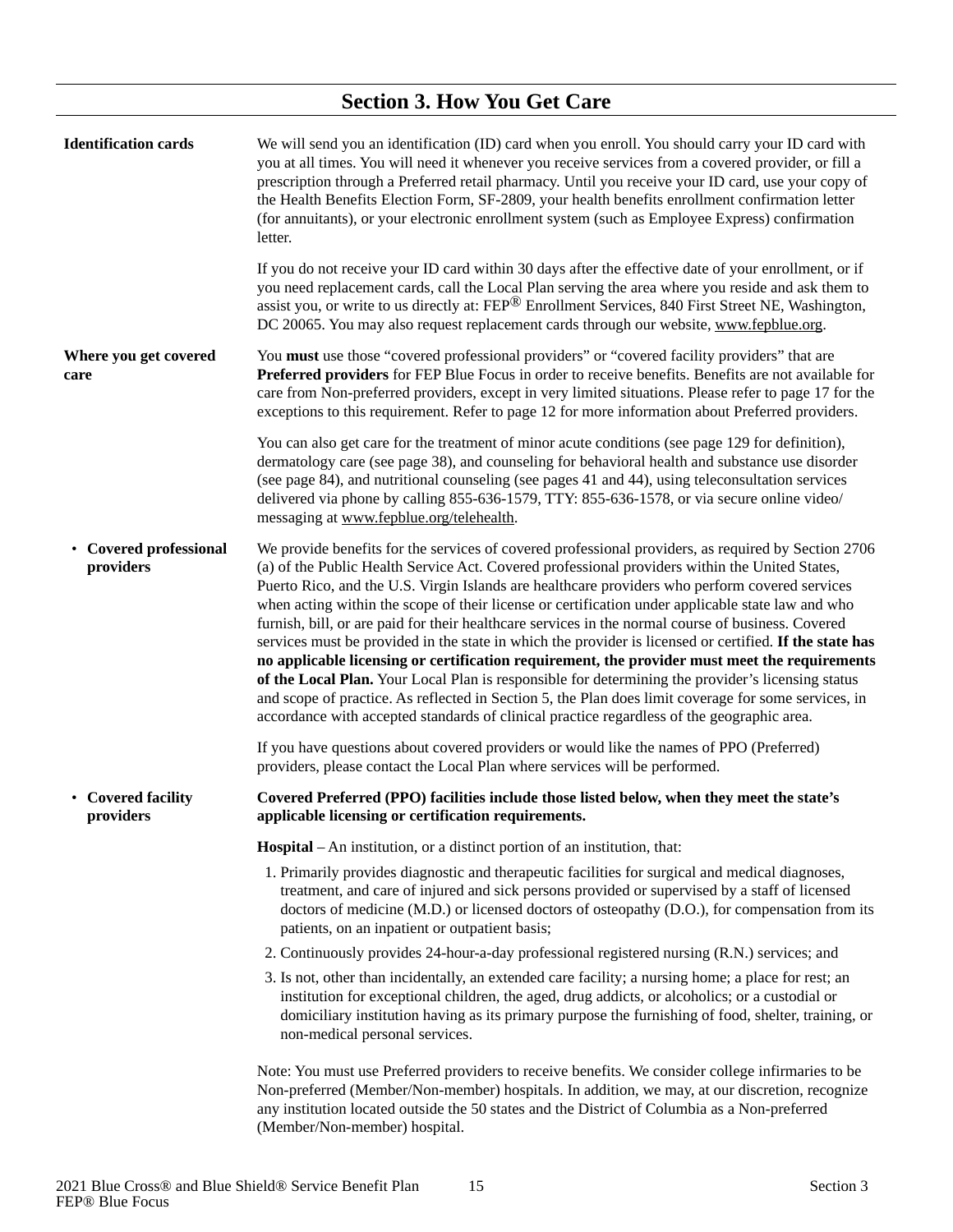**Freestanding Ambulatory Facility** – A freestanding facility, such as an ambulatory surgical center, freestanding surgicenter, freestanding dialysis center, or freestanding ambulatory medical facility, that:

- 1. Provides services in an outpatient setting;
- 2. Contains permanent amenities and equipment primarily for the purpose of performing medical, surgical, and/or renal dialysis procedures;
- 3. Provides treatment performed or supervised by doctors and/or nurses, and may include other professional services performed at the facility; and
- 4. Is not, other than incidentally, an office or clinic for the private practice of a doctor or other professional.

Note: We may, at our discretion, recognize any other similar facilities, such as birthing centers, as freestanding ambulatory facilities.

**Residential Treatment Center** – Residential treatment centers (RTCs) are accredited by a nationally recognized organization and licensed by the state, district, or territory to provide residential treatment for medical conditions, mental health conditions, and/or substance use disorder. Accredited healthcare facilities (excluding hospitals, skilled nursing facilities, group homes, halfway houses, and similar types of facilities) provide 24-hour residential evaluation, treatment and comprehensive specialized services relating to the individual's medical, physical, mental health, and/or substance use disorder therapy needs. RTCs offer programs for persons who need short-term transitional services designed to achieve predicted outcomes focused on fostering improvement or stability in functional, physical and/or mental health, recognizing the individuality, strengths, and needs of the persons served. Benefits are available for services performed and billed by RTCs, as described on pages 75-76 and 85. If you have questions about treatment at an RTC, please contact us at the customer service phone number listed on the back of your ID card.

### **Blue Distinction® Specialty Care**

Blue Distinction Specialty Care, our centers of excellence program, focuses on effective treatment for specialty procedures, such as: Bariatric Surgery, Cardiac Care, Knee and Hip Replacement, Spine Surgery, Transplants, Cancer Care, Cellular Immunotherapy (CAR-T), Gene Therapy, Maternity Care, and Substance Use Treatment and Recovery. Using national evaluation criteria developed with input from medical experts, the Blue Distinction Centers offer comprehensive care delivered by multidisciplinary teams with subspecialty training and distinguished clinical expertise. Providers demonstrate quality care, treatment expertise and better overall patient results.

Bariatric and Transplant care benefits are limited to services provided in a Blue Distinction Center. For more information, including the list of transplants that must be performed at a Blue Distinction Center see Section 5(b), pages 57 and 61.

For listings of Blue Distinction Centers, visit https://www.bcbs.com/blue-distinction-center/facility; access our National Doctor & Hospital Finder via www.fepblue.org/provider; or call us at the customer service phone number listed on the back of your ID card.

Other facilities specifically listed in the benefits descriptions in Section 5(c).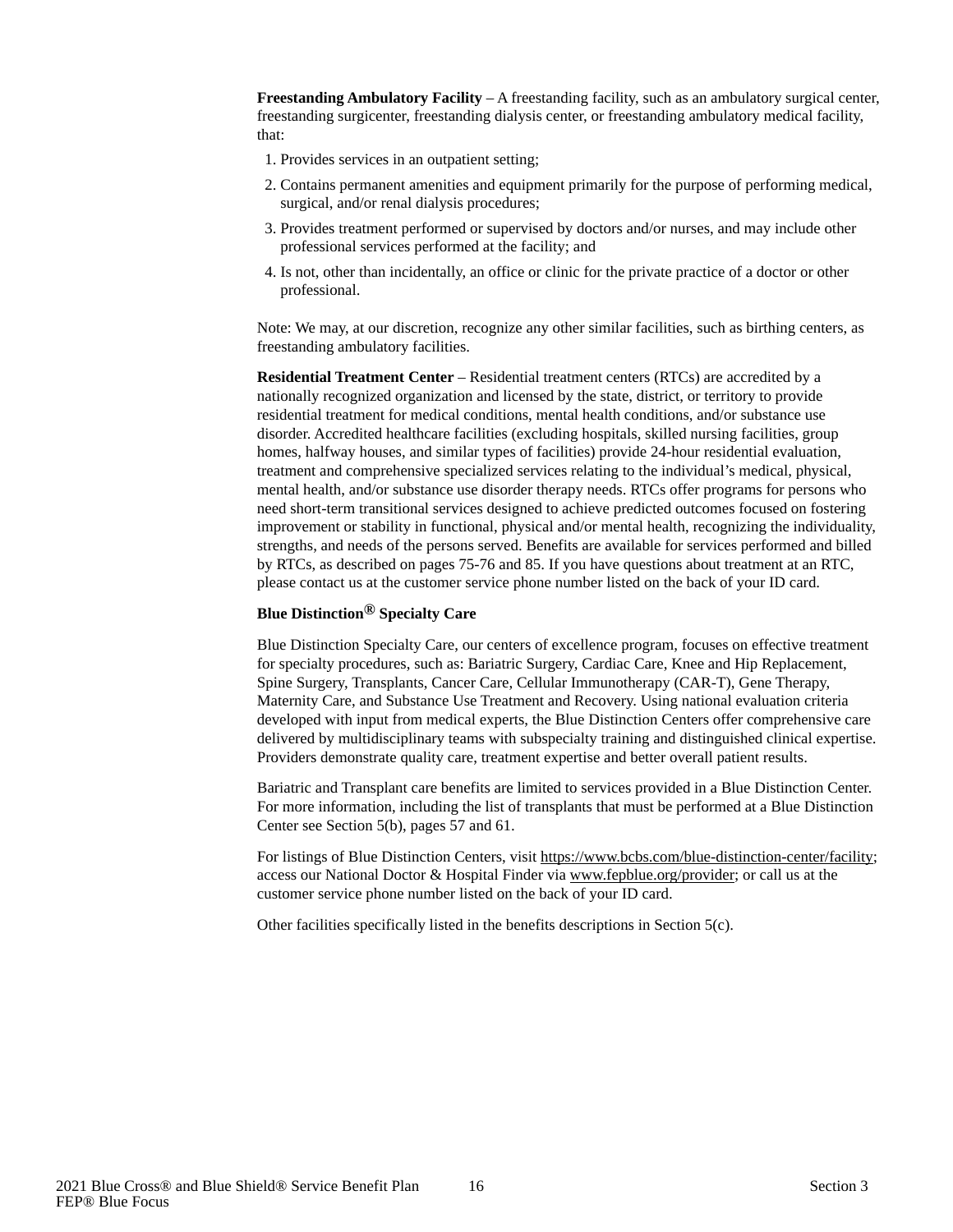<span id="page-18-1"></span><span id="page-18-0"></span>

| What you must do to get<br>covered care                        | You must use Preferred providers in order to receive benefits, except under the situations<br>listed below. In addition, we must approve certain types of care in advance. Please refer to Section<br>4, Your Costs for Covered Services, for related benefits information.                                                                                                                                                                                                                                                                                                                      |
|----------------------------------------------------------------|--------------------------------------------------------------------------------------------------------------------------------------------------------------------------------------------------------------------------------------------------------------------------------------------------------------------------------------------------------------------------------------------------------------------------------------------------------------------------------------------------------------------------------------------------------------------------------------------------|
|                                                                | Exceptions:                                                                                                                                                                                                                                                                                                                                                                                                                                                                                                                                                                                      |
|                                                                | 1. Medical emergency or accidental injury care in a hospital emergency room and related<br>ambulance transport as described in Section 5(d), <i>Emergency Services/Accidents</i> ;                                                                                                                                                                                                                                                                                                                                                                                                               |
|                                                                | 2. Professional care provided at Preferred facilities by Non-preferred radiologists,<br>anesthesiologists, certified registered nurse anesthetists (CRNAs), pathologists, emergency<br>room physicians, and assistant surgeons;                                                                                                                                                                                                                                                                                                                                                                  |
|                                                                | 3. Laboratory and pathology services, X-rays, and diagnostic tests billed by Non-preferred<br>laboratories, radiologists, and outpatient facilities;                                                                                                                                                                                                                                                                                                                                                                                                                                             |
|                                                                | 4. Services of assistant surgeons;                                                                                                                                                                                                                                                                                                                                                                                                                                                                                                                                                               |
|                                                                | 5. Care received outside the United States, Puerto Rico, and the U.S. Virgin Islands; or                                                                                                                                                                                                                                                                                                                                                                                                                                                                                                         |
|                                                                | 6. Special provider access situations, other than those described above. We encourage you to<br>contact your Local Plan for more information in these types of situations before you receive<br>services from a Non-preferred provider.                                                                                                                                                                                                                                                                                                                                                          |
|                                                                | Unless otherwise noted in Section 5, when services are covered as an exception for Non-<br>preferred provider care, you are responsible for the applicable coinsurance or copayment,<br>and may also be responsible for any difference between our allowance and the billed amount.                                                                                                                                                                                                                                                                                                              |
| • Transitional care                                            | Specialty care: If you have a chronic or disabling condition and                                                                                                                                                                                                                                                                                                                                                                                                                                                                                                                                 |
|                                                                | • lose access to your specialist because we drop out of the Federal Employees Health Benefits<br>(FEHB) Program and you enroll in another FEHB plan, or                                                                                                                                                                                                                                                                                                                                                                                                                                          |
|                                                                | • lose access to your Preferred specialist because we terminate our contract with your specialist<br>for reasons other than for cause,                                                                                                                                                                                                                                                                                                                                                                                                                                                           |
|                                                                | you may be able to continue seeing your specialist and receiving any Preferred benefits for up to 90<br>days after you receive notice of the change. Contact us or, if we drop out of the Program, contact<br>your new plan.                                                                                                                                                                                                                                                                                                                                                                     |
|                                                                | If you are in the second or third trimester of pregnancy and you lose access to your specialist based<br>on the above circumstances, you can continue to see your specialist and your Preferred benefits will<br>continue until the end of your postpartum care, even if it is beyond the 90 days.                                                                                                                                                                                                                                                                                               |
| • If you are<br>hospitalized when<br>your enrollment<br>begins | We pay for covered services from the effective date of your enrollment. However, if you are in the<br>hospital when your enrollment in our Plan begins, call us immediately. If you have not yet received<br>your ID card, you can contact your Local Plan at the phone number listed in your local phone<br>directory. If you already have your new ID card, call us at the phone number on the back of your ID<br>card. If you are new to the FEHB Program, we will reimburse you for your covered services while<br>you are in the hospital beginning on the effective date of your coverage. |
|                                                                | However, if you changed from another FEHB plan to us, your former plan will pay for the hospital<br>stay until:                                                                                                                                                                                                                                                                                                                                                                                                                                                                                  |
|                                                                | • you are discharged, not merely moved to an alternative care center;                                                                                                                                                                                                                                                                                                                                                                                                                                                                                                                            |
|                                                                | • the day your benefits from your former plan run out; or                                                                                                                                                                                                                                                                                                                                                                                                                                                                                                                                        |
|                                                                | • the 92nd day after you become a member of this Plan, whichever happens first                                                                                                                                                                                                                                                                                                                                                                                                                                                                                                                   |
|                                                                | These provisions apply only to the benefits of the hospitalized person. If your plan terminates                                                                                                                                                                                                                                                                                                                                                                                                                                                                                                  |

<span id="page-18-2"></span>participation in the FEHB in whole or in part, or if OPM orders an enrollment change, this continuation of coverage provision does not apply. In such cases, the hospitalized family member's benefits under the new plan begin on the effective date of enrollment.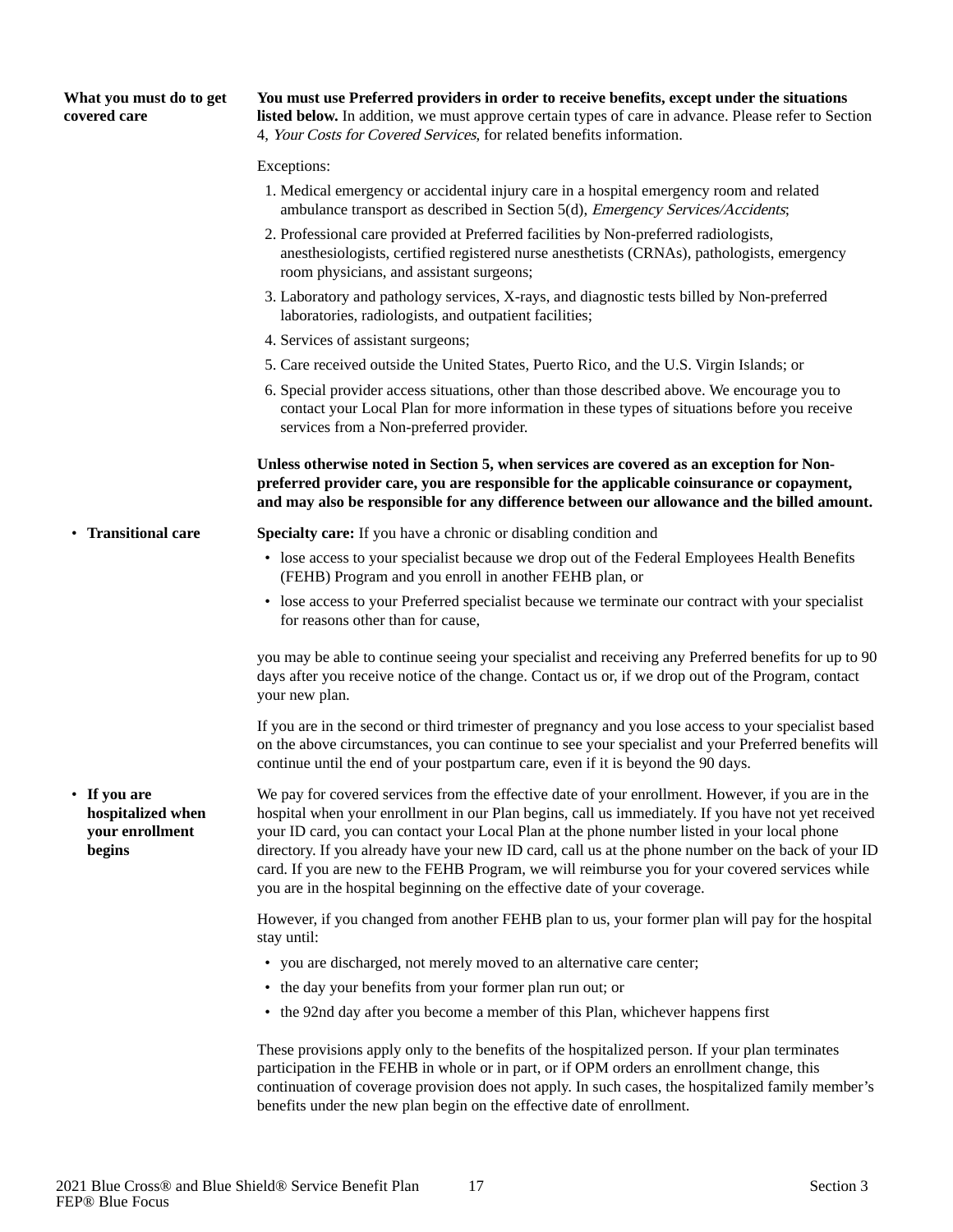<span id="page-19-2"></span><span id="page-19-1"></span><span id="page-19-0"></span>

| You need prior Plan<br>approval for certain<br>services                                   | The pre-service claim approval processes for inpatient hospital admissions (called precertification)<br>and for Other services (called prior approval) are detailed in this Section. A pre-service claim is<br>any claim, in whole or in part, that requires approval from us before you receive medical care or<br>services. In other words, a pre-service claim for benefits may require precertification and prior<br>approval. If you do not obtain precertification or prior approval as required, there may be a<br>reduction or denial of benefits. Be sure to read all of the precertification and prior approval<br>information below and on pages 19-21.                                                                                          |
|-------------------------------------------------------------------------------------------|-------------------------------------------------------------------------------------------------------------------------------------------------------------------------------------------------------------------------------------------------------------------------------------------------------------------------------------------------------------------------------------------------------------------------------------------------------------------------------------------------------------------------------------------------------------------------------------------------------------------------------------------------------------------------------------------------------------------------------------------------------------|
| • Inpatient hospital<br>admission, inpatient<br>residential treatment<br>center admission | <b>Precertification</b> is the process by which $-$ prior to your inpatient admission $-$ we evaluate the<br>medical necessity of your proposed stay, the procedure(s)/service(s) to be performed, the number of<br>days required to treat your condition, and any applicable benefit criteria. Unless we are misled by<br>the information given to us, we will not change our decision on medical necessity.                                                                                                                                                                                                                                                                                                                                               |
|                                                                                           | In most cases, your physician or facility will take care of requesting precertification. Because you<br>are still responsible for ensuring that your care is precertified, you should always ask your<br>physician, hospital or inpatient residential treatment center whether or not they have contacted us<br>and provided all necessary information. You may also contact us at the phone number on the back<br>of your ID card to ask if we have received the request for precertification. You are also responsible<br>for enrolling in case management and working with your case manager if your care involves<br>residential treatment. For information about precertification of an emergency inpatient hospital<br>admission, please see page 25. |
|                                                                                           | Note: Special rules apply when Medicare or another payer is primary, see tables on pages 22-23.                                                                                                                                                                                                                                                                                                                                                                                                                                                                                                                                                                                                                                                             |
| <b>Warning:</b>                                                                           | We will reduce our benefits for the inpatient hospital stay by \$500, even if you have obtained prior<br>approval for the service or procedure being performed during the stay, if no one contacts us for<br>precertification. If the stay is not medically necessary, we will not provide benefits for inpatient<br>hospital room and board or inpatient physician care; we will only pay for covered medical services<br>and supplies that are otherwise payable on an outpatient basis.                                                                                                                                                                                                                                                                  |
|                                                                                           | Note: If precertification was not obtained prior to admission, inpatient benefits (such as room and<br>board) are not available for inpatient care at a residential treatment center. We will pay only for<br>covered medical services and supplies that are otherwise payable on an outpatient basis.                                                                                                                                                                                                                                                                                                                                                                                                                                                      |
| <b>Exceptions:</b>                                                                        | You do not need precertification in these cases:                                                                                                                                                                                                                                                                                                                                                                                                                                                                                                                                                                                                                                                                                                            |
|                                                                                           | You are admitted to a hospital outside the United States; with the exception of admissions for<br>gender reassignment surgery and admissions to residential treatment centers.                                                                                                                                                                                                                                                                                                                                                                                                                                                                                                                                                                              |
|                                                                                           | Note: Special rules apply when Medicare or another payer is primary, see the tables on pages 22-23.                                                                                                                                                                                                                                                                                                                                                                                                                                                                                                                                                                                                                                                         |
| <b>Other services</b>                                                                     | You must obtain prior approval for these services. Failure to obtain prior approval will result<br>in a \$100 penalty. Precertification is also required if the service or procedure requires an<br>inpatient hospital admission. However, special rules apply when Medicare or another payer is<br>primary, see tables on pages 22-23. If an inpatient admission is necessary, precertification is<br>also required. Contact us using the customer service phone number listed on the back of your<br>ID card before receiving these types of services, and we will request the medical evidence<br>needed to make a coverage determination:                                                                                                               |
|                                                                                           | • Gene Therapy and Cellular Immunotherapy, including Car-T and T-cell receptor therapy                                                                                                                                                                                                                                                                                                                                                                                                                                                                                                                                                                                                                                                                      |
|                                                                                           | • Air Ambulance Transport (non-emergent) – Air ambulance transport related to immediate<br>care of a medical emergency or accidental injury does not require prior approval; see Section 5<br>(c), page 79, for more information.                                                                                                                                                                                                                                                                                                                                                                                                                                                                                                                           |
|                                                                                           | • Applied behavior analysis (ABA) – Prior approval is required for ABA and all related<br>services, including assessments, evaluations, and treatments.                                                                                                                                                                                                                                                                                                                                                                                                                                                                                                                                                                                                     |
|                                                                                           | • Genetic testing including the following:                                                                                                                                                                                                                                                                                                                                                                                                                                                                                                                                                                                                                                                                                                                  |
|                                                                                           | - BRCA screening or diagnostic testing                                                                                                                                                                                                                                                                                                                                                                                                                                                                                                                                                                                                                                                                                                                      |
|                                                                                           | - Large genomic rearrangements of the BRCA1 and BRCA2 genes screening or diagnostic<br>testing                                                                                                                                                                                                                                                                                                                                                                                                                                                                                                                                                                                                                                                              |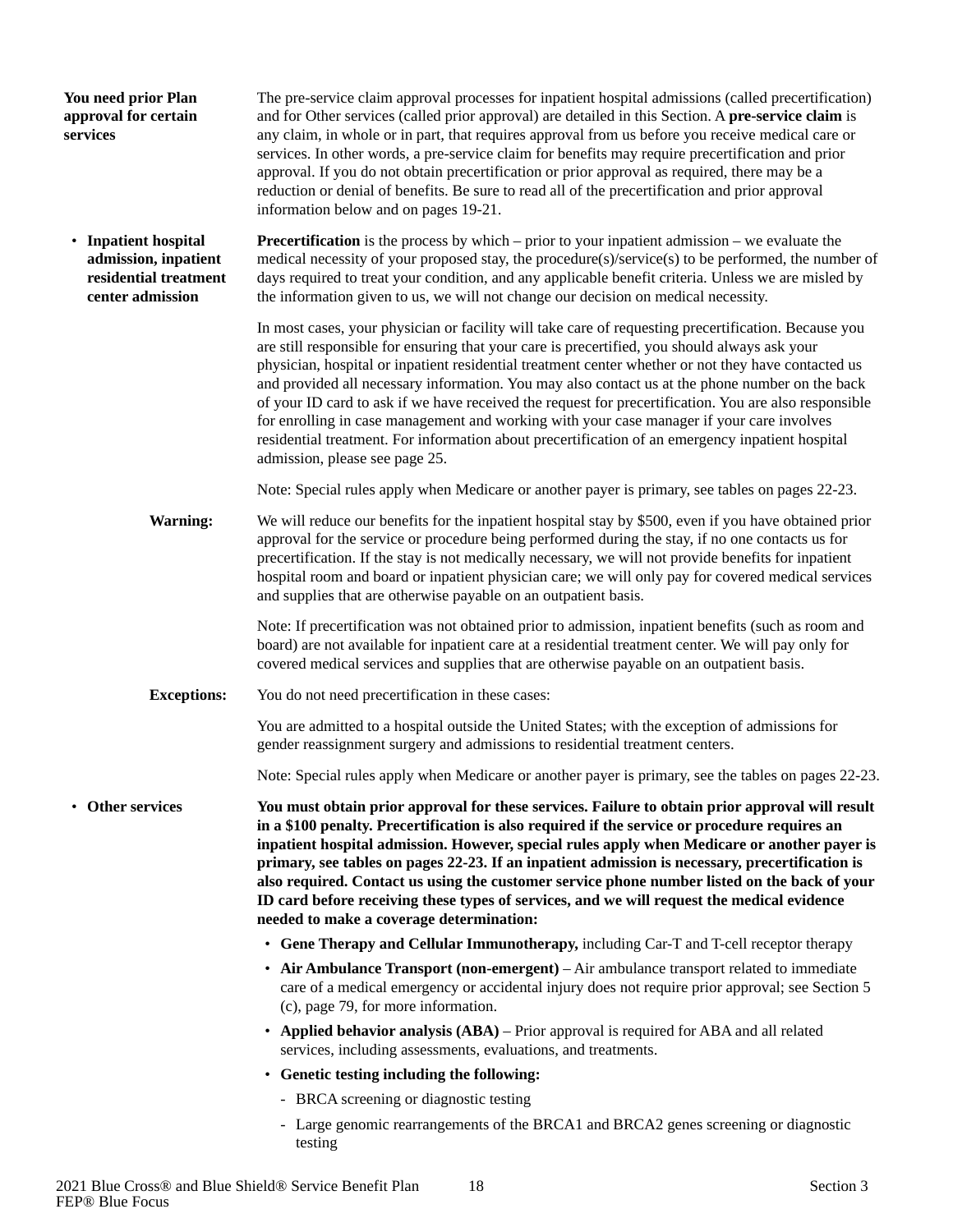- Genetic testing for the diagnosis and/or management of an existing medical condition

Note: Necessary medical evidence for BRCA related genetic testing includes the results of genetic counseling.

- **Surgical services** The surgical services on the following list require prior approval and when care is provided in an inpatient setting, precertification is required for the hospital stay.
	- Procedures to treat morbid obesity (see page 57-58)

Note: Benefits for the surgical treatment of morbid obesity – performed on an inpatient or outpatient basis – are subject to the pre-surgical requirements listed on page 58. Benefits are only available for the surgical treatment of morbid obesity when provided at a Blue Distinction Specialty Care Center for Bariatric (weight loss) surgery.

Note: See tables on pages 22-23 for special situations when another payor is primary.

- Breast reduction or augmentation not related to treatment of cancer
- Gender reassignment surgery Prior to surgical treatment of gender dysphoria, your provider must submit a treatment plan including all surgeries planned and the estimated date each will be performed. A new prior approval must be obtained if the treatment plan is approved and your provider later modifies the plan.

Note: See tables on pages 22-23 for special situations when another payor is primary.

- Outpatient surgical correction of congenital anomalies (see definition on page 127)
- Oral maxillofacial surgeries/surgery on the jaw, cheeks, lips, tongue, roof and floor of the mouth, and related procedures
- Orthognathic surgery procedures, bone grafts, osteotomies and surgical management of the temporomandibular joint (TMJ)
- Orthopedic procedures: hip, knee, ankle, spine, shoulder and all orthopedic procedures using computer-assisted musculoskeletal surgical navigation
- Reconstructive surgery for conditions other than breast cancer
- Rhinoplasty
- Septoplasty
- Varicose vein treatment
- **Outpatient intensity-modulated radiation therapy (IMRT)** Prior approval is required for all outpatient IMRT services except IMRT related to the treatment of head, neck, breast, prostate or anal cancer. Brain cancer is not considered a form of head or neck cancer; therefore, prior approval is required for IMRT treatment of brain cancer.
- **Hospice care** Prior approval is required for home hospice, continuous home hospice, or inpatient hospice care services. We will advise you which home hospice care agencies we have approved. See page 77 for information about the exception to this requirement.
- **Cardiac rehabilitation**
- **Cochlear implants**
- **Outpatient residential treatment center care** for any condition Note: See tables on pages 22-23 for special situations when another payor is primary.
- **Prosthetic devices (external),** including: microprocessor controlled limb prosthesis; electronic and externally powered prosthesis
- **Pulmonary rehabilitation**
- **Radiology, high technology** including:
	- Magnetic resonance imaging (MRI)
	- Computed tomography (CT) scan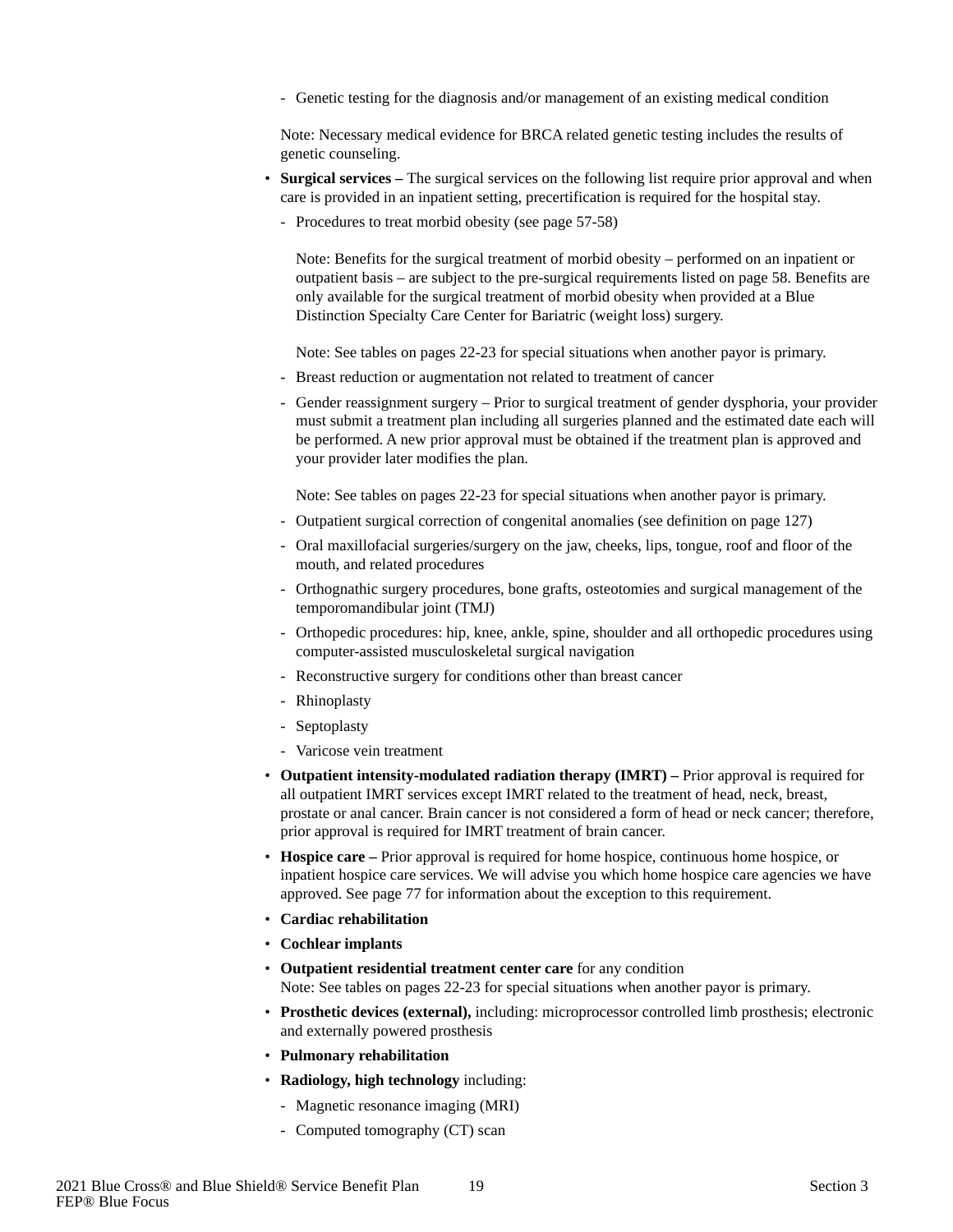- Positron emission tomography (PET) scan

Note: High technology radiology related to immediate care of a medical emergency or accidental injury does not require prior approval.

- **Specialty durable medical equipment (DME),** rental or purchase, to include:
	- Specialty hospital beds
	- Deluxe wheelchairs, power wheelchairs and mobility devices and related supplies
- **Transplants:** Prior Approval is required for all transplants, except cornea and kidney. **Prior approval is required for** both the procedure and if benefits require, the transplant program; precertification is required for inpatient care.
- **Blood or marrow stem cell transplants** listed on pages 62-64 must be performed in a transplant program designated as a Blue Distinction Center for Transplants. See page 16 for more information about these types of programs.

Not every transplant program provides transplant services for every type of transplant procedure or condition listed, or is designated or accredited for every covered transplant. Benefits are not provided for a covered transplant procedure unless the transplant program is specifically designated as a Blue Distinction Center for Transplants for that procedure. Before scheduling a transplant, call your Local Plan at the customer service phone number appearing on the back of your ID card for assistance in locating an eligible facility and requesting prior approval for transplant services.

- **Clinical trials for certain** blood or marrow stem cell **transplants** See pages 63-64 for the **list of conditions covered only in clinical trials**.
	- Contact us at the customer service phone number on the back of your ID card for information or to request prior approval before obtaining services. We will request the medical evidence we need to make our coverage determination.

Even though we may state benefits are available for a specific type of clinical trial, you may not be eligible for inclusion in these trials or there may not be any trials available in a Blue Distinction Center for Transplants to treat your condition. If your physician has recommended you receive a transplant or that you participate in a transplant clinical trial, we encourage you to contact the Case Management Department at your Local Plan.

Note: For the purposes of the blood or marrow stem cell clinical trial transplants covered under this Plan, a clinical trial is a research study whose protocol has been reviewed and approved by the Institutional Review Board (IRB) of the Blue Distinction Center for Transplants where the procedure is to be performed.

#### • **Organ/tissue transplants**

Benefits for certain transplants are limited to designated transplant centers or programs.

Transplants listed on page 64 must be performed in a transplant program designated as a Blue Distinction Center for Transplants.

The organ transplants listed on page 65 are not available in a Blue Distinction Center for Transplants and must be performed at a Preferred facility with a Medicare-Approved Transplant Program, if one is available.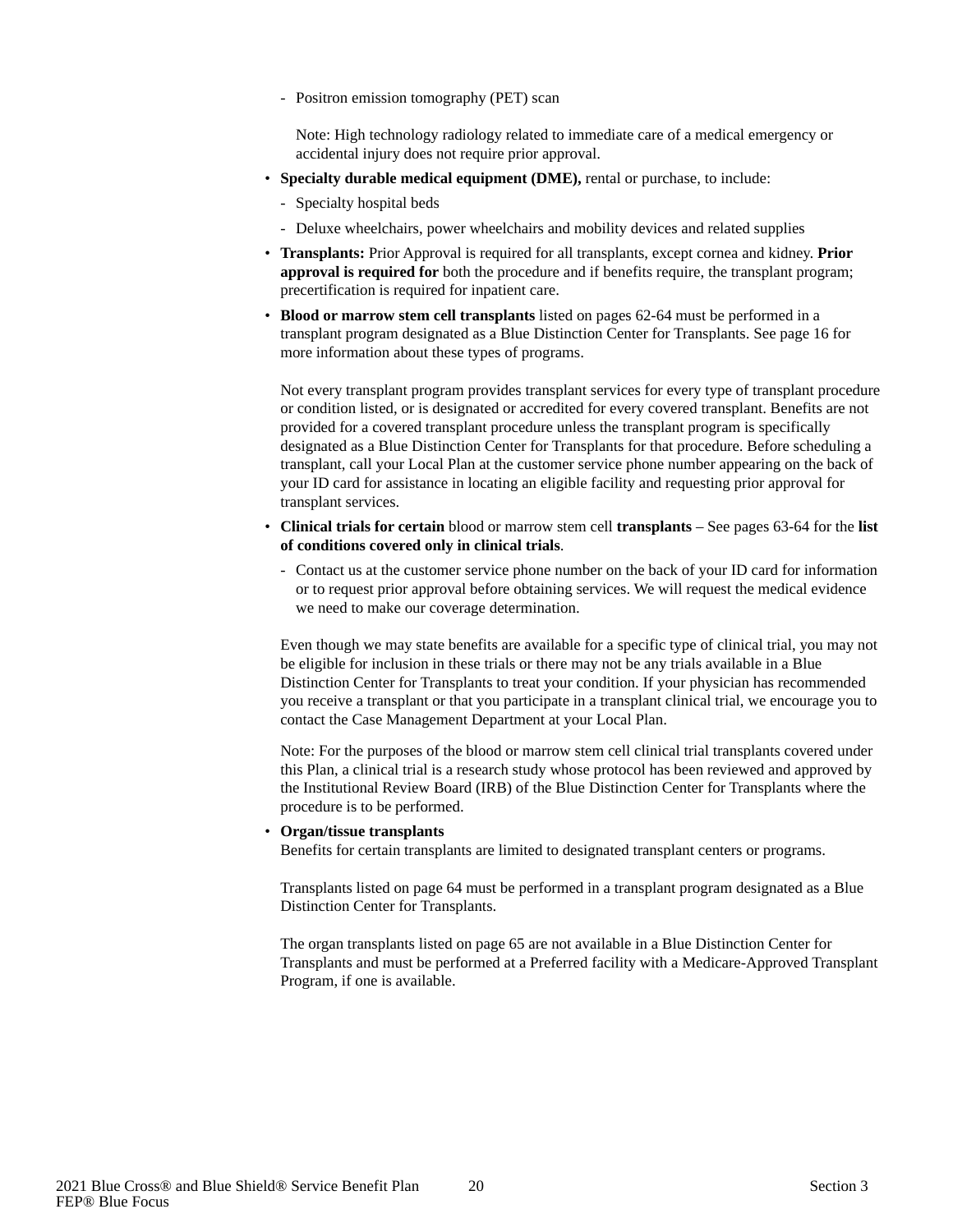Transplants involving more than one organ must be performed in a facility that offers a Medicare-Approved Transplant Program for each organ transplanted. Contact your local Plan for Medicare's approved transplant programs.

If Medicare does not offer an approved program for a certain type of organ transplant procedure, this requirement does not apply and you may use any covered Preferred facility and Preferred provider that performs the procedure.

Contact us at the customer service phone number listed on the back of your ID card before obtaining services. We will request the medical evidence we need to make our coverage determination. Our review will include whether you meet the facility and transplant program criteria for the particular transplant.

All members (including those who have Medicare Part A or another group health insurance policy as their primary payor) must contact us at the customer service phone number listed on the back of their ID card before obtaining services.

- **Transplant travel** If you travel to a Blue Distinction Center for Transplants, we reimburse up to \$5,000 per transplant for costs of transportation (air, rail, bus, and/or taxi) and lodging (for you and your traveling companions) if you live 50 miles or more from the facility.
- **Prescription drugs and supplies** Certain prescription drugs and supplies, including medical foods administered orally (see pages 92 and 129), require prior approval. Contact CVS Caremark, our Pharmacy Program administrator, at 800-624-5060, TTY: 800-624-5077, to request prior approval, or to obtain a list of drugs and supplies that require prior approval. We will request the information we need to make our coverage determination. You must periodically renew prior approval for certain drugs. See page 90 for more information about our prescription drug prior approval program, which is part of our Patient Safety and Quality Monitoring (PSQM) program.

#### Notes:

- Updates are made periodically throughout the year to the list of drugs and supplies requiring prior approval. New drugs and supplies may be added to the list and prior approval criteria may change. Changes to the prior approval list or to prior approval criteria are not considered benefit changes.
- Until we approve them, you must pay for these drugs in full when you purchase them even if you purchase them at a Preferred retail pharmacy or through our specialty drug pharmacy – and submit the expense(s) to us on a claim form. Preferred pharmacies will not file these claims for you.
- The Specialty Drug Pharmacy Program will not fill your prescription until you have obtained prior approval. AllianceRx Walgreens Prime, the program administrator, will hold your prescription for you up to 30 days. If prior approval is not obtained within 30 days, your prescription will be returned to you along with a letter explaining the prior approval procedures.
- We will reduce our benefits by \$100 for medically necessary services that require prior approval, if no one contacts us for prior approval. If the service is not medically necessary, we will not provide benefits. This benefit reduction does not apply to prescription drugs that require prior approval, see above. **Warning:**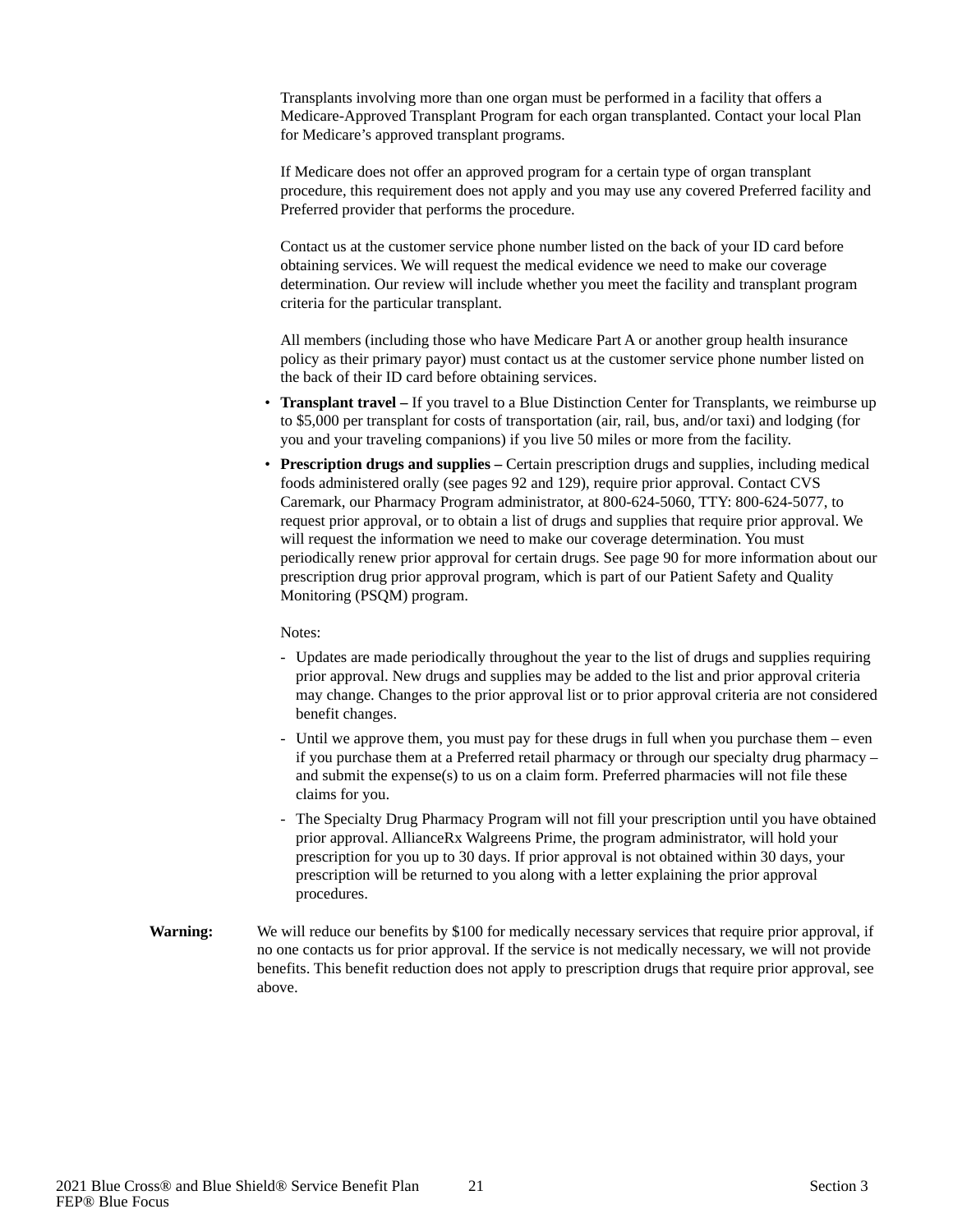<span id="page-23-0"></span>• **Special prior authorization situations related to coordination of benefits (COB)**

The table below provides the special situations regarding prior approval and precertification when Medicare is the primary payor.

| <b>Service Type</b>                                                                                             | <b>Primary Payor</b>                     | <b>Precertification</b> | <b>Prior Approval</b> |
|-----------------------------------------------------------------------------------------------------------------|------------------------------------------|-------------------------|-----------------------|
| Inpatient hospital<br>admission                                                                                 | Medicare Part A                          | No                      | Not applicable        |
| Medicare hospital<br>benefits exhausted and<br>you do not want to use<br>your Medicare lifetime<br>reserve days | Medicare Part A<br>benefits not provided | Yes                     | Not applicable        |
| Gender reassignment<br>surgery when<br>performed during an<br>inpatient admission                               | Medicare Part A                          | Yes                     | Yes                   |
| Gender reassignment<br>surgery in an<br>outpatient hospital or<br>ambulatory surgical<br>center (ASC)           | Medicare Part B                          | Not applicable          | Yes                   |
| Morbid obesity surgery<br>when performed<br>during an inpatient<br>admission                                    | Medicare Part A                          | No                      | Yes                   |
| Morbid obesity surgery<br>in an outpatient<br>hospital or ambulatory<br>surgical center (ASC)                   | Medicare Part B                          | Not applicable          | Yes                   |
| Residential treatment<br>center admission -<br>inpatient                                                        | Medicare Part A                          | Yes                     | Not applicable        |
| Residential treatment<br>center – outpatient care                                                               | Medicare Part B                          | Not applicable          | Yes                   |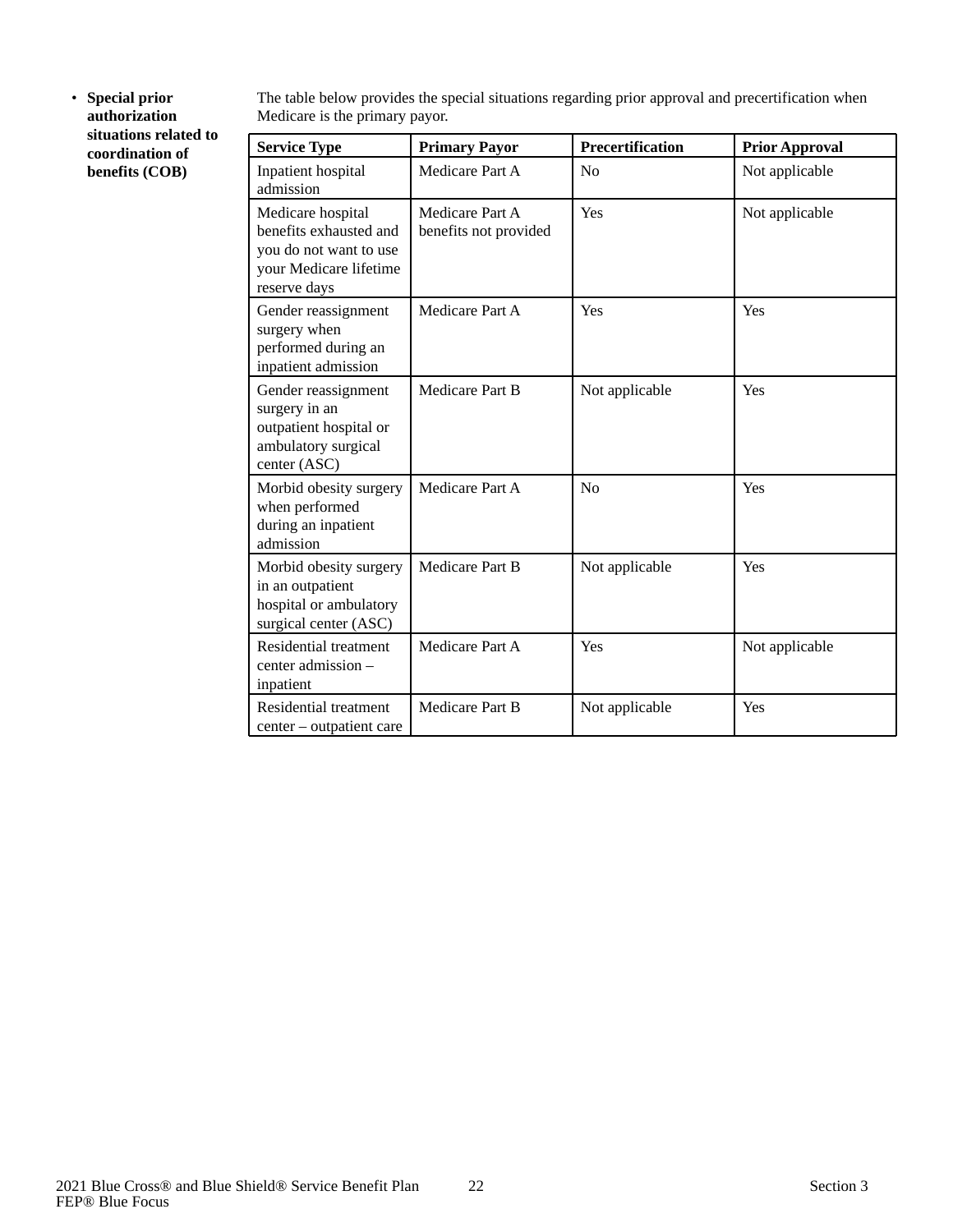• **Special prior authorization situations related to coordination of benefits (COB) (cont.)** The table below provides the special situations regarding prior approval and precertification when another healthcare insurance is the primary payor.

| <b>Service Type</b>                                                                                   | <b>Primary Payor</b>          | <b>Precertification</b> | <b>Prior Approval</b> |
|-------------------------------------------------------------------------------------------------------|-------------------------------|-------------------------|-----------------------|
| Inpatient hospital<br>admission                                                                       | Other healthcare<br>insurance | No                      | Not applicable        |
| Gender reassignment<br>surgery when<br>performed during an<br>inpatient admission                     | Other healthcare<br>insurance | Yes                     | Yes                   |
| Gender reassignment<br>surgery in an<br>outpatient hospital or<br>ambulatory surgical<br>center (ASC) | Other healthcare<br>insurance | Not applicable          | Yes                   |
| Morbid obesity surgery<br>when performed<br>during an inpatient<br>admission                          | Other healthcare<br>insurance | No                      | Yes                   |
| Morbid obesity surgery<br>in an outpatient<br>hospital or ambulatory<br>surgical center (ASC)         | Other healthcare<br>insurance | Not applicable          | Yes                   |
| Residential treatment<br>center admission –<br>inpatient                                              | Other healthcare<br>insurance | Yes                     | Not applicable        |
| Residential treatment<br>center – outpatient care                                                     | Other healthcare<br>insurance | Not applicable          | Yes                   |

<span id="page-24-0"></span>• **Prior notification – Maternity care**

<span id="page-24-1"></span>**How to request precertification for an admission or get prior approval for Other** 

**services**

We encourage you to notify us of your pregnancy during the first trimester. Please contact us at the phone number on the back of your ID card and provide the following information:

- Enrollee's name and Plan identification number
- Expected delivery date
- Date of your first prenatal appointment
- Name and phone number of the provider (i.e., physician, nurse practitioner, nurse midwife) providing your prenatal, delivery, and postnatal care
- Name and location of the place you intend to deliver (i.e., hospital, birthing center, your home)
- If you plan to deliver in a hospital, the type of delivery and the estimated number of days you will be in the hospital.

We will advise you if any additional information is needed.

You, your representative, your physician, or your hospital, residential treatment center or other covered inpatient facility must call us at the phone number listed on the back of your ID card any time prior to admission or before receiving services that require prior approval with the following information:

- Enrollee's name and Plan identification number;
- Patient's name, birth date, and phone number;
- Reason for inpatient admission, proposed treatment, or surgery;
- Name and phone number of admitting physician;
- Name of hospital or facility;
- Number of days requested for hospital stay;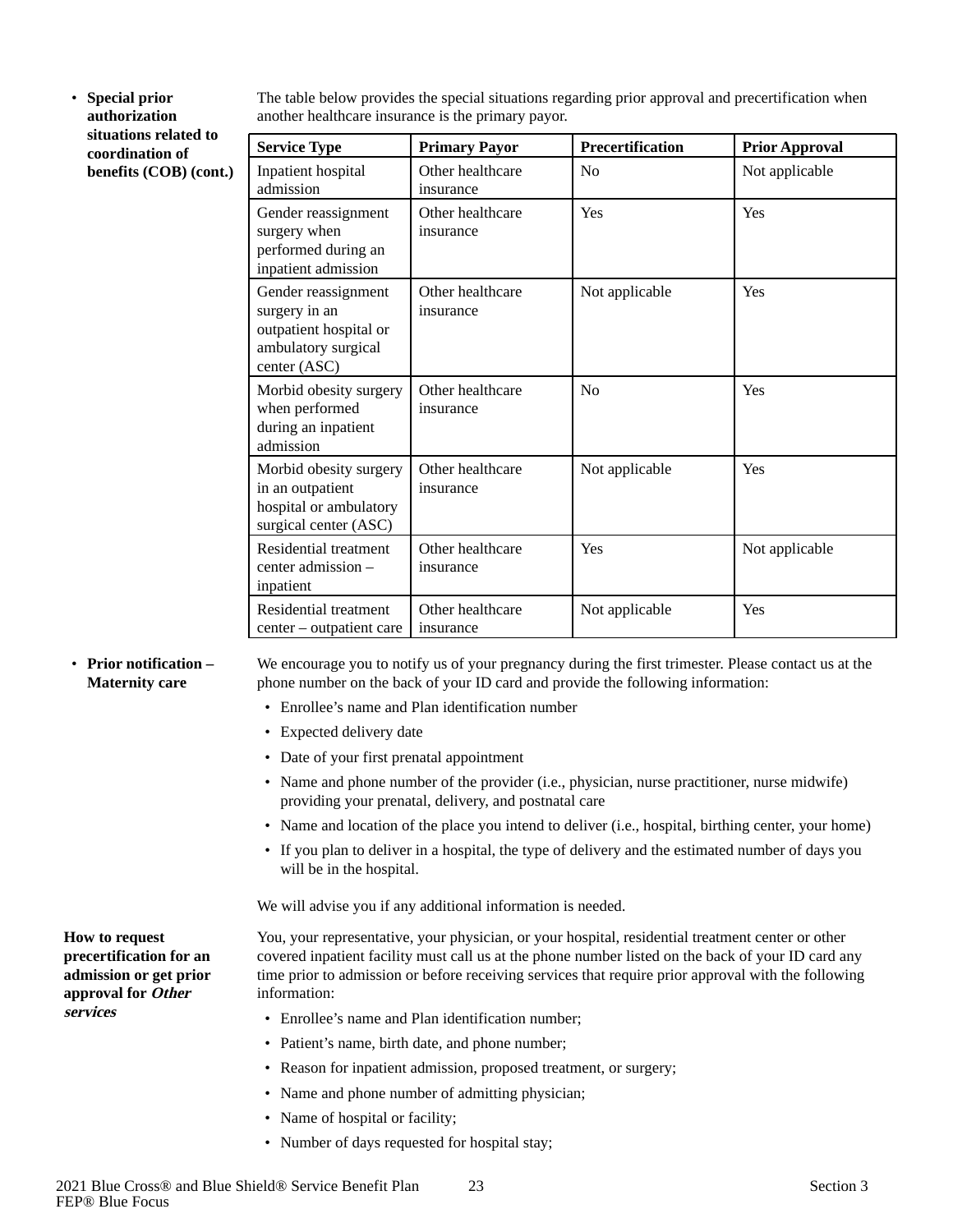<span id="page-25-1"></span><span id="page-25-0"></span>

|                             | • Any other information we may request related to the services to be provided; and                                                                                                                                                                                                                                                                                                                                                                                                                                                                                                                                                                                                                                                                                                                                                                                                                                                                                    |
|-----------------------------|-----------------------------------------------------------------------------------------------------------------------------------------------------------------------------------------------------------------------------------------------------------------------------------------------------------------------------------------------------------------------------------------------------------------------------------------------------------------------------------------------------------------------------------------------------------------------------------------------------------------------------------------------------------------------------------------------------------------------------------------------------------------------------------------------------------------------------------------------------------------------------------------------------------------------------------------------------------------------|
|                             | • If the admission is to a residential treatment center (RTC), a preliminary treatment and<br>discharge plan agreed to by the member, provider and case manager at the Local Plan, and the<br>RTC.                                                                                                                                                                                                                                                                                                                                                                                                                                                                                                                                                                                                                                                                                                                                                                    |
|                             | Note: You must enroll and participate in case management with your Local Plan prior to,<br>during, and following an inpatient RTC stay. See pages 75-76 and 85 for additional information.                                                                                                                                                                                                                                                                                                                                                                                                                                                                                                                                                                                                                                                                                                                                                                            |
|                             | Note: If we approve the request for prior approval or precertification, you will be provided with a<br>notice that identifies the approved services and the authorization period. You must contact us with a<br>request for a new approval five (5) business days prior to a change to the approved original request,<br>and for requests for an extension beyond the approved authorization period in the notice you<br>received. We will advise you of the information needed to review the request for change and/or<br>extension.                                                                                                                                                                                                                                                                                                                                                                                                                                 |
| • Non-urgent care<br>claims | For non-urgent care claims (including non-urgent concurrent care claims), we will tell the physician<br>and/or hospital the number of approved inpatient days, or the care that we approve for Other<br>services that must have prior approval. We will notify you of our decision within 15 days after the<br>receipt of the pre-service claim.                                                                                                                                                                                                                                                                                                                                                                                                                                                                                                                                                                                                                      |
|                             | If matters beyond our control require an extension of time, we may take up to an additional 15 days<br>for review and we will notify you of the need for an extension of time before the end of the original<br>15-day period. Our notice will include the circumstances underlying the request for the extension<br>and the date when a decision is expected.                                                                                                                                                                                                                                                                                                                                                                                                                                                                                                                                                                                                        |
|                             | If we need an extension because we have not received necessary information from you, our notice<br>will describe the specific information required and we will allow you up to 60 days from the receipt<br>of the notice to provide the information.                                                                                                                                                                                                                                                                                                                                                                                                                                                                                                                                                                                                                                                                                                                  |
| • Urgent care claims        | If you have an <b>urgent care claim</b> (i.e., when waiting for your medical care or treatment could<br>seriously jeopardize your life, health, or ability to regain maximum function, or in the opinion of a<br>physician with knowledge of your medical condition, would subject you to severe pain that cannot<br>be adequately managed without this care or treatment), we will expedite our review of the claim<br>and notify you of our decision within 72 hours as long as we receive sufficient information to<br>complete the review. (For concurrent care claims that are also urgent care claims, please see If your<br>treatment needs to be extended on page 25. If you request that we review your claim as an urgent<br>care claim, we will review the documentation you provide and decide whether or not it is an urgent<br>care claim by applying the judgment of a prudent layperson who possesses an average knowledge<br>of health and medicine. |
|                             | If you fail to provide sufficient information, we will contact you within 24 hours after we receive<br>the claim to let you know what information we need to complete our review of the claim. You will<br>then have up to 48 hours to provide the required information. We will make our decision on the<br>claim within 48 hours of $(1)$ the time we received the additional information or $(2)$ the end of the<br>time frame, whichever is earlier.                                                                                                                                                                                                                                                                                                                                                                                                                                                                                                              |
|                             | We may provide our decision orally within these time frames, but we will follow up with written or<br>electronic notification within three days of oral notification.                                                                                                                                                                                                                                                                                                                                                                                                                                                                                                                                                                                                                                                                                                                                                                                                 |
|                             | You may request that your urgent care claim on appeal be reviewed simultaneously by us and OPM.<br>Please let us know that you would like a simultaneous review of your urgent care claim by OPM<br>either in writing at the time you appeal our initial decision, or by calling us at the phone number<br>listed on the back of your ID card. You may also call OPM's FEHB 1 at 202-606-0727 between<br>8 a.m. and 5 p.m. Eastern Time (excluding holidays) to ask for the simultaneous review. We will<br>cooperate with OPM so they can quickly review your claim on appeal. In addition, if you did not<br>indicate that your claim was a claim for urgent care, call us at the phone number listed on the back<br>of your ID card. If it is determined that your claim is an urgent care claim, we will expedite our<br>review (if we have not yet responded to your claim).                                                                                     |
|                             |                                                                                                                                                                                                                                                                                                                                                                                                                                                                                                                                                                                                                                                                                                                                                                                                                                                                                                                                                                       |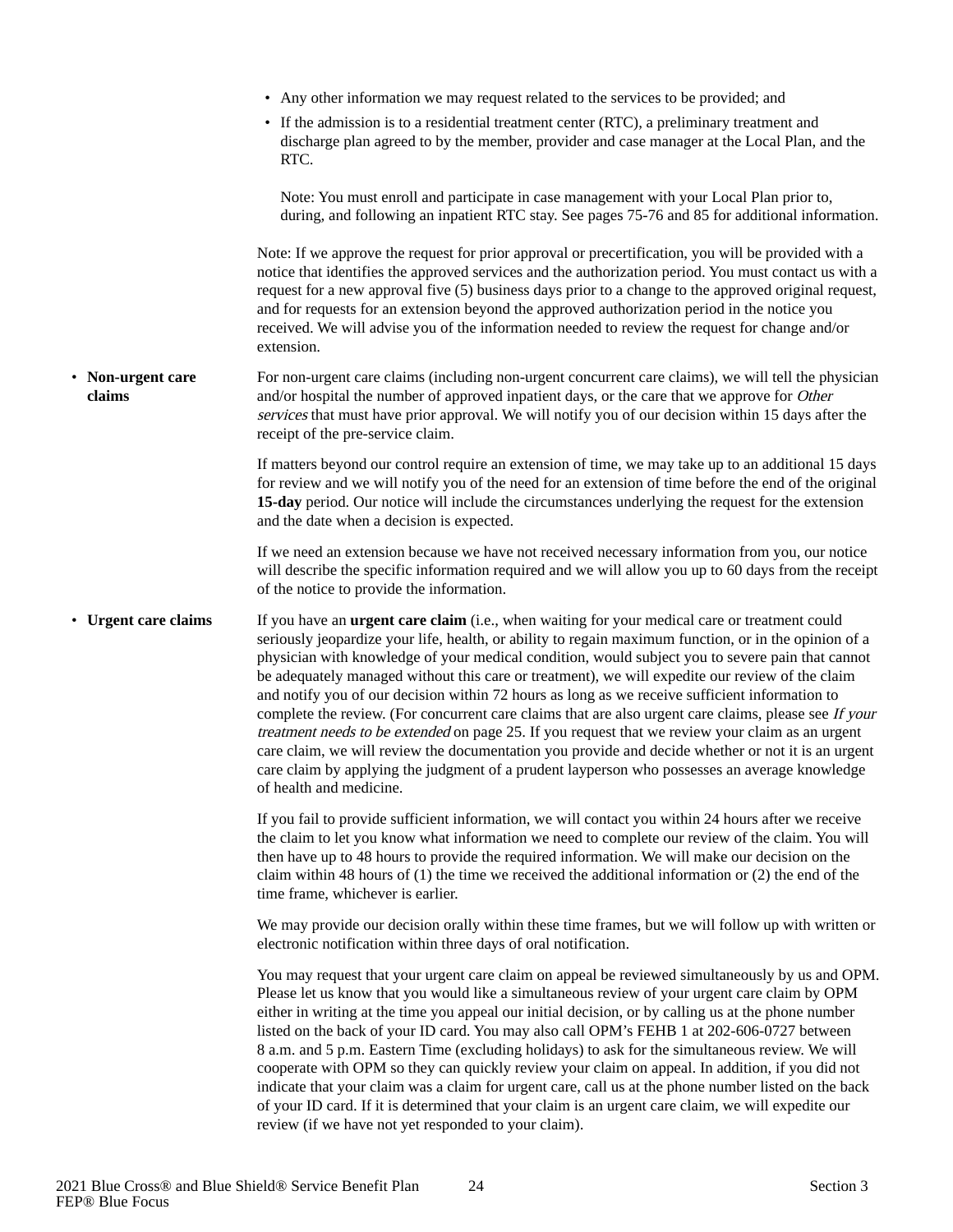<span id="page-26-5"></span><span id="page-26-4"></span><span id="page-26-3"></span><span id="page-26-2"></span><span id="page-26-1"></span><span id="page-26-0"></span>

| • Concurrent care<br>claims                               |                       | A concurrent care claim involves care provided over a period of time or over a number of<br>treatments. We will treat any reduction or termination of our pre-approved course of treatment<br>before the end of the approved period of time or number of treatments as an appealable decision.<br>This does not include reduction or termination due to benefit changes or if your enrollment ends. If<br>we believe a reduction or termination is warranted, we will allow you sufficient time to appeal and<br>obtain a decision from us before the reduction or termination takes effect.                                                                               |
|-----------------------------------------------------------|-----------------------|----------------------------------------------------------------------------------------------------------------------------------------------------------------------------------------------------------------------------------------------------------------------------------------------------------------------------------------------------------------------------------------------------------------------------------------------------------------------------------------------------------------------------------------------------------------------------------------------------------------------------------------------------------------------------|
|                                                           |                       | If you request an extension of an ongoing course of treatment at least 24 hours prior to the<br>expiration of the approved time period and this is also an urgent care claim, we will make a<br>decision within 24 hours after we receive the request.                                                                                                                                                                                                                                                                                                                                                                                                                     |
| admission                                                 | • Emergency inpatient | If you have an emergency admission due to a condition that you reasonably believe puts your life in<br>danger or could cause serious damage to bodily function, you, your representative, the physician, or<br>the hospital must phone us within two business days following the day of the emergency admission,<br>even if you have been discharged from the hospital. If you do not phone us within two business<br>days, a \$500 penalty may apply – see Warning under Inpatient hospital admissions earlier in this<br>Section and If your facility stay needs to be extended on this page below.                                                                      |
|                                                           |                       | Admissions to residential treatment centers do not qualify as emergencies.                                                                                                                                                                                                                                                                                                                                                                                                                                                                                                                                                                                                 |
| • Maternity care                                          |                       | We encourage you to notify us of your pregnancy during the first trimester. You do not need<br>precertification of a maternity admission for a routine delivery. However, if your medical condition<br>requires you to stay more than 48 hours after a vaginal delivery or 96 hours after a cesarean section,<br>your physician or the hospital must contact us for precertification of additional days. Further, if<br>your newborn stays after you are discharged, then your physician or the hospital must contact us for<br>precertification of additional days for your newborn.                                                                                      |
|                                                           |                       | Note: When a newborn requires definitive treatment during or after the mother's confinement, the<br>newborn is considered a patient in his or her own right. If the newborn is eligible for coverage,<br>regular medical or surgical benefits apply rather than maternity benefits.                                                                                                                                                                                                                                                                                                                                                                                        |
| • If your facility stay                                   | needs to be extended  | If your <b>hospital</b> stay $-$ including for maternity care $-$ needs to be extended, you, your<br>representative, your physician, or the hospital must ask us to approve the additional days. If you<br>remain in the hospital beyond the number of days we approved and did not get the additional days<br>precertified, then:                                                                                                                                                                                                                                                                                                                                         |
|                                                           |                       | • for the part of the admission that was medically necessary, we will pay inpatient benefits, but                                                                                                                                                                                                                                                                                                                                                                                                                                                                                                                                                                          |
|                                                           |                       | • for the part of the admission that was not medically necessary, we will pay only medical<br>services and supplies otherwise payable on an outpatient basis and we will not pay inpatient<br>benefits.                                                                                                                                                                                                                                                                                                                                                                                                                                                                    |
|                                                           |                       | If your residential treatment center stay needs to be extended, you, your representative, your<br>physician or the residential treatment center must ask us to approve the additional days. If you<br>remain in the residential treatment center beyond the number of days approved and did not get the<br>additional days precertified, we will provide benefits for medically necessary covered services,<br>other than room and board and inpatient physician care, at the level we would have paid if they had<br>been provided on an outpatient basis. Note: Benefits for inpatient residential treatment centers<br>(RTCs) are limited to 30 days per calendar year. |
| • If your treatment                                       | needs to be extended  | If you request an extension of an ongoing course of treatment at least 24 hours prior to the<br>expiration of the approved time period and this is also an urgent care claim, we will make a<br>decision within 24 hours after we receive the claim.                                                                                                                                                                                                                                                                                                                                                                                                                       |
| If you disagree with our<br>pre-service claim<br>decision |                       | If you have a <b>pre-service claim</b> and you do not agree with our decision regarding<br>precertification of an inpatient admission or prior approval of Other services, you may request a<br>review by following the procedures listed on the next page. Note that these procedures apply to<br>requests for reconsideration of concurrent care claims as well (see page 126 for definition). If you<br>have already received the service, supply, or treatment, then your claim is a <b>post-service claim</b> and<br>you must follow the entire disputed claims process detailed in Section 8.                                                                        |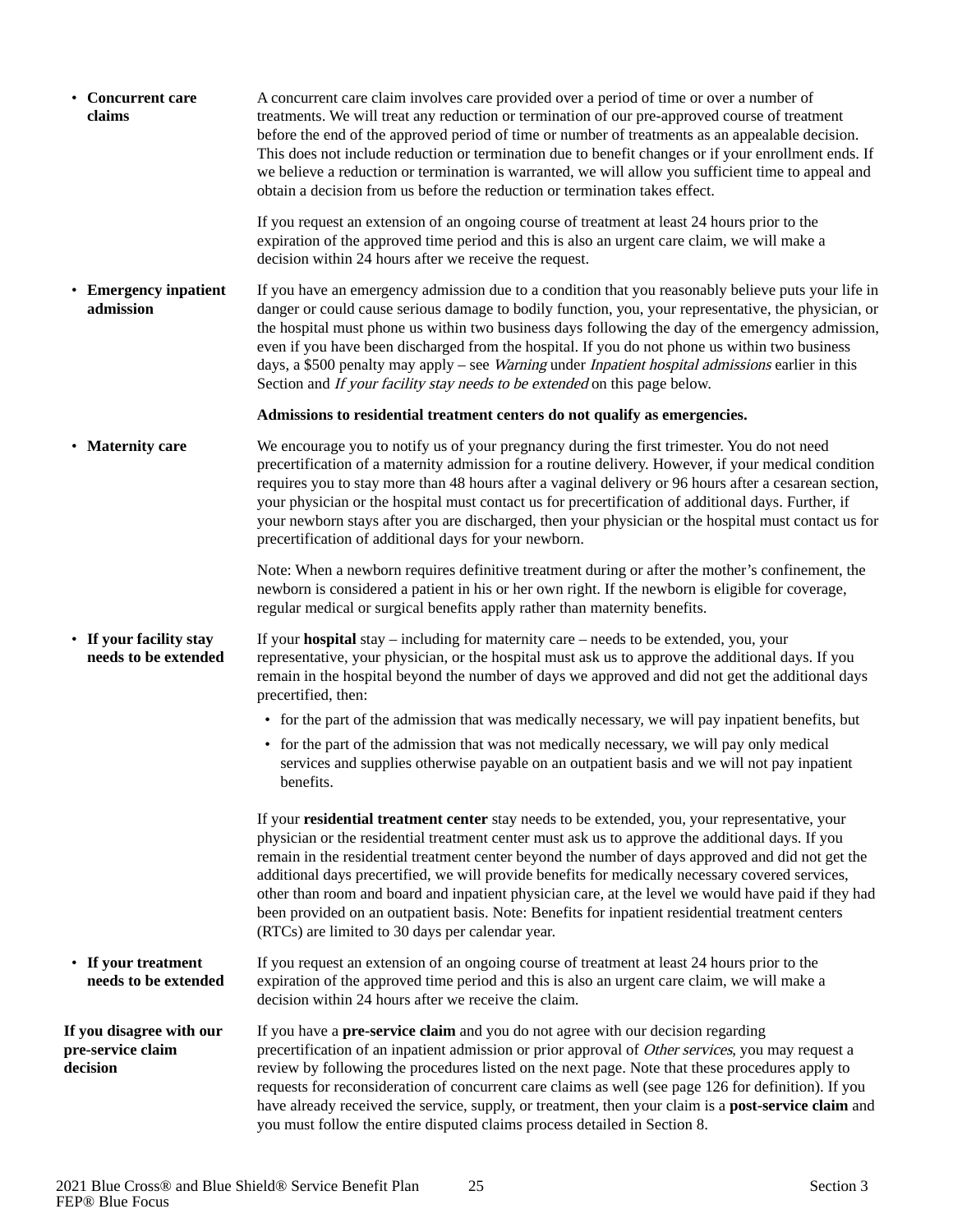<span id="page-27-3"></span><span id="page-27-2"></span><span id="page-27-1"></span><span id="page-27-0"></span>

| • To reconsider a non-<br>urgent care claim                                   | Within 6 months of our initial decision, you may ask us in writing to reconsider our initial decision.<br>Follow Step 1 of the disputed claims process detailed in Section 8 of this brochure.                                                                                                                                                                      |
|-------------------------------------------------------------------------------|---------------------------------------------------------------------------------------------------------------------------------------------------------------------------------------------------------------------------------------------------------------------------------------------------------------------------------------------------------------------|
|                                                                               | In the case of a <b>pre-service claim</b> and subject to a request for additional information, we have 30<br>days from the date we receive your written request for reconsideration to:                                                                                                                                                                             |
|                                                                               | 1. Precertify your inpatient admission or, if applicable, approve your request for prior approval for<br>the service, drug, or supply; or                                                                                                                                                                                                                           |
|                                                                               | 2. Write to you and maintain our denial; or                                                                                                                                                                                                                                                                                                                         |
|                                                                               | 3. Ask you or your provider for more information.                                                                                                                                                                                                                                                                                                                   |
|                                                                               | You or your provider must send the information so that we receive it within 60 days of our request.<br>We will then decide within 30 more days.                                                                                                                                                                                                                     |
|                                                                               | If we do not receive the information within 60 days, we will decide within 30 days of the date the<br>information was due. We will base our decision on the information we already have. We will write<br>to you with our decision.                                                                                                                                 |
| To reconsider an<br>$\bullet$<br>urgent care claim                            | In the case of an appeal of a pre-service urgent care claim, within 6 months of our initial decision,<br>you may ask us in writing to reconsider our initial decision. Follow Step 1 of the disputed claims<br>process detailed in Section 8 of this brochure.                                                                                                      |
|                                                                               | Unless we request additional information, we will notify you of our decision within 72 hours after<br>receipt of your reconsideration request. We will expedite the review process, which allows verbal or<br>written requests for appeals and the exchange of information by phone, electronic mail, facsimile,<br>or other expeditious methods.                   |
| • To file an appeal with<br><b>OPM</b>                                        | After we reconsider your pre-service claim, if you do not agree with our decision, you may ask<br>OPM to review it by following Step 3 of the disputed claims process detailed in Section 8 of this<br>brochure.                                                                                                                                                    |
| • The Federal Flexible<br><b>Spending Account</b><br><b>Program - FSAFEDS</b> | Health Care FSA (HCFSA) – Reimburses you for eligible out-of-pocket health care expenses (such<br>as copayments, deductibles, physician prescribed over-the-counter drugs and medications, vision<br>and dental expenses, and much more) for you and your tax dependents, including adult children<br>(through the end of the calendar year in which they turn 26). |
|                                                                               | FSAFEDS offers paperless reimbursement for your HCFSA through a number of FEHB and<br>FEDVIP plans. This means that when you or your provider files claims with your FEHB or<br>FEDVIP plan, FSAFEDS will automatically reimburse your eligible out-of-pocket expenses based<br>on the claim information it receives from your plan.                                |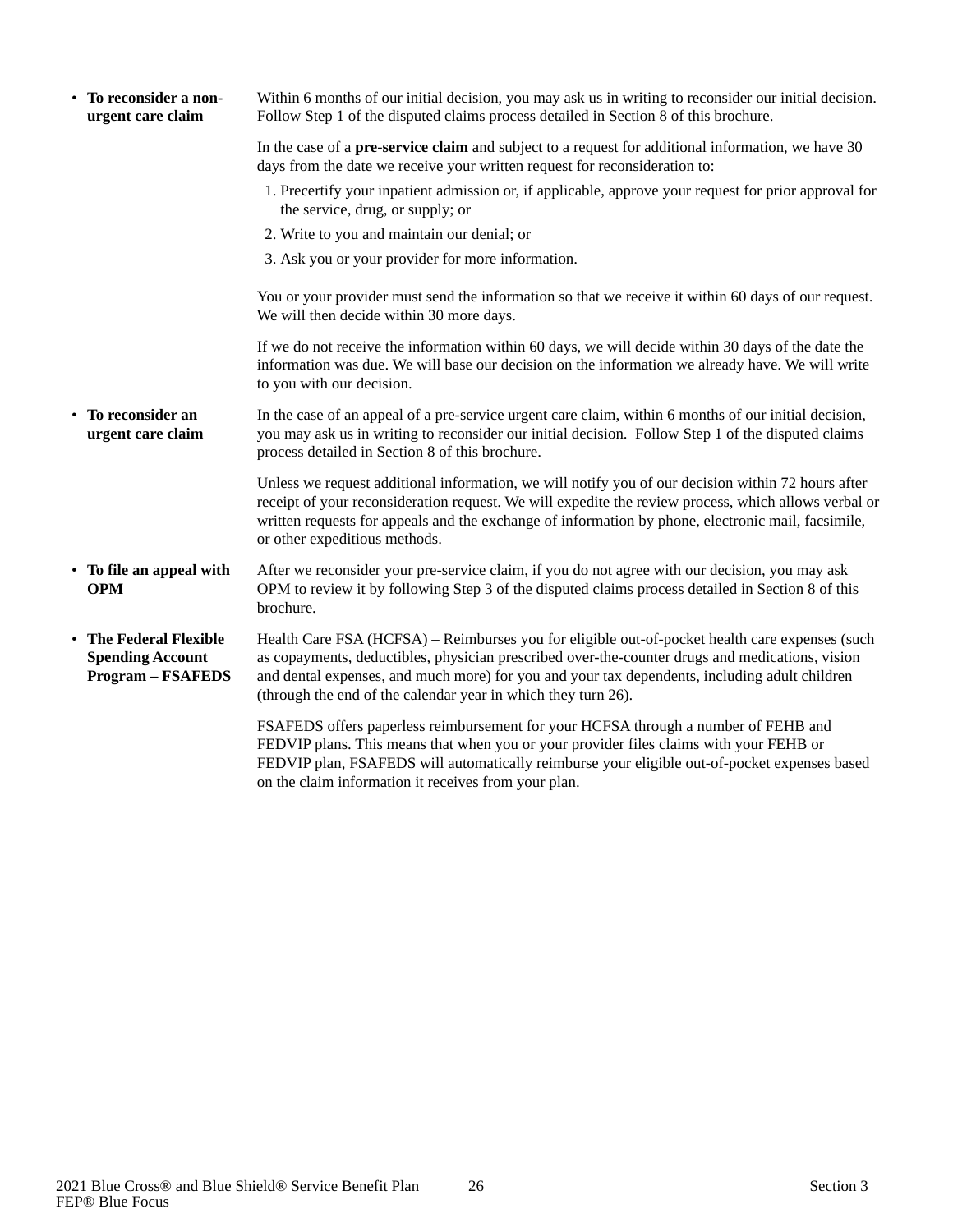### **Section 4. Your Costs for Covered Services**

<span id="page-28-0"></span>This is what you will pay out-of-pocket for your covered care:

<span id="page-28-5"></span><span id="page-28-4"></span><span id="page-28-3"></span><span id="page-28-2"></span><span id="page-28-1"></span>

| Cost-share/Cost-<br>sharing                       | Cost-share or cost-sharing is the general term used to refer to your out-of-pocket costs (e.g., deductible,<br>coinsurance, and copayments) for the covered care you receive.                                                                                                                                                                                                                                                                                                                                  |
|---------------------------------------------------|----------------------------------------------------------------------------------------------------------------------------------------------------------------------------------------------------------------------------------------------------------------------------------------------------------------------------------------------------------------------------------------------------------------------------------------------------------------------------------------------------------------|
|                                                   | Note: You may have to pay the deductible, coinsurance, and/or copayment amount(s) that apply to your<br>care at the time you receive the services.                                                                                                                                                                                                                                                                                                                                                             |
| Copayment                                         | A copayment is a fixed amount of money you pay to the provider, facility, pharmacy, etc., when you<br>receive certain services.                                                                                                                                                                                                                                                                                                                                                                                |
|                                                   | Example: When you see your Preferred professional provider for physical therapy, you pay a<br>copayment of \$25 for the visit, and we then pay the remainder of the amount we allow for the visit.<br>(You may have to pay separately for other services you receive while in the provider's office.)                                                                                                                                                                                                          |
|                                                   | Copayments do not apply to services and supplies that are subject to a deductible and/or coinsurance<br>amount.                                                                                                                                                                                                                                                                                                                                                                                                |
|                                                   | Note: If the billed amount (or the Plan allowance that providers we contract with have agreed to accept<br>as payment in full) is less than your copayment, you pay the lower amount.                                                                                                                                                                                                                                                                                                                          |
| <b>Deductible</b>                                 | A deductible is a fixed amount of covered expenses you must incur for certain covered services and<br>supplies before we start paying benefits for them. Copayments and coinsurance amounts do not count<br>toward your deductible. When a covered service or supply is subject to a deductible, only the Plan<br>allowance for the service or supply that you then pay counts toward meeting your deductible.                                                                                                 |
|                                                   | The calendar year deductible is \$500 per person. After the deductible amount is satisfied for an<br>individual, covered services are payable for that individual. Under a Self Plus One enrollment, both<br>family members must meet the individual deductible. Under a Self and Family enrollment, an<br>individual may meet the individual deductible, or all family members' individual deductibles are<br>considered to be satisfied when the family members' deductibles are combined and reach \$1,000. |
|                                                   | Note: If the billed amount (or the Plan allowance that providers we contract with have agreed to accept<br>as payment in full) is less than the remaining portion of your deductible, you pay the lower amount.                                                                                                                                                                                                                                                                                                |
|                                                   | Example: If the billed amount is \$100, the provider has an agreement with us to accept \$80, and you<br>have not paid any amount toward meeting your calendar year deductible, you must pay \$80. We will<br>apply \$80 to your deductible. We will begin paying benefits once the remaining portion of your \$500<br>calendar year deductible has been satisfied.                                                                                                                                            |
|                                                   | Note: If you change plans during Open Season and the effective date of your new plan is after January 1<br>of the next year, you do not have to start a new deductible under your prior plan between January 1 and<br>the effective date of your new plan. If you change plans at another time during the year, you must begin<br>a new deductible under your new plan.                                                                                                                                        |
| Coinsurance                                       | Coinsurance is the percentage of the Plan allowance that you must pay for your care. Your coinsurance<br>is based on the Plan allowance, or billed amount, whichever is less. Coinsurance does not begin until<br>you have met your calendar year deductible.                                                                                                                                                                                                                                                  |
|                                                   | Example: You pay 30% of the Plan allowance for durable medical equipment obtained from a Preferred<br>provider, after meeting your \$500 calendar year deductible.                                                                                                                                                                                                                                                                                                                                             |
| If your provider<br>routinely waives your<br>cost | If your provider routinely waives (does not require you to pay) your applicable copayments,<br>deductibles, or coinsurance, the provider is misstating the fee and may be violating the law. In this case,<br>when we calculate our share, we will reduce the provider's fee by the amount waived.                                                                                                                                                                                                             |
|                                                   | Example: If your physician ordinarily charges \$100 for a service but routinely waives your 30%<br>coinsurance, the actual charge is \$70. We will pay \$49 (70% of the actual charge of \$70).                                                                                                                                                                                                                                                                                                                |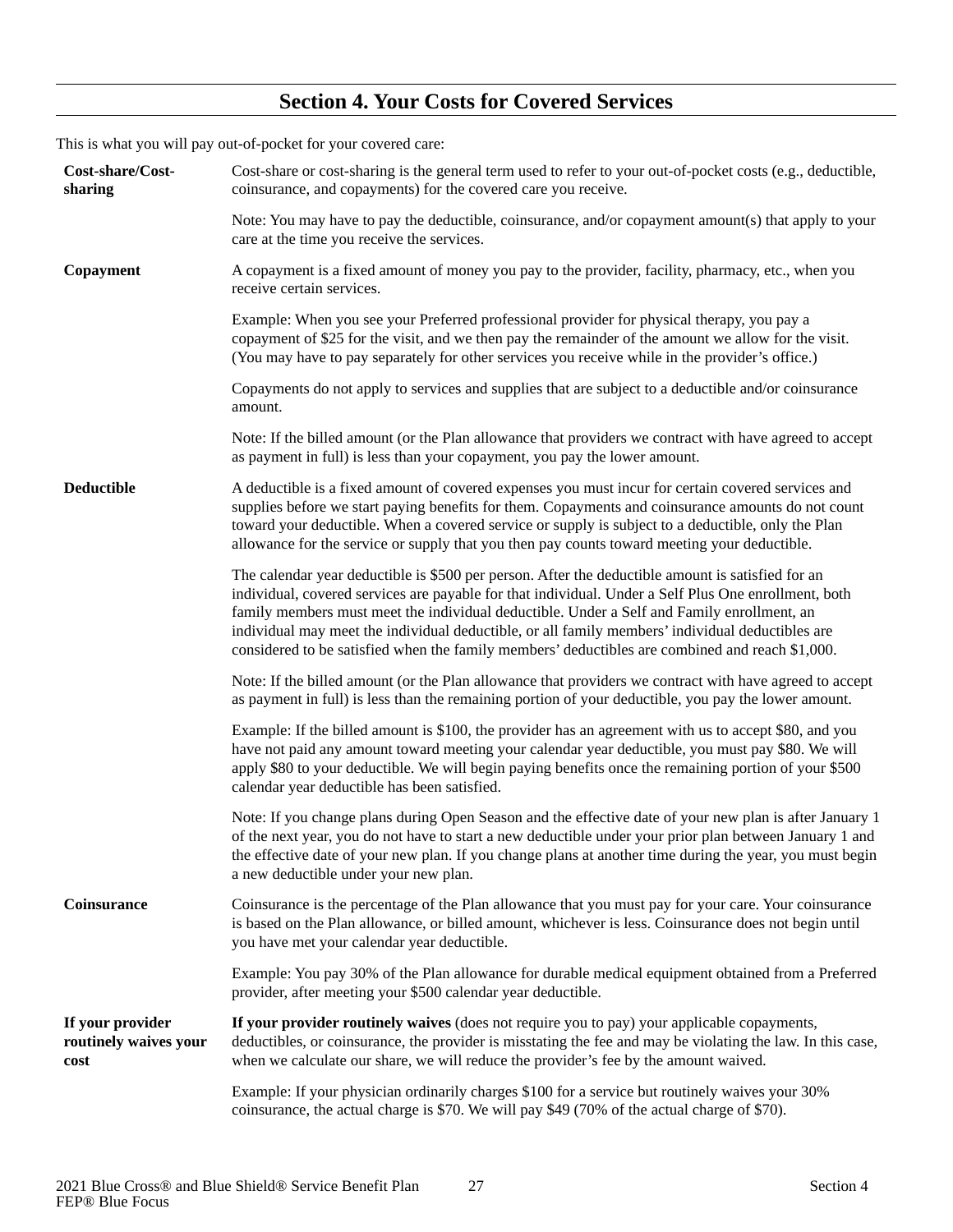<span id="page-29-1"></span><span id="page-29-0"></span>In some instances, a provider may ask you to sign a "waiver" prior to receiving care. This waiver may state that you accept responsibility for the total charge for any care that is not covered by your health plan. If you sign such a waiver, whether or not you are responsible for the total charge depends on the contracts that the Local Plan has with its providers. If you are asked to sign this type of waiver, please be aware that, if benefits are denied for the services, you could be legally liable for the related expenses. If you would like more information about waivers, please contact us at the customer service phone number on the back of your ID card. **Waivers** Our "**Plan allowance**" is the amount we use to calculate our payment for certain types of covered services. Fee-for-service plans arrive at their allowances in different ways, so allowances vary. For information about how we determine our Plan allowance, see the definition of Plan allowance in Section 10. Often, the provider's bill is more than a fee-for-service Plan's allowance. It is possible for a provider's bill to exceed the Plan's allowance by a significant amount. Whether or not you have to pay the difference between our allowance and the bill will depend on the type of provider you use. Providers that have agreements with this Plan are Preferred and will not bill you for any balances that are in excess of our allowance for covered services. See the descriptions appearing below for the types of providers available in this Plan. • **Preferred providers.** These types of providers have agreements with the Local Plan to limit what they bill our members. Because of that, when you use a Preferred provider, your share of the provider's bill for covered care is limited. Your share consists only of your deductible, coinsurance, and/or copayment. Here is an example about coinsurance: You see a Preferred physician who charges \$250, but our allowance is \$100. If you have met your deductible, you are only responsible for your coinsurance. That is, you pay just 30% of our \$100 allowance (\$30). Because of the agreement, your Preferred physician will not bill you for the \$150 difference between our allowance and his/her bill. **Remember, you must use Preferred providers in order to receive benefits.** See page 17 for the exceptions to this requirement. • **Non-preferred Providers:** - **Participating provider/Member facility. There are no benefits for care performed by Participating providers; you pay all charges.** See page 17 for the exceptions to this requirement. - **Non-participating providers/Non-member facility. There are no benefits for care performed by Non-participating providers; you pay all charges.** See page 17 for the exceptions to this requirement. **Differences between our allowance and the bill Preferred hospitals and other covered facilities may contract with Non-preferred providers to provide certain medical or surgical services at their facilities. Non-participating providers have no agreements with your Local Plan to limit what they can bill you. There are no benefits for care performed by Participating/Member or Non-participating/Nonmember providers. You must use Preferred providers in order to receive benefits.** See page 17 for the exceptions to this requirement. **Important notice about Nonparticipating providers!**

> <span id="page-29-2"></span>**Always request Preferred providers for your care. Call your Local Plan at the phone number listed on the back of your ID card or go to our website, www.fepblue.org, to check the contracting status of your provider or to locate a Preferred provider near you.**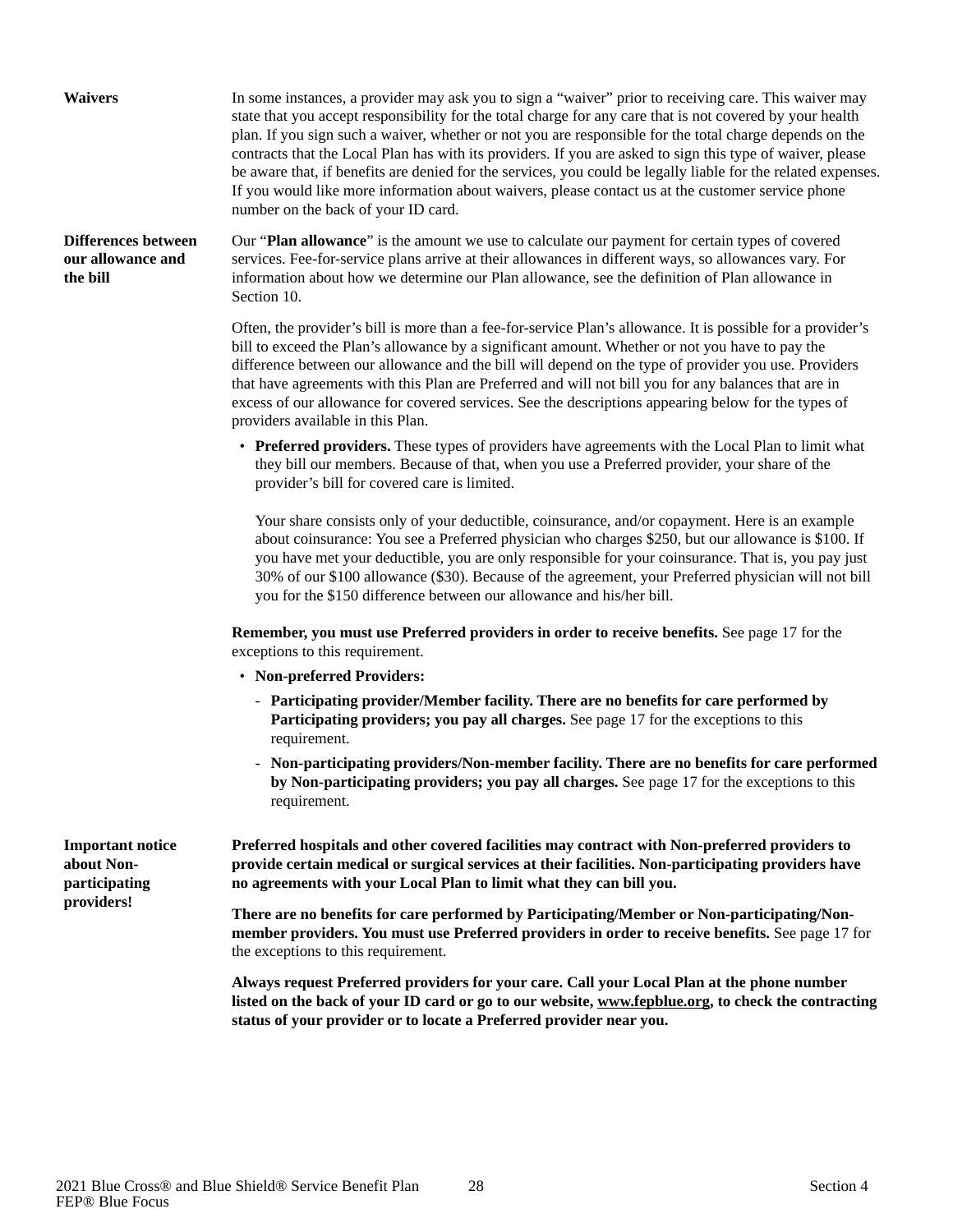#### <span id="page-30-0"></span>**Your costs for other care**

**Overseas care:** We pay overseas claims at Preferred benefit levels. In most cases, our Plan allowance for professional provider services is based on our Overseas Fee Schedule. Most overseas professional providers are under no obligation to accept our allowance, and you must pay any difference between our payment and the provider's bill. For inpatient facility care you receive overseas, we provide benefits in full for admissions to a Department of Defense (DoD) facility, or when the Overseas Assistance Center (provided by GMMI, Inc.) has arranged direct billing or acceptance of a guarantee of benefits with the facility. If a direct billing arrangement or guarantee of benefits is not accepted by the facility, you are responsible for the applicable deductible, copayment and/or coinsurance. For outpatient facility care you receive overseas, we provide benefits in full after you pay the applicable deductible and copayment or coinsurance. See Section 5(i) for more information about our overseas benefits.

**Inpatient facility care:** You must use **Preferred** facilities in order to receive benefits. See page 17 for the exceptions to this requirement.

We limit your annual out-of-pocket expenses for the covered services you receive to protect you from unexpected healthcare costs. When your eligible out-of-pocket expenses reach this catastrophic protection maximum, you no longer have to pay the associated cost-sharing amounts for the rest of the calendar year. For Self Plus One and Self and Family enrollments, once any individual family member reaches the Self Only catastrophic protection out-of-pocket maximum during the calendar year, that member's claims will no longer be subject to associated cost-sharing amounts for the rest of the year. All other family members will be required to meet the balance of the catastrophic protection out-ofpocket maximum.

Note: Certain types of expenses do not accumulate to the maximum.

**Preferred Provider maximum** – For a Self Only enrollment, your out-of-pocket maximum for your deductible, and for eligible coinsurance and copayment amounts, is \$7,500 when you use Preferred providers. For a Self Plus One or a Self and Family enrollment, your out-of-pocket maximum for these types of expenses is \$15,000 for Preferred provider services. Only eligible expenses for Preferred provider services count toward these limits.

**The following expenses are not included** under this feature. These expenses do not count toward your catastrophic protection out-of-pocket maximum, and you must continue to pay them even after your expenses exceed the limits described above.

- The difference between the Plan allowance and the billed amount. See page 28;
- Expenses for services, drugs, and supplies in excess of our maximum benefit limitations;
- The \$500 penalty for failing to obtain precertification, and any other amounts you pay because we reduce benefits for not complying with our cost containment requirements;
- The \$100 penalty for failing to obtain prior approval, and any other amounts you pay because we reduce benefits for not complying with our cost containment requirements;
- If there is a generic substitution available and you or your provider requests a brand-name drug, your expenses for the difference between the cost of the generic medication and the brand-name medication do not count toward your catastrophic protection out-of-pocket maximum (see page 89 for additional information); and
- Expenses for care received from Non-preferred providers (Participating/Non-participating professional providers or Member/Non-member facilities), except for your deductible, coinsurance and/or copayments you pay in those situations where we do pay for care provided by Non-preferred providers. Please see page 17 for the exceptions to the requirement to use Preferred providers.

<span id="page-30-2"></span>**Carryover**

If you change to another plan during Open Season, we will continue to provide benefits between January 1 and the effective date of your new plan.

• If you had already paid the out-of-pocket maximum, we will continue to provide benefits as described above until the effective date of your new plan.

<span id="page-30-1"></span>**Your catastrophic protection out-ofpocket maximum for deductibles, coinsurance, and copayments**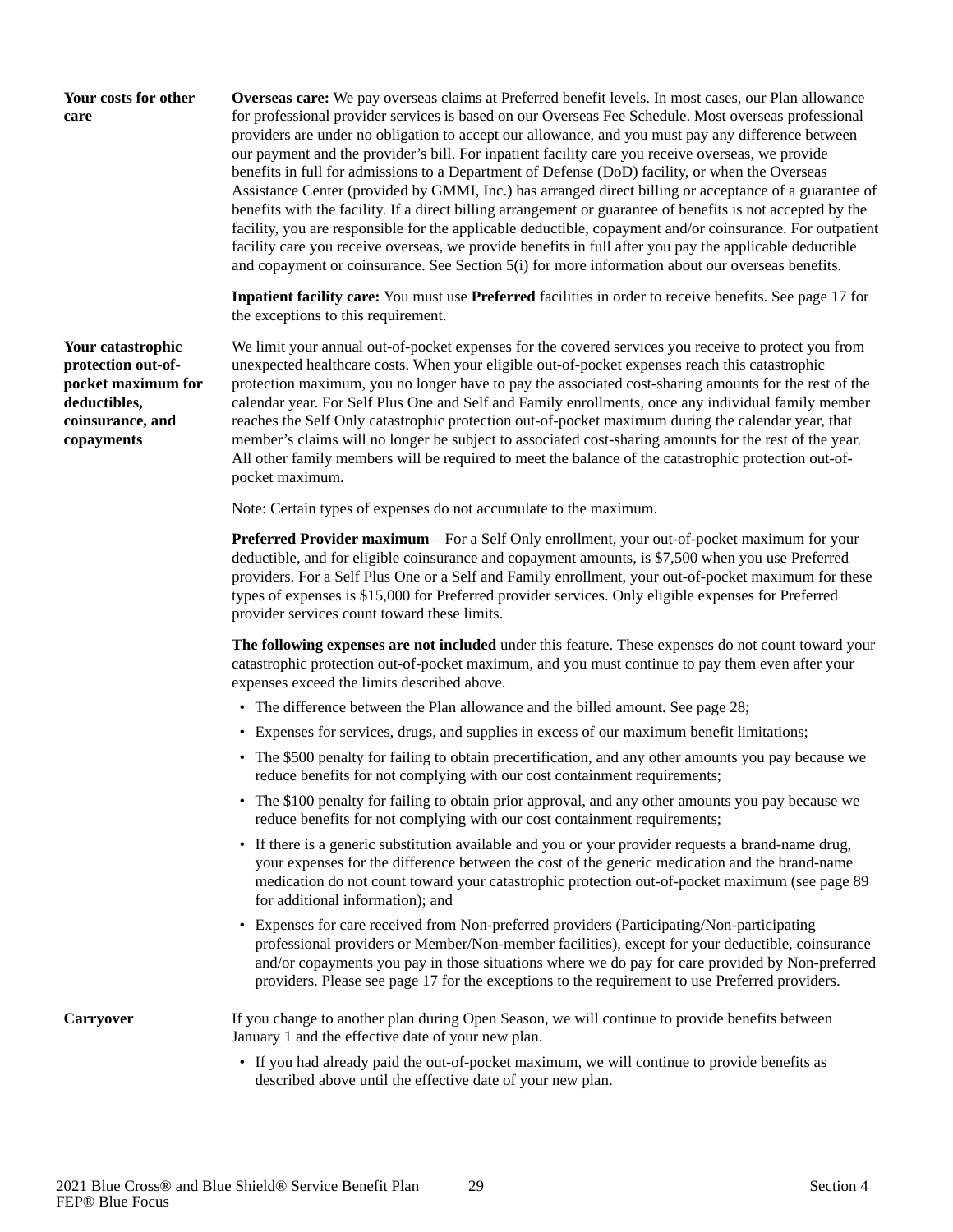<span id="page-31-1"></span><span id="page-31-0"></span>

|                                              | • If you had not yet paid the out-of-pocket maximum, we will apply any expenses you incur in<br>January (before the effective date of your new plan) to our prior year's out-of-pocket maximum.<br>Once you reach the maximum, you do not need to pay our deductibles, copayments, or coinsurance<br>amounts (except as shown on page 29) from that point until the effective date of your new plan.                                                                       |
|----------------------------------------------|----------------------------------------------------------------------------------------------------------------------------------------------------------------------------------------------------------------------------------------------------------------------------------------------------------------------------------------------------------------------------------------------------------------------------------------------------------------------------|
|                                              | Because benefit changes are effective January 1, we will apply our next year's benefits to any expenses<br>you incur in January.                                                                                                                                                                                                                                                                                                                                           |
|                                              | If you change options in this Service Benefit Plan during the year, we will credit the amounts already<br>accumulated toward the catastrophic protection out-of-pocket limit of your old option to the<br>catastrophic protection out-of-pocket limit of your new option. If you change from Self Only to Self<br>Plus One or Self and Family, or vice versa, during the calendar year, please call us about your out-of-<br>pocket accumulations and how they carry over. |
| If we overpay you                            | We will make diligent efforts to recover benefit payments we made in error but in good faith. We may<br>reduce subsequent benefit payments to offset overpayments.                                                                                                                                                                                                                                                                                                         |
|                                              | We will generally first seek recovery from the provider if we paid the provider directly, or from the<br>person (covered family member, guardian, custodial parent, etc.) to whom we sent our payment.                                                                                                                                                                                                                                                                     |
|                                              | If we provided coverage in error, but in good faith, for prescription drugs purchased through one of our<br>pharmacy programs, we will request reimbursement from the contract holder.                                                                                                                                                                                                                                                                                     |
| <b>When Government</b><br>facilities bill us | Facilities of the Department of Veterans Affairs, the Department of Defense, and the Indian Health<br>Service are entitled to seek reimbursement from us for certain services and supplies they provide to you<br>or a family member. They may not seek more than their governing laws allow. You may be responsible<br>to pay for certain services and charges. Contact the government facility directly for more information.                                            |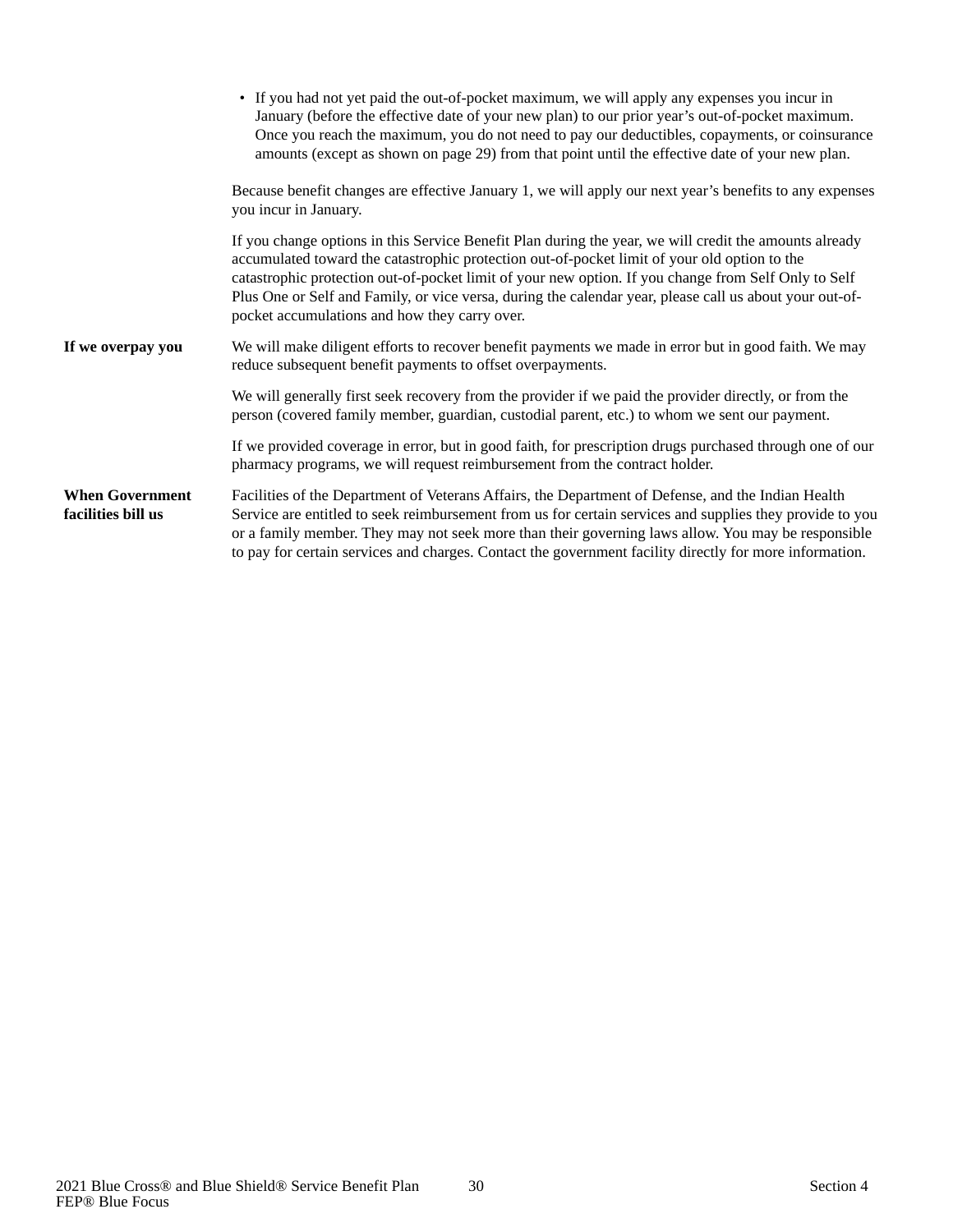### **Section 5. FEP Blue Focus Benefits**

<span id="page-32-0"></span>See page 14 for how our benefits changed this year. Page 137 is a summary of benefits for this plan and pages 33-36 provide an overview of FEP Blue Focus.

| Section 5(b). Surgical and Anesthesia Services Provided by Physicians and Other Healthcare Professionals55 |  |
|------------------------------------------------------------------------------------------------------------|--|
|                                                                                                            |  |
|                                                                                                            |  |
|                                                                                                            |  |
|                                                                                                            |  |
|                                                                                                            |  |
|                                                                                                            |  |
|                                                                                                            |  |
|                                                                                                            |  |
|                                                                                                            |  |
|                                                                                                            |  |
|                                                                                                            |  |
|                                                                                                            |  |
|                                                                                                            |  |
|                                                                                                            |  |
|                                                                                                            |  |
|                                                                                                            |  |
|                                                                                                            |  |
|                                                                                                            |  |
|                                                                                                            |  |
|                                                                                                            |  |
|                                                                                                            |  |
|                                                                                                            |  |
|                                                                                                            |  |
|                                                                                                            |  |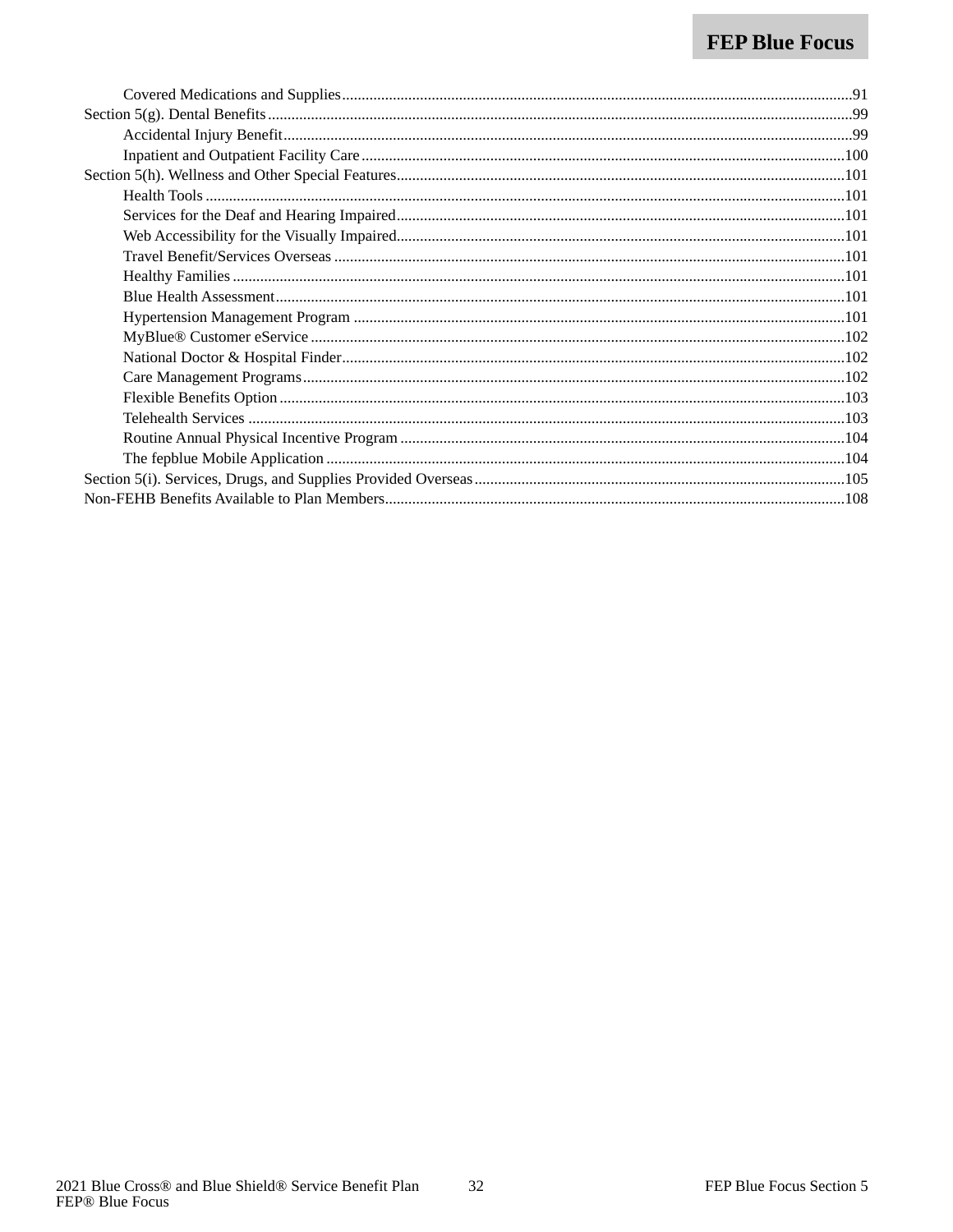### **FEP Blue Focus Overview**

<span id="page-34-0"></span>The benefit package for FEP<sup>®</sup> Blue Focus is described in Section 5, which is divided into subsections 5(a) through 5(i).

Please read *Important things you should keep in mind* at the beginning of the subsections. Also read the general exclusions in Section 6; they apply to the benefits in the following subsections. To obtain claim forms, claims filing advice, or more information about FEP Blue Focus benefits, contact us at the customer service phone number on the back of your ID card or go to our website at www. fepblue.org.

We have provided a new way for you to consider the benefits available to you under FEP Blue Focus to determine whether this product will be a good choice for you and your family. We have divided the benefits under FEP Blue Focus into three basic categories: CORE, NON-CORE and WRAP. The following information describes the portion you pay, based on the benefits you use. All benefits are subject to the definitions, limitations, and exclusions in this brochure. In the following charts, we summarize specific expenses we cover; for more detail, look inside. **Do not rely on the charts alone**. Note: For more information about services received overseas, see Section 5(i).

The "**CORE**" benefits are those under this program that form the most important level – the base of the program. These benefits have only a low or no copayment and are not subject to a deductible or coinsurance for the care received. These benefits are most commonly used to receive general care and to maintain your overall health and well-being, in addition to coverage for accidental injuries. For example, your first 10 health care visits with a primary care physician, specialist or other healthcare professional will be subject to a \$10 copayment for each visit.

The "**NON-CORE**" benefits are there to provide coverage for any unexpected medical costs you may incur during the calendar year. These share the same annual deductible and the same co-insurance level (see Annual Cost-Shares below). When the catastrophic outof-pocket maximum has been satisfied, we pay 100% of the Plan allowance for the remainder of the calendar year (see page 29 for more information). For example, after your first 10 visits (primary care, specialist or other healthcare provider), you will have a deductible to satisfy of \$500 and then you will pay 30% of the Plan allowance for the visit. You may or may not have a need to use these benefits during the year.

"**WRAP**" benefits provide the final layer of protection and complete or "wrap-up" the FEP Blue Focus benefit package. These are benefits you may or may not have a need to use during the year. These benefits have visit limitations and/or different copayments or co-insurance levels than the "CORE" or "NON-CORE" benefit levels. The calendar year deductible does not apply to these benefits.

In addition to the general exclusions found in Section 6, this program does not provide benefits for some services that are covered under the Service Benefit Plan Standard or Basic Options. An example of services excluded under FEP Blue Focus is coverage for routine dental care. See the charts below.

**You must use Preferred providers** for your care to be eligible for benefits, except in certain circumstances, such as medical emergency or accidental injury services. Preferred providers will submit claims to us on your behalf.

| <b>ANNUAL COST-</b><br><b>SHARES</b>                          |                                          |                                                                         |
|---------------------------------------------------------------|------------------------------------------|-------------------------------------------------------------------------|
| See above for information about when these cost-shares apply. |                                          |                                                                         |
| <b>Cost-Share</b>                                             | <b>Member Responsibility (Self Only)</b> | <b>Member Responsibility (Self Plus One/</b><br><b>Self and Family)</b> |
| Deductible                                                    | \$500                                    | \$1,000                                                                 |
| Coinsurance (medical)                                         | 30% of the Plan Allowance                | 30% of the Plan Allowance                                               |
| Catastrophic Maximum                                          | \$7,500                                  | \$15,000                                                                |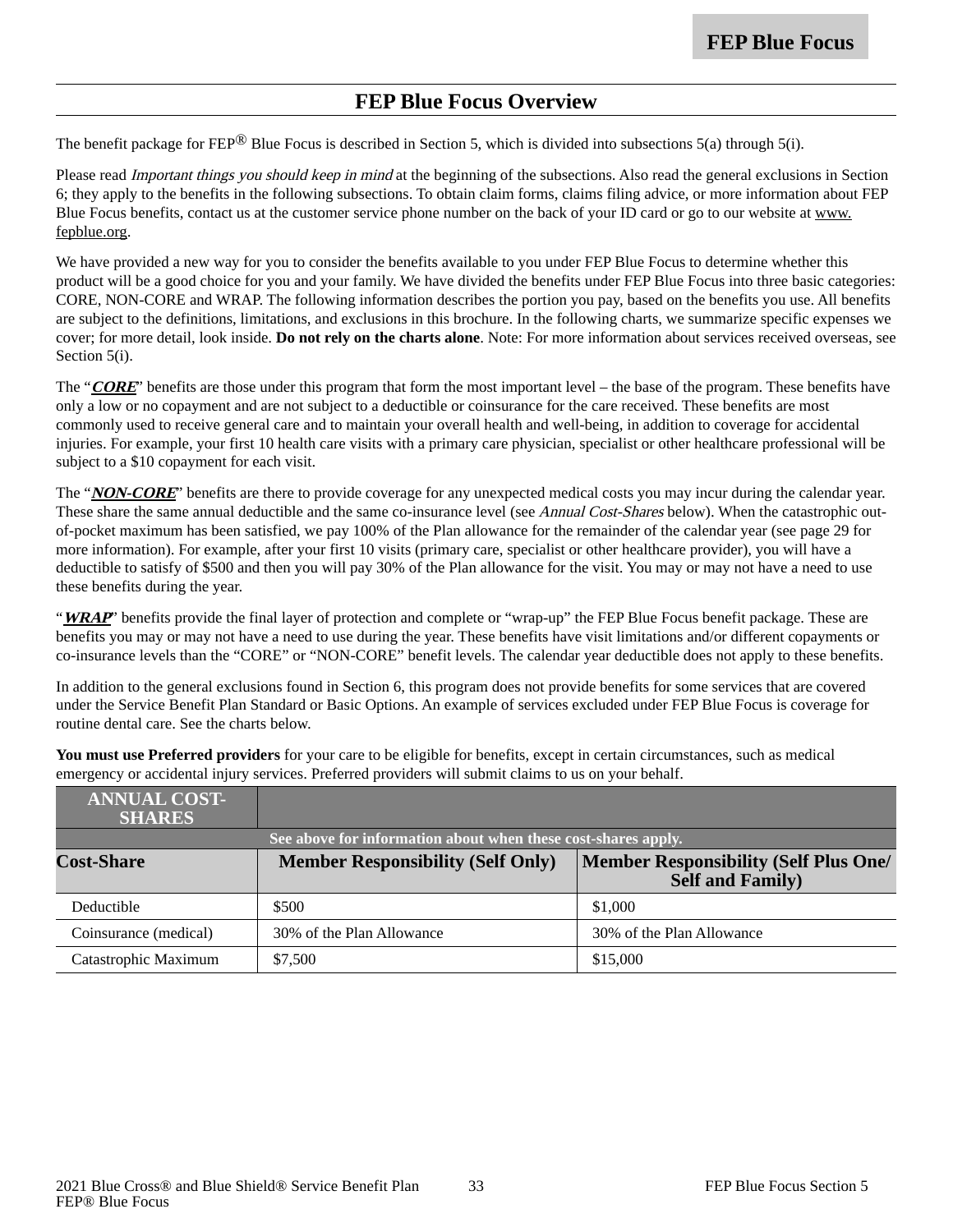| <b>CORE</b>                       |                                                                                                                          |                                                                                                                                                                                                                                                                                                                                                                                        |            |
|-----------------------------------|--------------------------------------------------------------------------------------------------------------------------|----------------------------------------------------------------------------------------------------------------------------------------------------------------------------------------------------------------------------------------------------------------------------------------------------------------------------------------------------------------------------------------|------------|
|                                   | Key benefits with no or low member cost-share – not subject to deductible and coinsurance                                |                                                                                                                                                                                                                                                                                                                                                                                        |            |
| <b>Brochure</b><br><b>Section</b> | <b>Benefit</b>                                                                                                           | <b>Member Payment &amp;</b><br><b>Calendar Year Limitations</b>                                                                                                                                                                                                                                                                                                                        | Page(s)    |
| 5(a)                              | Professional visit (combined medical and mental<br>health and substance use disorder visits, see<br>Section $5(e)$ )     | \$10 per visit for first 10 visits (See "Non-<br>Core" for visits $11+$ .)                                                                                                                                                                                                                                                                                                             | 38, 84     |
| 5(a)                              | Lab, X-ray and other diagnostic services                                                                                 | \$0 member cost-share for the first 10<br>laboratory tests performed in each of these<br>different laboratory test categories (Basic<br>metabolic panels; Cholesterol screenings;<br>Complete blood counts; Fasting lipoprotein<br>profiles; General health panels; Urinalysis)<br>and 10 Venipunctures when not associated<br>with preventive, maternity or accidental<br>injury care | 39         |
| 5(a)                              | Telehealth<br>• Minor acute conditions<br>• Dermatology care<br>• Mental health and substance use disorder<br>counseling | \$10 per visit<br>First 2 visits – no member cost-share                                                                                                                                                                                                                                                                                                                                | 38, 84     |
| 5(a)                              | Preventive care (adult/child)                                                                                            | \$0                                                                                                                                                                                                                                                                                                                                                                                    | 40, 43     |
| 5(a)                              | Family planning                                                                                                          | \$0                                                                                                                                                                                                                                                                                                                                                                                    | 46         |
| 5(a)                              | Oral & transdermal contraceptives from Preferred<br>pharmacy                                                             | \$0                                                                                                                                                                                                                                                                                                                                                                                    | 93         |
| 5(a)                              | Immunizations (preventive)                                                                                               | \$0                                                                                                                                                                                                                                                                                                                                                                                    | 41, 43     |
| 5(a)                              | Smoking cessation treatment                                                                                              | \$0                                                                                                                                                                                                                                                                                                                                                                                    | 54, 96     |
| 5(a)                              | Acupuncture and manipulative treatments                                                                                  | \$25 per visit<br>Limited to 10 visits combined                                                                                                                                                                                                                                                                                                                                        | 54         |
| $5(c), 5(d) \& 5(g)$              | Accidental injury<br>• Ambulance<br>• Dental<br>• Professional<br>• Outpatient hospital services<br>• Urgent Care        | \$0<br>Within 72 hours of the accidental injury                                                                                                                                                                                                                                                                                                                                        | 79, 81, 99 |
| 5(d)                              | Medical emergencies – urgent care                                                                                        | \$25 per visit                                                                                                                                                                                                                                                                                                                                                                         | 82         |
| 5(f)                              | Preferred retail pharmacy - Tier 1: (Preferred<br>Generic Drugs at a Preferred retail pharmacy)                          | \$5 for up to a 30-day supply<br>\$15 for up to a 90-day supply                                                                                                                                                                                                                                                                                                                        | 91         |

**\*The Core benefits do not include Tier 2 brand-name drugs or any specialty drugs (including generic specialty drugs), see WRAP benefits listed on page 36.**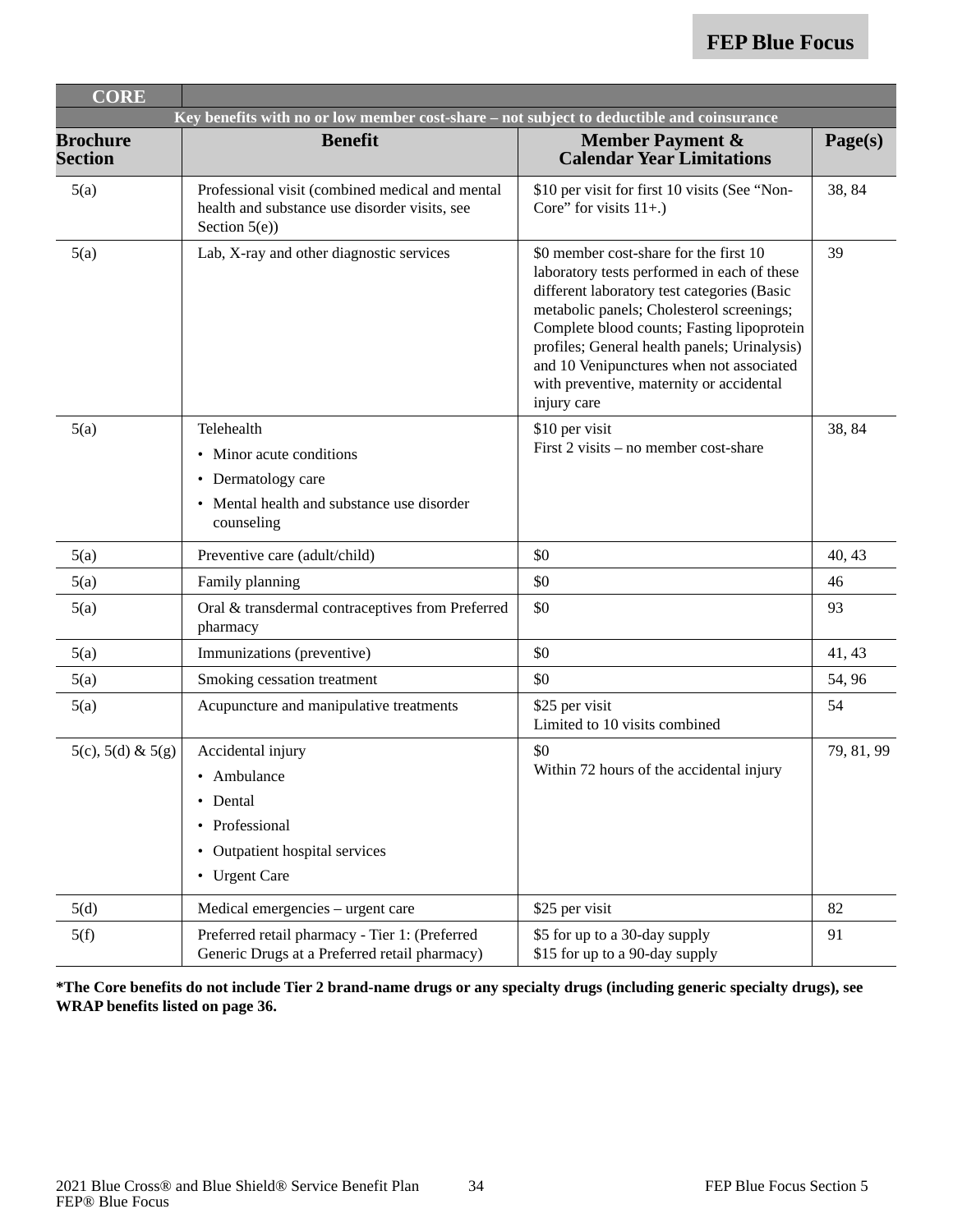| <b>NON-CORE</b>                                         |                                                                                                                        |                                                                                                                                                                                                                                                                                                                                                                                                                       |           |  |
|---------------------------------------------------------|------------------------------------------------------------------------------------------------------------------------|-----------------------------------------------------------------------------------------------------------------------------------------------------------------------------------------------------------------------------------------------------------------------------------------------------------------------------------------------------------------------------------------------------------------------|-----------|--|
| Benefits that share a common deductible and coinsurance |                                                                                                                        |                                                                                                                                                                                                                                                                                                                                                                                                                       |           |  |
| <b>Brochure</b><br><b>Section</b>                       | <b>Benefit</b>                                                                                                         | Member Payment & Calendar Year<br><b>Limitations (Deductible Applies)</b>                                                                                                                                                                                                                                                                                                                                             | Page(s)   |  |
| 5(a)                                                    | Professional visits (combined medical and mental<br>health and substance use disorder visits, see<br>Section $5(e)$ )  | 30% of the Plan Allowance<br>Beginning with visit 11 and after                                                                                                                                                                                                                                                                                                                                                        | 38, 84    |  |
| 5(a)                                                    | Inpatient physician                                                                                                    | 30% of the Plan Allowance                                                                                                                                                                                                                                                                                                                                                                                             | 38-39     |  |
| 5(a)                                                    | Lab, X-ray and other diagnostic services                                                                               | 30% of the Plan Allowance                                                                                                                                                                                                                                                                                                                                                                                             | 39-40     |  |
| 5(a)                                                    | Lab, X-ray and other diagnostic services                                                                               | Beginning with the $11th$ occurrence of<br>laboratory tests performed in each of these<br>different laboratory test categories (Basic<br>metabolic panels; Cholesterol screenings;<br>Complete blood counts; Fasting lipoprotein<br>profiles; General health panels; Urinalysis)<br>and Venipunctures when not associated with<br>preventive, maternity or accidental injury<br>care, 30% of Plan Allowance after CYD | 39        |  |
| 5(a)                                                    | Allergy – testing, injections, multi-dose antigens                                                                     | 30% of the Plan Allowance                                                                                                                                                                                                                                                                                                                                                                                             | 47        |  |
| 5(a)                                                    | Outpatient applied behavior analysis (ABA)                                                                             | 30% of the Plan Allowance<br>Limited to 200 hours                                                                                                                                                                                                                                                                                                                                                                     | 48, 74    |  |
| 5(a)                                                    | Inpatient and outpatient therapies                                                                                     | 30% of the Plan Allowance                                                                                                                                                                                                                                                                                                                                                                                             | 48        |  |
| 5(a)                                                    | Durable medical equipment                                                                                              | 30% of the Plan Allowance                                                                                                                                                                                                                                                                                                                                                                                             | 52        |  |
| 5(b)                                                    | Surgical care - including Blue Distinction <sup>®</sup> Center                                                         | 30% of the Plan Allowance                                                                                                                                                                                                                                                                                                                                                                                             | 56-67     |  |
| 5(c)                                                    | Inpatient hospital                                                                                                     | 30% of the Plan Allowance                                                                                                                                                                                                                                                                                                                                                                                             | 69-70     |  |
| 5(c)                                                    | Outpatient hospital or ambulatory surgical center                                                                      | 30% of the Plan Allowance                                                                                                                                                                                                                                                                                                                                                                                             | $72 - 75$ |  |
| 5(c)                                                    | Ambulance - medical emergency                                                                                          | 30% of the Plan Allowance                                                                                                                                                                                                                                                                                                                                                                                             | 79        |  |
| $5(c)$ & $5(e)$                                         | Inpatient residential treatment centers (RTCs)                                                                         | 30% of the Plan Allowance<br>Limited to 30 days                                                                                                                                                                                                                                                                                                                                                                       | 75,85     |  |
| 5(d)                                                    | Accidental injury - inpatient                                                                                          | 30% of the Plan Allowance                                                                                                                                                                                                                                                                                                                                                                                             | 81        |  |
| 5(d)                                                    | Medical emergencies (Professional, Hospital<br>emergency room)                                                         | 30% of the Plan Allowance                                                                                                                                                                                                                                                                                                                                                                                             | 82        |  |
| 5(e)                                                    | Mental health visits (combined medical and mental<br>health and substance use disorder visits, see<br>Section $5(e)$ ) | 30% of the Plan Allowance<br>Beginning with visit 11 and after                                                                                                                                                                                                                                                                                                                                                        | 84        |  |
| 5(e)                                                    | Mental health inpatient and outpatient professional                                                                    | 30% of the Plan Allowance                                                                                                                                                                                                                                                                                                                                                                                             | 84        |  |
| 5(e)                                                    | Mental health inpatient, outpatient, and intensive<br>outpatient care - facility                                       | 30% of the Plan Allowance                                                                                                                                                                                                                                                                                                                                                                                             | 85-86     |  |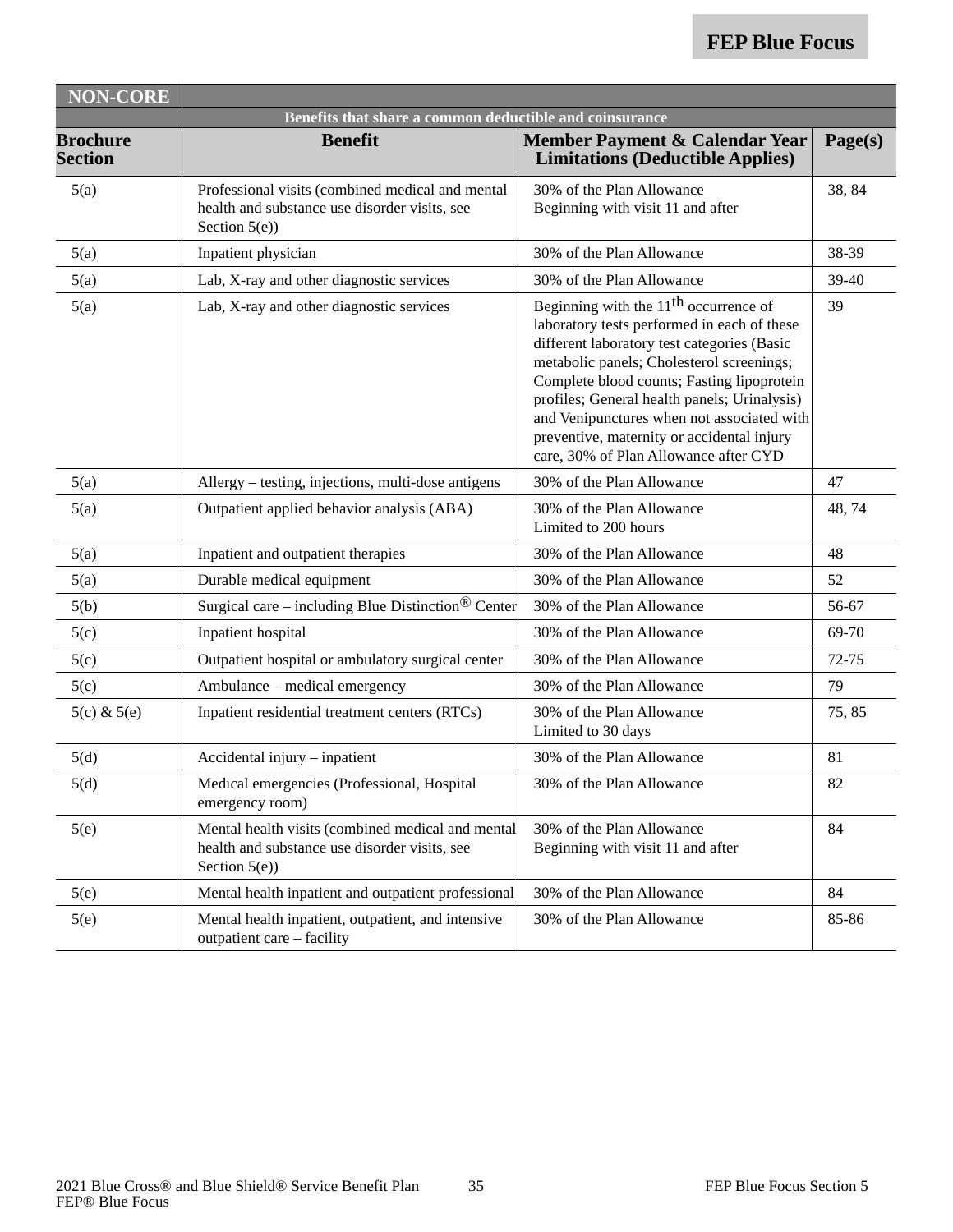| <b>WRAP</b>                                                                                                                                                             |                                                                                                                                                                                                   |                                                                                   |                       |         |
|-------------------------------------------------------------------------------------------------------------------------------------------------------------------------|---------------------------------------------------------------------------------------------------------------------------------------------------------------------------------------------------|-----------------------------------------------------------------------------------|-----------------------|---------|
|                                                                                                                                                                         | Benefits with different copayments or coinsurance and no deductible - limits may apply                                                                                                            |                                                                                   |                       |         |
| <b>Brochure</b><br><b>Section</b>                                                                                                                                       | <b>Benefit</b>                                                                                                                                                                                    | <b>Member Payment &amp;</b><br><b>Calendar Year Limitations</b>                   |                       | Page(s) |
| 5(a)                                                                                                                                                                    | Maternity – professional                                                                                                                                                                          | \$0                                                                               |                       | 44      |
| 5(c)                                                                                                                                                                    | Maternity - facility                                                                                                                                                                              | \$1,500 per pregnancy                                                             |                       | $70-71$ |
| 5(a)                                                                                                                                                                    | Occupational, physical or speech therapy                                                                                                                                                          | \$25/visit<br>Limited to 25 visits combined                                       |                       | 49      |
| 5(c)                                                                                                                                                                    | Hospice – Traditional (home)                                                                                                                                                                      | \$0                                                                               |                       | 78      |
| 5(f)                                                                                                                                                                    | Preferred retail pharmacy - Tier 2 (Preferred<br>Brand-name drugs)                                                                                                                                | 40% of the Plan allowance (up to a \$350<br>maximum) for up to a 30-day supply    |                       | 91      |
|                                                                                                                                                                         |                                                                                                                                                                                                   | 40% of the Plan allowance (up to a \$1,050)<br>maximum) for up to a 90-day supply |                       |         |
| 5(f)                                                                                                                                                                    | Specialty pharmacy - Tier 2 (Preferred Generic<br>Specialty drugs and Preferred Brand-name<br><b>Specialty Drugs)</b>                                                                             | 40% of the Plan allowance (up to a \$350<br>maximum) for up to a 30-day supply    |                       | 91      |
|                                                                                                                                                                         | <b>NOT COVERED</b>                                                                                                                                                                                |                                                                                   |                       |         |
|                                                                                                                                                                         | See "Not covered" at the end of each sub-section and Section 6, General Exclusions, page 109, for complete information<br>regarding services, drugs or supplies not covered under FEP Blue Focus. |                                                                                   |                       |         |
| <b>Benefit</b>                                                                                                                                                          |                                                                                                                                                                                                   |                                                                                   | <b>Member Payment</b> |         |
|                                                                                                                                                                         | Hearing aids including bone-anchored hearing aids                                                                                                                                                 |                                                                                   | All charges           |         |
| All charges<br>Wigs                                                                                                                                                     |                                                                                                                                                                                                   |                                                                                   |                       |         |
| Skilled nursing facility<br>All charges                                                                                                                                 |                                                                                                                                                                                                   |                                                                                   |                       |         |
| Non-preferred generic, non-preferred brand-name and non-preferred specialty generic and brand-<br>All charges<br>name drugs (drugs not on the FEP Blue Focus formulary) |                                                                                                                                                                                                   |                                                                                   |                       |         |
| All charges<br>Dental care (except accidental injury)                                                                                                                   |                                                                                                                                                                                                   |                                                                                   |                       |         |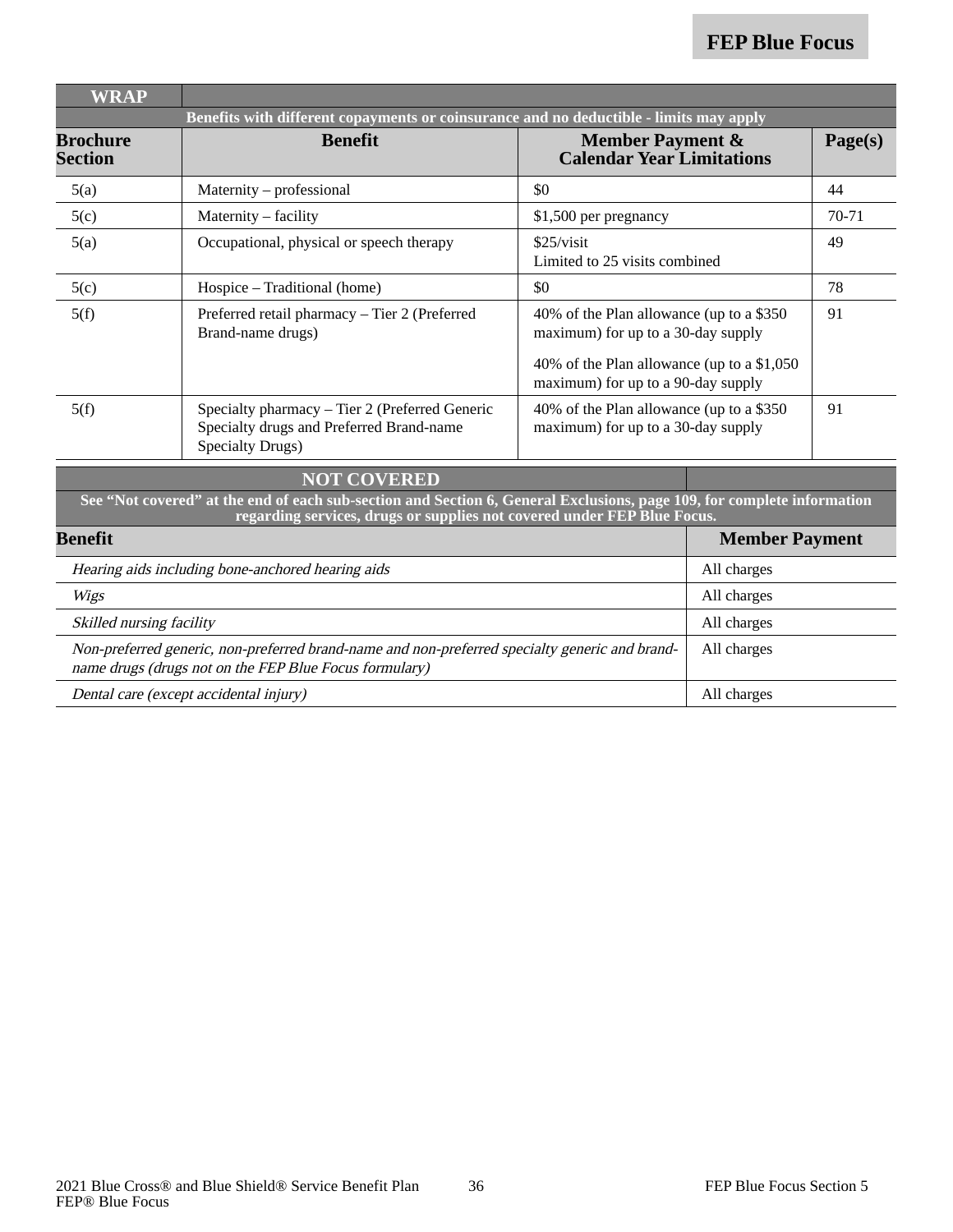#### **Section 5(a). Medical Services and Supplies Provided by Physicians and Other Healthcare Professionals**

|           | Important things you should keep in mind about these benefits:                                                                                                                                                                                                                                                                                                                                                                                                                                                                                                                                                           |
|-----------|--------------------------------------------------------------------------------------------------------------------------------------------------------------------------------------------------------------------------------------------------------------------------------------------------------------------------------------------------------------------------------------------------------------------------------------------------------------------------------------------------------------------------------------------------------------------------------------------------------------------------|
|           | • Please remember that all benefits are subject to the definitions, limitations, and exclusions in this brochure<br>and are payable only when we determine they are medically necessary.                                                                                                                                                                                                                                                                                                                                                                                                                                 |
|           | • Please refer to Section 3, How You Get Care, for information on covered professional providers and other<br>healthcare professionals.                                                                                                                                                                                                                                                                                                                                                                                                                                                                                  |
|           | • Be sure to read Section 4, Your Costs for Covered Services, for valuable information about how cost-sharing<br>works. Also, read Section 9 for information about how we pay if you have other coverage, or if you are age<br>65 or over.                                                                                                                                                                                                                                                                                                                                                                               |
|           | • We base payment on whether a facility or a healthcare professional bills for the services or supplies. You will<br>find that some benefits are listed in more than one Section of the brochure. This is because how they are paid<br>depends on what type of provider or facility bills for the service.                                                                                                                                                                                                                                                                                                               |
| $\bullet$ | The services listed in this Section are for the charges billed by a physician or other healthcare professional<br>for your medical care. See Section 5(c) for charges associated with the facility (i.e., hospital or other<br>outpatient facility, etc.).                                                                                                                                                                                                                                                                                                                                                               |
|           | Benefits for certain self-injectable drugs are limited to once per lifetime per therapeutic category of drugs<br>when obtained from a covered provider other than a pharmacy under the pharmacy benefit. You must use a<br>Preferred pharmacy, thereafter. This benefit limitation does not apply if you have primary Medicare Part B<br>coverage. See page 91 for information about Tier 2 specialty drug fills from a Preferred pharmacy.<br>Medications restricted under this benefit are available on our FEP Blue Focus Specialty Drug List. Visit<br>www.fepblue.org/specialtypharmacy or call us at 888-346-3731. |
|           | • The calendar year deductibles: \$500 per person (\$1,000 per Self Plus One or Self and Family enrollment).<br>We state whether or not the calendar year deductible applies for each benefit listed in this section.                                                                                                                                                                                                                                                                                                                                                                                                    |
|           | • You must use Preferred providers in order to receive benefits. See below and page 17 for the exceptions<br>to this requirement.                                                                                                                                                                                                                                                                                                                                                                                                                                                                                        |
|           | • We provide benefits at Preferred benefit levels for services provided in Preferred facilities by Non-preferred<br>radiologists, anesthesiologists, certified registered nurse anesthetists (CRNAs), pathologists, emergency room<br>physicians, and assistant surgeons (including assistant surgeons in a physician's office). You are responsible<br>for any difference between our payment and the billed amount.                                                                                                                                                                                                    |
| $\bullet$ | You should be aware that some Non-preferred professional providers may provide services in Preferred<br>inpatient facilities.                                                                                                                                                                                                                                                                                                                                                                                                                                                                                            |
|           | • There is a \$10 visit copayment for each of the first 10 visits to a professional provider per calendar year. This<br>applies to a combined total for medical and mental health and substance use disorder visits.                                                                                                                                                                                                                                                                                                                                                                                                     |
|           | • We waive the cost-share for the first 2 visits for telehealth per calendar year. This applies to a combined total<br>for treatment of minor acute conditions, dermatology care, and mental health and substance use disorder<br>conditions. (See pages 38 and 84.)                                                                                                                                                                                                                                                                                                                                                     |
|           | If you receive both preventive and diagnostic services from your Preferred provider on the same day,<br>you are responsible for paying your cost-share for the diagnostic services. This includes applicable cost-share<br>for diagnostic procedures such as an injection, laboratory, and X-ray services.                                                                                                                                                                                                                                                                                                               |
| ٠         | An incentive award is available for those members (member and/or Spouse over age 18) who receive an<br>annual routine physical in 2021. Please see Section 5(h), page 104, for more information.                                                                                                                                                                                                                                                                                                                                                                                                                         |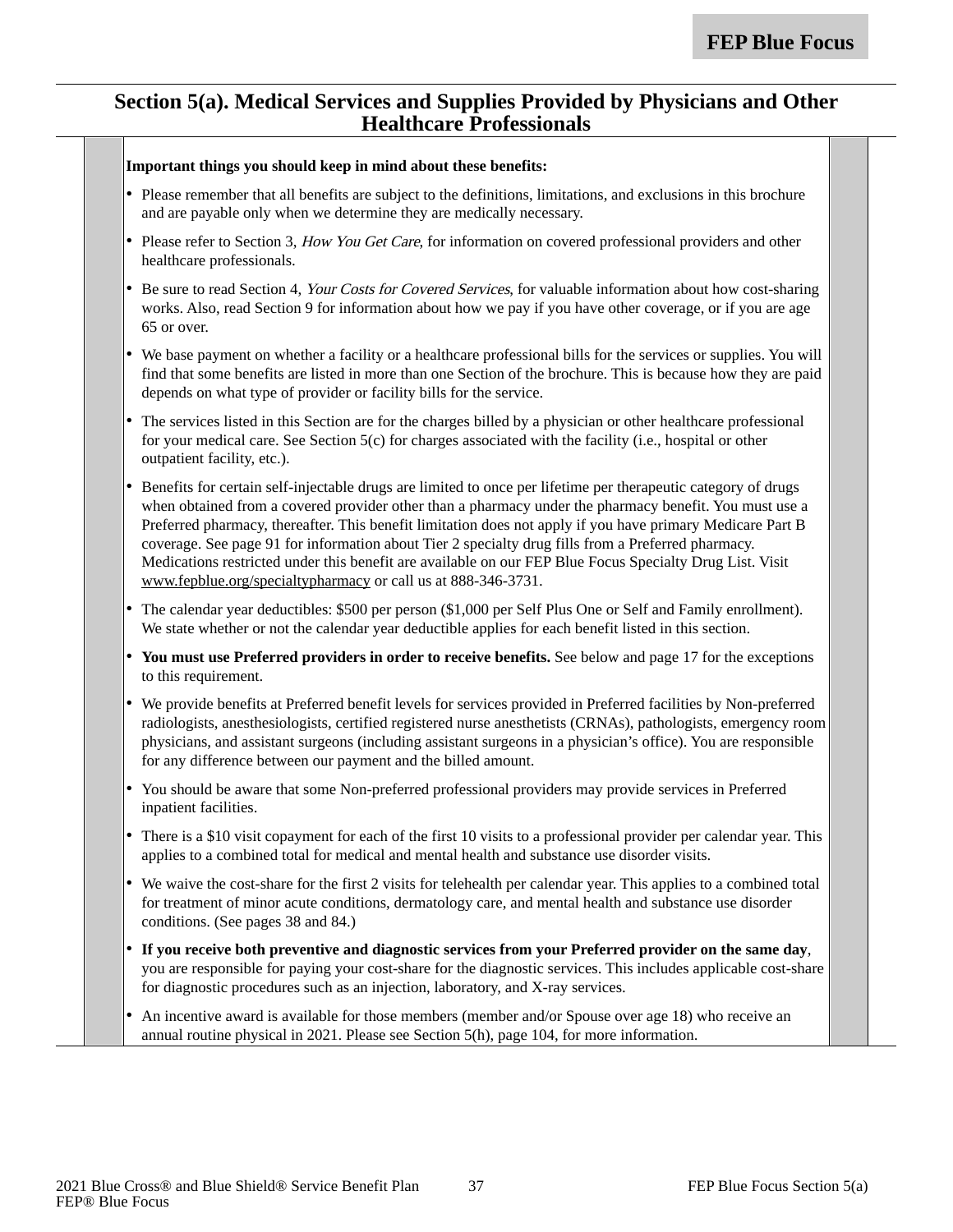|           |                                                                                                                                                                                                    | Preventive Care Benefits - Here are some things to keep in mind:                                                                                                                                                                                                                                                                                                                                                                                                                                      |                                                                                                                                                                                                                                                                                                                                                                                                                                                                                                                                                                                                            |  |
|-----------|----------------------------------------------------------------------------------------------------------------------------------------------------------------------------------------------------|-------------------------------------------------------------------------------------------------------------------------------------------------------------------------------------------------------------------------------------------------------------------------------------------------------------------------------------------------------------------------------------------------------------------------------------------------------------------------------------------------------|------------------------------------------------------------------------------------------------------------------------------------------------------------------------------------------------------------------------------------------------------------------------------------------------------------------------------------------------------------------------------------------------------------------------------------------------------------------------------------------------------------------------------------------------------------------------------------------------------------|--|
|           | • Preventive care refers to medical services, counseling, and screenings related to the prevention of disease and<br>health-related problems, rather than curing disease or treating its symptoms. |                                                                                                                                                                                                                                                                                                                                                                                                                                                                                                       |                                                                                                                                                                                                                                                                                                                                                                                                                                                                                                                                                                                                            |  |
|           |                                                                                                                                                                                                    | You must use Preferred providers in order to receive preventive benefits without cost-share, see page 17 for<br>٠<br>exceptions to this requirement.                                                                                                                                                                                                                                                                                                                                                  |                                                                                                                                                                                                                                                                                                                                                                                                                                                                                                                                                                                                            |  |
|           |                                                                                                                                                                                                    | <b>Benefit Description</b>                                                                                                                                                                                                                                                                                                                                                                                                                                                                            | <b>You Pay</b>                                                                                                                                                                                                                                                                                                                                                                                                                                                                                                                                                                                             |  |
|           |                                                                                                                                                                                                    | Note: We state whether or not the calendar year deductible applies for each benefit listed in this section.                                                                                                                                                                                                                                                                                                                                                                                           |                                                                                                                                                                                                                                                                                                                                                                                                                                                                                                                                                                                                            |  |
|           |                                                                                                                                                                                                    | <b>Diagnostic and Treatment Services</b>                                                                                                                                                                                                                                                                                                                                                                                                                                                              |                                                                                                                                                                                                                                                                                                                                                                                                                                                                                                                                                                                                            |  |
| $\bullet$ | professionals:<br>Office visits<br>Home visits                                                                                                                                                     | Outpatient professional services of physicians and other healthcare<br>• Consultations<br>• Genetic counseling<br>Second surgical opinions<br>Clinic visits<br>• Initial examination of a newborn needing definitive treatment when<br>covered under a Self Plus One or Self and Family enrollment<br>• Pharmacotherapy (medication management) (See Section 5(f) for<br>prescription drug coverage)<br>• Phone consultations and online medical evaluation and management<br>services (telemedicine) | Preferred provider: \$10 copayment (no deductible)<br>per visit up to a combined total of 10 visits per<br>calendar year (benefits combined with visits in<br>Section 5(e) page 84)<br>Preferred provider, visits after the 10 <sup>th</sup> visit: 30%<br>of the Plan allowance (deductible applies)<br>Non-preferred (Participating/Non-participating):<br>You pay all charges<br>Note: You pay 30% of the Plan<br>allowance (deductible applies) for agents, drugs,<br>and/or supplies administered or obtained in<br>connection with your care. (See page 126 for more<br>information about "agents.") |  |
|           |                                                                                                                                                                                                    | Note: Please refer to pages 39-40 for our coverage of laboratory, X-ray, and<br>other diagnostic tests billed for by a healthcare professional, and to page 73<br>for our coverage of these services when billed for by a facility, such as the<br>outpatient department of a hospital.                                                                                                                                                                                                               |                                                                                                                                                                                                                                                                                                                                                                                                                                                                                                                                                                                                            |  |
|           |                                                                                                                                                                                                    | Telehealth professional services for:                                                                                                                                                                                                                                                                                                                                                                                                                                                                 | Preferred Telehealth Provider: Nothing (no                                                                                                                                                                                                                                                                                                                                                                                                                                                                                                                                                                 |  |
|           | • Minor acute conditions (see page 129 for definition)                                                                                                                                             |                                                                                                                                                                                                                                                                                                                                                                                                                                                                                                       | deductible) for the first 2 visits per calendar year<br>for any covered telehealth service (benefits are                                                                                                                                                                                                                                                                                                                                                                                                                                                                                                   |  |
|           |                                                                                                                                                                                                    | • Dermatology care (see page 133 for definition)                                                                                                                                                                                                                                                                                                                                                                                                                                                      | combined with telehealth services listed in Section                                                                                                                                                                                                                                                                                                                                                                                                                                                                                                                                                        |  |
|           |                                                                                                                                                                                                    | Note: Refer to Section 5(h), Wellness and Other Special Features, for                                                                                                                                                                                                                                                                                                                                                                                                                                 | 5(e) page 84)                                                                                                                                                                                                                                                                                                                                                                                                                                                                                                                                                                                              |  |
|           |                                                                                                                                                                                                    | information on telehealth services and how to access a provider.                                                                                                                                                                                                                                                                                                                                                                                                                                      | \$10 copayment per visit (no deductible) after the<br>$2nd$ visit                                                                                                                                                                                                                                                                                                                                                                                                                                                                                                                                          |  |
|           |                                                                                                                                                                                                    |                                                                                                                                                                                                                                                                                                                                                                                                                                                                                                       | Non-preferred (Participating/Non-participating):<br>You pay all charges                                                                                                                                                                                                                                                                                                                                                                                                                                                                                                                                    |  |
|           |                                                                                                                                                                                                    | Inpatient professional services:                                                                                                                                                                                                                                                                                                                                                                                                                                                                      | Preferred: 30% of the Plan allowance (deductible                                                                                                                                                                                                                                                                                                                                                                                                                                                                                                                                                           |  |
|           |                                                                                                                                                                                                    | • During a covered hospital stay                                                                                                                                                                                                                                                                                                                                                                                                                                                                      | applies)                                                                                                                                                                                                                                                                                                                                                                                                                                                                                                                                                                                                   |  |
|           |                                                                                                                                                                                                    | Services for nonsurgical procedures when ordered, provided, and billed by<br>a physician during a covered inpatient hospital admission                                                                                                                                                                                                                                                                                                                                                                | Non-preferred (Participating/Non-participating):<br>You pay all charges                                                                                                                                                                                                                                                                                                                                                                                                                                                                                                                                    |  |
|           | physician.                                                                                                                                                                                         | • Medical care by the attending physician (the physician who is primarily<br>responsible for your care when you are hospitalized) on days we pay<br>hospital benefits<br>Note: A consulting physician employed by the hospital is not the attending                                                                                                                                                                                                                                                   |                                                                                                                                                                                                                                                                                                                                                                                                                                                                                                                                                                                                            |  |
|           |                                                                                                                                                                                                    | • Consultations when requested by the attending physician                                                                                                                                                                                                                                                                                                                                                                                                                                             |                                                                                                                                                                                                                                                                                                                                                                                                                                                                                                                                                                                                            |  |

Diagnostic and Treatment Services - continued on next page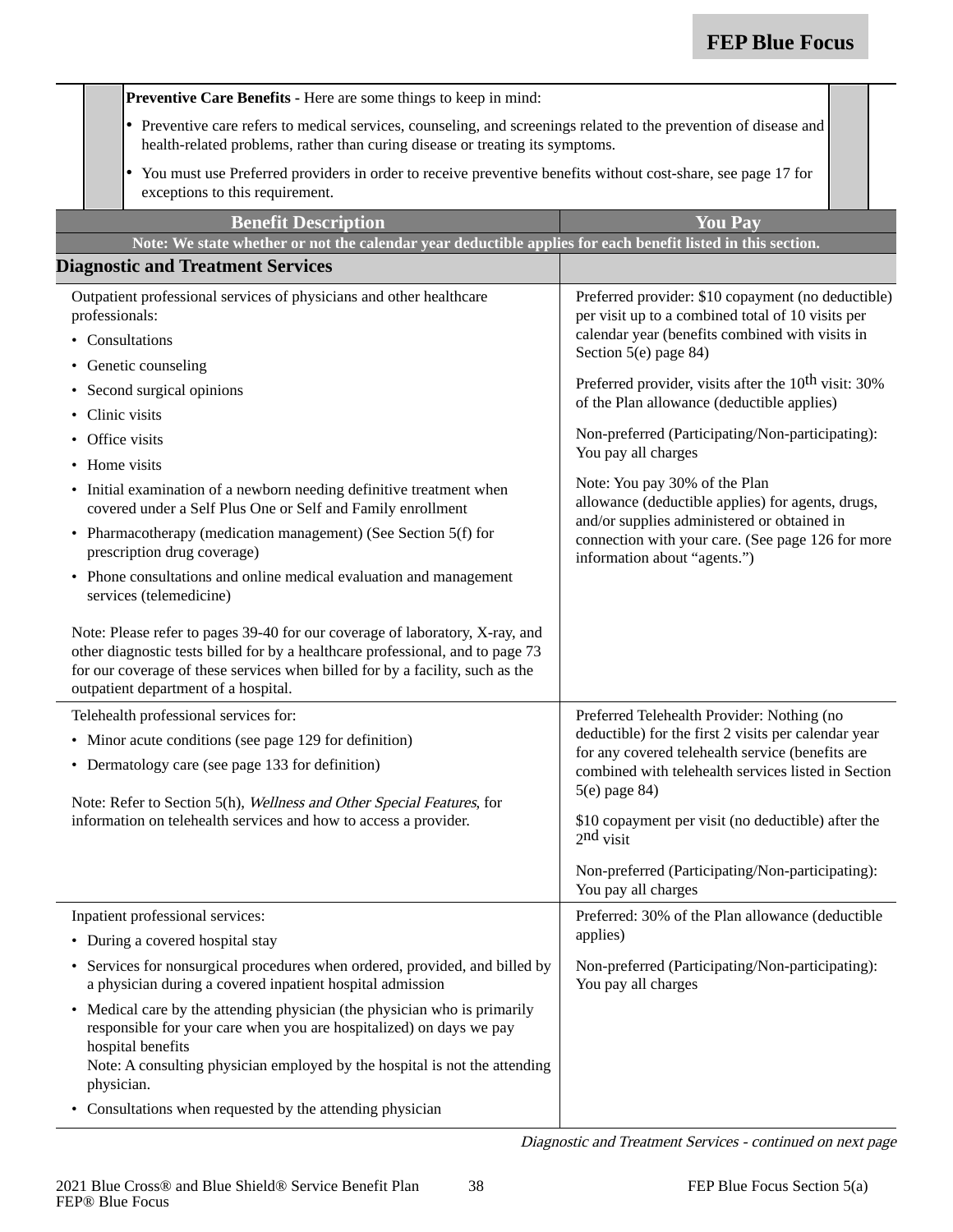| <b>Benefit Description</b>                                                                                                                                                                                                                                                                                                                                                                                                                                                                                                                                                                                                                                                                                                                                                                                                                                                                                                                                                                 | <b>You Pay</b>                                                                                                                                                                                                                                                                                                                                                                                                                                                                                                                       |
|--------------------------------------------------------------------------------------------------------------------------------------------------------------------------------------------------------------------------------------------------------------------------------------------------------------------------------------------------------------------------------------------------------------------------------------------------------------------------------------------------------------------------------------------------------------------------------------------------------------------------------------------------------------------------------------------------------------------------------------------------------------------------------------------------------------------------------------------------------------------------------------------------------------------------------------------------------------------------------------------|--------------------------------------------------------------------------------------------------------------------------------------------------------------------------------------------------------------------------------------------------------------------------------------------------------------------------------------------------------------------------------------------------------------------------------------------------------------------------------------------------------------------------------------|
| <b>Diagnostic and Treatment Services (cont.)</b>                                                                                                                                                                                                                                                                                                                                                                                                                                                                                                                                                                                                                                                                                                                                                                                                                                                                                                                                           |                                                                                                                                                                                                                                                                                                                                                                                                                                                                                                                                      |
| • Concurrent care – hospital inpatient care by a physician other than the<br>attending physician for a condition not related to your primary diagnosis, or<br>because the medical complexity of your condition requires this additional<br>medical care<br>• Physical therapy by a physician other than the attending physician<br>• Initial examination of a newborn needing definitive treatment when<br>covered under a Self Plus One or Self and Family enrollment<br>• Pharmacotherapy (medication management) (See Section 5(c) for our<br>coverage of drugs you receive while in the hospital.)<br>• Second surgical opinion<br>• Nutritional counseling when billed by a covered provider                                                                                                                                                                                                                                                                                          | Preferred: 30% of the Plan allowance (deductible<br>applies)<br>Non-preferred (Participating/Non-participating):<br>You pay all charges                                                                                                                                                                                                                                                                                                                                                                                              |
|                                                                                                                                                                                                                                                                                                                                                                                                                                                                                                                                                                                                                                                                                                                                                                                                                                                                                                                                                                                            |                                                                                                                                                                                                                                                                                                                                                                                                                                                                                                                                      |
| Not covered:<br>• Routine services except for those Preventive care services described on<br>pages 40-44<br>• Costs associated with enabling or maintaining providers' telehealth<br>(telemedicine) technologies, non-interactive telecommunication such as<br>email communications, or store-and-forward telehealth services<br>• Private duty nursing<br>• Standby physicians<br>• Routine radiological and staff consultations required by facility rules and<br>regulations<br>• Inpatient physician care when your admission or portion of an admission is<br>not covered (See Section 5(c).)<br>Note: If we determine that an inpatient admission is not covered, we will<br>not provide benefits for inpatient room and board or inpatient physician<br>care. However, we will provide benefits for covered services or supplies<br>other than room and board and inpatient physician care at the level that we<br>would have paid if they had been provided in some other setting. | All charges                                                                                                                                                                                                                                                                                                                                                                                                                                                                                                                          |
| <b>Lab, X-ray and Other Diagnostic Tests</b>                                                                                                                                                                                                                                                                                                                                                                                                                                                                                                                                                                                                                                                                                                                                                                                                                                                                                                                                               |                                                                                                                                                                                                                                                                                                                                                                                                                                                                                                                                      |
| Diagnostic tests, such as:<br>• Laboratory tests (such as blood tests and urinalysis)<br>• Pathology services<br><b>EKGs</b><br>$\bullet$<br>Cardiovascular monitoring<br>$\cdot$ EEGs<br>• Neurological testing<br><b>Ultrasounds</b><br>• X-rays (including set-up of portable X-ray equipment)<br>• Bone density tests<br>CT scans*/MRIs*/PET scans*<br>Angiographies<br>• Genetic testing*<br>*Prior approval is required                                                                                                                                                                                                                                                                                                                                                                                                                                                                                                                                                              | Preferred: 30% of the Plan allowance (deductible<br>applies)<br>Note: \$0 member cost-share for the first 10<br>laboratory tests performed in each of these<br>different laboratory test categories (Basic<br>metabolic panels; Cholesterol screenings;<br>Complete blood counts, Fasting lipoprotein<br>profiles; General health panels; Urinalysis) and 10<br>Venipunctures when not associated with preventive<br>maternity or accidental injury care.<br>Non-preferred (Participating/Non-participating):<br>You pay all charges |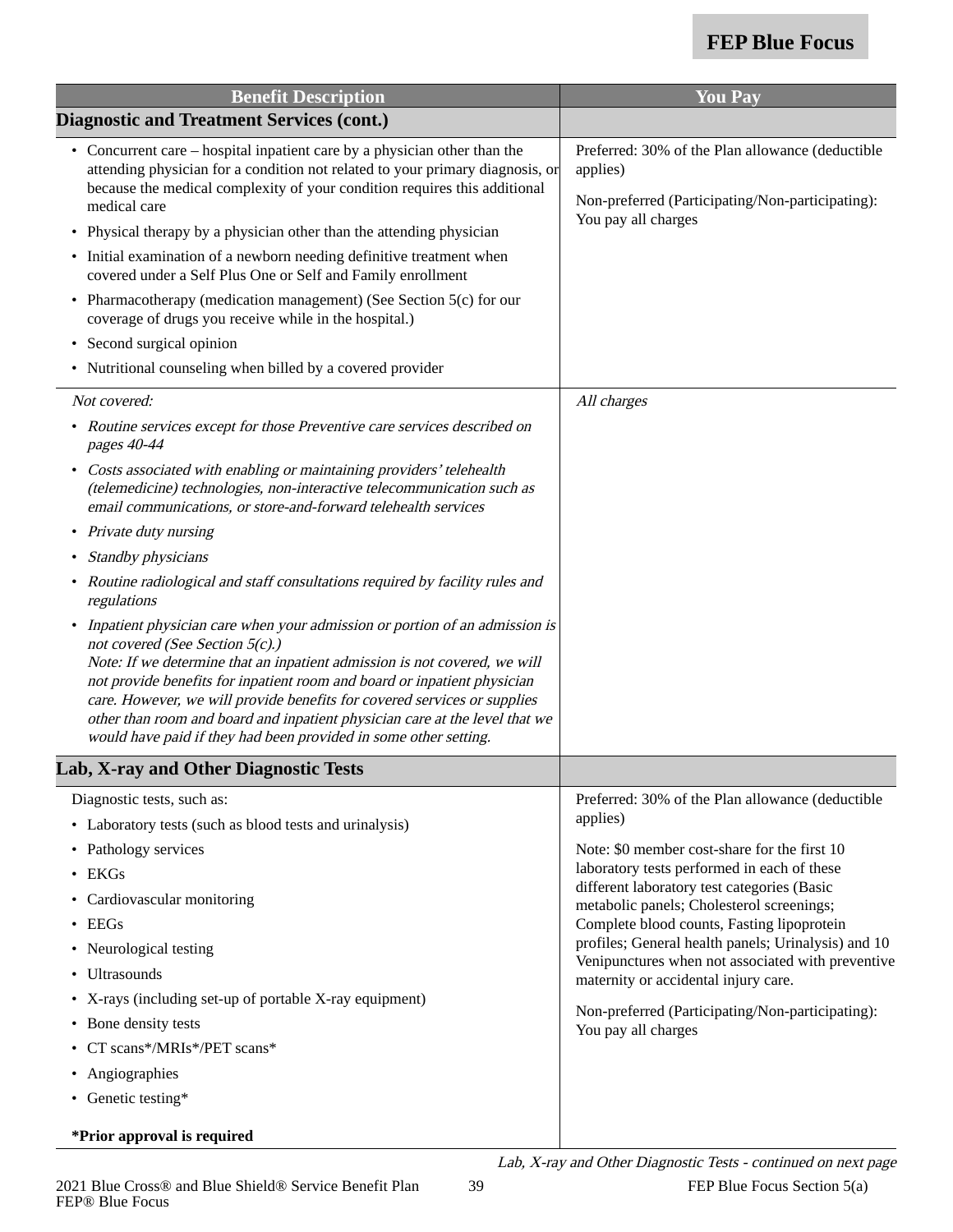| <b>Benefit Description</b>                                                                                                                                                                                                                                                                                                                                                                                                                                                                                                         | <b>You Pay</b>                                                                                                                                                                                                                         |
|------------------------------------------------------------------------------------------------------------------------------------------------------------------------------------------------------------------------------------------------------------------------------------------------------------------------------------------------------------------------------------------------------------------------------------------------------------------------------------------------------------------------------------|----------------------------------------------------------------------------------------------------------------------------------------------------------------------------------------------------------------------------------------|
| Lab, X-ray and Other Diagnostic Tests (cont.)                                                                                                                                                                                                                                                                                                                                                                                                                                                                                      |                                                                                                                                                                                                                                        |
| • Notes:                                                                                                                                                                                                                                                                                                                                                                                                                                                                                                                           | Continued from previous page:                                                                                                                                                                                                          |
| - Benefits are available for specialized diagnostic genetic testing when it is<br>medically necessary to diagnose and/or manage a patient's existing<br>medical condition. Benefits are not provided for genetic panels when<br>some or all of the tests included in the panel are not covered, are<br>experimental or investigational, or are not medically necessary. Refer to<br>the next paragraph for information about diagnostic BRCA.                                                                                      | Note: When care is provided by a Non-preferred<br>laboratory and/or radiologist, as stated on page 17<br>for an exception, you pay:<br>• Participating laboratories or radiologists: 30% of<br>the Plan allowance (deductible applies) |
| You must obtain prior approval for BRCA testing (see page 42).<br>Diagnostic BRCA testing, including testing for large genomic<br>rearrangements in the BRCA1 and BRCA2 genes: Benefits are available<br>for members with a cancer diagnosis when the requirements in the note<br>above are met, and the member does not meet criteria for Preventive<br>BRCA testing. Benefits are limited to one test of each type per lifetime<br>whether covered as a diagnostic test or paid under Preventive Care<br>benefits (see page 42). | • Non-participating laboratories or radiologists:<br>30% of the Plan allowance, plus any difference<br>between our allowance and the billed amount<br>(deductible applies)                                                             |
| - See page 42 in this Section for coverage of genetic counseling and<br>testing services related to family history of cancer or other disease.                                                                                                                                                                                                                                                                                                                                                                                     |                                                                                                                                                                                                                                        |
| Nuclear medicine                                                                                                                                                                                                                                                                                                                                                                                                                                                                                                                   |                                                                                                                                                                                                                                        |
| Sleep studies<br>$\bullet$                                                                                                                                                                                                                                                                                                                                                                                                                                                                                                         |                                                                                                                                                                                                                                        |
| Note: See Section 5(c) for services billed for by a facility, such as the<br>outpatient department of a hospital.                                                                                                                                                                                                                                                                                                                                                                                                                  |                                                                                                                                                                                                                                        |
| <b>Preventive Care, Adult</b>                                                                                                                                                                                                                                                                                                                                                                                                                                                                                                      |                                                                                                                                                                                                                                        |
| Routine physical exams and the preventive care benefits separately listed<br>below are limited to one per calendar year and to members age 22 and over.<br>The following preventive services are covered at the time interval<br>recommended at each of the links below as adopted by December 31, 2019.                                                                                                                                                                                                                           | Preferred: Nothing (no deductible)<br>Non-preferred (Participating/Non-participating):<br>You pay all charges                                                                                                                          |
| Covered services include:                                                                                                                                                                                                                                                                                                                                                                                                                                                                                                          | Note: When care is provided by a Non-preferred                                                                                                                                                                                         |
| • Administration and interpretation of a Health Risk Assessment (HRA)                                                                                                                                                                                                                                                                                                                                                                                                                                                              | laboratory and/or radiologist, as stated on page 17<br>for an exception, you pay:                                                                                                                                                      |
| questionnaire (see <i>Definitions</i> )<br>Note: As a member of FEP Blue Focus, you have access to the Blue Cross<br>and Blue Shield HRA, called the "Blue Health Assessment" questionnaire.<br>See Section 5(h) for more information.                                                                                                                                                                                                                                                                                             | • Participating laboratories or radiologists:<br>Nothing (no deductible)<br>• Non-participating laboratories or radiologists:                                                                                                          |
| Basic or comprehensive metabolic panel test<br>$\bullet$<br><b>CBC</b>                                                                                                                                                                                                                                                                                                                                                                                                                                                             | The difference between our allowance and the<br>billed amount (no deductible)                                                                                                                                                          |
| • Cervical cancer screening tests                                                                                                                                                                                                                                                                                                                                                                                                                                                                                                  | Note: See Section 5(c) for our payment levels for                                                                                                                                                                                      |
| - Human papillomavirus (HPV) tests of the cervix                                                                                                                                                                                                                                                                                                                                                                                                                                                                                   | covered cancer screenings and ultrasound                                                                                                                                                                                               |
| - Pap tests of the cervix                                                                                                                                                                                                                                                                                                                                                                                                                                                                                                          | screening for abdominal aortic aneurysm billed for                                                                                                                                                                                     |
| • Colorectal cancer tests, including:                                                                                                                                                                                                                                                                                                                                                                                                                                                                                              | by Member or Non-member facilities and<br>performed on an outpatient basis.                                                                                                                                                            |
| - Colonoscopy with or without biopsy (see page 56 for our payment levels<br>for diagnostic colonoscopies)                                                                                                                                                                                                                                                                                                                                                                                                                          | Note: For services billed by Non-preferred<br>providers (Participating/Non-participating) related                                                                                                                                      |
| - DNA analysis of stool samples                                                                                                                                                                                                                                                                                                                                                                                                                                                                                                    | to Influenza (flu) vaccines, we pay the Plan                                                                                                                                                                                           |
| - Double contrast barium enema                                                                                                                                                                                                                                                                                                                                                                                                                                                                                                     | allowance. If you receive the Influenza (flu)<br>vaccine from a Non-participating provider, you pay                                                                                                                                    |
| - Fecal occult blood test<br>Sigmoidoscopy                                                                                                                                                                                                                                                                                                                                                                                                                                                                                         | any difference between our allowance and the<br>billed amount (no deductible).                                                                                                                                                         |

Preventive Care, Adult - continued on next page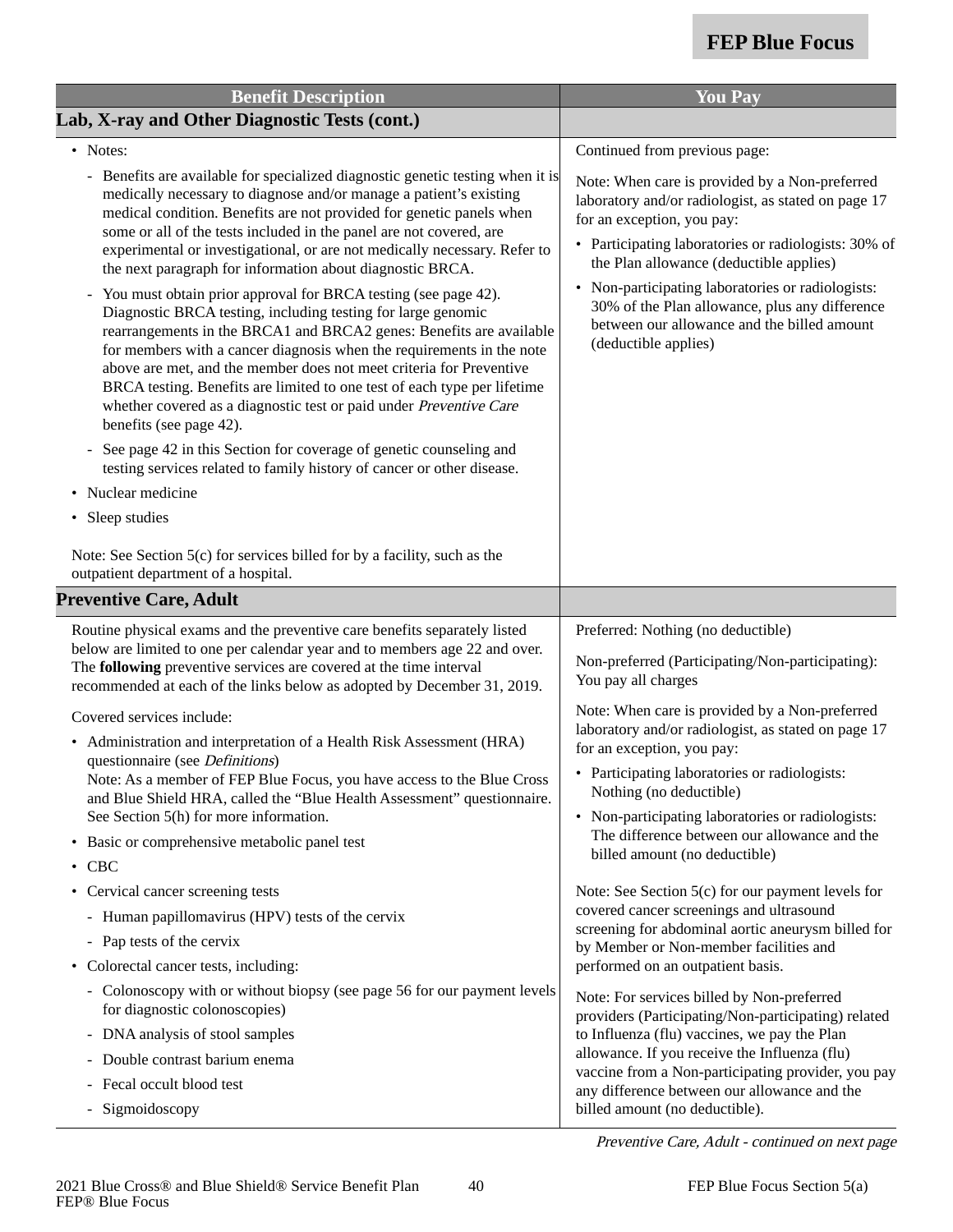| <b>Benefit Description</b>                                                                                                                                                                                                                                                                                                                                                                                                                                       | <b>You Pay</b>                                                                                    |
|------------------------------------------------------------------------------------------------------------------------------------------------------------------------------------------------------------------------------------------------------------------------------------------------------------------------------------------------------------------------------------------------------------------------------------------------------------------|---------------------------------------------------------------------------------------------------|
| <b>Preventive Care, Adult (cont.)</b>                                                                                                                                                                                                                                                                                                                                                                                                                            |                                                                                                   |
| $\bullet$ EKG                                                                                                                                                                                                                                                                                                                                                                                                                                                    | Continued from previous page:                                                                     |
| • Fasting lipoprotein profile (total cholesterol, LDL, HDL, and/or<br>triglycerides)                                                                                                                                                                                                                                                                                                                                                                             | Note: Many Preferred retail pharmacies participate<br>in our vaccine network. See page 93 for our |
| • General health panel                                                                                                                                                                                                                                                                                                                                                                                                                                           | coverage of these vaccines when provided by                                                       |
| • Individual counseling on prevention and reducing health risks                                                                                                                                                                                                                                                                                                                                                                                                  | pharmacies in the vaccine network.                                                                |
| • Nutritional counseling<br>Note: When nutritional counseling is via the contracted telehealth provider<br>network, we provide benefits as shown here for Preferred providers. Refer<br>to Section 5(h), Wellness and Other Special Features, for information on<br>how to access a telehealth provider.<br>Note: Benefits are limited to individual nutritional counseling services. We<br>do not provide benefits for group counseling services.               |                                                                                                   |
| Prostate cancer tests – Prostate Specific Antigen (PSA) test<br>٠                                                                                                                                                                                                                                                                                                                                                                                                |                                                                                                   |
| Screening for chlamydial infection                                                                                                                                                                                                                                                                                                                                                                                                                               |                                                                                                   |
| Screening for diabetes mellitus<br>٠                                                                                                                                                                                                                                                                                                                                                                                                                             |                                                                                                   |
| Screening for gonorrhea infection<br>٠                                                                                                                                                                                                                                                                                                                                                                                                                           |                                                                                                   |
| Screening for human immunodeficiency virus (HIV)                                                                                                                                                                                                                                                                                                                                                                                                                 |                                                                                                   |
| Screening mammograms, including mammography using digital<br>٠<br>technology                                                                                                                                                                                                                                                                                                                                                                                     |                                                                                                   |
| • Ultrasound for abdominal aortic aneurysm for adults, ages 65 to 75, limited<br>to one screening per lifetime                                                                                                                                                                                                                                                                                                                                                   |                                                                                                   |
| • Urinalysis                                                                                                                                                                                                                                                                                                                                                                                                                                                     |                                                                                                   |
| • Visits/exams for preventive care<br>Note: See the definition of Preventive Care, Adult, on page 132 for<br>included health screening services.                                                                                                                                                                                                                                                                                                                 |                                                                                                   |
| Immunizations such as Pneumococcal, influenza, shingles, tetanus/DTaP)<br>٠<br>and human papillomavirus (HPV). For a complete list of immunizations go<br>to the Centers for Disease Control (CDC) website at https://www.cdc.gov/<br>vaccines/schedules.<br>Note: U.S. FDA licensure may restrict the use of the immunizations and<br>vaccines listed above to certain age ranges, frequencies, and/or other<br>patient-specific indications, including gender. |                                                                                                   |
| USPSTF A and B recommended screenings such as cancer, osteoporosis,<br>depression, and high blood pressure. For a complete list of covered A and B<br>recommendation screenings and age and frequency limitations go to the U.<br>S. Preventive Services Task Force (USPSTF) website at https://www.<br>uspreventiveservicestaskforce.org                                                                                                                        |                                                                                                   |
| • Well woman care such as gonorrhea prophylactic medication to protect<br>newborns, annual counseling for sexually transmitted infections,<br>contraceptive methods, and screening for interpersonal and domestic<br>violence. For a complete list of Well Women preventive care services go to<br>the Health and Human Services (HHS) website at https://www.healthcare.<br>gov/preventive-care-women/                                                          |                                                                                                   |
|                                                                                                                                                                                                                                                                                                                                                                                                                                                                  | Preventive Care, Adult - continued on next page                                                   |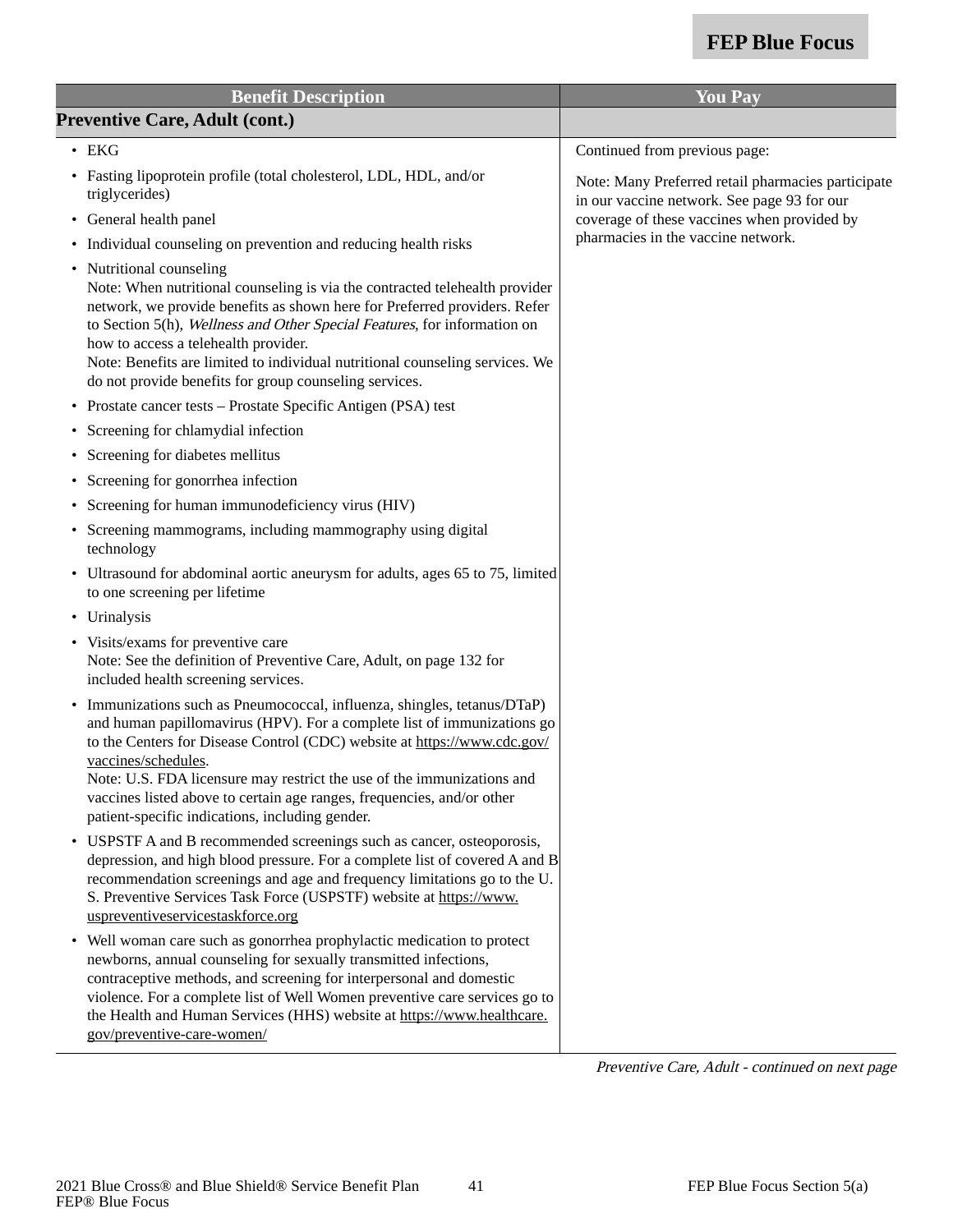| <b>Benefit Description</b>                                                                                                                                                                                                                                                                                                                                                                                                                                                                                                                                                                                                                                                                                                                                                                                                                                                                                                                                                                                                                                                                                                                                                                                                                                                                                                                                                                                                                                                                                                                                                                                                                                                                                                                                                                                                                  | <b>You Pay</b>                                                                                                                                                                                                                                                                                                                                                                                                                                                                                                                                                                                                                                                                   |
|---------------------------------------------------------------------------------------------------------------------------------------------------------------------------------------------------------------------------------------------------------------------------------------------------------------------------------------------------------------------------------------------------------------------------------------------------------------------------------------------------------------------------------------------------------------------------------------------------------------------------------------------------------------------------------------------------------------------------------------------------------------------------------------------------------------------------------------------------------------------------------------------------------------------------------------------------------------------------------------------------------------------------------------------------------------------------------------------------------------------------------------------------------------------------------------------------------------------------------------------------------------------------------------------------------------------------------------------------------------------------------------------------------------------------------------------------------------------------------------------------------------------------------------------------------------------------------------------------------------------------------------------------------------------------------------------------------------------------------------------------------------------------------------------------------------------------------------------|----------------------------------------------------------------------------------------------------------------------------------------------------------------------------------------------------------------------------------------------------------------------------------------------------------------------------------------------------------------------------------------------------------------------------------------------------------------------------------------------------------------------------------------------------------------------------------------------------------------------------------------------------------------------------------|
| <b>Preventive Care, Adult (cont.)</b>                                                                                                                                                                                                                                                                                                                                                                                                                                                                                                                                                                                                                                                                                                                                                                                                                                                                                                                                                                                                                                                                                                                                                                                                                                                                                                                                                                                                                                                                                                                                                                                                                                                                                                                                                                                                       |                                                                                                                                                                                                                                                                                                                                                                                                                                                                                                                                                                                                                                                                                  |
| Note: We pay preventive care benefits on the first claim we process for each<br>of the above tests you receive in the calendar year. Regular coverage criteria<br>and benefit levels apply to subsequent claims for those types of tests if<br>performed in the same year. If you receive both preventive and diagnostic<br>services from your Provider on the same day, you are responsible for paying<br>your cost-share for the diagnostic services. Any procedure, injection,<br>diagnostic service, laboratory, or X-ray service done in conjunction with a<br>routine examination not included in the preventive recommended listing of<br>services will be subject to the applicable member copayments, coinsurance<br>and deductible.                                                                                                                                                                                                                                                                                                                                                                                                                                                                                                                                                                                                                                                                                                                                                                                                                                                                                                                                                                                                                                                                                               | See previous page                                                                                                                                                                                                                                                                                                                                                                                                                                                                                                                                                                                                                                                                |
| <b>Hereditary Breast and Ovarian Cancer Screening</b>                                                                                                                                                                                                                                                                                                                                                                                                                                                                                                                                                                                                                                                                                                                                                                                                                                                                                                                                                                                                                                                                                                                                                                                                                                                                                                                                                                                                                                                                                                                                                                                                                                                                                                                                                                                       | Preferred: Nothing (no deductible)                                                                                                                                                                                                                                                                                                                                                                                                                                                                                                                                                                                                                                               |
| Benefits are available for screening members, age 18 and over limited to one<br>of each type of test per lifetime, to evaluate the risk for developing certain<br>types of hereditary breast or ovarian cancer related to mutations in BRCA1<br>and BRCA2 genes:<br>• Genetic counseling and evaluation for members whose personal and/or<br>family history is associated with an increased risk for harmful mutations in<br>BRCA1 and BRCA2 genes.<br>• BRCA testing for members whose personal and/or family history is<br>associated with an increased risk for harmful mutations in BRCA1 or<br>BRCA2 genes.<br>Notes:<br>• You must receive genetic counseling and evaluation services and obtain<br>prior approval before you receive preventive BRCA testing. Preventive<br>care benefits will not be provided for BRCA testing unless you receive<br>genetic counseling and evaluation prior to the test, and scientifically valid<br>screening measures are used for the evaluation, and the results support<br>BRCA testing. See page 18 for information about prior approval and<br>additional BRCA coverage or call the phone number on the back of your ID<br>card for additional policy information.<br>Preventive care benefits are not available for surgical removal of breasts,<br>ovaries, or prostate. See page 56 for the surgical benefits available for these<br>services.<br>• See page 94 for our payment levels for medications to promote better<br>health as recommended under the Affordable Care Act.<br>• See page 95 for our payment levels for bowel preparation medications, and<br>antiretroviral medications for the prevention of HIV.<br>• Unless otherwise noted, the benefits listed above and on pages 40-41 do not<br>apply to children up to age 22. (See benefits under Preventive Care, Child, | Non-preferred (Participating/Non-participating):<br>You pay all charges<br>Note: When care is provided by a Non-preferred<br>laboratory and/or radiologist, as stated on page 17<br>for an exception, you pay:<br>• Participating laboratories or radiologists:<br>Nothing (no deductible)<br>Non-participating laboratories or radiologists:<br>The difference between our allowance and the<br>billed amount (no deductible)<br>Note: When billed by a Preferred facility, such as<br>the outpatient department of a hospital, we provide<br>benefits for Preferred providers. Benefits are not<br>available for BRCA testing performed at Member<br>or Non-member facilities. |
| in this Section.)                                                                                                                                                                                                                                                                                                                                                                                                                                                                                                                                                                                                                                                                                                                                                                                                                                                                                                                                                                                                                                                                                                                                                                                                                                                                                                                                                                                                                                                                                                                                                                                                                                                                                                                                                                                                                           |                                                                                                                                                                                                                                                                                                                                                                                                                                                                                                                                                                                                                                                                                  |
| Not covered:                                                                                                                                                                                                                                                                                                                                                                                                                                                                                                                                                                                                                                                                                                                                                                                                                                                                                                                                                                                                                                                                                                                                                                                                                                                                                                                                                                                                                                                                                                                                                                                                                                                                                                                                                                                                                                | All charges                                                                                                                                                                                                                                                                                                                                                                                                                                                                                                                                                                                                                                                                      |
| • Genetic testing related to family history of cancer or other disease, except<br>as described above<br>Note: See page 39 for our coverage of medically necessary diagnostic<br>genetic testing.                                                                                                                                                                                                                                                                                                                                                                                                                                                                                                                                                                                                                                                                                                                                                                                                                                                                                                                                                                                                                                                                                                                                                                                                                                                                                                                                                                                                                                                                                                                                                                                                                                            |                                                                                                                                                                                                                                                                                                                                                                                                                                                                                                                                                                                                                                                                                  |
| • Genetic panels when some or all of the tests included in the panel are not<br>covered, are experimental or investigational, or are not medically necessary                                                                                                                                                                                                                                                                                                                                                                                                                                                                                                                                                                                                                                                                                                                                                                                                                                                                                                                                                                                                                                                                                                                                                                                                                                                                                                                                                                                                                                                                                                                                                                                                                                                                                |                                                                                                                                                                                                                                                                                                                                                                                                                                                                                                                                                                                                                                                                                  |

Preventive Care, Adult - continued on next page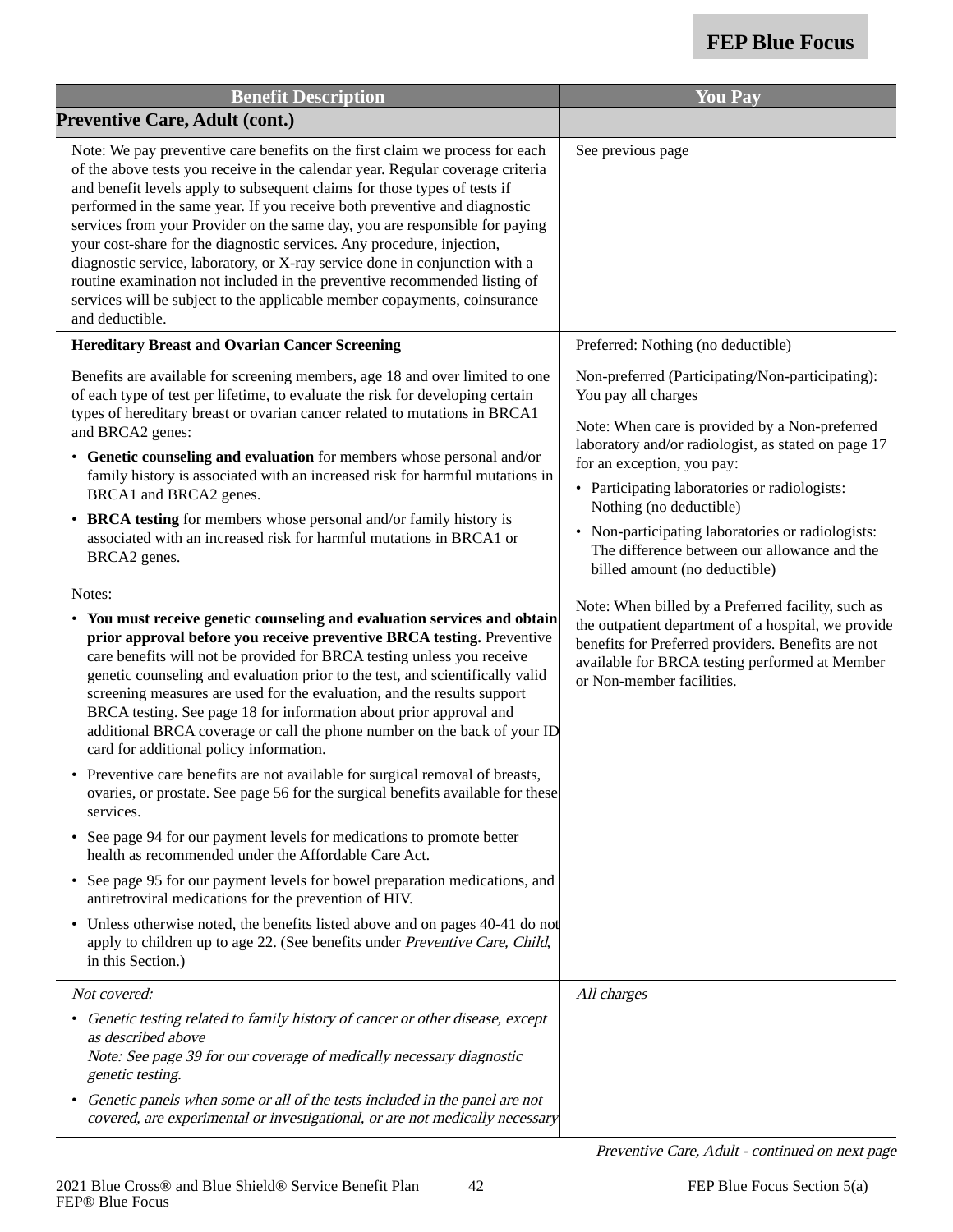| <b>Benefit Description</b>                                                                                                                                                                                                                                                                                                                                                                                                                                                                                                                                                                                                                                                                                                                                                                                                                                                                                                                                                                                                                                                                                                                                                                                                                                                                                                                                                                                                                                                                                                                                                                                                                                                              | <b>You Pay</b>                                                                                                                                                                                                                                                                                                                                                                                                                                                                                                                                                                                                                                                                                                                                                                                                                                                                                                                                                                                               |
|-----------------------------------------------------------------------------------------------------------------------------------------------------------------------------------------------------------------------------------------------------------------------------------------------------------------------------------------------------------------------------------------------------------------------------------------------------------------------------------------------------------------------------------------------------------------------------------------------------------------------------------------------------------------------------------------------------------------------------------------------------------------------------------------------------------------------------------------------------------------------------------------------------------------------------------------------------------------------------------------------------------------------------------------------------------------------------------------------------------------------------------------------------------------------------------------------------------------------------------------------------------------------------------------------------------------------------------------------------------------------------------------------------------------------------------------------------------------------------------------------------------------------------------------------------------------------------------------------------------------------------------------------------------------------------------------|--------------------------------------------------------------------------------------------------------------------------------------------------------------------------------------------------------------------------------------------------------------------------------------------------------------------------------------------------------------------------------------------------------------------------------------------------------------------------------------------------------------------------------------------------------------------------------------------------------------------------------------------------------------------------------------------------------------------------------------------------------------------------------------------------------------------------------------------------------------------------------------------------------------------------------------------------------------------------------------------------------------|
| <b>Preventive Care, Adult (cont.)</b>                                                                                                                                                                                                                                                                                                                                                                                                                                                                                                                                                                                                                                                                                                                                                                                                                                                                                                                                                                                                                                                                                                                                                                                                                                                                                                                                                                                                                                                                                                                                                                                                                                                   |                                                                                                                                                                                                                                                                                                                                                                                                                                                                                                                                                                                                                                                                                                                                                                                                                                                                                                                                                                                                              |
| • Group counseling on prevention and reducing health risks<br>• Self-administered health risk assessments (other than the Blue Health<br>Assessment)<br>Screening services requested solely by the member, such as commercially<br>$\bullet$<br>advertised heart scans, body scans, and tests performed in mobile traveling<br>vans<br>• Physical exams required for obtaining or continuing employment or<br>insurance, attending schools or camp, athletic exams, or travel<br>• Immunizations, boosters, and medications for travel or work-related<br>exposure. Medical benefits may be available for these services.<br>• Phone consultations and online medical evaluation and management<br>services (telemedicine) for preventive services, except as noted on page 41<br>for nutritional counseling                                                                                                                                                                                                                                                                                                                                                                                                                                                                                                                                                                                                                                                                                                                                                                                                                                                                            | All charges                                                                                                                                                                                                                                                                                                                                                                                                                                                                                                                                                                                                                                                                                                                                                                                                                                                                                                                                                                                                  |
| <b>Preventive Care, Child</b>                                                                                                                                                                                                                                                                                                                                                                                                                                                                                                                                                                                                                                                                                                                                                                                                                                                                                                                                                                                                                                                                                                                                                                                                                                                                                                                                                                                                                                                                                                                                                                                                                                                           |                                                                                                                                                                                                                                                                                                                                                                                                                                                                                                                                                                                                                                                                                                                                                                                                                                                                                                                                                                                                              |
| Benefits are provided for preventive care services for children up to age 22.<br>This includes:<br>• Well-child visits, examinations, and other preventive services as adopted by<br>December 31, 2019, and described in the Bright Future Guidelines as<br>provided by the American Academy of Pediatrics. For a complete list of the<br>American Academy of Pediatrics Bright Future Guidelines go to https://<br>brightfutures.aap.org<br>Immunizations such as DTaP, Polio, Measles, Mumps, and Rubella<br>$\bullet$<br>(MMR), and Varicella. For a complete list of immunizations go to the<br>Centers for Disease Control (CDC) website at https://www.cdc.gov/<br>vaccines/schedules/index.html<br>Note: U.S. FDA licensure may restrict the use of certain vaccines to<br>specific age ranges, frequencies, and/or other patient-specific indications,<br>including gender.<br>Preventive care benefits for each of the services listed below are limited to<br>one per calendar year:<br>• Screening for hepatitis B for children age 13 and over<br>• Screening for chlamydial infection<br>• Screening for gonorrhea infection<br>• Cervical cancer screening tests<br>- Human papillomavirus (HPV) tests of the cervix<br>- Pap tests of the cervix<br>• Screening for human immunodeficiency virus (HIV) infection<br>• Screening for syphilis infection<br>• Screening for latent tuberculosis infection for children ages 18 through 21<br>• Nutritional counseling<br>Note: If your child receives both preventive and diagnostic services from a<br>Preferred provider on the same day, you are responsible for paying the cost-<br>share for the diagnostic services. | Preferred: Nothing (no deductible)<br>Non-preferred (Participating/Non-participating):<br>You pay all charges<br>Note: When care is provided by a Non-preferred<br>laboratory and/or radiologist, as stated on page 17<br>for an exception, you pay:<br>• Participating laboratories or radiologists:<br>Nothing (no deductible)<br>• Non-participating laboratories or radiologists:<br>The difference between our allowance and the<br>billed amount (no deductible)<br>Notes:<br>• For services billed by Non-preferred providers<br>(Participating/Non-participating) related to<br>Influenza (flu) vaccines, we pay the Plan<br>allowance. If you receive the Influenza (flu)<br>vaccine from a Non-participating provider, you<br>pay any difference between our allowance and<br>the billed amount (no deductible).<br>• When billed by a facility, such as the outpatient<br>department of a hospital, we provide benefits as<br>shown here, according to the contracting status<br>of the facility. |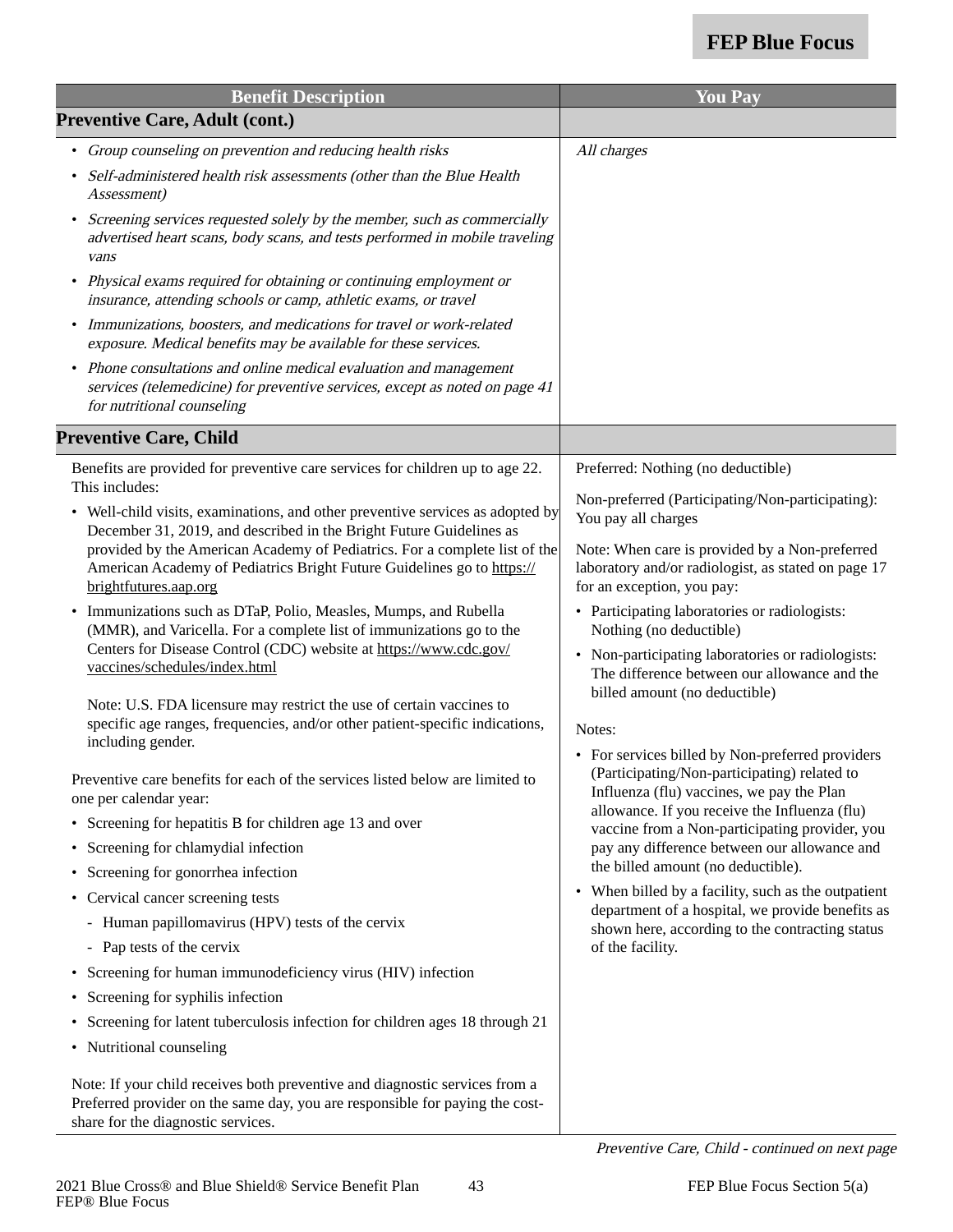| <b>Benefit Description</b>                                                                                                                                                                                                                                                                         | <b>You Pay</b>                                                                                                                                          |
|----------------------------------------------------------------------------------------------------------------------------------------------------------------------------------------------------------------------------------------------------------------------------------------------------|---------------------------------------------------------------------------------------------------------------------------------------------------------|
| <b>Preventive Care, Child (cont.)</b>                                                                                                                                                                                                                                                              |                                                                                                                                                         |
| Note: Benefits are limited to individual nutritional counseling services. We do<br>not provide benefits for group counseling services.                                                                                                                                                             | See previous page                                                                                                                                       |
| Note: When nutritional counseling is via the contracted telehealth provider<br>network, we provide benefits as shown here for Preferred providers. Refer to<br>Section 5(h), Wellness and Other Special Features, for information on how to<br>access a telehealth provider.                       |                                                                                                                                                         |
| Any procedure, injection, diagnostic service, laboratory, or X-ray service done<br>in conjunction with a routine examination and not included in the preventive<br>listing of services will be subject to the applicable member copayments,<br>coinsurance, and deductible.                        |                                                                                                                                                         |
| See page 94 for our payment levels for medications to promote better health<br>as recommended under the Affordable Care Act.                                                                                                                                                                       |                                                                                                                                                         |
| <b>Maternity Care</b>                                                                                                                                                                                                                                                                              |                                                                                                                                                         |
| We encourage you to notify us of your pregnancy during the first trimester,                                                                                                                                                                                                                        | Preferred: Nothing (no deductible)                                                                                                                      |
| see page 23.<br>Maternity (obstetrical) care including related conditions resulting in childbirth<br>or miscarriage, such as:                                                                                                                                                                      | Note: For Preferred facility care related to<br>maternity, including care at Preferred birthing<br>facilities, your responsibility for covered facility |
| • Prenatal care (including ultrasound, laboratory, and diagnostic tests)                                                                                                                                                                                                                           | care is limited to \$1,500 per pregnancy. See<br>Section 5(c), page 70.                                                                                 |
| • Delivery                                                                                                                                                                                                                                                                                         |                                                                                                                                                         |
| • Postpartum care                                                                                                                                                                                                                                                                                  | Non-preferred (Participating/Non-participating):<br>You pay all charges                                                                                 |
| Note: We cover up to 4 visits per year in full to treat depression associated<br>with pregnancy (i.e., depression during pregnancy, postpartum depression,<br>or both) when you use a Preferred provider. See Section 5(e) for our<br>coverage and benefits for additional mental health services. | Note: When care is provided by a Non-preferred<br>laboratory and/or radiologist, as stated on page 17<br>for an exception, you pay:                     |
| Assistant surgeons/surgical assistance if required because of the complexity<br>of the delivery                                                                                                                                                                                                    | • Participating laboratories or radiologists:<br>Nothing (no deductible)                                                                                |
| Anesthesia (including acupuncture) when requested by the attending<br>physician and performed by a certified registered nurse anesthetist (CRNA)<br>or a physician other than the operating physician (surgeon) or the assistant                                                                   | • Non-participating laboratories or radiologists:<br>The difference between our allowance and the<br>billed amount (no deductible)                      |
| • Tocolytic therapy and related services when provided on an inpatient basis<br>during a covered hospital admission                                                                                                                                                                                |                                                                                                                                                         |
| Breastfeeding education and individual coaching on breastfeeding by<br>$\bullet$<br>healthcare providers such as physicians, physician assistants, midwives,<br>nurse practitioners/clinical specialists, and lactation consultants                                                                |                                                                                                                                                         |
| Note: See page 45 for our coverage of breast pump kits.                                                                                                                                                                                                                                            |                                                                                                                                                         |
| • Home nursing visits (skilled), subject to visit limitation stated on page 53                                                                                                                                                                                                                     |                                                                                                                                                         |
| Notes:                                                                                                                                                                                                                                                                                             |                                                                                                                                                         |
| See pages 41, 43 and above for our coverage of nutritional counseling.<br>$\bullet$                                                                                                                                                                                                                |                                                                                                                                                         |
| Maternity care benefits are not provided for prescription drugs required<br>during pregnancy, except as recommended under the Affordable Care Act.<br>See page 94 for more information. See Section 5(f) for other prescription<br>drug coverage.                                                  |                                                                                                                                                         |

Maternity Care - continued on next page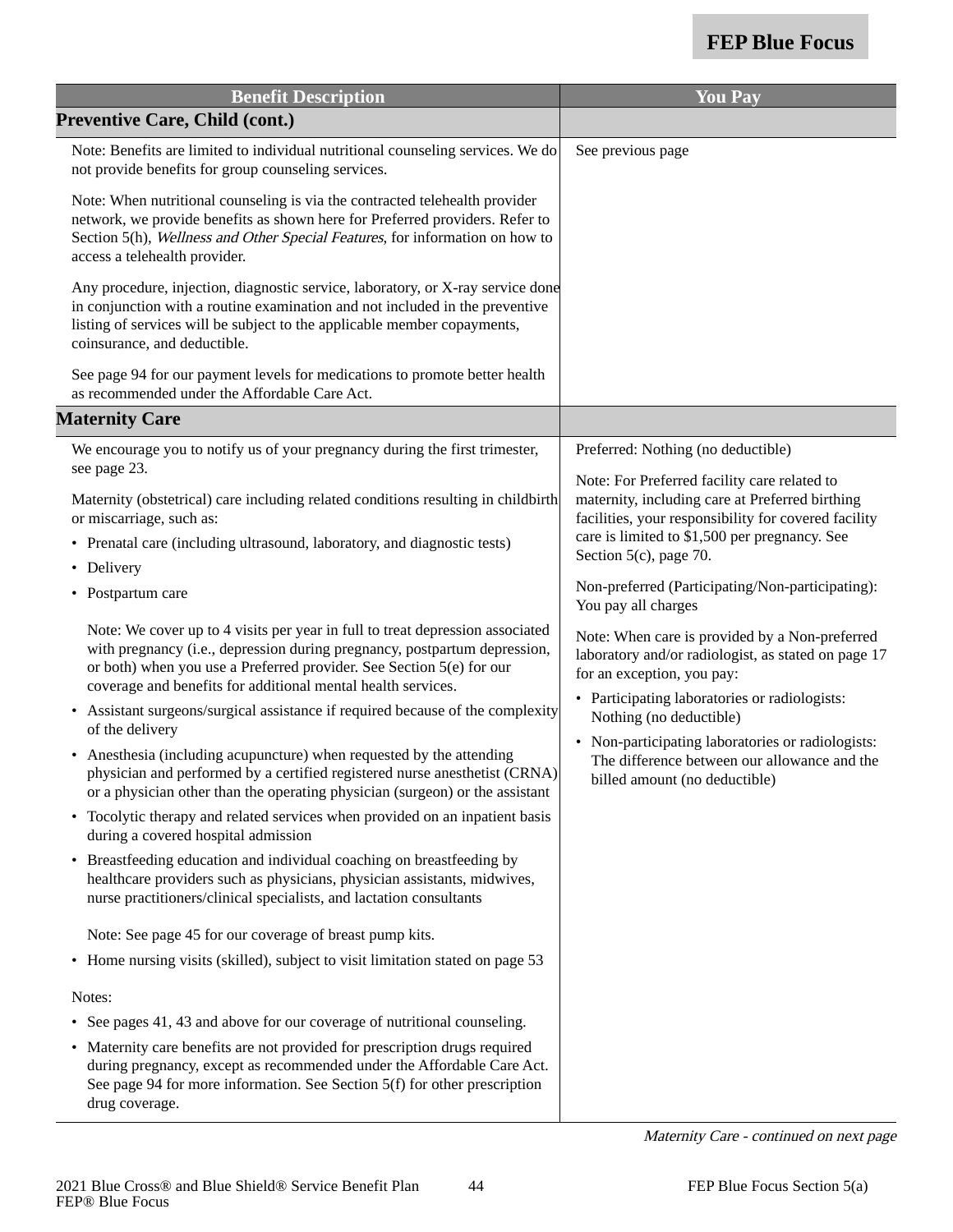| <b>Benefit Description</b>                                                                                                                                                                                                                                                                                                   | <b>You Pay</b>    |
|------------------------------------------------------------------------------------------------------------------------------------------------------------------------------------------------------------------------------------------------------------------------------------------------------------------------------|-------------------|
| <b>Maternity Care (cont.)</b>                                                                                                                                                                                                                                                                                                |                   |
| Here are some things to keep in mind:                                                                                                                                                                                                                                                                                        | See previous page |
| • You do not need to precertify your delivery; see page 25 for other<br>circumstances, such as extended stays for you or your newborn.                                                                                                                                                                                       |                   |
| You may remain in the hospital up to 48 hours after a vaginal delivery and<br>$\bullet$<br>96 hours after a cesarean delivery. We will cover an extended stay if<br>medically necessary.                                                                                                                                     |                   |
| We cover routine nursery care of the newborn when performed during the<br>$\bullet$<br>covered portion of the mother's maternity stay and billed by the facility. We<br>cover other care of a newborn who requires professional services or non-<br>routine treatment, only if we cover the newborn under a Self Plus One or |                   |
| Self and Family enrollment. Surgical benefits apply to circumcision when<br>billed by a professional provider for a male newborn.                                                                                                                                                                                            |                   |
| • Hospital services are listed in Section 5(c) and Surgical benefits are in<br>Section 5(b).                                                                                                                                                                                                                                 |                   |
| See page 130 for our payment for inpatient stays resulting from an<br>$\bullet$<br>emergency delivery at a hospital or other facility not contracted with your<br>Local Plan.                                                                                                                                                |                   |
| • When a newborn requires definitive treatment during or after the mother's<br>confinement, the newborn is considered a patient in his or her own right.<br>Regular medical or surgical benefits apply rather than maternity benefits.                                                                                       |                   |
| See page 56 for our payment levels for circumcision.                                                                                                                                                                                                                                                                         |                   |
| • Breast pump kit, limited to one of the two kits listed below, per calendar<br>year, for members who are pregnant and/or nursing                                                                                                                                                                                            | Nothing           |
| - Ameda Manual pump kit<br><i>or</i>                                                                                                                                                                                                                                                                                         |                   |
| - Ameda Double Electric pump kit                                                                                                                                                                                                                                                                                             |                   |
| Note: The breast pump kit will include a supply of 150 Ameda milk<br>storage bags. You may order Ameda milk storage bags, limited to 150<br>bags every 90 days, even if you own your own breast pump.                                                                                                                        |                   |
| Note: Benefits for the breast pump kit and milk storage bags are only<br>available when you order them through CVS Caremark by calling<br>800-262-7890.                                                                                                                                                                      |                   |
| Not covered:                                                                                                                                                                                                                                                                                                                 | All charges       |
| • Procedures, services, drugs, and supplies related to abortions except when<br>the life of the mother would be endangered if the fetus were carried to term<br>or when the pregnancy is the result of an act of rape or incest                                                                                              |                   |
| Genetic testing/screening of the baby's father (see page 39 for our coverage<br>$\bullet$<br>of medically necessary diagnostic genetic testing)                                                                                                                                                                              |                   |
| Childbirth preparation, Lamaze, and other birthing/parenting classes<br>$\bullet$                                                                                                                                                                                                                                            |                   |
| Breast pumps and milk storage bags except as stated above                                                                                                                                                                                                                                                                    |                   |
| Breastfeeding supplies other than those contained in the breast pump kit<br>$\bullet$<br>described above including clothing (e.g., nursing bras), baby bottles, or<br>items for personal comfort or convenience (e.g., nursing pads)                                                                                         |                   |
| Tocolytic therapy and related services provided on an outpatient basis<br>$\bullet$                                                                                                                                                                                                                                          |                   |
| • Maternity care for members not enrolled in the Service Benefit Plan                                                                                                                                                                                                                                                        |                   |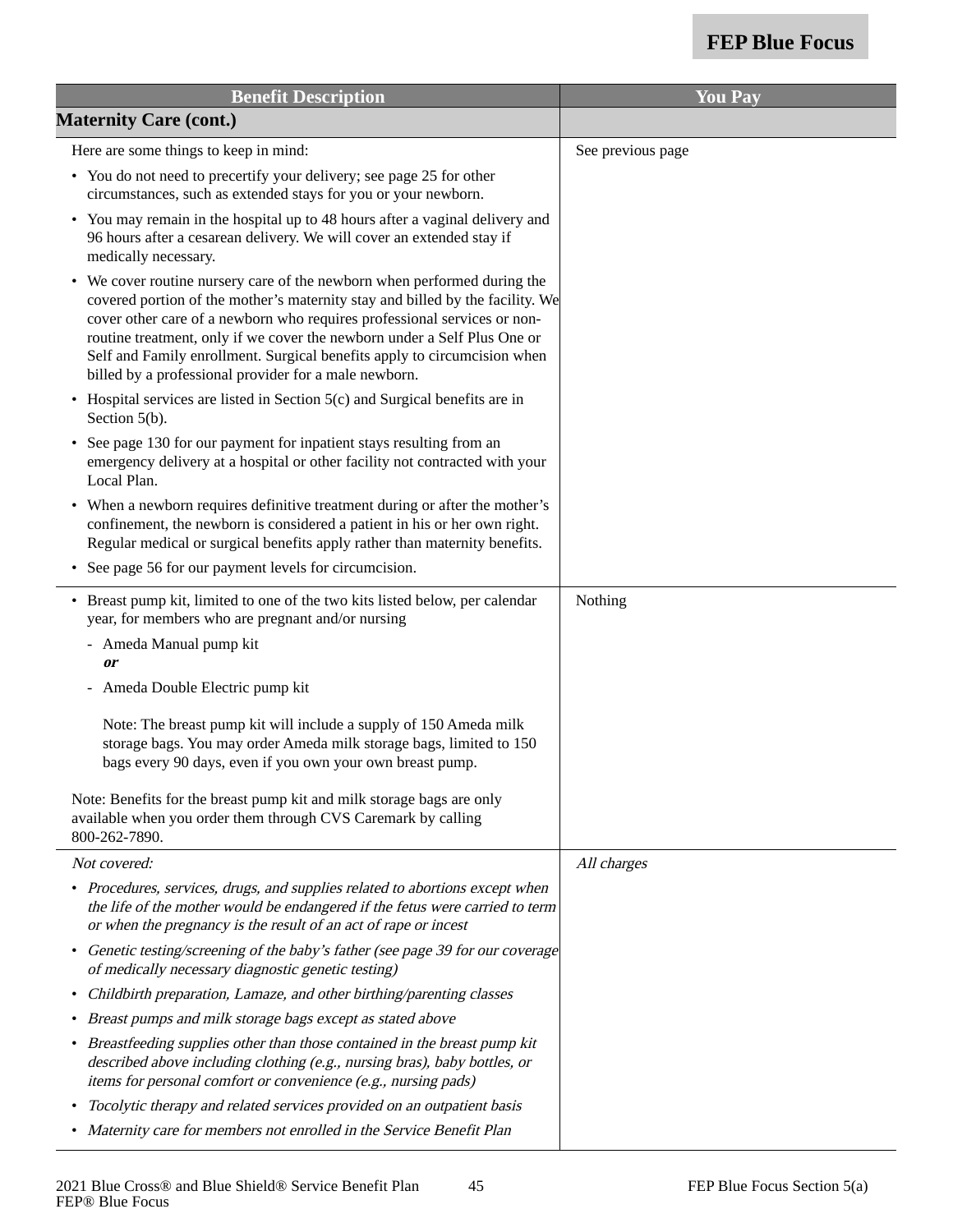| <b>Benefit Description</b>                                                                                                                                                                                                           | <b>You Pay</b>                                                                                                                                                             |
|--------------------------------------------------------------------------------------------------------------------------------------------------------------------------------------------------------------------------------------|----------------------------------------------------------------------------------------------------------------------------------------------------------------------------|
| <b>Family Planning</b>                                                                                                                                                                                                               |                                                                                                                                                                            |
| A range of voluntary family planning services for women, limited to:                                                                                                                                                                 | Preferred: Nothing (no deductible)                                                                                                                                         |
| Contraceptive counseling                                                                                                                                                                                                             | Non-preferred (Participating/Non-participating):                                                                                                                           |
| Diaphragms and contraceptive rings                                                                                                                                                                                                   | You pay all charges                                                                                                                                                        |
| Injectable contraceptives                                                                                                                                                                                                            |                                                                                                                                                                            |
| Intrauterine devices (IUDs)                                                                                                                                                                                                          |                                                                                                                                                                            |
| Implantable contraceptives                                                                                                                                                                                                           |                                                                                                                                                                            |
| • Tubal ligation or tubal occlusion/tubal blocking procedures only                                                                                                                                                                   |                                                                                                                                                                            |
| Family planning services for men, limited to:                                                                                                                                                                                        |                                                                                                                                                                            |
| • Vasectomy                                                                                                                                                                                                                          |                                                                                                                                                                            |
| Notes:                                                                                                                                                                                                                               |                                                                                                                                                                            |
| • We also provide benefits for professional services associated with tubal<br>ligation/occlusion/blocking procedures, vasectomy, and with the fitting,<br>insertion, or removal of the contraceptives as shown on the previous page. |                                                                                                                                                                            |
| When billed by a facility, such as the outpatient department of a hospital,<br>we provide benefits as shown here, according to the contracting status of<br>the facility.                                                            |                                                                                                                                                                            |
| • Oral and transdermal contraceptives                                                                                                                                                                                                | Preferred: 30% of the Plan allowance (deductible<br>applies)                                                                                                               |
| Note: We waive your cost-share for generic oral and transdermal<br>contraceptives when you purchase them at a Preferred retail pharmacy; see<br>Section 5(f) page 93.                                                                | Non-preferred (Participating/Non-participating):<br>You pay all charges                                                                                                    |
| Not covered:                                                                                                                                                                                                                         | All charges                                                                                                                                                                |
| Reversal of voluntary surgical sterilization<br>$\bullet$                                                                                                                                                                            |                                                                                                                                                                            |
| Contraceptive devices not described above                                                                                                                                                                                            |                                                                                                                                                                            |
| Over-the-counter (OTC) contraceptives, except as described in Section $5(f)$<br>$\bullet$                                                                                                                                            |                                                                                                                                                                            |
| <b>Reproductive Services</b>                                                                                                                                                                                                         |                                                                                                                                                                            |
| Diagnosis of infertility, limited to:                                                                                                                                                                                                | Preferred: 30% of the Plan allowance (deductible                                                                                                                           |
| • Diagnostic services                                                                                                                                                                                                                | applies)                                                                                                                                                                   |
| Laboratory tests                                                                                                                                                                                                                     | Non-preferred (Participating/Non-participating):                                                                                                                           |
| Diagnostic tests                                                                                                                                                                                                                     | You pay all charges                                                                                                                                                        |
| Agents, drugs, and/or supplies administered or obtained in connection with<br>your care                                                                                                                                              | Note: When care is provided by a Non-preferred<br>laboratory and/or radiologist, as stated on page 17<br>for an exception, you pay:                                        |
| Note: See Section 5(a) for covered labs, diagnostic tests, and X-rays.                                                                                                                                                               | • Participating laboratories or radiologists: 30% of<br>the Plan allowance (deductible applies)                                                                            |
|                                                                                                                                                                                                                                      | • Non-participating laboratories or radiologists:<br>30% of the Plan allowance, plus any difference<br>between our allowance and the billed amount<br>(deductible applies) |

Reproductive Services - continued on next page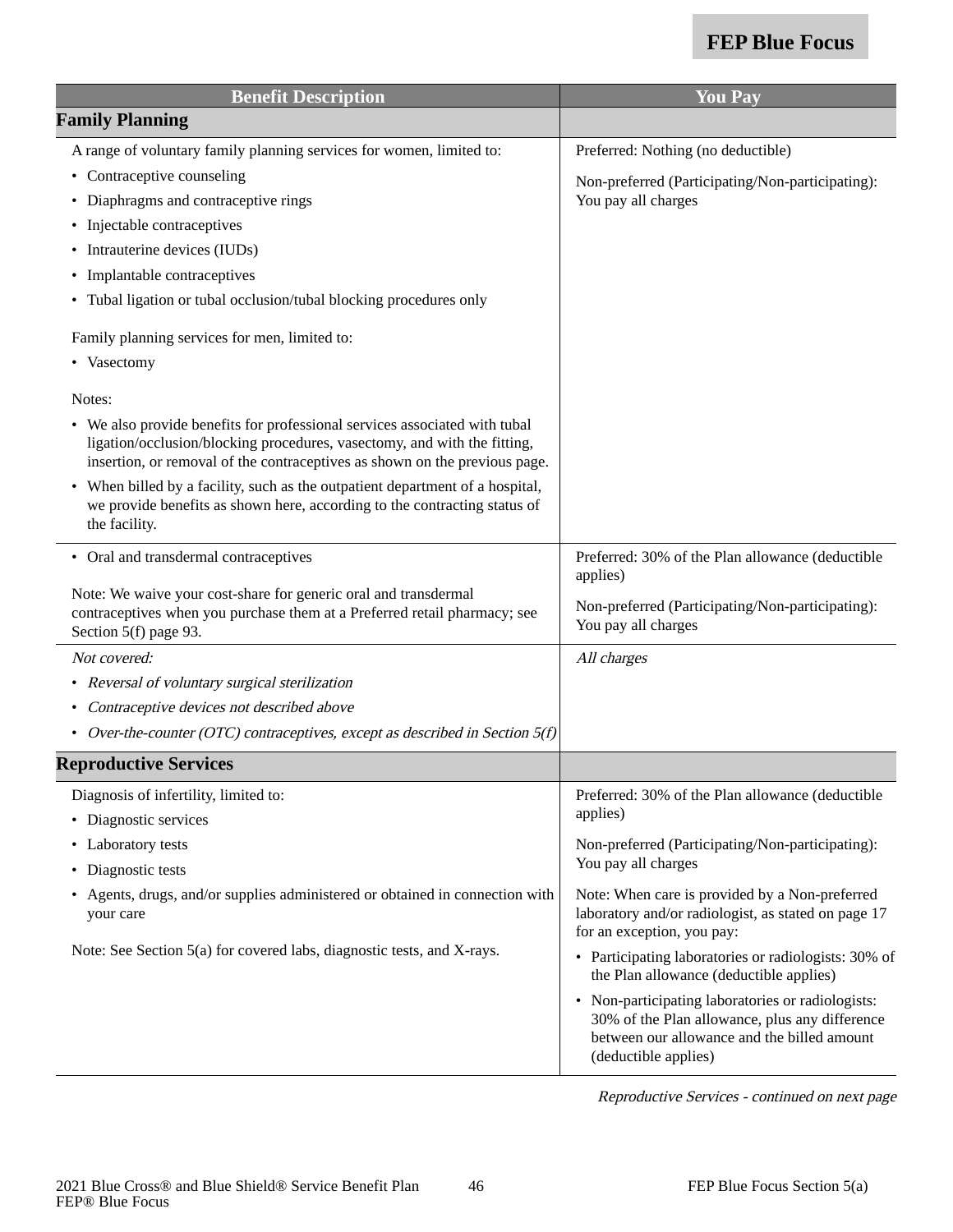| <b>Benefit Description</b>                                                                                                             | <b>You Pay</b>                                                                                                                                                             |
|----------------------------------------------------------------------------------------------------------------------------------------|----------------------------------------------------------------------------------------------------------------------------------------------------------------------------|
| <b>Reproductive Services (cont.)</b>                                                                                                   |                                                                                                                                                                            |
| Not covered: The services listed below are not covered as treatments for<br>infertility or as alternatives to conventional conception: | All charges                                                                                                                                                                |
| Assisted reproductive technology (ART) and assisted insemination<br>procedures, including but not limited to:                          |                                                                                                                                                                            |
| - Artificial insemination (AI)                                                                                                         |                                                                                                                                                                            |
| - In vitro fertilization (IVF)                                                                                                         |                                                                                                                                                                            |
| - Embryo transfer and gamete intrafallopian transfer (GIFT) and zygote<br>intrafallopian transfer (ZIFT)                               |                                                                                                                                                                            |
| - Intravaginal insemination (IVI)                                                                                                      |                                                                                                                                                                            |
| Intracervical insemination (ICI)                                                                                                       |                                                                                                                                                                            |
| Intracytoplasmic sperm injection (ICSI)                                                                                                |                                                                                                                                                                            |
| Intrauterine insemination (IUI)                                                                                                        |                                                                                                                                                                            |
| Services, procedures, and/or supplies that are related to ART and assisted<br>$\bullet$<br>insemination procedures                     |                                                                                                                                                                            |
| Cryopreservation or storage of sperm (sperm banking), eggs, or embryos                                                                 |                                                                                                                                                                            |
| Preimplantation diagnosis, testing, and/or screening, including the testing<br>or screening of eggs, sperm, or embryos                 |                                                                                                                                                                            |
| Drugs used in conjunction with ART and assisted insemination procedures<br>$\bullet$                                                   |                                                                                                                                                                            |
| • Drugs to treat infertility                                                                                                           |                                                                                                                                                                            |
| Services, supplies, or drugs provided to individuals not enrolled in this Plan                                                         |                                                                                                                                                                            |
| <b>Allergy Care</b>                                                                                                                    |                                                                                                                                                                            |
| • Allergy testing                                                                                                                      | Preferred: 30% of the Plan allowance (deductible                                                                                                                           |
| Allergy treatment                                                                                                                      | applies)                                                                                                                                                                   |
| Allergy injections<br>٠                                                                                                                | Non-preferred (Participating/Non-participating):                                                                                                                           |
| • Sublingual allergy desensitization drugs as licensed by the U.S. FDA                                                                 | You pay all charges                                                                                                                                                        |
| • Preparation of each multi-dose vial of antigen                                                                                       | Note: When care is provided by a Non-preferred                                                                                                                             |
| Agents, drugs, and/or supplies administered or obtained in connection with<br>your care                                                | laboratory and/or radiologist, as stated on page 17<br>for an exception, you pay:                                                                                          |
| Note: See page 38 for applicable office visit copayment.                                                                               | • Participating laboratories or radiologists: 30% of<br>the Plan allowance (deductible applies)                                                                            |
|                                                                                                                                        | • Non-participating laboratories or radiologists:<br>30% of the Plan allowance, plus any difference<br>between our allowance and the billed<br>amount (deductible applies) |
| Not covered: Provocative food testing                                                                                                  | All charges                                                                                                                                                                |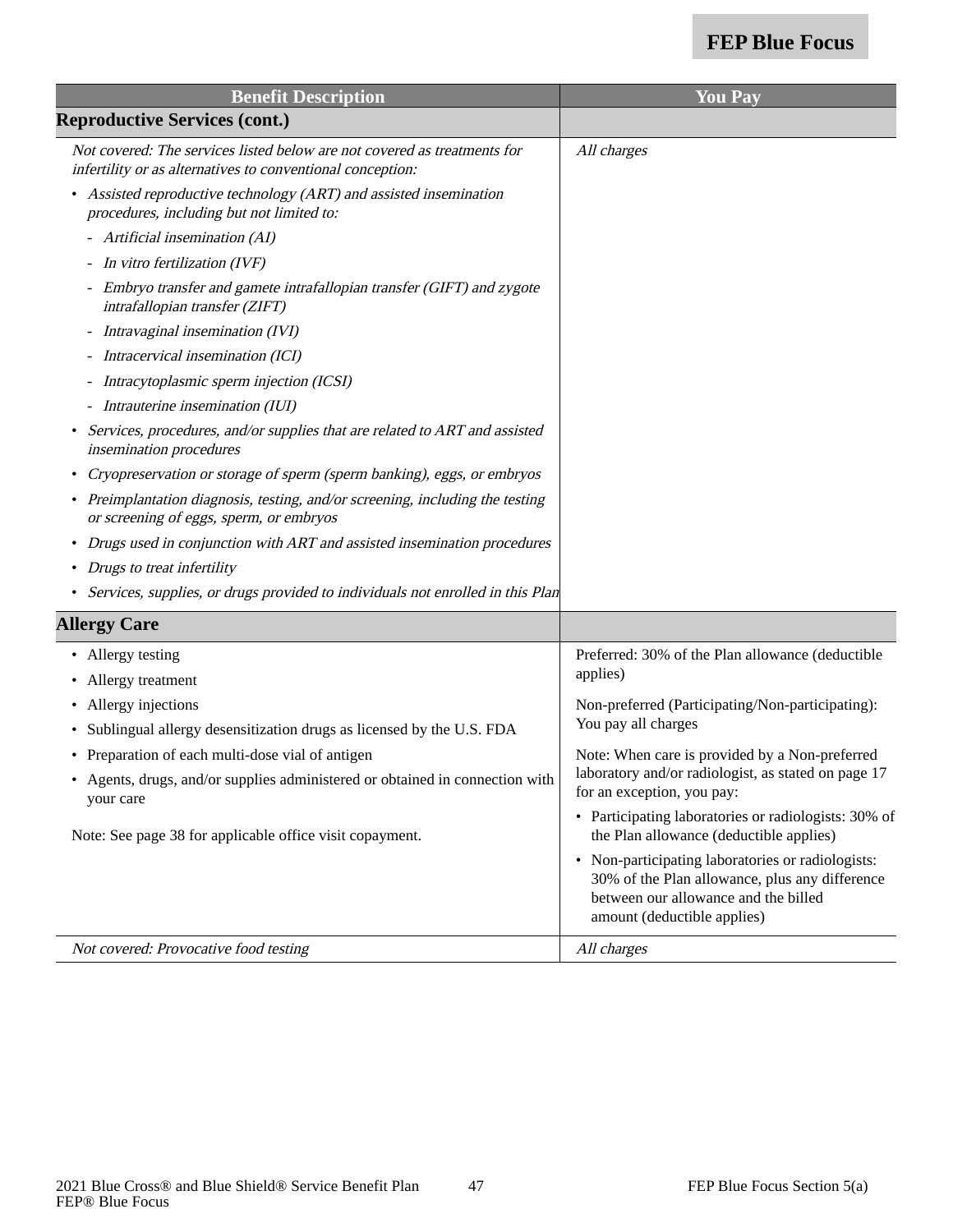| <b>Benefit Description</b>                                                                                                                                                                                                                                                                                                                                                                                                                                                                                                                                                                                                                                                                                                                                                                                                                                                                                                                                                                                                                                                                                   | <b>You Pay</b>                                                                                                                          |
|--------------------------------------------------------------------------------------------------------------------------------------------------------------------------------------------------------------------------------------------------------------------------------------------------------------------------------------------------------------------------------------------------------------------------------------------------------------------------------------------------------------------------------------------------------------------------------------------------------------------------------------------------------------------------------------------------------------------------------------------------------------------------------------------------------------------------------------------------------------------------------------------------------------------------------------------------------------------------------------------------------------------------------------------------------------------------------------------------------------|-----------------------------------------------------------------------------------------------------------------------------------------|
| <b>Treatment Therapies</b>                                                                                                                                                                                                                                                                                                                                                                                                                                                                                                                                                                                                                                                                                                                                                                                                                                                                                                                                                                                                                                                                                   |                                                                                                                                         |
| Outpatient treatment therapies:<br>• Chemotherapy and radiation therapy<br>Note: We cover high-dose chemotherapy and/or radiation therapy in<br>connection with bone marrow transplants, and drugs or medications to<br>stimulate or mobilize stem cells for transplant procedures, only for those<br>conditions listed as covered under Organ/Tissue Transplants in Section 5<br>(b). See also, Other services under You need prior Plan approval for certain<br>services in Section 3 (pages 18-21).<br>Intensity-modulated radiation therapy (IMRT)*<br>$\bullet$<br>Note: You must get prior approval for outpatient IMRT related to<br>cancers, except head, neck, breast, prostate, or anal cancer. Please refer<br>to page 19 for more information.<br>Renal dialysis - Hemodialysis and peritoneal dialysis<br>$\bullet$<br>Intravenous $(IV)/$ infusion therapy – Home IV or infusion therapy<br>٠<br>Note: Home nursing visits (skilled) associated with Home IV/infusion<br>therapy are covered as shown under Home Health Services on page 53.<br>Outpatient cardiac rehabilitation<br>$\bullet$ | Preferred: 30% of the Plan allowance (deductible<br>applies)<br>Non-preferred (Participating/Non-participating):<br>You pay all charges |
| • Pulmonary rehabilitation therapy<br>Applied behavior analysis (ABA)* for the treatment of an autism spectrum<br>$\bullet$<br>disorder limited to 200 hours per person, per calendar year (see prior<br>approval requirements on page 18)<br>Auto-immune infusion medications: Remicade, Renflexis or Inflectra<br>Agents, drugs, and/or supplies administered or obtained in connection with<br>your care<br>Notes:<br>• See Section 5(c) for our payment levels for treatment therapies billed for by<br>the outpatient department of a hospital.<br>See page 54 for our coverage of osteopathic and chiropractic manipulative<br>treatment.                                                                                                                                                                                                                                                                                                                                                                                                                                                              |                                                                                                                                         |
| *Prior approval required<br>Inpatient treatment therapies:<br>• Chemotherapy and radiation therapy<br>Note: We cover high-dose chemotherapy and/or radiation therapy in<br>connection with bone marrow transplants, and drugs or medications to<br>stimulate or mobilize stem cells for transplant procedures, only for those<br>conditions listed as covered under Organ/Tissue Transplants in Section 5<br>(b). See also, Other services under You need prior Plan approval for certain<br>services in Section 3 (pages 18-21).<br>Renal dialysis - Hemodialysis and peritoneal dialysis<br>$\bullet$<br>Pharmacotherapy (medication management) (See Section 5(c) for our<br>$\bullet$<br>coverage of drugs administered in connection with these treatment<br>therapies.)<br>Applied behavior analysis (ABA)* for the treatment of an autism spectrum<br>$\bullet$<br>disorder (see prior approval requirements on page 18)<br>*Prior approval required                                                                                                                                                  | Preferred: 30% of the Plan allowance (deductible<br>applies)<br>Non-preferred (Participating/Non-participating):<br>You pay all charges |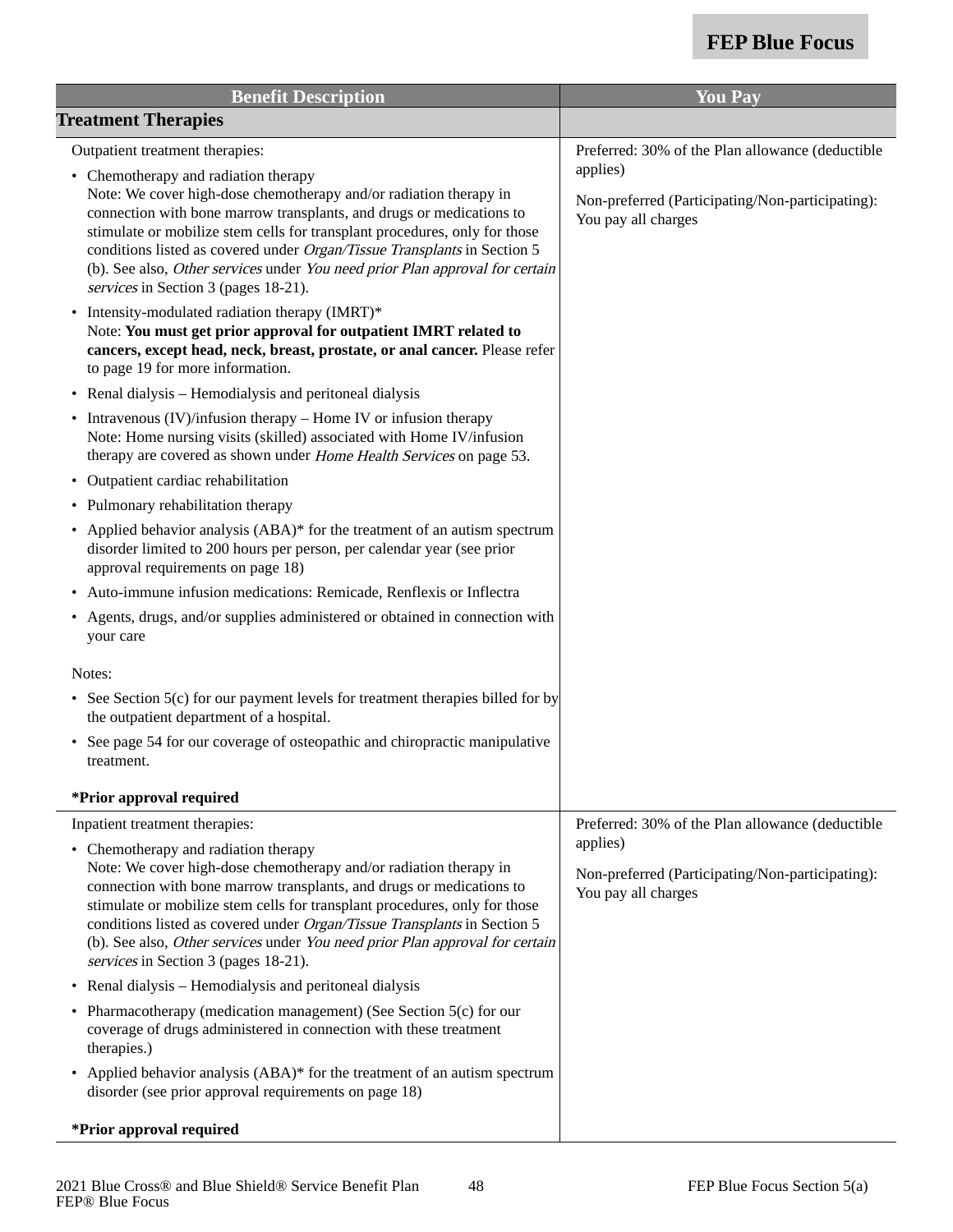| <b>Benefit Description</b>                                                                                                                                                                                            | <b>You Pay</b>                                                                                                                                                                                                         |
|-----------------------------------------------------------------------------------------------------------------------------------------------------------------------------------------------------------------------|------------------------------------------------------------------------------------------------------------------------------------------------------------------------------------------------------------------------|
| Physical Therapy, Occupational Therapy, Speech Therapy, and<br><b>Cognitive Rehabilitation Therapy</b>                                                                                                                |                                                                                                                                                                                                                        |
| Outpatient treatment therapies, subject to visit limits:                                                                                                                                                              | Preferred: \$25 copayment per visit (no deductible)                                                                                                                                                                    |
| • Physical therapy, occupational therapy, and speech therapy:                                                                                                                                                         | Non-preferred (Participating/Non-participating):                                                                                                                                                                       |
| - Benefits are limited to 25 visits per person, per calendar year for<br>physical, occupational, or speech therapy, or a combination of all three;<br>regardless of the provider or facility billing for the services | You pay all charges<br>Notes:                                                                                                                                                                                          |
| • Cognitive rehabilitation therapy, limited to 25 visits per calendar year,<br>regardless of the provider billing the service                                                                                         | • You pay 30% of the Plan allowance (deductible<br>applies) for agents, drugs, and/or supplies<br>administered or obtained in connection with<br>your care. (See page 126 for more information<br>about "agents.")     |
|                                                                                                                                                                                                                       | • See Section 5(c) for our payment levels for<br>rehabilitative therapies billed for by the<br>outpatient department of a hospital.                                                                                    |
| Not covered:                                                                                                                                                                                                          | All charges                                                                                                                                                                                                            |
| • Recreational or educational therapy, and any related diagnostic testing<br>except as provided by a hospital as part of a covered inpatient stay                                                                     |                                                                                                                                                                                                                        |
| • Maintenance or palliative rehabilitative therapy                                                                                                                                                                    |                                                                                                                                                                                                                        |
| • Exercise programs                                                                                                                                                                                                   |                                                                                                                                                                                                                        |
| • Hippotherapy/Equine therapy                                                                                                                                                                                         |                                                                                                                                                                                                                        |
| • Massage therapy                                                                                                                                                                                                     |                                                                                                                                                                                                                        |
| <b>Hearing Services</b>                                                                                                                                                                                               |                                                                                                                                                                                                                        |
| Visits related to the covered hearing services listed below                                                                                                                                                           | Preferred: \$10 copayment (no deductible) per visit<br>up to a combined total of 10 visits per calendar<br>year (benefits combined with visits in Section 5(a)<br>page 38)                                             |
|                                                                                                                                                                                                                       | Preferred provider, visits after the 10 <sup>th</sup> visit: 30%<br>of the Plan allowance (deductible applies)                                                                                                         |
|                                                                                                                                                                                                                       | Non-preferred (Participating/Non-participating):<br>You pay all charges                                                                                                                                                |
|                                                                                                                                                                                                                       | Note: You pay 30% of the Plan allowance<br>(deductible applies) for agents, drugs, and/or<br>supplies administered or obtained in connection<br>with your care. (See page 126 for more<br>information about "agents.") |
| Hearing tests related to illness or injury                                                                                                                                                                            | Preferred: 30% of the Plan allowance (deductible<br>applies)                                                                                                                                                           |
|                                                                                                                                                                                                                       | Non-preferred (Participating/Non-participating):<br>You pay all charges                                                                                                                                                |
| Not covered:                                                                                                                                                                                                          | All charges                                                                                                                                                                                                            |
| • Routine hearing tests (except as indicated on page 43)                                                                                                                                                              |                                                                                                                                                                                                                        |
| • Hearing aids, including bone-anchored hearing aids, accessories or supplies<br>(including remote controls and warranty packages) and all associated<br>services                                                     |                                                                                                                                                                                                                        |

Hearing Services - continued on next page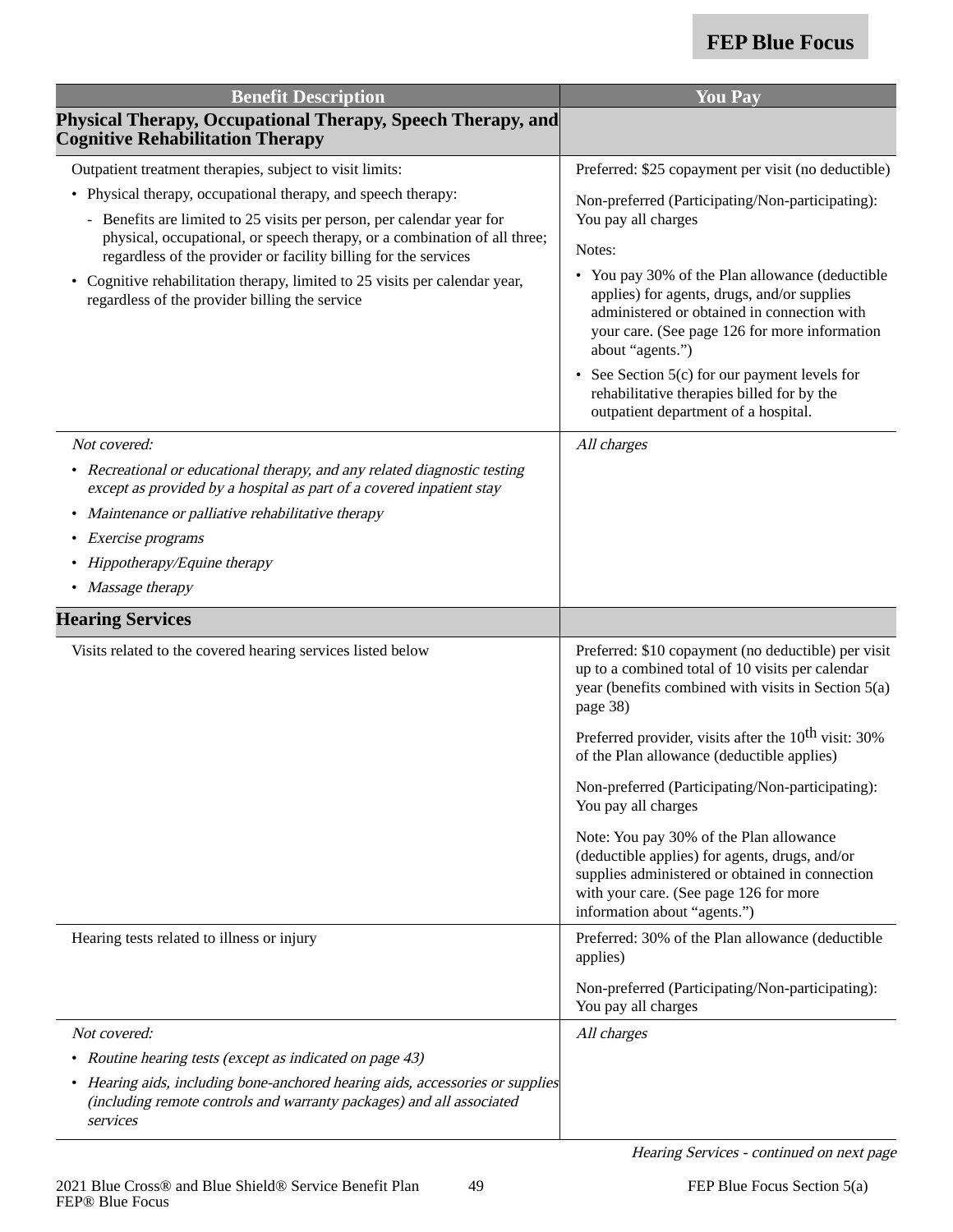| <b>Benefit Description</b>                                                                                                                                                                              | <b>You Pay</b>                                                                                                                                                                                                         |
|---------------------------------------------------------------------------------------------------------------------------------------------------------------------------------------------------------|------------------------------------------------------------------------------------------------------------------------------------------------------------------------------------------------------------------------|
| <b>Hearing Services (cont.)</b>                                                                                                                                                                         |                                                                                                                                                                                                                        |
| • Hearing aid exams                                                                                                                                                                                     | All charges                                                                                                                                                                                                            |
| <b>Vision Services (Testing, Treatment, and Supplies)</b>                                                                                                                                               |                                                                                                                                                                                                                        |
| Eye examinations or visits related to a specific medical condition.                                                                                                                                     | Preferred: \$10 copayment (no deductible) per visit<br>up to a combined total of 10 visits per calendar<br>year (benefits combined with visits in Section 5(a)<br>page 38)                                             |
|                                                                                                                                                                                                         | Preferred provider, visits after the 10 <sup>th</sup> visit: 30%<br>of the Plan allowance (deductible applies)                                                                                                         |
|                                                                                                                                                                                                         | Non-preferred (Participating/Non-participating):<br>You pay all charges                                                                                                                                                |
|                                                                                                                                                                                                         | Note: You pay 30% of the Plan allowance<br>(deductible applies) for agents, drugs, and/or<br>supplies administered or obtained in connection<br>with your care. (See page 126 for more<br>information about "agents.") |
| Diagnostic testing and treatment, such as:                                                                                                                                                              | Preferred: 30% of the Plan allowance (deductible                                                                                                                                                                       |
| • Nonsurgical treatment for amblyopia and strabismus, for children from<br>birth through age 21                                                                                                         | applies)                                                                                                                                                                                                               |
| • Lab, X-ray, and other diagnostic tests performed or ordered by your<br>provider.                                                                                                                      | Non-preferred (Participating/Non-participating):<br>You pay all charges                                                                                                                                                |
| • Refraction, only when the refraction is performed to determine the<br>prescription for the one pair of eyeglasses, replacement lenses, or contact<br>lenses provided per incident as described below. |                                                                                                                                                                                                                        |
| Note: See Section 5(b), Surgical Procedures, for coverage for surgical<br>treatment of amblyopia and strabismus.                                                                                        |                                                                                                                                                                                                                        |
| Benefits are limited to one pair of eyeglasses, replacement lenses, or contact<br>lenses per incident prescribed:                                                                                       | Preferred: 30% of the Plan allowance (deductible<br>applies)                                                                                                                                                           |
| To correct an impairment directly caused by a single instance of accidental<br>ocular injury or intraocular surgery;                                                                                    | Non-preferred (Participating/Non-participating):<br>You pay all charges                                                                                                                                                |
| If the condition can be corrected by surgery, but surgery is not an<br>$\bullet$<br>appropriate option due to age or medical condition;                                                                 |                                                                                                                                                                                                                        |
| • For the nonsurgical treatment for amblyopia and strabismus, for children<br>from birth through age 21                                                                                                 |                                                                                                                                                                                                                        |
| Not covered:                                                                                                                                                                                            | All charges                                                                                                                                                                                                            |
| • Eyeglasses, contact lenses, routine eye examinations, or vision testing for<br>the prescribing or fitting of eyeglasses or contact lenses, except as<br>described above                               |                                                                                                                                                                                                                        |
| • Deluxe eyeglass frames or lens features for eyeglasses or contact lenses<br>such as special coating, polarization, UV treatment, etc.                                                                 |                                                                                                                                                                                                                        |
| Multifocal, accommodating, toric, or other premium intraocular lenses<br>$\bullet$<br>(IOLs) including Crystalens, ReStor, and ReZoom                                                                   |                                                                                                                                                                                                                        |
| • Eye exercises, visual training, or orthoptics, except for nonsurgical<br>treatment of amblyopia and strabismus as described above                                                                     |                                                                                                                                                                                                                        |
| • LASIK, INTACS, radial keratotomy, and other refractive surgical services                                                                                                                              |                                                                                                                                                                                                                        |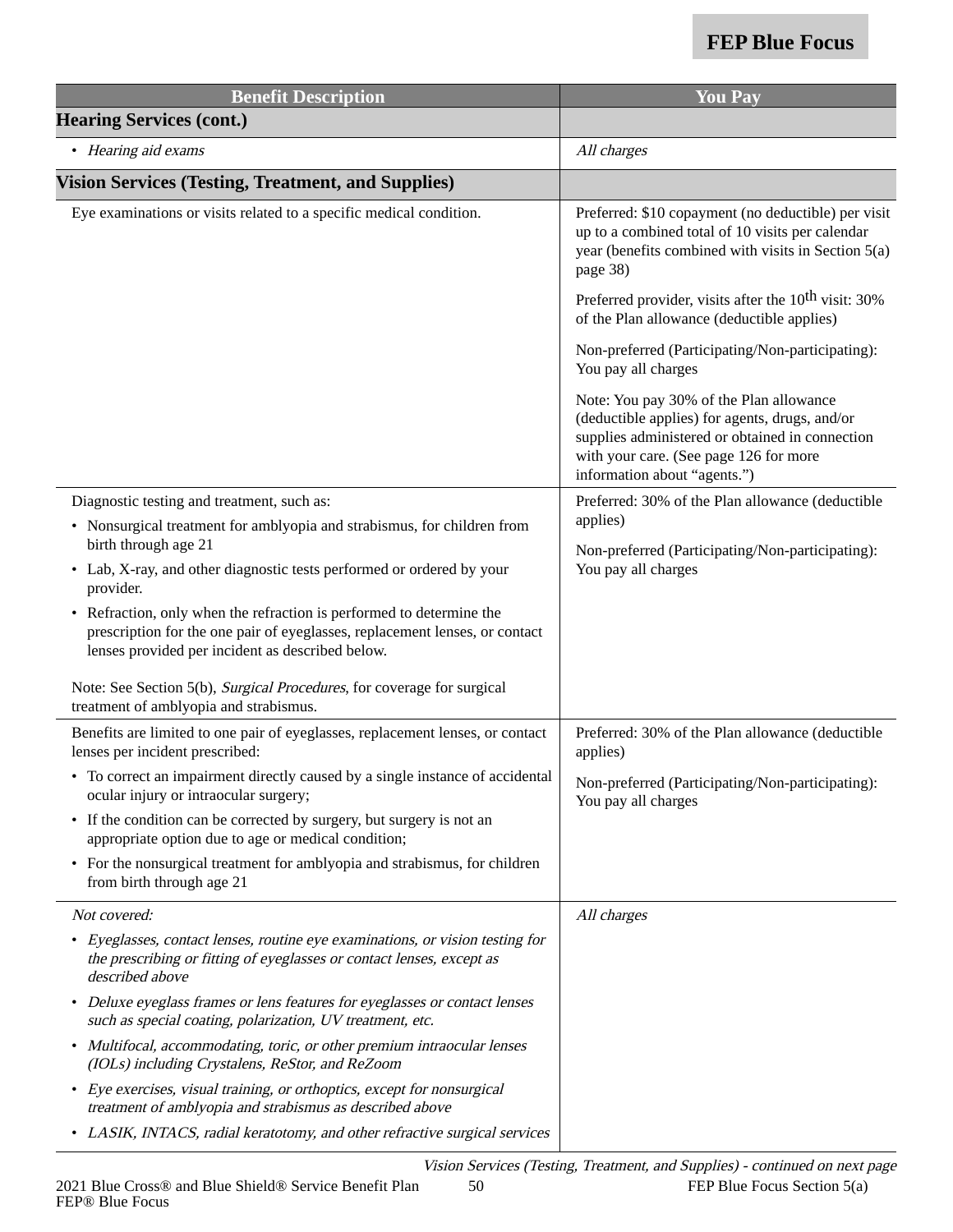| <b>Benefit Description</b>                                                                                                                                                                                                                                                                              | <b>You Pay</b>                                               |
|---------------------------------------------------------------------------------------------------------------------------------------------------------------------------------------------------------------------------------------------------------------------------------------------------------|--------------------------------------------------------------|
| Vision Services (Testing, Treatment, and Supplies) (cont.)                                                                                                                                                                                                                                              |                                                              |
| • Refractions, including those performed during an eye examination related<br>to a specific medical condition, except as described above                                                                                                                                                                | All charges                                                  |
| <b>Foot Care</b>                                                                                                                                                                                                                                                                                        |                                                              |
| Routine foot care when you are under active treatment for a metabolic or<br>peripheral vascular disease, such as diabetes                                                                                                                                                                               | Preferred: 30% of the Plan allowance (deductible<br>applies) |
| Notes:                                                                                                                                                                                                                                                                                                  | Non-preferred (Participating/Non-participating):             |
| • For corresponding office visits, see page 38.                                                                                                                                                                                                                                                         | You pay all charges                                          |
| • See below, Orthopedic and Prosthetic Devices, for information on podiatric<br>shoe inserts.                                                                                                                                                                                                           |                                                              |
| • See page 56, Section 5(b), for our coverage for surgical procedures.                                                                                                                                                                                                                                  |                                                              |
| Not covered:                                                                                                                                                                                                                                                                                            | All charges                                                  |
| • Routine foot care, such as cutting, trimming, or removal of corns, calluses,<br>or the free edge of toenails, and similar routine treatment of conditions of<br>the foot, except as stated above                                                                                                      |                                                              |
| <b>Orthopedic and Prosthetic Devices</b>                                                                                                                                                                                                                                                                |                                                              |
| Orthopedic braces and prosthetic appliances such as:                                                                                                                                                                                                                                                    | Preferred: 30% of the Plan allowance (deductible             |
| • Artificial limbs and eyes                                                                                                                                                                                                                                                                             | applies)                                                     |
| • Functional foot orthotics when prescribed by a physician                                                                                                                                                                                                                                              | Non-preferred (Participating/Non-participating):             |
| • Rigid devices attached to the foot or a brace, or placed in a shoe                                                                                                                                                                                                                                    | You pay all charges                                          |
| • Replacement, repair, and adjustment of covered devices                                                                                                                                                                                                                                                |                                                              |
| • Following a mastectomy, breast prostheses and surgical bras, including<br>necessary replacements                                                                                                                                                                                                      |                                                              |
| Surgically implanted penile prostheses limited to treatment of erectile<br>dysfunction or as part of an approved plan for gender reassignment surgery                                                                                                                                                   |                                                              |
| Surgical implants<br>$\bullet$                                                                                                                                                                                                                                                                          |                                                              |
| Note: A prosthetic appliance is a device that is surgically inserted or<br>physically attached to the body to restore a bodily function or replace a<br>physical portion of the body.                                                                                                                   |                                                              |
| We provide hospital benefits for internal prosthetic devices, such as artificial<br>joints, pacemakers, cochlear implants, and surgically implanted breast<br>implants following mastectomy; see Section 5(c) for payment information.<br>Insertion of the device is paid as surgery; see Section 5(b). |                                                              |
| Not covered:                                                                                                                                                                                                                                                                                            | All charges                                                  |
| • Shoes (including diabetic shoes)                                                                                                                                                                                                                                                                      |                                                              |
| Over-the-counter orthotics                                                                                                                                                                                                                                                                              |                                                              |
| • Arch supports                                                                                                                                                                                                                                                                                         |                                                              |
| Heel pads and heel cups                                                                                                                                                                                                                                                                                 |                                                              |
| Wigs (including cranial prostheses)                                                                                                                                                                                                                                                                     |                                                              |
| • Hearing aids, including bone anchored hearing aids, accessories or supplies<br>(including remote controls and warranty packages) and all associated<br>services                                                                                                                                       |                                                              |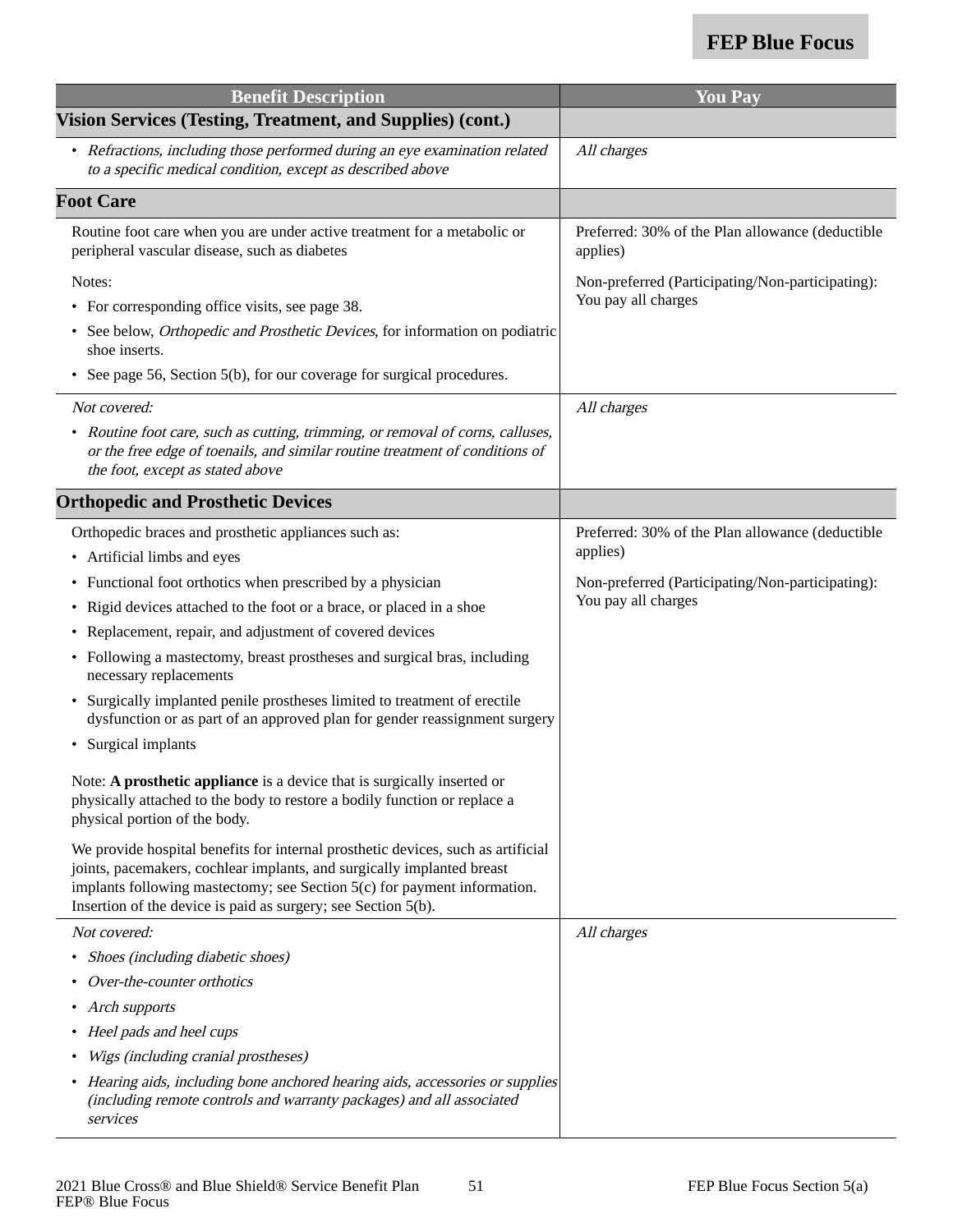Durable Medical Equipment (DME) - continued on next page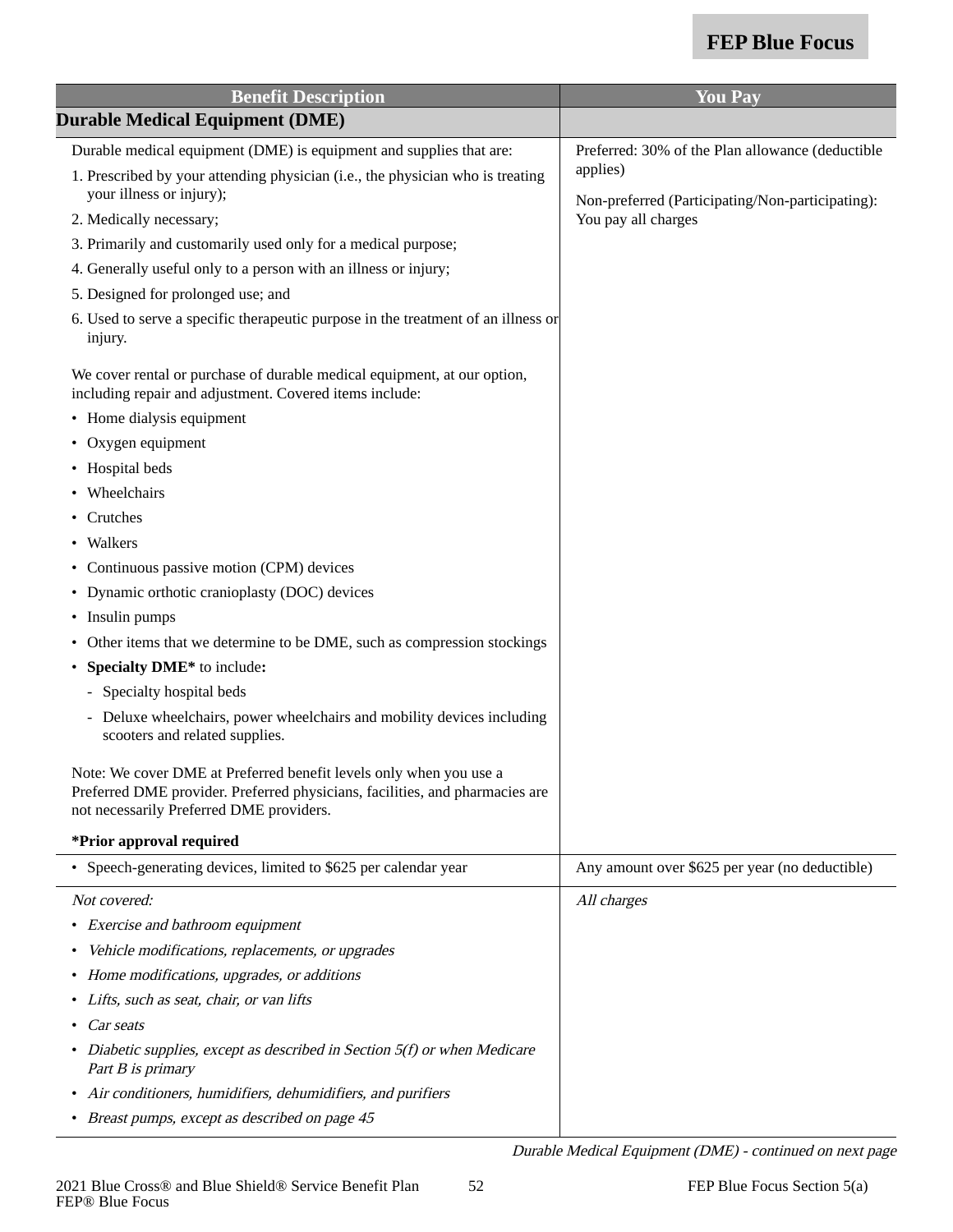| <b>Benefit Description</b>                                                                                                                                                                                                                                                                      | <b>You Pay</b>                                                                                                                                                                                                         |
|-------------------------------------------------------------------------------------------------------------------------------------------------------------------------------------------------------------------------------------------------------------------------------------------------|------------------------------------------------------------------------------------------------------------------------------------------------------------------------------------------------------------------------|
| <b>Durable Medical Equipment (DME) (cont.)</b>                                                                                                                                                                                                                                                  |                                                                                                                                                                                                                        |
| • Communications equipment, devices, and aids (including computer<br>equipment) such as "story boards" or other communication aids to assist<br>communication-impaired individuals (except for speech-generating devices<br>as listed above)                                                    | All charges                                                                                                                                                                                                            |
| • Equipment for cosmetic purposes                                                                                                                                                                                                                                                               |                                                                                                                                                                                                                        |
| Topical Hyperbaric Oxygen Therapy (THBO)                                                                                                                                                                                                                                                        |                                                                                                                                                                                                                        |
| <b>Medical Supplies</b>                                                                                                                                                                                                                                                                         |                                                                                                                                                                                                                        |
| Covered medical supplies include:                                                                                                                                                                                                                                                               | Preferred: 30% of the Plan allowance (deductible                                                                                                                                                                       |
| • Medical foods and nutritional supplements when administered by catheter                                                                                                                                                                                                                       | applies)                                                                                                                                                                                                               |
| or nasogastric tubes<br>Note: See page 129 for the definition of medical foods.                                                                                                                                                                                                                 | Non-preferred (Participating/Non-participating):<br>You pay all charges                                                                                                                                                |
| • Ostomy and catheter supplies                                                                                                                                                                                                                                                                  |                                                                                                                                                                                                                        |
| • Oxygen<br>Note: When billed by a skilled nursing facility, nursing home, or extended<br>care facility, we pay benefits as shown here for oxygen, according to the<br>contracting status of the facility. See page 76 for outpatient services<br>received while in a skilled nursing facility. |                                                                                                                                                                                                                        |
| • Blood and blood plasma, except when donated or replaced, and blood<br>plasma expanders                                                                                                                                                                                                        |                                                                                                                                                                                                                        |
| Note: We cover medical supplies at Preferred benefit levels only when you<br>use a Preferred medical supply provider. Preferred physicians, facilities, and<br>pharmacies are not necessarily Preferred medical supply providers.                                                               |                                                                                                                                                                                                                        |
| Not covered:                                                                                                                                                                                                                                                                                    | All charges                                                                                                                                                                                                            |
| • Infant formulas used as a substitute for breastfeeding                                                                                                                                                                                                                                        |                                                                                                                                                                                                                        |
| • Diabetic supplies, except as described in Section $5(f)$ or when Medicare<br>Part B is primary                                                                                                                                                                                                |                                                                                                                                                                                                                        |
| • Medical foods administered orally, except as described in Section 5(f)                                                                                                                                                                                                                        |                                                                                                                                                                                                                        |
| <b>Home Health Services</b>                                                                                                                                                                                                                                                                     |                                                                                                                                                                                                                        |
| Home nursing care (skilled) for two hours per day limited to 10 visits when:                                                                                                                                                                                                                    | Preferred: \$25 copayment per visit (no deductible)                                                                                                                                                                    |
| • A registered nurse $(R.N.)$ or licensed practical nurse $(L.P.N.)$ provides the<br>services; and                                                                                                                                                                                              | Non-preferred (Participating/Non-participating):<br>You pay all charges                                                                                                                                                |
| • A physician orders the care.                                                                                                                                                                                                                                                                  | Note: You pay 30% of the Plan allowance<br>(deductible applies) for agents, drugs, and/or<br>supplies administered or obtained in connection<br>with your care. (See page 126 for more<br>information about "agents.") |
| Not covered:                                                                                                                                                                                                                                                                                    | All charges                                                                                                                                                                                                            |
| • Nursing care requested by, or for the convenience of, the patient or the<br>patient's family                                                                                                                                                                                                  |                                                                                                                                                                                                                        |
| • Services primarily for bathing, feeding, exercising, moving the patient,<br>homemaking, giving medication, or acting as a companion or sitter                                                                                                                                                 |                                                                                                                                                                                                                        |
| • Services provided by a nurse, nursing assistant, health aide, or other<br>similarly licensed or unlicensed person that are billed by a skilled nursing<br>facility, extended care facility, or nursing home                                                                                   |                                                                                                                                                                                                                        |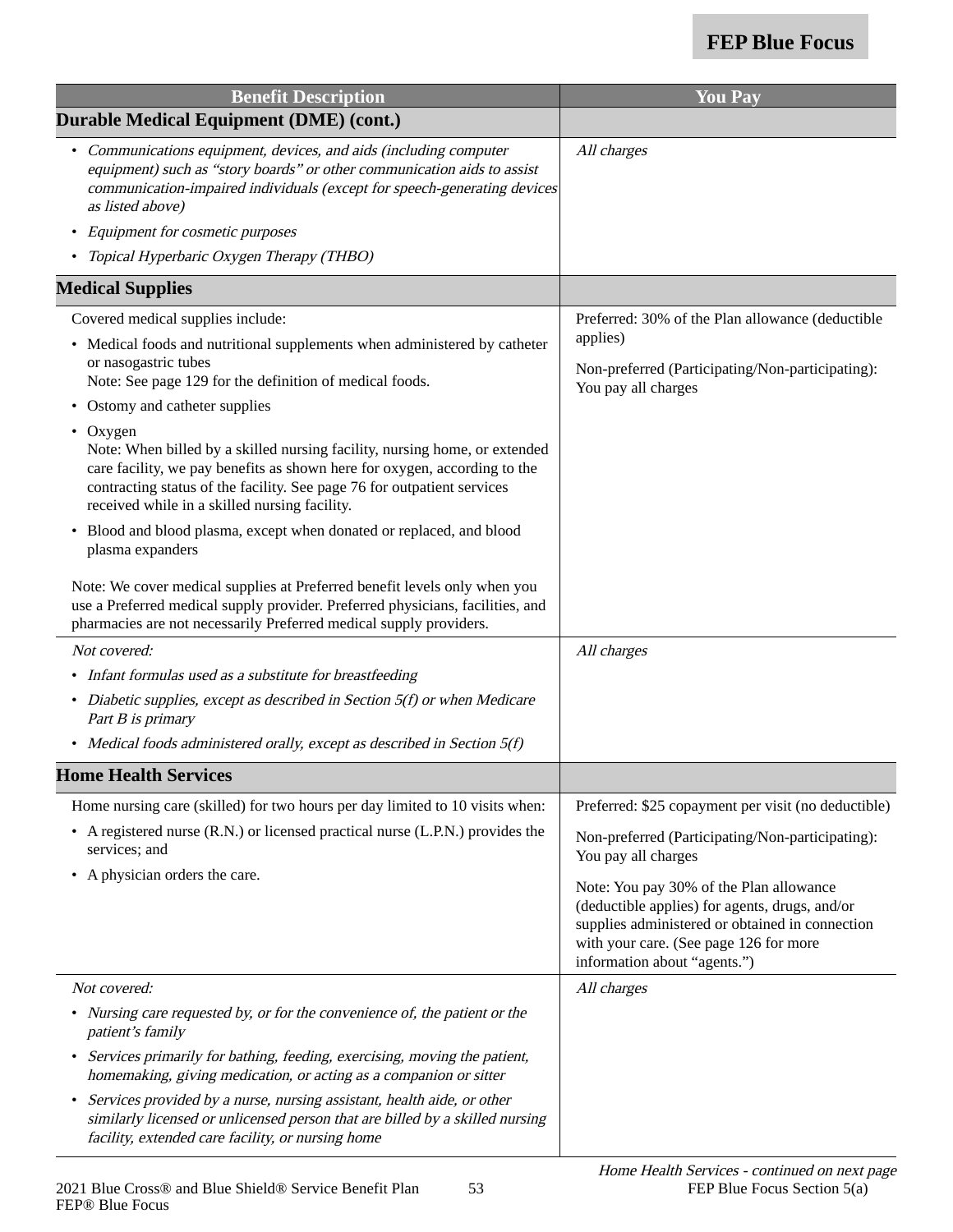| <b>Benefit Description</b>                                                                                                                                                                                                                                                                                                                                                                                                                                                                                                                                                                                                                                                                                                                                                                                                                     | <b>You Pay</b>                                                                                                                                                                                                                                                                                                                                           |
|------------------------------------------------------------------------------------------------------------------------------------------------------------------------------------------------------------------------------------------------------------------------------------------------------------------------------------------------------------------------------------------------------------------------------------------------------------------------------------------------------------------------------------------------------------------------------------------------------------------------------------------------------------------------------------------------------------------------------------------------------------------------------------------------------------------------------------------------|----------------------------------------------------------------------------------------------------------------------------------------------------------------------------------------------------------------------------------------------------------------------------------------------------------------------------------------------------------|
| <b>Home Health Services (cont.)</b>                                                                                                                                                                                                                                                                                                                                                                                                                                                                                                                                                                                                                                                                                                                                                                                                            |                                                                                                                                                                                                                                                                                                                                                          |
| • Private duty nursing                                                                                                                                                                                                                                                                                                                                                                                                                                                                                                                                                                                                                                                                                                                                                                                                                         | All charges                                                                                                                                                                                                                                                                                                                                              |
| <b>Alternative/Manipulative Treatment</b>                                                                                                                                                                                                                                                                                                                                                                                                                                                                                                                                                                                                                                                                                                                                                                                                      |                                                                                                                                                                                                                                                                                                                                                          |
| Benefits for manipulative treatment and acupuncture are subject to a<br>combined limit of 10 visits per person per calendar year<br>Acupuncture is covered when performed and billed by a healthcare<br>$\bullet$<br>provider who is licensed or certified to perform acupuncture by the state<br>where the services are provided, and who is acting within the scope of that<br>license or certification. See page 15 for more information.<br>Note: See page 67 for our coverage of acupuncture when provided as<br>anesthesia for covered surgery.<br>Note: See page 44 for our coverage of acupuncture when provided as<br>anesthesia for covered maternity care.<br>Manipulative treatment limited to:<br>٠<br>- Osteopathic manipulative treatment to any body region<br>- Chiropractic spinal and/or extraspinal manipulative treatment | Preferred: \$25 copayment per visit (no deductible)<br>Non-preferred (Participating/Non-participating):<br>You pay all charges<br>Note: You pay 30% of the Plan allowance<br>(deductible applies) for agents, drugs, and/or<br>supplies administered or obtained in connection<br>with your care. (See page 126 for more<br>information about "agents.") |
| See Section 5(c), page 74, for facility benefits.<br>Not covered:<br><b>Biofeedback</b><br>• Self-care or self-help training                                                                                                                                                                                                                                                                                                                                                                                                                                                                                                                                                                                                                                                                                                                   | All charges                                                                                                                                                                                                                                                                                                                                              |
| <b>Educational Classes and Programs</b>                                                                                                                                                                                                                                                                                                                                                                                                                                                                                                                                                                                                                                                                                                                                                                                                        |                                                                                                                                                                                                                                                                                                                                                          |
| • Smoking and tobacco cessation treatment including:<br>- Individual counseling for smoking and tobacco use cessation<br>Note: Benefits are not available for group counseling.<br>Smoking and tobacco cessation classes<br>Note: See Section 5(f) for our coverage of smoking and tobacco<br>cessation drugs.                                                                                                                                                                                                                                                                                                                                                                                                                                                                                                                                 | Preferred: Nothing (no deductible)<br>Non-preferred (Participating/Non-participating):<br>You pay all charges                                                                                                                                                                                                                                            |
| • Diabetic education<br>Note: See pages 39, 41, 43 and 44 for our coverage of nutritional<br>counseling services that are not part of a diabetic education program.                                                                                                                                                                                                                                                                                                                                                                                                                                                                                                                                                                                                                                                                            | Preferred: 30% of the Plan allowance (deductible<br>applies)<br>Non-preferred (Participating/Non-participating):<br>You pay all charges                                                                                                                                                                                                                  |
| Not covered:                                                                                                                                                                                                                                                                                                                                                                                                                                                                                                                                                                                                                                                                                                                                                                                                                                   | All charges                                                                                                                                                                                                                                                                                                                                              |
| Marital, family, educational, or other counseling or training services, or<br>$\bullet$<br>applied behavior analysis (ABA), when performed as part of an educational<br>class or program<br>• Premenstrual syndrome (PMS), lactation (except as described on page 44),<br>headache, eating disorder (except as described on page 39), and other<br>educational clinics<br>• Recreational or educational therapy, and any related diagnostic testing<br>except as provided by a hospital as part of a covered inpatient stay<br>Services performed or billed by a school or halfway house or a member of<br>$\bullet$<br>its staff                                                                                                                                                                                                              |                                                                                                                                                                                                                                                                                                                                                          |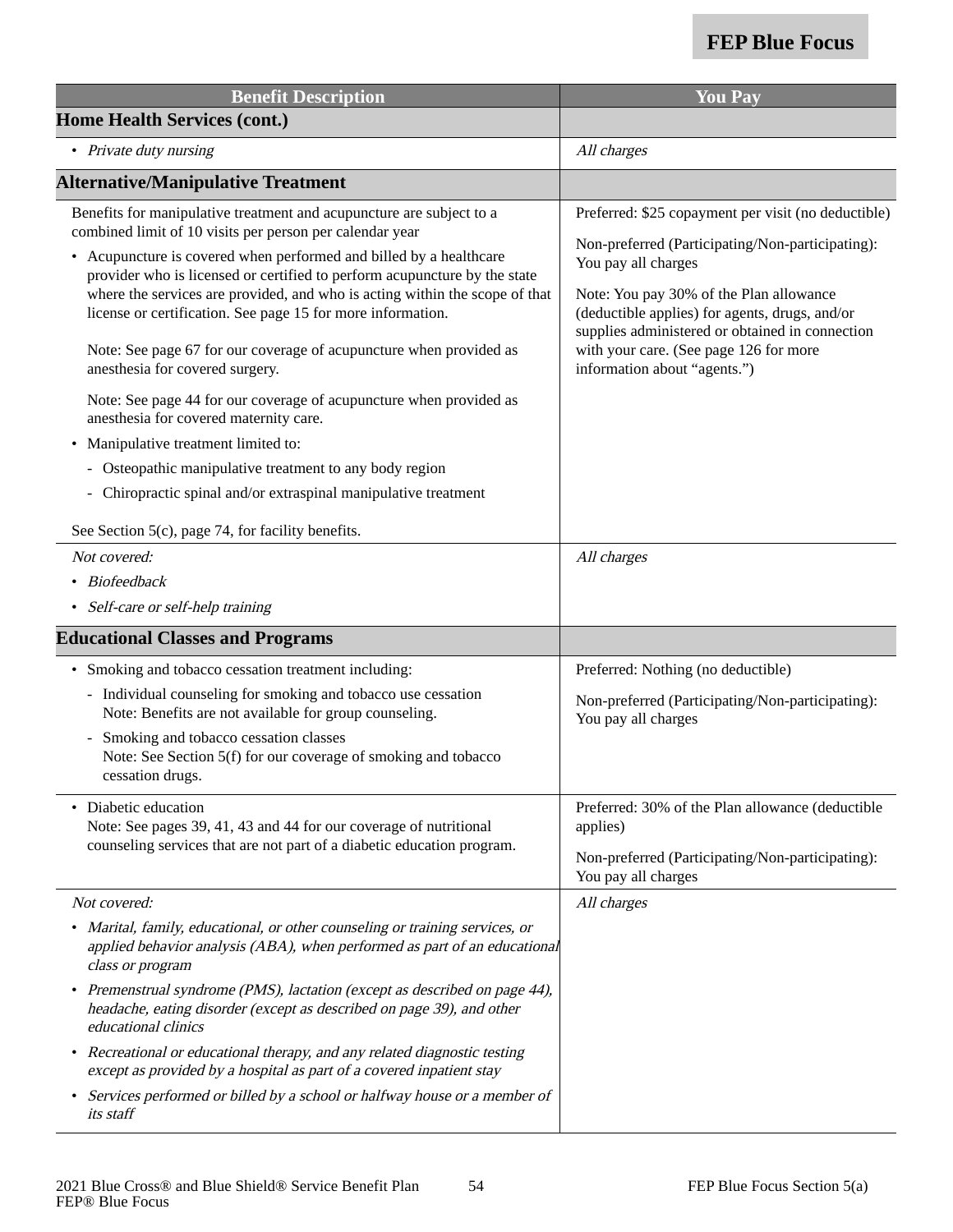#### **Section 5(b). Surgical and Anesthesia Services Provided by Physicians and Other Healthcare Professionals**

|        | Important things you should keep in mind about these benefits:                                                                                                                                                                                                                                                                                                                                                                                                                                                                                                                                                     |
|--------|--------------------------------------------------------------------------------------------------------------------------------------------------------------------------------------------------------------------------------------------------------------------------------------------------------------------------------------------------------------------------------------------------------------------------------------------------------------------------------------------------------------------------------------------------------------------------------------------------------------------|
|        | • Please remember that all benefits are subject to the definitions, limitations, and exclusions in this brochure<br>and are payable only when we determine they are medically necessary.                                                                                                                                                                                                                                                                                                                                                                                                                           |
|        | Be sure to read Section 4, Your Costs for Covered Services, for valuable information about how cost-sharing<br>works. Also, read Section 9 for information about how we pay if you have other coverage, or if you are age<br>65 or over.                                                                                                                                                                                                                                                                                                                                                                           |
|        | • We base payment on whether a facility or a healthcare professional bills for the services or supplies. You will<br>find that some benefits are listed in more than one Section of the brochure. This is because how they are paid<br>depends on what type of provider bills for the service.                                                                                                                                                                                                                                                                                                                     |
| ٠      | The services listed in this Section are for the charges billed by a physician or other healthcare professional<br>for your surgical care. See Section 5(c) for charges associated with the facility (i.e., hospital, surgical center,<br>etc.).                                                                                                                                                                                                                                                                                                                                                                    |
| ٠      | Benefits for certain self-injectable drugs are limited to once per lifetime per therapeutic category of drugs<br>when obtained from a covered provider other than a pharmacy under the pharmacy benefit. You must use a<br>Preferred pharmacy, thereafter. This benefit limitation does not apply if you have primary Medicare Part B<br>coverage. See page 91 for information about specialty drug fills from a Preferred pharmacy. Medications<br>restricted under this benefit are available on our FEP Blue Focus Specialty Drug List. Visit www.fepblue.org/<br>specialtypharmacy or call us at 888-346-3731. |
| ٠      | YOU MUST GET PRIOR APPROVAL for services such as the following: surgery for morbid obesity;<br>surgical correction of congenital anomalies; and oral maxillofacial surgeries/surgery on the jaw,<br>cheeks, lips, tongue, roof and floor of the mouth, and related procedures.                                                                                                                                                                                                                                                                                                                                     |
| ٠      | YOU MUST GET PRIOR APPROVAL for all organ transplant surgical procedures (except kidney<br>and cornea transplants); and if your surgical procedure requires an inpatient admission, YOU MUST<br>GET PRECERTIFICATION. Please refer to the prior approval and precertification information<br>shown in Section 3 to be sure which services require prior approval or precertification.                                                                                                                                                                                                                              |
| ٠      | YOU MUST GET PRIOR APPROVAL for gender reassignment surgery. Prior to any gender<br>reassignment surgery, your provider must submit a treatment plan including all surgeries planned and<br>the estimated date each will be performed. A new prior approval must be obtained if the treatment<br>plan is approved and your provider later modifies the plan (including changes to the procedures to be<br>performed or the anticipated dates for the procedures). See page 19 and page 57 for additional                                                                                                           |
|        | information. If your surgical procedure requires an inpatient admission, YOU MUST ALSO GET<br>PRECERTIFICATION of the inpatient care.                                                                                                                                                                                                                                                                                                                                                                                                                                                                              |
|        | • YOU MUST GET PRIOR APPROVAL FOR CERTAIN PROCEDURES; FAILURE TO DO SO<br>WILL RESULT IN A \$100 PENALTY. Please refer to Section 3, pages 18-21 for the complete list of<br>services which require prior approval.                                                                                                                                                                                                                                                                                                                                                                                                |
| ٠      | When multiple surgical procedures that add time or complexity to patient care are performed during the same<br>operative session, the Local Plan determines our allowance for the combination of multiple, bilateral, or<br>incidental surgical procedures. Generally, we will allow a reduced amount for procedures other than the<br>primary procedure.                                                                                                                                                                                                                                                          |
|        | We do not pay extra for "incidental" procedures (those that do not add time or complexity to patient care).                                                                                                                                                                                                                                                                                                                                                                                                                                                                                                        |
| ٠<br>٠ | When unusual circumstances require the removal of casts or sutures by a physician other than the one<br>who applied them, the Local Plan may determine that a separate allowance is payable.                                                                                                                                                                                                                                                                                                                                                                                                                       |
| ٠      | The calendar year deductible is: \$500 per person, (\$1,000 per Self Plus One or Self and Family<br>enrollment). We state whether or not the calendar year deductible applies for each benefit listed in this<br>section.                                                                                                                                                                                                                                                                                                                                                                                          |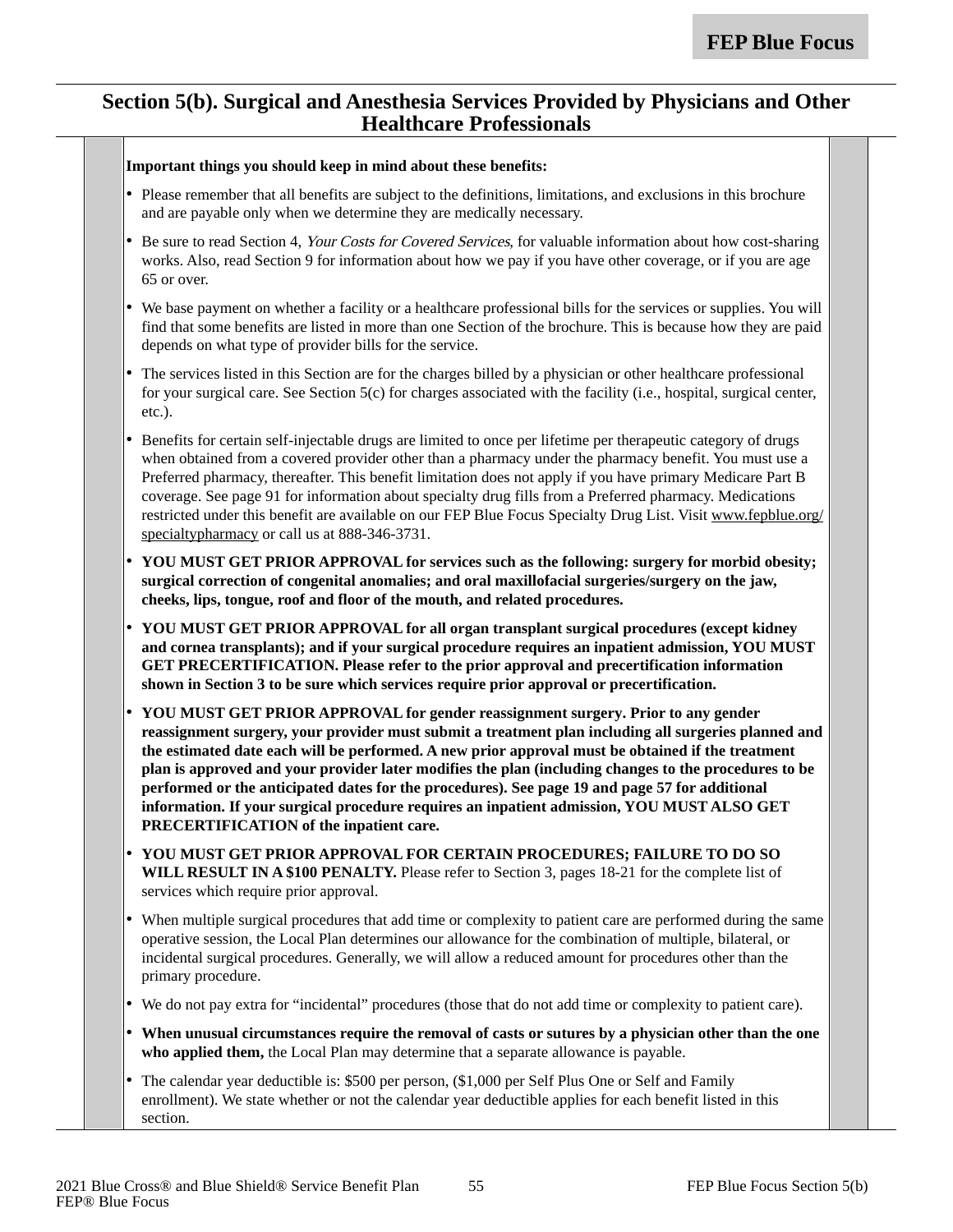|           |                                                                                                                                                                                                                                                                                     | You must use Preferred providers in order to receive benefits. See below and page 17 for the exceptions<br>٠<br>to this requirement.                                                                                                                                                                                                                                                                                  |                                                                         |
|-----------|-------------------------------------------------------------------------------------------------------------------------------------------------------------------------------------------------------------------------------------------------------------------------------------|-----------------------------------------------------------------------------------------------------------------------------------------------------------------------------------------------------------------------------------------------------------------------------------------------------------------------------------------------------------------------------------------------------------------------|-------------------------------------------------------------------------|
|           |                                                                                                                                                                                                                                                                                     | • We provide benefits at Preferred benefit levels for services provided in Preferred facilities by Non-preferred<br>radiologists, anesthesiologists, certified registered nurse anesthetists (CRNAs), pathologists, emergency room<br>physicians, and assistant surgeons (including assistant surgeons in a physician's office). You are responsible<br>for any difference between our payment and the billed amount. |                                                                         |
|           |                                                                                                                                                                                                                                                                                     | <b>Benefit Description</b>                                                                                                                                                                                                                                                                                                                                                                                            | <b>You Pay</b>                                                          |
|           |                                                                                                                                                                                                                                                                                     | Note: We state whether or not the calendar year deductible applies for each benefit listed in this section.                                                                                                                                                                                                                                                                                                           |                                                                         |
|           |                                                                                                                                                                                                                                                                                     | <b>Surgical Procedures</b>                                                                                                                                                                                                                                                                                                                                                                                            |                                                                         |
|           |                                                                                                                                                                                                                                                                                     | A comprehensive range of services, such as:                                                                                                                                                                                                                                                                                                                                                                           | Preferred: 30% of the Plan allowance (deductible                        |
| $\bullet$ |                                                                                                                                                                                                                                                                                     | Operative procedures                                                                                                                                                                                                                                                                                                                                                                                                  | applies)                                                                |
|           | • Assistant surgeons/surgical assistance if required because of the complexity<br>of the surgical procedures                                                                                                                                                                        |                                                                                                                                                                                                                                                                                                                                                                                                                       | Non-preferred (Participating/Non-participating):<br>You pay all charges |
| $\bullet$ |                                                                                                                                                                                                                                                                                     | Treatment of fractures and dislocations, including casting                                                                                                                                                                                                                                                                                                                                                            |                                                                         |
| $\bullet$ |                                                                                                                                                                                                                                                                                     | Normal pre- and post-operative care by the surgeon                                                                                                                                                                                                                                                                                                                                                                    |                                                                         |
|           |                                                                                                                                                                                                                                                                                     | Correction of amblyopia and strabismus                                                                                                                                                                                                                                                                                                                                                                                |                                                                         |
| ٠         |                                                                                                                                                                                                                                                                                     | Colonoscopy, with or without biopsy                                                                                                                                                                                                                                                                                                                                                                                   |                                                                         |
|           | Note: Preventive care benefits apply to the professional charges for your<br>first covered colonoscopy of the calendar year (see page 40). We provide<br>benefits as described here for subsequent colonoscopy procedures<br>performed by a professional provider in the same year. |                                                                                                                                                                                                                                                                                                                                                                                                                       |                                                                         |
| $\bullet$ |                                                                                                                                                                                                                                                                                     | Endoscopic procedures                                                                                                                                                                                                                                                                                                                                                                                                 |                                                                         |
| ٠         | Injections                                                                                                                                                                                                                                                                          |                                                                                                                                                                                                                                                                                                                                                                                                                       |                                                                         |
| $\bullet$ |                                                                                                                                                                                                                                                                                     | Biopsy procedures                                                                                                                                                                                                                                                                                                                                                                                                     |                                                                         |
| $\bullet$ |                                                                                                                                                                                                                                                                                     | Removal of tumors and cysts                                                                                                                                                                                                                                                                                                                                                                                           |                                                                         |
|           | 59)                                                                                                                                                                                                                                                                                 | • Correction of congenital anomalies (see Reconstructive Surgery on page                                                                                                                                                                                                                                                                                                                                              |                                                                         |
|           |                                                                                                                                                                                                                                                                                     | • Treatment of burns                                                                                                                                                                                                                                                                                                                                                                                                  |                                                                         |
|           |                                                                                                                                                                                                                                                                                     | Male circumcision                                                                                                                                                                                                                                                                                                                                                                                                     |                                                                         |
|           |                                                                                                                                                                                                                                                                                     | Insertion of internal prosthetic devices. See Section 5(a), Orthopedic and<br>Prosthetic Devices, and "Other hospital services and supplies" in Section<br>5(c), Inpatient Hospital, for our coverage for the device.                                                                                                                                                                                                 |                                                                         |
|           |                                                                                                                                                                                                                                                                                     | • Gender reassignment surgical benefits are limited to the following:                                                                                                                                                                                                                                                                                                                                                 |                                                                         |
|           |                                                                                                                                                                                                                                                                                     | - For female to male surgery: mastectomy, hysterectomy, vaginectomy,<br>salpingo-oophorectomy, metoidioplasty, phalloplasty, urethroplasty,<br>scrotoplasty, electrolysis (hair removal at the covered operative site), and<br>placement of testicular and erectile prosthesis                                                                                                                                        |                                                                         |
|           |                                                                                                                                                                                                                                                                                     | - For male to female surgery: penectomy, orchiectomy, vaginoplasty,<br>clitoroplasty, labiaplasty, and electrolysis (hair removal at the covered<br>operative site)                                                                                                                                                                                                                                                   |                                                                         |
|           | Notes:                                                                                                                                                                                                                                                                              |                                                                                                                                                                                                                                                                                                                                                                                                                       |                                                                         |
|           |                                                                                                                                                                                                                                                                                     | • Prior approval is required for gender reassignment surgery. For more<br>information about prior approval, please refer to page 19.                                                                                                                                                                                                                                                                                  |                                                                         |

Surgical Procedures - continued on next page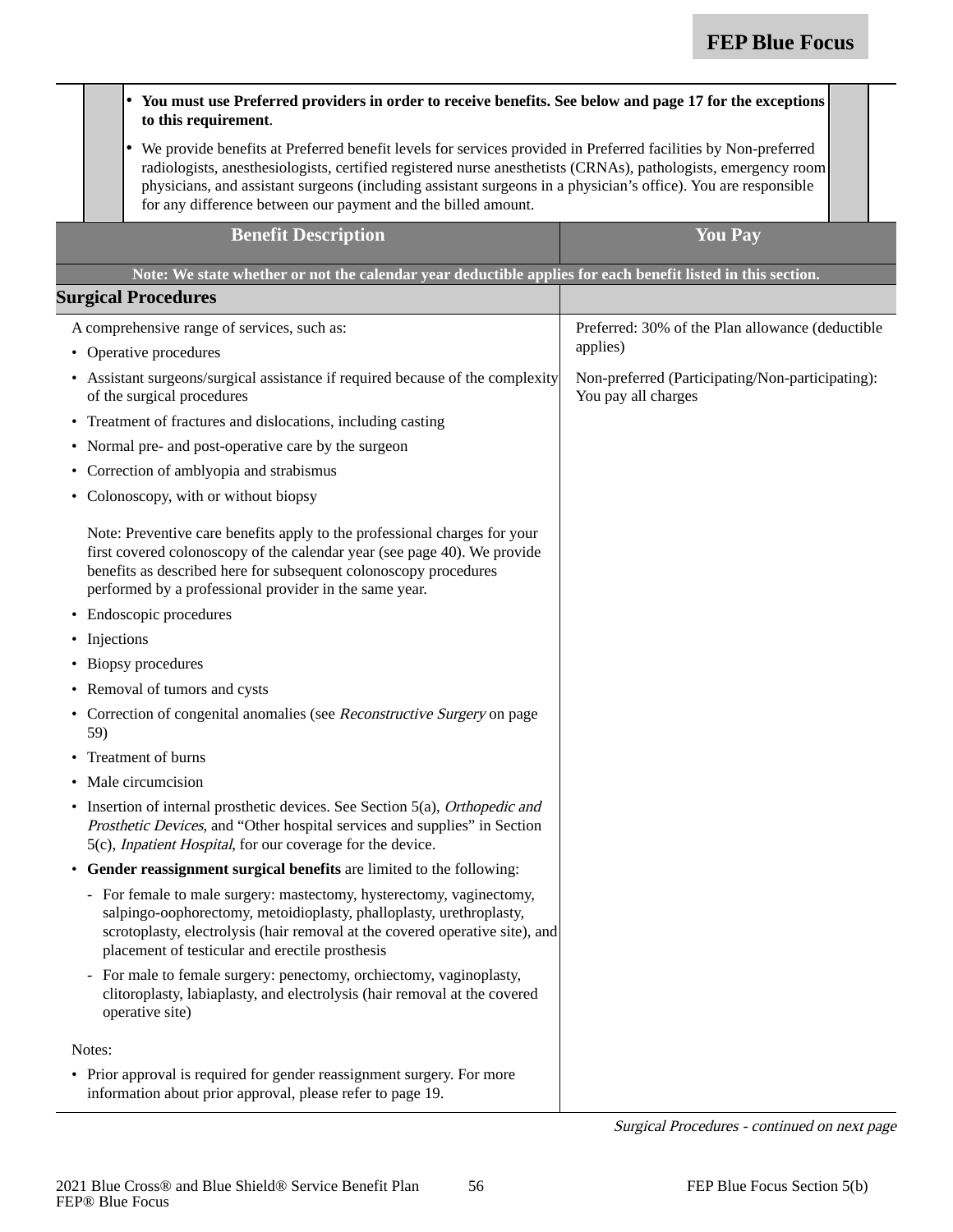| <b>Benefit Description</b>                                                                                                                                                                                                                                                                                                                                                                                                    | <b>You Pay</b>                                                                                                                                                                            |
|-------------------------------------------------------------------------------------------------------------------------------------------------------------------------------------------------------------------------------------------------------------------------------------------------------------------------------------------------------------------------------------------------------------------------------|-------------------------------------------------------------------------------------------------------------------------------------------------------------------------------------------|
| <b>Surgical Procedures (cont.)</b>                                                                                                                                                                                                                                                                                                                                                                                            |                                                                                                                                                                                           |
| • Benefits for gender reassignment surgery are limited to once per covered<br>procedure, per lifetime. Benefits are not available for repeat or revision<br>procedures when benefits were provided for the initial procedure. Benefits<br>are not available for gender reassignment surgery for any condition other<br>than gender dysphoria.<br>• Gender reassignment surgery on an inpatient or outpatient basis is subject | See previous page                                                                                                                                                                         |
| to the pre-surgical requirements listed below. The member must meet all<br>requirements.                                                                                                                                                                                                                                                                                                                                      |                                                                                                                                                                                           |
| - Prior approval is obtained                                                                                                                                                                                                                                                                                                                                                                                                  |                                                                                                                                                                                           |
| Member must be at least 18 years of age at the time prior approval is<br>requested and the treatment plan is submitted                                                                                                                                                                                                                                                                                                        |                                                                                                                                                                                           |
| - Diagnosis of gender dysphoria by a qualified healthcare professional                                                                                                                                                                                                                                                                                                                                                        |                                                                                                                                                                                           |
| • New gender identity has been present for at least 24 continuous<br>months                                                                                                                                                                                                                                                                                                                                                   |                                                                                                                                                                                           |
| Member has a strong desire to be rid of primary and/or secondary sex<br>$\bullet$<br>characteristics because of a marked incongruence with the member's<br>identified gender                                                                                                                                                                                                                                                  |                                                                                                                                                                                           |
| • Member's gender dysphoria is not a symptom of another mental<br>disorder or chromosomal abnormality                                                                                                                                                                                                                                                                                                                         |                                                                                                                                                                                           |
| Gender dysphoria causes clinical distress or impairment in social,<br>$\bullet$<br>occupational, or other important areas of functioning                                                                                                                                                                                                                                                                                      |                                                                                                                                                                                           |
| - Member must meet the following criteria:                                                                                                                                                                                                                                                                                                                                                                                    |                                                                                                                                                                                           |
| • Living 12 months of continuous, full time, real life experience in the<br>desired gender (including place of employment, family, social and<br>community activities)                                                                                                                                                                                                                                                        |                                                                                                                                                                                           |
| • 12 months of continuous hormone therapy appropriate to the<br>member's gender identity                                                                                                                                                                                                                                                                                                                                      |                                                                                                                                                                                           |
| • Two referral letters from qualified mental health professionals – one<br>must be from a psychotherapist who has treated the member for a<br>minimum of 12 months. Letters must document: diagnosis of<br>persistent and chronic gender dysphoria; any existing co-morbid<br>conditions are stable; member is prepared to undergo surgery and<br>understands all practical aspects of the planned surgery                    |                                                                                                                                                                                           |
| • If medical or mental health concerns are present, they are being<br>optimally managed and are reasonably well-controlled                                                                                                                                                                                                                                                                                                    |                                                                                                                                                                                           |
| <b>Procedures to treat morbid obesity</b> $-$ a condition in which an individual has<br>a Body Mass Index (BMI) of 40 or more, or an individual with a BMI of 35 or<br>more with one or more co-morbidities; eligible members must be age 18 or<br>over and the procedure must be performed at a facility designated as a Blue<br>Distinction Center for Comprehensive Bariatric Surgery.                                     | When performed in a Blue Distinction Center for<br>Comprehensive Bariatric Surgery: 30% of the Plan<br>allowance (deductible applies)<br>Non-preferred (Participating/Non-participating): |
| • Benefits are available only for the following procedures:                                                                                                                                                                                                                                                                                                                                                                   | You pay all charges                                                                                                                                                                       |
| Roux-en-Y                                                                                                                                                                                                                                                                                                                                                                                                                     | Note: Your provider will document the place of                                                                                                                                            |
| Gastric bypass                                                                                                                                                                                                                                                                                                                                                                                                                | service when filing your claim for the                                                                                                                                                    |
| Laparoscopic adjustable gastric banding                                                                                                                                                                                                                                                                                                                                                                                       | procedure(s). Please contact the provider if you<br>have any questions about the place of the service.                                                                                    |
| Sleeve gastrectomy                                                                                                                                                                                                                                                                                                                                                                                                            |                                                                                                                                                                                           |
| - Biliopancreatic bypass with duodenal switch                                                                                                                                                                                                                                                                                                                                                                                 |                                                                                                                                                                                           |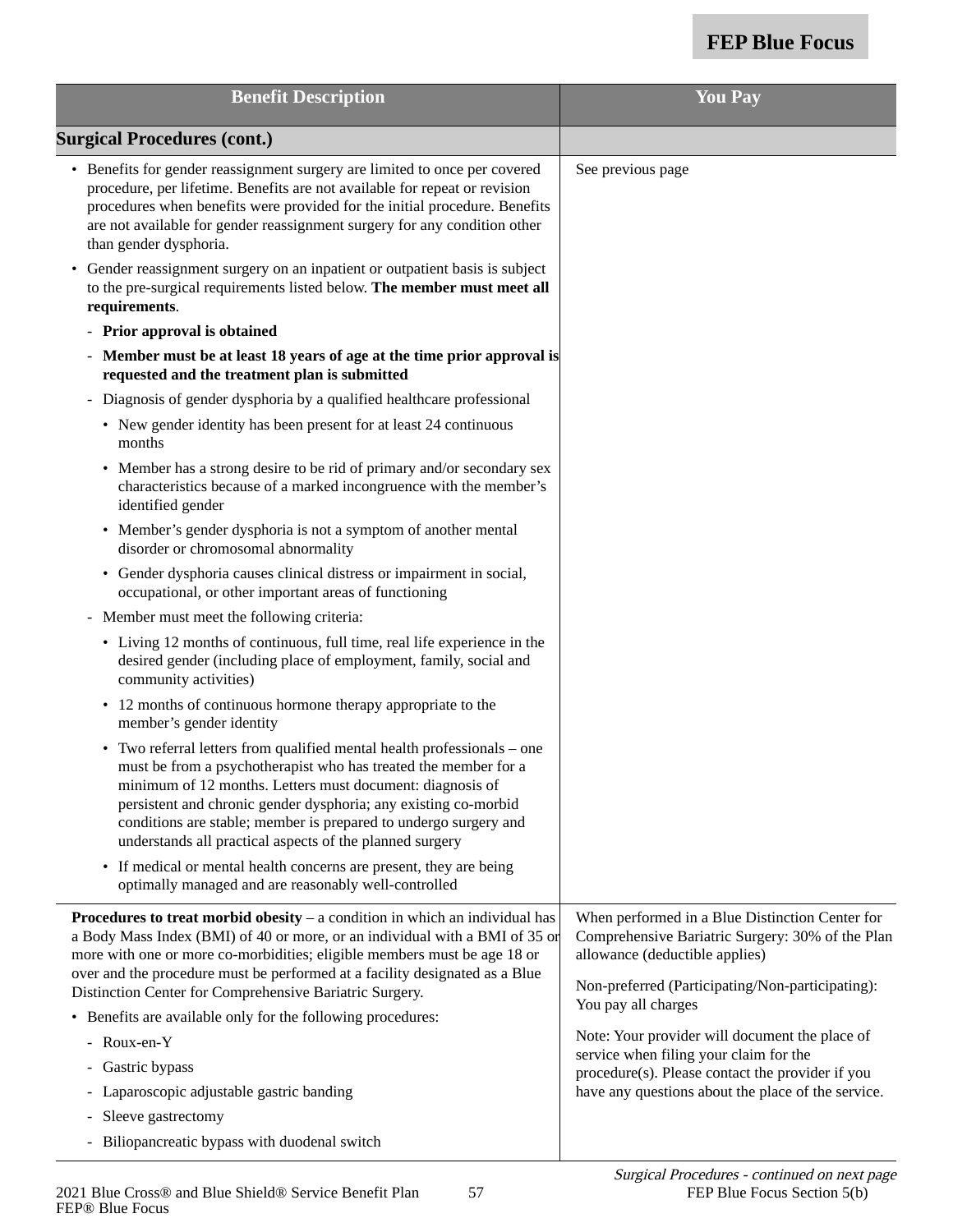| <b>Benefit Description</b>                                                                                                                                                                                                                                                                                     | <b>You Pay</b>    |
|----------------------------------------------------------------------------------------------------------------------------------------------------------------------------------------------------------------------------------------------------------------------------------------------------------------|-------------------|
| <b>Surgical Procedures (cont.)</b>                                                                                                                                                                                                                                                                             |                   |
| Notes:                                                                                                                                                                                                                                                                                                         | See previous page |
| • Benefits for the surgical treatment of morbid obesity are subject to the<br>requirements listed below.                                                                                                                                                                                                       |                   |
| • When the procedures are performed during an inpatient admission,<br>precertification is also required, see page 18 for more information.                                                                                                                                                                     |                   |
| • Prior approval is required for outpatient surgery for morbid obesity.<br>For more information about prior approval, please refer to page 19.                                                                                                                                                                 |                   |
| Requirements for surgical treatment of morbid obesity:                                                                                                                                                                                                                                                         |                   |
| • Benefits for the surgical treatment of morbid obesity, performed on an<br>inpatient or outpatient basis, are subject to the pre-surgical requirements<br>listed below. The member must meet all requirements.                                                                                                |                   |
| - Diagnosis of morbid obesity (as defined on page 57) for a period of 1<br>year prior to surgery                                                                                                                                                                                                               |                   |
| - Participation in a medically supervised weight loss program, including<br>nutritional counseling, for at least 3 months prior to the date of surgery.<br>(Note: Benefits are not available for commercial weight loss programs;<br>see pages 41 and 43 for our coverage of nutritional counseling services.) |                   |
| Pre-operative nutritional assessment and nutritional counseling about<br>pre- and post-operative nutrition, eating, and exercise                                                                                                                                                                               |                   |
| - Evidence that attempts at weight loss in the 1-year period prior to<br>surgery have been ineffective                                                                                                                                                                                                         |                   |
| - Psychological clearance of the member's ability to understand and<br>adhere to the pre- and post-operative program, based on a psychological<br>assessment performed by a licensed professional mental health<br>practitioner (see page 84 for our payment levels for mental health<br>services)             |                   |
| Member has not smoked in the 6 months prior to surgery                                                                                                                                                                                                                                                         |                   |
| - Member has not been treated for substance use disorder for 1 year prior<br>to surgery and there is no evidence of substance use disorder during the<br>1-year period prior to surgery                                                                                                                        |                   |
| • Benefits for subsequent surgery for morbid obesity, performed on an<br>inpatient or outpatient basis, are subject to the following additional pre-<br>surgical requirements:                                                                                                                                 |                   |
| - All criteria listed above for the initial procedure must be met again,<br>except when the subsequent surgery is necessary to treat a complication<br>from the prior morbid obesity surgery.                                                                                                                  |                   |
| - Previous surgery for morbid obesity was at least 2 years prior to repeat<br>procedure                                                                                                                                                                                                                        |                   |
| - Weight loss from the initial procedure was less than 50% of the<br>member's excess body weight at the time of the initial procedure                                                                                                                                                                          |                   |
| - Member complied with previously prescribed post-operative nutrition<br>and exercise program                                                                                                                                                                                                                  |                   |
| Claims for the surgical treatment of morbid obesity must include<br>-<br>documentation from the member's provider(s) that all pre-surgical<br>requirements have been met                                                                                                                                       |                   |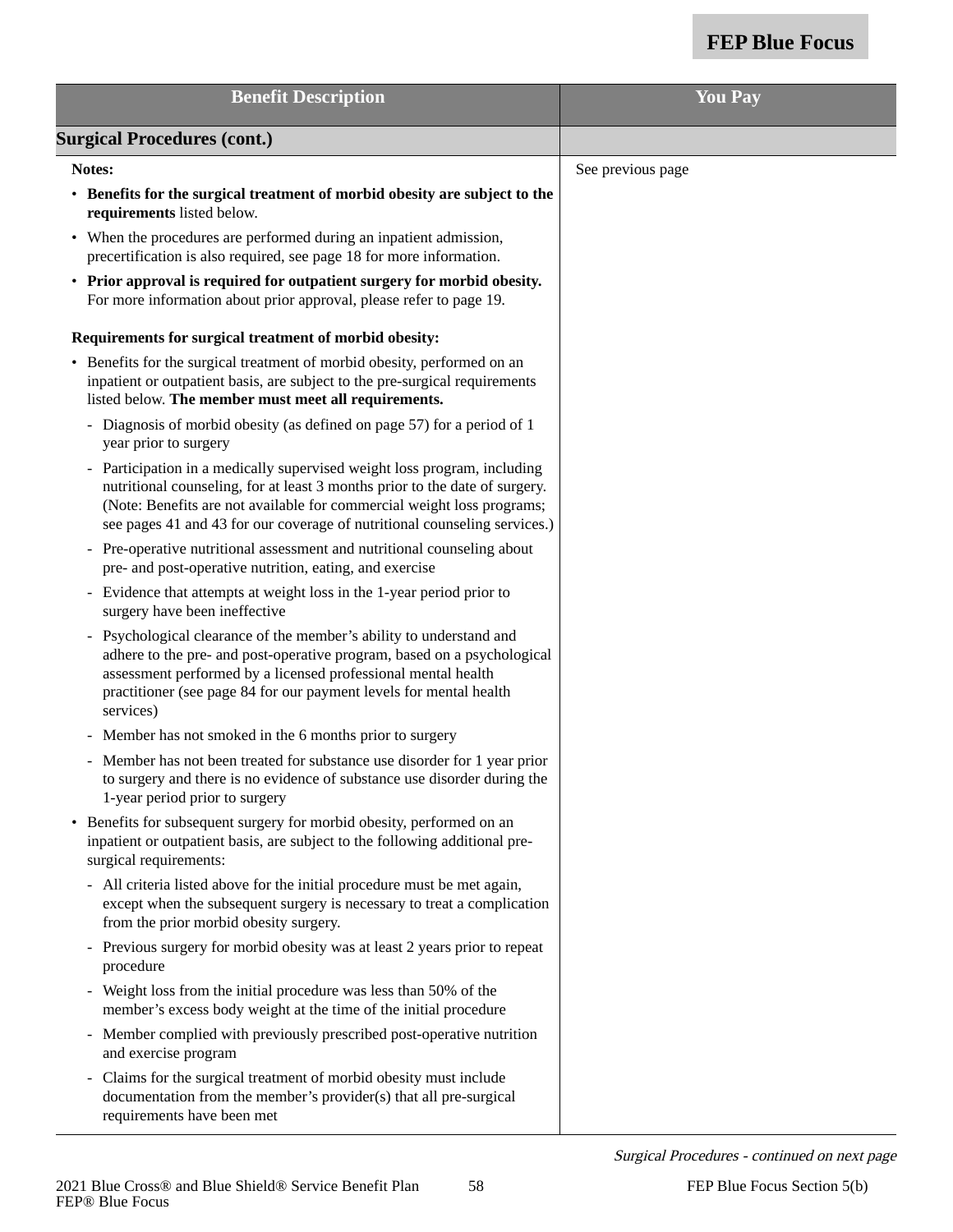| <b>Benefit Description</b>                                                                                                                                                                                                                                                                                                                                     | <b>You Pay</b>                                                          |
|----------------------------------------------------------------------------------------------------------------------------------------------------------------------------------------------------------------------------------------------------------------------------------------------------------------------------------------------------------------|-------------------------------------------------------------------------|
| <b>Surgical Procedures (cont.)</b>                                                                                                                                                                                                                                                                                                                             |                                                                         |
| Notes:                                                                                                                                                                                                                                                                                                                                                         |                                                                         |
| • When multiple surgical procedures that add time or complexity to patient<br>care are performed during the same operative session, the Local Plan<br>determines our allowance for the combination of multiple, bilateral, or<br>incidental surgical procedures. Generally, we will allow a reduced amount<br>for procedures other than the primary procedure. |                                                                         |
| • We do not pay extra for "incidental" procedures (those that do not add time<br>or complexity to patient care).                                                                                                                                                                                                                                               |                                                                         |
| • When unusual circumstances require the removal of casts or sutures by a<br>physician other than the one who applied them, the Local Plan may<br>determine that a separate allowance is payable.                                                                                                                                                              |                                                                         |
| Not covered:                                                                                                                                                                                                                                                                                                                                                   | All charges                                                             |
| • Reversal of voluntary sterilization                                                                                                                                                                                                                                                                                                                          |                                                                         |
| • Services of a standby physician                                                                                                                                                                                                                                                                                                                              |                                                                         |
| • Routine surgical treatment of conditions of the foot (See Section 5(a), Foot<br>care.)                                                                                                                                                                                                                                                                       |                                                                         |
| Cosmetic surgery<br>$\bullet$                                                                                                                                                                                                                                                                                                                                  |                                                                         |
| • LASIK, INTACS, radial keratotomy, and other refractive surgery                                                                                                                                                                                                                                                                                               |                                                                         |
| • Surgeries related to sexual inadequacy (except surgical placement of penile<br>prostheses to treat erectile dysfunction and gender reassignment surgeries<br>specifically listed as covered)                                                                                                                                                                 |                                                                         |
| • Reversal of gender reassignment surgery                                                                                                                                                                                                                                                                                                                      |                                                                         |
| • Surgical procedures for the treatment of morbid obesity when performed<br>outside a Blue Distinction Center                                                                                                                                                                                                                                                  |                                                                         |
| <b>Reconstructive Surgery</b>                                                                                                                                                                                                                                                                                                                                  |                                                                         |
| Reconstructive surgical procedures, limited to:                                                                                                                                                                                                                                                                                                                | Preferred: 30% of the Plan allowance (deductible                        |
| • Surgery to correct a functional defect                                                                                                                                                                                                                                                                                                                       | applies)                                                                |
| • Surgery to correct a congenital anomaly (See Section 10, page 127, for<br>definition.)                                                                                                                                                                                                                                                                       | Non-preferred (Participating/Non-participating):<br>You pay all charges |
| Treatment to restore the mouth to a pre-cancer state<br>$\bullet$                                                                                                                                                                                                                                                                                              |                                                                         |
| All stages of breast reconstruction surgery following a mastectomy, such<br>as:                                                                                                                                                                                                                                                                                |                                                                         |
| - Surgery to produce a symmetrical appearance of the patient's breasts                                                                                                                                                                                                                                                                                         |                                                                         |
| - Treatment of any physical complications, such as lymphedemas<br>Notes:                                                                                                                                                                                                                                                                                       |                                                                         |
| • Internal breast prostheses are paid as orthopedic and prosthetic<br>devices; see Section $5(a)$ . See Section $5(c)$ when billed by a facility.                                                                                                                                                                                                              |                                                                         |
| • If you need a mastectomy, you may choose to have the procedure<br>performed on an inpatient basis and remain in the hospital up to 48<br>hours after the procedure.                                                                                                                                                                                          |                                                                         |
| • Surgery for placement of penile prostheses to treat erectile dysfunction                                                                                                                                                                                                                                                                                     |                                                                         |

Reconstructive Surgery - continued on next page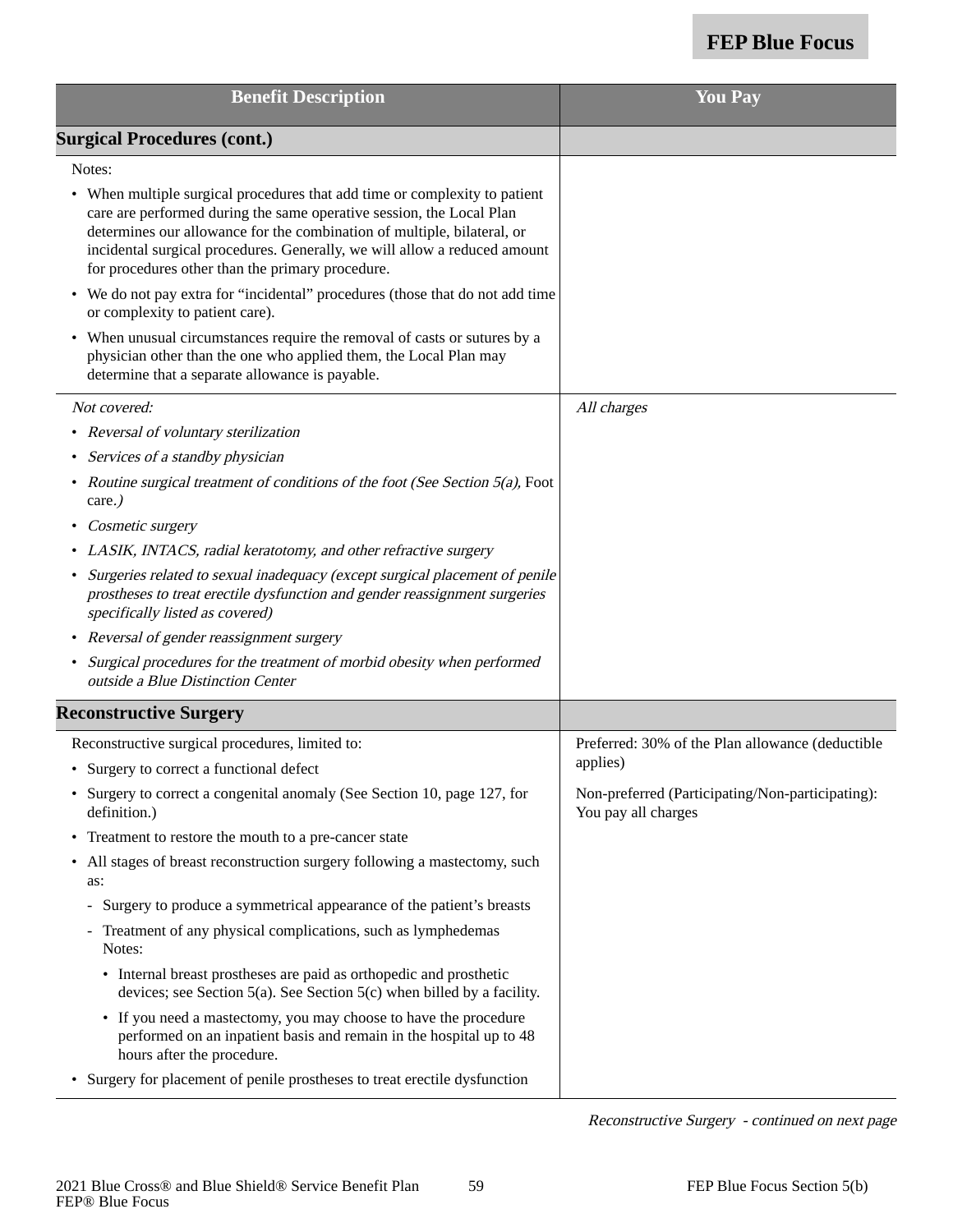| <b>Benefit Description</b>                                                                                                                                                                                                                                                                                                                                                                                                                    | <b>You Pay</b>                                               |
|-----------------------------------------------------------------------------------------------------------------------------------------------------------------------------------------------------------------------------------------------------------------------------------------------------------------------------------------------------------------------------------------------------------------------------------------------|--------------------------------------------------------------|
| <b>Reconstructive Surgery (cont.)</b>                                                                                                                                                                                                                                                                                                                                                                                                         |                                                              |
| Not covered:                                                                                                                                                                                                                                                                                                                                                                                                                                  | All charges                                                  |
| Cosmetic surgery – any operative procedure or any portion of a procedure<br>$\bullet$<br>performed primarily to improve physical appearance through change in<br>bodily form - unless required for a congenital anomaly or to restore or<br>correct a part of the body that has been altered as a result of accidental<br>injury, disease, or surgery (does not include anomalies related to the teeth<br>or structures supporting the teeth) |                                                              |
| Surgeries related to sexual dysfunction or sexual inadequacy (except<br>$\bullet$<br>surgical placement of penile prostheses to treat erectile dysfunction and<br>gender reassignment surgeries specifically listed as covered)                                                                                                                                                                                                               |                                                              |
| • Reversal of gender reassignment surgery                                                                                                                                                                                                                                                                                                                                                                                                     |                                                              |
| <b>Oral and Maxillofacial Surgery</b>                                                                                                                                                                                                                                                                                                                                                                                                         |                                                              |
| Oral surgical procedures when prior approved are limited to:                                                                                                                                                                                                                                                                                                                                                                                  | Preferred: 30% of the Plan allowance (deductible             |
| • Excision of tumors and cysts of the jaws, cheeks, lips, tongue, roof and<br>floor of mouth when pathological examination is necessary                                                                                                                                                                                                                                                                                                       | applies)<br>Non-preferred (Participating/Non-participating): |
| • Surgery needed to correct accidental injuries (see <i>Definitions</i> , page 126) to<br>jaws, cheeks, lips, tongue, roof and floor of mouth                                                                                                                                                                                                                                                                                                 | You pay all charges                                          |
| • Excision of exostoses of jaws and hard palate                                                                                                                                                                                                                                                                                                                                                                                               |                                                              |
| • Incision and drainage of abscesses and cellulitis                                                                                                                                                                                                                                                                                                                                                                                           |                                                              |
| • Incision and surgical treatment of accessory sinuses, salivary glands, or<br>ducts                                                                                                                                                                                                                                                                                                                                                          |                                                              |
| • Reduction of dislocations and excision of temporomandibular joints                                                                                                                                                                                                                                                                                                                                                                          |                                                              |
| • Removal of impacted teeth                                                                                                                                                                                                                                                                                                                                                                                                                   |                                                              |
| Notes:                                                                                                                                                                                                                                                                                                                                                                                                                                        |                                                              |
| • See page 19 for information regarding prior approval.                                                                                                                                                                                                                                                                                                                                                                                       |                                                              |
| • Prior approval is required for oral/maxillofacial surgery, except when<br>related to an accidental injury and provided within 72 hours of the accident.<br>For more information regarding the <b>prior approval</b> see page 18.                                                                                                                                                                                                            |                                                              |
| • Call us at the customer service phone number on the back of your ID card<br>to verify that your provider is Preferred for the type of care (e.g., oral<br>surgery) you are scheduled to receive.                                                                                                                                                                                                                                            |                                                              |
| Not covered:                                                                                                                                                                                                                                                                                                                                                                                                                                  | All charges                                                  |
| • Oral implants and transplants except for those required to treat accidental<br>injuries as specifically described above and in Section $5(g)$                                                                                                                                                                                                                                                                                               |                                                              |
| Surgical procedures that involve the teeth or their supporting structures<br>$\bullet$<br>(such as the periodontal membrane, gingiva, and alveolar bone), except for<br>those required to treat accidental injuries as specifically described above<br>and in Section $5(g)$                                                                                                                                                                  |                                                              |
| Surgical procedures involving dental implants or preparation of the mouth<br>$\bullet$<br>for the fitting or the continued use of dentures, except for those required to<br>treat accidental injuries as specifically described above and in Section $5(g)$                                                                                                                                                                                   |                                                              |
| Orthodontic care before, during, or after surgery, except for orthodontia<br>$\bullet$<br>associated with surgery to correct accidental injuries as specifically<br>described above and in Section $5(g)$                                                                                                                                                                                                                                     |                                                              |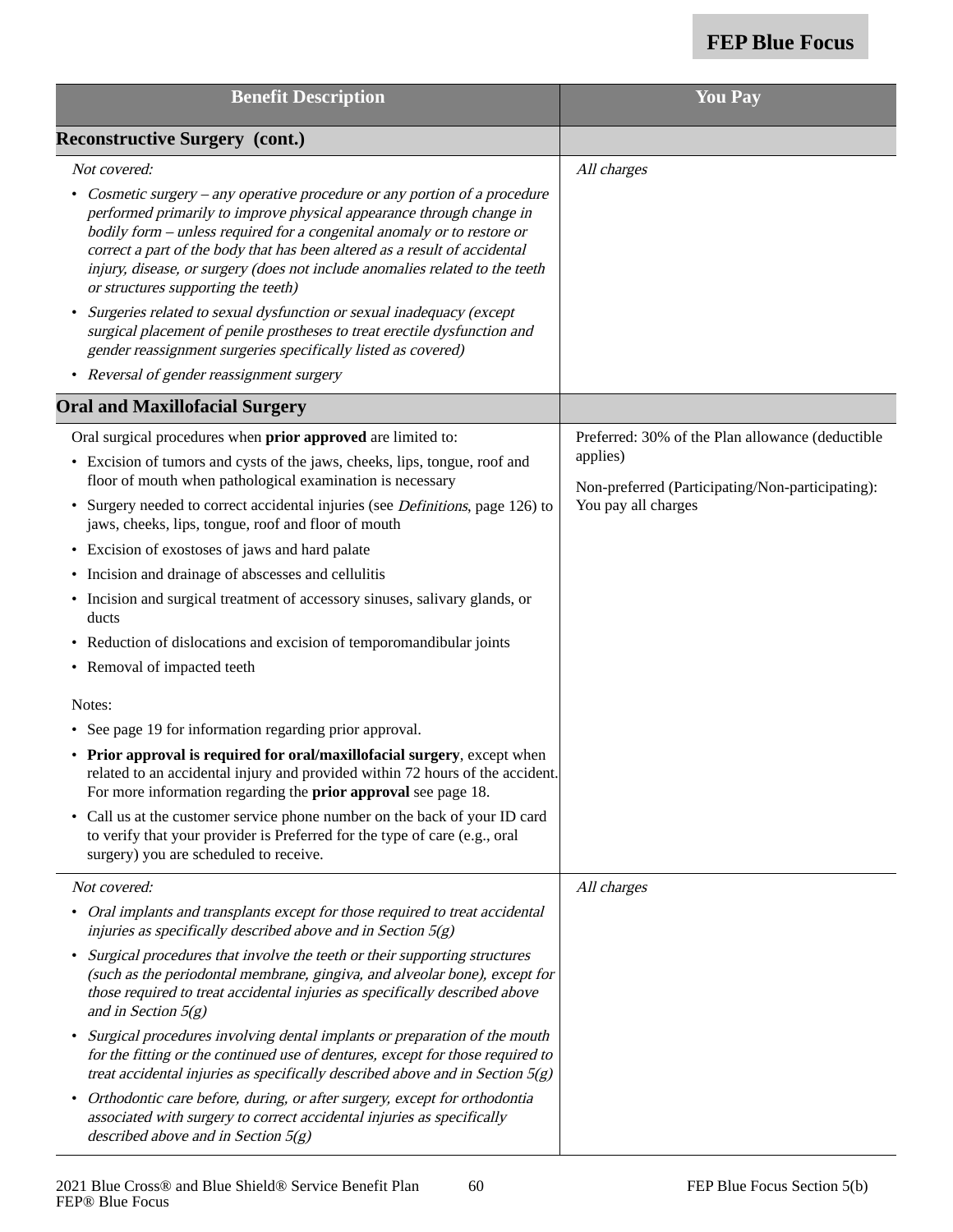#### **Organ/Tissue Transplants**

#### **Prior approval requirements:**

For the transplants listed below, you must obtain prior approval (see pages 18-21) from the Local Plan, for the procedure and precertification (see page 18) for the facility admission. Prior approval is not required for kidney transplants or for transplants of corneal tissue. Additional benefit requirements apply for the coverage of certain transplants, see pages 64-65.

- Blood or marrow stem cell transplant procedures Note: See pages 63-64 for **additional requirements** that apply to blood or marrow stem cell transplants that are covered only as part of a **clinical trial**.
- Autologous pancreas islet cell transplant
- Heart-lung transplant
- Heart transplant
- Implantation of an artificial heart as a bridge to transplant or destination therapy
- Intestinal transplants (small intestine with or without other organs)
- Liver transplant
- Lung (single, double, or lobar) transplant
- Pancreas transplant
- Simultaneous liver-kidney transplant
- Simultaneous pancreas-kidney transplant

**Covered organ/tissue transplants** are listed on pages 64-65. Benefits are subject to medical necessity and experimental/ investigational review, and to the prior approval requirements shown above.

In addition, benefits are only available for some transplants (and covered related services) when performed in a Blue Distinction Center or Medicare-Approved Transplant Program. Please see pages 64-65 for more information on the benefits available for the services below. Benefits for implantation of an artificial heart as a bridge to transplant or destination therapy are only available when the facility is designated as a Blue Distinction Center for heart transplants.

| Must be performed in a Blue<br><b>Distinction Center for Transplant</b>                                                                                                                                                                                                                                                             | Must be performed in a Medicare-Must be performed in a Preferred<br><b>Approved Transplant Program</b>                   | hospital by a Preferred provider                                                                                                                                                                                                                                         |
|-------------------------------------------------------------------------------------------------------------------------------------------------------------------------------------------------------------------------------------------------------------------------------------------------------------------------------------|--------------------------------------------------------------------------------------------------------------------------|--------------------------------------------------------------------------------------------------------------------------------------------------------------------------------------------------------------------------------------------------------------------------|
| • Blood or marrow stem cell transplants<br>• Heart transplants<br>• Liver transplants<br>• Adult single, double or lobar lung<br>transplants<br>• Adult pancreas transplants<br>Adult pancreas after kidney<br>$\bullet$<br>• Adult simultaneous liver-kidney<br>transplants<br>• Adult simultaneous pancreas-kidney<br>transplants | • Heart-lung transplants<br>• Kidney<br>• Intestinal<br>• Pediatric pancreas transplants<br>• Pediatric lung transplants | • Autologous pancreas islet cell<br>transplants<br>Corneal tissue transplants<br>٠<br>Pediatric pancreas after kidney<br>$\bullet$<br>transplants<br>Pediatric simultaneous liver-kidney<br>٠<br>transplants<br>• Pediatric simultaneous pancreas-<br>kidney transplants |

Note: Refer to pages 18-21 for information about precertification of inpatient care.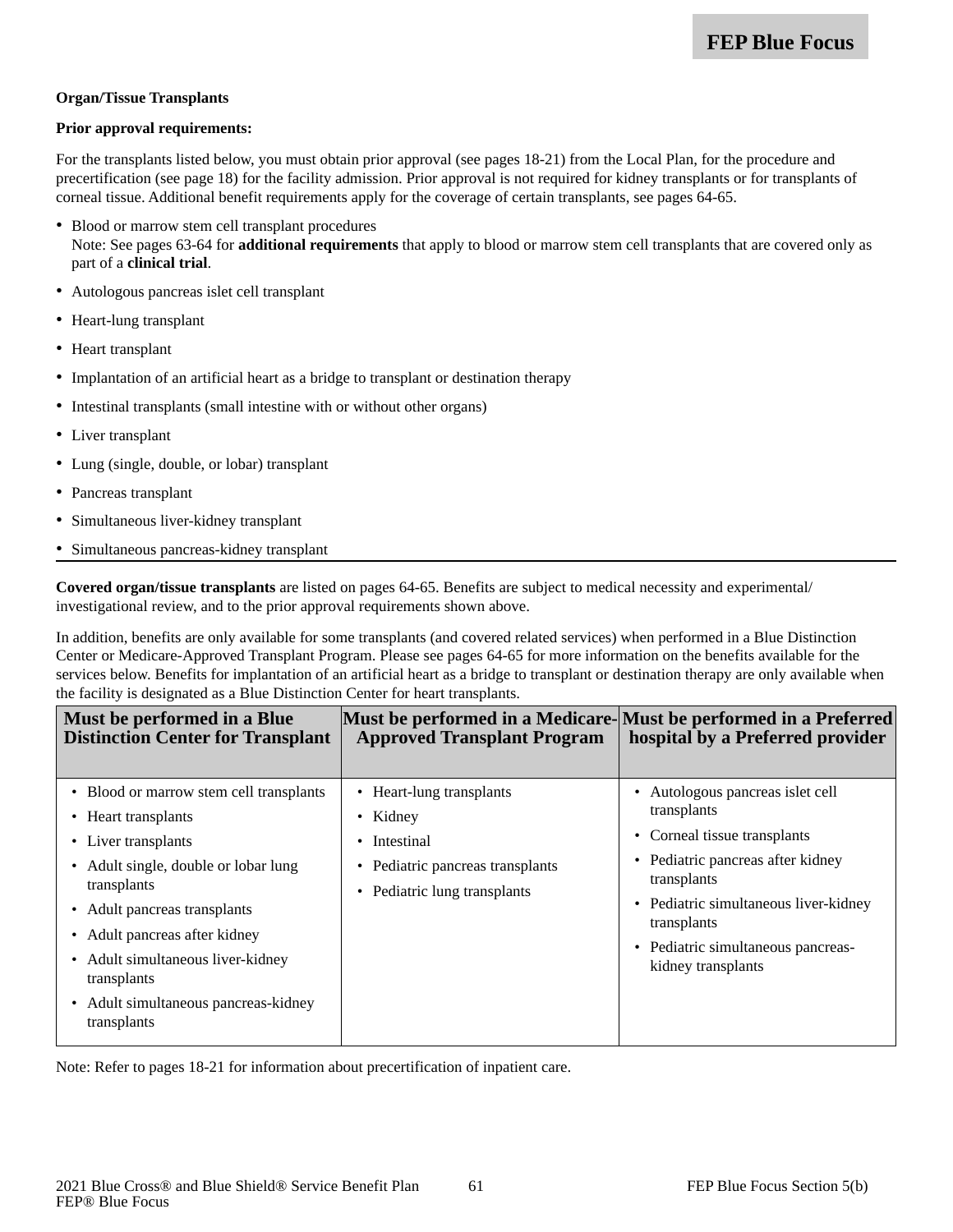**Blood or marrow stem cell transplants** are covered as shown below and on pages 63-64. Benefits are limited to the stages of the diagnoses listed.

Physicians consider many features to determine how diseases will respond to different types of treatments. Some of the features measured are the presence or absence of normal and abnormal chromosomes, the extension of the disease throughout the body, and how fast the tumor cells grow. By analyzing these and other characteristics, physicians can determine which diseases may respond to treatment without transplant and which diseases may respond to transplant. For the diagnoses listed on the following pages, the medical necessity limitation is considered satisfied if the patient meets the staging description.

Notes:

- Coverage for the blood or marrow stem cell transplants described below and on the top of page 64 includes benefits for those transplants performed in an approved clinical trial to treat any of the conditions listed when prior approval is obtained. Refer to the bottom of page 63 and the top of page 64 for information about blood or marrow stem cell transplants covered only in clinical trials and the additional requirements that apply.
- See pages 119-120 for our coverage of other costs associated with clinical trials.

#### **The following transplants are only covered for the diagnosis indicated for the transplant procedure.**

#### **Benefits for Allogeneic blood or marrow stem cell transplants are only available for the diagnoses** as indicated below:

- Acute lymphocytic or non-lymphocytic (i.e., myelogenous) leukemia
- Chronic lymphocytic leukemia/small lymphocytic lymphoma (CLL/SLL) with poor response to therapy, short time to progression, transformed disease, or high risk disease
- Chronic myelogenous leukemia
- Hemoglobinopathy (i.e., sickle cell anemia, thalassemia major)
- High-risk neuroblastoma
- Hodgkin's lymphoma
- Infantile malignant osteopetrosis
- Inherited metabolic disorders (e.g., Gaucher's disease, metachromatic leukodystrophy, adrenoleukodystrophy, Hurler's syndrome and Maroteaux-Lamy syndrome variants)
- Marrow failure (i.e., severe or very severe aplastic anemia, Fanconi's anemia, paroxysmal nocturnal hemoglobinuria (PNH), pure red cell aplasia, congenital thrombocytopenia)
- MDS/MPN (e.g., chronic myelomonocytic leukemia (CMML))
- Myelodysplasia/myelodysplastic syndromes (MDS)
- Myeloproliferative neoplasms (MPN) (e.g., polycythemia vera, essential thrombocythemia, primary myelofibrosis)
- Non-Hodgkin's lymphoma (e.g., Waldenstrom's macroglobulinemia, B-cell lymphoma, Burkitt lymphoma)
- Plasma cell disorders (e.g., multiple myeloma, amyloidosis, polyneuropathy, organomegaly, endocrinopathy, monoclonal gammopathy, and skin changes (POEMS) syndrome)
- Primary immunodeficiencies (e.g., severe combined immunodeficiency, Wiskott-Aldrich syndrome, hemophagocytic lymphohistiocytosis, X-linked lymphoproliferative syndrome, Kostmann's syndrome, leukocyte adhesion deficiencies)

#### Notes:

- See page 61 for the prior approval and facility transplant program requirements that apply to blood or marrow stem cell transplants.
- Refer to pages 63-64 for information about blood or marrow stem cell transplants covered only in clinical trials.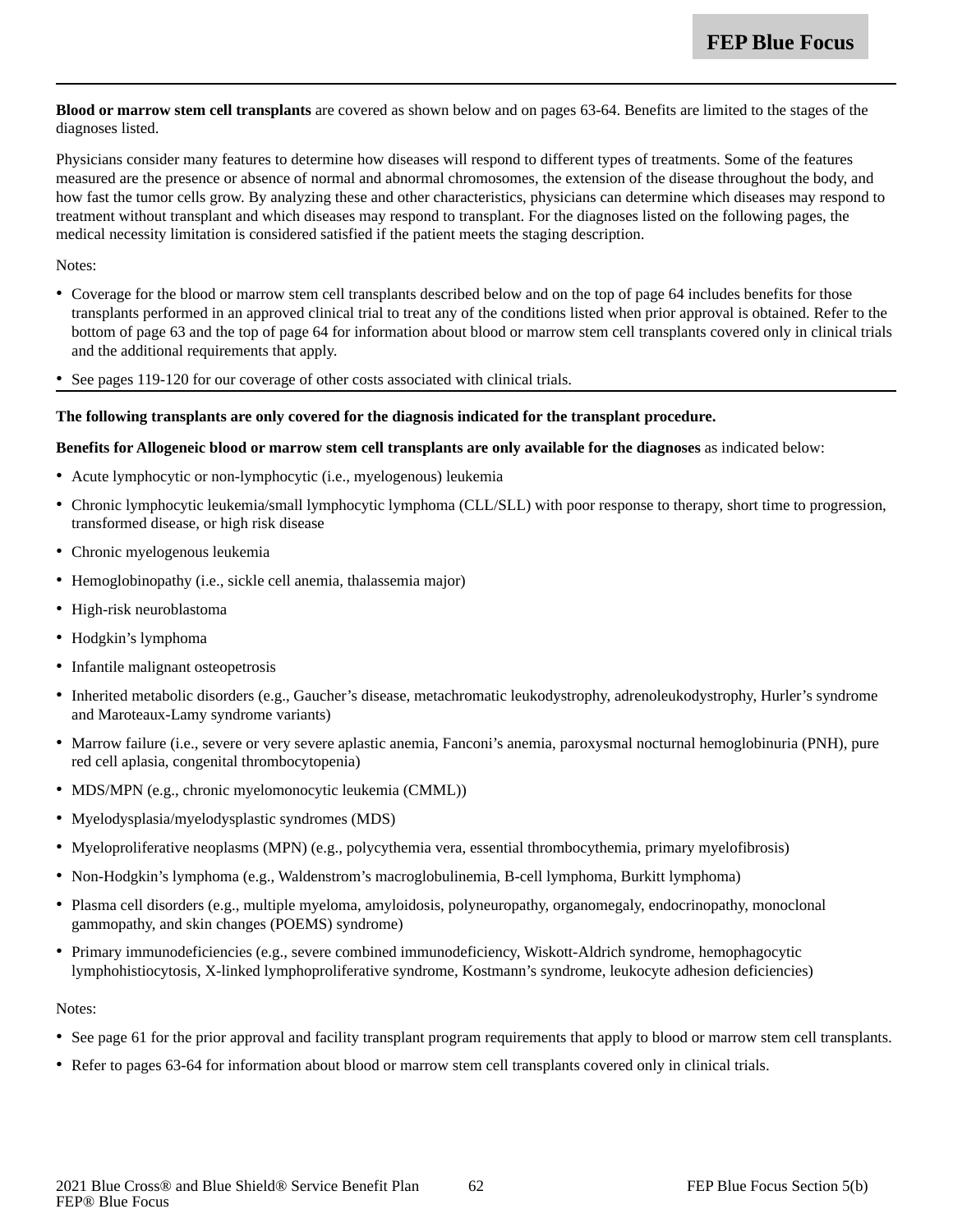#### **Benefits for Autologous blood or marrow stem cell transplants are only available for the diagnoses** as indicated below:

- Acute lymphocytic or non-lymphocytic (i.e., myelogenous) leukemia
- Central nervous system (CNS) embryonal tumors (e.g., atypical teratoid/rhabdoid tumor, primitive neuroectodermal tumors (PNETs), medulloblastoma, pineoblastoma, ependymoblastoma)
- Ewing's sarcoma
- Germ cell tumors (e.g., testicular germ cell tumors)
- High-risk neuroblastoma
- Hodgkin's lymphoma
- Non-Hodgkin's lymphoma (e.g., Waldenstrom's macroglobulinemia, B-cell lymphoma, Burkitt lymphoma)
- Plasma cell disorders (e.g., multiple myeloma, amyloidosis, polyneuropathy, organomegaly, endocrinopathy, monoclonal gammopathy, and skin changes (POEMS) syndrome)
- Scleroderma

Notes:

- See page 61 for the prior approval and facility transplant program requirements that apply to blood or marrow stem cell transplants.
- See below and page 64 for information about **blood or marrow stem cell transplants covered only in clinical trials.**

#### **Clinical Trials:**

Clinical trials are research studies in which physicians and other researchers work to find ways to improve care. Each study tries to answer scientific questions and to find better ways to prevent, diagnose, or treat patients. A clinical trial has possible benefits as well as risks. Each trial has a protocol which explains the purpose of the trial, how the trial will be performed, who may participate in the trial, and the beginning and end points of the trial. Information regarding clinical trials is available at www.cancer.gov/about-cancer/ treatment/clinical-trials.

Even though we may state benefits are available for a specific type of clinical trial, you may not be eligible for inclusion in these trials or there may not be any trials available in a Blue Distinction Center for Transplants to treat your condition at the time you seek to be included in a clinical trial. If your physician has recommended you participate in a clinical trial, we encourage you to contact the Case Management Department at your Local Plan for assistance.

#### **Transplants that may be eligible for clinical trials:**

**Benefits for Blood or marrow stem cell transplants are available for the diagnoses** below, **only** when performed as part of a **clinical trial** that meets the transplant program prior approval criteria described on page 62 and the **requirements** listed below, when a clinical trial for the diagnosis is available in a Blue Distinction Center; and you meet the criteria for inclusion in the clinical trial:

- Allogeneic blood or marrow stem cell transplants for:
	- Breast cancer
	- Colon cancer
	- Epidermolysis bullosa
	- Glial tumors (e.g., anaplastic astrocytoma, choroid plexus tumors, ependymoma, glioblastoma multiforme)
	- Ovarian cancer
	- Prostate cancer
	- Renal cell carcinoma
	- Retinoblastoma
	- Rhabdomyosarcoma
	- Sarcoma
	- Wilm's tumor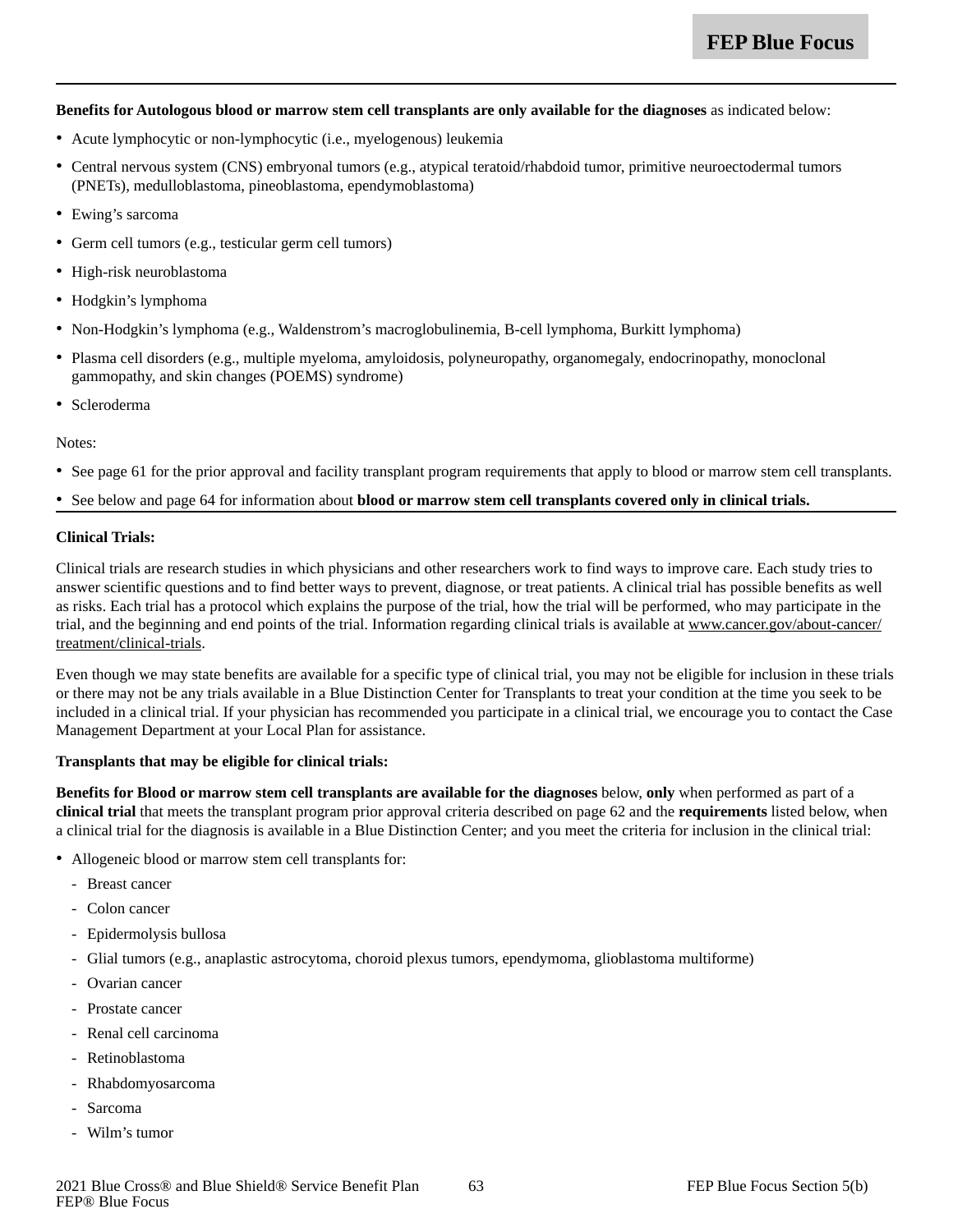- Allogeneic blood or marrow stem cell transplants or autologous blood or marrow stem cell transplants for:
	- Autoimmune disease (limited to: multiple sclerosis, scleroderma, systemic lupus erythematosus and chronic inflammatory demyelinating polyneuropathy)
- Autologous blood or marrow stem cell transplants for:
	- Autoimmune disease (limited to: multiple sclerosis, systemic lupus erythematosus and chronic inflammatory demyelinating polyneuropathy)
- Autologous blood or marrow stem cell transplants for:
	- Chronic lymphocytic leukemia/small lymphocytic lymphoma (CLL/SLL)
	- Chronic myelogenous leukemia
	- Glial tumors (e.g., anaplastic astrocytoma, choroid plexus tumors, ependymoma, glioblastoma multiforme)
	- Retinoblastoma
	- Rhabdomyosarcoma
	- Wilm's tumor and other childhood kidney cancers

Note: A transplant clinical trial may not be available for your condition. If you or your provider are considering a clinical trial, please contact us at the phone number on the back of your ID card for assistance in determining if a covered clinical trial is available in a covered facility.

If a non-randomized clinical trial for a blood or marrow stem cell transplant listed above meeting the **requirements** shown on pages 63-64 is not available in a covered facility near you, we will arrange for the transplant to be provided at an approved transplant program, if a clinical trial is available and you meet the inclusion criteria to participate in the clinical trial.

**Benefits for Blood or marrow stem cell transplants are only available for the diagnoses as indicated above only** when performed at a Blue Distinction Center for Transplants (see page 16) as part of a clinical trial that meets the requirements listed below:

- You must contact us at the customer service phone number listed on the back of your ID card to obtain prior approval (see pages 18-21); and
- The patient must be properly and lawfully registered in the clinical trial, meeting all the eligibility requirements of the trial; and
- For the transplant procedures listed above, the clinical trial must be reviewed and approved by the Institutional Review Board for the Blue Distinction Center for Transplant program where the procedure is to be performed.

See page 119-120 for our coverage of other costs associated with clinical trials.

| <b>Benefit Description</b>                                                                                                                                    | You Pav                                                                                                                                |
|---------------------------------------------------------------------------------------------------------------------------------------------------------------|----------------------------------------------------------------------------------------------------------------------------------------|
| <b>Organ/Tissue Transplants</b>                                                                                                                               |                                                                                                                                        |
| The following transplants must be performed at a <b>Blue Distinction Centers for</b><br><b>Transplants</b> (see page 16 for more information):                | When performed in a Blue Distinction<br>Centers for Transplants: 30% of the Plan<br>allowance (deductible applies)                     |
| • Blood or marrow stem cell transplants (adult and pediatric) listed on pages 62-63<br>• Heart transplant (adult and pediatric)                               | All other providers (Participating/Non-<br>participating): You pay all charges                                                         |
| - Implantation of an artificial heart as a bridge to transplant or destination therapy<br>(when performed in a Blue Distinction Center for Heart Transplants) | Note: Your provider will document the place                                                                                            |
| • Liver transplant (adult and pediatric)<br>• Lung:                                                                                                           | of service when filing your claim for the<br>procedure(s). Please contact the provider if<br>you have any questions about the place of |
| - For members with end-stage cystic fibrosis, benefits for lung transplantation are<br>limited to double lung transplants                                     | the service.                                                                                                                           |
| • Pancreas transplant                                                                                                                                         |                                                                                                                                        |
| • Pancreas after kidney (adult)                                                                                                                               |                                                                                                                                        |
| Simultaneous liver-kidney transplant (adult)<br>$\bullet$                                                                                                     |                                                                                                                                        |
| • Simultaneous pancreas-kidney transplant (adult)                                                                                                             |                                                                                                                                        |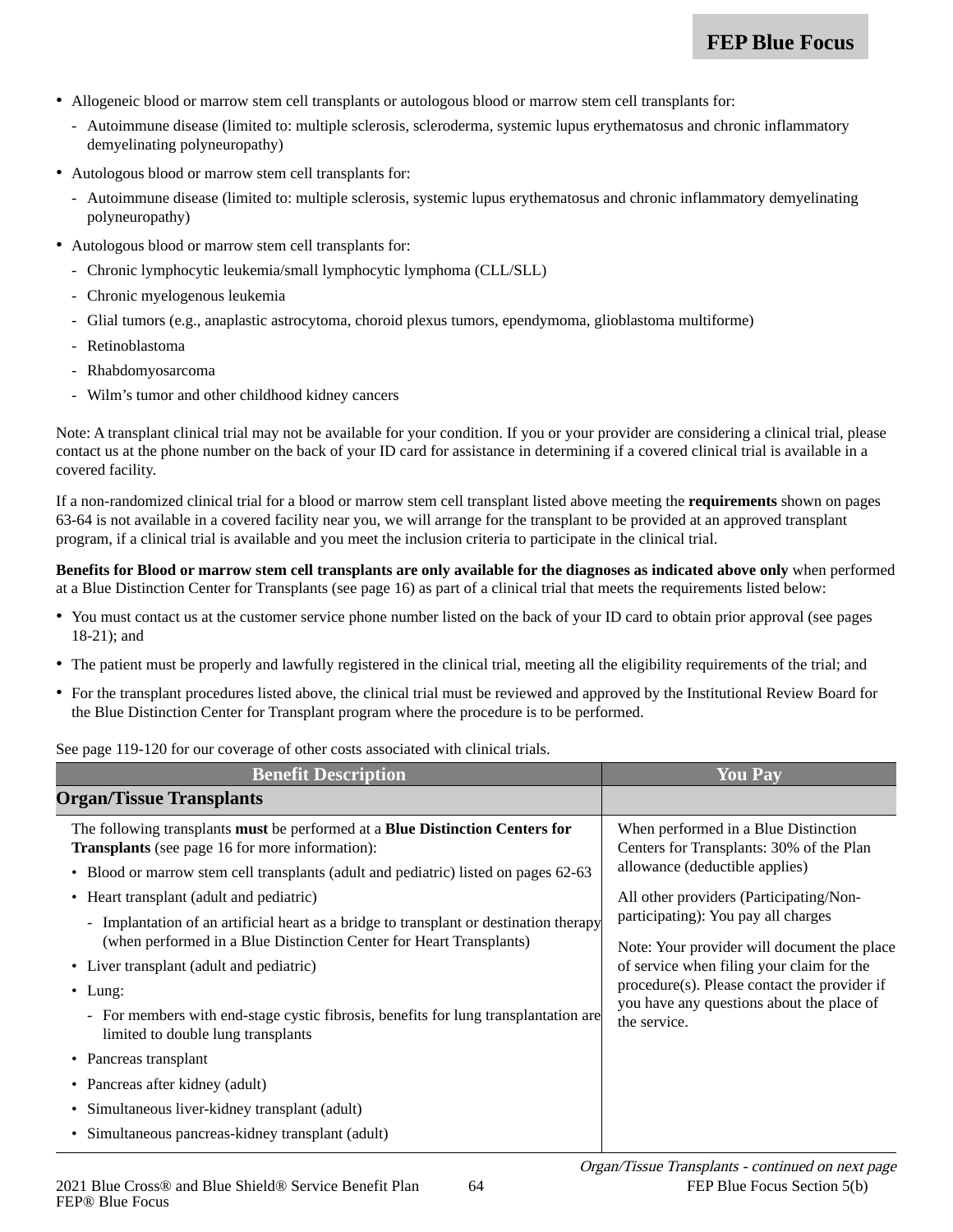| <b>Benefit Description</b>                                                                                                                                                                                                                                                                                                                                                                                                                                                    | <b>You Pay</b>                                                                            |  |
|-------------------------------------------------------------------------------------------------------------------------------------------------------------------------------------------------------------------------------------------------------------------------------------------------------------------------------------------------------------------------------------------------------------------------------------------------------------------------------|-------------------------------------------------------------------------------------------|--|
| <b>Organ/Tissue Transplants (cont.)</b>                                                                                                                                                                                                                                                                                                                                                                                                                                       |                                                                                           |  |
| · Single, double, or lobar lung transplant (adult)                                                                                                                                                                                                                                                                                                                                                                                                                            | See previous page                                                                         |  |
| Note: For covered related transplant services, see below and page 66.                                                                                                                                                                                                                                                                                                                                                                                                         |                                                                                           |  |
| The following transplants are not available in a Blue Distinction Centers for<br>Transplants <sup>®</sup> and <b>must</b> be performed at a Preferred facility with a Medicare-<br>Approved transplant program, if one is available (see below):                                                                                                                                                                                                                              | Preferred: 30% of the Plan allowance<br>(deductible applies)                              |  |
| • Autologous pancreas islet cell transplant (as an adjunct to total or near total<br>pancreatectomy) only for patients with chronic pancreatitis                                                                                                                                                                                                                                                                                                                              | Non-preferred (Participating/Non-<br>participating): You pay all charges                  |  |
| • Corneal tissue transplant                                                                                                                                                                                                                                                                                                                                                                                                                                                   | Note: Your provider will document the place                                               |  |
| • Heart-lung transplant                                                                                                                                                                                                                                                                                                                                                                                                                                                       | of service when filing your claim for the<br>procedure(s). Please contact the provider if |  |
| • Intestinal transplants (small intestine) and the small intestine with the liver or<br>small intestine with multiple organs such as the liver, stomach, and pancreas                                                                                                                                                                                                                                                                                                         | you have any questions about the place of<br>the service.                                 |  |
| • Kidney transplant                                                                                                                                                                                                                                                                                                                                                                                                                                                           |                                                                                           |  |
| • Pancreas after kidney (pediatric)                                                                                                                                                                                                                                                                                                                                                                                                                                           |                                                                                           |  |
| • Pancreas transplant (pediatric)                                                                                                                                                                                                                                                                                                                                                                                                                                             |                                                                                           |  |
| Simultaneous liver-kidney transplant (pediatric)<br>$\bullet$                                                                                                                                                                                                                                                                                                                                                                                                                 |                                                                                           |  |
| • Simultaneous pancreas-kidney transplant (pediatric)                                                                                                                                                                                                                                                                                                                                                                                                                         |                                                                                           |  |
| Single, double, or lobar lung transplant (pediatric)                                                                                                                                                                                                                                                                                                                                                                                                                          |                                                                                           |  |
| Notes:                                                                                                                                                                                                                                                                                                                                                                                                                                                                        |                                                                                           |  |
| • Organ transplants that are not available in a Blue Distinction Center for<br>Transplants must be performed in a facility with a Medicare-Approved Transplant<br>Program for the type of transplant anticipated. Transplants involving more than<br>one organ must be performed in a facility that offers a Medicare-Approved<br>Transplant Program for each organ transplanted. Contact your local Plan for<br>Medicare's approved transplant programs.                     |                                                                                           |  |
| • If Medicare does not offer an approved program for a certain type of organ<br>transplant procedure, this requirement does not apply and you may use any<br>Preferred facility that performs the procedure. If Medicare offers an approved<br>program for an anticipated organ transplant, but your facility is not approved by<br>Medicare for the procedure, please contact your Local Plan at the customer<br>service phone number appearing on the back of your ID card. |                                                                                           |  |
| <b>Related transplant services:</b>                                                                                                                                                                                                                                                                                                                                                                                                                                           | Preferred: 30% of the Plan allowance                                                      |  |
| • Extraction or reinfusion of blood or marrow stem cells as part of a covered<br>allogeneic or autologous transplant                                                                                                                                                                                                                                                                                                                                                          | (deductible applies)<br>Non-preferred (Participating/Non-                                 |  |
| • Harvesting, immediate preservation, and storage of stem cells when the<br>autologous blood or marrow stem cell transplant has been scheduled or is<br>anticipated to be scheduled within an appropriate time frame for patients<br>diagnosed at the time of harvesting with one of the conditions listed on pages<br>$62 - 64$                                                                                                                                              | participating): You pay all charges                                                       |  |
| Note: Benefits are available for charges related to fees for storage of harvested<br>autologous blood or marrow stem cells related to a covered autologous stem cell<br>transplant that has been scheduled or is anticipated to be scheduled within an<br>appropriate time frame. No benefits are available for any charges related to fees<br>for long term storage of stem cells.                                                                                           |                                                                                           |  |

Organ/Tissue Transplants - continued on next page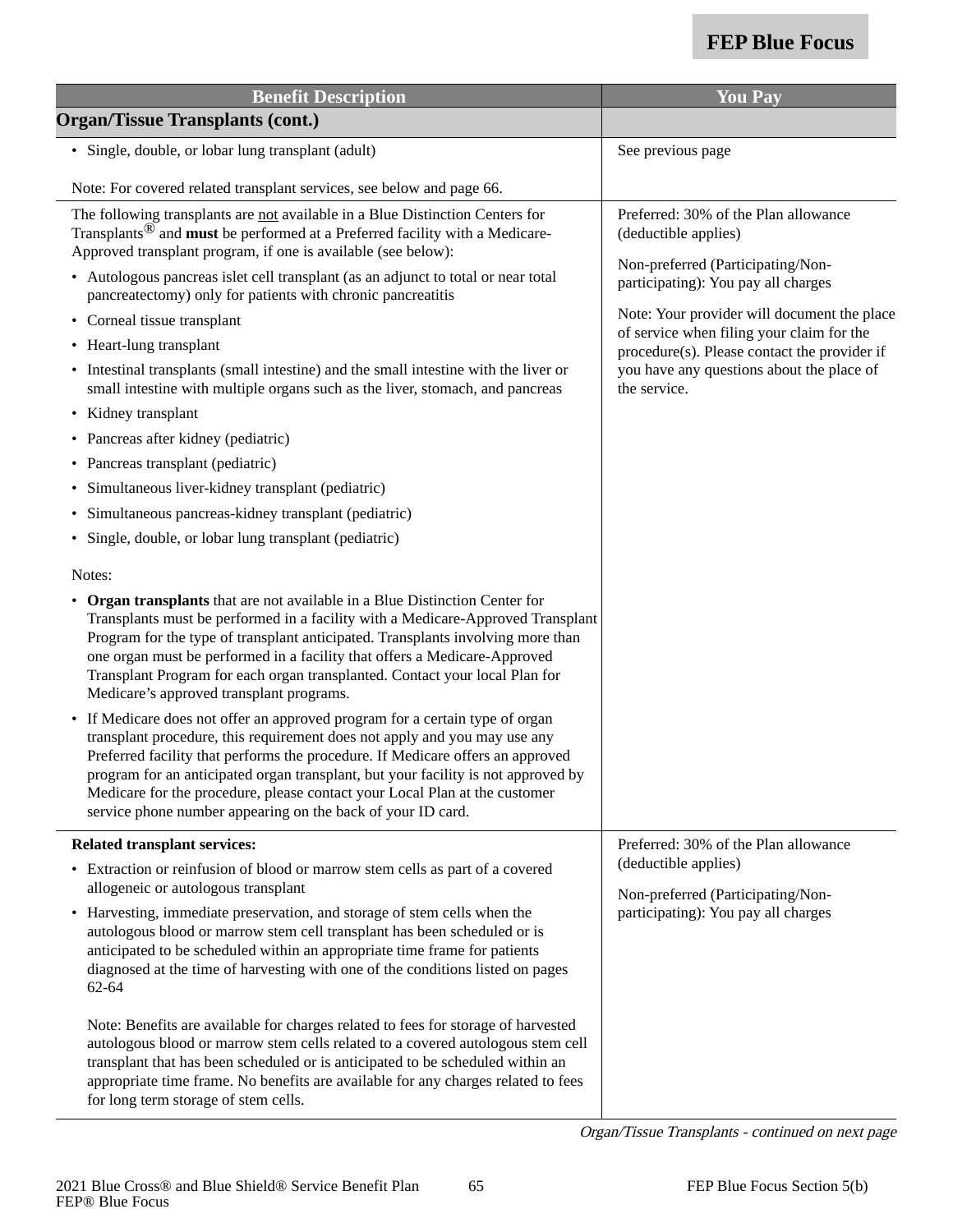| <b>Benefit Description</b>                                                                                                                                                                                                                                                                                                           | <b>You Pay</b>                                                                                                                                                                         |
|--------------------------------------------------------------------------------------------------------------------------------------------------------------------------------------------------------------------------------------------------------------------------------------------------------------------------------------|----------------------------------------------------------------------------------------------------------------------------------------------------------------------------------------|
| <b>Organ/Tissue Transplants (cont.)</b>                                                                                                                                                                                                                                                                                              |                                                                                                                                                                                        |
| Related transplant services (continued):                                                                                                                                                                                                                                                                                             | See previous page                                                                                                                                                                      |
| • Collection, processing, storage and distribution of cord blood only when provided<br>as part of a blood or marrow stem cell transplant scheduled or anticipated to be<br>scheduled within an appropriate time frame for patients diagnosed with one of the<br>conditions listed on pages 62-64                                     |                                                                                                                                                                                        |
| Covered medical and hospital expenses of the donor, when we cover the recipient<br>$\bullet$                                                                                                                                                                                                                                         |                                                                                                                                                                                        |
| • Covered services or supplies provided to the recipient                                                                                                                                                                                                                                                                             |                                                                                                                                                                                        |
| • Donor screening tests for up to three non-full sibling (such as unrelated) potential<br>donors, for any full sibling potential donors, and for the actual donor used for<br>transplant                                                                                                                                             |                                                                                                                                                                                        |
| Note: See Section 5(a) for coverage for related services, such as chemotherapy and/<br>or radiation therapy and drugs administered to stimulate or mobilize stem cells for<br>covered transplant procedures.                                                                                                                         |                                                                                                                                                                                        |
| <b>Travel benefits:</b>                                                                                                                                                                                                                                                                                                              | We reimburse costs for transportation (air,                                                                                                                                            |
| Members who receive covered care at a Blue Distinction Center for Transplants<br>for one of the transplants listed on page 64 can be reimbursed for incurred travel<br>costs related to the transplant, subject to the criteria and limitations described here.                                                                      | rail, bus, and/or taxi) and lodging if you live<br>50 miles or more from the facility, up to a<br>maximum of \$5,000 per transplant for the<br>member and companions. Reimbursement is |
| You must obtain prior approval for travel benefits (see page 21).                                                                                                                                                                                                                                                                    | subject to IRS regulations.                                                                                                                                                            |
| Not covered:                                                                                                                                                                                                                                                                                                                         | All charges                                                                                                                                                                            |
| • Any transplant not listed as covered and transplants for any diagnosis not listed as<br>covered                                                                                                                                                                                                                                    |                                                                                                                                                                                        |
| Transplants performed in a facility other than the type of facility required for the<br>$\bullet$<br>particular transplant (see page 64 regarding transplants that must be performed in<br>a Blue Distinction Center for Transplants and page 65 for transplants that must be<br>performed in a Medicare-Approved Transplant Program |                                                                                                                                                                                        |
| • Donor screening tests and donor search expenses, including associated travel<br>expenses, except as defined above                                                                                                                                                                                                                  |                                                                                                                                                                                        |
| • Implants of artificial organs, including those implanted as a bridge to transplant<br>and/or as destination therapy, other than medically necessary implantation of an<br>artificial heart as described on page 64                                                                                                                 |                                                                                                                                                                                        |
| Implantation of an artificial heart in a facility not designated as a Blue Distinction<br>$\bullet$<br><b>Center for Heart Transplant</b>                                                                                                                                                                                            |                                                                                                                                                                                        |
| Allogeneic pancreas islet cell transplantation                                                                                                                                                                                                                                                                                       |                                                                                                                                                                                        |
| Travel costs related to covered transplants performed at facilities other than Blue<br>Distinction Centers for Transplants; travel costs incurred when prior approval has<br>not been obtained; travel costs outside those allowed by IRS regulations, such as<br>food-related expenses                                              |                                                                                                                                                                                        |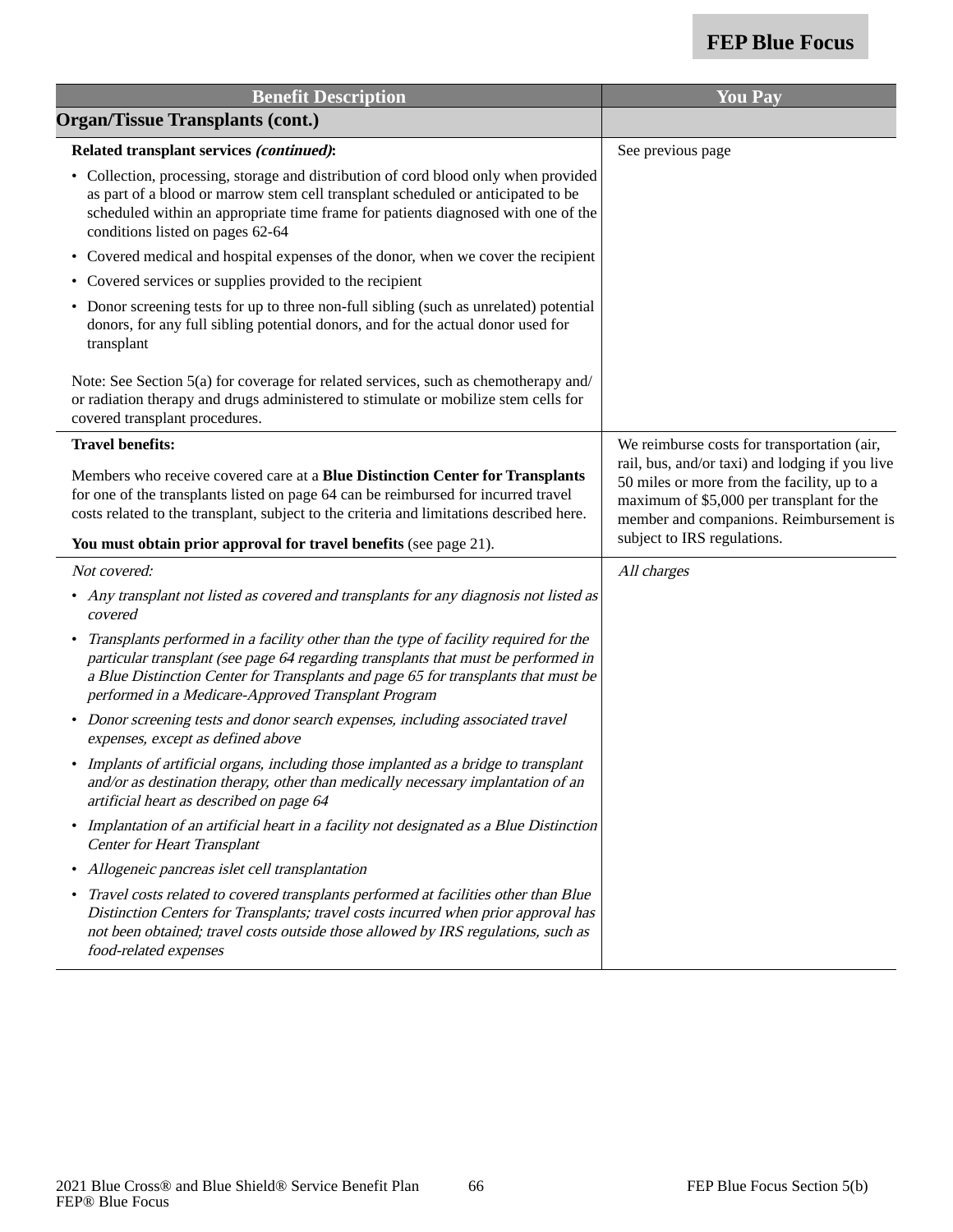| <b>Benefit Description</b>                                                                                                                                                                                                                                                                                                                                                                                                                                                                                                                                                                                                                                                              | <b>You Pay</b>                                                                                                                           |
|-----------------------------------------------------------------------------------------------------------------------------------------------------------------------------------------------------------------------------------------------------------------------------------------------------------------------------------------------------------------------------------------------------------------------------------------------------------------------------------------------------------------------------------------------------------------------------------------------------------------------------------------------------------------------------------------|------------------------------------------------------------------------------------------------------------------------------------------|
| <b>Anesthesia</b>                                                                                                                                                                                                                                                                                                                                                                                                                                                                                                                                                                                                                                                                       |                                                                                                                                          |
| Anesthesia services consist of administration by injection or inhalation of a drug or<br>other anesthetic agent (including acupuncture) to obtain muscular relaxation, loss of<br>sensation, or loss of consciousness.<br>Anesthesia (including acupuncture) for covered medical or surgical services when<br>requested by the attending physician and performed by:<br>• A certified registered nurse anesthetist (CRNA), or<br>• A physician other than the physician (or the assistant) performing the covered<br>medical or surgical procedure<br>Professional services provided in:<br>• Hospital (inpatient)<br>• Hospital outpatient department<br>Skilled nursing facility<br>٠ | Preferred: 30% of the Plan allowance<br>(deductible applies)<br>Non-preferred (Participating/Non-<br>participating): You pay all charges |
| • Ambulatory surgical center                                                                                                                                                                                                                                                                                                                                                                                                                                                                                                                                                                                                                                                            |                                                                                                                                          |
| • Residential treatment center<br>• Office                                                                                                                                                                                                                                                                                                                                                                                                                                                                                                                                                                                                                                              |                                                                                                                                          |
| Notes:                                                                                                                                                                                                                                                                                                                                                                                                                                                                                                                                                                                                                                                                                  |                                                                                                                                          |
| • Anesthesia acupuncture services do not accumulate toward the member's annual<br>maximum.<br>See Section 5(c) for our payment levels for anesthesia services billed by a facility.                                                                                                                                                                                                                                                                                                                                                                                                                                                                                                     |                                                                                                                                          |
| Not covered:<br>• Anesthesia related to non-covered surgeries or procedures                                                                                                                                                                                                                                                                                                                                                                                                                                                                                                                                                                                                             | All charges                                                                                                                              |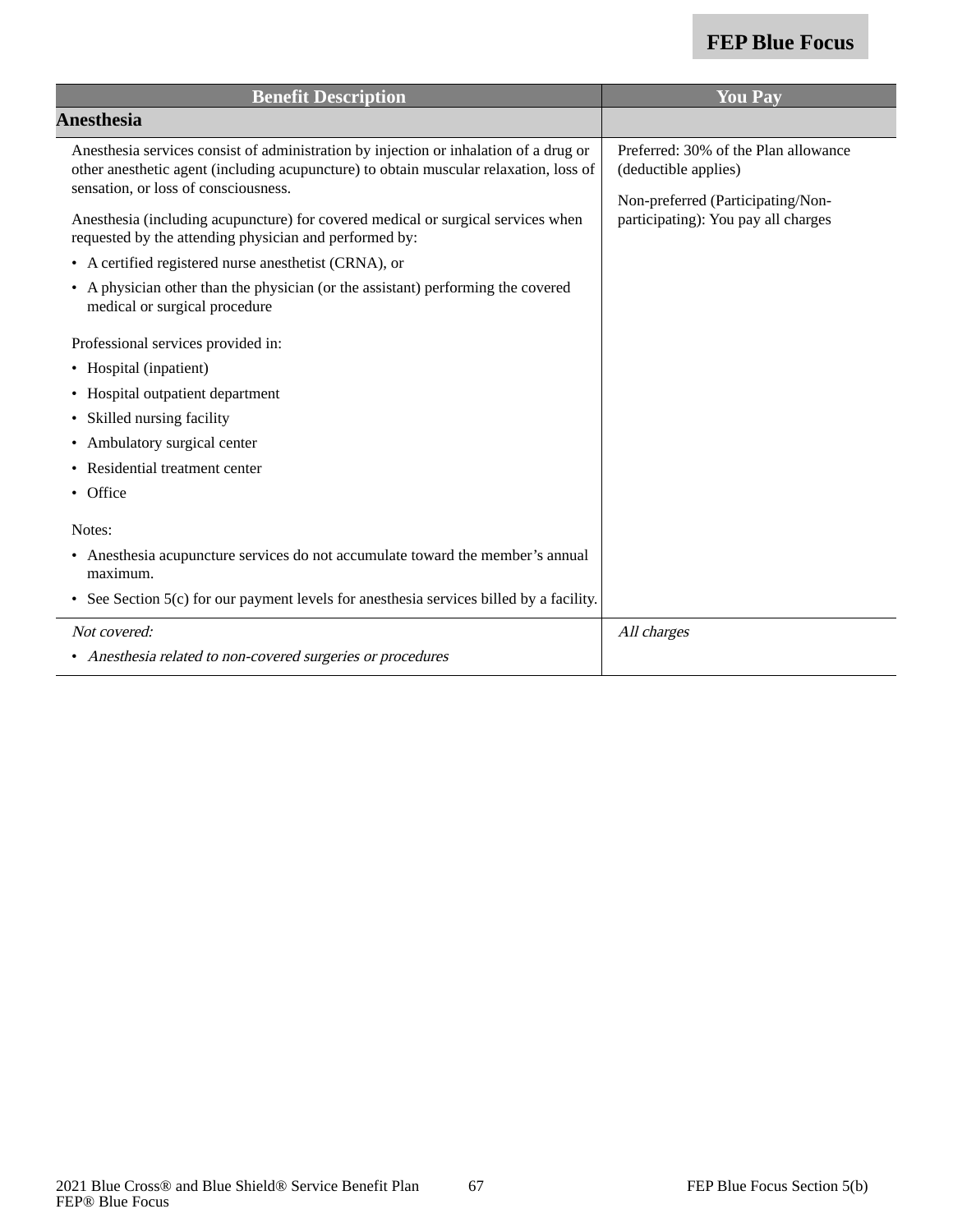#### **Section 5(c). Services Provided by a Hospital or Other Facility, and Ambulance Services**

|           | Important things you should keep in mind about these benefits:                                                                                                                                                                                                                                                                                                                                                                                                                                                                                                                                                     |
|-----------|--------------------------------------------------------------------------------------------------------------------------------------------------------------------------------------------------------------------------------------------------------------------------------------------------------------------------------------------------------------------------------------------------------------------------------------------------------------------------------------------------------------------------------------------------------------------------------------------------------------------|
|           | • Please remember that all benefits are subject to the definitions, limitations, and exclusions in this brochure<br>and are payable only when we determine they are medically necessary.                                                                                                                                                                                                                                                                                                                                                                                                                           |
|           | • Be sure to read Section 4, Your Costs for Covered Services, for valuable information about how cost-sharing<br>works. Also, read Section 9 for information about how we pay if you have other coverage, or if you are age<br>65 or over.                                                                                                                                                                                                                                                                                                                                                                         |
|           | • YOU MUST GET PRECERTIFICATION FOR HOSPITAL STAYS; FAILURE TO DO SO WILL<br><b>RESULT IN A \$500 PENALTY.</b> Please refer to the precertification information listed in Section 3 to be sure<br>which services require precertification.                                                                                                                                                                                                                                                                                                                                                                         |
|           | • YOU MUST GET PRECERTIFICATION FOR RESIDENTIAL TREATMENT CENTER STAYS.<br>Please refer to the precertification information listed in Section 3.                                                                                                                                                                                                                                                                                                                                                                                                                                                                   |
|           | • Note: Observation services are billed as outpatient facility care. Benefits for observation services are<br>provided at the outpatient facility benefit levels described on page 73. See page 129-130 for more<br>information about these types of services.                                                                                                                                                                                                                                                                                                                                                     |
|           | • YOU MUST GET PRIOR APPROVAL for services such as the following: surgery for morbid obesity;<br>surgical correction of congenital anomalies; and oral maxillofacial surgeries/surgery on the jaw,<br>cheeks, lips, tongue, roof and floor of the mouth, and related procedures.                                                                                                                                                                                                                                                                                                                                   |
|           | • YOU MUST GET PRIOR APPROVAL for gender reassignment surgery. See page 19 for prior<br>approval and page 56 for the surgical benefit.                                                                                                                                                                                                                                                                                                                                                                                                                                                                             |
|           | • When PRIOR APPROVAL IS REQUIRED for a surgical procedure and the surgery is performed on an<br>inpatient basis, YOU MUST ALSO GET PRECERTIFICATION for the inpatient admission.                                                                                                                                                                                                                                                                                                                                                                                                                                  |
|           | • You should be aware that some Preferred (PPO) inpatient facilities may have Non-preferred (Non-PPO)<br>professional providers on staff.                                                                                                                                                                                                                                                                                                                                                                                                                                                                          |
|           | • You must use Preferred providers in order to receive benefits. See page 17 for the exceptions to this<br>requirement.                                                                                                                                                                                                                                                                                                                                                                                                                                                                                            |
|           | - You are responsible for the applicable cost-sharing amounts for care performed and billed by Preferred<br>professional providers in the outpatient department of a Preferred hospital.                                                                                                                                                                                                                                                                                                                                                                                                                           |
|           | We base payment on whether a facility or a healthcare professional bills for the services or supplies. You will<br>find that some benefits are listed in more than one Section of the brochure. This is because how they are paid<br>depends on what type of provider or facility bills for the service.                                                                                                                                                                                                                                                                                                           |
|           | The services listed in this Section are for the charges billed by the facility (i.e., hospital or surgical center) or<br>ambulance service, for your inpatient or outpatient surgery or care. Any costs associated with the professional<br>charge (i.e., physicians, etc.) are listed in Sections 5(a) or 5(b).                                                                                                                                                                                                                                                                                                   |
| $\bullet$ | The calendar year deductible is \$500 per person (\$1,000 per Self Plus One or Self and Family<br>enrollment). We state whether or not the calendar year deductible applies for each benefit listed in this<br>section.                                                                                                                                                                                                                                                                                                                                                                                            |
| $\bullet$ | Benefits for certain self-injectable drugs are limited to once per lifetime per therapeutic category of drugs<br>when obtained from a covered provider other than a pharmacy under the pharmacy benefit. You must use a<br>Preferred pharmacy, thereafter. This benefit limitation does not apply if you have primary Medicare Part B<br>coverage. See page 91 for information about specialty drug fills from a Preferred pharmacy. Medications<br>restricted under this benefit are available on our FEP Blue Focus Specialty Drug List. Visit www.fepblue.org/<br>specialtypharmacy or call us at 888-346-3731. |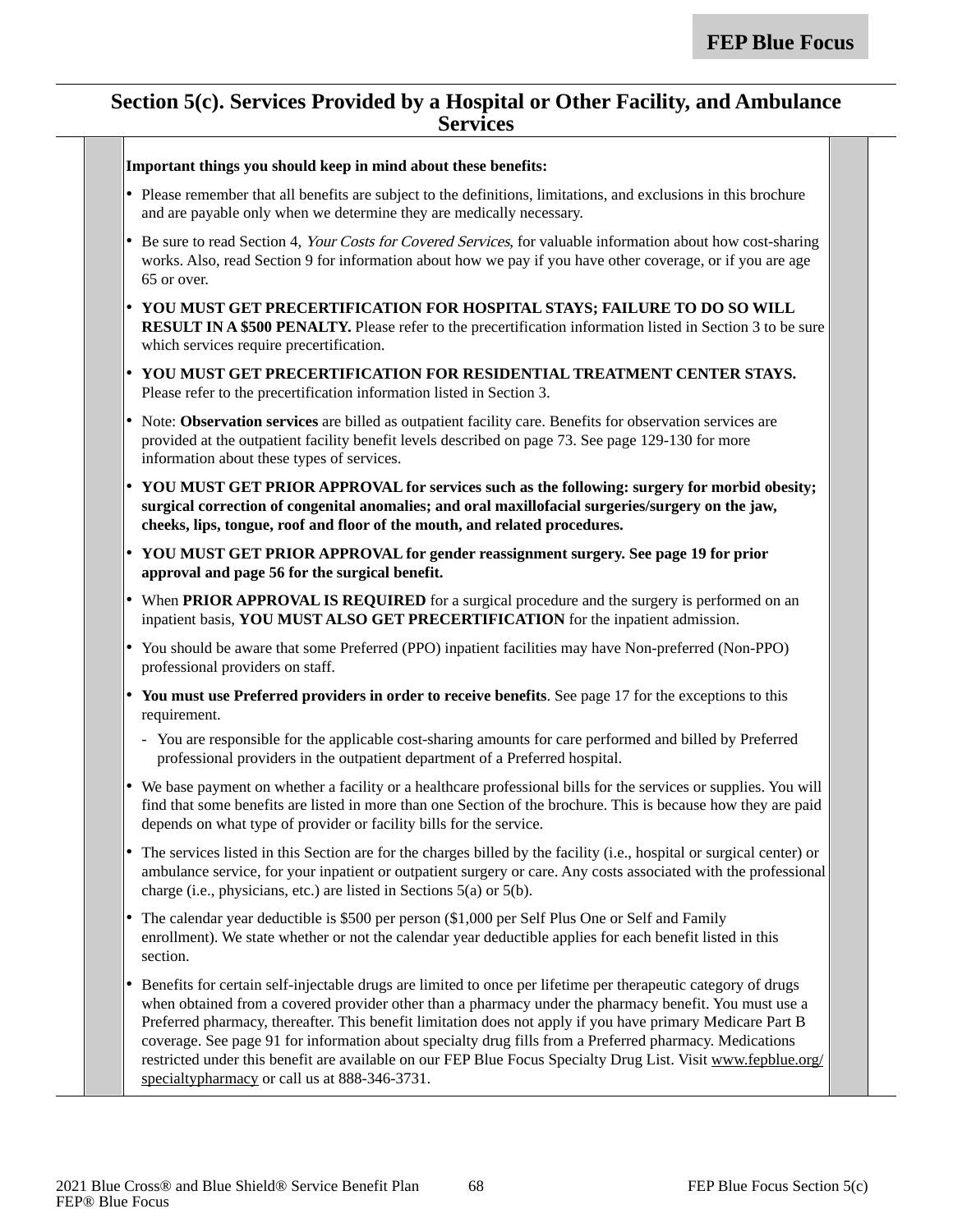| <b>Benefit Description</b>                                                                                                                                                                                                                                                                                                                                                                                                    | <b>You Pay</b>                                  |
|-------------------------------------------------------------------------------------------------------------------------------------------------------------------------------------------------------------------------------------------------------------------------------------------------------------------------------------------------------------------------------------------------------------------------------|-------------------------------------------------|
| Note: We state whether or not the calendar year deductible applies for each benefit listed in this section.                                                                                                                                                                                                                                                                                                                   |                                                 |
| <b>Inpatient Hospital</b>                                                                                                                                                                                                                                                                                                                                                                                                     |                                                 |
| Room and board, such as:                                                                                                                                                                                                                                                                                                                                                                                                      | Preferred facilities: 30% of the Plan allowance |
| Semiprivate or intensive care accommodations<br>٠                                                                                                                                                                                                                                                                                                                                                                             | (deductible applies)                            |
| • General nursing care                                                                                                                                                                                                                                                                                                                                                                                                        | Non-preferred facilities (Member/Non-member):   |
| • Meals and special diets                                                                                                                                                                                                                                                                                                                                                                                                     | You pay all charges                             |
| Note: We cover a private room only when you must be isolated to prevent<br>contagion, when your isolation is required by law, or when a hospital only has<br>private rooms.                                                                                                                                                                                                                                                   |                                                 |
| Other inpatient hospital services and supplies, such as:                                                                                                                                                                                                                                                                                                                                                                      |                                                 |
| Operating, recovery, and other treatment rooms<br>٠                                                                                                                                                                                                                                                                                                                                                                           |                                                 |
| Prescribed drugs and medications                                                                                                                                                                                                                                                                                                                                                                                              |                                                 |
| • Diagnostic studies, radiology services, laboratory tests, and pathology<br>services                                                                                                                                                                                                                                                                                                                                         |                                                 |
| • Administration of blood or blood plasma                                                                                                                                                                                                                                                                                                                                                                                     |                                                 |
| • Dressings, splints, casts, and sterile tray services                                                                                                                                                                                                                                                                                                                                                                        |                                                 |
| • Internal prosthetic devices                                                                                                                                                                                                                                                                                                                                                                                                 |                                                 |
| • Other medical supplies and equipment, including oxygen                                                                                                                                                                                                                                                                                                                                                                      |                                                 |
| Anesthetics and anesthesia services                                                                                                                                                                                                                                                                                                                                                                                           |                                                 |
| Take-home items                                                                                                                                                                                                                                                                                                                                                                                                               |                                                 |
| • Pre-admission testing recognized as part of the hospital admissions process                                                                                                                                                                                                                                                                                                                                                 |                                                 |
| • Nutritional counseling                                                                                                                                                                                                                                                                                                                                                                                                      |                                                 |
| • Acute inpatient rehabilitation                                                                                                                                                                                                                                                                                                                                                                                              |                                                 |
| Note: Observation services are billed as outpatient facility care. As a result,<br>benefits for observation services are provided at the outpatient facility benefit<br>levels described on page 73. See pages 129-130 for more information about<br>these types of services.                                                                                                                                                 |                                                 |
| Here are some things to keep in mind:                                                                                                                                                                                                                                                                                                                                                                                         |                                                 |
| • If you need to stay longer in the hospital than initially planned, we will<br>cover an extended stay if it is medically necessary. However, you must<br>precertify the extended stay. See page 25 for information on requesting<br>additional days.                                                                                                                                                                         |                                                 |
| • We pay inpatient hospital benefits for an admission in connection with the<br>treatment of children up to age 22 with severe dental caries. We cover<br>hospitalization for other types of dental procedures only when a non-dental<br>physical impairment exists that makes hospitalization necessary to<br>safeguard the health of the patient. We provide benefits for dental<br>procedures as shown in Section $5(g)$ . |                                                 |
| Notes:                                                                                                                                                                                                                                                                                                                                                                                                                        |                                                 |
| • See pages 75 and 85 for inpatient residential treatment center.                                                                                                                                                                                                                                                                                                                                                             |                                                 |
| • See pages 70-72 for other covered maternity services.                                                                                                                                                                                                                                                                                                                                                                       |                                                 |
| • For inpatient care received overseas, refer to Section 5(i) page 105.                                                                                                                                                                                                                                                                                                                                                       |                                                 |

Inpatient Hospital - continued on next page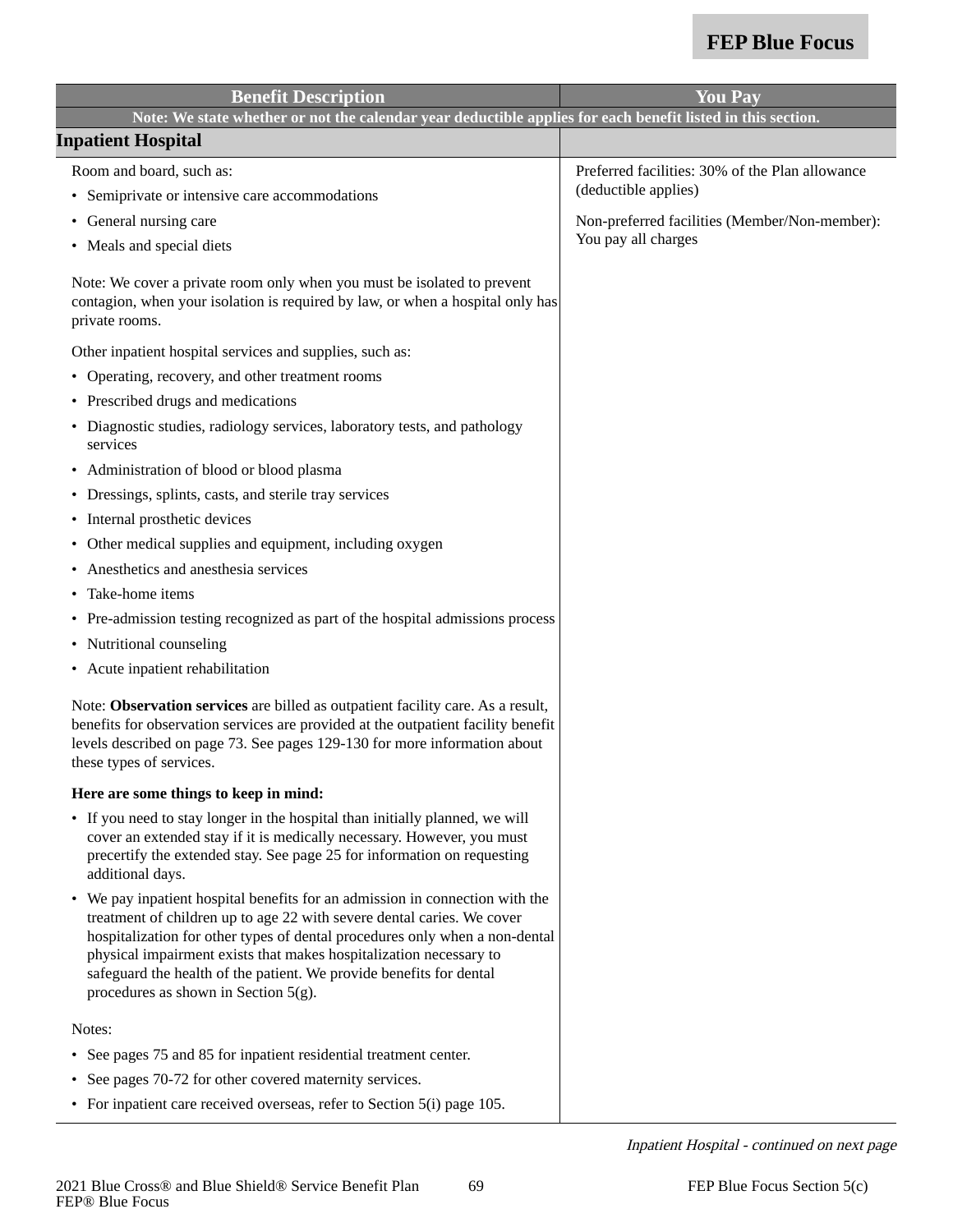| <b>Benefit Description</b>                                                                                                                                                                                                                                                                                                                                                                                                                                                                             | <b>You Pay</b>                                                           |
|--------------------------------------------------------------------------------------------------------------------------------------------------------------------------------------------------------------------------------------------------------------------------------------------------------------------------------------------------------------------------------------------------------------------------------------------------------------------------------------------------------|--------------------------------------------------------------------------|
| <b>Inpatient Hospital (cont.)</b>                                                                                                                                                                                                                                                                                                                                                                                                                                                                      |                                                                          |
| Not covered:                                                                                                                                                                                                                                                                                                                                                                                                                                                                                           | All charges                                                              |
| • Admission to non-covered facilities, such as nursing homes, extended care/<br>skilled nursing facilities, schools, or residential treatment centers (except as<br>described on pages 75 and 85)                                                                                                                                                                                                                                                                                                      |                                                                          |
| Personal comfort items, such as guest meals and beds, phone, television,<br>$\bullet$<br>beauty and barber services                                                                                                                                                                                                                                                                                                                                                                                    |                                                                          |
| • Private duty nursing                                                                                                                                                                                                                                                                                                                                                                                                                                                                                 |                                                                          |
| • Facility room and board expenses when, in our judgment, an admission or<br>portion of an admission is:                                                                                                                                                                                                                                                                                                                                                                                               |                                                                          |
| Custodial or long term care (see Definitions)                                                                                                                                                                                                                                                                                                                                                                                                                                                          |                                                                          |
| Convalescent care or a rest cure                                                                                                                                                                                                                                                                                                                                                                                                                                                                       |                                                                          |
| - Domiciliary care provided because care in the home is not available or is<br>unsuitable                                                                                                                                                                                                                                                                                                                                                                                                              |                                                                          |
| Care that is not medically necessary, such as:<br>٠                                                                                                                                                                                                                                                                                                                                                                                                                                                    |                                                                          |
| - When services did not require the acute hospital inpatient (overnight)<br>setting but could have been provided safely and adequately in a<br>physician's office, the outpatient department of a hospital, or some other<br>setting, without adversely affecting your condition or the quality of<br>medical care you receive.                                                                                                                                                                        |                                                                          |
| - Admissions for, or consisting primarily of, observation and/or evaluation<br>that could have been provided safely and adequately in some other<br>setting (such as a physician's office)                                                                                                                                                                                                                                                                                                             |                                                                          |
| Admissions primarily for diagnostic studies, radiology services,<br>$\blacksquare$<br>laboratory tests, or pathology services that could have been provided<br>safely and adequately in some other setting (such as the outpatient<br>department of a hospital or a physician's office)                                                                                                                                                                                                                |                                                                          |
| Note: If we determine that an inpatient admission is one of the types listed<br>above, we will not provide benefits for inpatient room and board or inpatient<br>physician care. However, we will provide benefits for covered services or<br>supplies other than room and board and inpatient physician care at the level<br>that we would have paid if they had been provided in some other setting.<br>Benefits are limited to care provided by covered facility providers (see pages<br>$15-16$ ). |                                                                          |
| <b>Maternity – Facility</b>                                                                                                                                                                                                                                                                                                                                                                                                                                                                            |                                                                          |
| We encourage you to notify us of your pregnancy during the first trimester,<br>see page 23.                                                                                                                                                                                                                                                                                                                                                                                                            | Preferred facilities: \$1,500 copayment per<br>pregnancy (no deductible) |
| Maternity (obstetrical) care including related conditions resulting in childbirth<br>or miscarriage, such as:                                                                                                                                                                                                                                                                                                                                                                                          | Non-preferred facilities (Member/Non-member):<br>You pay all charges     |
| • Inpatient facility care,                                                                                                                                                                                                                                                                                                                                                                                                                                                                             |                                                                          |
| • Care at birthing facilities, and                                                                                                                                                                                                                                                                                                                                                                                                                                                                     |                                                                          |
| • Services you receive on an outpatient basis                                                                                                                                                                                                                                                                                                                                                                                                                                                          |                                                                          |
|                                                                                                                                                                                                                                                                                                                                                                                                                                                                                                        |                                                                          |

Maternity – Facility - continued on next page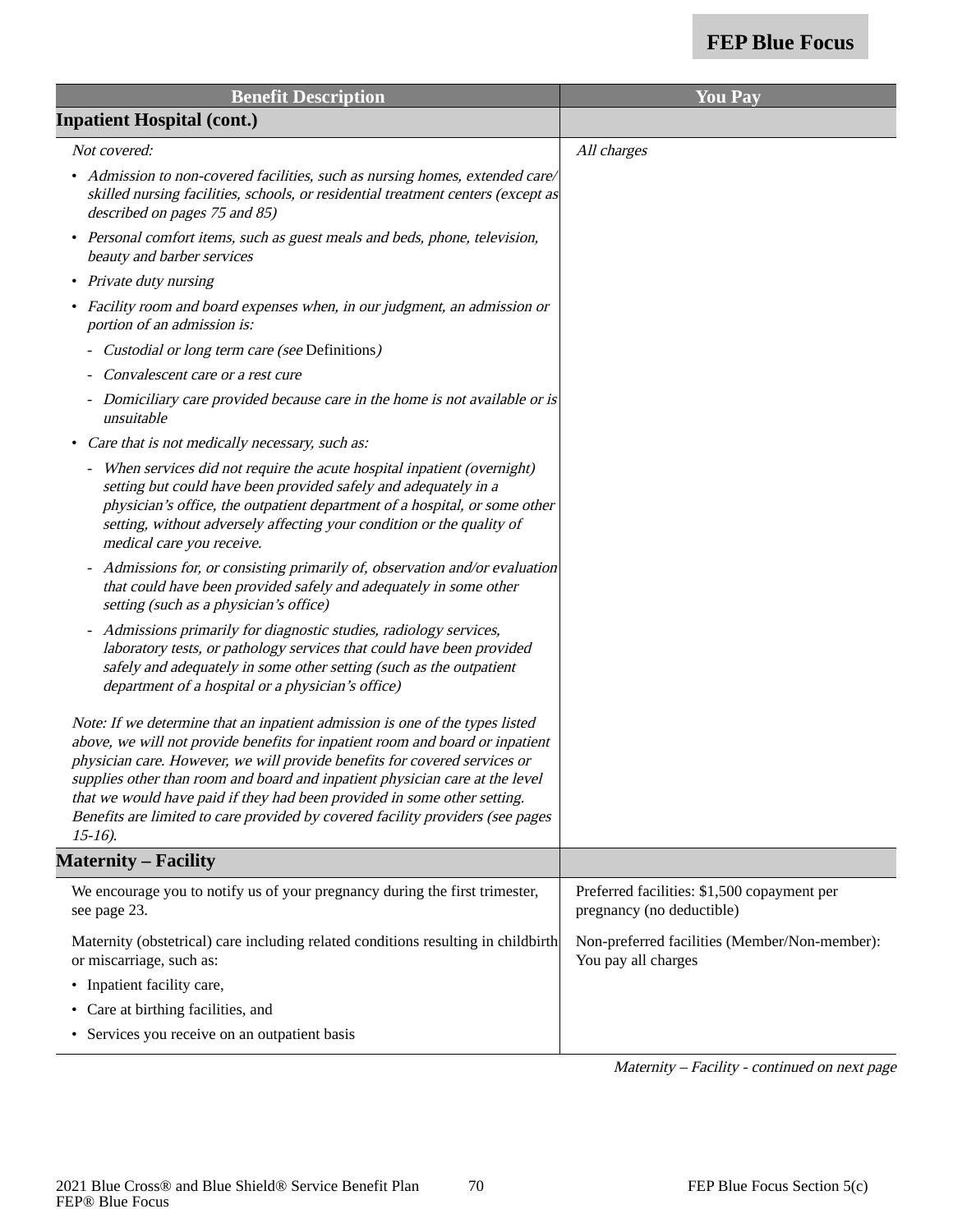| <b>Benefit Description</b>                                                                                                                                                                                                                                                                                                                                                                                                                           | <b>You Pay</b>    |
|------------------------------------------------------------------------------------------------------------------------------------------------------------------------------------------------------------------------------------------------------------------------------------------------------------------------------------------------------------------------------------------------------------------------------------------------------|-------------------|
| <b>Maternity – Facility (cont.)</b>                                                                                                                                                                                                                                                                                                                                                                                                                  |                   |
| Notes:                                                                                                                                                                                                                                                                                                                                                                                                                                               | See previous page |
| • We cover up to 4 visits per year in full to treat depression associated with<br>pregnancy (i.e., depression during pregnancy, postpartum depression, or<br>both) when you use a Preferred provider. See page 44.                                                                                                                                                                                                                                   |                   |
| • Preventive care benefits apply to the screening of pregnant members for<br>HIV, syphilis and unhealthy alcohol use/substance use when billed by a<br>facility.                                                                                                                                                                                                                                                                                     |                   |
| Room and board, such as:                                                                                                                                                                                                                                                                                                                                                                                                                             |                   |
| • Semiprivate or intensive care accommodations                                                                                                                                                                                                                                                                                                                                                                                                       |                   |
| • General nursing care                                                                                                                                                                                                                                                                                                                                                                                                                               |                   |
| • Meals and special diets                                                                                                                                                                                                                                                                                                                                                                                                                            |                   |
| Other inpatient hospital services and supplies, such as:                                                                                                                                                                                                                                                                                                                                                                                             |                   |
| • Administration of blood or blood plasma                                                                                                                                                                                                                                                                                                                                                                                                            |                   |
| Anesthetics and anesthesia services                                                                                                                                                                                                                                                                                                                                                                                                                  |                   |
| • Breastfeeding education                                                                                                                                                                                                                                                                                                                                                                                                                            |                   |
| • Covered medical supplies and equipment, including oxygen                                                                                                                                                                                                                                                                                                                                                                                           |                   |
| • Delivery, operating, recovery, and other treatment rooms                                                                                                                                                                                                                                                                                                                                                                                           |                   |
| • Diagnostic studies, radiology services, laboratory tests, and pathology<br>services                                                                                                                                                                                                                                                                                                                                                                |                   |
| • Dressings and sterile tray services                                                                                                                                                                                                                                                                                                                                                                                                                |                   |
| • Nutritional counseling                                                                                                                                                                                                                                                                                                                                                                                                                             |                   |
| • Prescribed drugs and medications                                                                                                                                                                                                                                                                                                                                                                                                                   |                   |
| Take-home items<br>$\bullet$                                                                                                                                                                                                                                                                                                                                                                                                                         |                   |
| Here are some things to keep in mind:                                                                                                                                                                                                                                                                                                                                                                                                                |                   |
| • You do not need to precertify your delivery; see page 25 for other<br>circumstances, such as extended stays for you or your newborn.                                                                                                                                                                                                                                                                                                               |                   |
| • You may remain in the hospital up to 48 hours after a vaginal delivery and<br>96 hours after a cesarean delivery. We will cover an extended stay if<br>medically necessary.                                                                                                                                                                                                                                                                        |                   |
| • We cover routine nursery care of the newborn when performed during the<br>covered portion of the mother's maternity stay and billed by the facility. We<br>cover other care of a newborn who requires professional services or non-<br>routine treatment, only if we cover the newborn under a Self Plus One or<br>Self and Family enrollment. Surgical benefits apply to circumcision if<br>billed by a professional provider for a male newborn. |                   |
| • When a newborn requires definitive treatment during or after the mother's<br>confinement, the newborn is considered a patient in his or her own right.<br>Regular medical or surgical benefits apply rather than maternity benefits.                                                                                                                                                                                                               |                   |
| • See page 56 for our payment levels for circumcision.                                                                                                                                                                                                                                                                                                                                                                                               |                   |
| • Note: For inpatient care received overseas, refer to Section 5(i), page 105.                                                                                                                                                                                                                                                                                                                                                                       |                   |

Maternity – Facility - continued on next page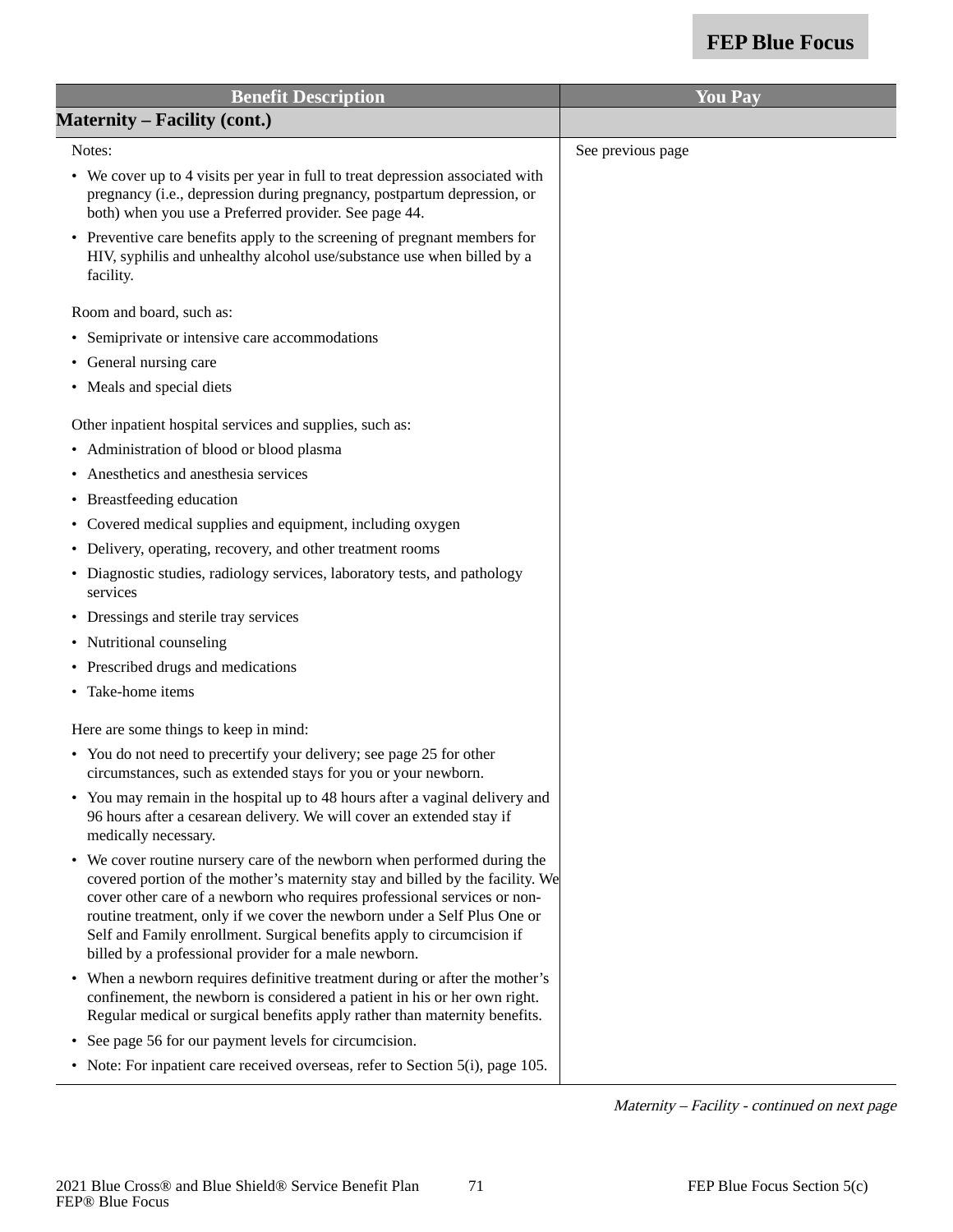| <b>Benefit Description</b>                                                                                                                                                                                                                              | <b>You Pay</b>                                                          |
|---------------------------------------------------------------------------------------------------------------------------------------------------------------------------------------------------------------------------------------------------------|-------------------------------------------------------------------------|
| <b>Maternity – Facility (cont.)</b>                                                                                                                                                                                                                     |                                                                         |
| Not covered:                                                                                                                                                                                                                                            | All charges                                                             |
| • Breast pumps and milk storage bags except as stated on page 45                                                                                                                                                                                        |                                                                         |
| • Breastfeeding supplies other than those contained in the breast pump kit<br>described on page 45 including clothing (e.g., nursing bras), baby bottles,<br>or items for personal comfort or convenience (e.g., nursing pads)                          |                                                                         |
| • Childbirth preparation, Lamaze, and other birthing/parenting classes                                                                                                                                                                                  |                                                                         |
| • Doula, birth companion, and similar supporter                                                                                                                                                                                                         |                                                                         |
| • Genetic testing/screening of the baby's father (see page 39 for our coverage<br>of medically necessary diagnostic genetic testing)                                                                                                                    |                                                                         |
| • Genetic testing not specifically stated as covered on page 42                                                                                                                                                                                         |                                                                         |
| • Maternity care for members not enrolled in this Plan                                                                                                                                                                                                  |                                                                         |
| • Personal comfort items, such as guest meals and beds, phone, television,<br>beauty and barber services                                                                                                                                                |                                                                         |
| • Private duty nursing                                                                                                                                                                                                                                  |                                                                         |
| • Procedures, services, drugs, and supplies related to abortions except when<br>the life of the mother would be endangered if the fetus were carried to term<br>or when the pregnancy is the result of an act of rape or incest                         |                                                                         |
| • Tocolytic therapy and related services provided on an outpatient basis                                                                                                                                                                                |                                                                         |
| <b>Outpatient Hospital or Ambulatory Surgical Center</b>                                                                                                                                                                                                |                                                                         |
| Outpatient surgical and treatment services performed and billed by a<br>facility, such as:                                                                                                                                                              | Preferred facilities: 30% of the Plan allowance<br>(deductible applies) |
| • Operating, recovery, and other treatment rooms                                                                                                                                                                                                        | Non-preferred facilities (Member/Non-member):                           |
| • Anesthetics and anesthesia services                                                                                                                                                                                                                   | You pay all charges                                                     |
| • Pre-surgical testing performed within one business day of the covered<br>surgical services                                                                                                                                                            |                                                                         |
| • Chemotherapy and radiation therapy                                                                                                                                                                                                                    |                                                                         |
| • Colonoscopy, with or without biopsy                                                                                                                                                                                                                   |                                                                         |
| Note: Preventive care benefits apply to the facility charges for your first<br>covered colonoscopy of the calendar year (see page 40). We provide<br>diagnostic benefits for services related to subsequent colonoscopy<br>procedures in the same year. |                                                                         |
| • Intravenous (IV)/infusion therapy                                                                                                                                                                                                                     |                                                                         |
| • Renal dialysis                                                                                                                                                                                                                                        |                                                                         |
| • Visits to the outpatient department of a hospital for non-emergency<br>treatment services                                                                                                                                                             |                                                                         |
| • Diabetic education                                                                                                                                                                                                                                    |                                                                         |
| • Administration of blood, blood plasma, and other biologicals                                                                                                                                                                                          |                                                                         |
| • Blood and blood plasma, if not donated or replaced, and other biologicals                                                                                                                                                                             |                                                                         |
| • Dressings, splints, casts, and sterile tray services                                                                                                                                                                                                  |                                                                         |
| • Facility supplies for hemophilia home care                                                                                                                                                                                                            |                                                                         |
| • Other medical supplies, including oxygen                                                                                                                                                                                                              |                                                                         |
| • Surgical implants                                                                                                                                                                                                                                     |                                                                         |

Outpatient Hospital or Ambulatory Surgical Center - continued on next page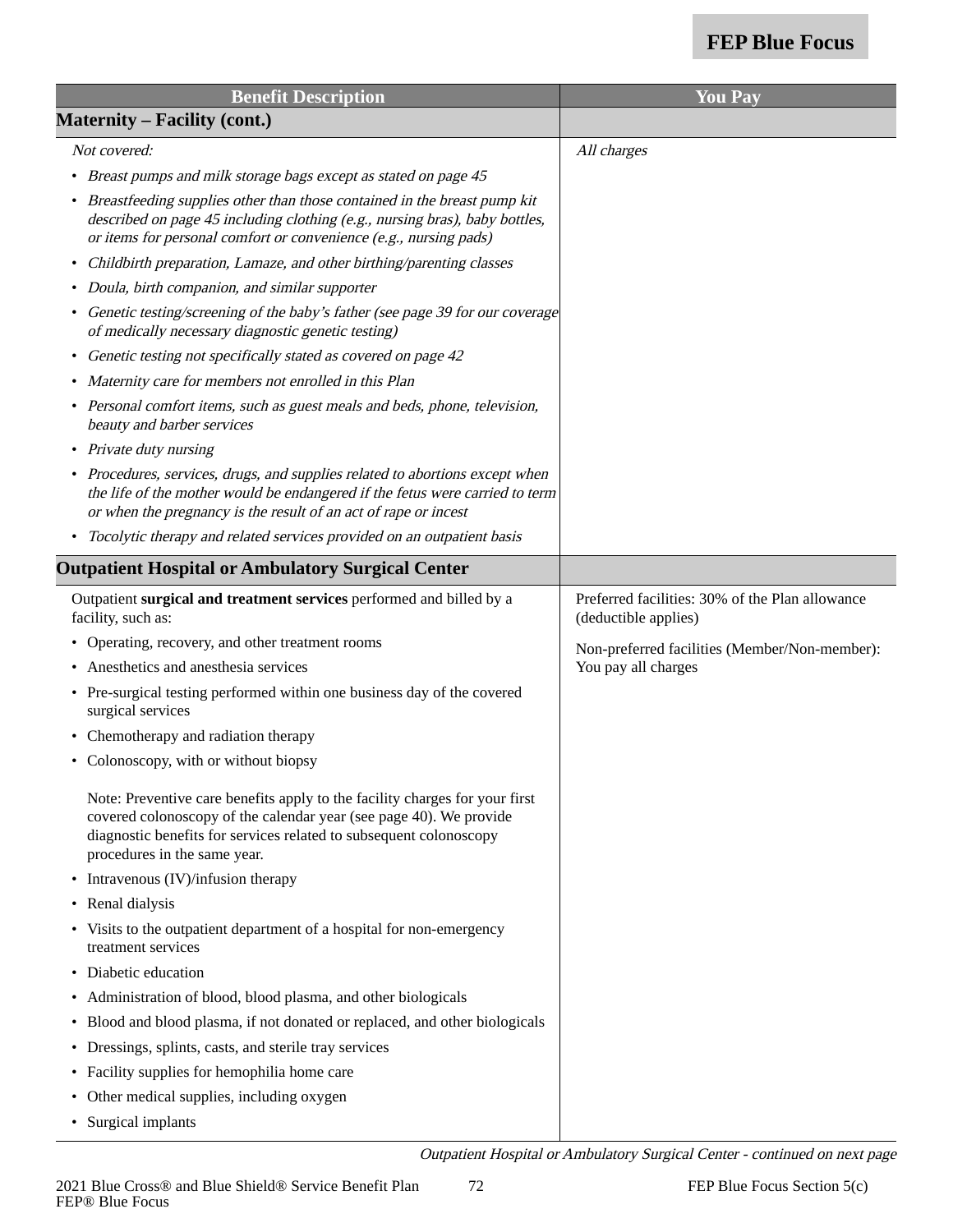| <b>Benefit Description</b>                                                                                                                                                                                                                                                                                                                            | <b>You Pay</b>                                                                                                                      |
|-------------------------------------------------------------------------------------------------------------------------------------------------------------------------------------------------------------------------------------------------------------------------------------------------------------------------------------------------------|-------------------------------------------------------------------------------------------------------------------------------------|
| <b>Outpatient Hospital or Ambulatory Surgical Center (cont.)</b>                                                                                                                                                                                                                                                                                      |                                                                                                                                     |
| Cardiac rehabilitation                                                                                                                                                                                                                                                                                                                                | Preferred facilities: 30% of the Plan allowance                                                                                     |
| Observation services                                                                                                                                                                                                                                                                                                                                  | (deductible applies)                                                                                                                |
| Note: All outpatient services billed by the facility during the time you are<br>receiving observation services are included in the cost-share amounts<br>shown here. Please refer to Section 5(a) for services billed by professional<br>providers during an observation stay and page 69 for information about<br>benefits for inpatient admissions. | Non-preferred facilities (Member/Non-member):<br>You pay all charges                                                                |
| Pulmonary rehabilitation<br>$\bullet$                                                                                                                                                                                                                                                                                                                 |                                                                                                                                     |
| Hospital-based clinic visits                                                                                                                                                                                                                                                                                                                          |                                                                                                                                     |
| Outpatient hospital services and supplies related to:                                                                                                                                                                                                                                                                                                 |                                                                                                                                     |
| - Treatment of children up to age 22 with severe dental caries.                                                                                                                                                                                                                                                                                       |                                                                                                                                     |
| - Dental procedures only when a non-dental physical impairment exists<br>that makes the hospital setting necessary to safeguard the health of the<br>patient. See Section 5(g), Dental Benefits, page 100.                                                                                                                                            |                                                                                                                                     |
| Notes:                                                                                                                                                                                                                                                                                                                                                |                                                                                                                                     |
| • See pages 80-82 for our payment levels for care related to a medical<br>emergency or accidental injury.                                                                                                                                                                                                                                             |                                                                                                                                     |
| See pages 46 for our coverage of family planning services.<br>$\bullet$                                                                                                                                                                                                                                                                               |                                                                                                                                     |
| See page 75 for outpatient drugs, medical devices, and durable medical<br>equipment billed for by a facility.                                                                                                                                                                                                                                         |                                                                                                                                     |
| • See page 70 for maternity care provided in an outpatient facility.                                                                                                                                                                                                                                                                                  |                                                                                                                                     |
| Outpatient diagnostic testing performed and billed by a facility, such as:                                                                                                                                                                                                                                                                            | Preferred facilities: 30% of the Plan allowance                                                                                     |
| Angiographies<br>٠                                                                                                                                                                                                                                                                                                                                    | (deductible applies)                                                                                                                |
| • Bone density tests                                                                                                                                                                                                                                                                                                                                  | Non-preferred facilities (Member/Non-member):                                                                                       |
| CT scans*/MRIs*/PET scans*                                                                                                                                                                                                                                                                                                                            | • Member: 30% of the Plan allowance (deductible                                                                                     |
| • Genetic testing*                                                                                                                                                                                                                                                                                                                                    | applies)                                                                                                                            |
| Note: We cover specialized diagnostic genetic testing billed for by a<br>facility, such as the outpatient department of a hospital, as shown here. See<br>page 42 for coverage criteria and limitations.                                                                                                                                              | • Non-member: 30% of the Plan allowance<br>(deductible applies), plus any difference<br>between our allowance and the billed amount |
| Nuclear medicine                                                                                                                                                                                                                                                                                                                                      |                                                                                                                                     |
| Sleep studies<br>٠                                                                                                                                                                                                                                                                                                                                    |                                                                                                                                     |
| Cardiovascular monitoring<br>٠                                                                                                                                                                                                                                                                                                                        |                                                                                                                                     |
| EEGs                                                                                                                                                                                                                                                                                                                                                  |                                                                                                                                     |
| Ultrasounds<br>$\bullet$                                                                                                                                                                                                                                                                                                                              |                                                                                                                                     |
| Neurological testing<br>$\bullet$                                                                                                                                                                                                                                                                                                                     |                                                                                                                                     |
| • X-rays (including set-up of portable X-ray equipment)                                                                                                                                                                                                                                                                                               |                                                                                                                                     |
| $\bullet$ EKGs                                                                                                                                                                                                                                                                                                                                        |                                                                                                                                     |
| • Laboratory tests and pathology services                                                                                                                                                                                                                                                                                                             |                                                                                                                                     |
| Note: For outpatient facility care related to maternity, including outpatient<br>care at birthing facilities, see <i>Maternity – Facility</i> , page 70 in this Section.                                                                                                                                                                              |                                                                                                                                     |
| *Prior approval is required.                                                                                                                                                                                                                                                                                                                          |                                                                                                                                     |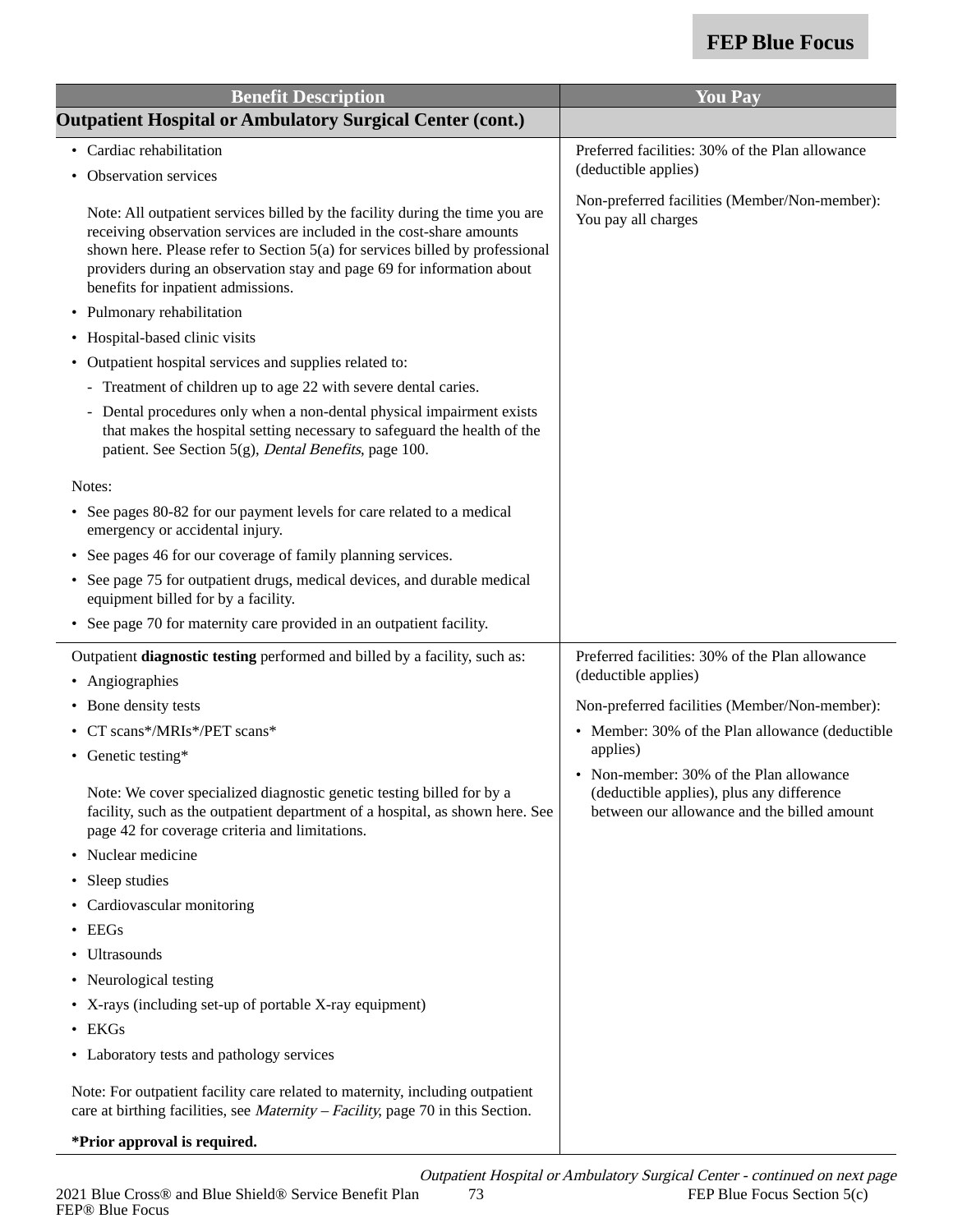| <b>Benefit Description</b>                                                                                                                                                                          | <b>You Pay</b>                                                                                                                                  |
|-----------------------------------------------------------------------------------------------------------------------------------------------------------------------------------------------------|-------------------------------------------------------------------------------------------------------------------------------------------------|
| <b>Outpatient Hospital or Ambulatory Surgical Center (cont.)</b>                                                                                                                                    |                                                                                                                                                 |
| Outpatient treatment and therapy services performed and billed by a<br>facility, limited to:                                                                                                        | Preferred facilities: \$25 copayment per visit (no<br>deductible)                                                                               |
| • Cognitive rehabilitation therapy limited to 25 visits per person per calendar<br>year                                                                                                             | Non-preferred facilities (Member/Non-member):<br>You pay all charges                                                                            |
| • Physical therapy, occupational therapy, and speech therapy limited to 25<br>visits per person, per calendar year for physical, occupational, or speech<br>therapy, or a combination of all three. | Note: You pay 30% of the Plan allowance<br>(deductible applies) for supplies or drugs<br>administered or obtained in connection with your       |
| Manipulative treatment and acupuncture services, limited to a combined 10<br>visits per person.                                                                                                     | care. (See page 126 for more information about<br>"agents.")                                                                                    |
| Notes:                                                                                                                                                                                              |                                                                                                                                                 |
| - We provide benefits for manipulative treatment and acupuncture services<br>as described on page 54.                                                                                               |                                                                                                                                                 |
| See page 67 for our coverage of acupuncture when provided as<br>$\blacksquare$<br>anesthesia for covered surgery.                                                                                   |                                                                                                                                                 |
| See page 71 for our coverage of acupuncture when provided as<br>anesthesia for covered maternity care.                                                                                              |                                                                                                                                                 |
| Note: The limitations listed above are a combined total regardless of the type<br>of covered provider or facility billing for the services.                                                         |                                                                                                                                                 |
| Outpatient treatment services performed and billed by a facility, are limited<br>to:                                                                                                                | Preferred facilities: 30% of the Plan allowance<br>(deductible applies)                                                                         |
| Outpatient applied behavior analysis <sup>*</sup> (ABA) for an autism spectrum<br>disorder performed and billed by a facility limited to 200 hours per person,<br>per calendar year.                | Non-preferred facilities (Member/Non-member):<br>You pay all charges                                                                            |
| Note: The limitations listed is a combined total regardless of the type of<br>covered provider or facility billing for the services.                                                                |                                                                                                                                                 |
| *Prior approval is required, see pages 18-21 for prior approval<br>requirements.                                                                                                                    |                                                                                                                                                 |
| Outpatient adult preventive care performed and billed by a facility, limited<br>to:                                                                                                                 | Preferred facilities: Nothing (no deductible)                                                                                                   |
| • Visits/exams for preventive care, screening procedures, and routine<br>immunizations described on pages 40-42                                                                                     | Non-preferred facilities (Member/Non-Member):<br>Nothing (no deductible) for cancer screenings and<br>ultrasound screening for abdominal aortic |
| • Cancer screenings listed on pages 40-41 and ultrasound screening for<br>abdominal aortic aneurysm                                                                                                 | aneurysm                                                                                                                                        |
| Notes:                                                                                                                                                                                              | Note: Benefits are not available for routine adult<br>physical examinations, associated laboratory tests,                                       |
| See page 42 for our coverage requirements for preventive BRCA testing.<br>$\bullet$                                                                                                                 | colonoscopies, or routine immunizations                                                                                                         |
| See page 43 for our payment levels for covered preventive care services for<br>children billed for by facilities and performed on an outpatient basis.                                              | performed at Non-preferred (Member/Non-<br>member) facilities.                                                                                  |

Outpatient Hospital or Ambulatory Surgical Center - continued on next page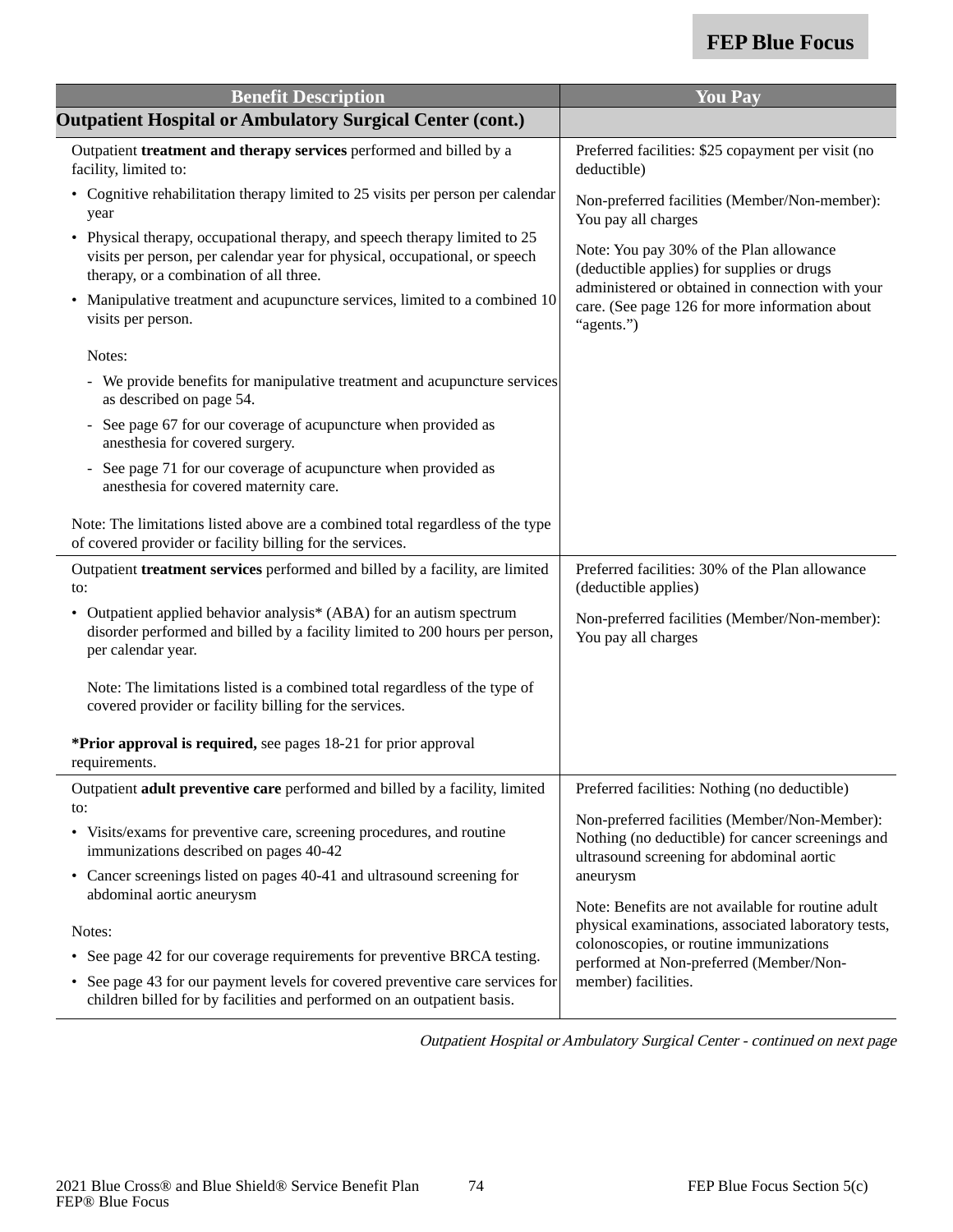| <b>Benefit Description</b>                                                                                                                                                                                                                                                                                                                                                                                                              | <b>You Pay</b>                                                          |
|-----------------------------------------------------------------------------------------------------------------------------------------------------------------------------------------------------------------------------------------------------------------------------------------------------------------------------------------------------------------------------------------------------------------------------------------|-------------------------------------------------------------------------|
| <b>Outpatient Hospital or Ambulatory Surgical Center (cont.)</b>                                                                                                                                                                                                                                                                                                                                                                        |                                                                         |
| Outpatient drugs, medical devices, and durable medical equipment billed<br>for by a facility, such as:                                                                                                                                                                                                                                                                                                                                  | Preferred facilities: 30% of the Plan allowance<br>(deductible applies) |
| • Prescribed drugs and medications                                                                                                                                                                                                                                                                                                                                                                                                      | Non-preferred facilities (Member/Non-member):<br>You pay all charges    |
| Note: Certain self-injectable drugs are covered only when dispensed by a<br>pharmacy under the pharmacy benefit. These drugs will be covered once<br>per lifetime per therapeutic category of drugs when dispensed by a non-<br>pharmacy-benefit provider. This benefit limitation does not apply if you<br>have primary Medicare Part B coverage. See page 91 for information about<br>specialty drug fills from a Preferred pharmacy. |                                                                         |
| • Orthopedic and prosthetic devices                                                                                                                                                                                                                                                                                                                                                                                                     |                                                                         |
| • Durable medical equipment                                                                                                                                                                                                                                                                                                                                                                                                             |                                                                         |
| Surgical implants<br>٠                                                                                                                                                                                                                                                                                                                                                                                                                  |                                                                         |
| Oral and transdermal contraceptives                                                                                                                                                                                                                                                                                                                                                                                                     |                                                                         |
| Note: We waive your cost-share for generic oral and transdermal<br>contraceptives when you purchase them at a Preferred retail pharmacy; see<br>Section 5(f) page 93.                                                                                                                                                                                                                                                                   |                                                                         |
| <b>Residential Treatment Center</b>                                                                                                                                                                                                                                                                                                                                                                                                     |                                                                         |
| <b>Inpatient Residential Treatment Center:</b>                                                                                                                                                                                                                                                                                                                                                                                          | Preferred facilities: 30% of the Plan allowance                         |
| Precertification prior to admission is required.                                                                                                                                                                                                                                                                                                                                                                                        | (deductible applies)                                                    |
| A preliminary treatment plan and discharge plan must be developed and<br>agreed to by the member, provider (residential treatment center (RTC)), and<br>case manager in the Local Plan where the RTC is located prior to admission.                                                                                                                                                                                                     | Non-preferred facilities (Member/Non-member):<br>You pay all charges    |
| We cover up to a combined total (medical and mental health and substance<br>use disorder) of 30 days per calendar year of inpatient care provided and<br>billed by an RTC for members enrolled and participating in case management<br>through the Local Plan, when the care is medically necessary for treatment of<br>a medical, mental health, and/or substance use disorder:                                                        |                                                                         |
| • Room and board, such as semiprivate room, nursing care, meals, special<br>diets, ancillary charges, and covered therapy services when billed by the<br>facility (see page 84 for services billed by professional providers).                                                                                                                                                                                                          |                                                                         |
| Notes:                                                                                                                                                                                                                                                                                                                                                                                                                                  |                                                                         |
| • For inpatient care received overseas, refer to Section 5(i), page 105.                                                                                                                                                                                                                                                                                                                                                                |                                                                         |
| • For outpatient residential treatment center services, see page 86.                                                                                                                                                                                                                                                                                                                                                                    |                                                                         |
| Not covered services, such as:                                                                                                                                                                                                                                                                                                                                                                                                          | All charges                                                             |
| <b>Biofeedback</b>                                                                                                                                                                                                                                                                                                                                                                                                                      |                                                                         |
| Custodial or long term care (see Definitions)                                                                                                                                                                                                                                                                                                                                                                                           |                                                                         |
| • Domiciliary care provided because care in the home is not available or is<br>unsuitable                                                                                                                                                                                                                                                                                                                                               |                                                                         |
| Educational therapy or educational classes                                                                                                                                                                                                                                                                                                                                                                                              |                                                                         |
| Equine/hippotherapy provided during the approved stay                                                                                                                                                                                                                                                                                                                                                                                   |                                                                         |
| Recreational therapy<br>٠                                                                                                                                                                                                                                                                                                                                                                                                               |                                                                         |
| • Respite care                                                                                                                                                                                                                                                                                                                                                                                                                          |                                                                         |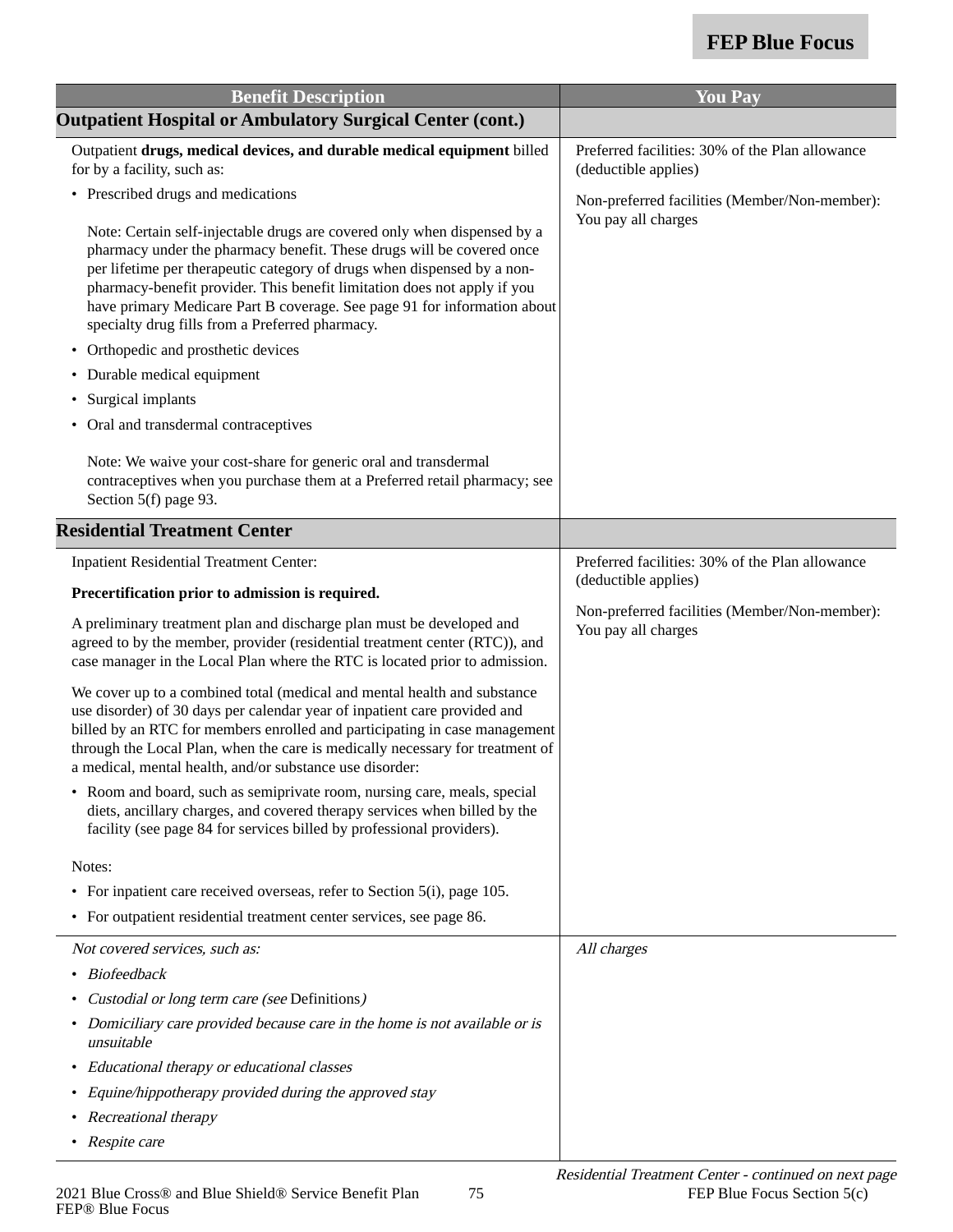| <b>Benefit Description</b>                                                                                                                                                                                                                                                                                                                                                                                                                                                                                                                | <b>You Pay</b>                                                                                                                                                                                                         |
|-------------------------------------------------------------------------------------------------------------------------------------------------------------------------------------------------------------------------------------------------------------------------------------------------------------------------------------------------------------------------------------------------------------------------------------------------------------------------------------------------------------------------------------------|------------------------------------------------------------------------------------------------------------------------------------------------------------------------------------------------------------------------|
| <b>Residential Treatment Center (cont.)</b>                                                                                                                                                                                                                                                                                                                                                                                                                                                                                               |                                                                                                                                                                                                                        |
| • Outdoor residential programs                                                                                                                                                                                                                                                                                                                                                                                                                                                                                                            | All charges                                                                                                                                                                                                            |
| • Outward Bound programs                                                                                                                                                                                                                                                                                                                                                                                                                                                                                                                  |                                                                                                                                                                                                                        |
| • Personal comfort items, such as guest meals and beds, phone, television,<br>beauty and barber service                                                                                                                                                                                                                                                                                                                                                                                                                                   |                                                                                                                                                                                                                        |
| • Services provided outside of the provider's licensure/scope of practice                                                                                                                                                                                                                                                                                                                                                                                                                                                                 |                                                                                                                                                                                                                        |
| Note: Residential treatment center benefits are not available for facilities<br>licensed as skilled nursing facilities, group home, halfway house or similar<br>type facilities.                                                                                                                                                                                                                                                                                                                                                          |                                                                                                                                                                                                                        |
| <b>Extended Care Benefits/Skilled Nursing Care Facility Benefits</b>                                                                                                                                                                                                                                                                                                                                                                                                                                                                      |                                                                                                                                                                                                                        |
| There are no benefits for admissions to an extended care or skilled<br>nursing facility.                                                                                                                                                                                                                                                                                                                                                                                                                                                  | All charges                                                                                                                                                                                                            |
| Benefits are available for the following covered services when provided as<br>outpatient services and billed by a skilled nursing facility:                                                                                                                                                                                                                                                                                                                                                                                               | Preferred facilities: 30% of the Plan allowance<br>(deductible applies)                                                                                                                                                |
| $\bullet$ Oxygen                                                                                                                                                                                                                                                                                                                                                                                                                                                                                                                          | Non-preferred facilities (Member/Non-member):<br>You pay all charges                                                                                                                                                   |
| Note: See Section 5(f) for benefits for prescription drugs.                                                                                                                                                                                                                                                                                                                                                                                                                                                                               |                                                                                                                                                                                                                        |
| Benefits are available for the following covered professional services when<br>provided as outpatient services and billed by a skilled nursing facility:                                                                                                                                                                                                                                                                                                                                                                                  | Preferred: \$25 copayment per visit (no deductible)                                                                                                                                                                    |
| • Cognitive rehabilitation therapy, limited to 25 visits per calendar year,<br>regardless of the provider billing the service                                                                                                                                                                                                                                                                                                                                                                                                             | Non-preferred (Member/Non-member): You pay<br>all charges                                                                                                                                                              |
| • Physical therapy, occupational therapy, or speech therapy or a combination<br>of all three (regardless of the provider or facility billing for the services)<br>limited to 25 visits per person, per calendar year                                                                                                                                                                                                                                                                                                                      | Note: You pay 30% of the Plan allowance<br>(deductible applies) for agents, drugs, and/or<br>supplies administered or obtained in connection<br>with your care. (See page 126 for more<br>information about "agents.") |
| Not covered:                                                                                                                                                                                                                                                                                                                                                                                                                                                                                                                              | All charges                                                                                                                                                                                                            |
| • Inpatient room and board billed by a skilled nursing facility                                                                                                                                                                                                                                                                                                                                                                                                                                                                           |                                                                                                                                                                                                                        |
| • Phone; television; personal comfort items, such as guest meals and beds,<br>beauty and barber services, recreational outings/trips, stretcher or<br>wheelchair transportation; non-emergent ambulance transport that is<br>requested beyond the nearest facility adequately equipped to treat the<br>member's condition, by patient or physician for continuity of care or other<br>reason; custodial or long term care (see Definitions), and domiciliary care<br>provided because care in the home is not available or is unsuitable. |                                                                                                                                                                                                                        |
| <b>Hospice Care</b>                                                                                                                                                                                                                                                                                                                                                                                                                                                                                                                       |                                                                                                                                                                                                                        |
| Hospice care is an integrated set of services and supplies designed to provide<br>palliative and supportive care to members with a projected life expectancy of<br>six months or less due to a terminal medical condition, as certified by the<br>member's primary care provider or specialist.                                                                                                                                                                                                                                           | See pages 77-78                                                                                                                                                                                                        |

Hospice Care - continued on next page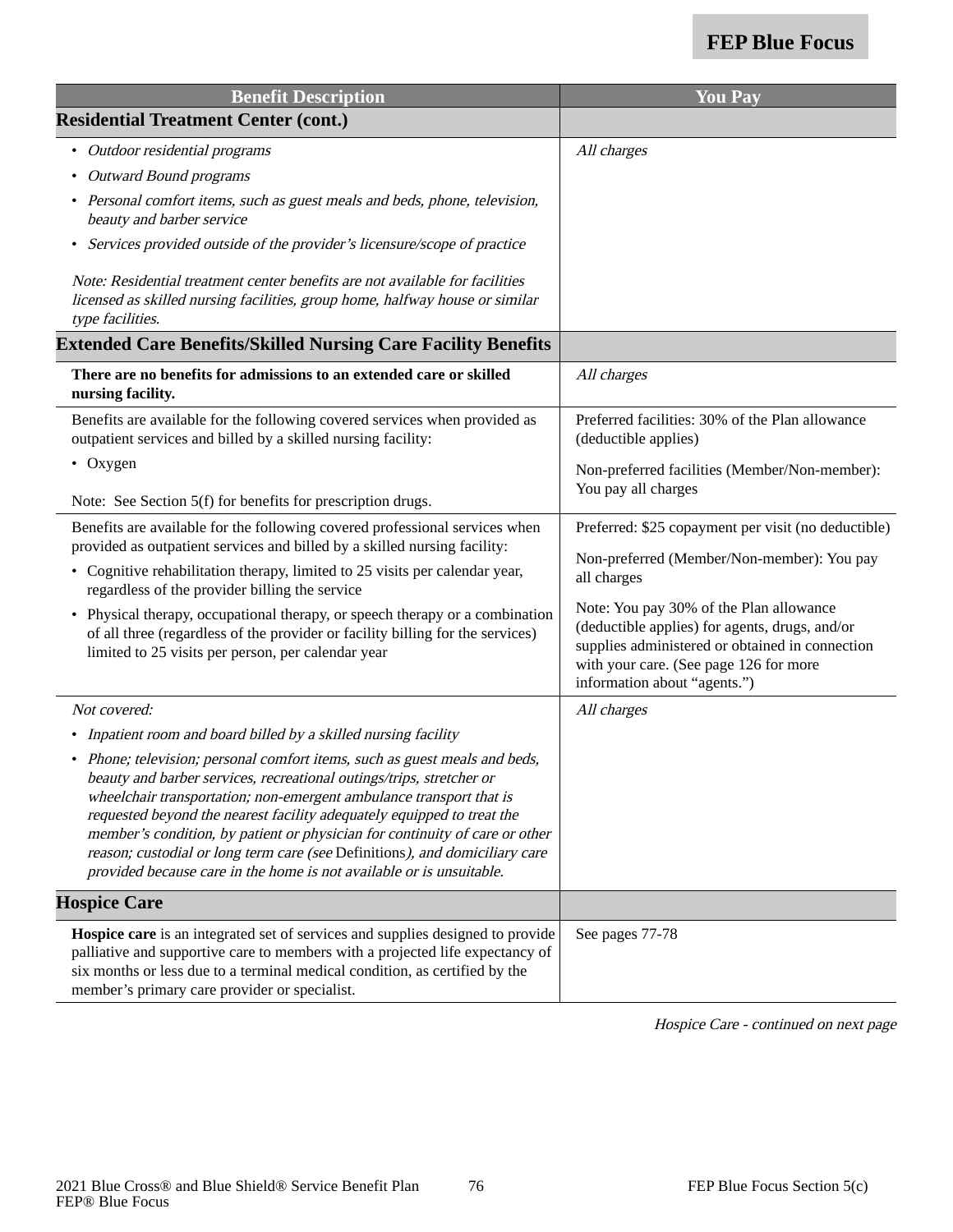| <b>Benefit Description</b>                                                                                                                                                                                                                                                                                                                                                                                                                                                                                                                                                                                                | <b>You Pay</b>                                                          |
|---------------------------------------------------------------------------------------------------------------------------------------------------------------------------------------------------------------------------------------------------------------------------------------------------------------------------------------------------------------------------------------------------------------------------------------------------------------------------------------------------------------------------------------------------------------------------------------------------------------------------|-------------------------------------------------------------------------|
| <b>Hospice Care (cont.)</b>                                                                                                                                                                                                                                                                                                                                                                                                                                                                                                                                                                                               |                                                                         |
| <b>Pre-Hospice Enrollment Benefits</b>                                                                                                                                                                                                                                                                                                                                                                                                                                                                                                                                                                                    | Preferred: 30% of the Plan allowance (deductible                        |
| Prior approval is not required.                                                                                                                                                                                                                                                                                                                                                                                                                                                                                                                                                                                           | applies)                                                                |
| Before home hospice care begins, members may be evaluated by a physician<br>to determine if home hospice care is appropriate. We provide benefits for pre-<br>enrollment visits when provided by a physician who is employed by the home<br>hospice agency and when billed by the agency employing the physician. The<br>pre-enrollment visit includes services such as:<br>• Evaluating the member's need for pain and/or symptom management; and<br>• Counseling regarding hospice and other care options                                                                                                               | Non-preferred (Participating/Non-participating):<br>You pay all charges |
| Prior approval from the Local Plan is required for all hospice services.<br>Our prior approval decision will be based on the medical necessity of the<br>hospice treatment plan and the clinical information provided to us by the<br>primary care provider (or specialist) and the hospice provider. We may also<br>request information from other providers who have treated the member. All<br>hospice services must be billed by the approved hospice agency. You are<br>responsible for making sure the hospice care provider has received prior<br>approval from the Local Plan (see pages 18-21 for instructions). |                                                                         |
| Please check with your Local Plan, and/or visit www.fepblue.org/provider to<br>use our National Doctor & Hospital Finder, for listings of Preferred hospice<br>providers.                                                                                                                                                                                                                                                                                                                                                                                                                                                 |                                                                         |
| Note: If Medicare Part A is the primary payor for the member's hospice care,<br>prior approval is not required. However, our benefits will be limited to those<br>services listed in this Section.                                                                                                                                                                                                                                                                                                                                                                                                                        |                                                                         |
| Members with a terminal medical condition (or those acting on behalf of<br>the member) are encouraged to contact the Case Management<br>Department at their Local Plan for information about hospice services<br>and Preferred hospice providers.                                                                                                                                                                                                                                                                                                                                                                         |                                                                         |
| <b>Covered services:</b>                                                                                                                                                                                                                                                                                                                                                                                                                                                                                                                                                                                                  | See page 78                                                             |
| We provide benefits for the hospice services listed below when the services<br>have been included in an approved hospice treatment plan and are provided<br>by the home hospice program in which the member is enrolled:                                                                                                                                                                                                                                                                                                                                                                                                  |                                                                         |
| • Advanced care planning (see Section 10, page 126)                                                                                                                                                                                                                                                                                                                                                                                                                                                                                                                                                                       |                                                                         |
| Dietary counseling<br>$\bullet$                                                                                                                                                                                                                                                                                                                                                                                                                                                                                                                                                                                           |                                                                         |
| • Durable medical equipment rental                                                                                                                                                                                                                                                                                                                                                                                                                                                                                                                                                                                        |                                                                         |
| Medical social services                                                                                                                                                                                                                                                                                                                                                                                                                                                                                                                                                                                                   |                                                                         |
| Medical supplies                                                                                                                                                                                                                                                                                                                                                                                                                                                                                                                                                                                                          |                                                                         |
| Nursing care<br>$\bullet$                                                                                                                                                                                                                                                                                                                                                                                                                                                                                                                                                                                                 |                                                                         |
| Oxygen therapy                                                                                                                                                                                                                                                                                                                                                                                                                                                                                                                                                                                                            |                                                                         |
| Periodic physician visits                                                                                                                                                                                                                                                                                                                                                                                                                                                                                                                                                                                                 |                                                                         |
| • Physical therapy, occupational therapy, and speech therapy related to the<br>terminal medical condition                                                                                                                                                                                                                                                                                                                                                                                                                                                                                                                 |                                                                         |
| Prescription drugs and medications<br>$\bullet$                                                                                                                                                                                                                                                                                                                                                                                                                                                                                                                                                                           |                                                                         |
| Services of home health aides (certified or licensed, if the state requires it,<br>and provided by the home hospice agency)                                                                                                                                                                                                                                                                                                                                                                                                                                                                                               |                                                                         |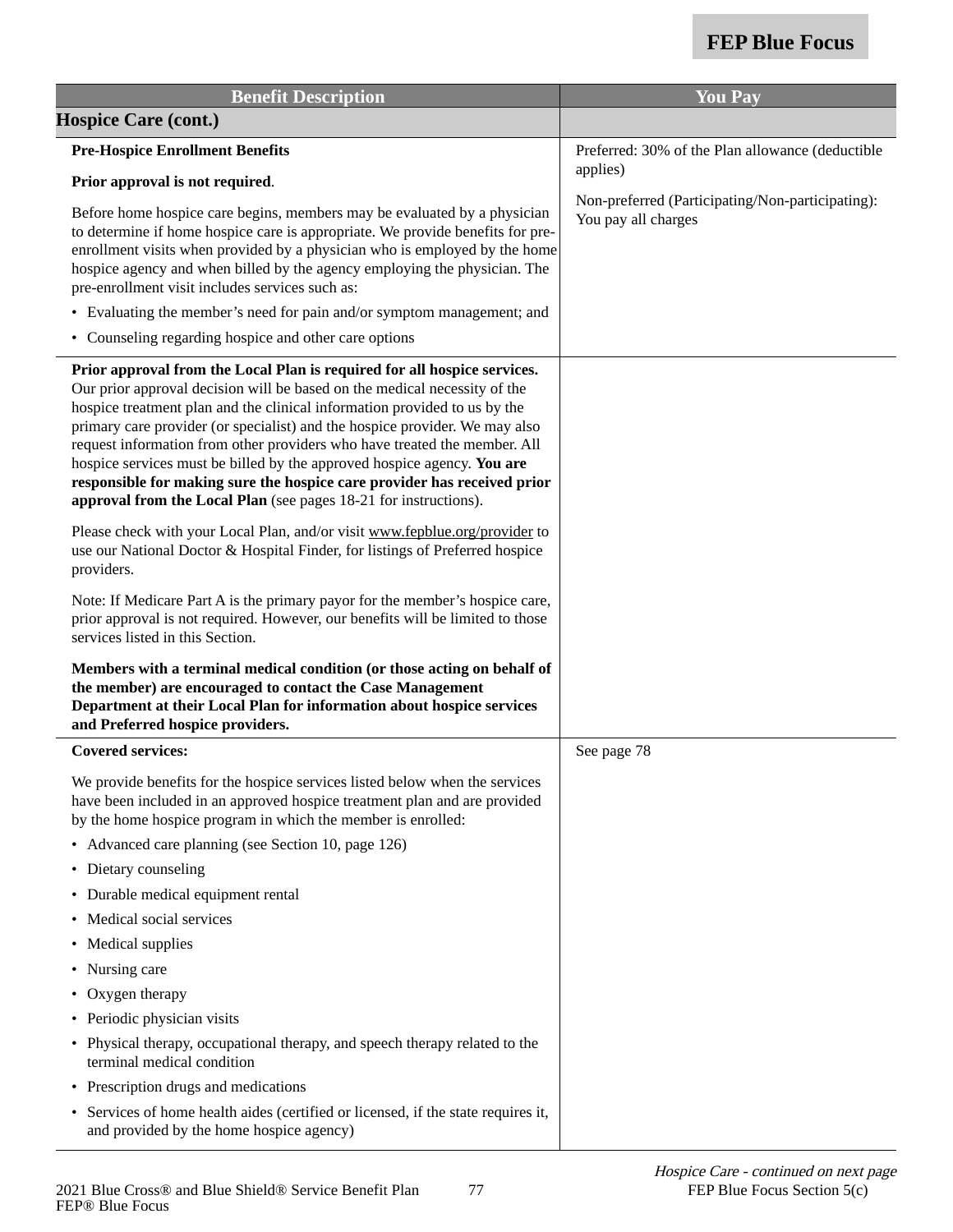| <b>Benefit Description</b>                                                                                                                                                                                                                                                                                                                                                                                                                         | <b>You Pay</b>                                                        |
|----------------------------------------------------------------------------------------------------------------------------------------------------------------------------------------------------------------------------------------------------------------------------------------------------------------------------------------------------------------------------------------------------------------------------------------------------|-----------------------------------------------------------------------|
| <b>Hospice Care (cont.)</b>                                                                                                                                                                                                                                                                                                                                                                                                                        |                                                                       |
| <b>Traditional Home Hospice Care*</b>                                                                                                                                                                                                                                                                                                                                                                                                              | Preferred facilities: Nothing (no deductible)                         |
| Periodic visits to the member's home for the management of the terminal<br>medical condition and to provide limited patient care in the home. An episode<br>of care is one home hospice treatment plan per calendar year. See page 19 for<br>prior approval requirements.                                                                                                                                                                          | Non-preferred facilities (Member/Non-member):<br>You pay all charges  |
| *Prior approval is required                                                                                                                                                                                                                                                                                                                                                                                                                        |                                                                       |
| <b>Continuous Home Hospice Care*</b>                                                                                                                                                                                                                                                                                                                                                                                                               | Preferred facilities: Nothing (no deductible)                         |
| Services provided in the home to members enrolled in home hospice during a<br>period of crisis, such as frequent medication adjustments to control symptoms<br>or to manage a significant change in the member's condition, requiring a<br>minimum of 8 hours of care during each 24-hour period by a registered nurse<br>(R.N.) or licensed practical nurse (L.P.N.).                                                                             | Non-preferred facilities (Member/Non-member):<br>You pay all charges  |
| Note: Members must receive prior approval from the Local Plan for each<br>episode of continuous home hospice care (see page 19). An episode consists<br>of up to seven consecutive days of continuous care. The member must be<br>enrolled in a home hospice program in order to receive benefits for<br>subsequent continuous home hospice care and the services must be provided<br>by the home hospice program in which the member is enrolled. |                                                                       |
| *Prior approval is required                                                                                                                                                                                                                                                                                                                                                                                                                        |                                                                       |
| <b>Inpatient Hospice Care*</b>                                                                                                                                                                                                                                                                                                                                                                                                                     | Preferred facilities: 30% of the Plan allowance                       |
| Benefits are available for inpatient hospice care when provided by a facility<br>that is licensed as an inpatient hospice facility and when:                                                                                                                                                                                                                                                                                                       | (deductible applies)<br>Non-preferred facilities (Member/Non-member): |
| • Inpatient services are necessary to control pain and/or manage the<br>member's symptoms;                                                                                                                                                                                                                                                                                                                                                         | You pay all charges                                                   |
| • Death is imminent; or                                                                                                                                                                                                                                                                                                                                                                                                                            |                                                                       |
| • Inpatient services are necessary to provide an interval of relief (respite) to<br>the caregiver                                                                                                                                                                                                                                                                                                                                                  |                                                                       |
| Note: Benefits are provided for up to 30 consecutive days in a facility<br>licensed as an inpatient hospice facility. The member does not have to be<br>enrolled in a home hospice care program to be eligible for the first inpatient<br>stay. However, the member must be enrolled in a home hospice care program<br>in order to receive benefits for subsequent inpatient stays.                                                                |                                                                       |
| *Prior approval is required                                                                                                                                                                                                                                                                                                                                                                                                                        |                                                                       |
| Not covered:                                                                                                                                                                                                                                                                                                                                                                                                                                       | All charges                                                           |
| • Advanced care planning, except when provided as part of a covered<br>hospice care treatment plan (see page 77)                                                                                                                                                                                                                                                                                                                                   |                                                                       |
| Homemaker services                                                                                                                                                                                                                                                                                                                                                                                                                                 |                                                                       |
| • Home hospice care (e.g., care given by a home health aide) that is provided<br>and billed for by other than the approved home hospice agency when the<br>same type of care is already being provided by the home hospice agency                                                                                                                                                                                                                  |                                                                       |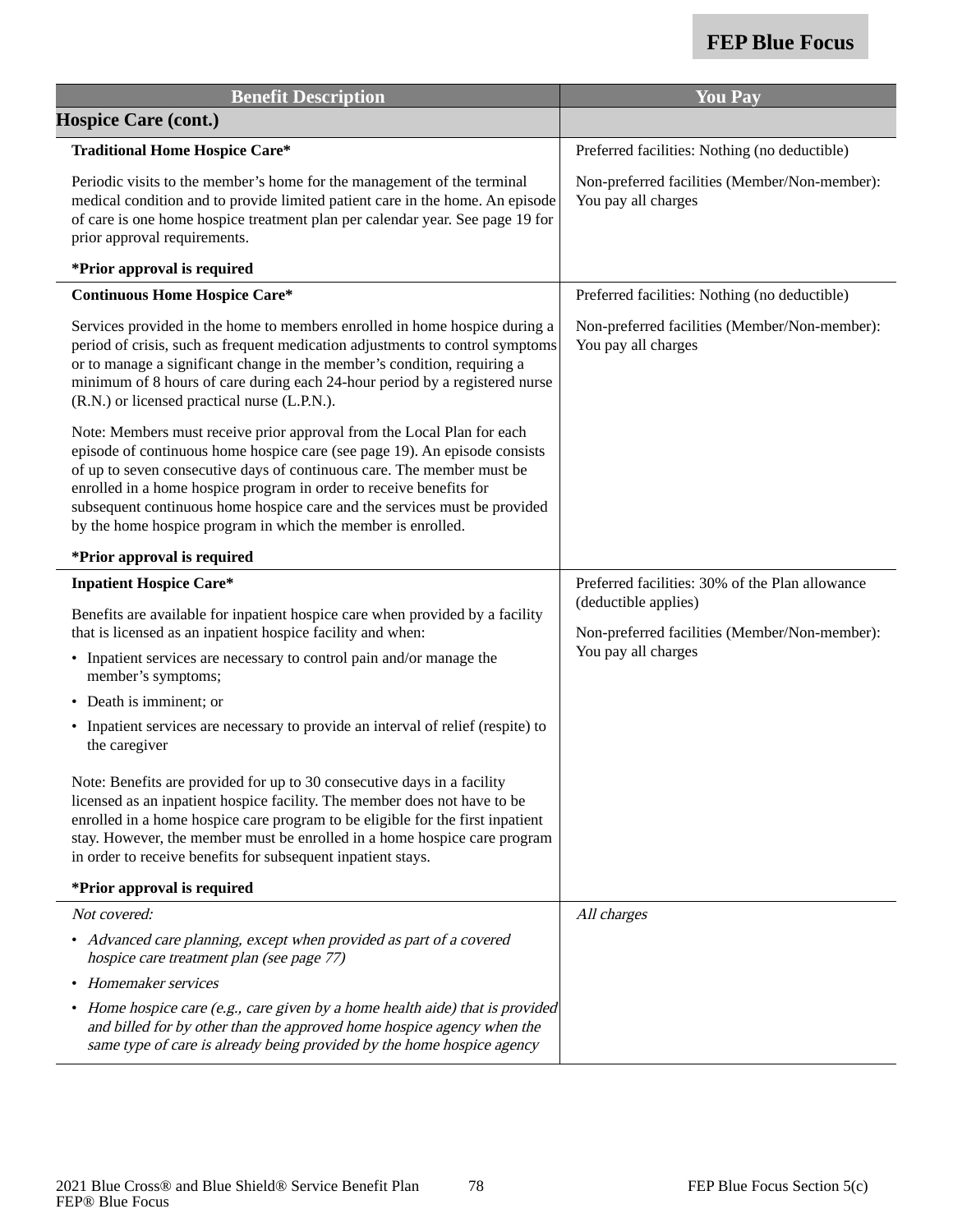| <b>Benefit Description</b>                                                                                                                                                                                                                                                                                                           | <b>You Pay</b>                                                                                    |
|--------------------------------------------------------------------------------------------------------------------------------------------------------------------------------------------------------------------------------------------------------------------------------------------------------------------------------------|---------------------------------------------------------------------------------------------------|
| <b>Ambulance</b>                                                                                                                                                                                                                                                                                                                     |                                                                                                   |
| Professional ambulance transport services to or from the nearest hospital<br>equipped to adequately treat your condition, when medically necessary, and:                                                                                                                                                                             | 30% of the Plan allowance (deductible applies)                                                    |
| • Associated with covered hospital inpatient care                                                                                                                                                                                                                                                                                    |                                                                                                   |
| Related to medical emergency                                                                                                                                                                                                                                                                                                         |                                                                                                   |
| • Associated with covered hospice care                                                                                                                                                                                                                                                                                               |                                                                                                   |
| Notes:                                                                                                                                                                                                                                                                                                                               |                                                                                                   |
| • We also cover medically necessary emergency care provided at the scene<br>when transport services are not required.                                                                                                                                                                                                                |                                                                                                   |
| • Prior approval is required for all non-emergent air ambulance<br>transport.                                                                                                                                                                                                                                                        |                                                                                                   |
| Professional ambulance transport services to or from the nearest hospital<br>equipped to adequately treat your condition, when medically necessary, and                                                                                                                                                                              | Nothing (no deductible)                                                                           |
| when related to accidental injury care for your accidental injury.                                                                                                                                                                                                                                                                   | Note: These benefit levels apply only if you                                                      |
| Notes:                                                                                                                                                                                                                                                                                                                               | receive care in connection with, and within 72<br>hours after, an accidental injury. For services |
| • We also cover medically necessary emergency care provided at the scene<br>when transport services are not required.                                                                                                                                                                                                                | received after 72 hours, see above.                                                               |
| • Prior approval is required for all non-emergent air ambulance transport.                                                                                                                                                                                                                                                           |                                                                                                   |
| Medically necessary emergency ground, air and sea ambulance transport<br>services to the nearest hospital equipped to adequately treat your condition if<br>you travel outside the United States, Puerto Rico and the U.S. Virgin Islands                                                                                            | 30% of the Plan allowance (deductible applies)                                                    |
| Note: If you are traveling overseas and need assistance with emergency<br>evacuation services to the nearest facility equipped to adequately treat your<br>condition, please contact the Overseas Assistance Center (provided by<br>GMMI, Inc.) by calling the center collect at 804-673-1678. See page 105 for<br>more information. |                                                                                                   |
| Not covered:                                                                                                                                                                                                                                                                                                                         | All charges                                                                                       |
| • Wheelchair van services and gurney van services                                                                                                                                                                                                                                                                                    |                                                                                                   |
| • Ambulance and any other modes of transportation to or from services<br>including but not limited to physician appointments, dialysis, or diagnostic<br>tests not associated with covered inpatient hospital care                                                                                                                   |                                                                                                   |
| Ambulance transport that is requested, beyond the nearest facility<br>adequately equipped to treat the member's condition, by patient or<br>physician for continuity of care or other reason                                                                                                                                         |                                                                                                   |
| Commercial air flights                                                                                                                                                                                                                                                                                                               |                                                                                                   |
| Repatriation from an international location back to the United States. See<br>definition of repatriation in Section 10. Members traveling overseas should<br>consider purchasing a travel insurance policy that covers repatriation to<br>your home country.                                                                         |                                                                                                   |
| Costs associated with overseas air or sea transportation to other than the<br>closest hospital equipped to adequately treat your condition                                                                                                                                                                                           |                                                                                                   |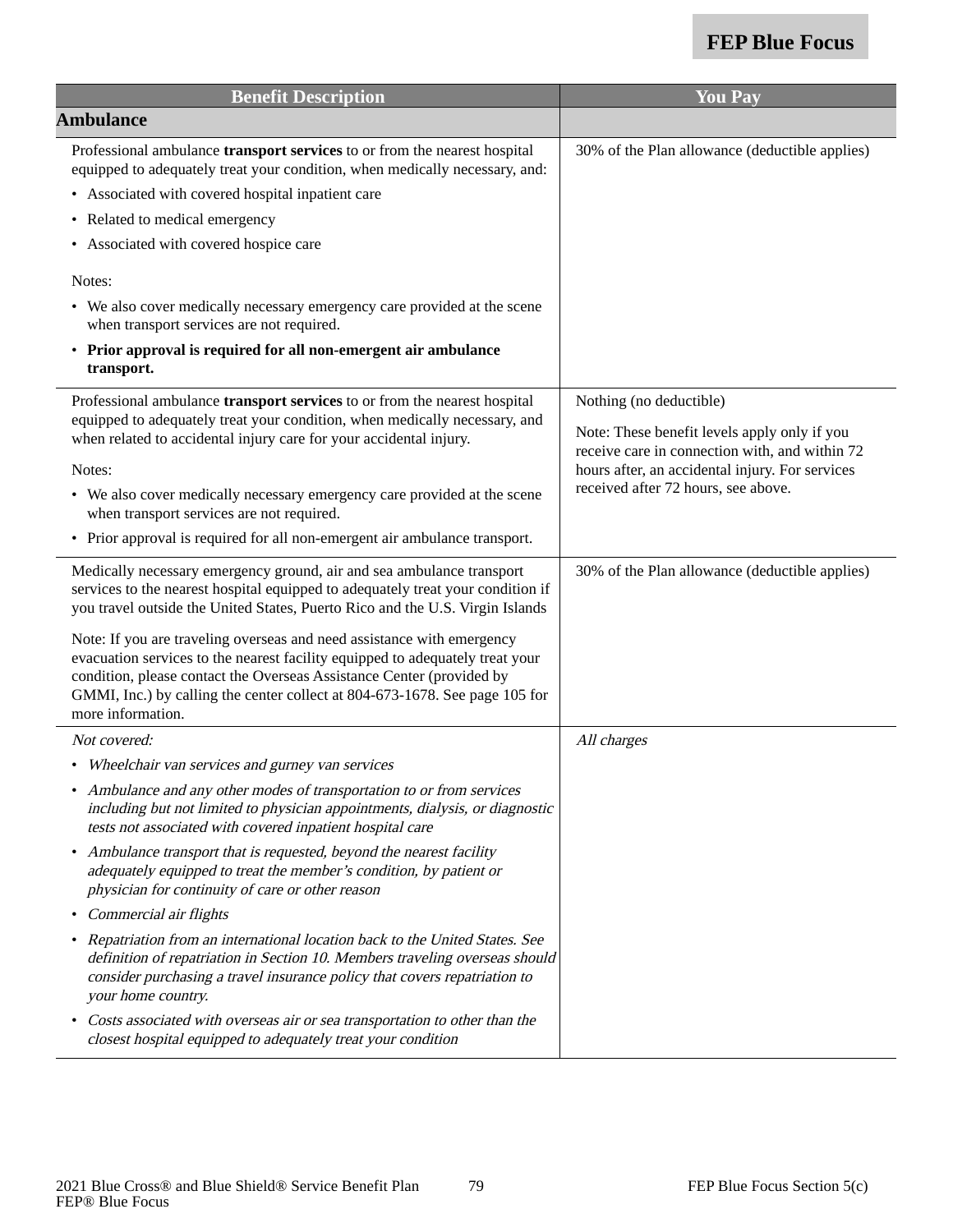### **Section 5(d). Emergency Services/Accidents**

**Important things you should keep in mind about these benefits:** • Please remember that all benefits are subject to the definitions, limitations, and exclusions in this brochure and are payable only when we determine they are medically necessary. • Be sure to read Section 4, Your Costs for Covered Services, for valuable information about how cost-sharing works. Also, read Section 9 for information about how we pay if you have other coverage, or if you are age 65 or over. • You should be aware that some Preferred (PPO) hospitals may have Non-preferred (non-PPO) professional providers on staff. • **You must use Preferred providers in order to receive benefits, except in cases of medical emergency or accidental injury.** Refer to the guidelines appearing below for additional information. • We provide benefits at Preferred benefit levels for emergency department services performed by both PPO and non-PPO providers when their services are related to an accidental injury or medical emergency. The Plan allowance for these services is determined by the contracting status of the provider. Note: For information regarding the Plan allowance, see *Definitions* on pages 130-132. If services are performed by non-PPO professional providers in a PPO facility, you will be responsible for your cost-share for those services, plus any difference between our allowance and the billed amount. • The calendar year deductible is \$500 per person (\$1,000 per Self Plus One or Self and Family enrollment). We state whether or not the calendar year deductible applies for each benefit listed in this section. **What is an accidental injury?**

An accidental injury is an injury caused by an external force or element such as a blow or fall and which requires immediate medical attention, including animal bites, and poisonings. (See Section 5(g) for dental care for accidental injury.)

#### **What is a medical emergency?**

A medical emergency is the sudden and unexpected onset of a condition or an injury that you believe endangers your life or could result in serious injury or disability, and requires immediate medical or surgical care. Some problems are emergencies because, if not treated promptly, they might become more serious; examples include deep cuts and broken bones. Others are emergencies because they are potentially life threatening, such as heart attacks, strokes, poisonings, gunshot wounds, or sudden inability to breathe. There are many other acute conditions that we may determine are medical emergencies – what they all have in common is the need for quick action.

You are encouraged to seek care from Preferred providers in cases of accidental injury or medical emergency. However, if you need care immediately and cannot access a Preferred provider, we will provide benefits for the initial treatment provided in the emergency room of any hospital – even if the hospital is not a Preferred facility. We will also provide benefits if you are admitted directly to the hospital from the emergency room until your condition has been stabilized. In addition, we will provide benefits for emergency ambulance transportation provided by Preferred or Non-preferred ambulance providers if the transport is due to a medical emergency or accidental injury.

We provide emergency benefits when you have acute symptoms of sufficient severity – including severe pain – such that a prudent layperson, who possesses average knowledge of health and medicine, could reasonably expect the absence of immediate medical attention to result in serious jeopardy to the person's health, or with respect to a pregnant member, the health of the member and the unborn child.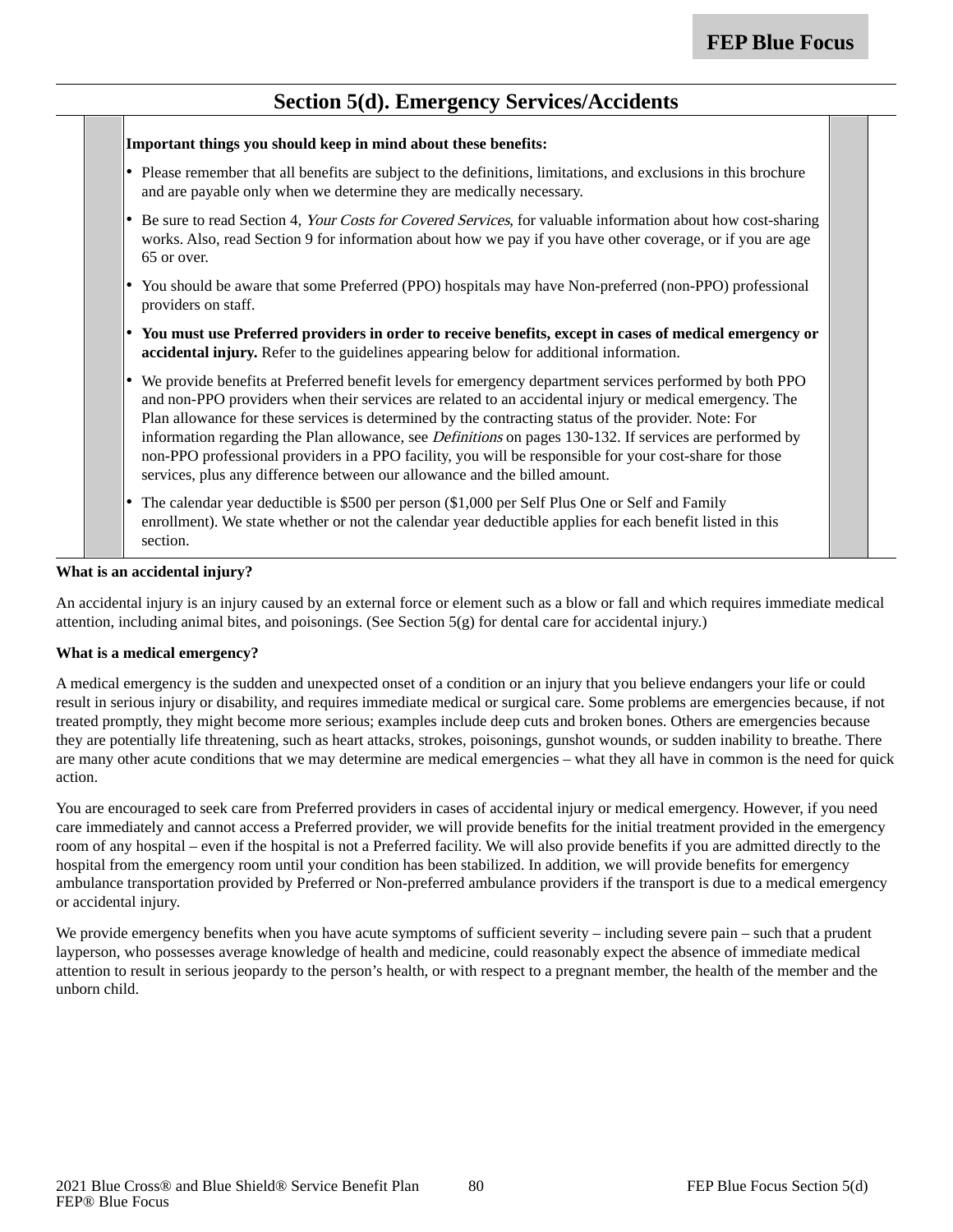| <b>Benefit Description</b>                                                                                                                                                                                                                                                                                                                                      | You pay                                                                                                                                                                                                                                                                                    |
|-----------------------------------------------------------------------------------------------------------------------------------------------------------------------------------------------------------------------------------------------------------------------------------------------------------------------------------------------------------------|--------------------------------------------------------------------------------------------------------------------------------------------------------------------------------------------------------------------------------------------------------------------------------------------|
| Note: We state whether or not the calendar year deductible applies for each benefit listed in this section.                                                                                                                                                                                                                                                     |                                                                                                                                                                                                                                                                                            |
| <b>Accidental Injury</b>                                                                                                                                                                                                                                                                                                                                        |                                                                                                                                                                                                                                                                                            |
| When you receive care for your accidental injury within 72 hours of the<br>injury, we cover:                                                                                                                                                                                                                                                                    | Preferred: Nothing (no deductible)                                                                                                                                                                                                                                                         |
| • Professional provider services in the emergency room, hospital outpatient<br>department, or provider's office, including professional care, diagnostic<br>studies, radiology services, laboratory tests, and pathology services, when<br>billed by a professional provider<br>Outpatient hospital services and supplies, including professional provider<br>٠ | Non-preferred professional providers (Participating<br>and Non-participating):<br>• Participating: Nothing (no deductible)<br>• Non-participating: Any difference between our<br>allowance and the billed amount (no deductible)                                                           |
| services, diagnostic studies, radiology services, laboratory tests, and<br>pathology services, when billed by the hospital                                                                                                                                                                                                                                      | Non-preferred facilities (Member/Non-member):                                                                                                                                                                                                                                              |
| Urgent care center services and supplies, including professional<br>$\bullet$<br>providers' services, diagnostic studies, radiology services, laboratory tests<br>and pathology services, when billed by the urgent care center provider                                                                                                                        | • Member: Nothing (no deductible)<br>• Non-member: Nothing (no deductible)                                                                                                                                                                                                                 |
| Notes:<br>• All follow-up care must be performed and billed for by Preferred providers<br>to be eligible for benefits.<br>• If you are treated by a non-PPO professional provider in a PPO facility, you<br>will be responsible for any difference between our allowance and the billed<br>amount.                                                              | Note: The benefits described above apply only if<br>you receive care in connection with, and within 72<br>hours after, an accidental injury. For services<br>received after 72 hours, regular benefits apply. See<br>Sections $5(a)$ , $5(b)$ , and $5(c)$ for the benefits we<br>provide. |
| • See Section $5(g)$ for dental benefits for accidental injury.                                                                                                                                                                                                                                                                                                 |                                                                                                                                                                                                                                                                                            |
| When you are admitted to the hospital within 72 hours of an accidental injury,<br>your inpatient admission is covered regardless of the hospital's network<br>status.                                                                                                                                                                                           | 30% of the Plan allowance (deductible applies)                                                                                                                                                                                                                                             |
| Notes:                                                                                                                                                                                                                                                                                                                                                          |                                                                                                                                                                                                                                                                                            |
| • See Section $5(c)$ for services associated with an inpatient admission.                                                                                                                                                                                                                                                                                       |                                                                                                                                                                                                                                                                                            |
| • All follow-up care must be performed and billed for by Preferred providers<br>to be eligible for benefits.                                                                                                                                                                                                                                                    |                                                                                                                                                                                                                                                                                            |
| When you are admitted to the hospital within 72 hours of an accidental injury,<br>the inpatient professional care you receive is covered regardless of the<br>provider's network status.<br>Notes:                                                                                                                                                              | Preferred facilities: 30% of the Plan allowance<br>(deductible applies)<br>Non-preferred facilities (Member and Non-<br>member):                                                                                                                                                           |
| • See Section 5(a) for inpatient professional services.                                                                                                                                                                                                                                                                                                         | • Member: 30% of the Plan allowance (deductible                                                                                                                                                                                                                                            |
| • All follow-up care must be performed and billed for by Preferred providers<br>to be eligible for benefits.<br>• For additional information, see Section $5(a)$ , page 37.                                                                                                                                                                                     | applies)<br>• Non-member: 30% of the Plan allowance<br>(deductible applies), plus any difference<br>between our allowance and the billed amount                                                                                                                                            |
| • For more information regarding non-provider exceptions, see page 17.                                                                                                                                                                                                                                                                                          |                                                                                                                                                                                                                                                                                            |
| Not covered:<br>Oral surgery except as shown in Section 5(b)<br>Injury to the teeth while eating<br>٠<br>• Emergency room professional charges for shift differentials                                                                                                                                                                                          | All charges                                                                                                                                                                                                                                                                                |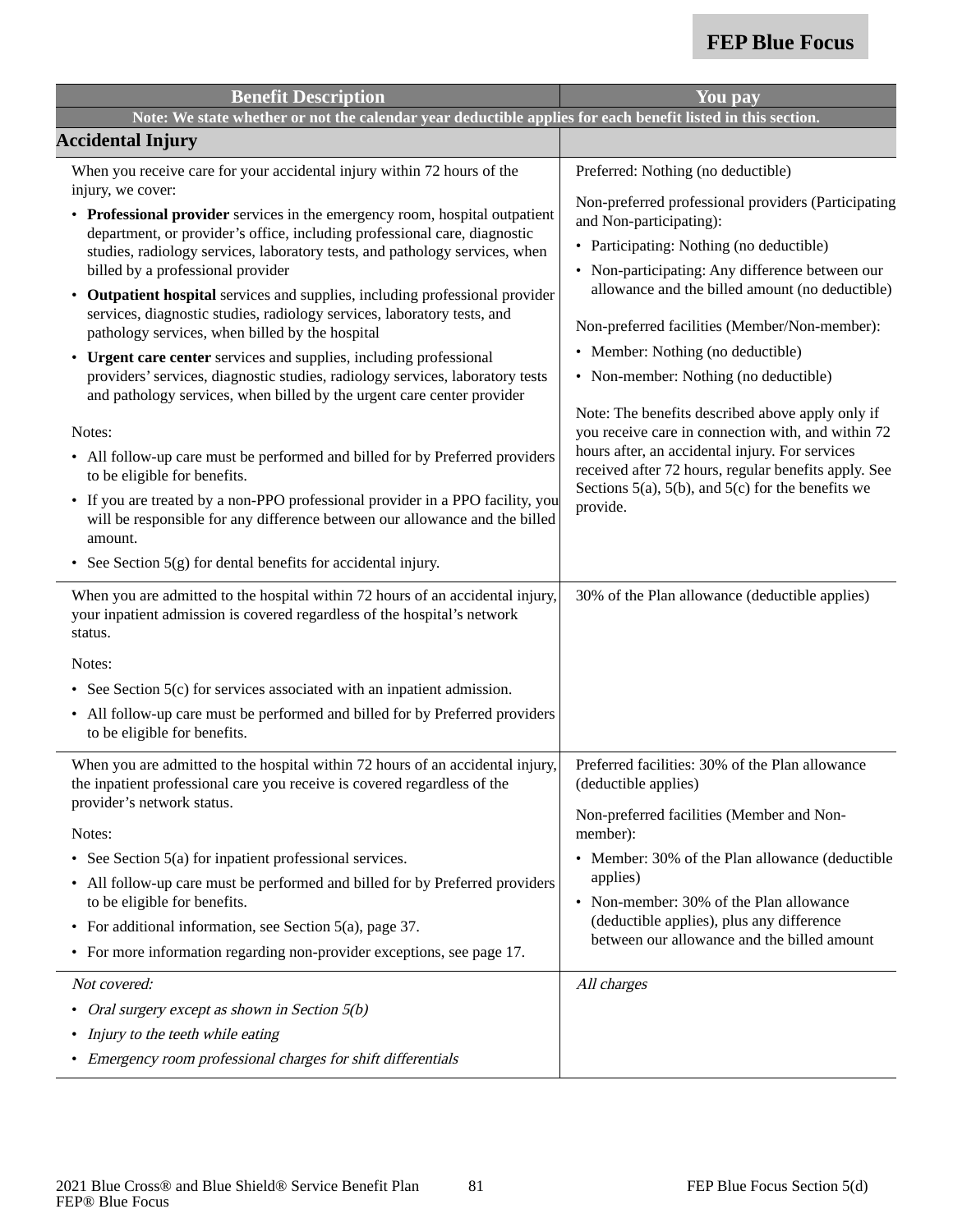| <b>Benefit Description</b>                                                                                                                                                                                                                                                                                                                                                                                                                                                                                                                                                                                                                                                                                                                                                                                                                                                                                                                                                                                                                                | You pay                                                                                                                                                                                                                                                                                                                                                                                                                                                                               |
|-----------------------------------------------------------------------------------------------------------------------------------------------------------------------------------------------------------------------------------------------------------------------------------------------------------------------------------------------------------------------------------------------------------------------------------------------------------------------------------------------------------------------------------------------------------------------------------------------------------------------------------------------------------------------------------------------------------------------------------------------------------------------------------------------------------------------------------------------------------------------------------------------------------------------------------------------------------------------------------------------------------------------------------------------------------|---------------------------------------------------------------------------------------------------------------------------------------------------------------------------------------------------------------------------------------------------------------------------------------------------------------------------------------------------------------------------------------------------------------------------------------------------------------------------------------|
| <b>Medical Emergency</b>                                                                                                                                                                                                                                                                                                                                                                                                                                                                                                                                                                                                                                                                                                                                                                                                                                                                                                                                                                                                                                  |                                                                                                                                                                                                                                                                                                                                                                                                                                                                                       |
| Outpatient medical or surgical services and supplies related to a medical<br>emergency to include:                                                                                                                                                                                                                                                                                                                                                                                                                                                                                                                                                                                                                                                                                                                                                                                                                                                                                                                                                        | Preferred: 30% of the Plan allowance (deductible<br>applies)                                                                                                                                                                                                                                                                                                                                                                                                                          |
| • Professional provider services in the emergency room, including<br>professional care, diagnostic studies, radiology services, laboratory tests,<br>and pathology services, when billed by a professional provider<br>Outpatient hospital emergency room services and supplies, including<br>professional provider services, diagnostic studies, radiology services,<br>laboratory tests, and pathology services, when billed by the hospital<br>Notes:<br>• All follow-up care must be performed and billed for by Preferred providers<br>to be eligible for benefits.<br>• If you are treated by a non-PPO professional provider in a PPO facility, you<br>will be responsible for your cost-share for the services, plus any difference<br>between our allowance and the billed amount.<br>• We pay inpatient benefits if you are admitted as a result of a medical<br>emergency. See Section 5(c).<br>• Regular benefit levels apply to covered services provided in settings other<br>than the emergency room. See Section 5(c) for those benefits. | Non-preferred professional providers (Participating<br>and Non-participating):<br>• Participating: 30% of the Plan allowance<br>(deductible applies)<br>• Non-participating: 30% of the Plan allowance<br>(deductible applies), plus any difference<br>between our allowance and the billed amount<br>Non-preferred facilities (Member/Non-member):<br>• Member: 30% of the Plan allowance (deductible<br>applies)<br>• Non-member: 30% of the Plan<br>allowance (deductible applies) |
| • Urgent care center services and supplies, including professional providers'<br>services, diagnostic studies, radiology services, laboratory tests and<br>pathology services, when billed by the urgent care provider<br>Note: Benefits for crutches, splints, braces, etc. when billed by a provider                                                                                                                                                                                                                                                                                                                                                                                                                                                                                                                                                                                                                                                                                                                                                    | Preferred urgent care center: \$25 copayment per<br>visit (no deductible)<br>Non-preferred (Participating/Non-participating):<br>You pay all charges                                                                                                                                                                                                                                                                                                                                  |
| other than the urgent care center are stated in Section 5(a), page 52.                                                                                                                                                                                                                                                                                                                                                                                                                                                                                                                                                                                                                                                                                                                                                                                                                                                                                                                                                                                    |                                                                                                                                                                                                                                                                                                                                                                                                                                                                                       |
| Not covered: Emergency room professional charges for shift differentials                                                                                                                                                                                                                                                                                                                                                                                                                                                                                                                                                                                                                                                                                                                                                                                                                                                                                                                                                                                  | All charges                                                                                                                                                                                                                                                                                                                                                                                                                                                                           |
| <b>Ambulance</b>                                                                                                                                                                                                                                                                                                                                                                                                                                                                                                                                                                                                                                                                                                                                                                                                                                                                                                                                                                                                                                          |                                                                                                                                                                                                                                                                                                                                                                                                                                                                                       |
| See page 79 for complete ambulance benefit and coverage information.                                                                                                                                                                                                                                                                                                                                                                                                                                                                                                                                                                                                                                                                                                                                                                                                                                                                                                                                                                                      |                                                                                                                                                                                                                                                                                                                                                                                                                                                                                       |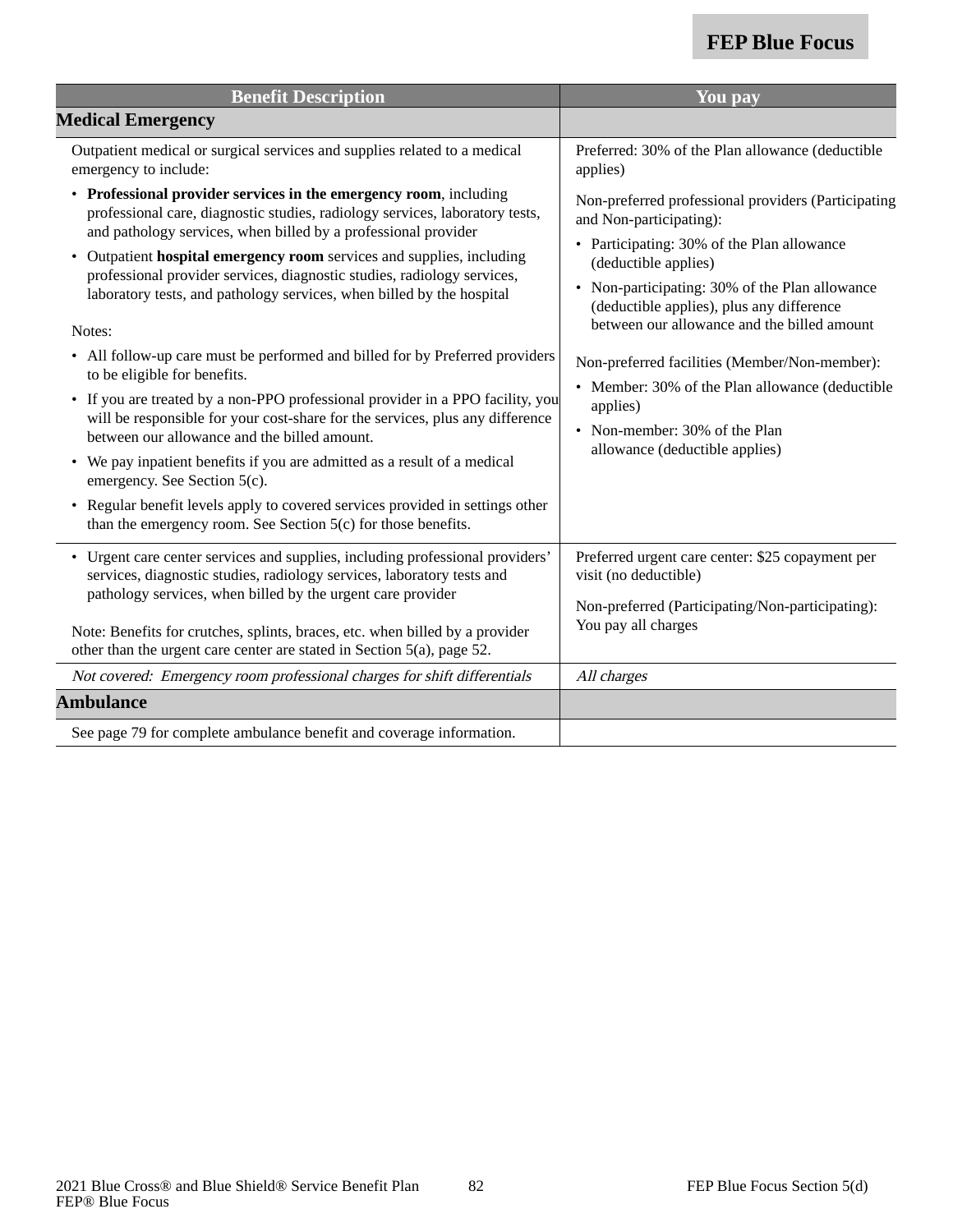### **Section 5(e). Mental Health and Substance Use Disorder Benefits**

#### **Important things you should keep in mind about these benefits:**

- • Please remember that all benefits are subject to the definitions, limitations, and exclusions in this brochure and are payable only when we determine they are medically necessary.
- • If you have an acute chronic and/or complex condition, you may be eligible to receive the services of a professional case manager to assist in assessing, planning, and facilitating individualized treatment options and care. For more information about our Case Management process, please refer to page 102. Contact us at the phone number listed on the back of your ID card if you have any questions or would like to discuss your healthcare needs.
- •Be sure to read Section 4, Your Costs for Covered Services, for valuable information about how cost-sharing works. Also, read Section 9 for information about how we pay if you have other coverage, or if you are age 65 or over.
- • Every year, we conduct an analysis of the financial requirements and treatment limitations which apply to this Plan's mental health and substance use disorder benefits in compliance with the federal Mental Health Parity and Addiction Equity Act (the Act), and the Act's implementing regulations. Based on the results of this analysis, we may suggest changes to program benefits to OPM. More information on the Act is available on the following Federal Government websites:

https://www.cms.gov/CCIIO/Programs-and-Initiatives/Other-Insurance-Protections/mhpaea\_factsheet.html https://www.dol.gov/ebsa/

https://www.samhsa.gov/health-financing/implementation-mental-health-parity-addiction-equity-act

- • **YOU MUST GET PRECERTIFICATION FOR HOSPITAL OR RESIDENTIAL TREATMENT CENTER STAYS; FAILURE TO DO SO WILL RESULT IN A \$500 PENALTY**. Please refer to the precertification information listed in Section 3.
- • The calendar year deductible is \$500 per person (\$1,000 per Self Plus One or Self and Family enrollment). We state whether or not the calendar year deductible applies for each benefit listed in this section.
- • **You must use Preferred providers in order to receive benefits. See page 17 for the exceptions to this requirement.**
- •You should be aware that some PPO inpatient facilities may have non-PPO professional providers on staff.
- • There is a \$10 visit copayment for each of the first 10 visits to a professional provider per calendar year. This applies to a combined total for medical and mental health and substance use disorder conditions.

| <b>Benefit Description</b>                                                                                                                                          | <b>You Pay</b>                                                                               |
|---------------------------------------------------------------------------------------------------------------------------------------------------------------------|----------------------------------------------------------------------------------------------|
| Note: We state whether or not the calendar year deductible applies for each benefit listed in this section.                                                         |                                                                                              |
| <b>Professional Services</b>                                                                                                                                        |                                                                                              |
| We cover professional services by licensed professional mental health and<br>substance use disorder practitioners when acting within the scope of their<br>license. | Your cost-sharing responsibilities are no greater<br>than for other illnesses or conditions. |

Professional Services - continued on next page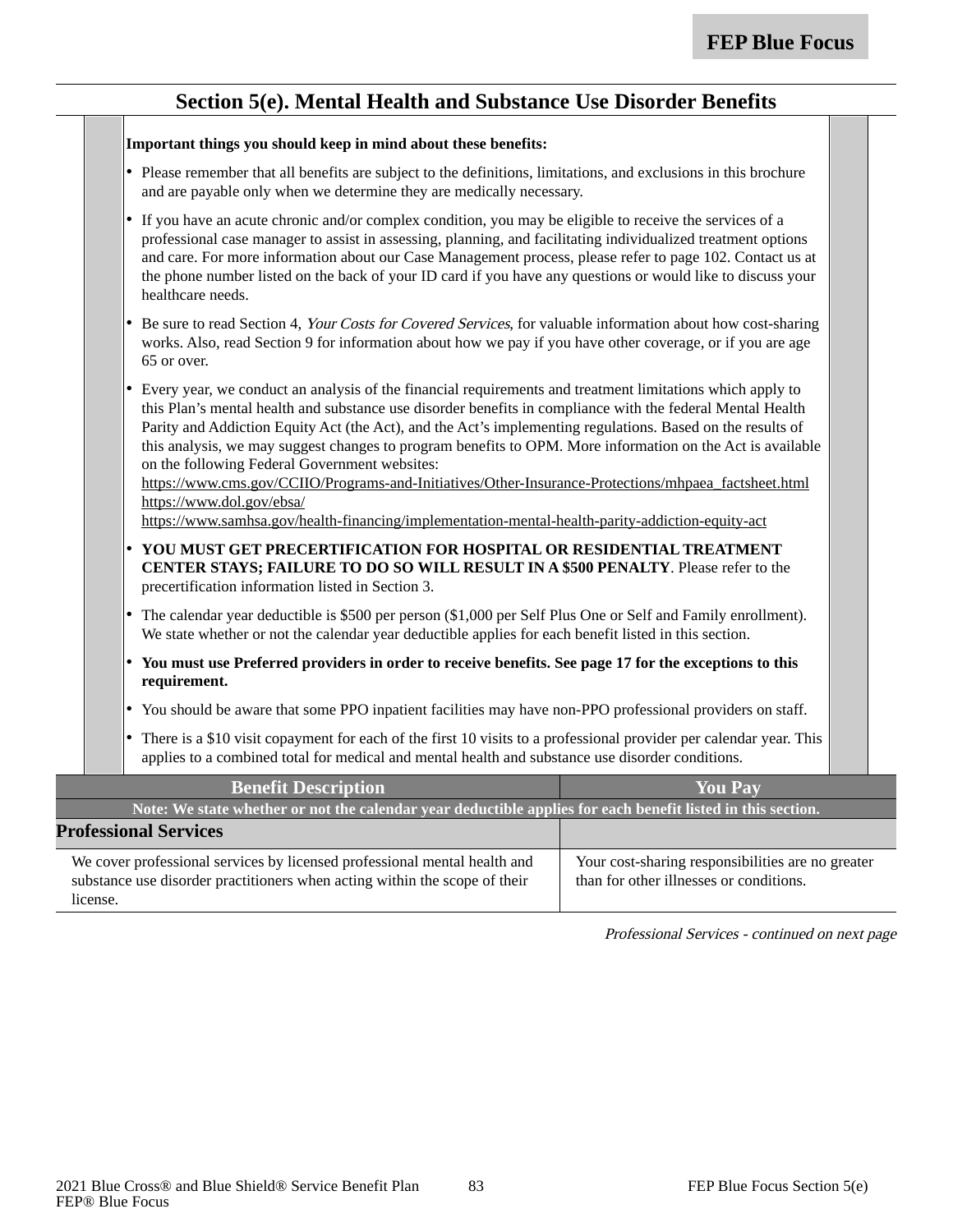| <b>Benefit Description</b>                                                                                                                                                                                                                     | <b>You Pay</b>                                                                                                                                                  |
|------------------------------------------------------------------------------------------------------------------------------------------------------------------------------------------------------------------------------------------------|-----------------------------------------------------------------------------------------------------------------------------------------------------------------|
| <b>Professional Services (cont.)</b>                                                                                                                                                                                                           |                                                                                                                                                                 |
| Services provided by licensed professional mental health and substance use<br>disorder practitioners when acting within the scope of their license                                                                                             | Preferred: \$10 copayment (no deductible) per visit<br>up to a combined total of 10 visits per calendar<br>year (benefits combined with visits in Section 5(a), |
| Outpatient professional services including:                                                                                                                                                                                                    | page 38)                                                                                                                                                        |
| • Individual psychotherapy                                                                                                                                                                                                                     | Preferred provider, visits after the 10 <sup>th</sup> visit: 30%                                                                                                |
| • Group psychotherapy                                                                                                                                                                                                                          | of the Plan allowance (deductible applies)                                                                                                                      |
| • Pharmacologic (medication) management<br>Office visits                                                                                                                                                                                       | Non-preferred (Participating/Non-participating):                                                                                                                |
| • Clinic visits                                                                                                                                                                                                                                | You pay all charges                                                                                                                                             |
| • Home visits                                                                                                                                                                                                                                  |                                                                                                                                                                 |
|                                                                                                                                                                                                                                                |                                                                                                                                                                 |
| • Phone consultations and online medical evaluation and management<br>services (telemedicine)                                                                                                                                                  |                                                                                                                                                                 |
| Notes:                                                                                                                                                                                                                                         |                                                                                                                                                                 |
| • We cover up to 4 visits per year in full to treat depression associated with<br>pregnancy under maternity benefits (i.e., depression during pregnancy,<br>postpartum depression, or both) when you use a Preferred provider. See<br>page 44. |                                                                                                                                                                 |
| • To locate a Preferred provider, visit www.fepblue.org/provider to use our<br>National Doctor & Hospital Finder, or contact your Local Plan at the<br>mental health and substance use disorder phone number on the back of your<br>ID card.   |                                                                                                                                                                 |
| • See pages 54 and 96 for our coverage of smoking and tobacco cessation<br>treatment.                                                                                                                                                          |                                                                                                                                                                 |
| We cover outpatient mental health and substance use disorder services or<br>supplies provided and billed by residential treatment centers at the levels<br>shown here. Prior approval is required.                                             |                                                                                                                                                                 |
| Telehealth professional services for:                                                                                                                                                                                                          | Preferred Telehealth Provider: Nothing (no                                                                                                                      |
| • Behavioral health counseling                                                                                                                                                                                                                 | deductible) for the first 2 visits per calendar year<br>for any covered telehealth service received                                                             |
| • Substance use disorder counseling                                                                                                                                                                                                            | (benefits are combined with telehealth services<br>listed in Section 5(a), page 38)                                                                             |
| Note: Refer to Section 5(h), Wellness and Other Special Features, for<br>information on telehealth services and how to access our telehealth provider<br>network.                                                                              | \$10 copayment per visit (no deductible) after the<br>$2nd$ visit                                                                                               |
|                                                                                                                                                                                                                                                | Non-preferred (Participating/Non-participating):<br>You pay all charges                                                                                         |
| Services provided by licensed professional mental health and substance use<br>disorder practitioners when acting within the scope of their license:                                                                                            | Preferred: 30% of the Plan allowance (deductible<br>applies)                                                                                                    |
| • Inpatient professional services                                                                                                                                                                                                              | Non-preferred (Participating/Non-participating):                                                                                                                |
| • Professional charges for facility-based intensive outpatient treatment                                                                                                                                                                       | You pay all charges                                                                                                                                             |
| • Professional charges for outpatient diagnostic tests to include psychological<br>testing                                                                                                                                                     |                                                                                                                                                                 |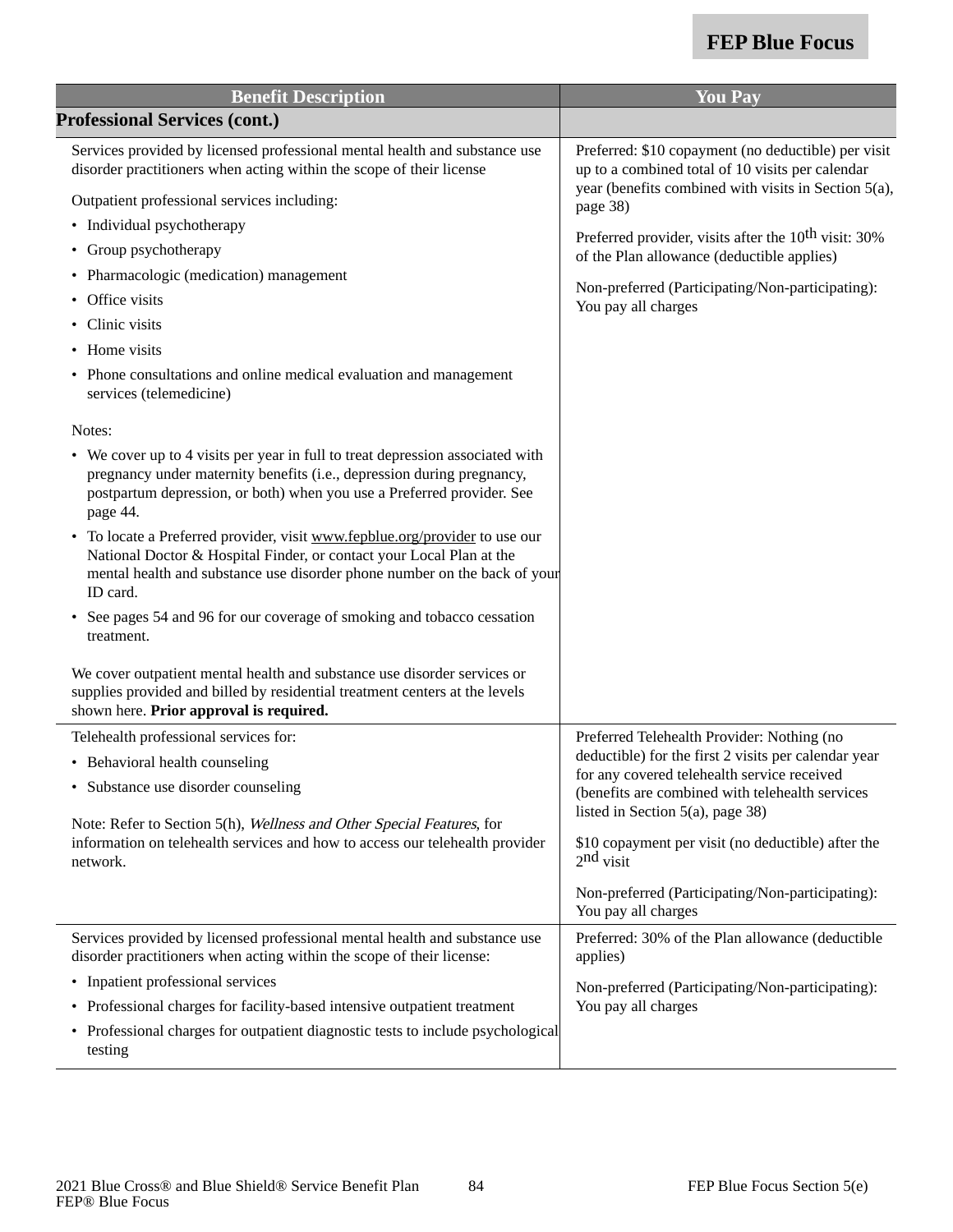| <b>Benefit Description</b>                                                                                                                                                                                                                                                                                                                                                                                                                                                                                                                                                                                                                                                                                       | <b>You Pay</b>                                                                               |
|------------------------------------------------------------------------------------------------------------------------------------------------------------------------------------------------------------------------------------------------------------------------------------------------------------------------------------------------------------------------------------------------------------------------------------------------------------------------------------------------------------------------------------------------------------------------------------------------------------------------------------------------------------------------------------------------------------------|----------------------------------------------------------------------------------------------|
| <b>Inpatient Hospital or Other Covered Facility</b>                                                                                                                                                                                                                                                                                                                                                                                                                                                                                                                                                                                                                                                              |                                                                                              |
| Inpatient services to treat mental health and/or substance use disorders<br>provided and billed by a hospital or other covered facility (see below for<br>residential treatment center care) includes:                                                                                                                                                                                                                                                                                                                                                                                                                                                                                                           | Preferred facilities: 30% of the Plan allowance<br>(deductible applies)                      |
| • Room and board, such as semiprivate or intensive accommodations,<br>general nursing care, meals and special diets, and other hospital services                                                                                                                                                                                                                                                                                                                                                                                                                                                                                                                                                                 | Non-preferred (Member/Non-member) facilities:<br>You pay all charges                         |
| • Diagnostic tests                                                                                                                                                                                                                                                                                                                                                                                                                                                                                                                                                                                                                                                                                               |                                                                                              |
| Notes:                                                                                                                                                                                                                                                                                                                                                                                                                                                                                                                                                                                                                                                                                                           |                                                                                              |
| • Inpatient care to treat substance use disorders includes room and board and<br>ancillary charges for confinements in a hospital/treatment facility for<br>rehabilitative treatment of alcoholism or substance use disorder.                                                                                                                                                                                                                                                                                                                                                                                                                                                                                    |                                                                                              |
| • You must get precertification of inpatient hospital stays; failure to do so<br>will result in a \$500 penalty.                                                                                                                                                                                                                                                                                                                                                                                                                                                                                                                                                                                                 |                                                                                              |
| <b>Residential Treatment Center</b>                                                                                                                                                                                                                                                                                                                                                                                                                                                                                                                                                                                                                                                                              |                                                                                              |
| Precertification prior to admission is required.                                                                                                                                                                                                                                                                                                                                                                                                                                                                                                                                                                                                                                                                 | Preferred facilities: 30% of the Plan allowance                                              |
| A preliminary treatment plan and discharge plan must be developed and<br>agreed to by the member, provider (residential treatment center (RTC)), and<br>case manager in the Local Plan where the RTC is located prior to admission                                                                                                                                                                                                                                                                                                                                                                                                                                                                               | (deductible applies)<br>Non-preferred (Member/Non-member) facilities:<br>You pay all charges |
| We cover up to a combined total (medical and mental health) of 30 days of<br>inpatient care provided and billed by an RTC for members enrolled and<br>participating in case management through the Local Plan, when the care is<br>medically necessary for treatment of a medical, mental health, and/or<br>substance use disorder:                                                                                                                                                                                                                                                                                                                                                                              |                                                                                              |
| • Room and board, such as semiprivate room, nursing care, meals, special<br>diets, ancillary charges, and covered therapy services when billed by the<br>facility (see page 84 for services billed by professional providers)                                                                                                                                                                                                                                                                                                                                                                                                                                                                                    |                                                                                              |
| Notes:                                                                                                                                                                                                                                                                                                                                                                                                                                                                                                                                                                                                                                                                                                           |                                                                                              |
| • RTC benefits are not available for facilities licensed as a skilled nursing<br>facility, group home, halfway house, or similar type facility.                                                                                                                                                                                                                                                                                                                                                                                                                                                                                                                                                                  |                                                                                              |
| Benefits are not available for non-covered services, including: respite care;<br>$\bullet$<br>outdoor residential programs; services provided outside of the provider's<br>scope of practice; recreational therapy; educational therapy; educational<br>classes; biofeedback; Outward Bound programs; hippotherapy/equine<br>therapy provided during the approved stay; personal comfort items, such as<br>guest meals and beds, phone, television, beauty and barber services;<br>custodial or long term care (see <i>Definitions</i> ); and domiciliary care provided<br>because care in the home is not available or is unsuitable.<br>• For outpatient residential treatment center services, see next page. |                                                                                              |
|                                                                                                                                                                                                                                                                                                                                                                                                                                                                                                                                                                                                                                                                                                                  |                                                                                              |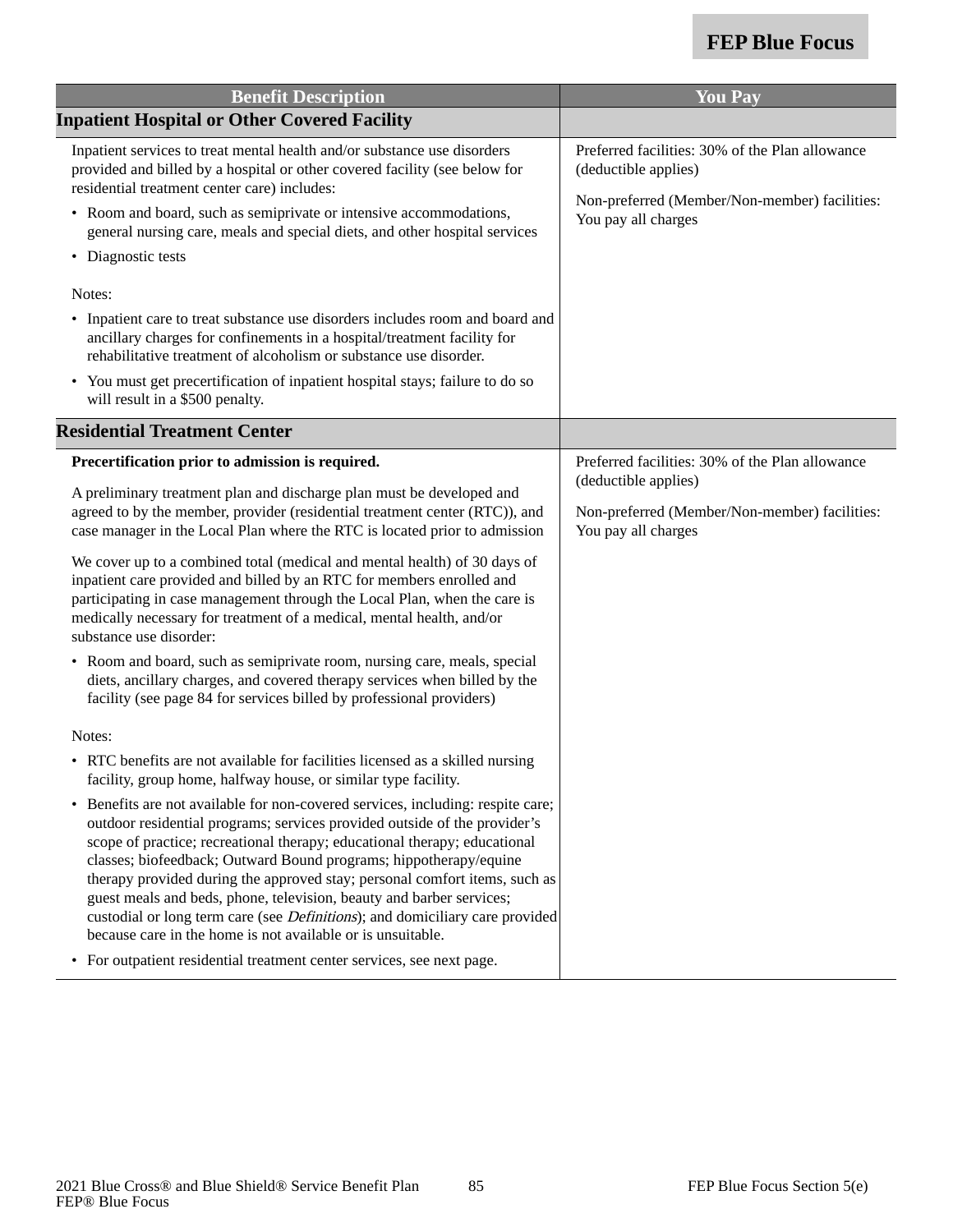| <b>Benefit Description</b>                                                                                                                                                                                                                                                                     | <b>You Pay</b>                                  |
|------------------------------------------------------------------------------------------------------------------------------------------------------------------------------------------------------------------------------------------------------------------------------------------------|-------------------------------------------------|
| <b>Outpatient Hospital or Other Covered Facility</b>                                                                                                                                                                                                                                           |                                                 |
| Outpatient services provided and billed by a covered facility                                                                                                                                                                                                                                  | Preferred facilities: 30% of the Plan allowance |
| • Diagnostic tests                                                                                                                                                                                                                                                                             | (deductible applies)                            |
| • Group psychotherapy                                                                                                                                                                                                                                                                          | Non-preferred (Member/Non-member) facilities:   |
| • Individual psychotherapy                                                                                                                                                                                                                                                                     | You pay all charges                             |
| • Intensive outpatient treatment                                                                                                                                                                                                                                                               |                                                 |
| • Partial hospitalization                                                                                                                                                                                                                                                                      |                                                 |
| • Pharmacologic (medication) management                                                                                                                                                                                                                                                        |                                                 |
| • Psychological testing                                                                                                                                                                                                                                                                        |                                                 |
| Note: We cover outpatient mental health and substance use disorder services<br>or supplies provided and billed by residential treatment centers at the levels<br>shown here. Prior approval is required. Failure to obtain prior approval will<br>result in a \$100.00 penalty. See page 18.   |                                                 |
| Not covered:                                                                                                                                                                                                                                                                                   | All charges                                     |
| • Marital, family, educational, or other counseling or training services                                                                                                                                                                                                                       |                                                 |
| • Services performed by a non-covered provider                                                                                                                                                                                                                                                 |                                                 |
| Testing for and treatment of learning disabilities and intellectual disability                                                                                                                                                                                                                 |                                                 |
| • Inpatient services performed or billed by residential treatment centers,<br>except as described on pages 75 and 85                                                                                                                                                                           |                                                 |
| • Services performed or billed by schools, halfway houses, group homes or<br>members of their staffs<br>Note: We cover professional services as described on page 15 when they<br>are provided and billed by a covered professional provider acting within the<br>scope of his or her license. |                                                 |
| • Psychoanalysis or psychotherapy credited toward earning a degree or<br>furtherance of education or training regardless of diagnosis or symptoms<br>that may be present                                                                                                                       |                                                 |
| • Services performed or billed by residential therapeutic camps (e.g.,<br>wilderness camps, Outward Bound, etc.)                                                                                                                                                                               |                                                 |
| • Light boxes                                                                                                                                                                                                                                                                                  |                                                 |
| • Custodial or long term care (see Definitions)                                                                                                                                                                                                                                                |                                                 |
| • Costs associated with enabling or maintaining providers' telehealth<br>(telemedicine) technologies, non-interactive telecommunication such as<br>email communications, or store-and-forward telehealth services                                                                              |                                                 |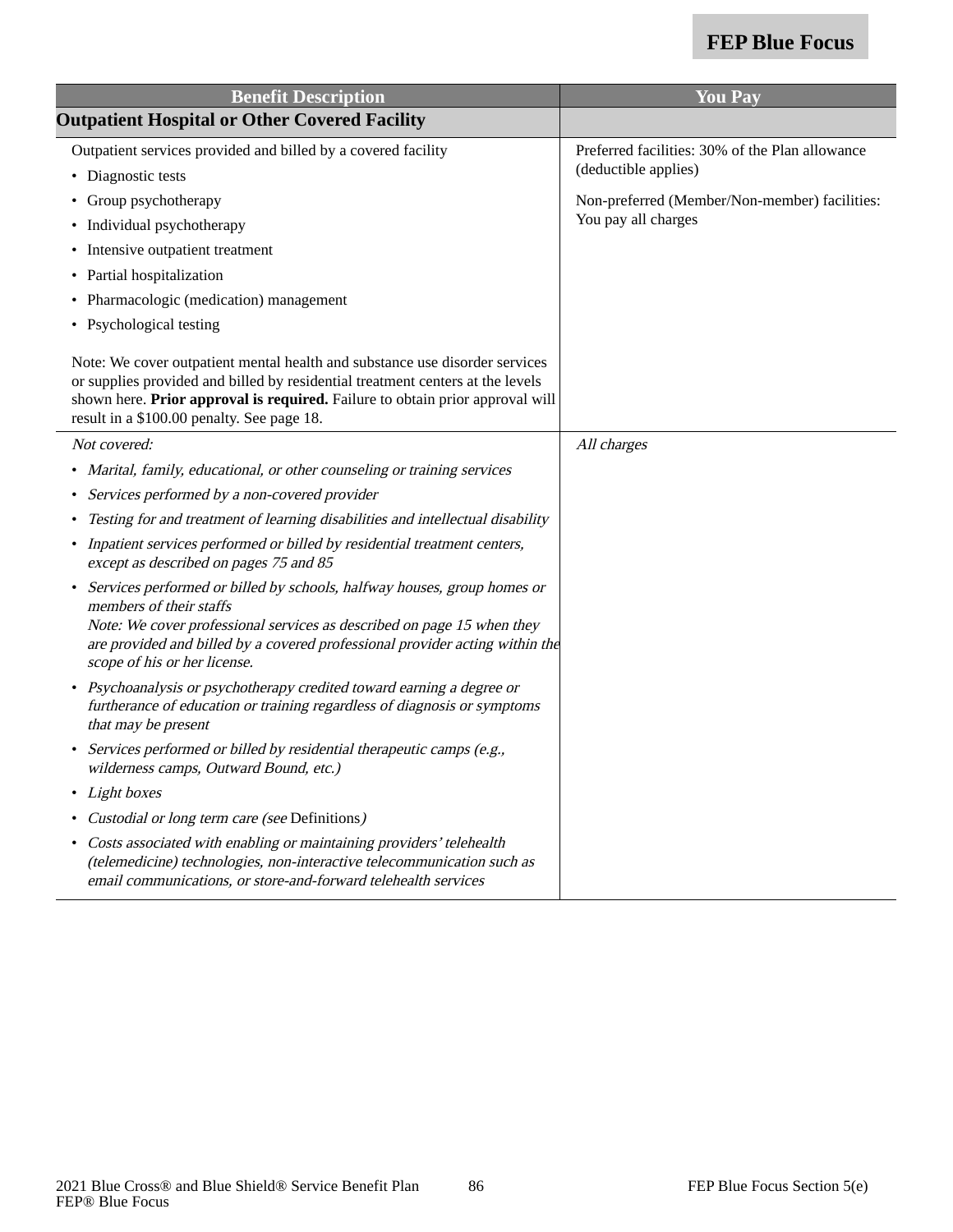### **Section 5(f). Prescription Drug Benefits**

#### **Important things you should keep in mind about these benefits:**

- •We cover prescription drugs and supplies, as described in the chart beginning on page 91.
- • If there is no generic drug available, you must pay the brand-name cost-sharing amount when you receive a brand-name drug.
- • If there is a generic substitution available and you or your provider requests a brand-name drug, you will be responsible for the applicable cost-share plus the difference in the costs of the brand-name and generic drugs.
- • If the cost of your prescription is less than your cost-sharing amount, you pay only the cost of your prescription.
- • Please remember that all benefits are subject to the definitions, limitations, and exclusions in this brochure and are payable only when we determine they are medically necessary.
- • Benefits for certain self-injectable (self-administered) drugs are provided only when they are dispensed by a pharmacy under the pharmacy benefit. See page 91 for specialty drug fills from a Preferred pharmacy.
- • Benefits for certain auto-immune infusion medications (limited to Remicade, Renflexis and Inflectra) are covered only when they are obtained by a non-pharmacy provider, such as a physician or facility (hospital or ambulatory surgical center). See Drugs From Other Sources in this Section, page 98, for more information.
- •Be sure to read Section 4, Your Costs for Covered Services, for valuable information about how cost-sharing works. Also, read Section 9 for information about how we pay if you have other coverage, or if you are age 65 or over.
- Medication prices vary among different retail pharmacies and the Specialty Drug Pharmacy Program. **Review purchasing options for your prescriptions to get the best price**. A drug cost tool is available at www.fepblue.org or call:
	- **Retail Pharmacy Program: 800-624-5060, TTY: 800-624-5077**
	- **Specialty Drug Pharmacy Program: 888-346-3731, TTY: 877-853-9549**
- • **YOU MUST GET PRIOR APPROVAL FOR CERTAIN DRUGS AND SUPPLIES, and prior approval must be renewed periodically**. Prior approval is part of our Patient Safety and Quality Monitoring (PSQM) program. Please refer to page 90 for more information about the PSQM program and to Section 3 for more information about prior approval.
- • During the course of the year, we may move a brand-name drug from Tier 2 (preferred brand-name, preferred generic specialty and preferred brand-name specialty drugs) to non-covered if a generic equivalent or biosimilar becomes available or if new safety concerns arise. If your drug is moved to non-covered, you pay the full cost of the medication. Tier reassignments during the year are not considered benefit changes.
- A pharmacy restriction may be applied for clinically inappropriate use of prescription drugs and supplies.
- **You must use Preferred retail pharmacies or the Specialty Drug Pharmacy Program in order to receive benefits.** Our specialty drug pharmacy is a Preferred pharmacy.
- • There is no calendar year deductible for the Retail Pharmacy Program or the Specialty Drug Pharmacy Program.
- The FEP Blue Focus formulary contains a comprehensive list of drugs under all therapeutic categories with two exceptions: some drugs, nutritional supplements and supplies are non-covered (see page 97); we may also exclude certain U.S. FDA-approved drugs when multiple generic equivalents/alternative medications are available. See page 89 for details.
- • **The Blue Cross and Blue Shield Service Benefit Plan's FEP Blue Focus uses a closed formulary, see page 88.**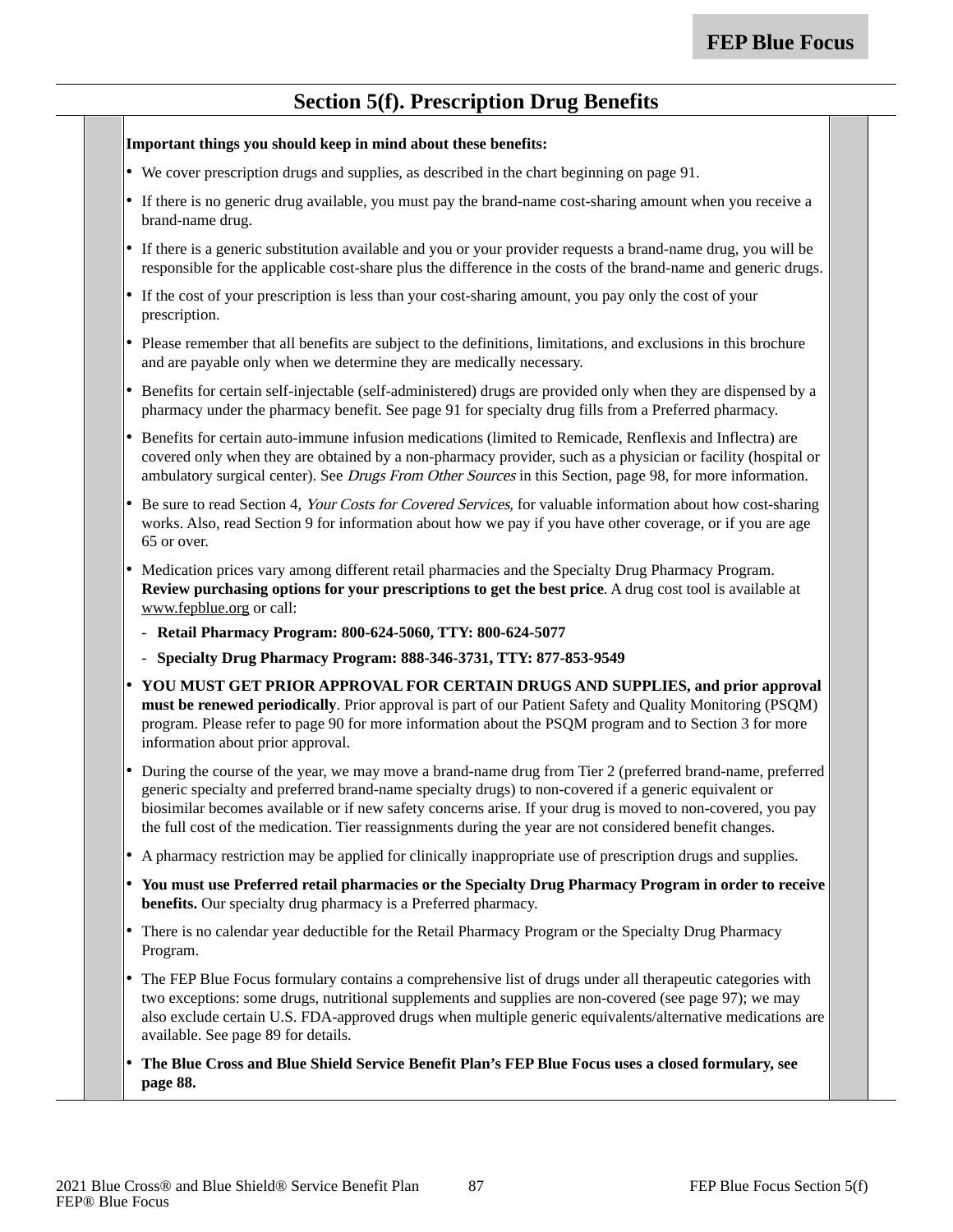We will send each new enrollee an FEP Blue Focus identification card, which covers pharmacy and medical benefits.

#### **There are important features you should be aware of. These include:**

• **Who can write your prescriptions.** A physician or dentist licensed in the United States, Puerto Rico, or the U.S. Virgin Islands, or, in states that permit it, a licensed/certified provider with prescriptive authority prescribing within their scope of practice must write your prescriptions. See Section 5(i) for drugs purchased overseas.

#### • **Where you can obtain them.**

You must fill prescriptions only at a Preferred retail pharmacy or through the Specialty Drug Pharmacy Program, in order to receive benefits. See page 133 for the definition of "specialty drugs." For information about prescriptions obtained from an overseas retail pharmacy, see page 106.

The Retail Pharmacy Program is administered by CVS Caremark. For a listing of Preferred retail pharmacies, call the Retail Pharmacy Program at 800-624-5060, TTY: 800-624-5077, or visit our website, www.fepblue.org.

Note: If your prescription requires prior approval and you have not yet obtained prior approval, you must pay the full cost of the drug or supply at the time of purchase and file a claim with the Retail Pharmacy Program to be reimbursed. Please refer to Section 7 for instructions on how to file prescription drug claims.

The Specialty Drug Pharmacy Program is administered by AllianceRx Walgreens Prime.

Notes:

- The Specialty Drug Pharmacy Program will not fill your prescription until you have obtained prior approval. AllianceRx Walgreens Prime, the program administrator, will hold your prescription for up to 30 days. If prior approval is not obtained within 30 days, your prescription will be returned to you along with a letter explaining the prior approval procedures.
- Preferred retail pharmacies may offer options for ordering prescription drugs online. Drugs ordered online may be delivered to your home and these online orders are a part of the Retail Prescription Drug Program described on page 91.
- Due to manufacturer restrictions, a small number of specialty drugs used to treat rare or uncommon conditions may be available only through a Preferred retail pharmacy. See page 96 for information about your cost-share for specialty drugs purchased at a Preferred retail pharmacy that are affected by these restrictions.

#### • **What is covered. We use a closed formulary.**

If you purchase a drug that is not on the formulary, you will pay the full cost of that drug.

### **The FEP Blue Focus Formulary includes a list of preferred drugs that are safe, effective and appropriate for our members and are available at lower costs than other drugs.**

Some drugs, nutritional supplements, and supplies are not covered (see page 97); we may also exclude certain U.S. FDA-approved drugs when multiple generic equivalents/alternative medications are available. If you purchase a drug, nutritional supplement, or supply that is not covered, you will be responsible for the full cost of the item.

Notes:

- **Before filling your prescription, please check the FEP Blue Focus Formulary drug list and tier assignment of the drug. Other than changes resulting from new drugs or safety issues, the preferred drug list is updated periodically during the year and not considered a benefit change.**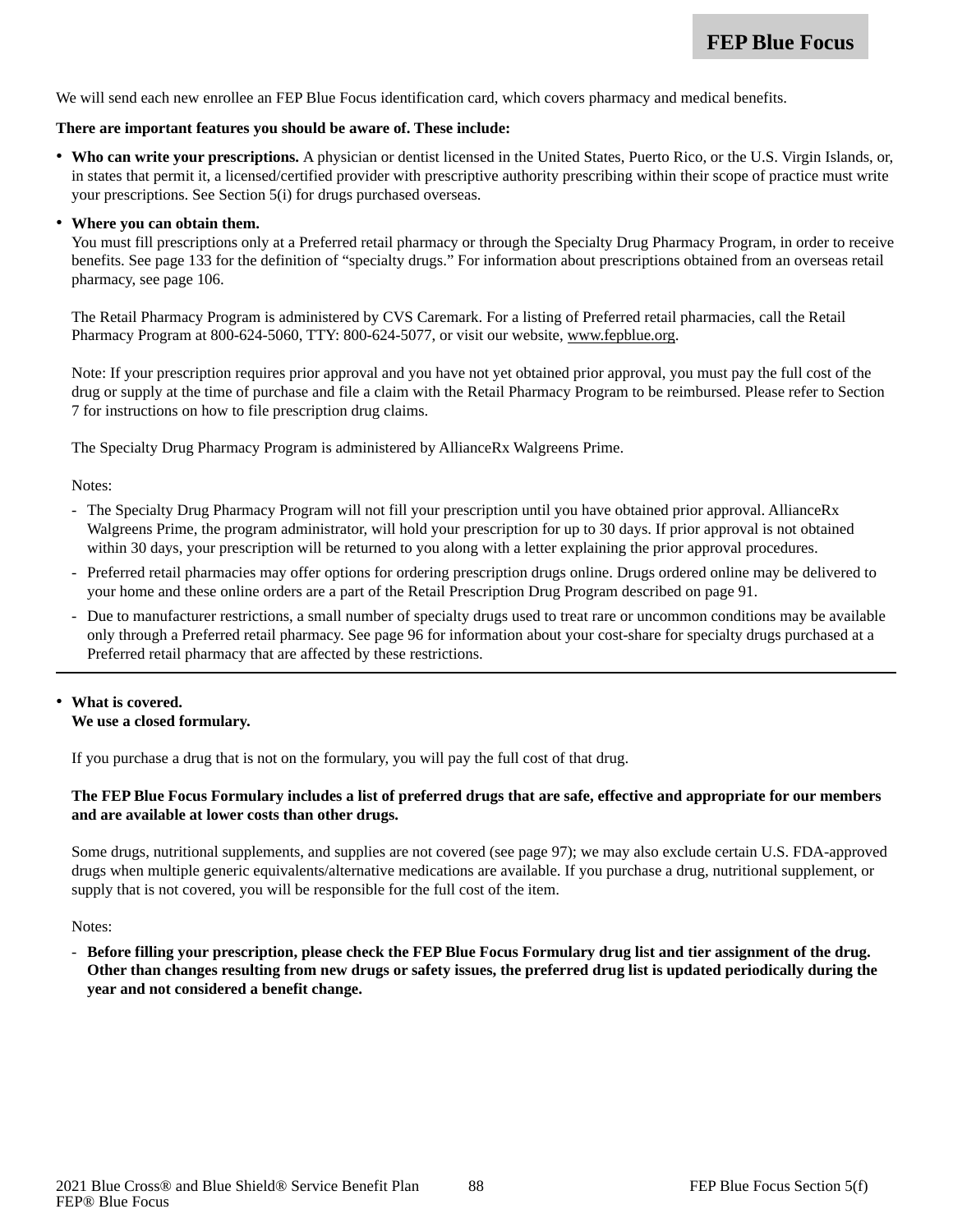Member cost-share for prescription drugs is determined by the tier to which a drug has been assigned. To determine the tier assignments for formulary drugs, we work with our Pharmacy and Medical Policy Committee, a group of physicians and pharmacists who are not employees or agents of, nor have financial interest in, the Blue Cross and Blue Shield Service Benefit Plan. The Committee meets quarterly to review new and existing drugs to assist us in our assessment. Drugs determined to be of equal therapeutic value and similar safety and efficacy are then evaluated on the basis of cost. The Committee's recommendations, together with our evaluation of the relative cost of the drugs, determine the placement of formulary drugs on a specific tier. Using lower cost preferred generic drugs will provide you with a high-quality, cost-effective prescription drug benefit.

Your cooperation with our cost-saving efforts helps keep your premium affordable.

Our payment levels are generally categorized as:

Tier 1: Preferred generic drugs obtained at a Preferred retail pharmacy

Tier 2: Preferred brand-name drugs, preferred generic specialty drugs, and preferred brand-name specialty drugs obtained at a Preferred retail pharmacy or through the Specialty Drug Pharmacy Program.

You can view the formulary on our website at www.fepblue.org or call 800-624-5060, TTY: 800-624-5077, for assistance. If you do not find your drug on the formulary, or the preferred drug list, please call 800-624-5060. Changes to the formulary are not considered benefit changes.

Any savings we receive on the cost of drugs purchased under this Plan from drug manufacturers are credited to the reserves held for this Plan.

#### •**Generic equivalents**

Generic equivalent drugs have the same active ingredients as their brand-name equivalents. By filling your prescriptions (or those of family members covered by the Plan) at a Preferred retail pharmacy or through the Specialty Drug Pharmacy Program, you authorize the pharmacist to substitute any available Federally approved generic equivalent, unless you or your physician specifically request a brand-name drug. However, if there is a generic substitution available and you or your provider requests a brand-name drug, you will be responsible for the applicable cost-share plus the difference in the costs of the brand-name and generic drugs. Keep in mind that FEP Blue Focus members **must use Preferred pharmacies in order to receive benefits.** See page 128 for more information about generic alternatives and generic equivalents.

• Disclosure of information. As part of our administration of prescription drug benefits, we may disclose information about your prescription drug utilization, including the names of your prescribing physicians, to any treating physicians or dispensing pharmacies.

#### • **These are the dispensing limitations.**

Subject to manufacturer packaging and your prescriber's instructions, you may purchase either up to a 30-day supply or a 31 to 90 day supply of covered drugs and supplies through the Retail Pharmacy Program or up to a 30-day supply through the Specialty Drug Pharmacy Program.

Notes:

- Certain drugs such as narcotics may have additional limits or requirements as established by the U.S. FDA or by national scientific or medical practice guidelines (such as Centers for Disease Control, American Medical Association, etc.) on the quantities that a pharmacy may dispense. In addition, pharmacy dispensing practices are regulated by the state where they are located and may also be determined by individual pharmacies. Due to safety requirements, some medications are dispensed as originally packaged by the manufacturer and we cannot make adjustments to the packaged quantity or otherwise open or split packages to create 30, and 90-day supplies of those medications. **In most cases, refills cannot be obtained until 75% of the prescription has been used. Controlled substances cannot be refilled until 80% of the prescription has been used.** Controlled substances are medications that can cause physical and mental dependence, and have restrictions on how they can be filled and refilled. They are regulated and classified by the DEA (Drug Enforcement Administration) based on how likely they are to cause dependence. Call us or visit our website if you have any questions about dispensing limits. Please note that in the event of a national or other emergency, or if you are a reservist or National Guard member who is called to active military duty, you should contact us regarding your prescription drug needs. See the contact information on page 90.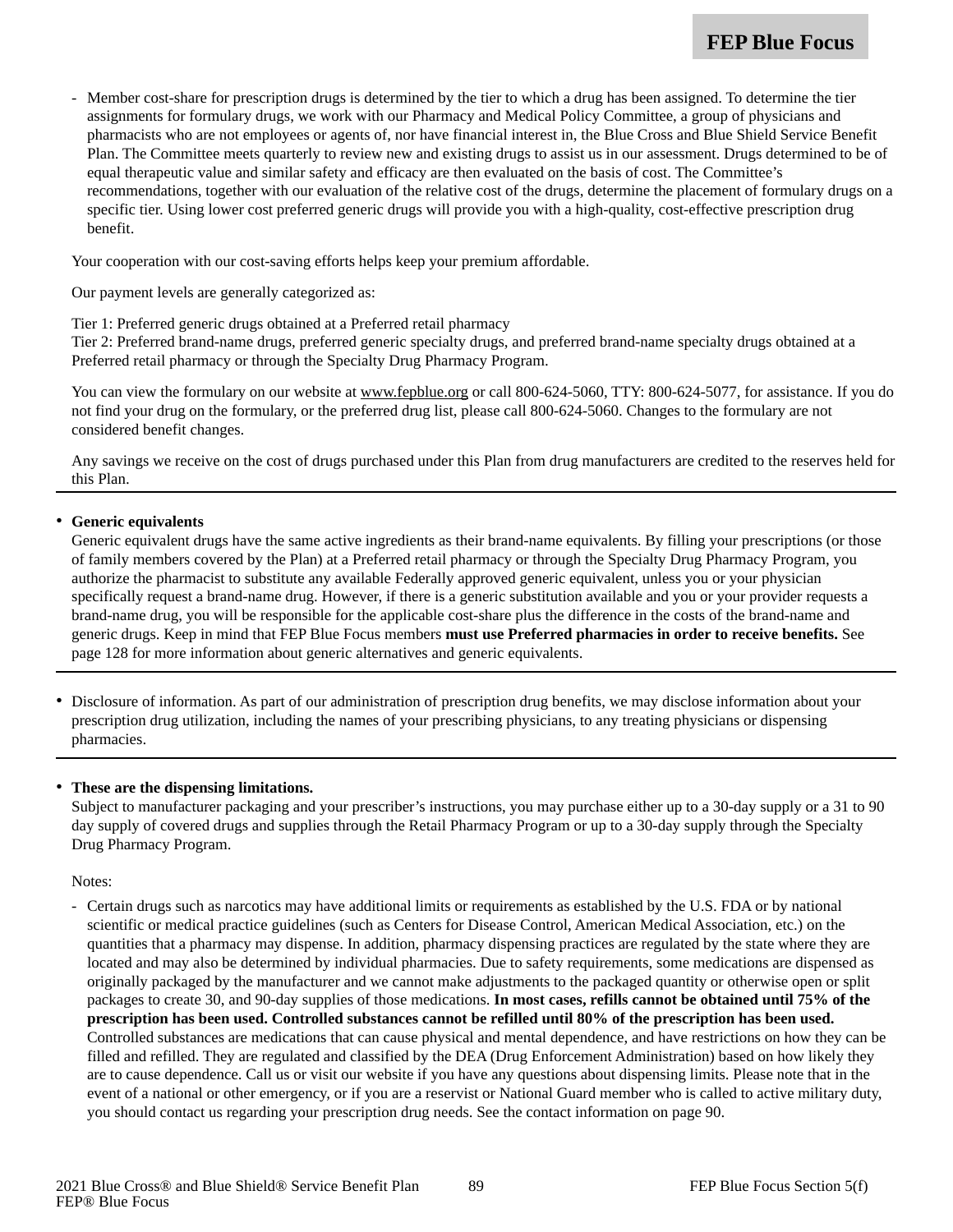- Benefits for certain self-injectable (self-administered) drugs are provided only when they are dispensed by a pharmacy under the pharmacy benefit. Medical benefits will be provided for a once-per-lifetime dose per therapeutic category of drugs dispensed by your provider or any non-pharmacy-benefit provider. This benefit limitation does not apply if you have primary Medicare Part B coverage. See page 91 for specialty drug fills from a Preferred pharmacy.
- Benefits for certain auto-immune infusion medications (Remicade, Renflexis and Inflectra) are provided only when they are obtained by a non-pharmacy provider, such as a physician or facility (hospital or ambulatory surgical center). See Drugs From Other Sources in this Section, page 98, for more information.

#### • **Important contact information**

- Retail Pharmacy Program: 800-624-5060, TTY: 800-624-5077
- Specialty Drug Pharmacy Program: 888-346-3731, TTY: 877-853-9549; or www.fepblue.org.

#### **Patient Safety and Quality Monitoring (PSQM)**

We have a special program to promote patient safety and monitor healthcare quality. Our Patient Safety and Quality Monitoring (PSQM) program features a set of closely aligned programs that are designed to promote the safe and appropriate use of medications. Examples of these programs include:

- Prior approval As described below, this program requires that approval be obtained for certain prescription drugs and supplies before we provide benefits for them.
- Safety checks Before your prescription is filled, we perform quality and safety checks for usage precautions, drug interactions, drug duplication, excessive use, and frequency of refills.
- Quantity allowances Specific allowances for several medications are based on U.S. FDA-approved recommendations, national scientific and generally accepted standards of medical practice guidelines (such as Centers for Disease Control, American Medical Association, etc.), and manufacturer guidelines.

For more information about our PSQM program, including listings of drugs subject to prior approval or quantity allowances, visit our website at www.fepblue.org or call the Retail Pharmacy Program at 800-624-5060, TTY: 800-624-5077.

#### **Prior Approval**

As part of our Patient Safety and Quality Monitoring (PSQM) program (see above), **you must make sure your physician obtains prior approval for certain prescription drugs and supplies in order to use your prescription drug coverage.** In providing prior approval, we may limit benefits to quantities prescribed in accordance with generally accepted standards of medical, dental, or psychiatric practice in the United States. **Prior approval must be renewed periodically.** To obtain a list of these drugs and supplies and to obtain prior approval request forms, call the Retail Pharmacy Program at 800-624-5060, TTY: 800-624-5077. You can also obtain the list and forms through our website at www.fepblue.org. Please read Section 3 for more information about prior approval.

Notes:

- Updates to the list of drugs and supplies requiring prior approval are made periodically during the year. New drugs and supplies may be added to the list and prior approval criteria may change. Changes to the prior approval list or to prior approval criteria are not considered benefit changes.
- If your prescription requires prior approval and you have not yet obtained prior approval, you must pay the full cost of the drug or supply at the time of purchase and file a claim with the Retail Pharmacy Program to be reimbursed. Please refer to Section 7 for instructions on how to file prescription drug claims.
- It is your responsibility to know the prior approval authorization expiration date for your medication. We encourage you to work with your physician to obtain prior approval renewal in advance of the expiration date.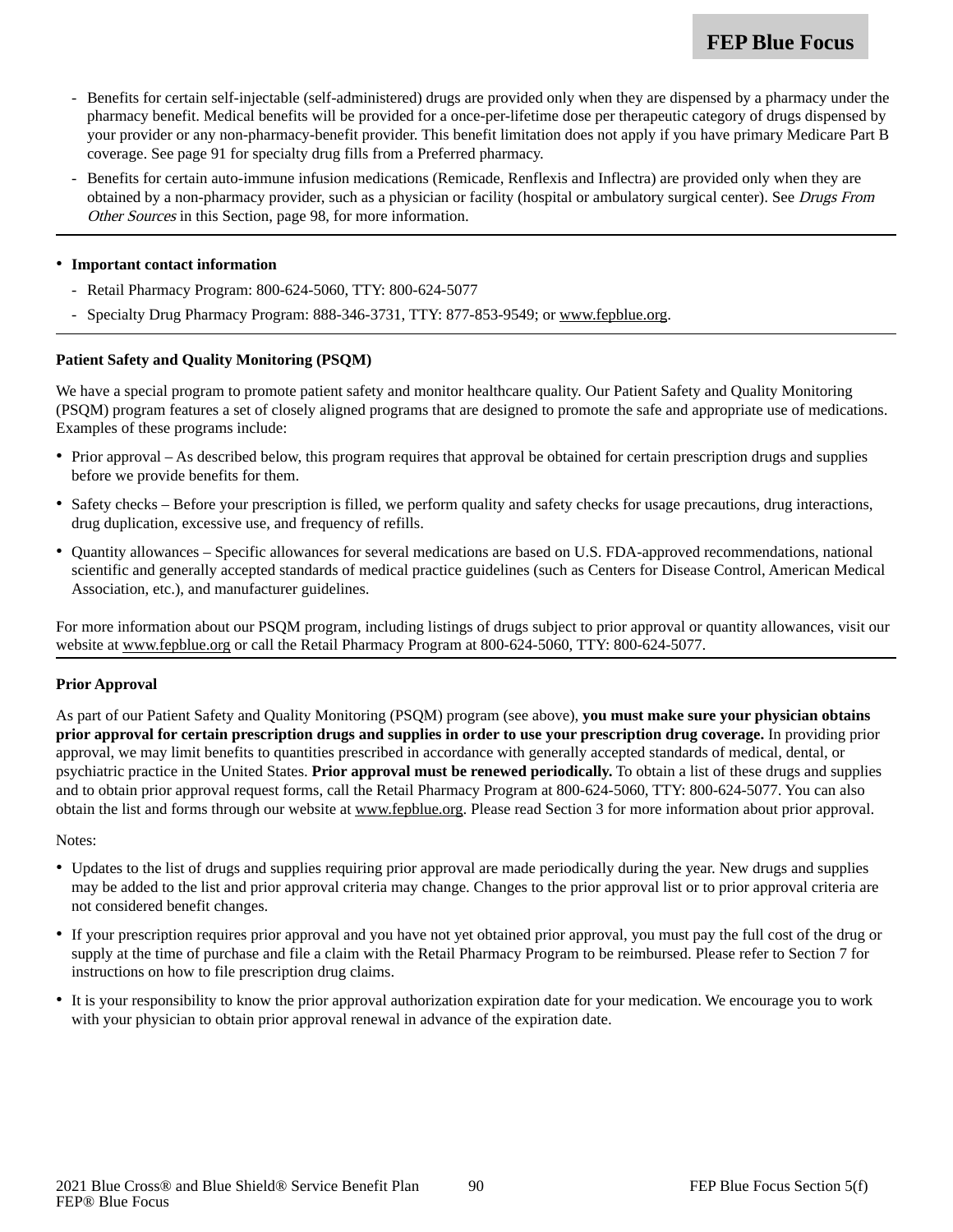| <b>Benefits Description</b>                                                                                                                                                                                                                                                                                                      | <b>You Pay</b>                                                                                                                                     |
|----------------------------------------------------------------------------------------------------------------------------------------------------------------------------------------------------------------------------------------------------------------------------------------------------------------------------------|----------------------------------------------------------------------------------------------------------------------------------------------------|
| Note: We state whether or not the calendar year deductible applies for each benefit listed in this section.                                                                                                                                                                                                                      |                                                                                                                                                    |
| <b>Covered Medications and Supplies</b>                                                                                                                                                                                                                                                                                          |                                                                                                                                                    |
| Preferred retail pharmacies                                                                                                                                                                                                                                                                                                      | Preferred retail and overseas retail pharmacy:                                                                                                     |
| Preferred Generic Drugs obtained at Preferred retail and overseas retail<br>pharmacies:                                                                                                                                                                                                                                          | • \$5 copayment for each purchase of up to a 30-<br>day supply (no deductible)                                                                     |
| Tier 1                                                                                                                                                                                                                                                                                                                           | • \$15 copayment for each purchase of a 31 to 90-<br>day supply (no deductible)                                                                    |
| Notes:                                                                                                                                                                                                                                                                                                                           | Non-preferred pharmacy: You pay all charges                                                                                                        |
| • See Section 5(i), page 106, for information on how to file claims for<br>overseas services.                                                                                                                                                                                                                                    |                                                                                                                                                    |
| • For prescription drugs billed for by a skilled nursing facility, nursing home,<br>or extended care facility, we provide benefits as shown on this page for<br>drugs obtained from a Preferred retail pharmacy, as long as the pharmacy<br>supplying the prescription drugs to the facility is a Preferred pharmacy.            |                                                                                                                                                    |
| Preferred Brand-Name Drugs obtained at Preferred retail and overseas                                                                                                                                                                                                                                                             | Preferred retail and overseas retail pharmacy:                                                                                                     |
| retail pharmacies:<br>Tier 2                                                                                                                                                                                                                                                                                                     | • 40% of the Plan allowance (up to a \$350<br>maximum) for each purchase of up to a 30-day                                                         |
| Notes:                                                                                                                                                                                                                                                                                                                           | supply (no deductible)<br>• 40% of the Plan allowance (up to a \$1,050                                                                             |
| • See Section 5(i), page 106, for information on how to file claims for<br>overseas services.                                                                                                                                                                                                                                    | maximum) for each purchase of up to a 90-day<br>supply (no deductible)                                                                             |
| • For prescription drugs billed for by a skilled nursing facility, nursing home,<br>or extended care facility, we provide benefits as shown on this page for<br>drugs obtained from a Preferred retail pharmacy, as long as the pharmacy<br>supplying the prescription drugs to the facility is a Preferred pharmacy.            | Non-preferred pharmacy: You pay all charges                                                                                                        |
| Preferred specialty drugs (generic and brand-name) obtained at                                                                                                                                                                                                                                                                   | Preferred retail and overseas retail pharmacy:                                                                                                     |
| Preferred retail and overseas retail pharmacies:                                                                                                                                                                                                                                                                                 | • 40% of the Plan allowance (up to a \$350<br>maximum) for each purchase of up to a 30-day                                                         |
| Tier 2                                                                                                                                                                                                                                                                                                                           | supply (no deductible)                                                                                                                             |
| • Benefits for specialty drugs purchased at a Preferred retail pharmacy are<br>limited to one purchase of up to a 30-day supply for each prescription<br>dispensed.                                                                                                                                                              | • If a 31 to 90-day supply of a specialty drug has<br>to be dispensed due to manufacturer packaging,<br>you pay 40% of the Plan allowance (up to a |
| Notes:                                                                                                                                                                                                                                                                                                                           | \$1,050 maximum) for each purchase (no                                                                                                             |
| • All refills must be obtained through the Specialty Drug Pharmacy Program.<br>See page 96 for more information.                                                                                                                                                                                                                 | deductible)<br>Non-preferred pharmacy: You pay all charges                                                                                         |
| See the Specialty Drug Pharmacy Program for applicable cost-shares and<br>$\bullet$<br>limits on page 96.                                                                                                                                                                                                                        |                                                                                                                                                    |
| • Due to safety requirement, some medications are dispensed as originally<br>packaged by the manufacturer and we cannot make adjustment to the<br>packaged quantity or otherwise open or split packages to create a 30-day<br>supply of these medications.                                                                       |                                                                                                                                                    |
| For prescription drugs billed for by a skilled nursing facility, nursing home,<br>$\bullet$<br>or extended care facility, we provide benefits as shown on this page for<br>drugs obtained from a Preferred retail pharmacy, as long as the pharmacy<br>supplying the prescription drugs to the facility is a Preferred pharmacy. |                                                                                                                                                    |
| See Section $5(i)$ , page 106, for information on how to file claims for<br>$\bullet$<br>overseas services.                                                                                                                                                                                                                      |                                                                                                                                                    |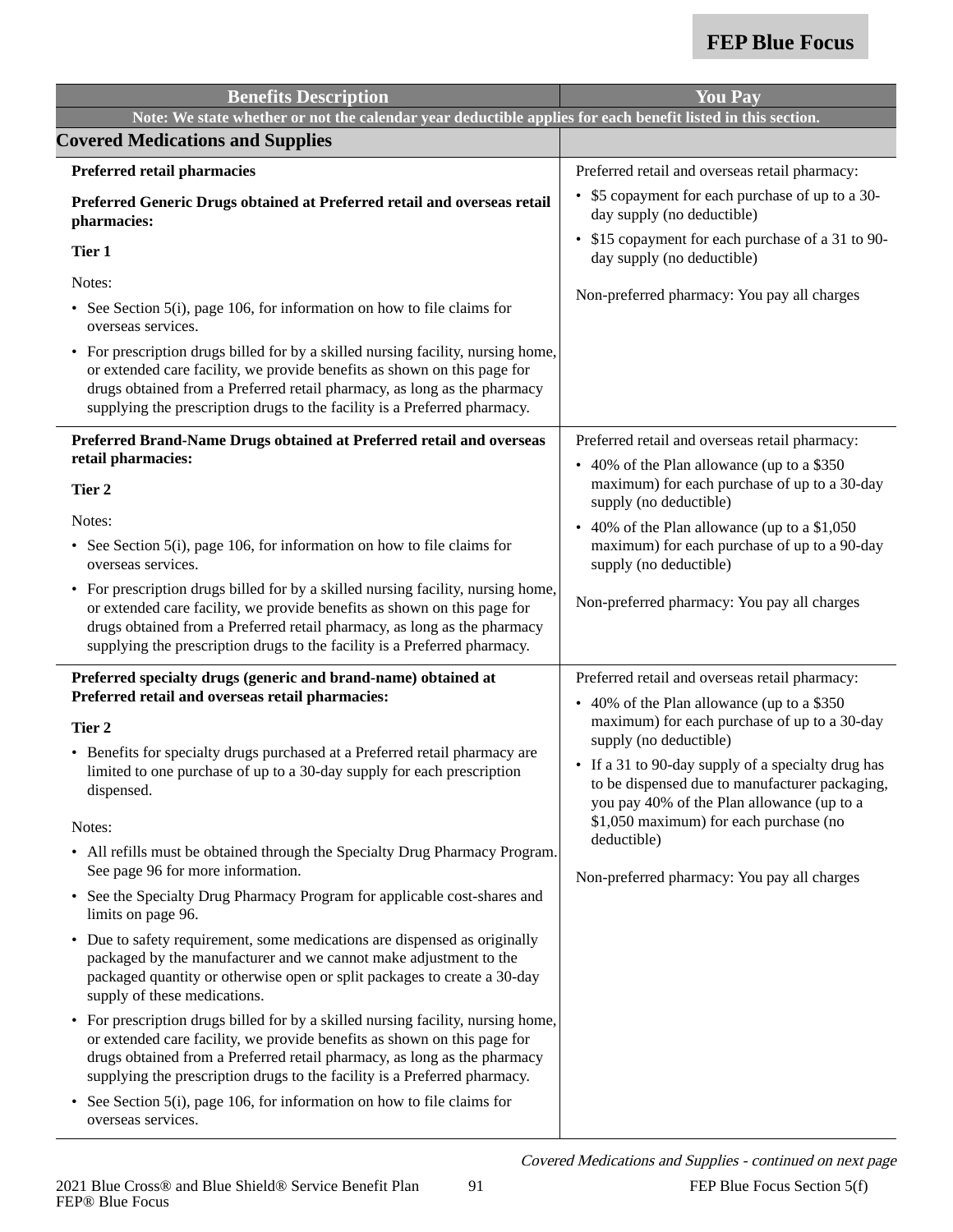| <b>Benefits Description</b>                                                                                                                                                                                                                                                                                                                                                                                                                                           | <b>You Pay</b>      |
|-----------------------------------------------------------------------------------------------------------------------------------------------------------------------------------------------------------------------------------------------------------------------------------------------------------------------------------------------------------------------------------------------------------------------------------------------------------------------|---------------------|
| <b>Covered Medications and Supplies (cont.)</b>                                                                                                                                                                                                                                                                                                                                                                                                                       |                     |
| Tier 1 and 2 drugs purchased from a Preferred pharmacy include, but<br>are not limited to the following:                                                                                                                                                                                                                                                                                                                                                              | See pages 91 and 95 |
| • Drugs, vitamins and minerals, and nutritional supplements included in our<br>closed formulary that by Federal law of the United States require a<br>prescription for their purchase                                                                                                                                                                                                                                                                                 |                     |
| Note: See page 94 for our coverage of medications to promote better health<br>as recommended under the Affordable Care Act.                                                                                                                                                                                                                                                                                                                                           |                     |
| • Medical foods, as defined by the U.S. Food and Drug Administration, that<br>are consumed or administered enterally and are intended for the specific<br>dietary management of a disease or condition for which there are<br>distinctive nutritional requirements.                                                                                                                                                                                                   |                     |
| The Plan covers medical food formulas and enteral nutrition products that<br>are ordered by a health care provider, and are medically necessary to<br>prevent clinical deterioration in members at nutritional risk. (See Coverage<br>below)                                                                                                                                                                                                                          |                     |
| - Must meet the definition of medical food (see definition on page 129)                                                                                                                                                                                                                                                                                                                                                                                               |                     |
| - Must be receiving active, regular, and ongoing medical supervision and<br>must be unable to manage the condition by modification of diet alone                                                                                                                                                                                                                                                                                                                      |                     |
| Coverage is provided as follows:                                                                                                                                                                                                                                                                                                                                                                                                                                      |                     |
| - Inborn errors of amino acid metabolism up to age 22                                                                                                                                                                                                                                                                                                                                                                                                                 |                     |
| - Food allergy with atopic dermatitis, gastrointestinal symptoms, IgE<br>mediation, malabsorption disorder, seizure disorder, failure to thrive, or<br>prematurity, when administered orally and is the sole source (100%) of<br>nutrition. This once per lifetime benefit is limited to one year following<br>the date of the initial prescription or physician order for the medical food<br>(e.g., Neocate, in a formula form or powders mixed to become formulas) |                     |
| Medical foods and nutritional supplements when administered by<br>catheter or nasogastric tubes                                                                                                                                                                                                                                                                                                                                                                       |                     |
| Notes:                                                                                                                                                                                                                                                                                                                                                                                                                                                                |                     |
| - A prescription and prior approval are required for medical foods<br>provided under the pharmacy benefit. Renewals of the prior<br>authorization are required every benefit year for inborn errors of<br>metabolism and tube feeding.                                                                                                                                                                                                                                |                     |
| See Section 5(a), page 53, for our coverage of medical foods and<br>nutritional supplements when administered by catheter or nasogastric<br>tube under the medical benefit.                                                                                                                                                                                                                                                                                           |                     |
| • Insulin, diabetic test strips, and lancets                                                                                                                                                                                                                                                                                                                                                                                                                          |                     |
| Note: See page 52 for our coverage of insulin pumps.                                                                                                                                                                                                                                                                                                                                                                                                                  |                     |
| • Needles and disposable syringes for the administration of covered<br>medications                                                                                                                                                                                                                                                                                                                                                                                    |                     |
| • Clotting factors and anti-inhibitor complexes for the treatment of<br>hemophilia                                                                                                                                                                                                                                                                                                                                                                                    |                     |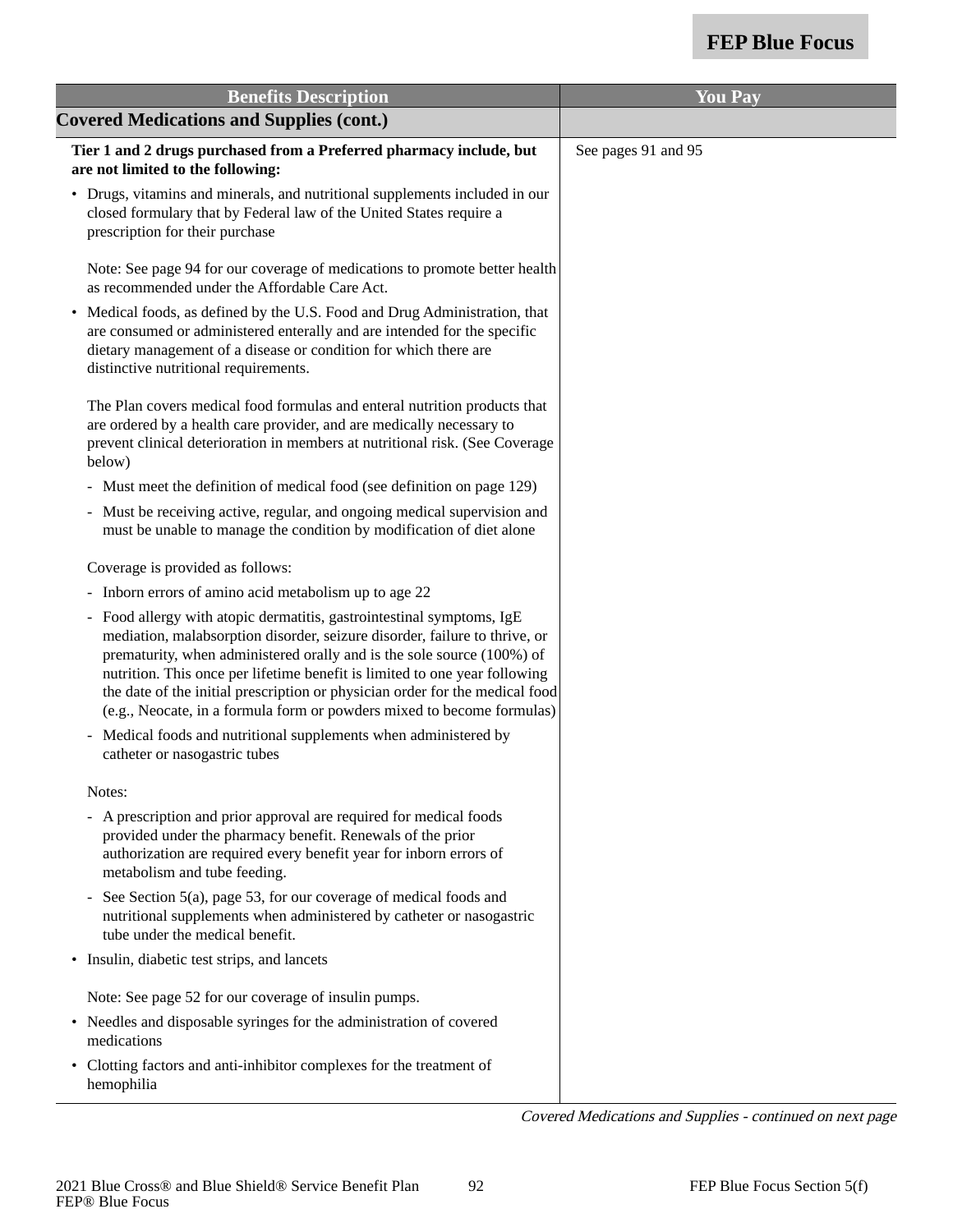| <b>Benefits Description</b>                                                                                                                                                                                                                                                                                  | <b>You Pay</b>                                                                                    |
|--------------------------------------------------------------------------------------------------------------------------------------------------------------------------------------------------------------------------------------------------------------------------------------------------------------|---------------------------------------------------------------------------------------------------|
| <b>Covered Medications and Supplies (cont.)</b>                                                                                                                                                                                                                                                              |                                                                                                   |
| • Drugs to aid smoking and tobacco cessation that require a prescription by<br>federal law                                                                                                                                                                                                                   | See pages 91 and 96                                                                               |
| Notes:                                                                                                                                                                                                                                                                                                       |                                                                                                   |
| - We provide benefits for over-the-counter (OTC) smoking and tobacco<br>cessation medications only as described on page 96.                                                                                                                                                                                  |                                                                                                   |
| - You may be eligible to receive smoking and tobacco cessation<br>medications at no charge. See page 96 for more information.                                                                                                                                                                                |                                                                                                   |
| • Drugs for the diagnosis of infertility, except as described on page 97                                                                                                                                                                                                                                     |                                                                                                   |
| Drugs to treat gender dysphoria (gonadotropin-releasing hormone (GnRH)<br>antagonists and testosterones                                                                                                                                                                                                      |                                                                                                   |
| Contraceptive drugs and devices, limited to:<br>٠                                                                                                                                                                                                                                                            |                                                                                                   |
| - Diaphragms and contraceptive rings                                                                                                                                                                                                                                                                         |                                                                                                   |
| - Injectable contraceptives                                                                                                                                                                                                                                                                                  |                                                                                                   |
| - Intrauterine devices (IUDs)                                                                                                                                                                                                                                                                                |                                                                                                   |
| - Implantable contraceptives                                                                                                                                                                                                                                                                                 |                                                                                                   |
| Oral and transdermal contraceptives<br>$\sim$                                                                                                                                                                                                                                                                |                                                                                                   |
| Note: We waive your cost-share for generic contraceptives and for brand-<br>name contraceptives that have no generic equivalent or generic alternative,<br>when you purchase them at a Preferred retail pharmacy.                                                                                            |                                                                                                   |
| Over-the-counter (OTC) contraceptive drugs and devices, for women only,<br>limited to:                                                                                                                                                                                                                       | Preferred retail and overseas retail pharmacy:<br>Nothing (no deductible)                         |
| • Emergency contraceptive pills                                                                                                                                                                                                                                                                              | Non-preferred retail pharmacy: You pay all charges                                                |
| • Female condoms                                                                                                                                                                                                                                                                                             |                                                                                                   |
| Spermicides                                                                                                                                                                                                                                                                                                  | Note: See Section 5(i), page 106, for information<br>on how to file claims for overseas services. |
| • Sponges                                                                                                                                                                                                                                                                                                    |                                                                                                   |
| Note: We provide benefits in full for OTC contraceptive drugs and devices for<br>women only when the contraceptives meet U.S FDA standards for OTC<br>products. To receive benefits, you must use a Preferred retail pharmacy and<br>present the pharmacist with a written prescription from your physician. |                                                                                                   |
| Immunizations when provided by a Preferred retail pharmacy that participates<br>in our vaccine network (see below) and administered in compliance with<br>applicable state law and pharmacy certification requirements. See pages 41<br>and 43 for specific coverage.                                        | Preferred retail and overseas retail pharmacy:<br>Nothing (no deductible)                         |
|                                                                                                                                                                                                                                                                                                              | Non-preferred retail pharmacy: You pay all charges<br>Notes:                                      |
| Note: Our vaccine network is a network of Preferred retail pharmacies that<br>have agreements with us to administer one or more routine immunizations.                                                                                                                                                       | • You pay nothing for Influenza (flu) vaccines<br>obtained at Non-preferred retail pharmacies.    |
| Check with your pharmacy or call our Retail Pharmacy Program at<br>800-624-5060, TTY: 800-624-5077, to find out which vaccines your<br>pharmacy can provide.                                                                                                                                                 | • See Section 5(i), page 106, for information on<br>how to file claims for overseas services.     |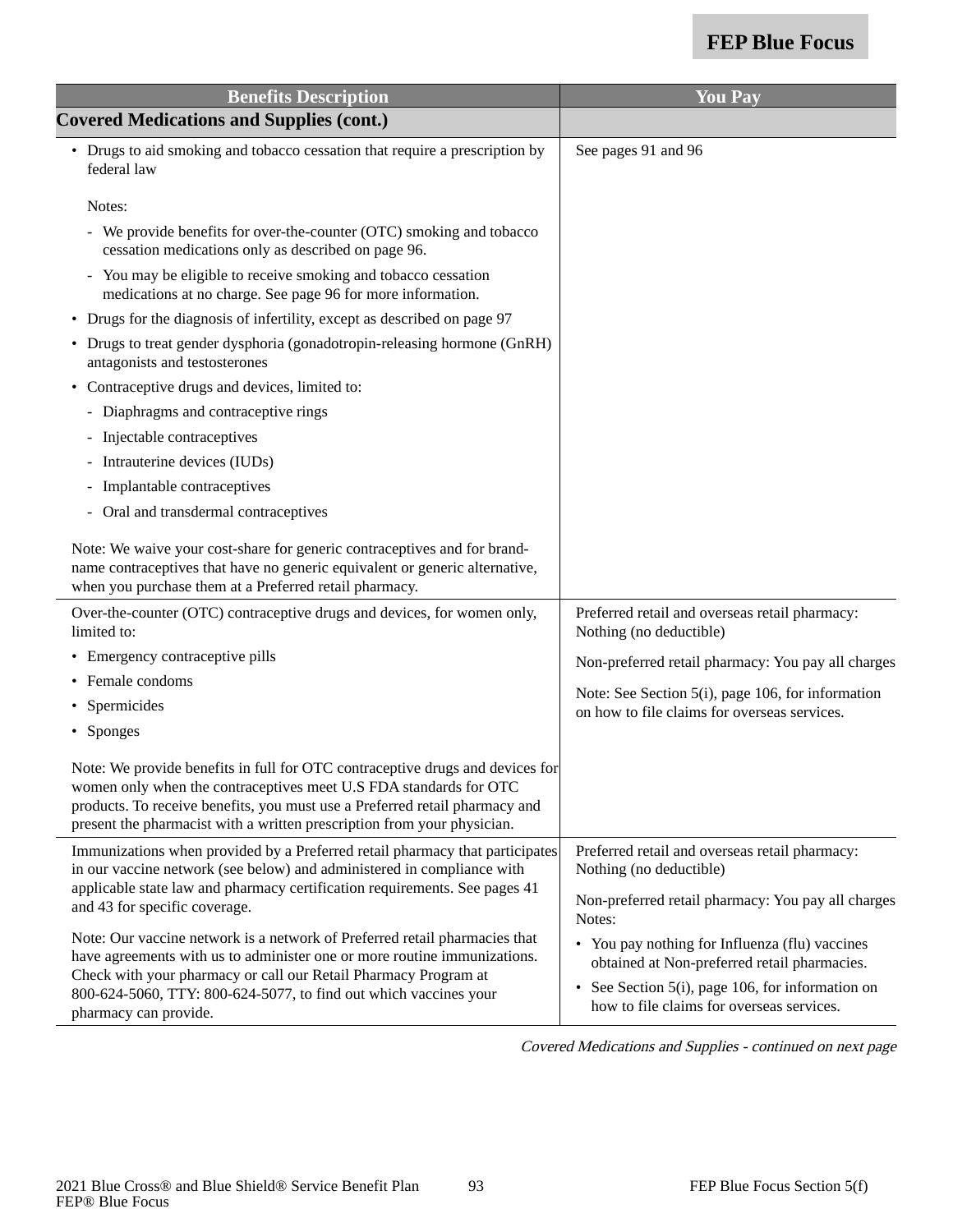| <b>Benefits Description</b>                                                                                                                                                                                                                                                                                                                | <b>You Pay</b>                                                                                    |
|--------------------------------------------------------------------------------------------------------------------------------------------------------------------------------------------------------------------------------------------------------------------------------------------------------------------------------------------|---------------------------------------------------------------------------------------------------|
| <b>Covered Medications and Supplies (cont.)</b>                                                                                                                                                                                                                                                                                            |                                                                                                   |
| <b>Diabetic Meter Program</b>                                                                                                                                                                                                                                                                                                              | Nothing for a glucose meter kit ordered through                                                   |
| Members with diabetes may obtain one glucose meter kit every 365 days at<br>no cost through our Diabetic Meter Program. To use this program, you must<br>call the phone number listed below and request one of the eligible types of<br>meters. The types of glucose meter kits available through our program are<br>subject to change.    | our Diabetic Meter Program<br>When obtained from any other source: You pay all<br>charges         |
| To order your free glucose meter kit, call us toll-free at 855-582-2024,<br>Monday through Friday, from 9 a.m. to 7 p.m., Eastern Time, or visit our<br>website at www.fepblue.org. The selected meter kit will be sent to you within<br>7 to 10 days of your request.                                                                     |                                                                                                   |
| Note: Contact your physician to obtain a new prescription for the test strips<br>and lancets to use with the new meter. Benefits will be provided for the test<br>strips at Tier 2 (preferred brand-name) benefit payment levels if you purchase<br>brand-name strips at a Preferred retail pharmacy. See page 95 for more<br>information. |                                                                                                   |
| Medications to promote better health as recommended under the Patient<br>Protection and Affordable Care Act (the "Affordable Care Act"), limited to:                                                                                                                                                                                       | Preferred retail and overseas retail pharmacy:<br>Nothing (no deductible)                         |
| • Iron supplements for children from age 6 months through 12 months                                                                                                                                                                                                                                                                        | Non-preferred retail pharmacy: You pay all charges                                                |
| • Oral fluoride supplements for children from age 6 months through 5 years                                                                                                                                                                                                                                                                 |                                                                                                   |
| • Folic acid supplements, 0.4 mg to 0.8 mg, for women capable of pregnancy                                                                                                                                                                                                                                                                 | Note: See Section 5(i), page 106, for information<br>on how to file claims for overseas services. |
| • Low-dose aspirin (81 mg per day) for pregnant members at risk for<br>preeclampsia                                                                                                                                                                                                                                                        |                                                                                                   |
| • Aspirin for men age 45 through 79 and women age 50 through 79                                                                                                                                                                                                                                                                            |                                                                                                   |
| • Generic cholesterol-lowering statin drugs                                                                                                                                                                                                                                                                                                |                                                                                                   |
| Notes:                                                                                                                                                                                                                                                                                                                                     |                                                                                                   |
| • Benefits are not available for acetaminophen, ibuprofen, naproxen, etc.                                                                                                                                                                                                                                                                  |                                                                                                   |
| • Benefits for the medications listed above are subject to the dispensing<br>limitations described on page 89 and are limited to recommended<br>prescribed limits.                                                                                                                                                                         |                                                                                                   |
| • To receive benefits, you must use a Preferred retail pharmacy and present a<br>written prescription from your physician to the pharmacist.                                                                                                                                                                                               |                                                                                                   |
| • A complete list of USPSTF-recommended preventive care services is<br>available online at: www.healthcare.gov/preventive-care-benefits. See<br>pages 40-44 and 74 in Section 5(a) and 5(c) for information about other<br>covered preventive care services.                                                                               |                                                                                                   |
| • See page 96 for our coverage of smoking and tobacco cessation<br>medications.                                                                                                                                                                                                                                                            |                                                                                                   |
| Generic medications (limited to tamoxifen and raloxifene) to reduce breast<br>cancer risk for women, age 35 or over, who have not been diagnosed with any<br>form of breast cancer                                                                                                                                                         | Preferred retail and overseas retail pharmacy:<br>Nothing (no deductible)                         |
| Note: Your physician must send a completed Coverage Request Form to CVS<br>Caremark before you fill the prescription. Call CVS Caremark at<br>800-624-5060, TTY: 800-624-5077, to request this form. You can also obtain<br>the Coverage Request Form through our website at www.fepblue.org.                                              | Non-preferred retail pharmacy: You pay all charges                                                |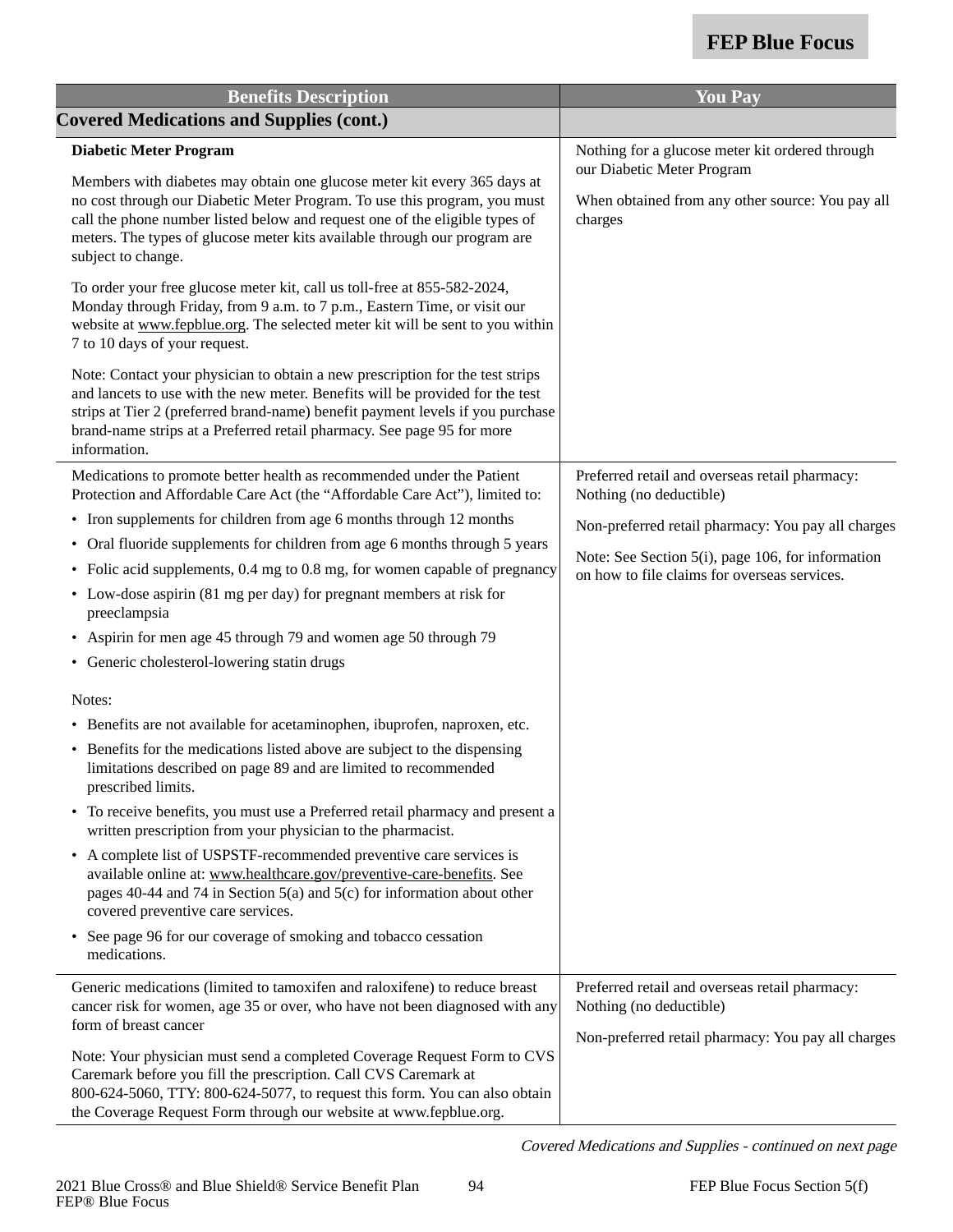| <b>Benefits Description</b>                                                                                                                                                                                                                                                                                                                                                                                                                                                                                                                                                                                                                                                                                                                                                                                                                                                                                                                                                                                                                                                                     | <b>You Pay</b>                                                                                                                                                                                                                                                                                                                                                                                                                                                                         |
|-------------------------------------------------------------------------------------------------------------------------------------------------------------------------------------------------------------------------------------------------------------------------------------------------------------------------------------------------------------------------------------------------------------------------------------------------------------------------------------------------------------------------------------------------------------------------------------------------------------------------------------------------------------------------------------------------------------------------------------------------------------------------------------------------------------------------------------------------------------------------------------------------------------------------------------------------------------------------------------------------------------------------------------------------------------------------------------------------|----------------------------------------------------------------------------------------------------------------------------------------------------------------------------------------------------------------------------------------------------------------------------------------------------------------------------------------------------------------------------------------------------------------------------------------------------------------------------------------|
| <b>Covered Medications and Supplies (cont.)</b>                                                                                                                                                                                                                                                                                                                                                                                                                                                                                                                                                                                                                                                                                                                                                                                                                                                                                                                                                                                                                                                 |                                                                                                                                                                                                                                                                                                                                                                                                                                                                                        |
| We cover the first prescription filled for certain bowel preparation<br>medications for colorectal cancer screenings with no member cost-share. We<br>also cover certain antiretroviral therapy medications for HIV for those at risk<br>but who do not have HIV. You can view the list of covered medications on our<br>website at www.fepblue.org or call 800-624-5060, TTY: 800-624-5077, for<br>assistance.                                                                                                                                                                                                                                                                                                                                                                                                                                                                                                                                                                                                                                                                                 | Preferred retail and overseas retail pharmacy:<br>Nothing (no deductible)<br>Non-preferred retail pharmacy: You pay all charges                                                                                                                                                                                                                                                                                                                                                        |
| Opioid Reversal Agents: Tier 1 medications limited to Narcan nasal spray and<br>naloxone generic injectable                                                                                                                                                                                                                                                                                                                                                                                                                                                                                                                                                                                                                                                                                                                                                                                                                                                                                                                                                                                     | Preferred retail and overseas retail pharmacy:<br>Nothing for the purchase of one 90-day supply per<br>calendar year (no deductible)<br>Note: Once you have purchased amounts of these<br>medications in a calendar year that are equivalent<br>to a 90-day supply combined, all Tier 1 fills<br>thereafter are subject to the corresponding cost-<br>share.<br>Non-preferred retail pharmacy: You pay all charges                                                                     |
| Here is how to obtain your prescription drugs and supplies:                                                                                                                                                                                                                                                                                                                                                                                                                                                                                                                                                                                                                                                                                                                                                                                                                                                                                                                                                                                                                                     | Preferred retail and overseas retail pharmacy:                                                                                                                                                                                                                                                                                                                                                                                                                                         |
| <b>Preferred Retail Pharmacies</b><br>• Make sure you have your ID card when you are ready to purchase your<br>prescription.<br>Go to any Preferred retail pharmacy, or<br>• Visit the website of your Preferred retail pharmacy to request your<br>prescriptions online and delivery, if available.<br>• For a listing of Preferred retail pharmacies, call the Retail Pharmacy<br>Program at 800-624-5060, TTY: 800-624-5077, or visit our website, www.<br>fepblue.org.<br>Notes:<br>• Benefits for Tier 2 specialty drugs purchased at a Preferred retail pharmacy<br>are limited to one purchase of up to a 30-day supply for each prescription<br>dispensed. All refills must be obtained through the Specialty Drug<br>Pharmacy Program, see page 96 for more information.<br>Retail pharmacies that are Preferred for prescription drugs are not<br>$\bullet$<br>necessarily Preferred for durable medical equipment (DME) and medical<br>supplies. To receive Preferred benefits for DME and covered medical<br>supplies, you must use a Preferred DME or medical supply provider. See | Tier 1<br>• \$5 copayment for each purchase of up to a 30-<br>day supply (no deductible)<br>• \$15 copayment for each purchase of a 31 to 90-<br>day supply (no deductible)<br>Tier 2<br>• 40% of the Plan allowance (up to a \$350<br>maximum) for each purchase of up to a 30-day<br>supply (no deductible)<br>• 40% of the Plan allowance (up to a \$1,050<br>maximum) for each purchase of a 31 to 90-day<br>supply (no deductible)<br>Non-preferred pharmacy: You pay all charges |
| Section 5(a) for the benefit levels that apply to DME and medical supplies.<br>For prescription drugs billed for by a skilled nursing facility, nursing home,<br>$\bullet$<br>or extended care facility, we provide benefits as shown on this page for<br>drugs obtained from a Preferred retail pharmacy, as long as the pharmacy<br>supplying the prescription drugs to the facility is a Preferred pharmacy.<br>• For a list of the Preferred Network Long Term Care pharmacies, call<br>800-624-5060, TTY: 800-624-5077.<br>For coordination of benefits purposes, if you need a statement of Preferred<br>$\bullet$<br>retail pharmacy benefits in order to file claims with your other coverage<br>when this Plan is the primary payor, call the Retail Pharmacy Program at<br>800-624-5060, TTY: 800-624-5077, or visit our website at www.fepblue.<br>org.                                                                                                                                                                                                                              |                                                                                                                                                                                                                                                                                                                                                                                                                                                                                        |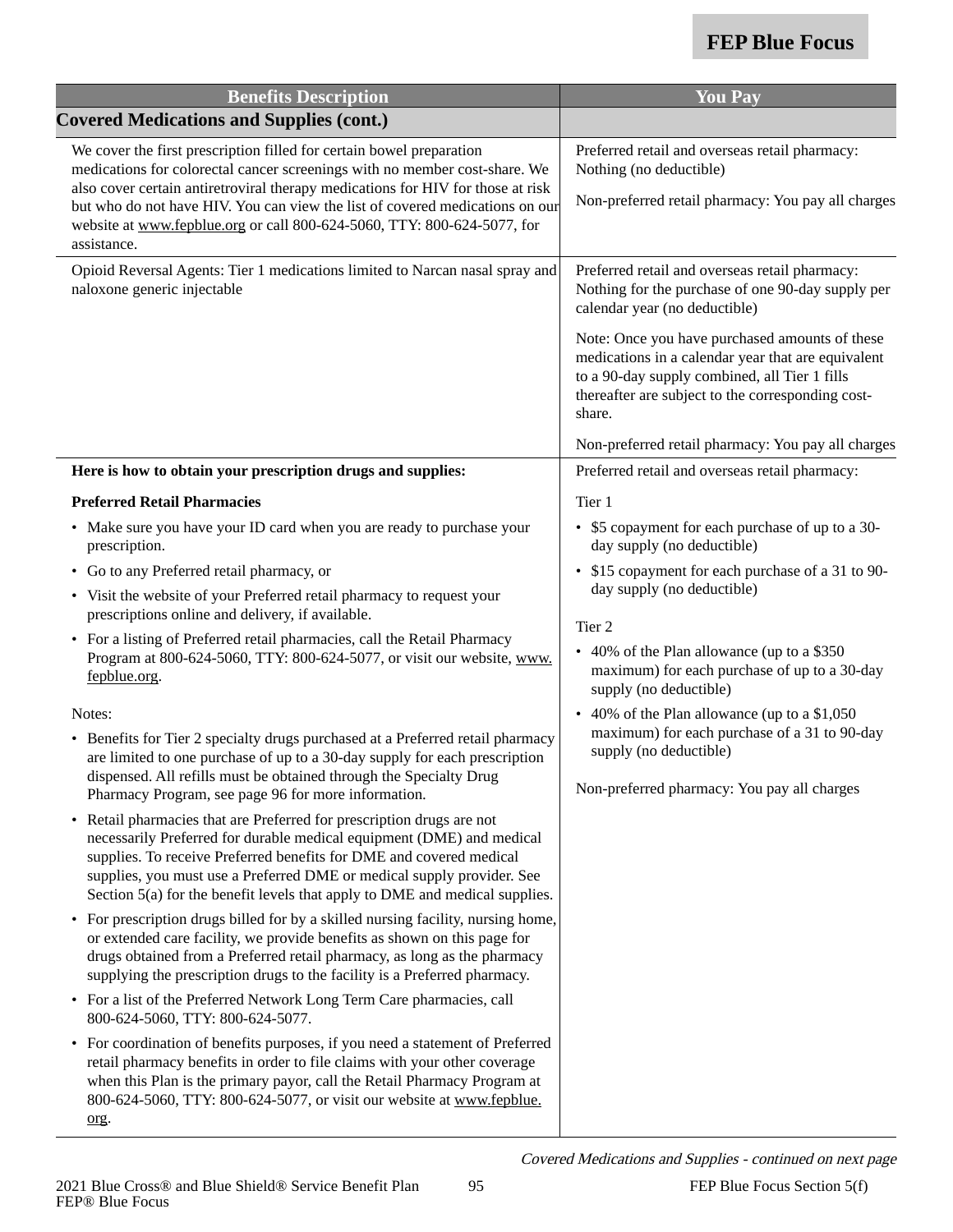| <b>Benefits Description</b>                                                                                                                                                                                                                                                                                                                                                                                           | <b>You Pay</b>                                                                                                                                                                                               |
|-----------------------------------------------------------------------------------------------------------------------------------------------------------------------------------------------------------------------------------------------------------------------------------------------------------------------------------------------------------------------------------------------------------------------|--------------------------------------------------------------------------------------------------------------------------------------------------------------------------------------------------------------|
| <b>Covered Medications and Supplies (cont.)</b>                                                                                                                                                                                                                                                                                                                                                                       |                                                                                                                                                                                                              |
| <b>Smoking and Tobacco Cessation Medications</b>                                                                                                                                                                                                                                                                                                                                                                      | Preferred retail pharmacy: Nothing (no deductible)                                                                                                                                                           |
| If you are a covered member, you may be eligible to obtain specific<br>prescription generic and brand-name smoking and tobacco cessation<br>medications at no charge. Additionally, you may be eligible to obtain over-<br>the-counter (OTC) smoking and tobacco cessation medications, prescribed by<br>your physician, at no charge. These benefits are only available when you use a<br>Preferred retail pharmacy. | Non-preferred retail pharmacy: You pay all charges                                                                                                                                                           |
| Note: There may be age-restrictions based on U.S. FDA guidelines for these<br>medications.                                                                                                                                                                                                                                                                                                                            |                                                                                                                                                                                                              |
| The following medications are covered through this program:                                                                                                                                                                                                                                                                                                                                                           |                                                                                                                                                                                                              |
| • Generic medications available by prescription:                                                                                                                                                                                                                                                                                                                                                                      |                                                                                                                                                                                                              |
| - Bupropion ER 150 mg tablet                                                                                                                                                                                                                                                                                                                                                                                          |                                                                                                                                                                                                              |
| - Bupropion SR 150 mg tablet                                                                                                                                                                                                                                                                                                                                                                                          |                                                                                                                                                                                                              |
| • Brand-name medications available by prescription:                                                                                                                                                                                                                                                                                                                                                                   |                                                                                                                                                                                                              |
| - Chantix 0.5 mg tablet                                                                                                                                                                                                                                                                                                                                                                                               |                                                                                                                                                                                                              |
| Chantix 1 mg continuing monthly pack                                                                                                                                                                                                                                                                                                                                                                                  |                                                                                                                                                                                                              |
| Chantix 1 mg tablet                                                                                                                                                                                                                                                                                                                                                                                                   |                                                                                                                                                                                                              |
| Chantix starting monthly pack                                                                                                                                                                                                                                                                                                                                                                                         |                                                                                                                                                                                                              |
| Nicotrol cartridge inhaler                                                                                                                                                                                                                                                                                                                                                                                            |                                                                                                                                                                                                              |
| - Nicotrol NS Spray 10 mg/ml                                                                                                                                                                                                                                                                                                                                                                                          |                                                                                                                                                                                                              |
| • Over-the-counter (OTC) medications                                                                                                                                                                                                                                                                                                                                                                                  |                                                                                                                                                                                                              |
| Notes:                                                                                                                                                                                                                                                                                                                                                                                                                |                                                                                                                                                                                                              |
| • To receive benefits for over-the-counter (OTC) smoking and tobacco<br>cessation medications, you must have a physician's prescription for each<br>OTC medication that must be filled by a pharmacist at a Preferred retail<br>pharmacy.                                                                                                                                                                             |                                                                                                                                                                                                              |
| • Regular prescription drug benefits will apply to purchases of smoking and<br>tobacco cessation medications not meeting these criteria. Benefits are not<br>available for over-the-counter (OTC) smoking and tobacco cessation<br>medications except as described above.                                                                                                                                             |                                                                                                                                                                                                              |
| • See page 54 for our coverage of smoking and tobacco cessation treatment,<br>counseling, and classes.                                                                                                                                                                                                                                                                                                                |                                                                                                                                                                                                              |
| <b>Specialty Drug Pharmacy Program</b>                                                                                                                                                                                                                                                                                                                                                                                | <b>Specialty Drug Pharmacy Program</b>                                                                                                                                                                       |
| We cover specialty drugs that are listed on the FEP Blue Focus Specialty<br>Drug List. This list is subject to change. For the most up-to-date list, call the<br>phone number below or visit our website, www.fepblue.org. (See page 133 for<br>the definition of "specialty drugs.")                                                                                                                                 | Tier 2:<br>• 40% of the Plan allowance (up to a \$350<br>maximum) for each purchase of up to a 30-day<br>supply (no deductible)                                                                              |
| Each time you order a new specialty drug or refill, a Specialty Drug pharmacy<br>representative will work with you to arrange a delivery time and location that<br>are most convenient for you, as well as ask you about any side effects you<br>may be experiencing. See page 112 for more details about the Program.                                                                                                | • If a 31 to 90-day supply of a specialty drug has<br>to be dispensed due to manufacturer packaging,<br>you pay 40% of the Plan allowance (up to a<br>\$1,050 maximum) for each purchase (no<br>deductible). |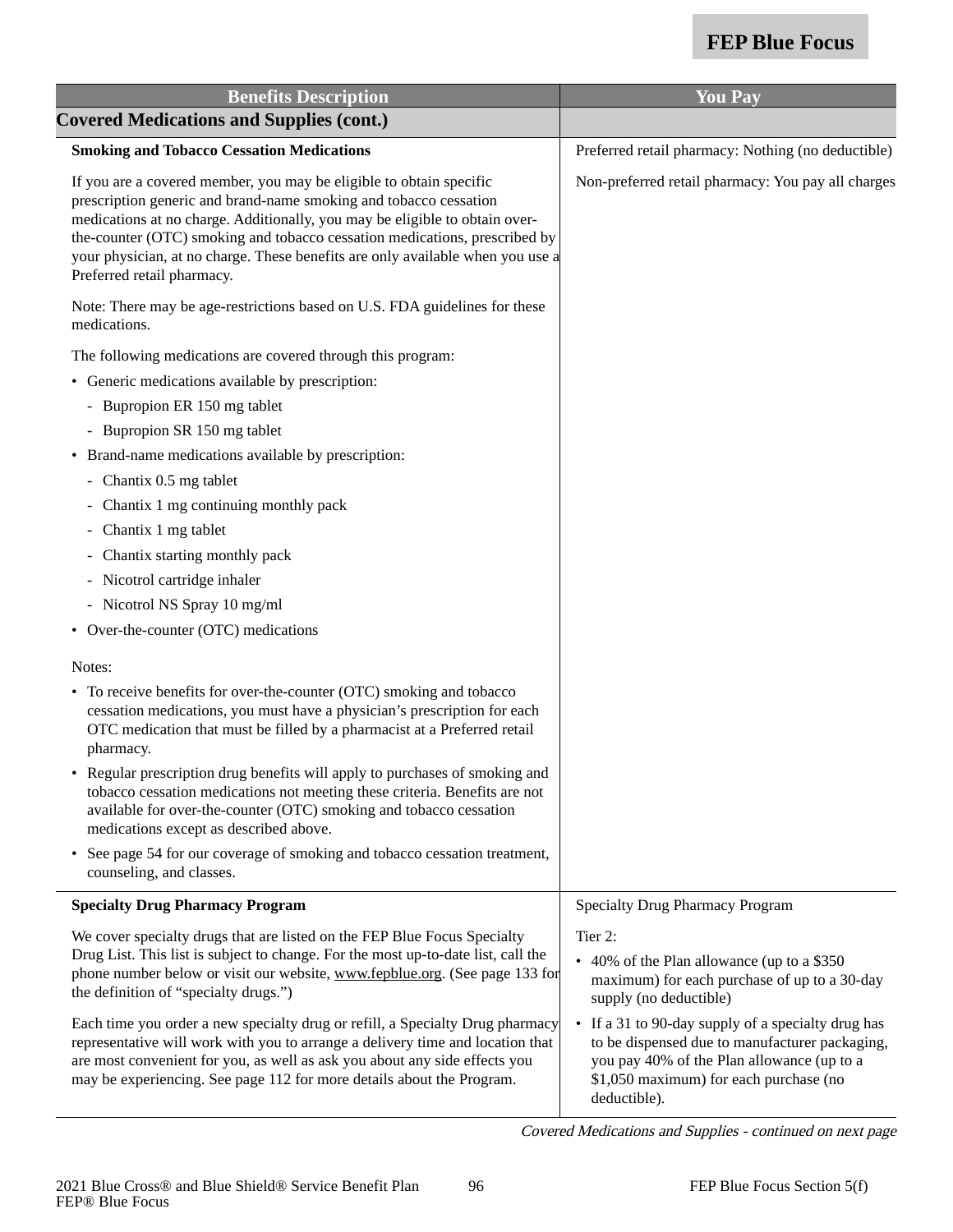| <b>Benefits Description</b>                                                                                                                                                                                                                                                                                                                                         | <b>You Pay</b>                                                                                 |
|---------------------------------------------------------------------------------------------------------------------------------------------------------------------------------------------------------------------------------------------------------------------------------------------------------------------------------------------------------------------|------------------------------------------------------------------------------------------------|
| <b>Covered Medications and Supplies (cont.)</b>                                                                                                                                                                                                                                                                                                                     |                                                                                                |
| Note: Due to safety requirements, some medications are dispensed as<br>originally packaged by the manufacturer and we cannot make adjustments to<br>the packaged quantity or otherwise open or split packages to create a 30-day<br>supply of these medications.                                                                                                    | Continued from previous page:<br>Non-preferred specialty drug pharmacy: You pay<br>all charges |
| <b>Contact Us:</b> If you have any questions about this program, or need assistance<br>with your specialty drug orders, please call 888-346-3731, TTY:<br>877-853-9549.                                                                                                                                                                                             |                                                                                                |
| Not covered:                                                                                                                                                                                                                                                                                                                                                        | All charges                                                                                    |
| • Drugs and supplies purchased from a Non-preferred pharmacy                                                                                                                                                                                                                                                                                                        |                                                                                                |
| • Medical foods administered orally are not covered if not obtained at a<br>Preferred retail pharmacy                                                                                                                                                                                                                                                               |                                                                                                |
| • Medical supplies such as dressings and antiseptics                                                                                                                                                                                                                                                                                                                |                                                                                                |
| Drugs and supplies for cosmetic purposes                                                                                                                                                                                                                                                                                                                            |                                                                                                |
| Drugs and supplies for weight loss                                                                                                                                                                                                                                                                                                                                  |                                                                                                |
| • Drugs for orthodontic care, dental implants, and periodontal disease                                                                                                                                                                                                                                                                                              |                                                                                                |
| Drugs used in conjunction with assisted reproductive technology (ART)<br>and assisted insemination procedures                                                                                                                                                                                                                                                       |                                                                                                |
| • Insulin and diabetic supplies except when obtained from a Preferred retail<br>pharmacy or except when Medicare Part B is primary. See pages 52 and 92.                                                                                                                                                                                                            |                                                                                                |
| Medications and orally taken nutritional supplements that do not require a<br>$\bullet$<br>prescription under Federal law even if your doctor prescribes them or if a<br>prescription is required under your state law                                                                                                                                              |                                                                                                |
| Products and foods other than liquid formulas or powders mixed to become<br>٠<br>formulas; foods and formulas readily available in a retail environment and<br>marketed for persons without medical conditions; low-protein modified<br>foods (e.g., pastas, breads, rice, sauces and baking mixes); nutritional<br>supplements, energy products; and similar items |                                                                                                |
| Notes:                                                                                                                                                                                                                                                                                                                                                              |                                                                                                |
| See Section 5(a), page 53, for our coverage of medical foods and<br>nutritional supplements when administered by catheter or nasogastric<br>tube.                                                                                                                                                                                                                   |                                                                                                |
| See page 94 for our coverage of medications recommended under the<br>Affordable Care Act and page 96 for smoking and tobacco cessation<br>medications.                                                                                                                                                                                                              |                                                                                                |
| Infant formula other than described on pages 53 and 92<br>$\bullet$                                                                                                                                                                                                                                                                                                 |                                                                                                |
| Drugs not listed on the formulary or preferred drug list<br>٠                                                                                                                                                                                                                                                                                                       |                                                                                                |
| Brand name opioids                                                                                                                                                                                                                                                                                                                                                  |                                                                                                |
| • Remicade, Renflexis, and Inflectra are not covered for prescriptions<br>obtained from a Preferred retail pharmacy, or through the Specialty Drug<br>Pharmacy Program                                                                                                                                                                                              |                                                                                                |
| Drugs for which prior approval has been denied or not obtained<br>$\bullet$                                                                                                                                                                                                                                                                                         |                                                                                                |
| Drugs and supplies related to sexual dysfunction or sexual inadequacy                                                                                                                                                                                                                                                                                               |                                                                                                |
| • Drugs and covered-drug-related supplies for the treatment of gender<br>dysphoria if not obtained from a Preferred retail pharmacy or the Specialty<br>Drug Pharmacy Program as described on pages 91 and 96                                                                                                                                                       |                                                                                                |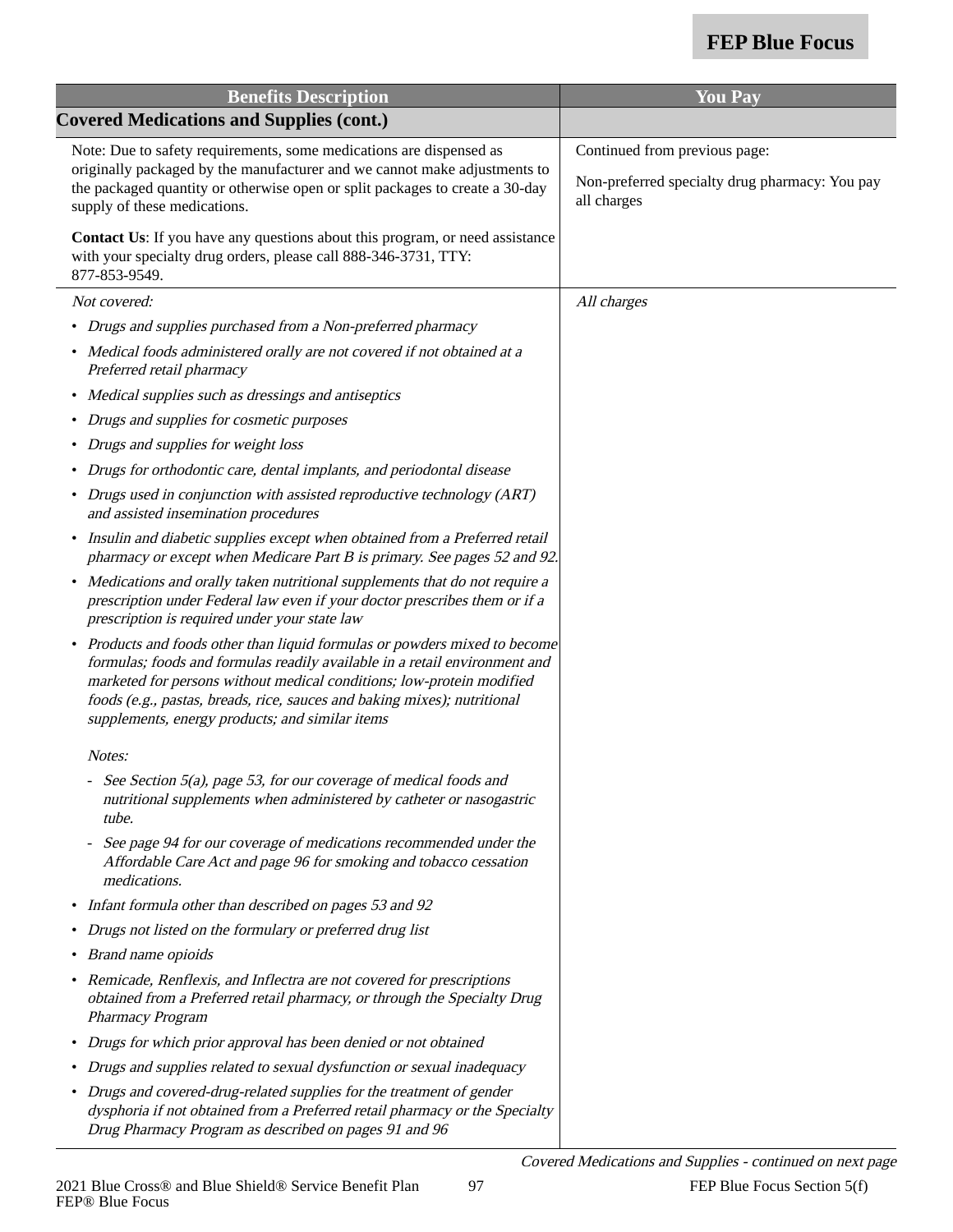| <b>Benefits Description</b>                                                                                                                                             | <b>You Pay</b>                                                                                                 |
|-------------------------------------------------------------------------------------------------------------------------------------------------------------------------|----------------------------------------------------------------------------------------------------------------|
| <b>Covered Medications and Supplies (cont.)</b>                                                                                                                         |                                                                                                                |
| • Drugs purchased through the mail or internet from pharmacies inside or<br>outside the United States by members located in the United States                           | All charges                                                                                                    |
| Over-the-counter (OTC) contraceptive drugs and devices, except as<br>$\bullet$<br>described on page 93                                                                  |                                                                                                                |
| • Drugs used to terminate pregnancy                                                                                                                                     |                                                                                                                |
| • Sublingual allergy desensitization drugs, except as described on page 47                                                                                              |                                                                                                                |
| <b>Drugs From Other Sources</b>                                                                                                                                         |                                                                                                                |
| Covered prescription drugs and supplies not obtained at a retail pharmacy or<br>through the Specialty Drug Pharmacy Program to include, but not limited to:             | Preferred professional providers and facilities:<br>30% of the Plan allowance (deductible applies)             |
| Physician's office – for more information refer to Section $5(a)$<br>$\bullet$                                                                                          | Non-preferred professional providers                                                                           |
| • Facility (inpatient or outpatient) – for more information refer to<br>Section $5(c)$                                                                                  | (Participating/Non-participating) and Non-<br>preferred facilities (Member/Non-member): You                    |
| Hospice agency – for more information refer to Section $5(c)$<br>$\bullet$                                                                                              | pay all charges                                                                                                |
| • Drugs obtained at a physician's office, inpatient or outpatient facility or<br>hospice agency while overseas, see Section 5(i)                                        |                                                                                                                |
| • Drugs and supplies covered only under the medical benefit, see auto-<br>immune infusions below                                                                        |                                                                                                                |
| Prescription drugs obtained from a Preferred retail pharmacy, that are billed<br>by a skilled nursing facility, nursing home, or extended care facility, see<br>page 95 |                                                                                                                |
| Auto-immune infusion medications: Remicade, Renflexis and Inflectra                                                                                                     | Preferred professional providers and facilities:                                                               |
| Note: Benefits for certain auto-immune infusion medications (limited to                                                                                                 | 30% of the Plan allowance (deductible applies)                                                                 |
| Remicade, Renflexis and Inflectra) are covered only when they are obtained                                                                                              | Non-preferred professional providers                                                                           |
| by a non-pharmacy provider, such as a physician or facility (hospital or<br>ambulatory surgical center).                                                                | (Participating/Non-participating) and Non-<br>preferred facilities (Member/Non-member): You<br>pay all charges |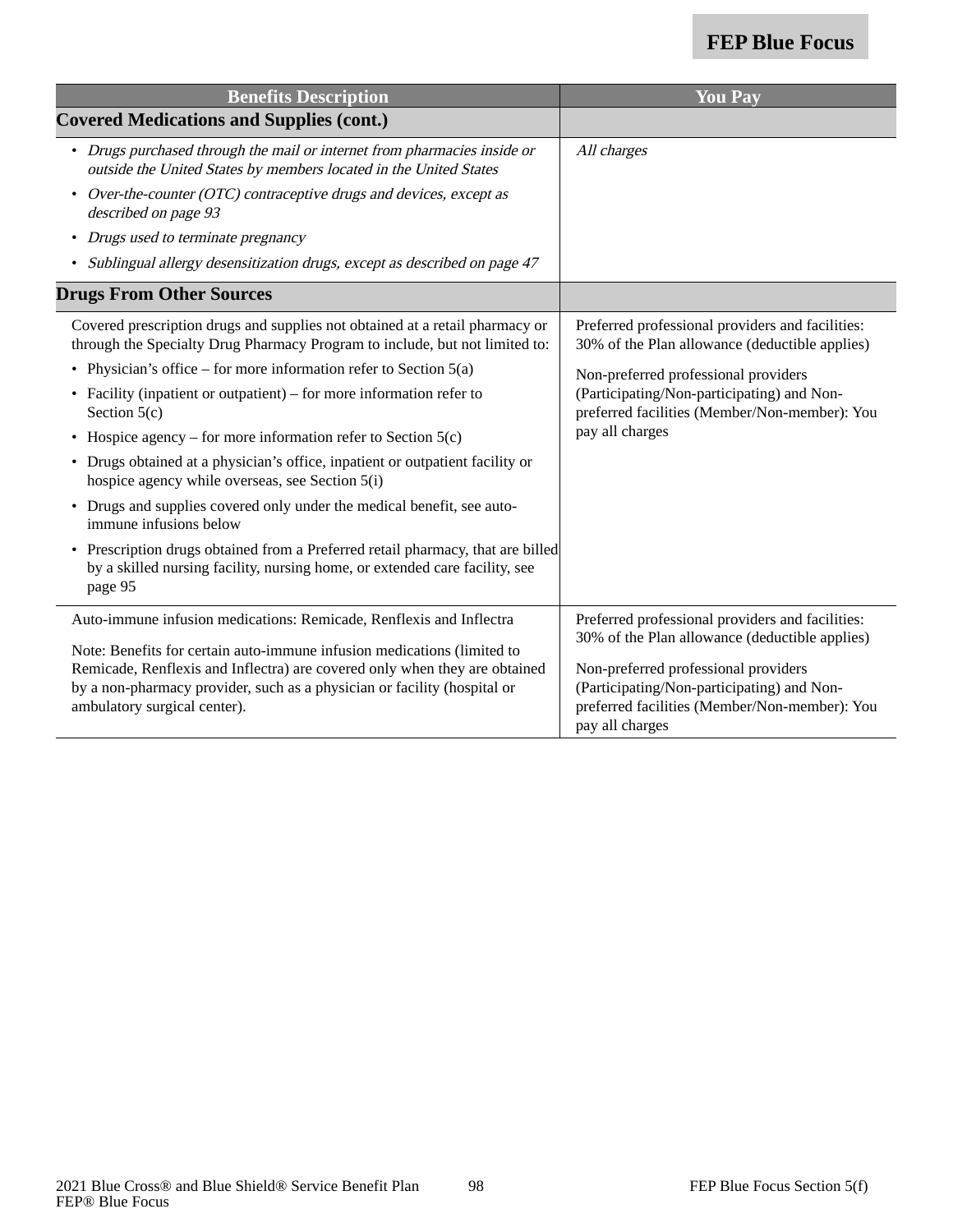### **Section 5(g). Dental Benefits**

#### **Important things you should keep in mind about these benefits:**

- • Please remember that all benefits are subject to the definitions, limitations, and exclusions in this brochure and are payable only when we determine they are medically necessary.
- If you are enrolled in a Federal Employees Dental/Vision Insurance Program (FEDVIP) Dental Plan, your FEHB Plan will be the primary payor for any covered services and your FEDVIP Plan will be secondary to your FEHB Plan. See Section 9, Coordinating Benefits with Medicare and Other Coverage, for additional information.
- • Be sure to read Section 4, Your Costs for Covered Services, for valuable information about how cost-sharing works. Also, read Section 9 for information about how we pay if you have other coverage, or if you are age 65 or over.
- • The calendar year deductible is \$500 per person (\$1,000 per Self Plus One or Self and Family enrollment). We state whether or not the calendar year deductible applies for each benefit listed in this section.
- **You must use Preferred providers in order to receive accidental dental injury benefits** for treatment after 72 hours of the accident. Covered services provided more than 72 hours after an accident are subject to the deductible and coinsurance.

| <b>Benefits Description</b>                                                                                                                                                                                                                                                                                                                                                                                                                             | <b>You Pay</b>                                                                                     |
|---------------------------------------------------------------------------------------------------------------------------------------------------------------------------------------------------------------------------------------------------------------------------------------------------------------------------------------------------------------------------------------------------------------------------------------------------------|----------------------------------------------------------------------------------------------------|
| Note: We state whether or not the calendar year deductible applies for each benefit listed in this section.                                                                                                                                                                                                                                                                                                                                             |                                                                                                    |
| <b>Accidental Injury Benefit</b>                                                                                                                                                                                                                                                                                                                                                                                                                        |                                                                                                    |
| We provide benefits for services, supplies, or appliances for dental care<br>necessary to promptly repair injury to sound natural teeth required as a result                                                                                                                                                                                                                                                                                            | Treatment of an accidental dental injury within<br>72 hours:                                       |
| of, and directly related to, an accidental injury. To determine benefit coverage,<br>we may require documentation of the condition of your teeth before the                                                                                                                                                                                                                                                                                             | Preferred: Nothing (no deductible)                                                                 |
| accidental injury, documentation of the injury from your provider(s), and a<br>treatment plan for your dental care. We may request updated treatment plans<br>as your treatment progresses.                                                                                                                                                                                                                                                             | Non-preferred professional providers (Participating<br>and Non-participating):                     |
|                                                                                                                                                                                                                                                                                                                                                                                                                                                         | • Participating: Nothing (no deductible)                                                           |
| Notes:<br>• An accidental injury is an injury caused by an external force or element                                                                                                                                                                                                                                                                                                                                                                    | • Non-participating: Any difference between our<br>allowance and the billed amount (no deductible) |
| such as a blow or fall and that requires immediate attention. Injuries to the<br>teeth while eating are not considered accidental injuries.                                                                                                                                                                                                                                                                                                             | <b>Treatment after the initial 72 hours:</b>                                                       |
| • A sound natural tooth is a tooth that is whole or properly restored<br>(restoration with amalgams or resin-based composite fillings only); is<br>without impairment, periodontal, or other conditions; and is not in need of                                                                                                                                                                                                                          | Preferred: 30% of the Plan allowance (deductible<br>applies)                                       |
| the treatment provided for any reason other than an accidental injury. For<br>purposes of this Plan, a tooth previously restored with a crown, inlay, onlay,<br>or porcelain restoration, or treated by endodontics, is not considered a<br>sound natural tooth.                                                                                                                                                                                        | Non-preferred (Participating/Non-participating):<br>You pay all charges                            |
| • We provide benefits for accidental dental injury care in cases of<br>medical emergency when performed by Preferred or Non-preferred<br>providers. See Section 5(d) for the criteria we use to determine if<br>emergency care is required. You are responsible for the applicable cost-<br>share as shown here. If you use a Non-preferred provider, you may also be<br>responsible for any difference between our allowance and the billed<br>amount. |                                                                                                    |
| • All follow-up care must be performed and billed for by Preferred providers<br>to be eligible for benefits.                                                                                                                                                                                                                                                                                                                                            |                                                                                                    |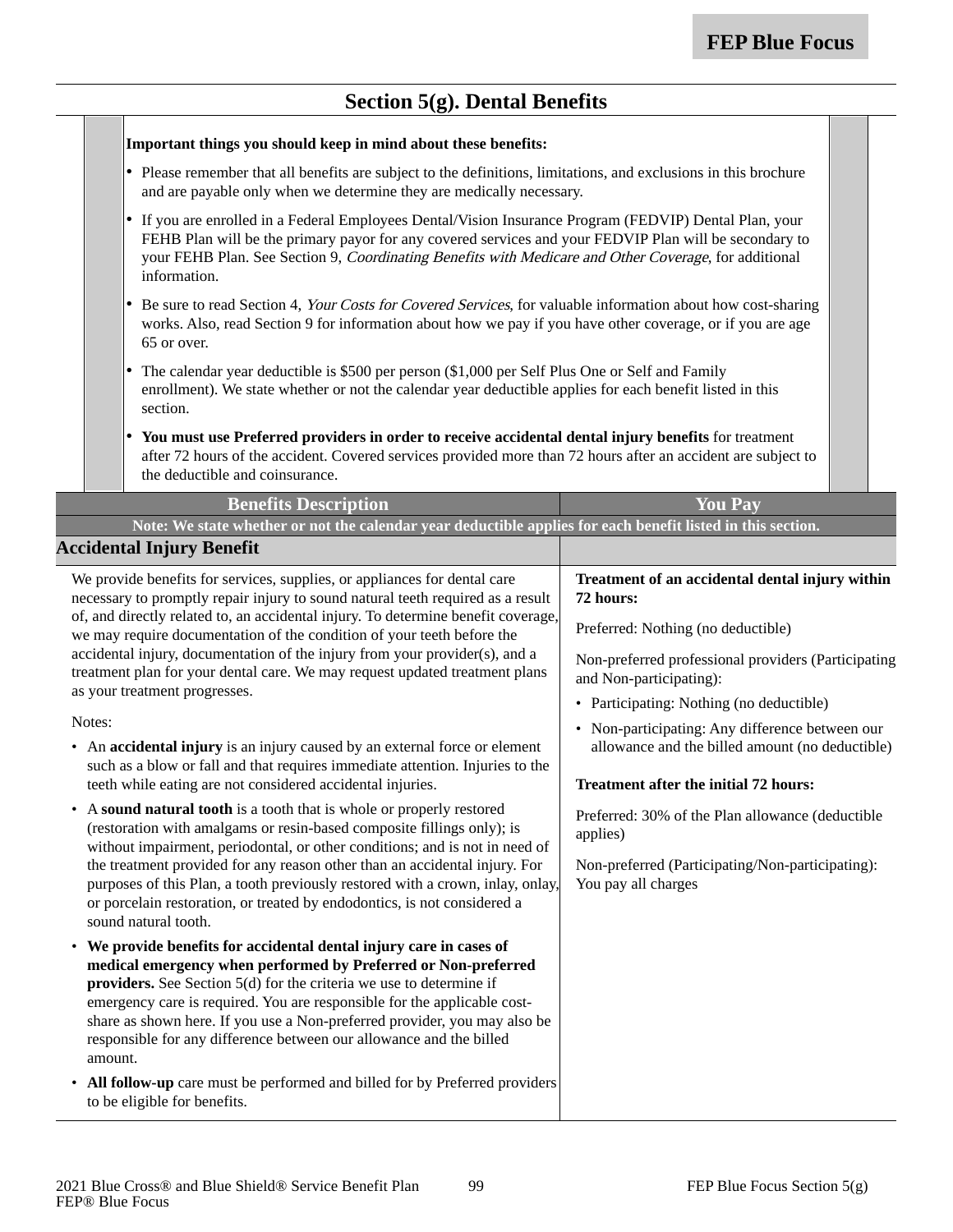| <b>Benefits Description</b>                                                                                                                                                            | <b>You Pay</b>                                                        |
|----------------------------------------------------------------------------------------------------------------------------------------------------------------------------------------|-----------------------------------------------------------------------|
| <b>Inpatient and Outpatient Facility Care</b>                                                                                                                                          |                                                                       |
| We cover inpatient and outpatient hospital care, as well as an esthesia<br>administered at the facility,                                                                               | See Section $5(c)$ for inpatient and outpatient<br>hospital benefits. |
| • To treat children up to age 22 with severe dental caries, or                                                                                                                         |                                                                       |
| • When a non-dental physical impairment exists that makes hospitalization<br>necessary to safeguard the health of the patient (even if the dental<br>procedure itself is not covered). |                                                                       |
| Not covered: Routine dental care                                                                                                                                                       | All charges                                                           |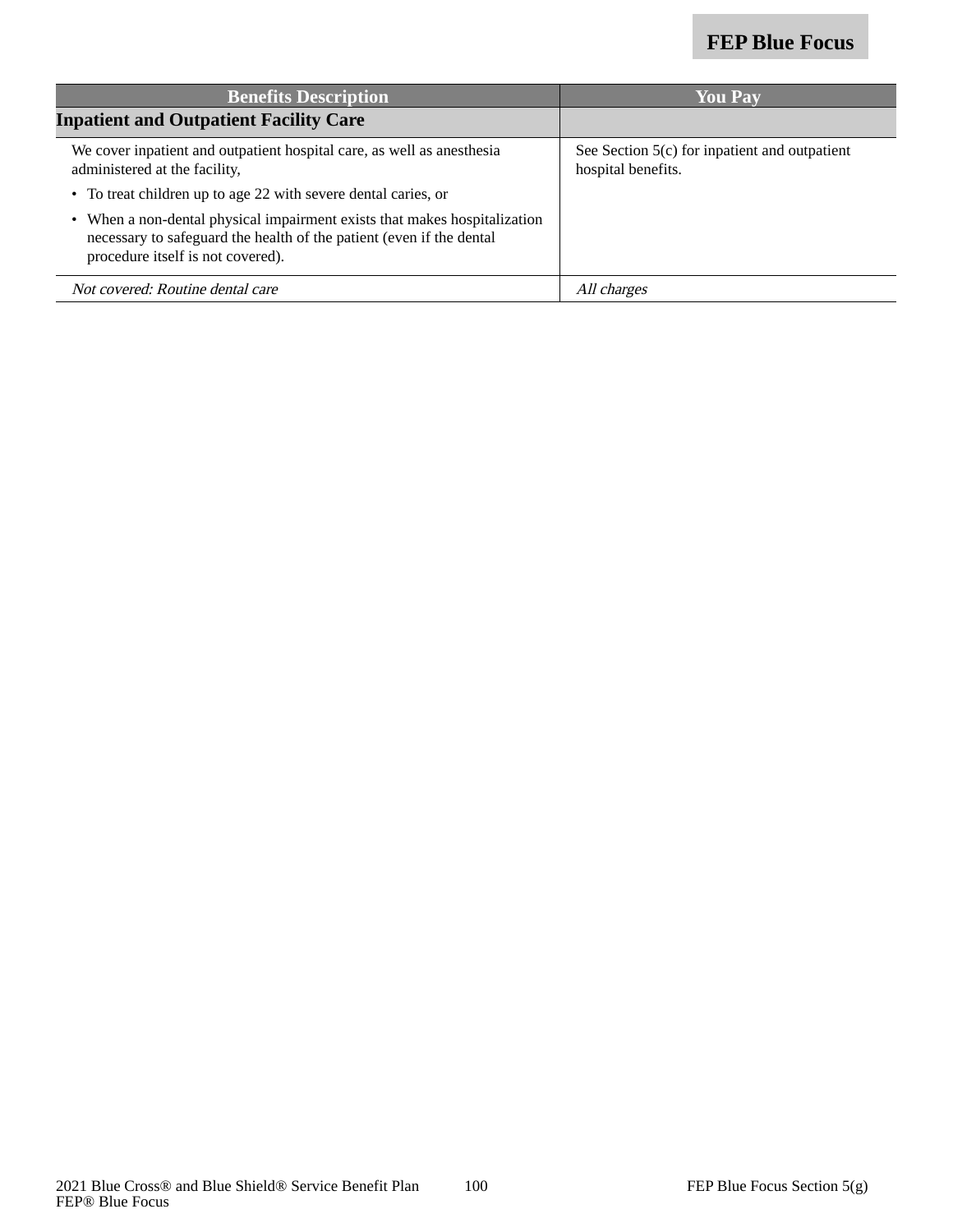| <b>Special Feature</b>                                      | <b>Description</b>                                                                                                                                                                                                                                                                                                                                                                                                                                                                                                                                                                                                                                                                                                                             |
|-------------------------------------------------------------|------------------------------------------------------------------------------------------------------------------------------------------------------------------------------------------------------------------------------------------------------------------------------------------------------------------------------------------------------------------------------------------------------------------------------------------------------------------------------------------------------------------------------------------------------------------------------------------------------------------------------------------------------------------------------------------------------------------------------------------------|
| <b>Health Tools</b>                                         | Stay connected to your health and get the answers you need when you need them by using Health<br>Tools 24 hours a day, 365 days a year. Go to www.fepblue.org or call 888-258-3432 toll-free to<br>check out these valuable easy-to-use services:                                                                                                                                                                                                                                                                                                                                                                                                                                                                                              |
|                                                             | • Talk directly with a <b>Registered Nurse</b> any time of the day or night via phone, secure email, or<br>live chat. Ask questions and get medical advice. Please keep in mind that benefits for any<br>healthcare services you may seek after using Health Tools are subject to the terms of your<br>coverage under this Plan.                                                                                                                                                                                                                                                                                                                                                                                                               |
|                                                             | • Personal Health Record - Access your secure online personal health record for information<br>such as the medications you're taking, recent test results, and medical appointments. Update,<br>store, and track health-related information at any time.                                                                                                                                                                                                                                                                                                                                                                                                                                                                                       |
|                                                             | <b>Blue Health Assessment</b> – An online health and lifestyle questionnaire (see below).                                                                                                                                                                                                                                                                                                                                                                                                                                                                                                                                                                                                                                                      |
|                                                             | • Online Health Coach (OHC) – Manage your health proactively by setting and managing<br>health goals, create a plan of care, track your progress, and pursue healthy activities. The OHC<br>offers members a combination of guidance, support, and resources.                                                                                                                                                                                                                                                                                                                                                                                                                                                                                  |
|                                                             | • Health Topics and WebMD Videos offer an extensive variety of educational tools using<br>videos, recorded messages, and colorful online materials that provide up-to-date information<br>about a wide range of health-related topics.                                                                                                                                                                                                                                                                                                                                                                                                                                                                                                         |
| <b>Services for the Deaf and</b><br><b>Hearing Impaired</b> | All Blue Cross and Blue Shield Plans provide TTY access for the hearing impaired to access<br>information and receive answers to their questions.                                                                                                                                                                                                                                                                                                                                                                                                                                                                                                                                                                                              |
| Web Accessibility for the<br><b>Visually Impaired</b>       | Our website, www.fepblue.org, adheres to the most current Section 508 Web accessibility standards<br>to ensure that visitors with visual impairments can use the site with ease.                                                                                                                                                                                                                                                                                                                                                                                                                                                                                                                                                               |
| <b>Travel Benefit/Services</b><br><b>Overseas</b>           | Please refer to Section 5(i) for benefit and claims information for care you receive outside the<br>United States, Puerto Rico, and the U.S. Virgin Islands.                                                                                                                                                                                                                                                                                                                                                                                                                                                                                                                                                                                   |
| <b>Healthy Families</b>                                     | Our Healthy Families suite of resources is for families with children and teens, ages 2 to 19.<br>Healthy Families provides activities and tools to help parents teach their children about weight<br>management, nutrition, physical activity, and personal well-being. For more information, go to<br>www.fepblue.org.                                                                                                                                                                                                                                                                                                                                                                                                                       |
| <b>Blue Health Assessment</b>                               | The Blue Health Assessment (BHA) questionnaire is an easy and engaging online health<br>evaluation program which can be completed in 10-15 minutes. Your BHA answers are evaluated to<br>create a unique health action plan. Based on the results of your BHA, you can select personalized<br>goals, receive supportive advice, and easily track your progress through our Online Health Coach.                                                                                                                                                                                                                                                                                                                                                |
|                                                             | Visit our website, www.fepblue.org, for more information and to complete the BHA so you can<br>receive your individualized results and begin working toward achieving your goals. You may also<br>request a printed BHA by calling 888-258-3432 toll-free.                                                                                                                                                                                                                                                                                                                                                                                                                                                                                     |
| <b>Hypertension</b><br><b>Management Program</b>            | The Hypertension Management Program gives members with hypertension (otherwise known as<br>high blood pressure) access to a free blood pressure monitor (BPM) to encourage members to make<br>healthier choices to reduce the potential for complications from cardiac disease.                                                                                                                                                                                                                                                                                                                                                                                                                                                                |
|                                                             | To qualify, you must be the contract holder or covered spouse (age 18 and over) and have at least<br>one medical claim processed during the past 12 months reporting a diagnosis of hypertension or<br>high blood pressure. If you qualify, you will receive a letter and a notice will be sent to your<br>MyBlue account (visit www.fepblue.org to set up your account) with instructions on how you may<br>receive a blood pressure monitor from us at no cost if your healthcare provider's treatment plan<br>includes home blood pressure monitoring for your diagnosis. You may receive this benefit once<br>every two years. If you have questions, please call the customer service phone number listed on the<br>back of your ID card. |

# **Section 5(h). Wellness and Other Special Features**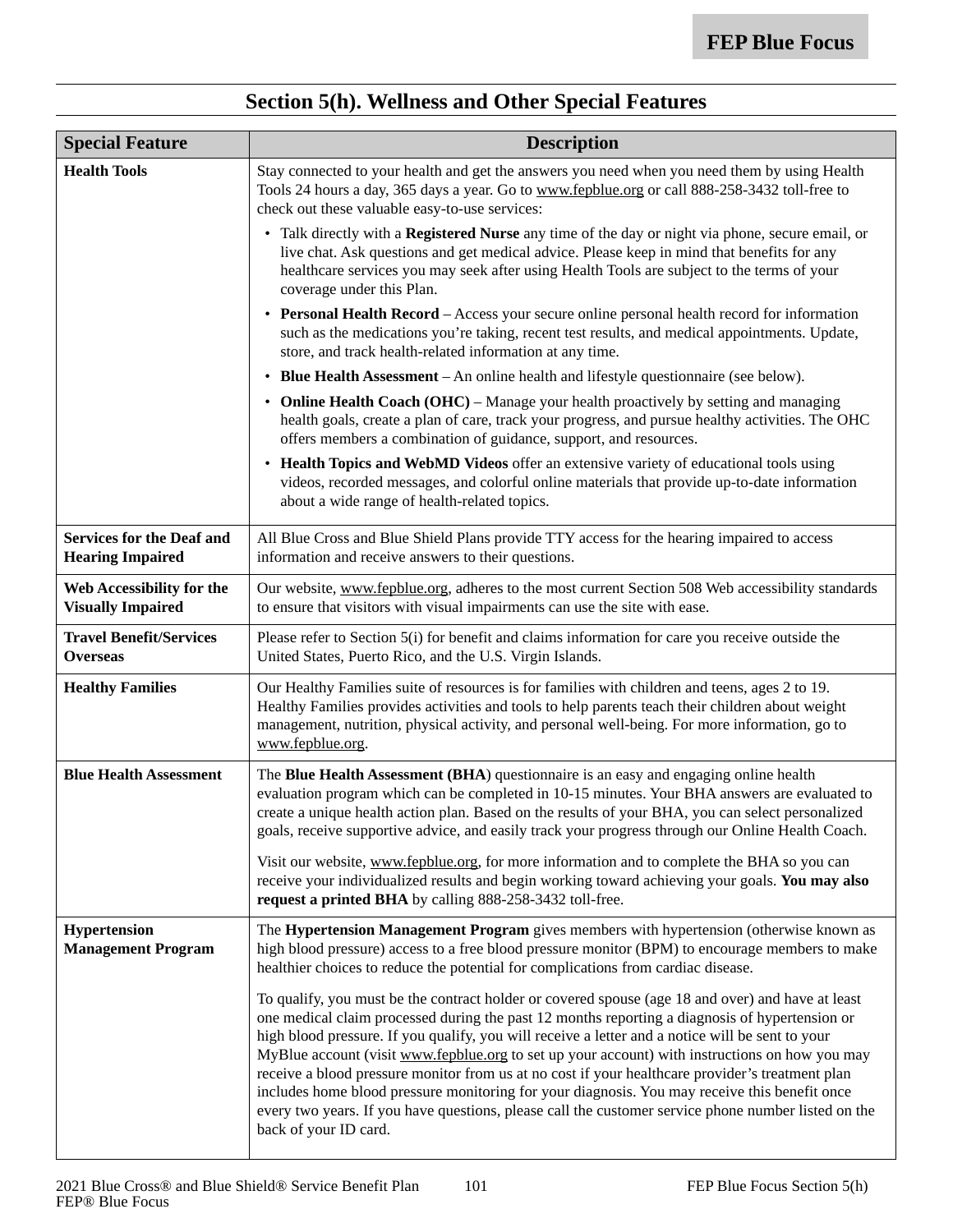|                                                        | The BPM must be received through this program. Benefits are not available for BPMs for members<br>who do not meet the criteria or for those who obtain a BPM outside of this program. For more<br>information, call us at the phone number on the back of your ID card.                                                                                                                                                                                                                                                                                                                                                                                                                                                                                                                                                                                                                                                                                                                                                                               |
|--------------------------------------------------------|-------------------------------------------------------------------------------------------------------------------------------------------------------------------------------------------------------------------------------------------------------------------------------------------------------------------------------------------------------------------------------------------------------------------------------------------------------------------------------------------------------------------------------------------------------------------------------------------------------------------------------------------------------------------------------------------------------------------------------------------------------------------------------------------------------------------------------------------------------------------------------------------------------------------------------------------------------------------------------------------------------------------------------------------------------|
| MyBlue <sup>®</sup> Customer<br>eService               | Visit MyBlue Customer eService at www.fepblue.org/myblue or use the fepblue mobile app to<br>check the status of your claims, change your address of record, request claim forms, request an ID<br>card, and track how you use your benefits. Additional features include:                                                                                                                                                                                                                                                                                                                                                                                                                                                                                                                                                                                                                                                                                                                                                                            |
|                                                        | • Online EOBs - You will automatically be enrolled in online EOBs. This will allow you to<br>view, download, and print your explanation of benefits (EOB) forms. Simply log on to<br>MyBlue via www.fepblue.org/myblue and click on "View My Claims"; from there you can<br>search claims and select the "EOB" link next to each claim to access your EOB. Though your<br>EOBs will be typically available online, there are some instances where you will receive a paper<br>EOB and a form to complete. You can also access EOBs via the fepblue mobile app. Simply<br>link to MyBlue, and click on Claims.                                                                                                                                                                                                                                                                                                                                                                                                                                         |
|                                                        | • Opt into Paper EOBs – If you wish to receive paper EOBs, you may Log on to MyBlue home<br>page, click on "Member Preferences" from the navigation bar and opt in by selecting "paper<br>EOBs."                                                                                                                                                                                                                                                                                                                                                                                                                                                                                                                                                                                                                                                                                                                                                                                                                                                      |
|                                                        | • Personalized Messages – Our EOBs provide a wide range of messages just for you and your<br>family, ranging from preventive care opportunities to enhancements to our online services.                                                                                                                                                                                                                                                                                                                                                                                                                                                                                                                                                                                                                                                                                                                                                                                                                                                               |
|                                                        | • Financial Dashboard – Log in to MyBlue to access important information in real time,<br>including deductibles, out-of-pocket costs, remaining covered provider visits, medical claims,<br>and pharmacy claims. You also can review your year-to-date summary of completed claims, and<br>pharmacy spending throughout the year.                                                                                                                                                                                                                                                                                                                                                                                                                                                                                                                                                                                                                                                                                                                     |
| <b>National Doctor &amp;</b><br><b>Hospital Finder</b> | Visit www.fepblue.org/provider to access our National Doctor & Hospital Finder and other<br>nationwide listings of Preferred providers.                                                                                                                                                                                                                                                                                                                                                                                                                                                                                                                                                                                                                                                                                                                                                                                                                                                                                                               |
| <b>Care Management</b><br><b>Programs</b>              | If you have a rare or chronic disease or have complex healthcare needs, the Service Benefit Plan<br>offers two types of Care Management Programs that provide assistance with the coordination of<br>your care, provide member education and clinical support.                                                                                                                                                                                                                                                                                                                                                                                                                                                                                                                                                                                                                                                                                                                                                                                        |
|                                                        | • Case Management provides members who have acute or chronic complex healthcare needs with<br>the services and assistance of a licensed health care professional with a nationally recognized<br>case management certification. Case managers may be a registered nurse, licensed social<br>worker, or other licensed healthcare professional practicing within the scope of their license,<br>who may work with you and your providers to assess your health care needs, coordinate needed<br>care and available resources, evaluate the outcomes of your care, and support and monitor the<br>progress of the member's treatment plan and healthcare needs. Some members may receive<br>guidance and clinical support for an acute healthcare need while others may benefit from a short<br>term case management enrollment. Enrollment in case management requires your consent.<br>Members in case management are asked to provide verbal consent prior to enrollment in case<br>management and must provide written consent for case management. |
|                                                        | Note: Benefits for care provided by residential treatment centers require written consent and<br>participation in Case Management prior to admission; please see pages 75, 85 and 105 for<br>additional information.                                                                                                                                                                                                                                                                                                                                                                                                                                                                                                                                                                                                                                                                                                                                                                                                                                  |
|                                                        | • Disease Management supports members who have diabetes, asthma, chronic obstructive<br>pulmonary disease (COPD), coronary artery disease, or congestive heart failure by helping them<br>adopt effective self-care habits to improve the self-management of their condition. If you have<br>been diagnosed with any of these conditions, we may send you information about the programs<br>available to you in your area.                                                                                                                                                                                                                                                                                                                                                                                                                                                                                                                                                                                                                            |
|                                                        | If you have any questions regarding these programs, including if you are eligible for enrollment and<br>assistance with enrollment, please contact us at the customer service phone number on the back of<br>your ID card.                                                                                                                                                                                                                                                                                                                                                                                                                                                                                                                                                                                                                                                                                                                                                                                                                            |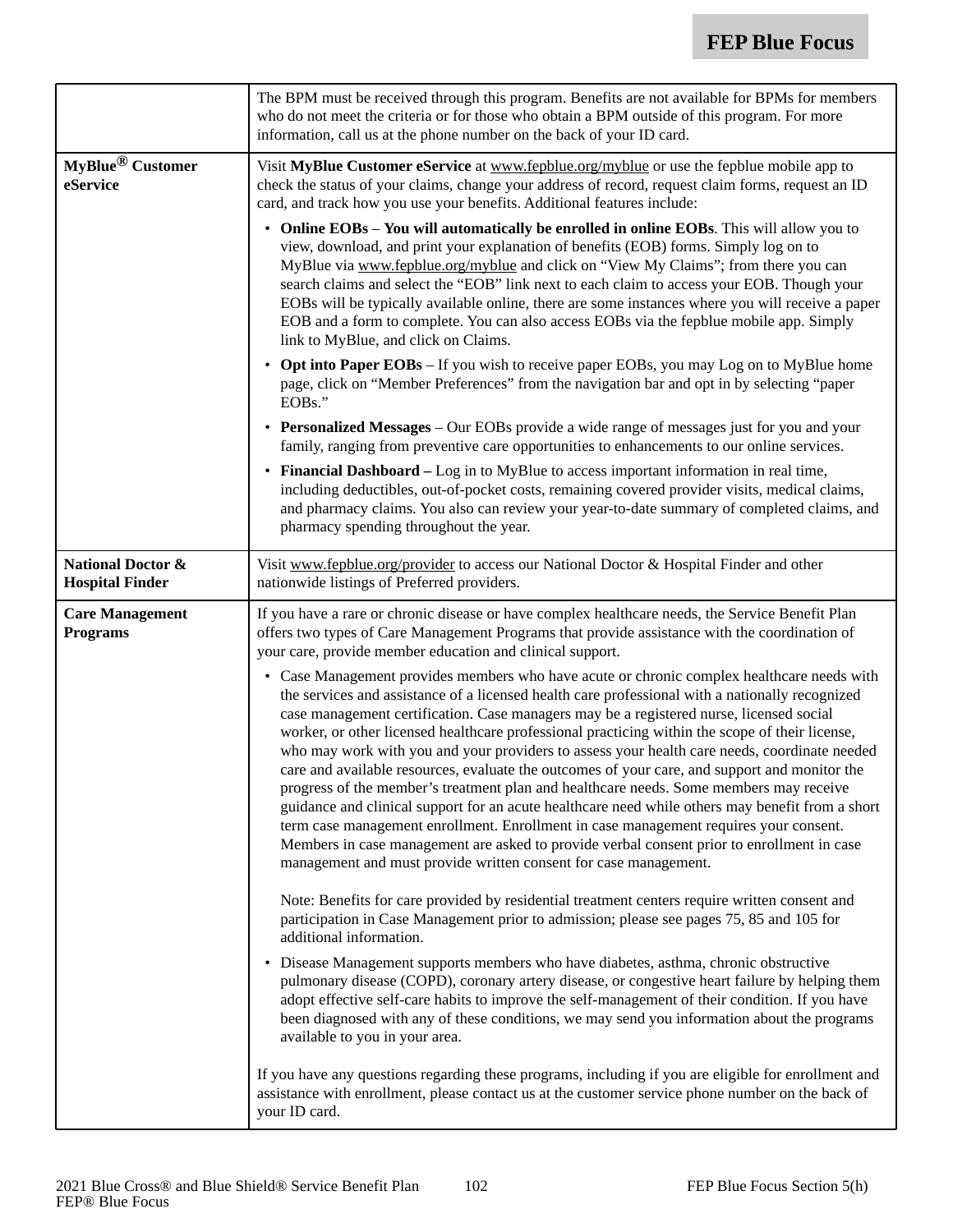| <b>Flexible Benefits Option</b> | Under the Blue Cross and Blue Shield Service Benefit Plan's FEP Blue Focus, our Case<br>Management process may include a flexible benefits option. This option allows professional case<br>managers at Local Plans to assist members with certain complex and/or chronic health issues by<br>coordinating complicated treatment plans and other types of complex patient care plans. Through<br>the flexible benefits option, case managers will review the member's healthcare needs and may at<br>our sole discretion, identify a less costly alternative treatment plan for the member. The member (or<br>their healthcare proxy) and provider(s) must cooperate in the process. Case Management Program<br>enrollment is required for eligibility. Prior to the starting date of the alternative treatment plan,<br>members who are eligible to receive services through the flexible benefits option are required to<br>sign and return a written consent for case management and the alternative plan. If you and your<br>provider agree with the plan, alternative benefits will begin immediately and you will be asked to<br>sign an alternative benefits agreement that includes the terms listed below, in addition to any<br>other terms specified in the agreement. We must receive the consent for case management and<br>the alternative benefits agreement signed by the member/healthcare proxy before you receive<br>any services included in the alternative benefits agreement. |
|---------------------------------|-----------------------------------------------------------------------------------------------------------------------------------------------------------------------------------------------------------------------------------------------------------------------------------------------------------------------------------------------------------------------------------------------------------------------------------------------------------------------------------------------------------------------------------------------------------------------------------------------------------------------------------------------------------------------------------------------------------------------------------------------------------------------------------------------------------------------------------------------------------------------------------------------------------------------------------------------------------------------------------------------------------------------------------------------------------------------------------------------------------------------------------------------------------------------------------------------------------------------------------------------------------------------------------------------------------------------------------------------------------------------------------------------------------------------------------------------------------------------------------------------------|
|                                 | • Alternative benefits will be made available for a limited period of time and are subject to our<br>ongoing review. You must cooperate with and participate in the review process. Your provider<br>(s) must submit the information necessary for our reviews. You and/or your healthcare proxy<br>must participate in care conferences and caregiver training as requested by your provider(s) or<br>by us.                                                                                                                                                                                                                                                                                                                                                                                                                                                                                                                                                                                                                                                                                                                                                                                                                                                                                                                                                                                                                                                                                       |
|                                 | • We may revoke the alternative benefits agreement immediately at any time, if we discover we<br>were misled by the information given to us by you, your provider, or anyone else involved in<br>your care, or that you are not meeting the terms of the agreement.                                                                                                                                                                                                                                                                                                                                                                                                                                                                                                                                                                                                                                                                                                                                                                                                                                                                                                                                                                                                                                                                                                                                                                                                                                 |
|                                 | • If we approve alternative benefits, we do not guarantee that they will be extended beyond the<br>limited time period and/or scope of the alternative benefits agreement or that they will be<br>approved in the future.                                                                                                                                                                                                                                                                                                                                                                                                                                                                                                                                                                                                                                                                                                                                                                                                                                                                                                                                                                                                                                                                                                                                                                                                                                                                           |
|                                 | • The decision to offer alternative benefits is solely ours, and unless otherwise specified in the<br>alternative benefits agreement, we may at our sole discretion, withdraw those benefits at any<br>time and resume regular contract benefits.                                                                                                                                                                                                                                                                                                                                                                                                                                                                                                                                                                                                                                                                                                                                                                                                                                                                                                                                                                                                                                                                                                                                                                                                                                                   |
|                                 | • Our decision to offer or withdraw alternative benefits is not subject to OPM review under the<br>disputed claims process.                                                                                                                                                                                                                                                                                                                                                                                                                                                                                                                                                                                                                                                                                                                                                                                                                                                                                                                                                                                                                                                                                                                                                                                                                                                                                                                                                                         |
|                                 | If you sign the <b>alternative benefits agreement</b> , we will provide the agreed-upon alternative<br>benefits for the stated time period, unless we are misled by the information given to us or<br>circumstances change. Benefits as stated in this brochure will apply to all services and dates of care<br>not included in the alternative benefits agreement. You or your provider may request an extension<br>of the time period initially approved for alternative benefits, no later than five business days prior to<br>the end of the alternative benefits agreement. We will review the request, including the services<br>proposed as an alternative and the cost of those services, but benefits as stated in this brochure will<br>apply if we do not approve your request.                                                                                                                                                                                                                                                                                                                                                                                                                                                                                                                                                                                                                                                                                                          |
|                                 | Note: If we deny a request for precertification or prior approval of regular contract benefits, as<br>stated in this brochure, or if we deny regular contract benefits for services you have already<br>received, you may dispute our denial of regular contract benefits under the OPM disputed claims<br>process (see Section 8).                                                                                                                                                                                                                                                                                                                                                                                                                                                                                                                                                                                                                                                                                                                                                                                                                                                                                                                                                                                                                                                                                                                                                                 |
| <b>Telehealth Services</b>      | Go to www.fepblue.org/telehealth or call 855-636-1579, TTY: 855-636-1578, toll free to access on-<br>demand, affordable, high-quality care for adults and children experiencing non-emergency medical<br>issues, including treatment of minor acute conditions (see page 129 for definition), dermatology<br>care, counseling for mental health and substance use disorder, and nutritional counseling.                                                                                                                                                                                                                                                                                                                                                                                                                                                                                                                                                                                                                                                                                                                                                                                                                                                                                                                                                                                                                                                                                             |
|                                 | Note: This benefit is available only through the contracted telehealth provider network.                                                                                                                                                                                                                                                                                                                                                                                                                                                                                                                                                                                                                                                                                                                                                                                                                                                                                                                                                                                                                                                                                                                                                                                                                                                                                                                                                                                                            |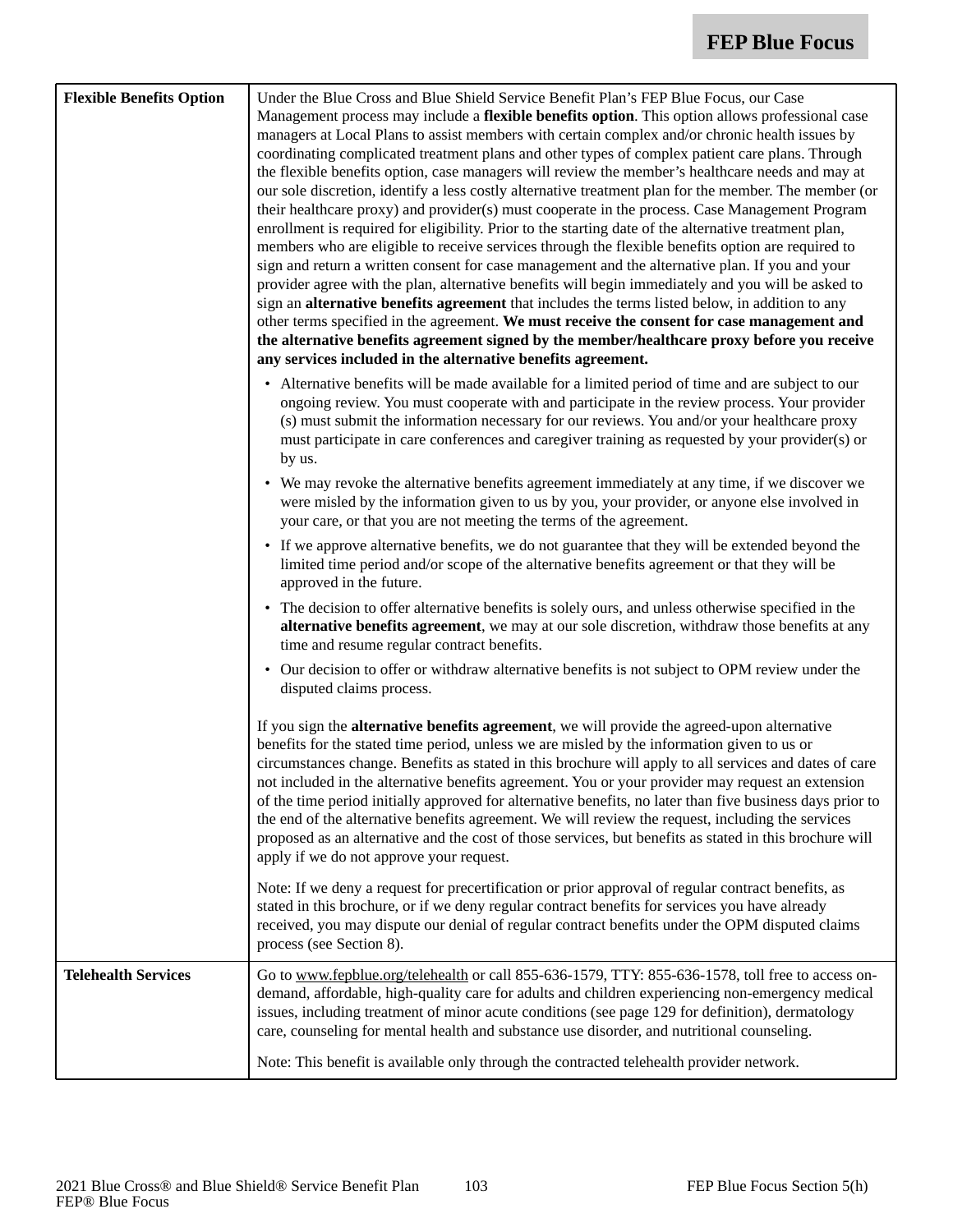| <b>Routine Annual Physical</b><br><b>Incentive Program</b> | The Routine Annual Physical Incentive Program rewards members for receiving a routine annual<br>physical exam. This incentive enables you to receive, at no cost, an incentive reward from our<br>"shopping mall." To qualify, you must be the contract holder or covered spouse (over age 18),<br>receive an annual routine physical exam from a Preferred provider, and have an active MyBlue<br>account (visit www.fepblue.org to set up your account). Qualifying members will receive<br>notification through their MyBlue account with instructions on how to redeem this incentive.<br>Additional details are available on our website, www.fepblue.org/fepbluefocus. FEP Blue Focus<br>members may also call 800-411-BLUE (2583) for inquiries related to this incentive program.<br>Note: In order to receive your incentive, you must have received your annual physical no later than<br>December 31, 2021, and you must request your incentive before December 31, 2022. Please allow<br>ample time to complete all activities by this date. If these activities are not completed by the dates<br>listed above, the incentive will be forfeited. Product availability and shipping limitations may<br>apply. International shipping is not available. |
|------------------------------------------------------------|--------------------------------------------------------------------------------------------------------------------------------------------------------------------------------------------------------------------------------------------------------------------------------------------------------------------------------------------------------------------------------------------------------------------------------------------------------------------------------------------------------------------------------------------------------------------------------------------------------------------------------------------------------------------------------------------------------------------------------------------------------------------------------------------------------------------------------------------------------------------------------------------------------------------------------------------------------------------------------------------------------------------------------------------------------------------------------------------------------------------------------------------------------------------------------------------------------------------------------------------------------------------|
| The fepblue Mobile<br><b>Application</b>                   | Blue Cross and Blue Shield's fepblue mobile application is available for download for both iOS and<br>Android mobile phones. The application provides members with 24/7 access to helpful features,<br>tools and information related to Blue Cross and Blue Shield Service Benefit Plan's FEP Blue Focus<br>benefits. Members can log in with their MyBlue <sup>®</sup> username and password to access personal<br>healthcare information such as benefits, out-of-pocket costs, deductibles (if applicable) and<br>physician visit limits. They can also view claims and approval status, view/share Explanation of<br>Benefits (EOBs), view/share member ID cards, locate Preferred providers, and connect with our<br>telehealth services.                                                                                                                                                                                                                                                                                                                                                                                                                                                                                                                     |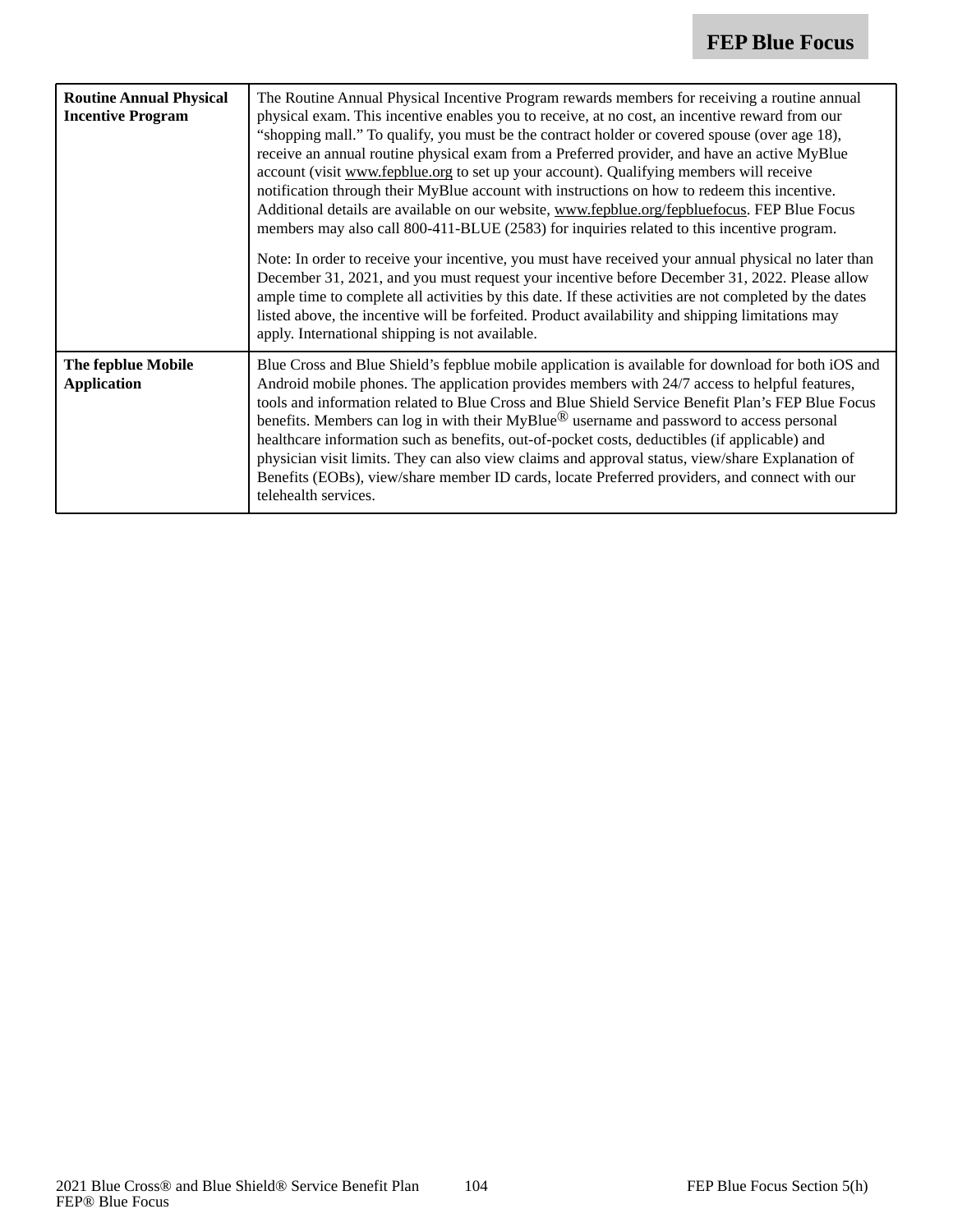### **Section 5(i). Services, Drugs, and Supplies Provided Overseas**

If you travel or live outside the United States, Puerto Rico, and the U.S. Virgin Islands, you are still entitled to the benefits described in this brochure. Unless otherwise noted in this Section, the same definitions, limitations, and exclusions also apply. Costs associated with repatriation from an international location back to the United States are not covered. See Section 10 for a definition of repatriation. See page 106 for the claims information we need to process overseas claims. We may request that you provide complete medical records from your provider to support your claim. If you plan to receive healthcare services in a country sanctioned by the Office of Foreign Assets Control (OFAC) of the U.S. Department of the Treasury, your claim must include documentation of a government exemption under OFAC authorizing care in that country.

**Please note that the requirements to obtain precertification for inpatient care and prior approval for those services listed in Section 3 do not apply when you receive care outside the United States, with the exception of admissions for gender reassignment surgery (see page 18 for information) and admissions to residential treatment centers. Prior approval is required for all non-emergent air ambulance transport services for overseas members (refer to page 79 for more information).**

| <b>Overseas</b><br><b>Assistance</b><br><b>Center</b>       | We have a network of participating hospitals overseas that will file your claims for inpatient facility care for<br>you - without an advance payment for the covered services you receive. We also have a network of<br>professional providers who have agreed to accept a negotiated amount as payment in full for their services.<br>The Overseas Assistance Center can help you locate a hospital or physician in our network near where you<br>are staying. You may also view a list of our network providers on our website, www.fepblue.org. You will<br>have to file a claim to us for reimbursement for professional services unless you or your provider contacts the<br>Overseas Assistance Center in advance to arrange direct billing and payment to the provider. |
|-------------------------------------------------------------|--------------------------------------------------------------------------------------------------------------------------------------------------------------------------------------------------------------------------------------------------------------------------------------------------------------------------------------------------------------------------------------------------------------------------------------------------------------------------------------------------------------------------------------------------------------------------------------------------------------------------------------------------------------------------------------------------------------------------------------------------------------------------------|
|                                                             | If you are overseas and need assistance locating providers (whether in or out of our network), contact the<br>Overseas Assistance Center (provided by GMMI, Inc.), by calling the center collect at 804-673-1678.<br>Members in the United States, Puerto Rico, or the U.S. Virgin Islands should call 800-699-4337 or email the<br>Overseas Assistance Center at fepoverseas@gmmi.com. GMMI, Inc., also offers emergency evacuation<br>services to the nearest facility equipped to adequately treat your condition, translation services, and<br>conversion of foreign medical bills to U.S. currency. You may contact one of their multilingual operators<br>24 hours a day, 365 days a year.                                                                               |
| <b>Hospital and</b><br>professional<br>provider<br>benefits | For professional care you receive overseas, we provide benefits at Preferred benefit levels using either our<br>Overseas Fee Schedule, a customary percentage of the billed charge, or a provider-negotiated discount as our<br>Plan allowance. The requirement to use Preferred providers in order to receive benefits does not apply<br>when you receive care outside the United States, Puerto Rico, and the U.S. Virgin Islands.                                                                                                                                                                                                                                                                                                                                           |
|                                                             | When the Plan allowance is based on the Overseas Fee Schedule, you pay any difference between our<br>payment and the amount billed, in addition to any applicable coinsurance and/or copayment amounts. You<br>must also pay any charges for noncovered services, any applicable deductible, coinsurance and/or<br>copayments. When the Plan allowance is a provider-negotiated discount, you are only responsible for any<br>applicable deductible, coinsurance and/or copayment. You must also pay any charges for noncovered<br>services.                                                                                                                                                                                                                                   |
|                                                             | For inpatient facility care you receive overseas, we provide benefits at the Preferred level without member<br>cost-share, for admissions to a DoD facility, or when the Overseas Assistance Center (provided by GMMI,<br>Inc.) has arranged direct billing or acceptance of a guarantee of benefits with the facility.                                                                                                                                                                                                                                                                                                                                                                                                                                                        |
|                                                             | For outpatient facility care you receive overseas, we provide benefits at the Preferred level after you pay the<br>applicable copayment, deductible, and/or coinsurance.                                                                                                                                                                                                                                                                                                                                                                                                                                                                                                                                                                                                       |
|                                                             | For transport services you receive overseas, we provide benefits for transport services to the nearest<br>hospital equipped to adequately treat your condition when the transport services are medically necessary. We<br>provide benefits as described in Section 5(c) and Section 5(d). Benefits are not available for costs associated<br>with transportation to other than the closest hospital equipped to treat your condition. You are responsible for<br>applicable deductible and coinsurance and/or copayments. You must also pay any charges for noncovered<br>services.                                                                                                                                                                                            |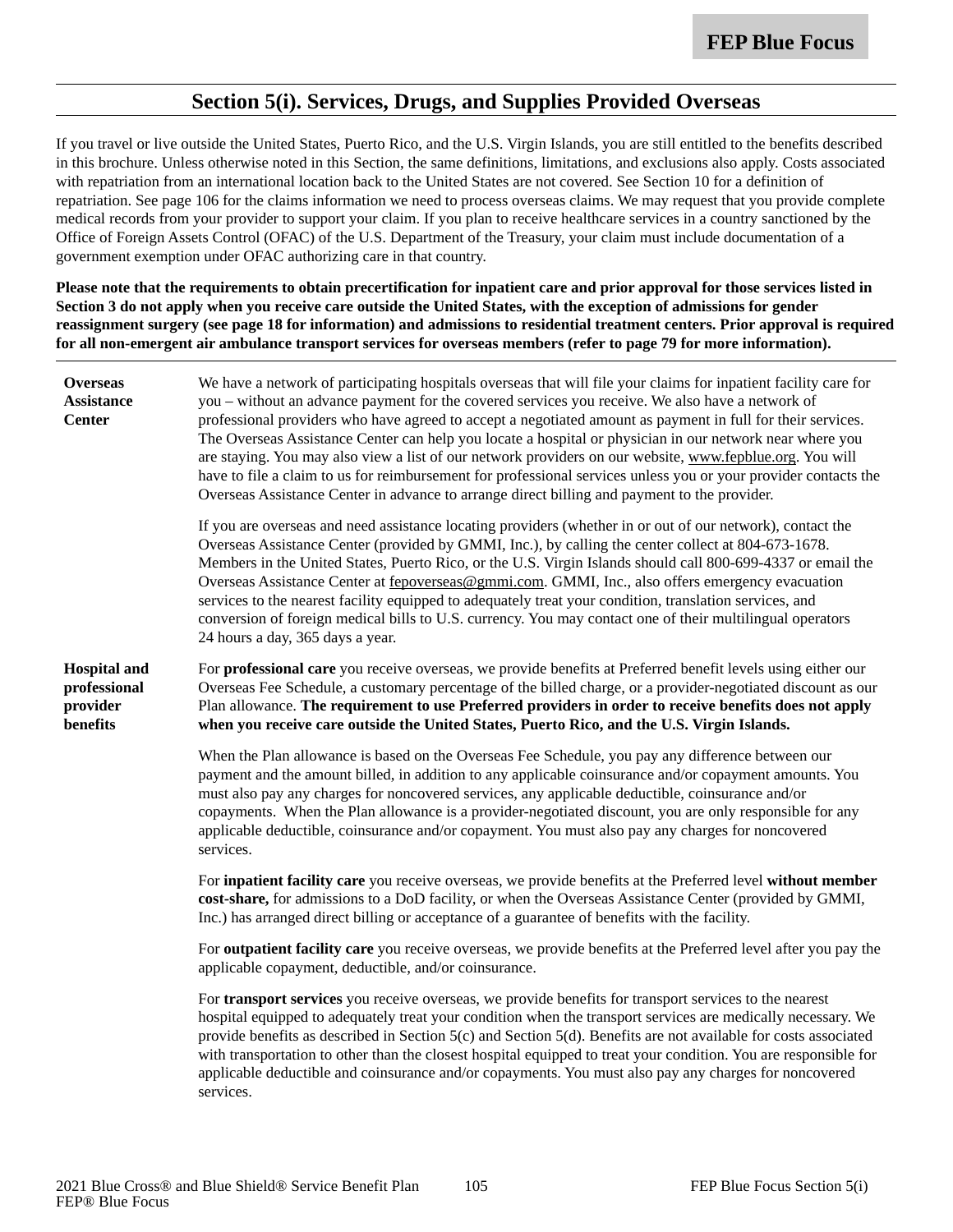| <b>Pharmacy</b><br>benefits                | For prescription drugs purchased at overseas pharmacies, we provide benefits at Preferred benefit levels,<br>using the billed charge as our Plan allowance. You pay the applicable copayment or coinsurance. The<br>calendar year deductible is not applicable when purchasing drugs at pharmacies located overseas. See page<br>91 in Section 5(f) for more information.                                                                                                                                                                                                                                        |
|--------------------------------------------|------------------------------------------------------------------------------------------------------------------------------------------------------------------------------------------------------------------------------------------------------------------------------------------------------------------------------------------------------------------------------------------------------------------------------------------------------------------------------------------------------------------------------------------------------------------------------------------------------------------|
| Overseas claims<br>payment                 | Most overseas providers are under no obligation to file claims on behalf of our members. Follow the<br>procedures listed below to file claims for covered services and drugs you receive outside the United States,<br>Puerto Rico, and the U.S. Virgin Islands. You may need to pay for the services at the time you receive<br>them and then send a claim to us for reimbursement. We will provide translation and currency conversion<br>services for your overseas claims.                                                                                                                                   |
| <b>Filing overseas</b><br>claims           | To file a claim for covered hospital and professional provider services received outside the United States,<br>Puerto Rico, and the U.S. Virgin Islands, send us a completed FEP Overseas Medical Claim Form, by mail,<br>fax, or internet, along with itemized bills from the provider. In completing the claim form, indicate whether<br>you want to be paid in U.S. dollars or in the currency reflected on the itemized bills, and if you want to<br>receive payment by check or bank wire. Use the following information to mail, fax, or submit your claim<br>electronically:                              |
|                                            | 1. Mail: Federal Employee Program, Overseas Claims, P.O. Box 260070, Pembroke Pines, FL 33026.                                                                                                                                                                                                                                                                                                                                                                                                                                                                                                                   |
|                                            | 2. Fax: 001-954-308-3957. Be sure to first dial the AT&T Direct Access Code of the country from which<br>you are faxing the claim.                                                                                                                                                                                                                                                                                                                                                                                                                                                                               |
|                                            | 3. Internet: Go to the MyBlue portal on www.fepblue.org. If you are already a registered MyBlue portal<br>user, click on the "Health Tools" menu and, in the "Get Care" section, select "Submit Overseas Claim"<br>and follow the instructions for submitting a medical claim. If you are not yet a registered user, go to<br>MyBlue, click on the "Sign Up" link, and register to use the online filing process.                                                                                                                                                                                                |
|                                            | If you have questions about your medical claims, call us at 888-999-9862, using the AT&T Direct Access<br>Code of the country from which you are calling, or email us through our website (www.fepblue.org) via the<br>MyBlue portal. You may also write to us at: Mailroom Administrator, FEP Overseas Claims, P.O. Box 14112,<br>Lexington, KY 40512-4112. You may obtain Overseas Medical Claim Forms from our website, by email at<br>fepoverseas@gmmi.com or from your Local Plan.                                                                                                                          |
| Filing a claim<br>for pharmacy<br>benefits | Drugs purchased overseas must be the equivalent to drugs that by Federal law of the United States require a<br>prescription. To file a claim for covered drugs and supplies you purchase from pharmacies outside the United<br>States, Puerto Rico, and the U.S. Virgin Islands, send us a completed FEP Retail Prescription Drug Overseas<br>Claim Form, along with itemized pharmacy receipts or bills. The timely filing deadline for overseas<br>pharmacy claims is limited to one year from the prescription fill date. Use the following information to mail,<br>fax, or submit your claim electronically: |
|                                            | 1. Mail: Blue Cross and Blue Shield Service Benefit Plan Retail Pharmacy Program, P.O. Box 52057,<br>Phoenix, AZ 85072-2057.                                                                                                                                                                                                                                                                                                                                                                                                                                                                                     |
|                                            | 2. Fax: 001-480-614-7674. Be sure to first dial the AT&T Direct Access Code of the country from which<br>you are faxing the claim.                                                                                                                                                                                                                                                                                                                                                                                                                                                                               |
|                                            | 3. Internet: Go to the MyBlue portal on www.fepblue.org. If you are already a registered MyBlue portal<br>user, click on the "Health Tools" menu and, in the "Get Care" section, select "Submit Overseas Claim"<br>and follow the instructions for submitting a pharmacy claim. If you are not yet a registered user, go to<br>MyBlue, click on the "Sign Up" link, and register to use the online filing process.                                                                                                                                                                                               |
|                                            | Send any written inquiries concerning drugs you purchase overseas to: Blue Cross and Blue Shield Service<br>Benefit Plan Retail Pharmacy Program, P.O. Box 52057, Phoenix, AZ 85072-2057. You may obtain FEP<br>Retail Prescription Drug Overseas Claim forms for your drug purchases by visiting our website, www.<br>fepblue.org, by writing to the address above, or by calling us at 888-999-9862, using the AT&T Direct<br>Access Code of the country from which you are calling.                                                                                                                           |
|                                            | While overseas, you may be able to order your prescription drugs through our Specialty Drug Pharmacy<br>Program as long as all of the following conditions are met:                                                                                                                                                                                                                                                                                                                                                                                                                                              |

• Your address includes a U.S. ZIP code (such as with APO and FPO addresses and in U.S. territories),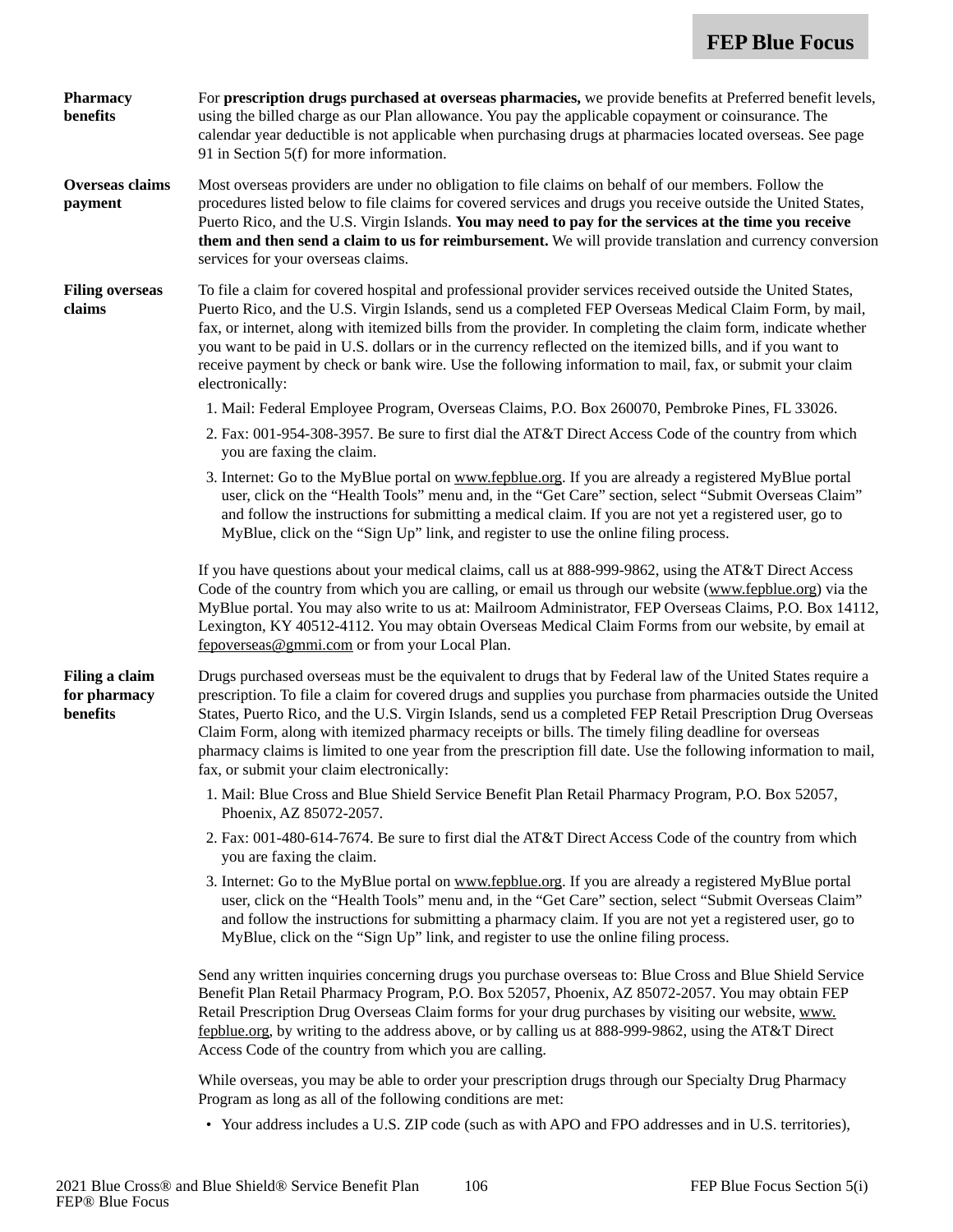- The prescribing physician is licensed in the United States, Puerto Rico, or the U.S. Virgin Islands, and has a National Provider Identifier (NPI), and
- Delivery of the prescription is permitted by law and is in accordance with the manufacturer's guidelines.

See Section 5(f) for more information about Preferred retail pharmacies with online ordering and delivery options, and the Specialty Drug Pharmacy Program.

Note: In most cases, temperature-sensitive drugs cannot be sent to APO/FPO addresses due to the special handling they require.

Note: We are unable to ship drugs, through our Specialty Drug Pharmacy Program, to overseas countries that have laws restricting the importation of prescription drugs from any other country. This is the case even when a valid APO or FPO address is available. If you are living in such a country, you may obtain your prescription drugs from a local overseas pharmacy and submit a claim to us for reimbursement by faxing it to 001-480-614-7674 or filing it via our website at www.fepblue.org/myblue.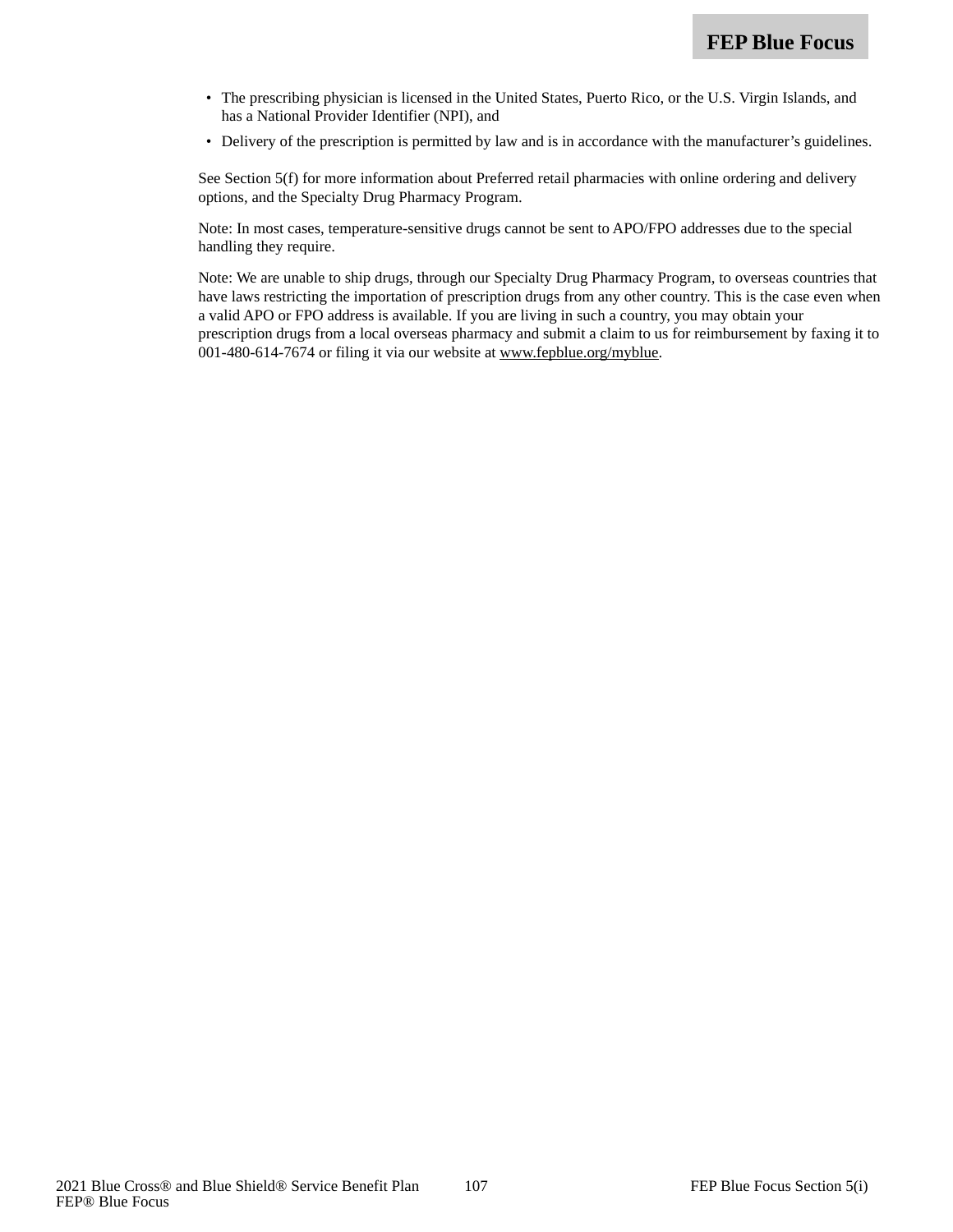# **Non-FEHB Benefits Available to Plan Members**

These benefits are not part of the FEHB contract or premium, and you cannot file an FEHB dispute regarding these benefits. Fees paid for these services do not count toward FEHB deductibles or catastrophic protection out-of-pocket maximums. In addition, these services are not eligible for benefits under the FEHB Program. Please do not file a claim for these services. These programs and materials are the responsibility of the Plan, and all appeals must follow their guidelines. For additional information, contact us at the phone number on the back of your ID card or visit our website at www.fepblue.org.

**Blue365®** – The Blue Cross and Blue Shield Service Benefit Plan presents Blue365, a program that offers exclusive health and wellness deals that will assist in your efforts to be healthy and happy, every day of the year. Blue365 delivers top discounts from national and local retailers such as hearing aids through TruHearing, healthy food delivery via Sun Basket, wearable devices from Fitbit, and genetic composition testing by Molecular Fitness, just to name a few. Each week, Blue365 members receive great health and wellness deals via email. With Blue365, there is no paperwork to fill out. Just visit www.fepblue.org/blue365. Select Get Started and then log in to MyBlue with your username and password to learn more about the various Blue365 vendors and discounts. The Blue Cross and Blue Shield Service Benefit Plan may receive payments from Blue365 vendors. The Plan does not recommend, endorse, warrant, or guarantee any specific Blue365 vendor or item. Vendors and the program are subject to change at any time.

**Health Club Memberships** – Fitness Your Way by Tivity Health can help you meet your health and fitness goals, on your budget, and on your own time. Fitness Your Way by Tivity Health offers access to more than 10,000 different fitness locations for a discounted monthly rate. You'll have access to well-being support, health articles, and online health coaching, as well as exercise tracking and nutrition goals, social networking, rewards, and the Daily Challenge 24 hours a day, 7 days a week. For more information or to enroll, visit www.fepblue.org/healthclub or call customer service at 888-242-2060, Monday through Friday, 8 a.m. - 8 p.m., in all U.S. time zones.

**Discount Drug Program** – The Discount Drug Program is available to members at no additional premium cost. It enables you to purchase, at discounted prices, certain prescription drugs that are not covered by the regular prescription drug benefit. Discounts vary by drug product, but average about 24%. The program permits you to obtain discounts on several drugs related to dental care, weight loss, hair removal and hair growth, and other miscellaneous health conditions. Please refer to www.fepblue.org/ddp for a full list of discounted drugs, including those that may be added to this list as they are approved by the U.S. Food and Drug Administration (U.S. FDA). To use the program, simply present a valid prescription and your ID card at a Preferred retail pharmacy. The pharmacist will ask you for payment in full at the negotiated discount rate. For more information, visit www.fepblue.org/ddp or call 800-624-5060.

**Vision Care Affinity Program** – Service Benefit Plan members can receive routine eye exams, frames, lenses, and conventional contact lenses at substantial savings when using Davis Vision network providers. Members can also save up to 25% off the provider's usual fee, or 5% off sales pricing, on laser vision correction procedures. There are over 48,000 points of access including optometrists, ophthalmologists, and many retailers. For a complete description of the program or to find a provider near you, go to www.fepblue. org/vcap. You may also call us at 800-551-3337 between 8:00 a.m. and 11:00 p.m. Eastern Time, Monday to Friday; 9:00 a.m. to 4:00 p.m. on Saturday; or noon to 4:00 p.m. on Sunday. Please be sure to verify that the provider participates in our Vision Care Affinity Program and ask about the discounts available before your visit, as discounts may vary.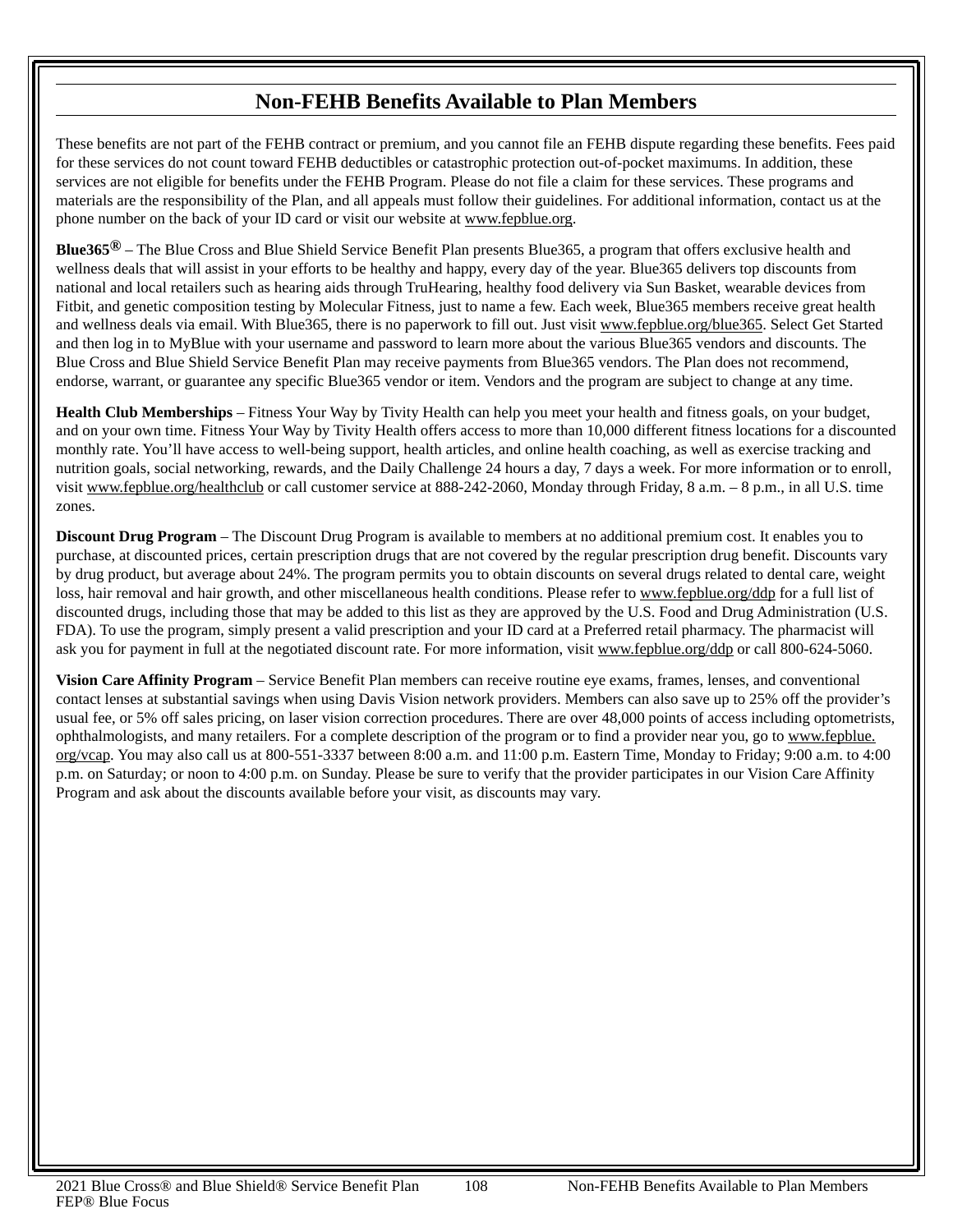## **Section 6. General Exclusions – Services, Drugs, and Supplies We Do Not Cover**

The exclusions in this Section apply to all benefits. There may be other exclusions and limitations listed in Section 5 of this brochure. **Although we may list a specific service as a benefit, we will not cover it unless we determine it is medically necessary to prevent, diagnose, or treat your illness, disease, injury, or condition.** For information on obtaining prior approval for specific services, such as transplants, see Section 3, You need prior Plan approval for certain services.

We do not cover the following:

- Services, drugs, or supplies you receive while you are not enrolled in this Plan.
- Services, drugs, or supplies that are not medically necessary.
- Services, drugs, or supplies not required according to accepted standards of medical, dental, or psychiatric practice in the United States.
- Services, drugs, or supplies billed by Preferred and Member facilities for inpatient care related to specific medical errors and hospital-acquired conditions known as Never Events (see definition on page 129).
- Experimental or investigational procedures, treatments, drugs, or devices (see Section 5(b) regarding transplants).
- Services, drugs, or supplies related to abortions, except when the life of the mother would be endangered if the fetus were carried to term, or when the pregnancy is the result of an act of rape or incest.
- Services, drugs, or supplies related to sexual dysfunction or sexual inadequacy (except for surgical placement of penile prostheses to treat erectile dysfunction and gender reassignment surgeries specifically listed as covered).
- Travel expenses except as specifically provided for covered transplants performed in a Blue Distinction Center for Transplant (see page 66).
- Services, drugs, or supplies you receive from a provider or facility barred or suspended from the FEHB Program.
- Services, drugs, or supplies you receive in a country sanctioned by the Office of Foreign Assets Control (OFAC) of the U.S. Department of the Treasury, from a provider or facility not appropriately licensed to deliver care in that country.
- Services or supplies for which no charge would be made if the covered individual had no health insurance coverage.
- Services, drugs, or supplies you receive without charge while in active military service.
- Charges which the enrollee or Plan has no legal obligation to pay, such as excess charges for an annuitant age 65 or older who is not covered by Medicare Parts A and/or B (see page 123), doctor's charges exceeding the amount specified by the Department of Health & Human Services when benefits are payable under Medicare (limiting charge, see page 124), or state premium taxes however applied.
- Prescriptions, services or supplies ordered, performed, or furnished by you or your immediate relatives or household members, such as spouse, parents, children, brothers, or sisters by blood, marriage, or adoption.
- Services or supplies furnished or billed by a noncovered facility, except that medically necessary prescription drugs; oxygen; and physical, speech, and occupational therapy provided by a qualified professional therapist on an outpatient basis are covered subject to Plan limits.
- Services, drugs, or supplies you receive from noncovered providers.
- Services, drugs, or supplies you receive for cosmetic purposes.
- Services, drugs, or supplies for the treatment of obesity, weight reduction, or dietary control, except for office visits, diagnostic tests, and procedures and services for the treatment of morbid obesity listed on pages 57-59.
- Services you receive from a provider that are outside the scope of the provider's licensure or certification.
- Any dental or oral surgical procedures or drugs involving orthodontic care, the teeth, dental implants, periodontal disease, or preparing the mouth for the fitting or continued use of dentures, except as specifically described in Section 5(g), Dental Benefits, and Section 5(b) under Oral and Maxillofacial Surgery.
- Dental and orthodontic services, except for treatment of accidental injury as described on page 99, or oral surgery as described on page 60.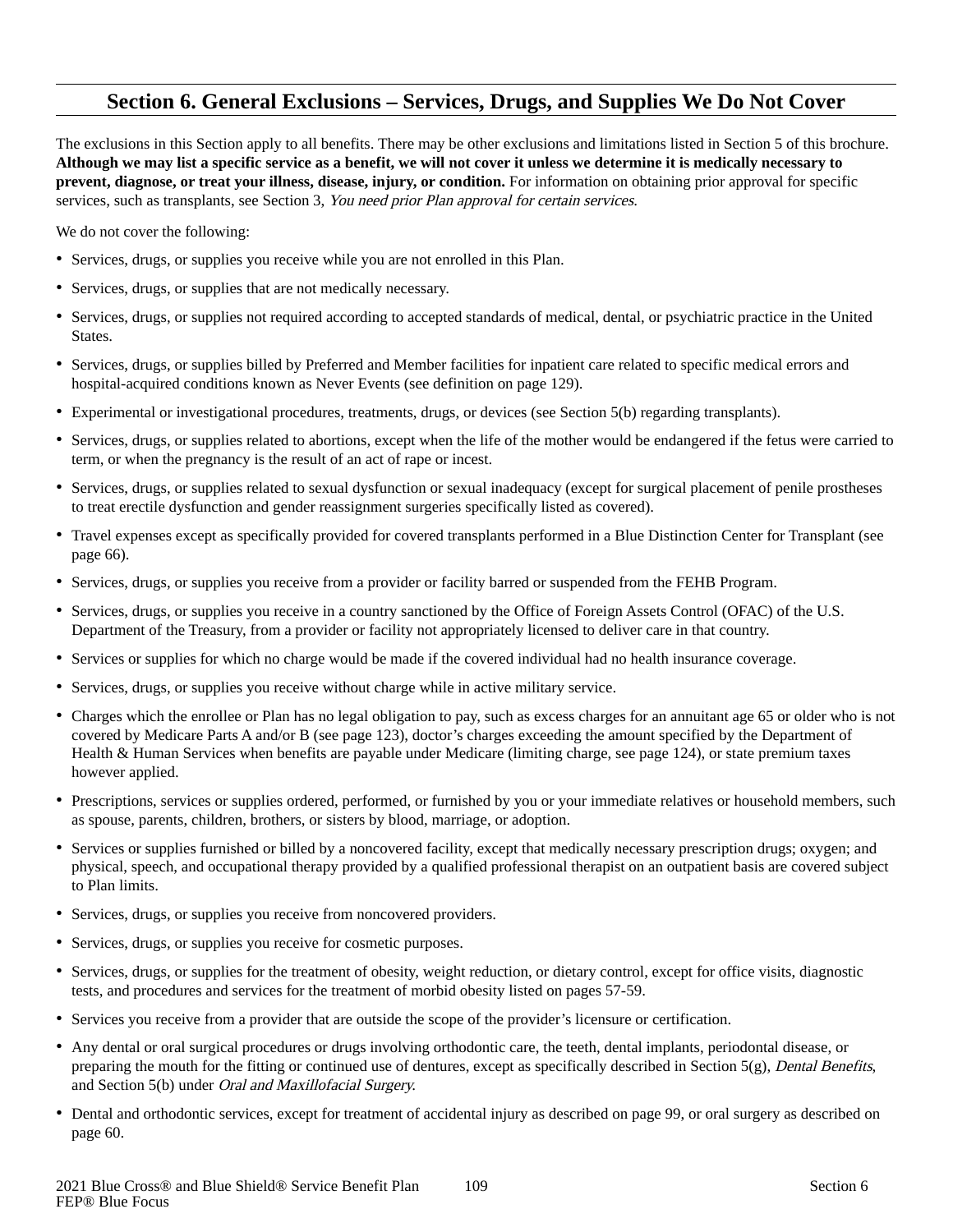- Orthodontic care for malposition of the bones of the jaw or for temporomandibular joint (TMJ) syndrome.
- Services of standby physicians.
- Self-care or self-help training.
- Custodial or long term care (see *Definitions*).
- Personal comfort items such as beauty and barber services, radio, television, or phone.
- Furniture (other than medically necessary durable medical equipment) such as commercial beds, mattresses, chairs.
- Routine services, such as periodic physical examinations; screening examinations; immunizations; and services or tests not related to a specific diagnosis, illness, injury, set of symptoms, or maternity care, except for those preventive services specifically covered under Preventive Care, Adult and Preventive Care, Child in Sections 5(a) and 5(c), the preventive screenings specifically listed on pages 40-44 and page 74; and certain routine services associated with covered clinical trials (see pages 119-120).
- Recreational or educational therapy, and any related diagnostic testing, except as provided by a hospital during a covered inpatient stay.
- Applied behavior analysis (ABA) and related services for any condition other than an autism spectrum disorder.
- Applied behavior analysis (ABA) services and related services performed as part of an educational program; or provided in or by a school/educational setting; or provided as a replacement for services that are the responsibility of the educational system.
- Topical Hyperbaric Oxygen Therapy (THBO).
- Research costs (costs related to conducting a clinical trial such as research physician and nurse time, analysis of results, and clinical tests performed only for research purposes).
- Professional charges for after-hours care, except when associated with services provided in a physician's office.
- Incontinence products such as incontinence garments (including adult or infant diapers, briefs, and underwear), incontinence pads/ liners, bed pads, or disposable washcloths.
- Alternative medicine services including, but not limited to, botanical medicine, aromatherapy, herbal/nutritional supplements (see page 97), meditation techniques, relaxation techniques, movement therapies, and energy therapies.
- Services, drugs, or supplies related to medical marijuana.
- Hearing aids including bone-anchored hearing aids.
- Advanced care planning, except when provided as part of a covered hospice care treatment plan (see page 77).
- Membership or concierge service fees charged by a healthcare provider.
- Fees associated with copies, forwarding or mailing of records except as specifically described in Section 8.
- Services not specifically listed as covered.
- Services or supplies we are prohibited from covering under the Federal Law.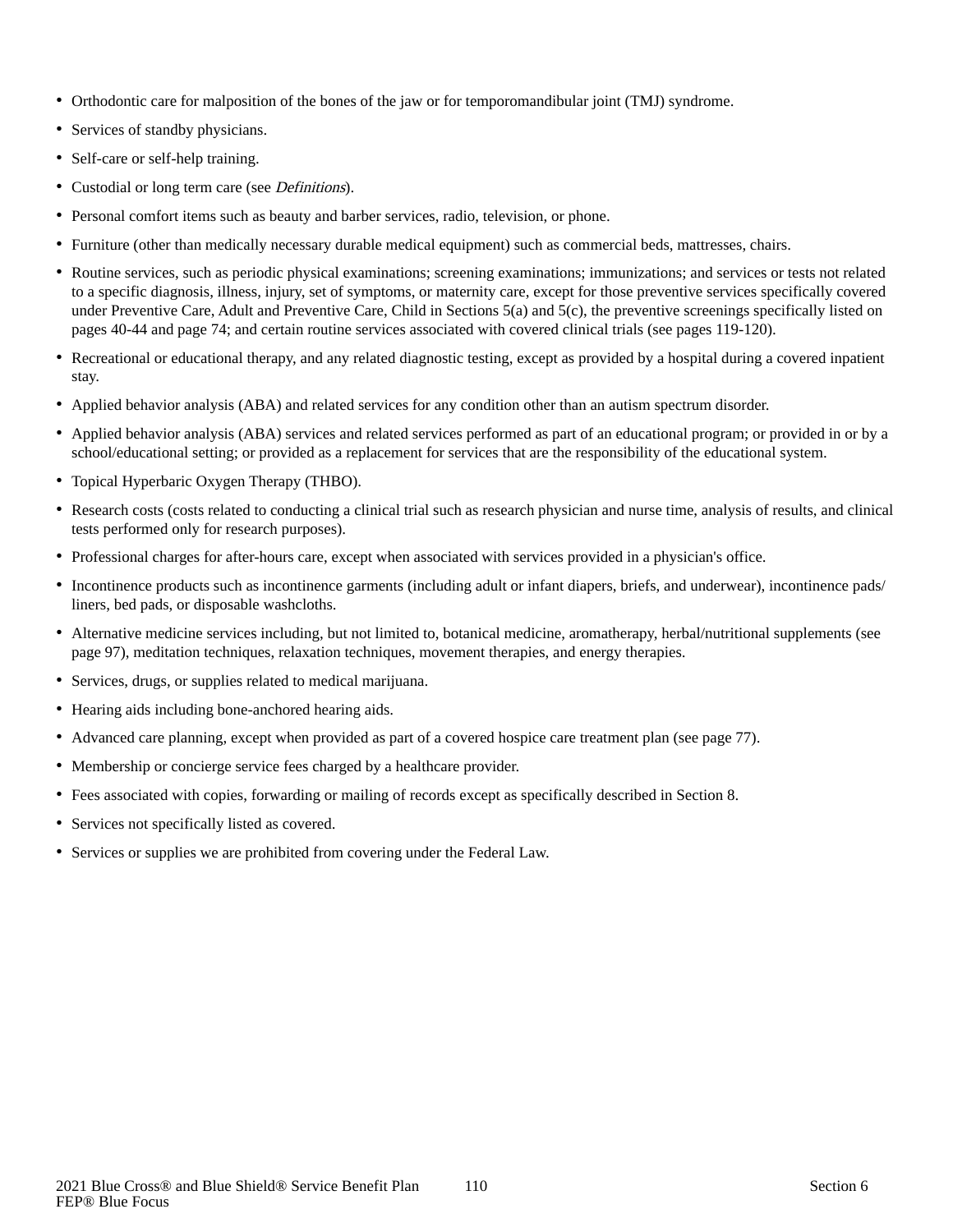## **Section 7. Filing a Claim for Covered Services**

This Section primarily deals with post-service claims (claims for services, drugs, or supplies you have already received).

See Section 3 for information on pre-service claims procedures (services, drugs, or supplies requiring precertification or prior approval), including urgent care claims procedures.

**How to claim benefits**

To obtain claim forms or other claims filing advice, or answers to your questions about our benefits, contact us at the customer service phone number on the back of your ID card, or at our website at www. fepblue.org.

In most cases, physicians and facilities file claims for you. Just present your ID card when you receive services. Your provider must file on the CMS-1500, Health Insurance Claim Form. Your facility will file on the UB-04 form.

When you must file a claim – such as when another group health plan is primary – submit it on the CMS-1500 or a claim form that includes the information shown below. Use a separate claim form for each family member. For long or continuing inpatient stays, or other long-term care, you should submit claims at least every 30 days. Bills and receipts should be itemized and show:

- Patient's name, date of birth, address, phone number, and relationship to enrollee
- Patient's Plan identification number
- Name and address of person or company providing the service or supply
- Dates that services or supplies were furnished
- Diagnosis
- Type of each service or supply
- Charge for each service or supply

Note: Canceled checks, cash register receipts, balance due statements, or bills you prepare yourself are not acceptable substitutes for itemized bills.

In addition:

- If another health plan is your primary payor, you must send a copy of the explanation of benefits (EOB) form you received from your primary payor (such as the Medicare Summary Notice (MSN)) with your claim.
- Bills for home nursing care must show that the nurse is a registered or licensed practical nurse.
- If your claim is for the rental or purchase of durable medical equipment, home nursing care, or physical, occupational, speech, or cognitive rehabilitation therapy, you must provide a written statement from the provider specifying the medical necessity for the service or supply and the length of time needed.
- Claims for dental care to repair accidental injury to sound natural teeth should include documentation of the condition of your teeth before the accidental injury, documentation of the injury from your provider(s), and a treatment plan for your dental care. We may request updated treatment plans as your treatment progresses.

Claims for prescription drugs and supplies that are not received from the Retail Pharmacy Program must include receipts that show the prescription number, name of drug or supply, prescribing provider's name, date, and charge. (See pages 95-97 for information on how to obtain benefits from the Retail Pharmacy Program and the Specialty Drug Pharmacy Program.)

#### We will notify you of our decision within 30 days after we receive your post-service claim. If matters beyond our control require an extension of time, we may take up to an additional 15 days for review and we will notify you before the expiration of the original 30-day period. Our notice will include the circumstances underlying the request for the extension and the date when a decision is expected. **Post-service claims procedures**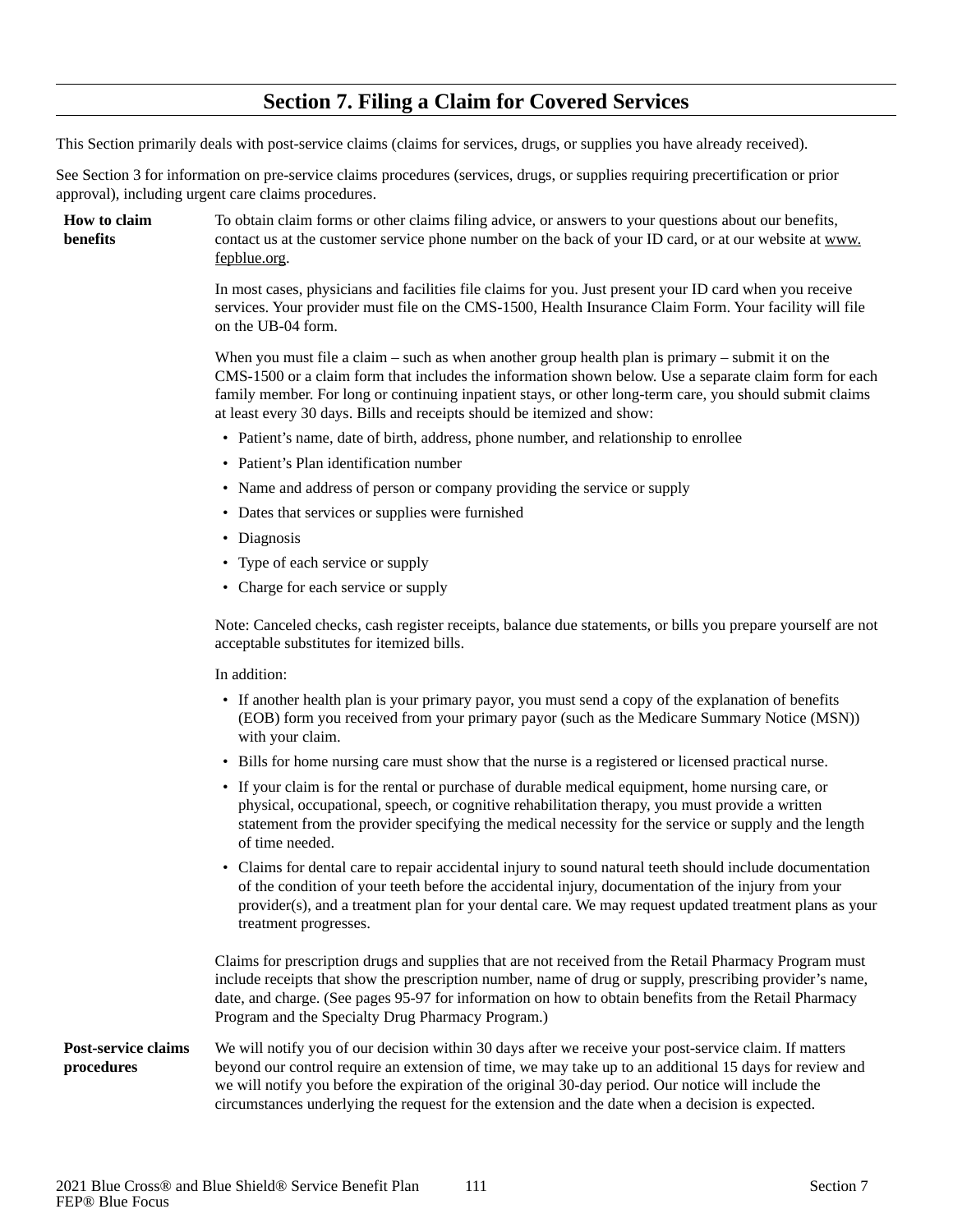|                                          | If we need an extension because we have not received necessary information (e.g., medical records) from<br>you, our notice will describe the specific information required and we will allow you up to 60 days from<br>the receipt of the notice to provide the information.                                                                                                                                                                                                                                                                                                                                                                                                                                                                    |
|------------------------------------------|-------------------------------------------------------------------------------------------------------------------------------------------------------------------------------------------------------------------------------------------------------------------------------------------------------------------------------------------------------------------------------------------------------------------------------------------------------------------------------------------------------------------------------------------------------------------------------------------------------------------------------------------------------------------------------------------------------------------------------------------------|
|                                          | If you do not agree with our initial decision, you may ask us to review it by following the disputed claims<br>process detailed in Section 8 of this brochure.                                                                                                                                                                                                                                                                                                                                                                                                                                                                                                                                                                                  |
| <b>Prescription drug</b><br>claims       | Preferred Retail Pharmacies - When you use Preferred retail pharmacies, show your ID card. To find a<br>Preferred retail pharmacy, visit www.fepblue.org/provider. If you use a Preferred retail pharmacy that<br>offers online ordering, have your ID card ready to complete your purchase. Preferred retail pharmacies file<br>your claims for you. We reimburse them for your covered drugs and supplies. You pay the applicable<br>coinsurance or copayment.                                                                                                                                                                                                                                                                                |
|                                          | Note: Even if you use Preferred retail pharmacies, you will have to file a paper claim form to obtain<br>reimbursement if:                                                                                                                                                                                                                                                                                                                                                                                                                                                                                                                                                                                                                      |
|                                          | • You do not have a valid ID card;                                                                                                                                                                                                                                                                                                                                                                                                                                                                                                                                                                                                                                                                                                              |
|                                          | • You do not use your valid ID card at the time of purchase; or                                                                                                                                                                                                                                                                                                                                                                                                                                                                                                                                                                                                                                                                                 |
|                                          | • You did not obtain prior approval when required (see page 21).                                                                                                                                                                                                                                                                                                                                                                                                                                                                                                                                                                                                                                                                                |
|                                          | See the following paragraphs for claim filing instructions.                                                                                                                                                                                                                                                                                                                                                                                                                                                                                                                                                                                                                                                                                     |
|                                          | Non-Preferred Retail Pharmacies: There are no benefits for drugs or supplies purchased at Non-<br>preferred retail pharmacies. Note: For overseas pharmacy, see page 106.                                                                                                                                                                                                                                                                                                                                                                                                                                                                                                                                                                       |
|                                          | <b>Specialty Drug Pharmacy Program</b>                                                                                                                                                                                                                                                                                                                                                                                                                                                                                                                                                                                                                                                                                                          |
|                                          | If your physician prescribes a specialty drug that appears on our FEP Blue Focus Specialty Drug List, your<br>physician may order the initial prescription by calling our Specialty Drug Pharmacy Program at<br>888-346-3731, TTY: 877-853-9549, or you may send your prescription to: Specialty Drug Pharmacy<br>Program, AllianceRx Walgreens Prime, P.O. Box 692169, Orlando, FL 32869. You will be billed later for<br>the copayment. The Specialty Drug Pharmacy Program will work with you to arrange a delivery time and<br>location that is most convenient for you. To order refills, call the same phone number to arrange your<br>delivery. You may either charge your copayment to your credit card or have it billed to you later. |
|                                          | Note: For the most up-to-date listing of covered specialty drugs, call the Specialty Drug Pharmacy<br>Program at 888-346-3731, TTY: 877-853-9549, or visit our website, www.fepblue.org.                                                                                                                                                                                                                                                                                                                                                                                                                                                                                                                                                        |
| <b>Records</b>                           | Keep a separate record of the medical expenses of each covered family member, because deductibles and<br>benefit maximums (such as those for outpatient physical therapy) apply separately to each person. Save<br>copies of all medical bills, including those you accumulate to satisfy a deductible. In most instances they<br>will serve as evidence of your claim. We will not provide duplicate or year-end statements.                                                                                                                                                                                                                                                                                                                   |
| <b>Deadline for filing</b><br>your claim | Send us your claim and appropriate documentation as soon as possible. You must submit the claim by<br>December 31 of the year after the year you received the service, unless timely filing was prevented by<br>administrative operations of Government or legal incapacity, provided you submitted the claim as soon as<br>reasonably possible. If we return a claim or part of a claim for additional information (e.g., diagnosis<br>codes, dates of service, etc.), you must resubmit it within 90 days, or before the timely filing period<br>expires, whichever is later.                                                                                                                                                                 |
|                                          | Note: Timely filing for overseas pharmacy claims is limited to one year from the prescription fill date.                                                                                                                                                                                                                                                                                                                                                                                                                                                                                                                                                                                                                                        |
|                                          | Note: Once we pay benefits, there is a five-year limitation on the re-issuance of uncashed checks.                                                                                                                                                                                                                                                                                                                                                                                                                                                                                                                                                                                                                                              |
| Overseas claims                          | Please refer to the claims filing information on page 106 of this brochure.                                                                                                                                                                                                                                                                                                                                                                                                                                                                                                                                                                                                                                                                     |
| When we need<br>more information         | Please reply promptly when we ask for additional information. We may delay processing or deny benefits<br>for your claim if you do not respond. Our deadline for responding to your claim is stayed while we await<br>all of the additional information needed to process your claim.                                                                                                                                                                                                                                                                                                                                                                                                                                                           |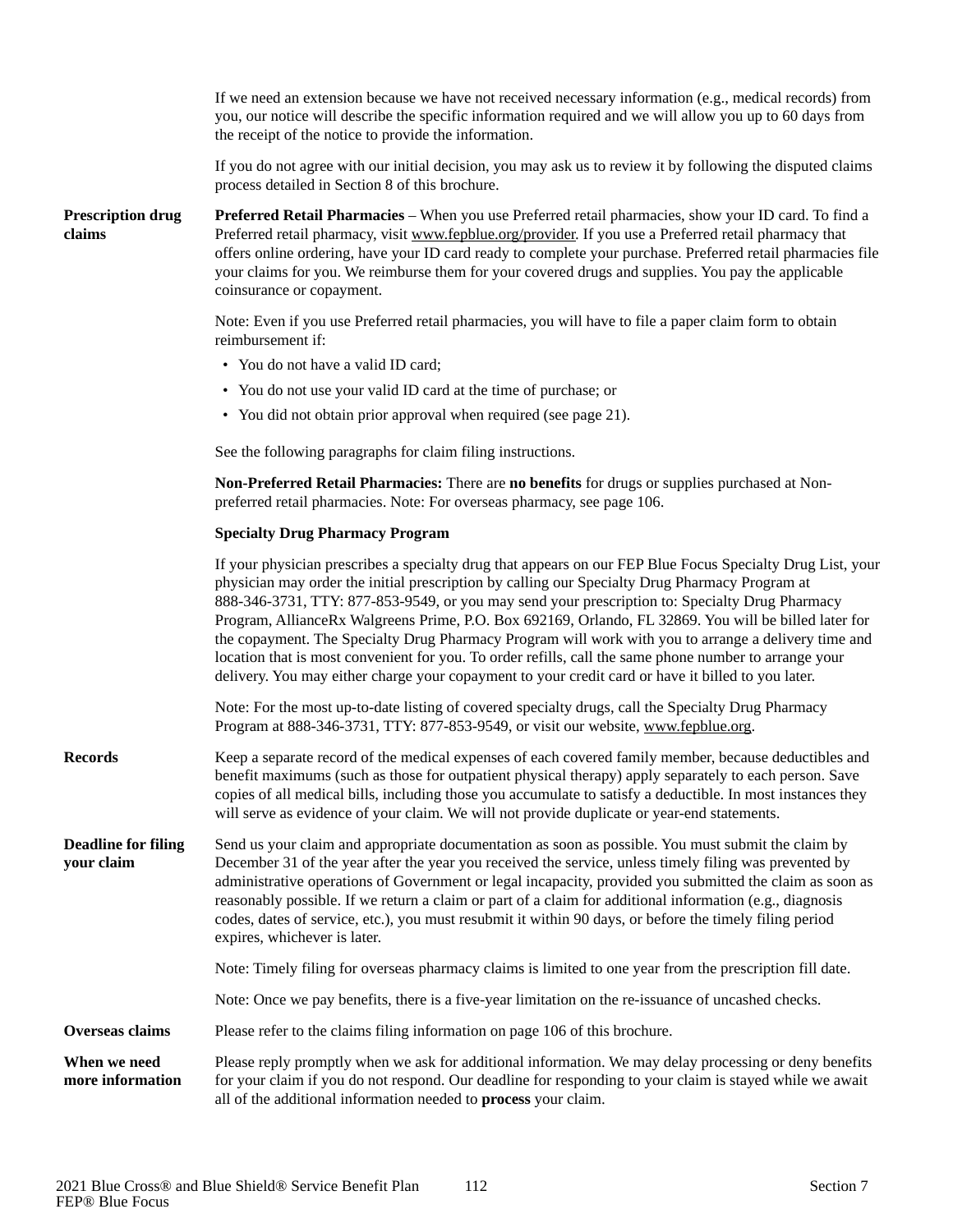| <b>Authorized</b><br>representative | You may designate an authorized representative to act on your behalf for filing a claim or to appeal claims<br>decisions to us. For urgent care claims, a healthcare professional with knowledge of your medical<br>condition will be permitted to act as your authorized representative without your express consent. For the<br>purposes of this Section, we are also referring to your authorized representative when we refer to you.                                                                                                                                                                                                                                                                                                                                                                                                                                                   |
|-------------------------------------|---------------------------------------------------------------------------------------------------------------------------------------------------------------------------------------------------------------------------------------------------------------------------------------------------------------------------------------------------------------------------------------------------------------------------------------------------------------------------------------------------------------------------------------------------------------------------------------------------------------------------------------------------------------------------------------------------------------------------------------------------------------------------------------------------------------------------------------------------------------------------------------------|
| <b>Notice</b><br>requirements       | The Secretary of Health and Human Services has identified counties where at least 10 percent of the<br>population is literate only in certain non-English languages. The non-English languages meeting this<br>threshold in certain counties are Spanish, Chinese, Navajo, and Tagalog. If you live in one of these<br>counties, we will provide language assistance in the applicable non-English language. You can request a<br>copy of your explanation of benefits (EOB) statement, related correspondence, oral language services<br>(such as phone customer assistance), and help with filing claims and appeals (including external reviews)<br>in the applicable non-English language. The English versions of your EOBs and related correspondence<br>will include information in the non-English language about how to access language services in that non-<br>English language. |
|                                     | Any notice of an adverse benefit determination or correspondence from us confirming an adverse benefit<br>determination will include information sufficient to identify the claim involved (including the date of<br>service, the healthcare provider, and the claim amount, if applicable), and a statement describing the<br>availability, upon request, of the diagnosis code and its corresponding meaning, and the procedure or                                                                                                                                                                                                                                                                                                                                                                                                                                                        |

treatment code and its corresponding meaning.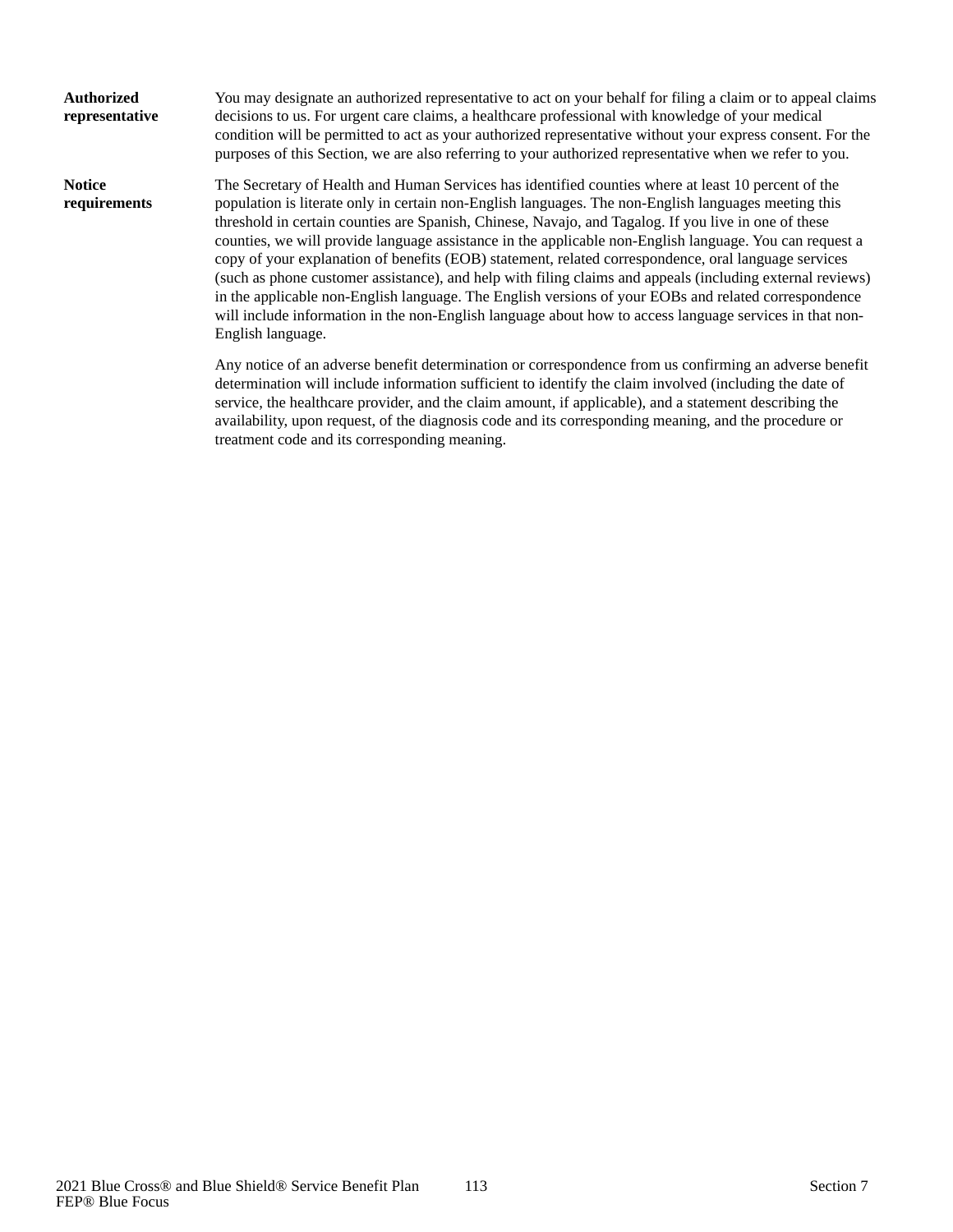## **Section 8. The Disputed Claims Process**

Please follow this Federal Employees Health Benefits Program disputed claims process **if you disagree with our decision on your post-service claim** (a claim where services, drugs, or supplies have already been provided). In Section 3, If you disagree with our preservice claim decision, we describe the process you need to follow if you have a claim for services, drugs, or supplies that must have precertification (such as inpatient hospital admissions) or prior approval from the Plan.

You may appeal directly to the U.S. Office of Personnel Management (OPM) if we do not follow required claims processes. For more information or to make an inquiry about situations in which you are entitled to immediately appeal to OPM, including additional requirements not listed in Sections 3, 7, and 8 of this brochure, please call your Plan's customer service representative at the phone number found on your identification card, plan brochure, or plan website (www.fepblue.org).

To help you prepare your appeal, you may arrange with us to review and copy, free of charge, all relevant materials and Plan documents under our control relating to your claim, including those that involve any expert review(s) of your claim. To make your request, please call us at the customer service phone number on the back of your ID card, or send your request to us at the address shown on your explanation of benefits (EOB) form for the Local Plan that processed the claim (or, for Prescription drug benefits, our Retail Pharmacy Program, or the Specialty Drug Pharmacy Program).

Our reconsideration will take into account all comments, documents, records, and other information submitted by you relating to the claim, without regard to whether such information was submitted or considered in the initial benefit determination.

When our initial decision is based (in whole or in part) on a medical judgment (i.e., medical necessity, experimental/investigational), we will consult with a healthcare professional who has appropriate training and experience in the field of medicine involved in the medical judgment and who was not involved in making the initial decision.

Our reconsideration will not take into account the initial decision. The review will not be conducted by the same person, or his/her subordinate, who made the initial decision.

We will not make our decisions regarding hiring, compensation, termination, promotion, or other similar matters with respect to any individual (such as a claims adjudicator or medical expert) based upon the likelihood that the individual will support the denial of benefits.

## **Step Description**

**1**

Ask us in writing to reconsider our initial decision. You must: a) Write to us within 6 months from the date of our decision; and

b) Send your request to us at the address shown on your explanation of benefits (EOB) form for the Local Plan that processed the claim (or, for Prescription drug benefits, our Retail Pharmacy Program or the Specialty Drug Pharmacy Program); and

c) Include a statement about why you believe our initial decision was wrong, based on specific benefit provisions in this brochure; and

d) Include copies of documents that support your claim, such as physicians' letters, operative reports, bills, medical records, and explanation of benefits (EOB) forms.

We will provide you, free of charge and in a timely manner, with any new or additional evidence considered, relied upon, or generated by us or at our direction in connection with your claim and any new rationale for our claim decision. We will provide you with this information sufficiently in advance of the date that we are required to provide you with our reconsideration decision to allow you a reasonable opportunity to respond to us before that date. However, our failure to provide you with new evidence or rationale in sufficient time to allow you to timely respond shall not invalidate our decision on reconsideration. You may respond to that new evidence or rationale at the OPM review stage described in Step 3.

- In the case of a post-service claim, we have 30 days from the date we receive your request to: **2**
	- a) Pay the claim or
	- b) Write to you and maintain our denial or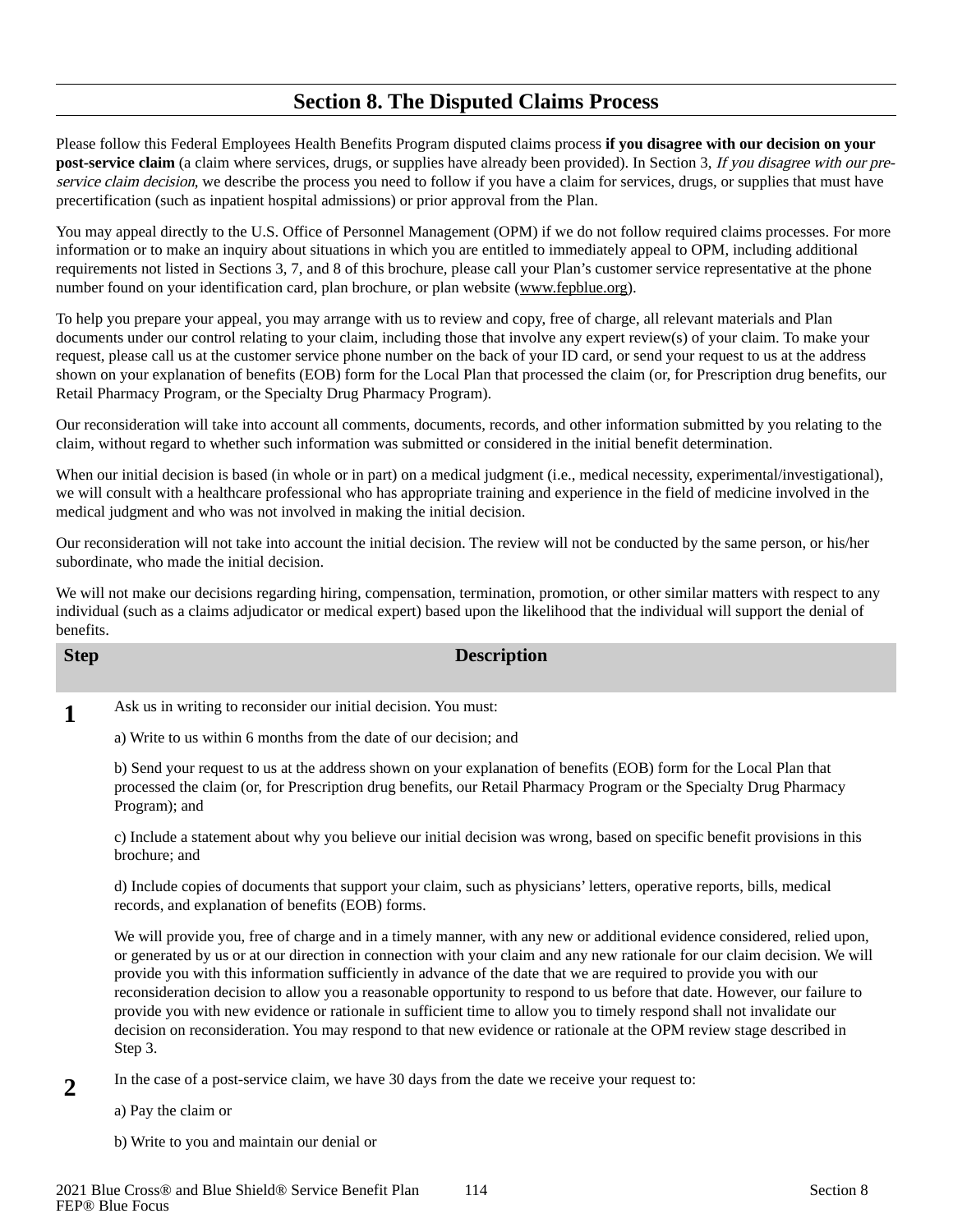c) Ask you or your provider for more information.

You or your provider must send the information so that we receive it within 60 days of our request. We will then decide within 30 more days.

If we do not receive the information within 60 days, we will decide within 30 days of the date the information was due. We will base our decision on the information we already have. We will write to you with our decision.

If you do not agree with our decision, you may ask OPM to review it.

You must write to OPM within:

- 90 days after the date of our letter upholding our initial decision; or
- 120 days after you first wrote to us if we did not answer that request in some way within 30 days; or
- 120 days after we asked for additional information if we did not send you a decision within 30 days after we received the additional information.

Write to OPM at: United States Office of Personnel Management, Healthcare and Insurance, Federal Employee Insurance Operations, FEHB 1, 1900 E Street NW, Washington, DC 20415-3610.

Send OPM the following information:

- A statement about why you believe our decision was wrong, based on specific benefit provisions in this brochure;
- Copies of documents that support your claim, such as physicians' letters, operative reports, bills, medical records, and explanation of benefits (EOB) forms;
- Copies of all letters you sent to us about the claim;
- Copies of all letters we sent to you about the claim;
- Your daytime phone number and the best time to call; and
- Your email address, if you would like to receive OPM's decision via email. Please note that by providing your email address, you may receive OPM's decision more quickly.

Note: If you want OPM to review more than one claim, you must clearly identify which documents apply to which claim.

Note: You are the only person who has a right to file a disputed claim with OPM. Parties acting as your representative, such as medical providers, must include a copy of your specific written consent with the review request. However, for urgent care claims, a healthcare professional with knowledge of your medical condition may act as your authorized representative without your express consent.

Note: The above deadlines may be extended if you show that you were unable to meet the deadline because of reasons beyond your control.

OPM will review your disputed claim request and will use the information it collects from you and us to decide whether our decision is correct. OPM will determine if we correctly applied the terms of our contract when we denied your claim or request for service. OPM will send you a final decision within 60 days. There are no other administrative appeals. **4**

If you do not agree with OPM's decision, your only recourse is to file a lawsuit. If you decide to sue, you must file the suit against OPM in Federal court by December 31 of the third year after the year in which you received the disputed services, drugs, or supplies, or from the year in which you were denied precertification or prior approval. This is the only deadline that may not be extended.

OPM may disclose the information it collects during the review process to support their disputed claims decision. This information will become part of the court record.

You may not file a lawsuit until you have completed the disputed claims process. Further, Federal law governs your lawsuit, benefits, and payment of benefits. The Federal court will base its review on the record that was before OPM when OPM decided to uphold or overturn our decision. You may recover only the amount of benefits in dispute.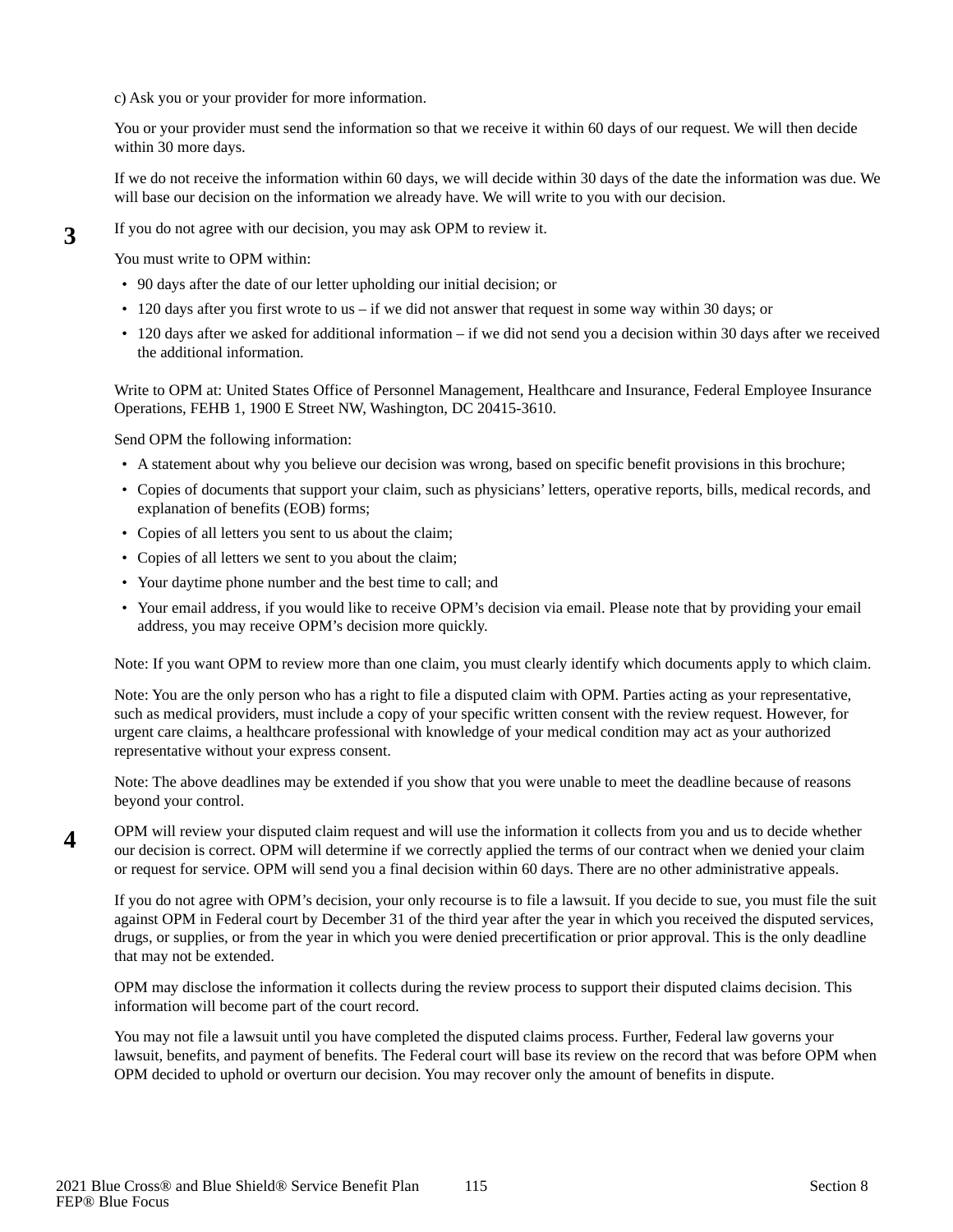Note: If you have a serious or life-threatening condition (one that may cause permanent loss of bodily functions or death if not treated as soon as possible), and you did not indicate that your claim was a claim for urgent care, then call us at the customer service phone number on the back of your ID card. We will expedite our review (if we have not yet responded to your claim); or we will inform OPM so they can quickly review your claim on appeal. You may call OPM's FEHB 1 at 202-606-0727 between 8 a.m. and 5 p.m. Eastern Time.

Please remember that we do not make decisions about Plan eligibility issues. For example, we do not determine whether you or a dependent is covered under this Plan. You must raise eligibility issues with your agency personnel/payroll office if you are an employee, your retirement system if you are an annuitant, or the Office of Workers' Compensation Programs if you are receiving Workers' Compensation benefits.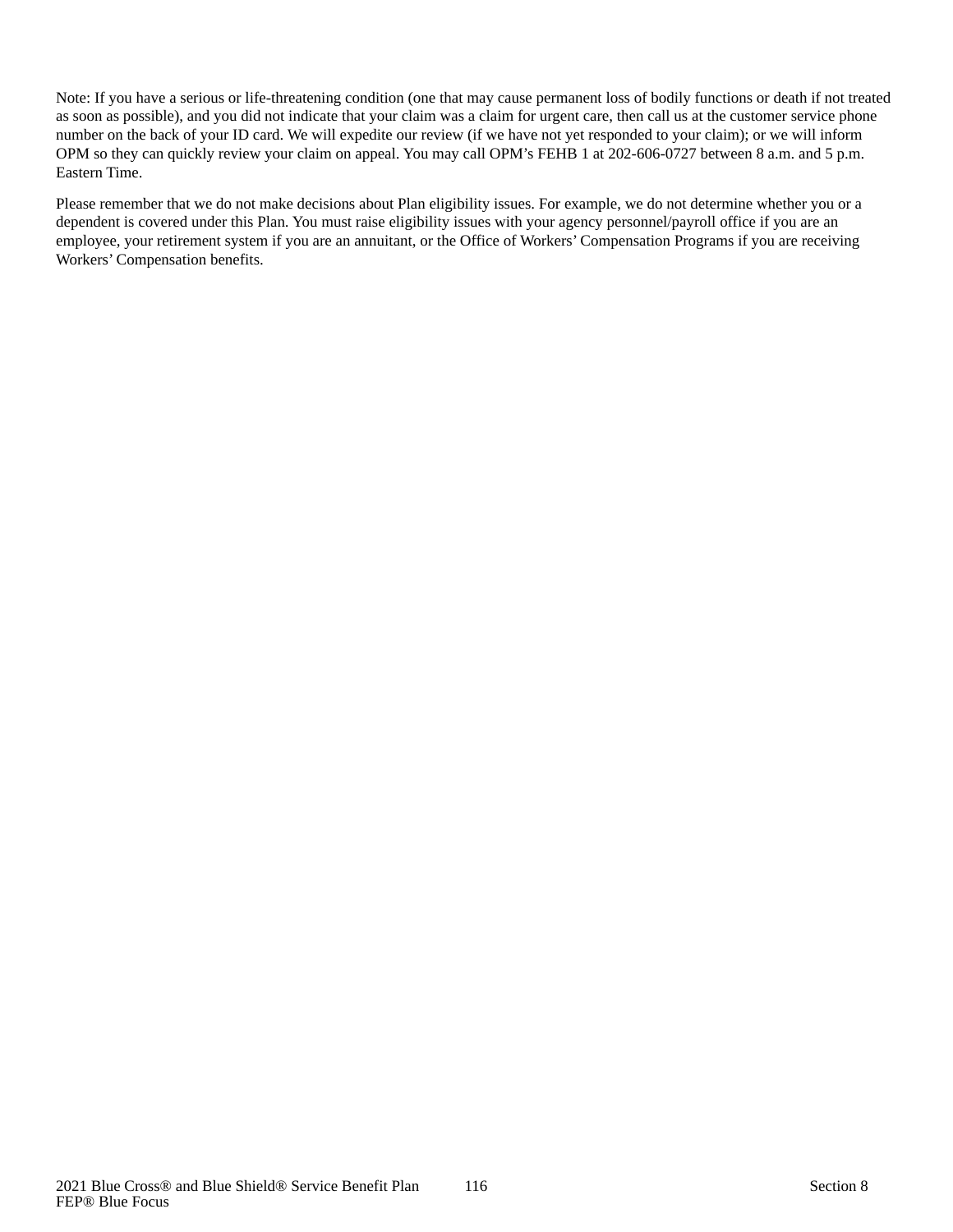# **Section 9. Coordinating Benefits With Medicare and Other Coverage**

| When you have other<br>health coverage | You must tell us if you or a covered family member has coverage under any other group<br>health plan or has automobile insurance that pays healthcare expenses without regard to<br>fault. This is called "double coverage."                                                                                                                                                                                                                                                                                                                                                                                                         |  |
|----------------------------------------|--------------------------------------------------------------------------------------------------------------------------------------------------------------------------------------------------------------------------------------------------------------------------------------------------------------------------------------------------------------------------------------------------------------------------------------------------------------------------------------------------------------------------------------------------------------------------------------------------------------------------------------|--|
|                                        | When you have double coverage, one plan normally pays its benefits in full as the primary<br>payor and the other plan pays a reduced benefit as the secondary payor. We, like other<br>insurers, determine which coverage is primary according to the National Association of<br><b>Insurance Commissioners' (NAIC) guidelines. For example:</b>                                                                                                                                                                                                                                                                                     |  |
|                                        | • If you are covered under our Plan as a dependent, any group health insurance you have from<br>your employer will pay primary and we will pay secondary.                                                                                                                                                                                                                                                                                                                                                                                                                                                                            |  |
|                                        | • If you are an annuitant under our Plan and also are actively employed, any group health<br>insurance you have from your employer will pay primary and we will pay secondary.                                                                                                                                                                                                                                                                                                                                                                                                                                                       |  |
|                                        | • When you are entitled to the payment of healthcare expenses under automobile insurance,<br>including no-fault insurance and other insurance that pays without regard to fault, your<br>automobile insurance is the primary payor and we are the secondary payor.                                                                                                                                                                                                                                                                                                                                                                   |  |
|                                        | For more information on NAIC rules regarding the coordinating of benefits, visit our website at<br>www.fepblue.org/coordinationofbenefits.                                                                                                                                                                                                                                                                                                                                                                                                                                                                                           |  |
|                                        | When we are the primary payor, we will pay the benefits described in this brochure.                                                                                                                                                                                                                                                                                                                                                                                                                                                                                                                                                  |  |
|                                        | When we are the secondary payor, we will determine our allowance. After the primary plan pays,<br>we will pay what is left of our allowance, up to our regular benefit. We will not pay more than our<br>allowance. For example, we will generally only make up the difference between the primary<br>payor's benefits payment and 100% of the Plan allowance, subject to our applicable deductible and<br>coinsurance or copayment amounts, except when Medicare is the primary payor (see page 124).<br>Thus, it is possible that the combined payments from both plans may not equal the entire amount<br>billed by the provider. |  |
|                                        | Note: When we pay secondary to primary coverage you have from a prepaid plan (HMO), we base<br>our benefits on your out-of-pocket liability under the prepaid plan (generally, the prepaid plan's<br>copayments), subject to our deductible and coinsurance or copayment amounts.                                                                                                                                                                                                                                                                                                                                                    |  |
|                                        | In certain circumstances when we are secondary and there is no adverse effect on you (that is, you<br>do not pay any more), we may also take advantage of any provider discount arrangements your<br>primary plan may have and only make up the difference between the primary plan's payment and<br>the amount the provider has agreed to accept as payment in full from the primary plan.                                                                                                                                                                                                                                          |  |
|                                        | Note: Any visit limitations that apply to your care under this Plan are still in effect when we are the<br>secondary payor.                                                                                                                                                                                                                                                                                                                                                                                                                                                                                                          |  |
|                                        | Remember: Even if you do not file a claim with your other plan, you must still tell us that you have<br>double coverage, and you must also send us documents about your other coverage if we ask for<br>them.                                                                                                                                                                                                                                                                                                                                                                                                                        |  |
|                                        | Please see Section 4, Your Costs for Covered Services, for more information about how we pay<br>claims.                                                                                                                                                                                                                                                                                                                                                                                                                                                                                                                              |  |
| <b>TRICARE</b> and<br><b>CHAMPVA</b>   | TRICARE is the healthcare program for eligible dependents of military persons, and retirees of the<br>military. TRICARE includes the CHAMPUS program. CHAMPVA provides health coverage to<br>disabled Veterans and their eligible dependents. If TRICARE or CHAMPVA and this Plan cover<br>you, we pay first. See your TRICARE or CHAMPVA Health Benefits Advisor if you have<br>questions about these programs.                                                                                                                                                                                                                     |  |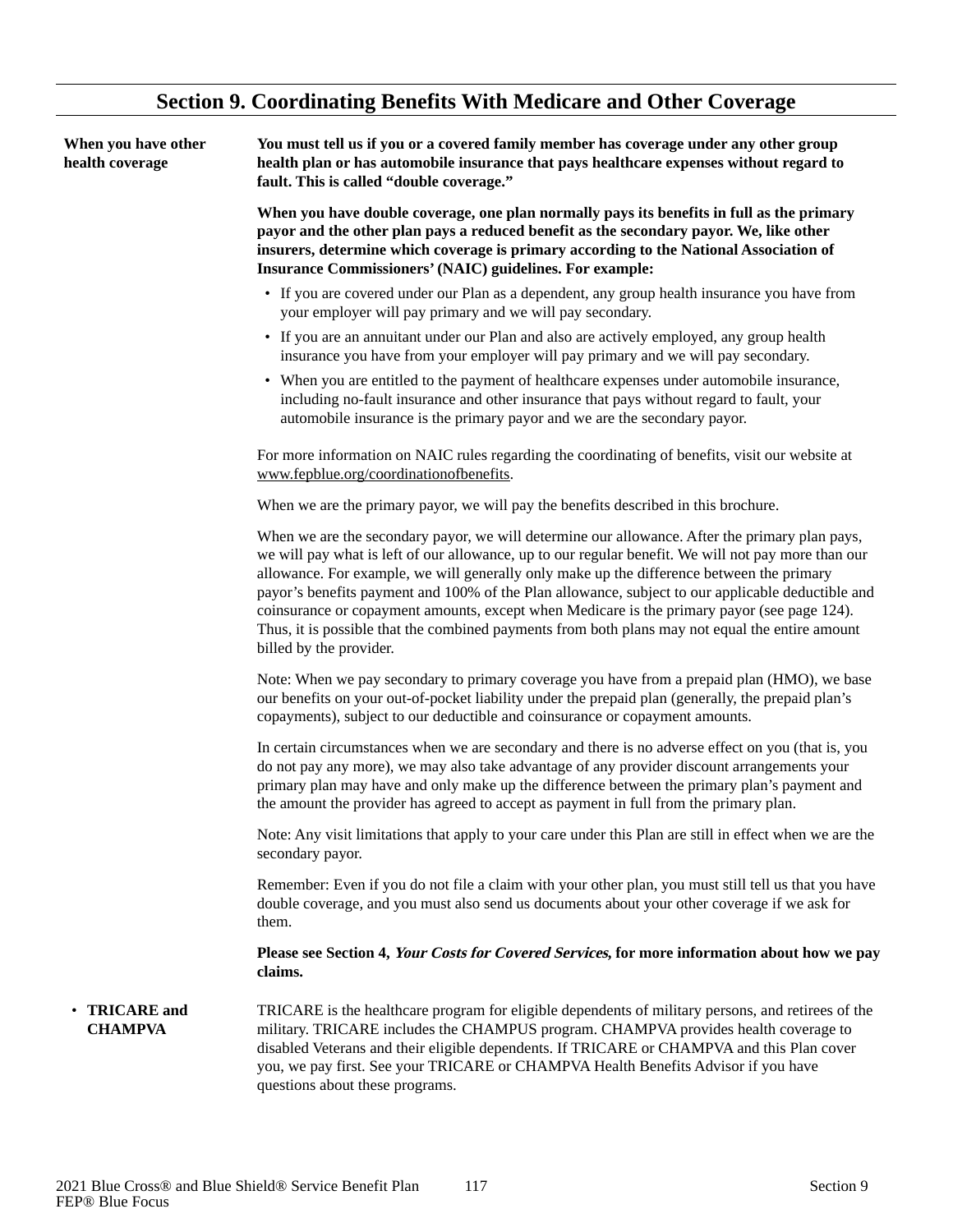|                                                                           | Suspended FEHB coverage to enroll in TRICARE or CHAMPVA: If you are an annuitant or<br>former spouse, you can suspend your FEHB coverage to enroll in one of these programs,<br>eliminating your FEHB premium. (OPM does not contribute to any applicable plan premiums.) For<br>information on suspending your FEHB enrollment, contact your retirement office. If you later want<br>to re-enroll in the FEHB Program, generally you may do so only at the next Open Season unless<br>you involuntarily lose coverage under TRICARE or CHAMPVA.                                                                                                                                                      |
|---------------------------------------------------------------------------|-------------------------------------------------------------------------------------------------------------------------------------------------------------------------------------------------------------------------------------------------------------------------------------------------------------------------------------------------------------------------------------------------------------------------------------------------------------------------------------------------------------------------------------------------------------------------------------------------------------------------------------------------------------------------------------------------------|
| • Workers'                                                                | We do not cover services that:                                                                                                                                                                                                                                                                                                                                                                                                                                                                                                                                                                                                                                                                        |
| Compensation                                                              | • You (or a covered family member) need because of a workplace-related illness or injury that the<br>Office of Workers' Compensation Programs (OWCP) or a similar federal or state agency<br>determines they must provide; or                                                                                                                                                                                                                                                                                                                                                                                                                                                                         |
|                                                                           | • OWCP or a similar agency pays for through a third-party injury settlement or other similar<br>proceeding that is based on a claim you filed under OWCP or similar laws.                                                                                                                                                                                                                                                                                                                                                                                                                                                                                                                             |
|                                                                           | Once OWCP or a similar agency pays its maximum benefits for your treatment, we will cover your<br>care.                                                                                                                                                                                                                                                                                                                                                                                                                                                                                                                                                                                               |
| • Medicaid                                                                | When you have this Plan and Medicaid, we pay first.                                                                                                                                                                                                                                                                                                                                                                                                                                                                                                                                                                                                                                                   |
|                                                                           | Suspended FEHB coverage to enroll in Medicaid or a similar state-sponsored program of<br>medical assistance: If you are an annuitant or former spouse, you can suspend your FEHB<br>coverage to enroll in one of these state programs, eliminating your FEHB premium. For<br>information on suspending your FEHB enrollment, contact your retirement office. If you later want<br>to re-enroll in the FEHB Program, generally you may do so only at the next Open Season unless<br>you involuntarily lose coverage under the state program.                                                                                                                                                           |
| <b>When other Government</b><br>agencies are responsible<br>for your care | We do not cover services and supplies when a local, state, or federal government agency directly or<br>indirectly pays for them.                                                                                                                                                                                                                                                                                                                                                                                                                                                                                                                                                                      |
| When others are<br>responsible for injuries                               | If another person or entity, through an act or omission, causes you to suffer an injury or illness, and<br>if we paid benefits for that injury or illness, you must agree to the provisions listed below. In<br>addition, if you are injured and no other person or entity is responsible but you receive (or are<br>entitled to) a recovery from another source, and if we paid benefits for that injury, you must agree<br>to the following provisions:                                                                                                                                                                                                                                             |
|                                                                           | • All recoveries you or your representatives obtain (whether by lawsuit, settlement, insurance or<br>benefit program claims, or otherwise), no matter how described or designated, must be used to<br>reimburse us in full for benefits we paid. Our share of any recovery extends only to the amount<br>of benefits we have paid or will pay to you, your representatives, and/or healthcare providers on<br>your behalf. For purposes of this provision, "you" includes your covered dependents, and "your<br>representatives" include, if applicable, your heirs, administrators, legal representatives, parents<br>(if you are a minor), successors, or assignees. This is our right of recovery. |
|                                                                           | • We are entitled under our right of recovery to be reimbursed for our benefit payments even if<br>you are not "made whole" for all of your damages in the recoveries that you receive. Our right<br>of recovery is not subject to reduction for attorney's fees and costs under the "common fund" or<br>any other doctrine.                                                                                                                                                                                                                                                                                                                                                                          |
|                                                                           | • We will not reduce our share of any recovery unless, in the exercise of our discretion, we agree<br>in writing to a reduction (1) because you do not receive the full amount of damages that you<br>claimed or (2) because you had to pay attorneys' fees.                                                                                                                                                                                                                                                                                                                                                                                                                                          |
|                                                                           | • You must cooperate in doing what is reasonably necessary to assist us with our right of<br>recovery. You must not take any action that may prejudice our right of recovery.                                                                                                                                                                                                                                                                                                                                                                                                                                                                                                                         |
|                                                                           | • If you do not seek damages for your illness or injury, you must permit us to initiate recovery on<br>your behalf (including the right to bring suit in your name). This is called subrogation.                                                                                                                                                                                                                                                                                                                                                                                                                                                                                                      |
|                                                                           |                                                                                                                                                                                                                                                                                                                                                                                                                                                                                                                                                                                                                                                                                                       |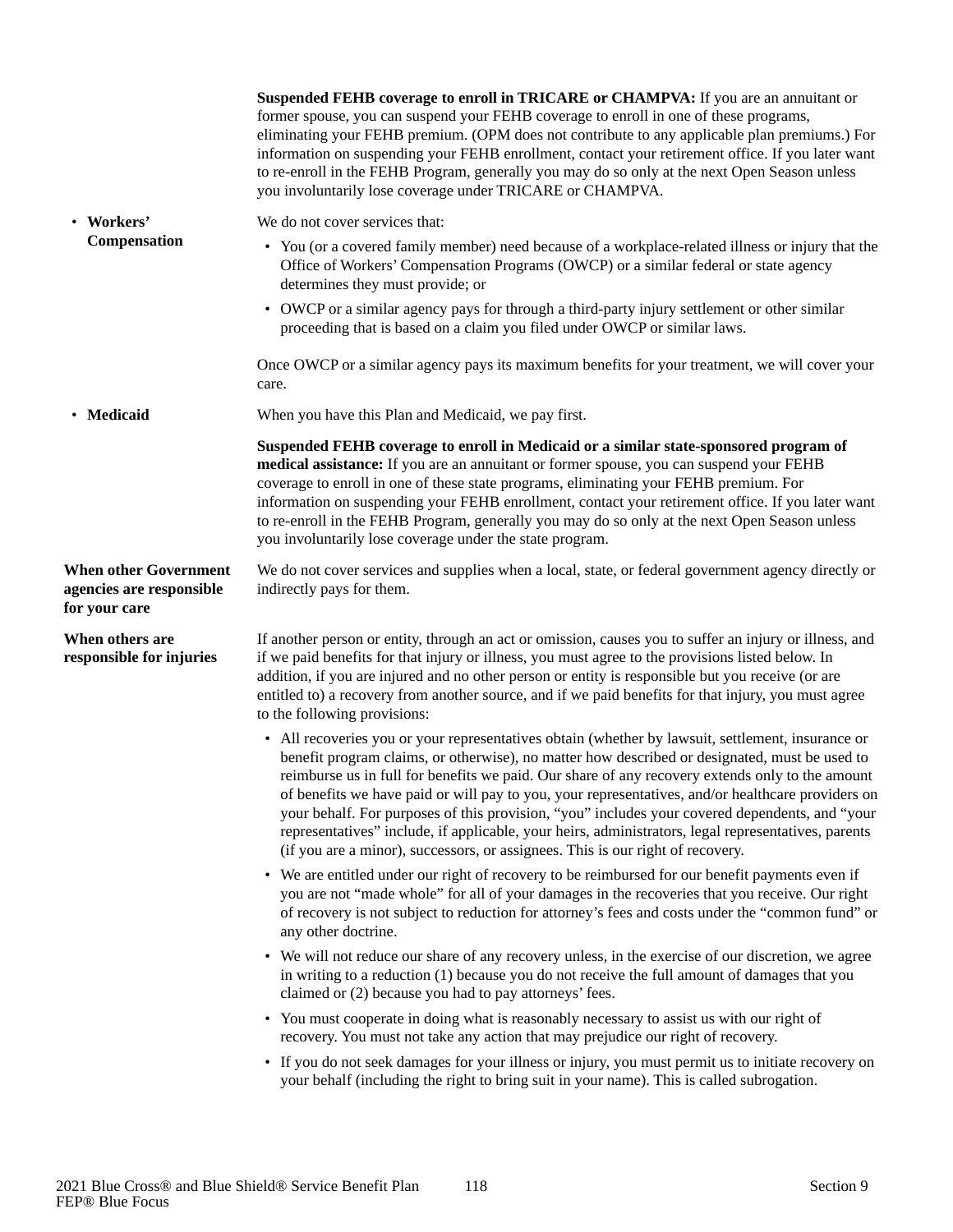If you do seek damages for your illness or injury, you must tell us promptly that you have made a claim against another party for a condition that we have paid or may pay benefits for, you must seek recovery of our benefit payments and liabilities, and you must tell us about any recoveries you obtain, whether in or out of court. We may seek a first priority lien on the proceeds of your claim in order to reimburse ourselves to the full amount of benefits we have paid or will pay.

We may request that you sign a reimbursement agreement and/or assign to us (1) your right to bring an action or (2) your right to the proceeds of a claim for your illness or injury. We may delay processing of your claims until you provide the signed reimbursement agreement and/or assignment, and we may enforce our right of recovery by offsetting future benefits.

Note: We will pay the costs of any covered services you receive that are in excess of any recoveries made.

Our rights of recovery and subrogation as described in this Section may be enforced, at the Carrier's option, by the Carrier, by any of the Local Plans that administered the benefits paid in connection with the injury or illness at issue, or by any combination of these entities. Please be aware that more than one Local Plan may have a right of recovery/subrogation for claims arising from a single incident (e.g., a car accident resulting in claims paid by multiple Local Plans) and that the resolution by one Local Plan of its lien will not eliminate another Local Plan's right of recovery.

Among the other situations covered by this provision, the circumstances in which we may subrogate or assert a right of recovery shall also include:

- When a third party injures you, for example, in an automobile accident or through medical malpractice;
- When you are injured on premises owned by a third party; or
- When you are injured and benefits are available to you or your dependent, under any law or under any type of insurance, including, but not limited to:
	- No-fault insurance and other insurance that pays without regard to fault, including personal injury protection benefits, regardless of any election made by you to treat those benefits as secondary to this Plan
	- Uninsured and underinsured motorist coverage
	- Workers' Compensation benefits
	- Medical reimbursement coverage

Contact us if you need more information about subrogation.

**When you have Federal Employees Dental and Vision Insurance Plan (FEDVIP)**

**Clinical trials**

than one dental/vision plan, coverage provided under your FEHB plan remains as your primary coverage. FEDVIP coverage pays secondary to that coverage. When you enroll in a dental and/or vision plan, you will be asked to provide information on your FEHB plan so that your plans can coordinate benefits. Providing your FEHB information may reduce your out-of-pocket cost.

Some FEHB plans already cover some dental and vision services. When you are covered by more

If you are a participant in an approved clinical trial, this health Plan will provide benefits for covered related care as follows, if it is not provided by the clinical trial:

• **Routine care costs** – costs for medically necessary services such as doctor visits, lab tests, Xrays and scans, and hospitalizations related to treating the patient's condition, whether the patient is in a clinical trial or is receiving standard therapy. We provide benefits for these types of costs at the benefit levels described in Section 5 (Benefits) when the services are covered under the Plan and we determine that they are medically necessary.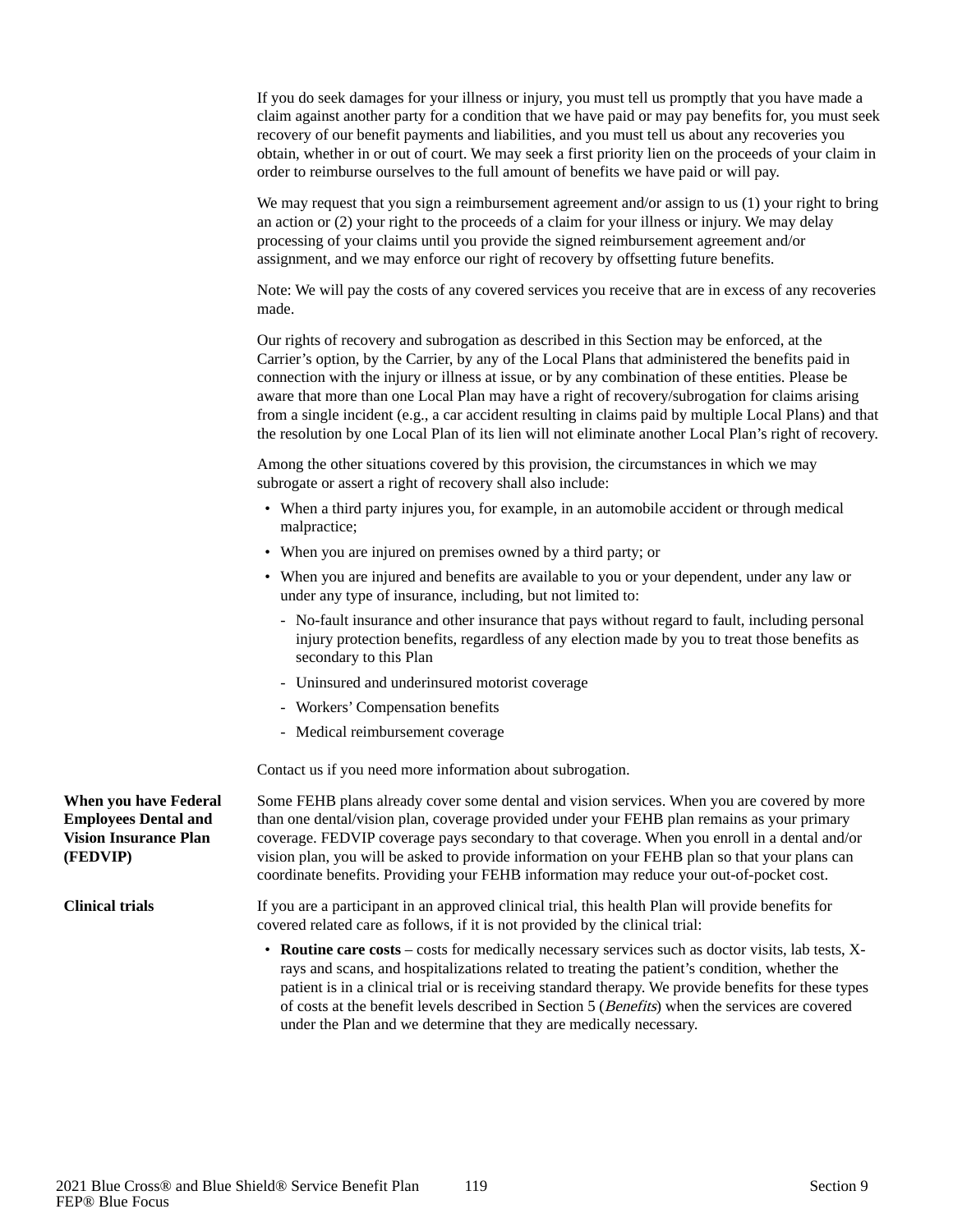|                                                              | • Extra care costs – costs of covered services related to taking part in a clinical trial such as<br>additional tests that a patient may need as part of the trial, but not as part of the patient's routine<br>care. This Plan covers extra care costs related to taking part in an approved clinical trial for a<br>covered stem cell transplant such as additional tests that a patient may need as part of the<br>clinical trial protocol, but not as part of the patient's routine care. For more information about<br>approved clinical trials for covered stem cell transplants, see pages 63-64. Extra care costs<br>related to taking part in any other type of clinical trial are not covered. We encourage you<br>to contact us at the customer service phone number on the back of your ID card to discuss<br>specific services if you participate in a clinical trial. |
|--------------------------------------------------------------|-------------------------------------------------------------------------------------------------------------------------------------------------------------------------------------------------------------------------------------------------------------------------------------------------------------------------------------------------------------------------------------------------------------------------------------------------------------------------------------------------------------------------------------------------------------------------------------------------------------------------------------------------------------------------------------------------------------------------------------------------------------------------------------------------------------------------------------------------------------------------------------|
|                                                              | • Research costs – costs related to conducting the clinical trial such as research physician and<br>nurse time, analysis of results, and clinical tests performed only for research purposes. These<br>costs are generally covered by the clinical trials. This Plan does not cover these costs.                                                                                                                                                                                                                                                                                                                                                                                                                                                                                                                                                                                    |
|                                                              | An approved clinical trial includes a phase I, phase II, phase III, or phase IV clinical trial that is<br>conducted in relation to the prevention, detection, or treatment of cancer or other life-threatening<br>disease or condition, and is either Federally funded; conducted under an investigational new drug<br>application reviewed by the Food and Drug Administration (U.S. FDA); or is a drug trial that is<br>exempt from the requirement of an investigational new drug application.                                                                                                                                                                                                                                                                                                                                                                                   |
| When you have Medicare                                       | For more detailed information on "What is Medicare?" and "Should I enroll in Medicare?" please<br>contact Medicare at 1-800-Medicare 800-663-4227, TTY: 877-486-2048, or at www.medicare.gov.                                                                                                                                                                                                                                                                                                                                                                                                                                                                                                                                                                                                                                                                                       |
| • The Original<br><b>Medicare Plan (Part</b><br>A or Part B) | The Original Medicare Plan (Original Medicare) is available everywhere in the United States. It is<br>the way everyone used to get Medicare benefits and is the way most people get their Medicare Part<br>A and Part B benefits now. You may go to any doctor, specialist, or hospital that accepts Medicare.<br>The Original Medicare Plan pays its share and you pay your share.                                                                                                                                                                                                                                                                                                                                                                                                                                                                                                 |
|                                                              | All physicians and other providers are required by law to file claims directly to Medicare for<br>members with Medicare Part B, when Medicare is primary. This is true whether or not they accept<br>Medicare.                                                                                                                                                                                                                                                                                                                                                                                                                                                                                                                                                                                                                                                                      |
|                                                              | When you are enrolled in Original Medicare along with this Plan, you still need to follow the rules<br>in this brochure for us to cover your care. For example, you must continue to obtain prior approval<br>for some prescription drugs and organ/tissue transplants before we will pay benefits. However, you<br>do not have to precertify inpatient hospital stays when Medicare Part A is primary (see page 18 for<br>exceptions).                                                                                                                                                                                                                                                                                                                                                                                                                                             |
|                                                              | Claims process when you have the Original Medicare Plan - You will probably not need to file a<br>claim form when you have both our Plan and the Original Medicare Plan.                                                                                                                                                                                                                                                                                                                                                                                                                                                                                                                                                                                                                                                                                                            |
|                                                              | When we are the primary payor, we process the claim first.                                                                                                                                                                                                                                                                                                                                                                                                                                                                                                                                                                                                                                                                                                                                                                                                                          |
|                                                              | When the Original Medicare Plan is the primary payor, Medicare processes your claim first. In<br>most cases, your claim will be coordinated automatically and we will then provide secondary<br>benefits for the covered charges. To find out if you need to do something to file your claims, call us<br>at the customer service phone number on the back of your ID card or visit our website at www.<br>fepblue.org.                                                                                                                                                                                                                                                                                                                                                                                                                                                             |
|                                                              | We waive some costs if the Original Medicare Plan is your primary payor - We will waive<br>some out-of-pocket costs as follows:                                                                                                                                                                                                                                                                                                                                                                                                                                                                                                                                                                                                                                                                                                                                                     |
|                                                              | When Medicare Part A is primary -                                                                                                                                                                                                                                                                                                                                                                                                                                                                                                                                                                                                                                                                                                                                                                                                                                                   |
|                                                              | • We will waive our calendar year deductible and coinsurance                                                                                                                                                                                                                                                                                                                                                                                                                                                                                                                                                                                                                                                                                                                                                                                                                        |
|                                                              | • Once you have exhausted your Medicare Part A benefits, you must then pay the coinsurance<br>once the calendar year deductible has been satisfied for the inpatient admission.                                                                                                                                                                                                                                                                                                                                                                                                                                                                                                                                                                                                                                                                                                     |
|                                                              | Note: Precertification is required.                                                                                                                                                                                                                                                                                                                                                                                                                                                                                                                                                                                                                                                                                                                                                                                                                                                 |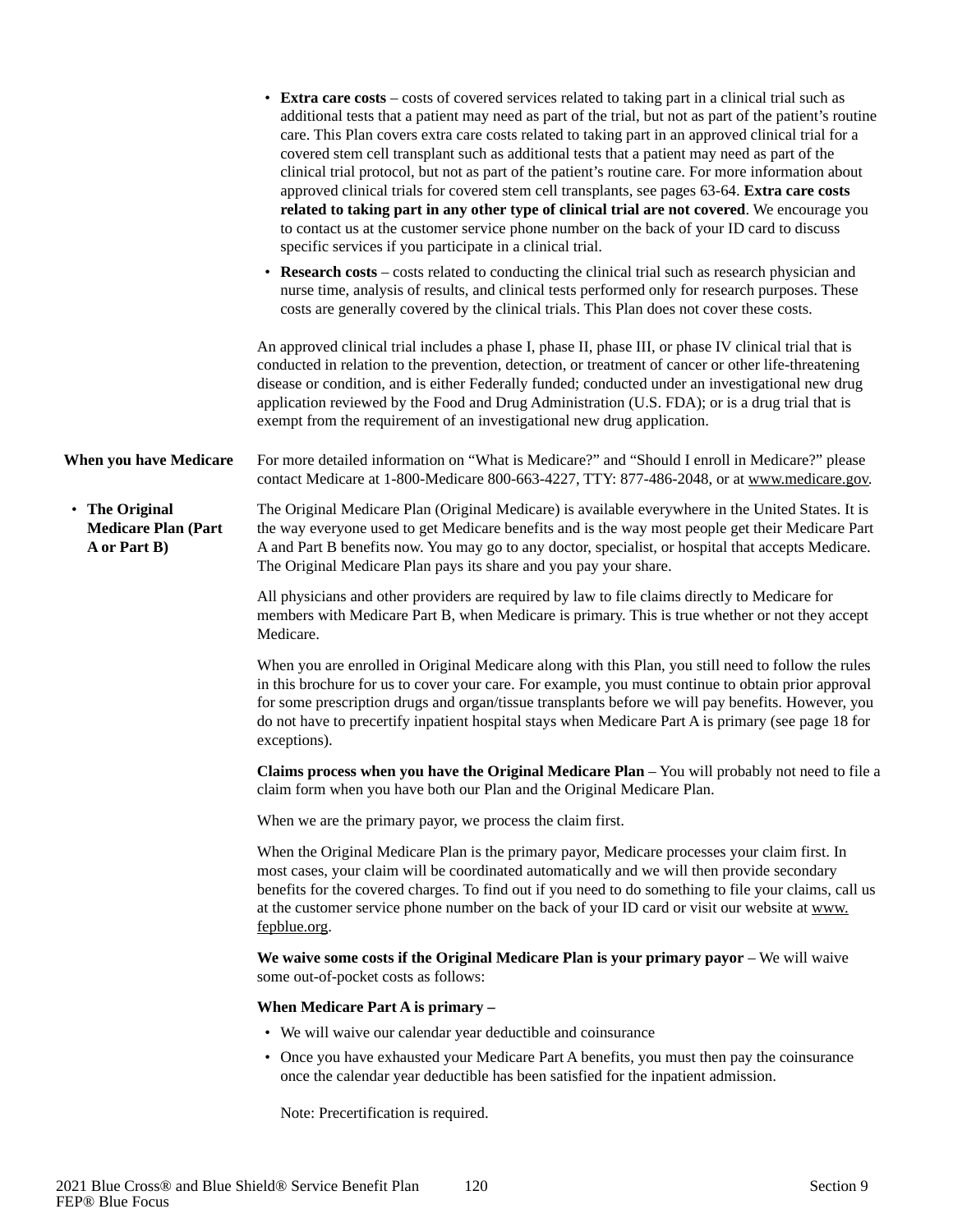|                                                                        | When Medicare Part B is primary -                                                                                                                                                                                                                                                                                                                                                                                                                                                                                                                                                                       |
|------------------------------------------------------------------------|---------------------------------------------------------------------------------------------------------------------------------------------------------------------------------------------------------------------------------------------------------------------------------------------------------------------------------------------------------------------------------------------------------------------------------------------------------------------------------------------------------------------------------------------------------------------------------------------------------|
|                                                                        | • We will waive our calendar year deductible, coinsurance and copayments for inpatient and<br>outpatient services and supplies provided by physicians and other covered healthcare<br>professional and outpatient facility services.                                                                                                                                                                                                                                                                                                                                                                    |
|                                                                        | Note: We do not waive benefit limitations, such as the 10-visit limit for home skilled nursing visits.<br>In addition, we do not waive any coinsurance or copayments for prescription drugs.                                                                                                                                                                                                                                                                                                                                                                                                            |
|                                                                        | You can find more information about how our Plan coordinates benefits with Medicare in our<br>Medicare and You Guide for Federal Employees available online at www.fepblue.org.                                                                                                                                                                                                                                                                                                                                                                                                                         |
| • Tell us about your<br><b>Medicare coverage</b>                       | You must tell us if you or a covered family member has Medicare coverage, and let us obtain<br>information about services denied or paid under Medicare if we ask. You must also tell us about<br>other coverage you or your covered family members may have, as this coverage may affect the<br>primary/secondary status of this Plan and Medicare.                                                                                                                                                                                                                                                    |
| • Private contract with<br>your physician                              | If you are enrolled in Medicare Part B, a physician may ask you to sign a private contract agreeing<br>that you can be billed directly for services ordinarily covered by Original Medicare. Should you<br>sign an agreement, Medicare will not pay any portion of the charges, and we will not increase our<br>payment. We will still limit our payment to the amount we would have paid after Original<br>Medicare's payment. You may be responsible for paying the difference between the billed amount<br>and the amount we paid.                                                                   |
| • Medicare Advantage<br>(Part C)                                       | If you are eligible for Medicare, you may choose to enroll in and get your Medicare benefits from a<br>Medicare Advantage plan. These are private healthcare choices (like HMOs and regional PPOs) in<br>some areas of the country. To learn more about Medicare Advantage plans, contact Medicare at<br>800-MEDICARE (800-633-4227), TTY: 877-486-2048, or at www.medicare.gov.                                                                                                                                                                                                                        |
|                                                                        | If you enroll in a Medicare Advantage plan, the following options are available to you:                                                                                                                                                                                                                                                                                                                                                                                                                                                                                                                 |
|                                                                        | This Plan and another plan's Medicare Advantage plan: You may enroll in another plan's<br>Medicare Advantage plan and also remain enrolled in our FEHB Plan. If you enroll in a Medicare<br>Advantage plan, tell us. We will need to know whether you are in the Original Medicare Plan or in<br>a Medicare Advantage plan so we can correctly coordinate benefits with Medicare.                                                                                                                                                                                                                       |
|                                                                        | We provide benefits for care received from Preferred providers when your Medicare Advantage<br>plan is primary, even out of the Medicare Advantage plan's network and/or service area. However,<br>we will not waive any of our copayments or coinsurance for services you receive from Preferred<br>providers who do not participate in the Medicare Advantage plan. Please remember that you must<br>receive care from Preferred providers in order to receive benefits. See page 17 for the exceptions to<br>this requirement.                                                                       |
|                                                                        | Suspended FEHB coverage to enroll in a Medicare Advantage plan: If you are an annuitant or<br>former spouse, you can suspend your FEHB coverage to enroll in a Medicare Advantage plan,<br>eliminating your FEHB premium. (OPM does not contribute to your Medicare Advantage plan<br>premium.) For information on suspending your FEHB enrollment, contact your retirement office. If<br>you later want to re-enroll in the FEHB Program, generally you may do so only at the next Open<br>Season unless you involuntarily lose coverage or move out of the Medicare Advantage plan's<br>service area. |
| <b>Medicare</b><br>$\bullet$<br>prescription drug<br>coverage (Part D) | When we are the primary payor, we process the claim first. If you enroll in Medicare Part D and we<br>are the secondary payor, we will review claims for your prescription drug costs that are not covered<br>by Medicare Part D and consider them for payment under the FEHB plan.                                                                                                                                                                                                                                                                                                                     |
| • Medicare<br>prescription drug<br>coverage (Part B)                   | This health plan <b>does not</b> coordinate its prescription drug benefits with Medicare Part B.                                                                                                                                                                                                                                                                                                                                                                                                                                                                                                        |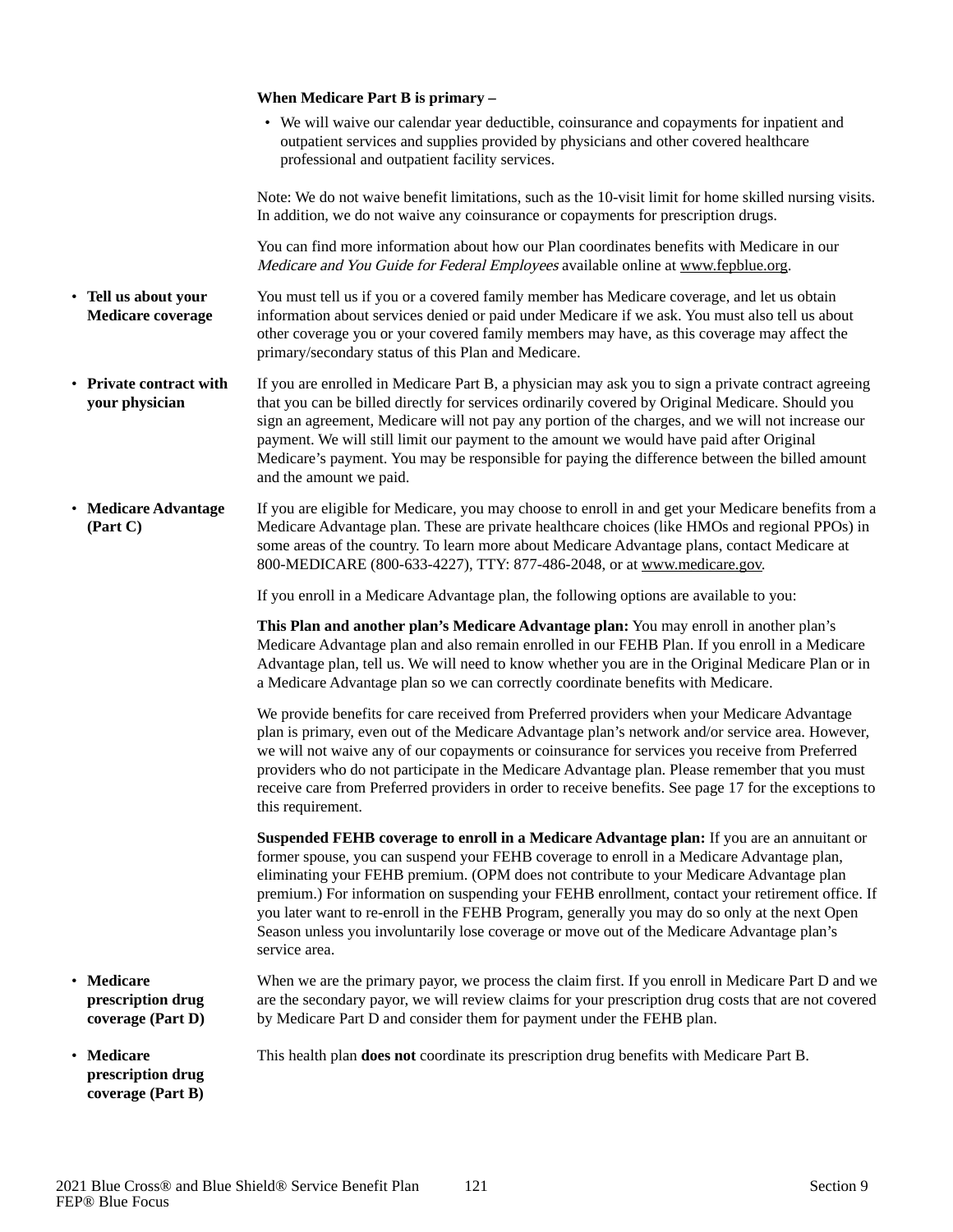Medicare always makes the final determination as to whether they are the primary payor. The following chart illustrates whether Medicare or this Plan should be the primary payor for you according to your employment status and other factors determined by Medicare. It is critical that you tell us if you or a covered family member has Medicare coverage so we can administer these requirements correctly. **(Having coverage under more than two health plans may change the order of benefits determined on this chart.)** 

| <b>Primary Payor Chart</b>                                                                                                                                                                                                                                       |                                    |                                                          |  |
|------------------------------------------------------------------------------------------------------------------------------------------------------------------------------------------------------------------------------------------------------------------|------------------------------------|----------------------------------------------------------|--|
| A. When you - or your covered spouse - are age 65 or over and have Medicare and you                                                                                                                                                                              |                                    | The primary payor for the<br>individual with Medicare is |  |
|                                                                                                                                                                                                                                                                  | <b>Medicare</b>                    | <b>This Plan</b>                                         |  |
| 1) Have FEHB coverage on your own as an active employee                                                                                                                                                                                                          |                                    |                                                          |  |
| 2) Have FEHB coverage on your own as an annuitant or through your spouse who is an<br>annuitant                                                                                                                                                                  |                                    |                                                          |  |
| 3) Have FEHB through your spouse who is an active employee                                                                                                                                                                                                       |                                    |                                                          |  |
| 4) Are a reemployed annuitant with the Federal government and your position is excluded from<br>the FEHB (your employing office will know if this is the case) and you are not covered under<br>FEHB through your spouse under #3 above                          |                                    |                                                          |  |
| 5) Are a reemployed annuitant with the Federal government and your position is not excluded<br>from the FEHB (your employing office will know if this is the case) and                                                                                           |                                    |                                                          |  |
| • You have FEHB coverage on your own or through your spouse who is also an active<br>employee                                                                                                                                                                    |                                    |                                                          |  |
| • You have FEHB coverage through your spouse who is an annuitant                                                                                                                                                                                                 |                                    |                                                          |  |
| 6) Are a Federal judge who retired under title 28, U.S.C., or a Tax Court judge who retired<br>under Section 7447 of title 26, U.S.C. (or if your covered spouse is this type of judge) and<br>you are not covered under FEHB through your spouse under #3 above |                                    |                                                          |  |
| 7) Are enrolled in Part B only, regardless of your employment status                                                                                                                                                                                             | $\sqrt{\ }$ for Part B<br>services | $\sqrt{\ }$ for other<br>services                        |  |
| 8) Are a Federal employee receiving Workers' Compensation disability benefits for six months<br>or more                                                                                                                                                          | $\checkmark$                       |                                                          |  |
| B. When you or a covered family member                                                                                                                                                                                                                           |                                    |                                                          |  |
| 1) Have Medicare solely based on end stage renal disease (ESRD) and                                                                                                                                                                                              |                                    |                                                          |  |
| • It is within the first 30 months of eligibility for or entitlement to Medicare due to ESRD<br>(30-month coordination period)                                                                                                                                   |                                    |                                                          |  |
| • It is beyond the 30-month coordination period and you or a family member are still entitled<br>to Medicare due to ESRD                                                                                                                                         |                                    |                                                          |  |
| Become eligible for Medicare due to ESRD while already a Medicare beneficiary and<br>2)                                                                                                                                                                          |                                    |                                                          |  |
| • This Plan was the primary payor before eligibility due to ESRD (for 30 month<br>coordination period)                                                                                                                                                           |                                    |                                                          |  |
| • Medicare was the primary payor before eligibility due to ESRD                                                                                                                                                                                                  |                                    |                                                          |  |
| 3) Have Temporary Continuation of Coverage (TCC) and                                                                                                                                                                                                             |                                    |                                                          |  |
| • Medicare based on age and disability                                                                                                                                                                                                                           |                                    |                                                          |  |
| • Medicare based on ESRD (for the 30 month coordination period)                                                                                                                                                                                                  |                                    |                                                          |  |
| • Medicare based on ESRD (after the 30 month coordination period)                                                                                                                                                                                                |                                    |                                                          |  |
| C. When either you or a covered family member are eligible for Medicare solely due to<br>disability and you                                                                                                                                                      |                                    |                                                          |  |
| 1) Have FEHB coverage on your own as an active employee or through a family member who<br>is an active employee                                                                                                                                                  |                                    |                                                          |  |
| 2) Have FEHB coverage on your own as an annuitant or through a family member who is an<br>annuitant                                                                                                                                                              |                                    |                                                          |  |
| D. When you are covered under the FEHB Spouse Equity provision as a former spouse                                                                                                                                                                                |                                    |                                                          |  |

\*Workers' Compensation is primary for claims related to your condition under Workers' Compensation.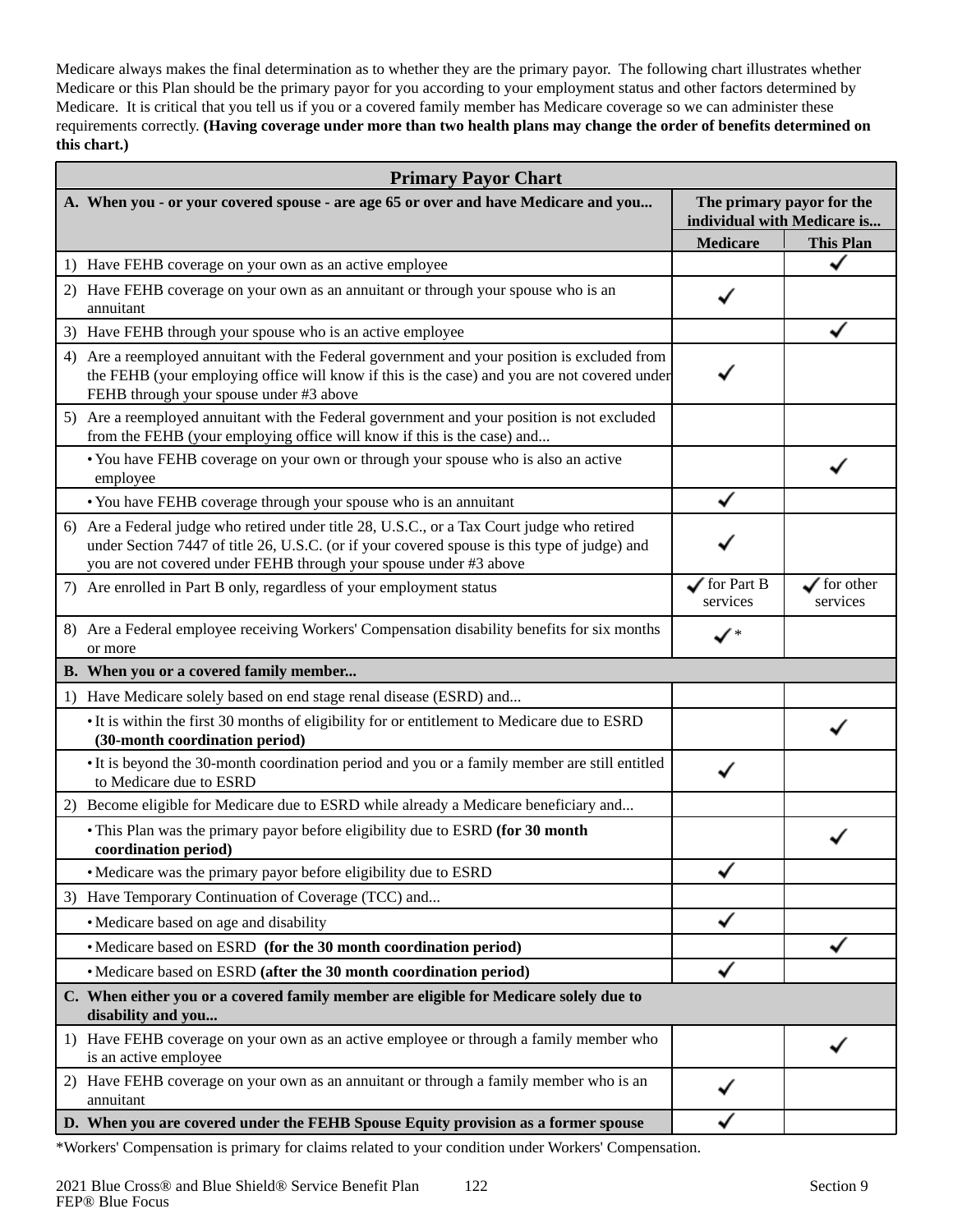## **When you are age 65 or over and do not have Medicare**

Under the FEHB law, we must limit our payments for **inpatient hospital care** and **physician care** to those payments you would be entitled to if you had Medicare. Your physician and hospital must follow Medicare rules and cannot bill you for more than they could bill you if you had Medicare. You and the FEHB benefit from these payment limits. Outpatient hospital care and non-physician-based care are not covered by this law; regular Plan benefits apply. The following chart has more information about the limits.

## **If you:**

- are age 65 or over; and
- do not have Medicare Part A, Part B, or both; and
- have this Plan as an annuitant or as a former spouse, or as a family member of an annuitant or former spouse; and
- are not employed in a position that gives FEHB coverage. (Your employing office can tell you if this applies.)

## **Then, for your inpatient hospital care:**

- The law requires us to base our payment on an amount the "equivalent Medicare amount" set by Medicare's rules for what Medicare would pay, not on the actual charge.
- You are responsible for your deductible, coinsurance, or copayments under this Plan.
- You are not responsible for any charges greater than the equivalent Medicare amount; we will show that amount on the explanation of benefits (EOB) form that we send you.
- The law prohibits a hospital from collecting more than the equivalent Medicare amount.

**And, for your physician care,** the law requires us to base our payment and your applicable coinsurance or copayment on:

- an amount set by Medicare and called the "Medicare-approved amount," or
- the actual charge if it is lower than the Medicare-approved amount.

| If your physician:                                                                                         | Then you are responsible for:                                                                                                                                                                                                                                                                                       |
|------------------------------------------------------------------------------------------------------------|---------------------------------------------------------------------------------------------------------------------------------------------------------------------------------------------------------------------------------------------------------------------------------------------------------------------|
| Participates with Medicare or accepts Medicare assignment for<br>the claim and is in our Preferred network | your deductibles, coinsurance, and copayments.                                                                                                                                                                                                                                                                      |
| Participates with Medicare and is <b>not</b> in our Preferred network                                      | all charges.                                                                                                                                                                                                                                                                                                        |
| Does not participate with Medicare and is in our Preferred<br>network                                      | your deductibles, coinsurance, copayments, and any balance up<br>to 115% of the Medicare-approved amount.<br>Note: In many cases, your payment will be less because of our<br>Preferred agreements. Contact your Local Plan for information<br>about what your specific Preferred provider can collect from<br>you. |
| Does not participate with Medicare and is <b>not</b> a member in our<br>Preferred network                  | all charges.                                                                                                                                                                                                                                                                                                        |
| Opts-out of Medicare via private contract and is in our Preferred<br>network                               | your deductibles, coinsurance, copayments, and any balance<br>your physician charges.                                                                                                                                                                                                                               |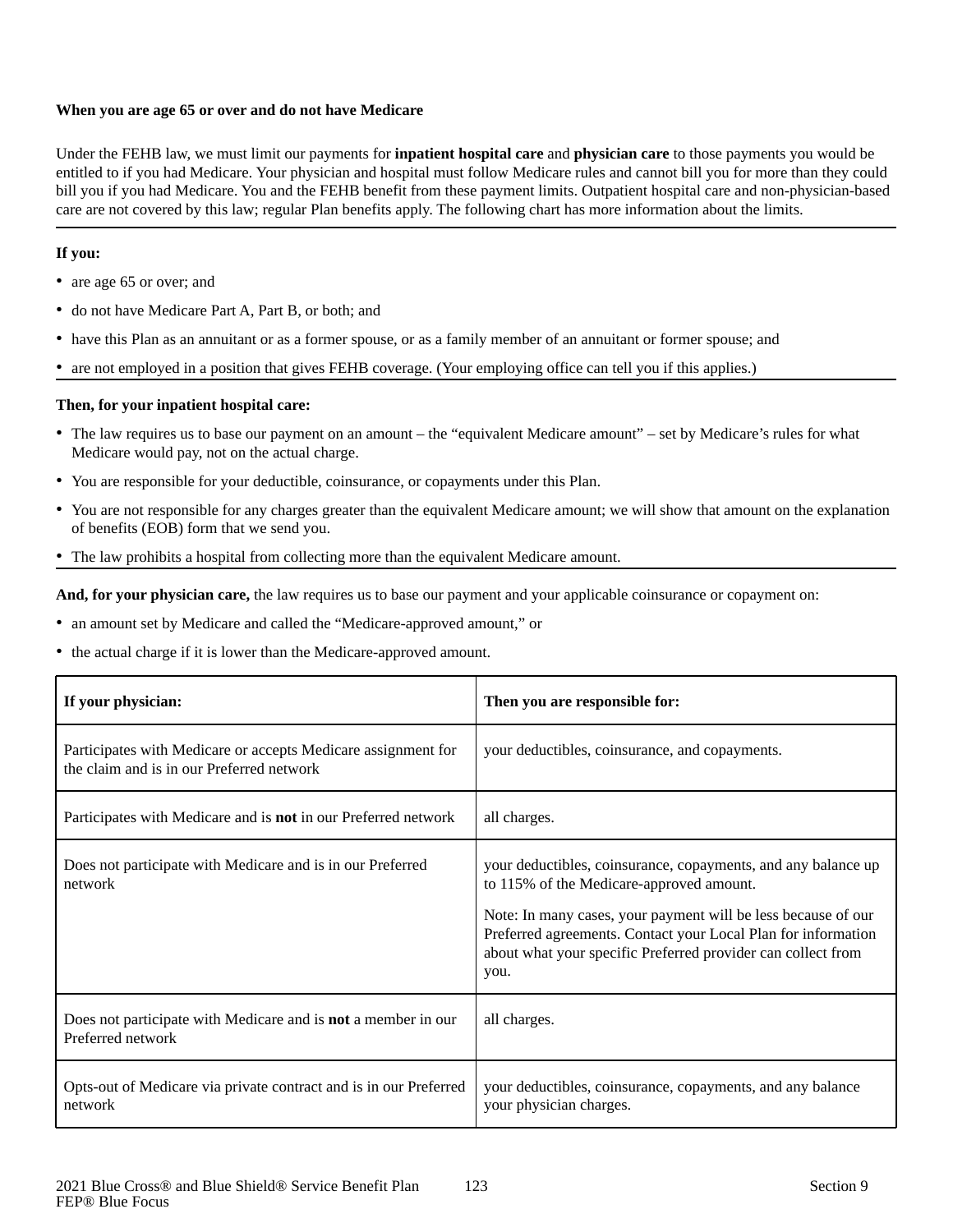It is generally to your financial advantage to use a physician who participates with Medicare. Such physicians are permitted to collect only up to the Medicare-approved amount.

Our explanation of benefits (EOB) form will tell you how much the physician or hospital can collect from you. If your physician or hospital tries to collect more than allowed by law, ask the physician or hospital to reduce the charges. If you have paid more than allowed, ask for a refund. If you need further assistance, call us.

| <b>Physicians Who Opt-</b><br><b>Out of Medicare</b>                               | A physician may have opted-out of Medicare and may or may not ask you to sign a private contract<br>agreeing that you can be billed directly for services ordinarily covered by Original Medicare. This is<br>different than a Non-participating doctor, and we recommend you ask your physician if he or she has<br>opted-out of Medicare. Should you visit an opt-out physician, the physician will not be limited to 115%<br>of the Medicare-approved amount. You may be responsible for paying the difference between the billed<br>amount and our regular in-network/out-of-network benefits. |
|------------------------------------------------------------------------------------|----------------------------------------------------------------------------------------------------------------------------------------------------------------------------------------------------------------------------------------------------------------------------------------------------------------------------------------------------------------------------------------------------------------------------------------------------------------------------------------------------------------------------------------------------------------------------------------------------|
| When you have the<br><b>Original Medicare</b><br>Plan (Part A, Part B,<br>or both) | We limit our payment to an amount that supplements the benefits that Medicare would pay under<br>Medicare Part A (Hospital Insurance) and Medicare Part B (Medical Insurance), regardless of whether<br>Medicare pays.                                                                                                                                                                                                                                                                                                                                                                             |
|                                                                                    | Note: We pay our regular benefits for emergency services to a facility provider, such as a hospital, that<br>does not participate with Medicare and is not reimbursed by Medicare.                                                                                                                                                                                                                                                                                                                                                                                                                 |
|                                                                                    | We use the Department of Veterans Affairs (VA) Medicare-equivalent Remittance Advice (MRA) when<br>the MRA statement is submitted to determine our payment for covered services provided to you if<br>Medicare is primary, when Medicare does not pay the VA facility.                                                                                                                                                                                                                                                                                                                             |
|                                                                                    | If you are covered by Medicare Part B and it is primary, your out-of-pocket costs for services that both<br>Medicare Part B and we cover depend on whether your physician accepts Medicare assignment for the<br>claim.                                                                                                                                                                                                                                                                                                                                                                            |
|                                                                                    | You must see Preferred providers in order to receive benefits. See page 17 for the exceptions to this<br>requirement.                                                                                                                                                                                                                                                                                                                                                                                                                                                                              |
|                                                                                    | • If your physician <b>accepts</b> Medicare assignment, you pay nothing for covered charges.                                                                                                                                                                                                                                                                                                                                                                                                                                                                                                       |
|                                                                                    | • If your physician does not accept Medicare assignment, you pay the difference between the<br>"limiting charge" or the physician's charge (whichever is less) and our payment combined with<br>Medicare's payment.                                                                                                                                                                                                                                                                                                                                                                                |
|                                                                                    | It is important to know that a physician who does not accept Medicare assignment may not bill you for<br>more than 115% of the amount Medicare bases its payment on, called the "limiting charge." The<br>Medicare Summary Notice (MSN) form that you receive from Medicare will have more information<br>about the limiting charge. If your physician tries to collect more than allowed by law, ask the physician                                                                                                                                                                                |

you the MSN form. Call us if you need further assistance.

to reduce the charges. If the physician does not, report the physician to the Medicare carrier that sent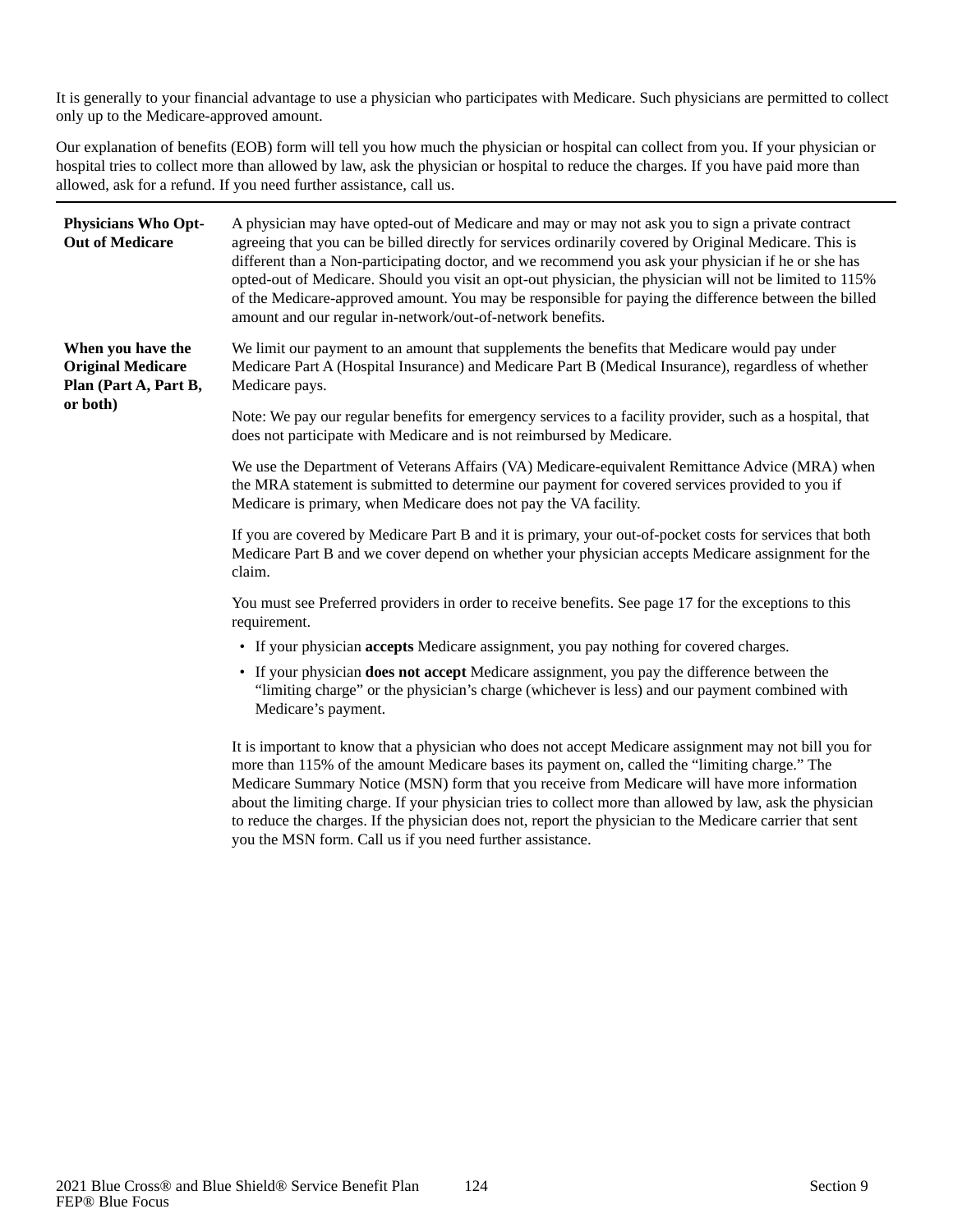Please review the following table illustrating your cost-share liabilities when Medicare is your primary payor **and** your provider is in our network and participates with Medicare compared to what you pay without Medicare. Please do not rely on this chart alone but read all information in this section of the brochure. You can find more information about how our Plan coordinates with Medicare in our Medicare and You Guide for Federal Employees available online at www.fepblue.org.

| <b>Benefit Description</b>                                     | FEP Blue Focus You Pay Without<br>Medicare Parts A & B | FEP Blue Focus You Pay With Medicare<br>Parts A & B |
|----------------------------------------------------------------|--------------------------------------------------------|-----------------------------------------------------|
| <b>Deductible</b>                                              | \$500-Self<br>\$1,000-Family                           | \$0.00                                              |
| <b>Catastrophic Protection</b><br><b>Out-of-Pocket Maximum</b> | \$7,500-Self<br>\$15,000-Family                        | \$7,500-Self<br>\$15,000-Family                     |
| <b>Part B Premium Reimbursement</b>                            | N/A                                                    | N/A                                                 |
| <b>Primary Care Physician</b>                                  | \$10 or 30%                                            | \$0.00                                              |
| <b>Specialist</b>                                              | \$10 or 30%                                            | \$0.00                                              |
| <b>Inpatient Hospital</b>                                      | 30%                                                    | \$0.00                                              |
| <b>Outpatient Hospital</b>                                     | 30%                                                    | \$0.00                                              |
| <b>Incentives Offered</b>                                      | N/A                                                    | N/A                                                 |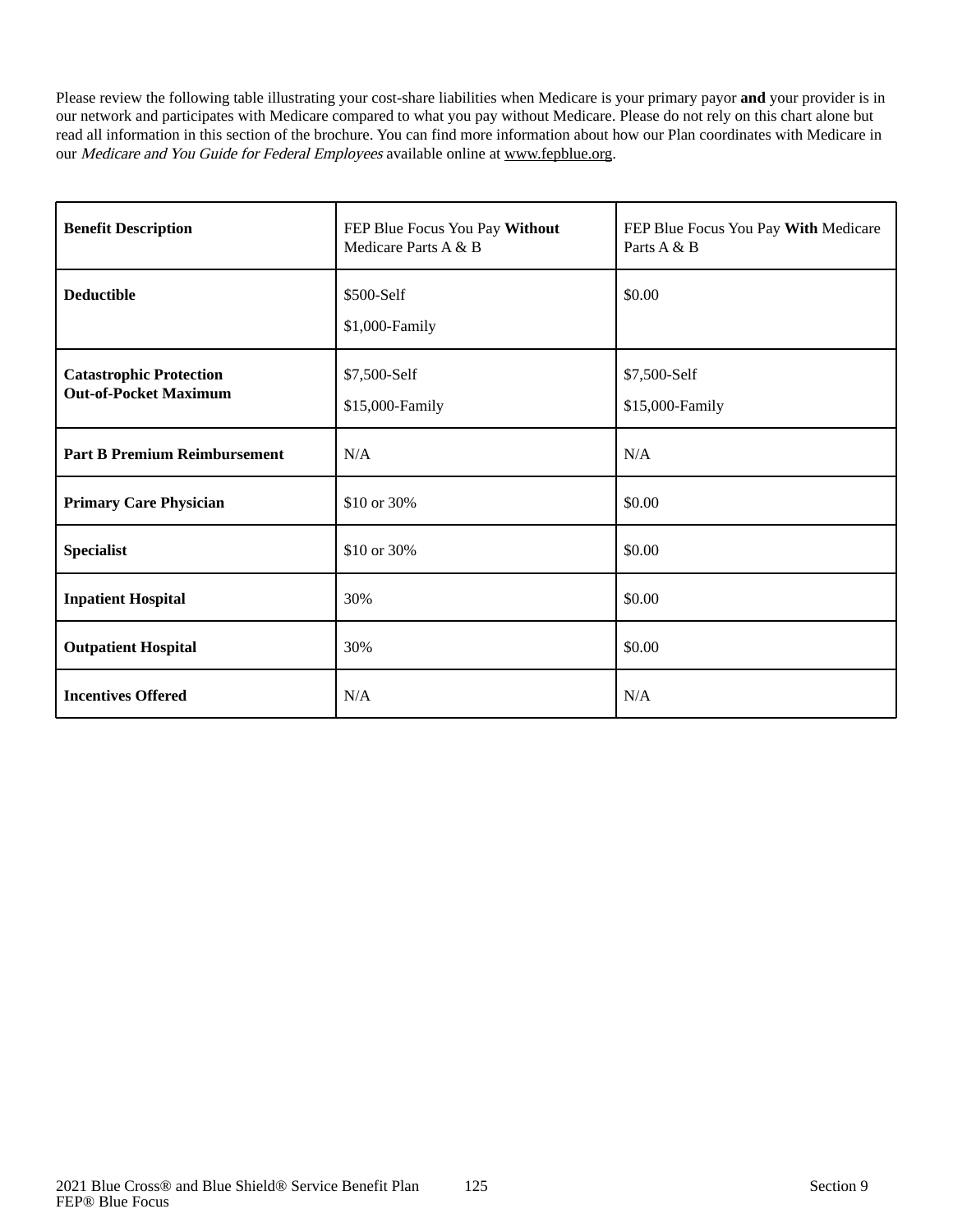# **Section 10. Definitions of Terms We Use in This Brochure**

| <b>Accidental injury</b>                         | An injury caused by an external force or element such as a blow or fall that requires immediate medical<br>attention, including animal bites and poisonings. Note: Injuries to the teeth while eating are not<br>considered accidental injuries. Dental care for accidental injury is limited to dental treatment necessary<br>to repair sound natural teeth.                                                                                                                                          |
|--------------------------------------------------|--------------------------------------------------------------------------------------------------------------------------------------------------------------------------------------------------------------------------------------------------------------------------------------------------------------------------------------------------------------------------------------------------------------------------------------------------------------------------------------------------------|
| <b>Admission</b>                                 | The period from entry (admission) as an inpatient into a hospital (or other covered facility) until<br>discharge. In counting days of inpatient care, the date of entry and the date of discharge count as the<br>same day.                                                                                                                                                                                                                                                                            |
| <b>Advanced care</b><br>planning                 | Receiving information on the types of life-sustaining treatments that are available, completing advance<br>directives and other standard forms, and/or if you are diagnosed with a terminal illness and making<br>decisions about the care you would want to receive if you become unable to speak for yourself.                                                                                                                                                                                       |
| <b>Agents</b>                                    | Medications and other substances or products given by mouth, inhaled, placed on you, or injected in<br>you to diagnose, evaluate, and/or treat your condition. Agents include medications and other substances<br>or products necessary to perform tests such as bone scans, cardiac stress tests, CT scans, MRIs, PET<br>scans, lung scans, and X-rays, as well as those injected into the joint.                                                                                                     |
| <b>Assignment</b>                                | An authorization by the enrollee or spouse for us to issue payment of benefits directly to the provider.<br>We reserve the right to pay you, the enrollee, directly for all covered services. Benefits provided under<br>the contract are not assignable by the member to any person without express written approval of the<br>Carrier, and in the absence of such approval, any such assignment shall be void.                                                                                       |
|                                                  | Please visit www.fepblue.org to obtain a valid authorization form.                                                                                                                                                                                                                                                                                                                                                                                                                                     |
| <b>Assisted reproductive</b><br>technology (ART) | Reproductive services, testing, and treatments involving manipulation of eggs, sperm, and embryos to<br>achieve pregnancy. In general, assisted reproductive technology (ART) procedures are used to retrieve<br>eggs from a woman, combine them with sperm in the laboratory, and then implant the embryos or<br>donate them to another woman.                                                                                                                                                        |
| <b>Biologic drug</b>                             | A complex drug or product that is manufactured in a living organism, or its components, that is used as<br>a diagnostic, preventive or therapeutic agent.                                                                                                                                                                                                                                                                                                                                              |
| <b>Biosimilar drug</b>                           | A U.S. FDA-approved biologic drug, which is considered highly similar to an original brand-name<br>biologic drug, with no clinically meaningful differences from the original biologic drug in terms of<br>safety, purity and potency.                                                                                                                                                                                                                                                                 |
| Biosimilar,<br>interchangeable drug              | A U.S. FDA-approved biosimilar drug that may be automatically substituted for the original brand-<br>name biologic drug.                                                                                                                                                                                                                                                                                                                                                                               |
| Calendar year                                    | January 1 through December 31 of the same year. For new enrollees, the calendar year begins on the<br>effective date of their enrollment and ends on December 31 of the same year.                                                                                                                                                                                                                                                                                                                     |
| <b>Carrier</b>                                   | The Blue Cross and Blue Shield Association, on behalf of the local Blue Cross and Blue Shield Plans.                                                                                                                                                                                                                                                                                                                                                                                                   |
| <b>Clinical trials</b>                           | An approved clinical trial includes a phase I, phase II, phase III, or phase IV clinical trial that is<br>conducted in relation to the prevention, detection, or treatment of cancer or other life-threatening<br>disease or condition, and is either Federally funded; conducted under an investigational new drug<br>application reviewed by the U.S. Food and Drug Administration (U.S. FDA); or is a drug trial that is<br>exempt from the requirement of an investigational new drug application. |
| <b>Coinsurance</b>                               | See Section 4 page 27.                                                                                                                                                                                                                                                                                                                                                                                                                                                                                 |
| <b>Concurrent care</b><br>claims                 | A claim for continuing care or an ongoing course of treatment that is subject to prior approval. See page<br>25 in Section 3.                                                                                                                                                                                                                                                                                                                                                                          |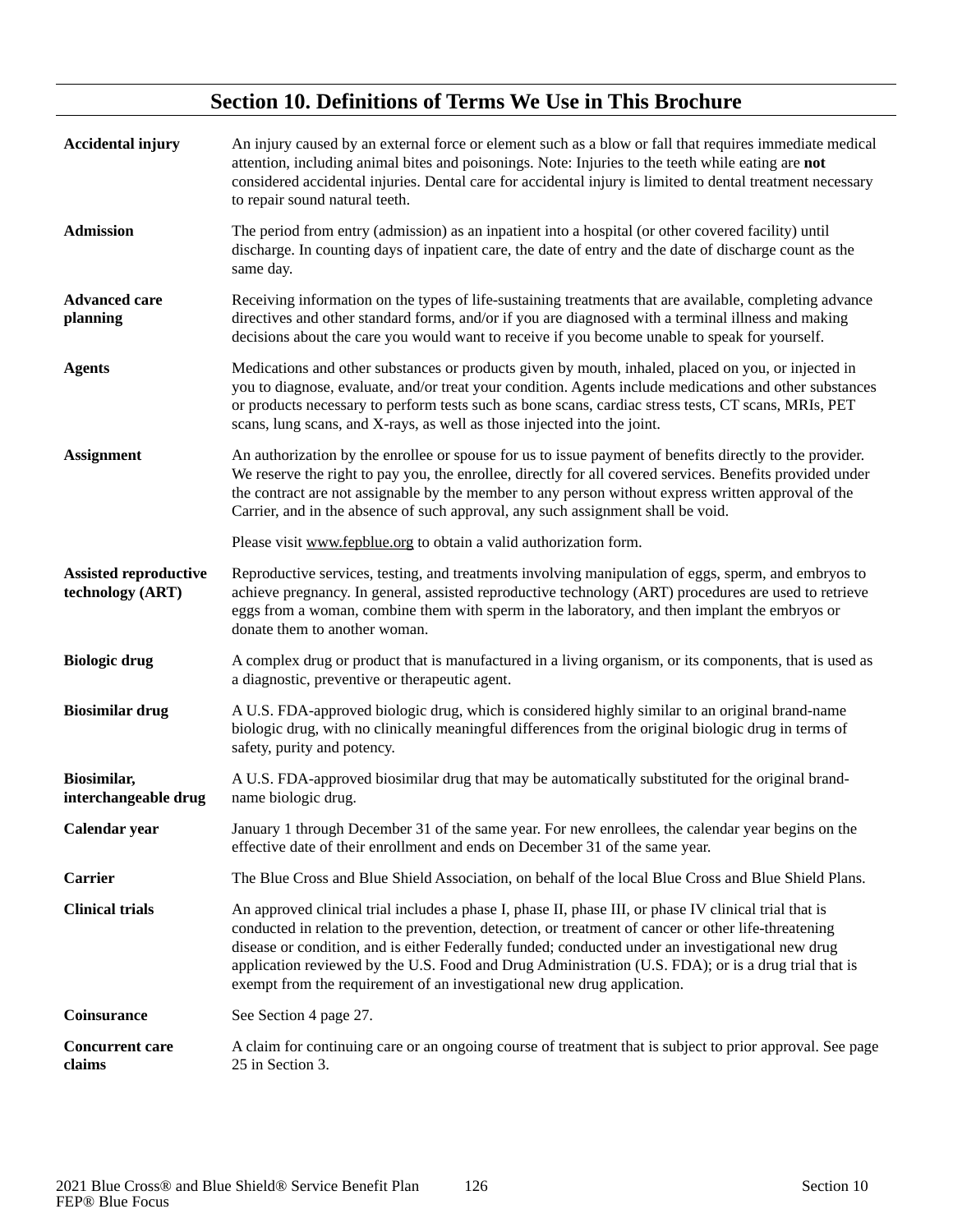| <b>Congenital anomaly</b>             | A condition that existed at or from birth and is a significant deviation from the common form or norm.<br>Examples of congenital anomalies are protruding ear deformities; cleft lip; cleft palate; birth marks;<br>ambiguous genitalia; and webbed fingers and toes. Note: Congenital anomalies do not include<br>conditions related to the teeth or intra-oral structures supporting the teeth.                                                                                                                                                                                                                                                                                                                             |
|---------------------------------------|-------------------------------------------------------------------------------------------------------------------------------------------------------------------------------------------------------------------------------------------------------------------------------------------------------------------------------------------------------------------------------------------------------------------------------------------------------------------------------------------------------------------------------------------------------------------------------------------------------------------------------------------------------------------------------------------------------------------------------|
| Copayment                             | See Section 4 page 27.                                                                                                                                                                                                                                                                                                                                                                                                                                                                                                                                                                                                                                                                                                        |
| <b>Core benefits</b>                  | Benefits under FEP Blue Focus that have no or a low copayment. CORE benefits are not subject to<br>deductible or coinsurance. The benefits are most commonly used to receive general care and to<br>maintain your overall health and well-being, but also include coverage for spinal manipulations,<br>acupuncture and accidental injury.                                                                                                                                                                                                                                                                                                                                                                                    |
| <b>Cosmetic surgery</b>               | Any surgical procedure or any portion of a procedure performed primarily to improve physical<br>appearance through change in bodily form, except for repair of accidental injury, or to restore or correct<br>a part of the body that has been altered as a result of disease or surgery or to correct a congenital<br>anomaly.                                                                                                                                                                                                                                                                                                                                                                                               |
| <b>Cost-sharing</b>                   | See Section 4 page 27.                                                                                                                                                                                                                                                                                                                                                                                                                                                                                                                                                                                                                                                                                                        |
| <b>Covered services</b>               | Services we provide benefits for, as described in this brochure.                                                                                                                                                                                                                                                                                                                                                                                                                                                                                                                                                                                                                                                              |
| <b>Custodial or long</b><br>term care | Facility-based care that does not require access to the full spectrum of services performed by licensed<br>healthcare professionals that is available 24 hours a day in acute inpatient hospital settings to avoid<br>imminent, serious, medical or psychiatric consequences. By "facility-based," we mean services<br>provided in a hospital, long term care facility, extended care facility, skilled nursing facility, residential<br>treatment center, school, halfway house, group home, or any other facility providing skilled or unskilled<br>treatment or services to individuals whose conditions have been stabilized. Custodial or long term care<br>can also be provided in the patient's home, however defined. |
|                                       | Custodial or long term care may include services that a person not medically skilled could perform<br>safely and reasonably with minimal training, or that mainly assist the patient with daily living activities,<br>such as:                                                                                                                                                                                                                                                                                                                                                                                                                                                                                                |
|                                       | 1. Personal care, including help in walking, getting in and out of bed, bathing, eating (by spoon, tube,<br>or gastrostomy), exercising, or dressing;                                                                                                                                                                                                                                                                                                                                                                                                                                                                                                                                                                         |
|                                       | 2. Homemaking, such as preparing meals or special diets;                                                                                                                                                                                                                                                                                                                                                                                                                                                                                                                                                                                                                                                                      |
|                                       | 3. Moving the patient;                                                                                                                                                                                                                                                                                                                                                                                                                                                                                                                                                                                                                                                                                                        |
|                                       | 4. Acting as companion or sitter;                                                                                                                                                                                                                                                                                                                                                                                                                                                                                                                                                                                                                                                                                             |
|                                       | 5. Supervising medication that can usually be self-administered; or                                                                                                                                                                                                                                                                                                                                                                                                                                                                                                                                                                                                                                                           |
|                                       | 6. Treatment or services that any person can perform with minimal instruction, such as recording<br>pulse, temperature, and respiration; or administration and monitoring of feeding systems.                                                                                                                                                                                                                                                                                                                                                                                                                                                                                                                                 |
|                                       | We do not provide benefits for custodial or long term care, regardless of who recommends the care or<br>where it is provided. The Carrier, its medical staff, and/or an independent medical review determine<br>which services are custodial or long term care.                                                                                                                                                                                                                                                                                                                                                                                                                                                               |
| <b>Durable medical</b>                | Equipment and supplies that are:                                                                                                                                                                                                                                                                                                                                                                                                                                                                                                                                                                                                                                                                                              |
| equipment                             | 1. Prescribed by your physician (i.e., the physician who is treating your illness or injury);                                                                                                                                                                                                                                                                                                                                                                                                                                                                                                                                                                                                                                 |
|                                       | 2. Medically necessary;                                                                                                                                                                                                                                                                                                                                                                                                                                                                                                                                                                                                                                                                                                       |
|                                       | 3. Primarily and customarily used only for a medical purpose;                                                                                                                                                                                                                                                                                                                                                                                                                                                                                                                                                                                                                                                                 |
|                                       | 4. Generally useful only to a person with an illness or injury;                                                                                                                                                                                                                                                                                                                                                                                                                                                                                                                                                                                                                                                               |
|                                       | 5. Designed for prolonged use; and                                                                                                                                                                                                                                                                                                                                                                                                                                                                                                                                                                                                                                                                                            |
|                                       | 6. Used to serve a specific therapeutic purpose in the treatment of an illness or injury.                                                                                                                                                                                                                                                                                                                                                                                                                                                                                                                                                                                                                                     |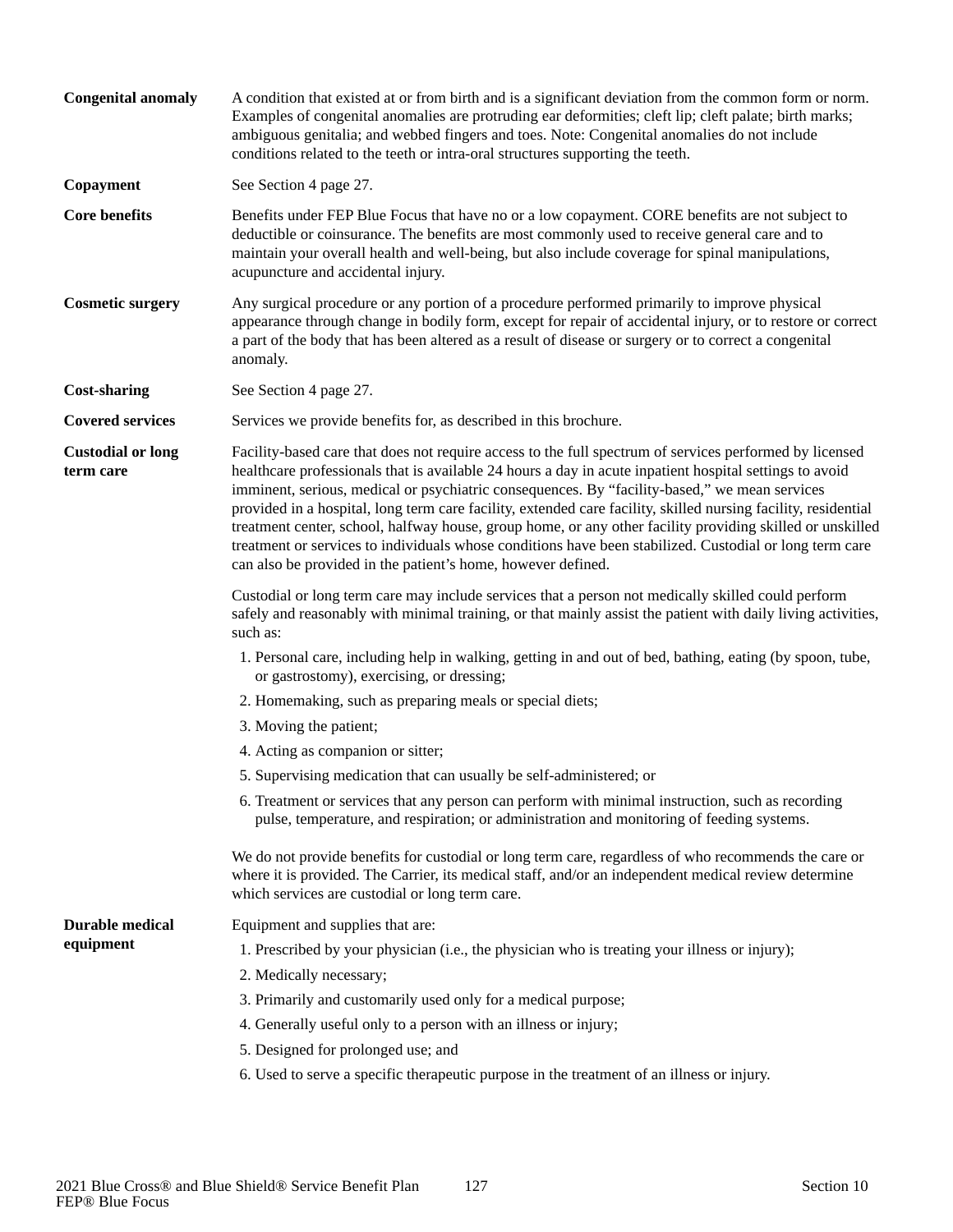| <b>Experimental or</b>                        | Experimental or investigational shall mean:                                                                                                                                                                                                                                                                                                                                                                                                                                                                                                                                                                                                                                                                              |  |
|-----------------------------------------------|--------------------------------------------------------------------------------------------------------------------------------------------------------------------------------------------------------------------------------------------------------------------------------------------------------------------------------------------------------------------------------------------------------------------------------------------------------------------------------------------------------------------------------------------------------------------------------------------------------------------------------------------------------------------------------------------------------------------------|--|
| investigational<br>services                   | 1. A drug, device, or biological product that cannot be lawfully marketed without approval of the U.S.<br>Food and Drug Administration (U.S. FDA); and approval for marketing has not been given at the<br>time it is furnished; or                                                                                                                                                                                                                                                                                                                                                                                                                                                                                      |  |
|                                               | 2. Reliable evidence shows that the healthcare service (e.g., procedure, treatment, supply, device,<br>equipment, drug, biological product) is the subject of ongoing phase I, II, or III clinical trials or<br>under study to determine its maximum tolerated dose, its toxicity, its safety, its efficacy, or its<br>efficacy as compared with the standard means of treatment or diagnosis; or                                                                                                                                                                                                                                                                                                                        |  |
|                                               | 3. Reliable evidence shows that the consensus of opinion among experts regarding the healthcare<br>service (e.g., procedure, treatment, supply, device, equipment, drug, biological product) is that<br>further studies or clinical trials are necessary to determine its maximum tolerated dose, its toxicity,<br>its safety, its efficacy, or its efficacy as compared with the standard means of treatment or diagnosis;<br><b>or</b>                                                                                                                                                                                                                                                                                 |  |
|                                               | 4. Reliable evidence shows that the healthcare service (e.g., procedure, treatment, supply, device,<br>equipment, drug, biological product) does not improve net health outcome, is not as beneficial as<br>any established alternatives, or does not produce improvement outside of the research setting.                                                                                                                                                                                                                                                                                                                                                                                                               |  |
|                                               | Reliable evidence shall mean only evidence published in peer-reviewed medical literature generally<br>recognized by the relevant medical community and physician specialty society recommendations, such<br>as:                                                                                                                                                                                                                                                                                                                                                                                                                                                                                                          |  |
|                                               | 1. Published reports and articles in the authoritative medical and scientific literature;                                                                                                                                                                                                                                                                                                                                                                                                                                                                                                                                                                                                                                |  |
|                                               | 2. The written protocol or protocols used by the treating facility or the protocol(s) of another facility<br>studying substantially the same drug, device, or biological product or medical treatment or<br>procedure; or                                                                                                                                                                                                                                                                                                                                                                                                                                                                                                |  |
|                                               | 3. The written informed consent used by the treating facility or by another facility studying<br>substantially the same drug, device, or biological product or medical treatment or procedure.                                                                                                                                                                                                                                                                                                                                                                                                                                                                                                                           |  |
| <b>Generic alternative</b>                    | A generic alternative is a U.S. FDA-approved generic drug in the same class or group of drugs as your<br>brand-name drug. The therapeutic effect and safety profile of a generic alternative are similar to your<br>brand-name drug, but it has a different active ingredient.                                                                                                                                                                                                                                                                                                                                                                                                                                           |  |
| Generic equivalent                            | A generic equivalent is a drug whose active ingredients are identical in chemical composition to those<br>of its brand-name counterpart. Inactive ingredients may not be the same. A generic drug is considered<br>"equivalent," if it has been approved by the U.S. FDA as interchangeable with your brand-name drug.                                                                                                                                                                                                                                                                                                                                                                                                   |  |
| <b>Group health</b><br>coverage               | Healthcare coverage that you are eligible for based on your employment, or your membership in or<br>connection with a particular organization or group, that provides payment for medical services or<br>supplies, or that pays a specific amount of more than \$200 per day for hospitalization (including<br>extension of any of these benefits through COBRA).                                                                                                                                                                                                                                                                                                                                                        |  |
| <b>Healthcare</b><br>professional             | A physician or other healthcare professional licensed, accredited, or certified to perform specified<br>health services consistent with state law. See page 15 for information about how we determine which<br>healthcare professionals are covered under this Plan.                                                                                                                                                                                                                                                                                                                                                                                                                                                     |  |
| <b>Health Risk</b><br><b>Assessment (HRA)</b> | A questionnaire designed to assess your overall health and identify potential health risks. Service<br>Benefit Plan members have access to the Blue Cross and Blue Shield HRA (called the "Blue Health"<br>Assessment") which is supported by a computerized program that analyzes your health and lifestyle<br>information and provides you with a personal and confidential health action plan that is protected by<br>HIPAA privacy and security provisions. Results from the Blue Health Assessment include practical<br>suggestions for making healthy changes and important health information you may want to discuss with<br>your healthcare provider. For more information, visit our website, www.fepblue.org. |  |
| <b>Inpatient</b>                              | You are an inpatient when you are formally admitted to a hospital with a doctor's order.                                                                                                                                                                                                                                                                                                                                                                                                                                                                                                                                                                                                                                 |  |
|                                               | Note: Inpatient care requires precertification. For some services and procedures prior approval must<br>also be obtained. See page 18.                                                                                                                                                                                                                                                                                                                                                                                                                                                                                                                                                                                   |  |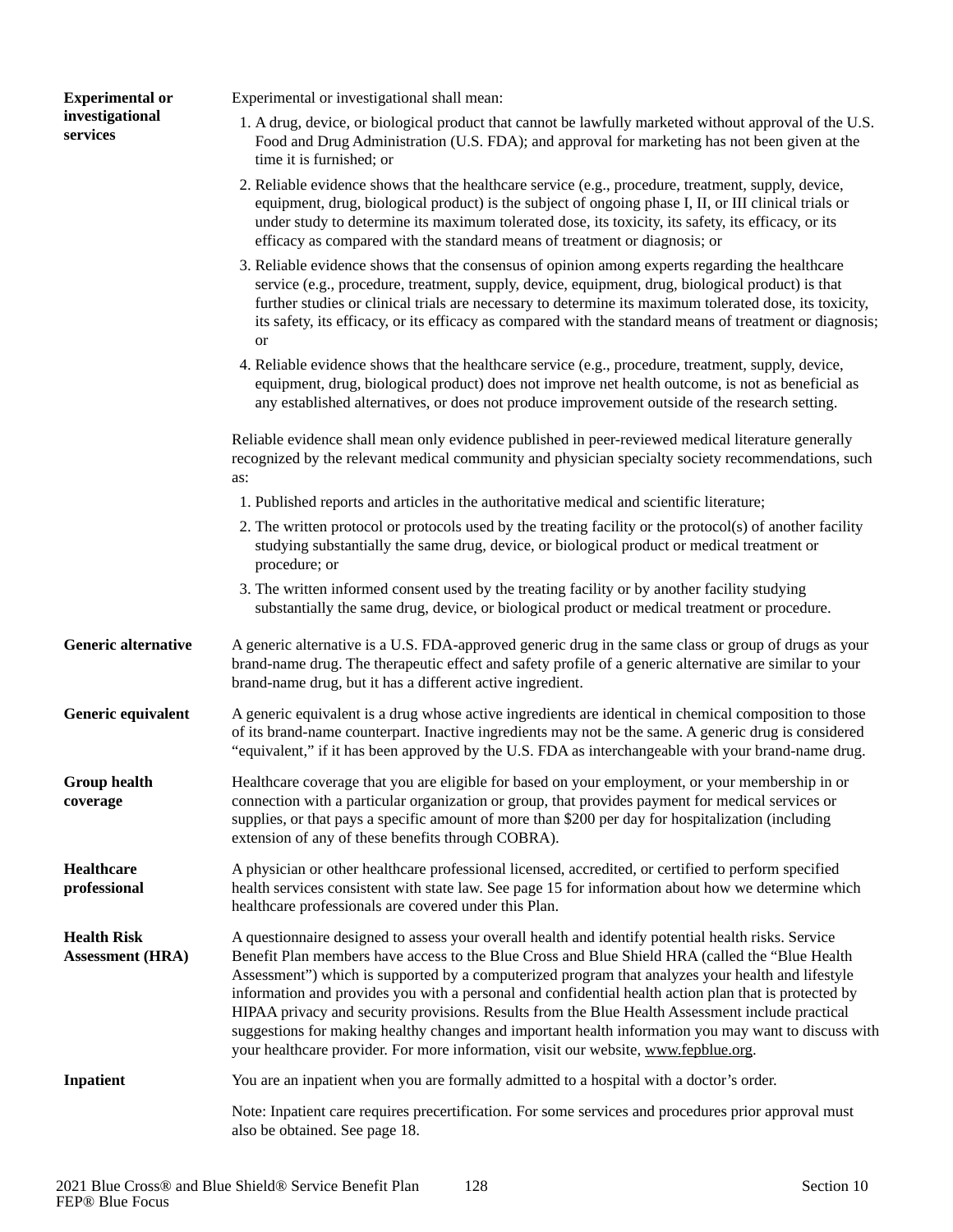| <b>Intensive outpatient</b><br>care                                                                                                                                                                                                                                                                                                                                                                                                                                                                                                                        | A comprehensive, structured outpatient treatment program that includes extended periods of individual<br>or group therapy sessions designed to assist members with mental health and/or substance<br>use disorders. It is an intermediate setting between traditional outpatient therapy and partial<br>hospitalization, typically performed in an outpatient facility or outpatient professional office setting.<br>Program sessions may occur more than one day per week. Timeframes and frequency will vary based<br>upon diagnosis and severity of illness.                                                                                                                                                                                                                                                                                                             |  |
|------------------------------------------------------------------------------------------------------------------------------------------------------------------------------------------------------------------------------------------------------------------------------------------------------------------------------------------------------------------------------------------------------------------------------------------------------------------------------------------------------------------------------------------------------------|-----------------------------------------------------------------------------------------------------------------------------------------------------------------------------------------------------------------------------------------------------------------------------------------------------------------------------------------------------------------------------------------------------------------------------------------------------------------------------------------------------------------------------------------------------------------------------------------------------------------------------------------------------------------------------------------------------------------------------------------------------------------------------------------------------------------------------------------------------------------------------|--|
| <b>Local Plan</b>                                                                                                                                                                                                                                                                                                                                                                                                                                                                                                                                          | A Blue Cross and/or Blue Shield Plan that serves a specific geographic area.                                                                                                                                                                                                                                                                                                                                                                                                                                                                                                                                                                                                                                                                                                                                                                                                |  |
| <b>Medical foods</b>                                                                                                                                                                                                                                                                                                                                                                                                                                                                                                                                       | The term medical food, as defined in Section $5(b)$ of the Orphan Drug Act (21 U.S.C. 360ee (b) (3)) is<br>"a food which is formulated to be consumed or administered enterally under the supervision of a<br>physician and which is intended for the specific dietary management of a disease or condition for which<br>distinctive nutritional requirements, based on recognized scientific principles, are established by<br>medical evaluation." In general, to be considered a medical food, a product must, at a minimum, meet<br>the following criteria: the product must be a food for oral or tube feeding; the product must be labeled<br>for the dietary management of a specific medical disorder, disease, or condition for which there are<br>distinctive nutritional requirements; and the product must be intended to be used under medical<br>supervision. |  |
| <b>Medical necessity</b><br>All benefits are subject to the definitions, limitations, and exclusions in this brochure and are payable<br>only when we determine that the criteria for medical necessity are met. Medical necessity shall mean<br>healthcare services that a physician, hospital, or other covered professional or facility provider,<br>exercising prudent clinical judgment, would provide to a patient for the purpose of preventing,<br>evaluating, diagnosing, or treating an illness, injury, disease, or its symptoms, and that are: |                                                                                                                                                                                                                                                                                                                                                                                                                                                                                                                                                                                                                                                                                                                                                                                                                                                                             |  |
|                                                                                                                                                                                                                                                                                                                                                                                                                                                                                                                                                            | 1. In accordance with generally accepted standards of medical practice in the United States; and                                                                                                                                                                                                                                                                                                                                                                                                                                                                                                                                                                                                                                                                                                                                                                            |  |
|                                                                                                                                                                                                                                                                                                                                                                                                                                                                                                                                                            | 2. Clinically appropriate, in terms of type, frequency, extent, site, and duration; and considered<br>effective for the patient's illness, injury, disease, or its symptoms; and                                                                                                                                                                                                                                                                                                                                                                                                                                                                                                                                                                                                                                                                                            |  |
|                                                                                                                                                                                                                                                                                                                                                                                                                                                                                                                                                            | 3. Not primarily for the convenience of the patient, physician, or other healthcare provider, and not<br>more costly than an alternative service or sequence of services at least as likely to produce<br>equivalent therapeutic or diagnostic results for the diagnosis or treatment of that patient's illness,<br>injury, or disease, or its symptoms; and                                                                                                                                                                                                                                                                                                                                                                                                                                                                                                                |  |
|                                                                                                                                                                                                                                                                                                                                                                                                                                                                                                                                                            | 4. Not part of or associated with scholastic education or vocational training of the patient; and                                                                                                                                                                                                                                                                                                                                                                                                                                                                                                                                                                                                                                                                                                                                                                           |  |
|                                                                                                                                                                                                                                                                                                                                                                                                                                                                                                                                                            | 5. In the case of inpatient care, able to be provided safely only in the inpatient setting.                                                                                                                                                                                                                                                                                                                                                                                                                                                                                                                                                                                                                                                                                                                                                                                 |  |
|                                                                                                                                                                                                                                                                                                                                                                                                                                                                                                                                                            | For these purposes, "generally accepted standards of medical practice" means standards that are based<br>on credible scientific evidence published in peer-reviewed medical literature generally recognized by<br>the relevant medical community and physician specialty society recommendations.                                                                                                                                                                                                                                                                                                                                                                                                                                                                                                                                                                           |  |
|                                                                                                                                                                                                                                                                                                                                                                                                                                                                                                                                                            | The fact that one of our covered physicians, hospitals, or other professional or facility providers<br>has prescribed, recommended, or approved a service or supply does not, in itself, make it<br>medically necessary or covered under this Plan.                                                                                                                                                                                                                                                                                                                                                                                                                                                                                                                                                                                                                         |  |
| <b>Minor</b> acute<br>conditions                                                                                                                                                                                                                                                                                                                                                                                                                                                                                                                           | Under the telehealth benefit, you have on-demand access to care for common, non-emergent conditions.<br>Examples of common conditions include sinus problems, rashes, allergies, cold and flu symptoms, etc.                                                                                                                                                                                                                                                                                                                                                                                                                                                                                                                                                                                                                                                                |  |
| <b>Never Events</b>                                                                                                                                                                                                                                                                                                                                                                                                                                                                                                                                        | Errors in medical care that are clearly identifiable, preventable, and serious in their consequences, such<br>as surgery performed on a wrong body part, and specific conditions that are acquired during your<br>hospital stay, such as severe bed sores. For more information, see page 7.                                                                                                                                                                                                                                                                                                                                                                                                                                                                                                                                                                                |  |
| <b>Non-Core benefits</b>                                                                                                                                                                                                                                                                                                                                                                                                                                                                                                                                   | Medical services covered under FEP Blue Focus NON-CORE benefits are subject to the deductible and<br>coinsurance. These services include hospitalization, surgery, transplant coverage, etc.                                                                                                                                                                                                                                                                                                                                                                                                                                                                                                                                                                                                                                                                                |  |
| <b>Observation services</b>                                                                                                                                                                                                                                                                                                                                                                                                                                                                                                                                | Although you may stay overnight in a hospital room and receive meals and other hospital services,<br>some services and overnight stays - including "observation services" - are actually outpatient care.<br>Observation care includes care provided to members who require significant treatment or monitoring<br>before a physician can decide whether to admit them on an inpatient basis, or discharge them to home.<br>The provider may need 6 to 24 hours or more to make that decision.                                                                                                                                                                                                                                                                                                                                                                              |  |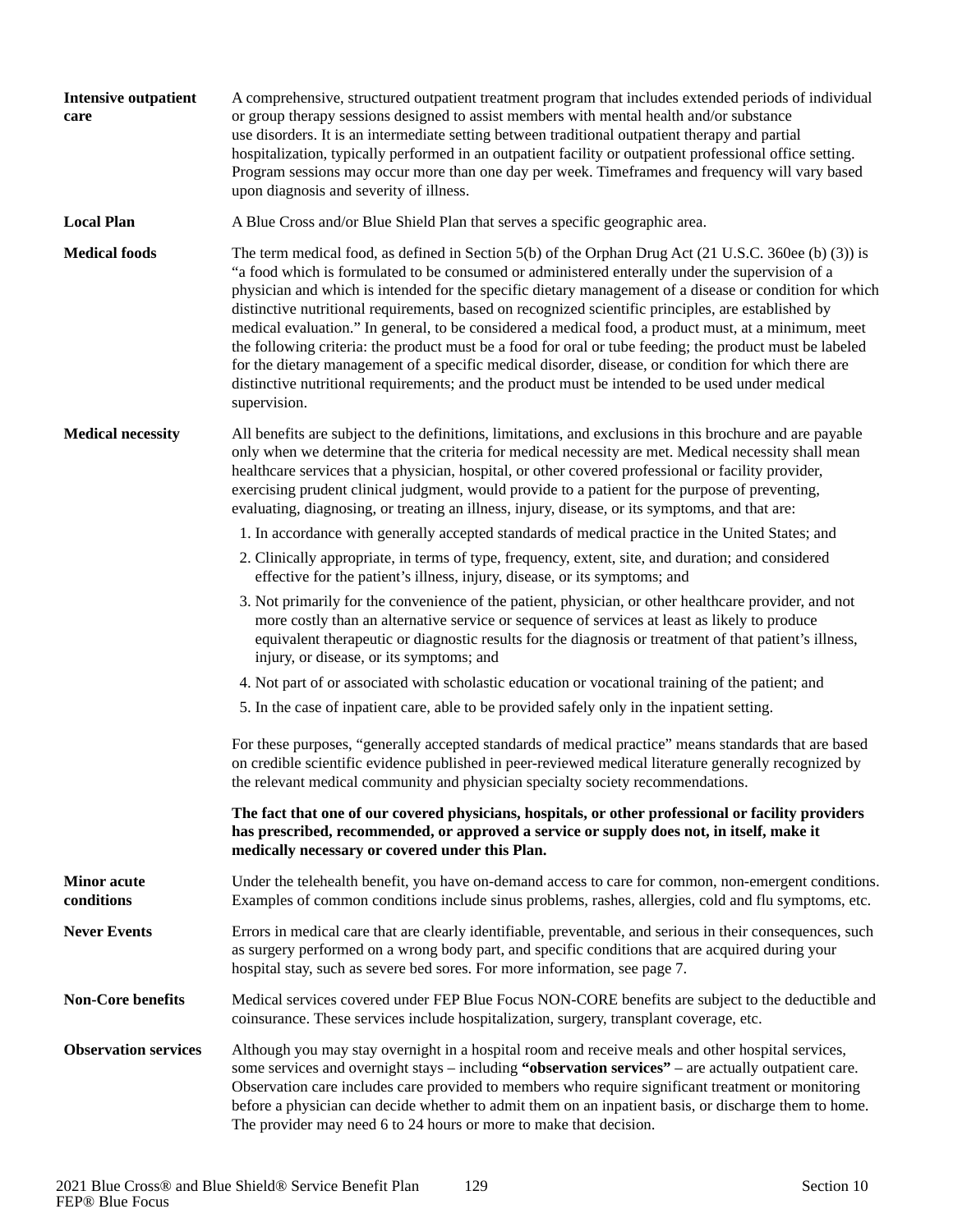If you are in the hospital more than a few hours, always ask your physician or the hospital staff if your stay is considered inpatient or outpatient.

#### You are an outpatient if you are getting emergency department services, observation services, outpatient surgery, lab tests, X-rays, or any other hospital services, and the doctor has not written an order to admit you to a hospital as an inpatient. In these cases, you are an outpatient even if you are admitted to a room in the hospital for observation and spend the night at the hospital. **Outpatient**

#### Our Plan allowance is the amount we use to determine our payment and your cost-share for covered services. Fee-for-service plans determine their allowances in different ways. If the amount your provider bills for covered services is less than our allowance, we base your share (coinsurance, deductible, and/or copayments), on the billed amount. We determine our allowance as follows: **Plan allowance**

• **PPO providers** (Preferred provider) – Our allowance (which we may refer to as the "PPA" for "Preferred Provider Allowance") is the negotiated amount that Preferred providers (hospitals and other facilities, physicians, and other covered healthcare professionals that contract with each local Blue Cross and Blue Shield Plan, and retail pharmacies that contract with CVS Caremark) have agreed to accept as payment in full, when we pay primary benefits.

Our PPO allowance includes any known discounts that can be accurately calculated at the time your claim is processed. For PPO facilities, we sometimes refer to our allowance as the "Preferred rate." The Preferred rate may be subject to a periodic adjustment after your claim is processed that may decrease or increase the amount of our payment that is due to the facility. However, your costsharing (if any) does not change. If our payment amount is decreased, we credit the amount of the decrease to the reserves of this Plan. If our payment amount is increased, we pay that cost on your behalf.

- **Participating providers** (Non-preferred provider) Our allowance (which we may refer to as the "PAR" for "Participating Provider Allowance"), applied when a service is paid due to an exception listed on page 17, is the negotiated amount that these providers (hospitals and other facilities, physicians, and other covered healthcare professionals that contract with some local Blue Cross and Blue Shield Plans) have agreed to accept as payment in full, when we pay primary benefits. For facilities, we sometimes refer to our allowance as the "Member rate." The Member rate includes any known discounts that can be accurately calculated at the time your claim is processed, and may be subject to a periodic adjustment after your claim is processed that may decrease or increase the amount of our payment that is due to the facility. However, your cost-sharing (if any) does not change. If our payment amount is decreased, we credit the amount of the decrease to the reserves of this Plan. If our payment amount is increased, we pay that cost on your behalf.
- **Non-participating providers** (Non-preferred provider) We have no agreements with these providers to limit what they can bill you for their services. This means that using Non-participating providers for exceptions listed on page 17 could result in your having to pay significantly greater amounts for the services you receive. We determine our allowance as follows:
	- For inpatient services at hospitals, and other facilities that do not contract with your local Blue Cross and Blue Shield Plan ("Non-member facilities"), our allowance is based on the Local Plan Allowance. The Local Plan Allowance varies by region and is determined by each Plan. If you would like additional information, or to obtain the current allowed amount, please call the customer service phone number on the back of your ID card. For inpatient stays resulting from medical emergencies or accidental injuries, or for emergency deliveries, our allowance is the billed amount;
	- Outpatient services resulting from a medical emergency or accidental injury that are billed by Non-member facilities, our allowance is the billed amount (minus any amounts for non-covered services);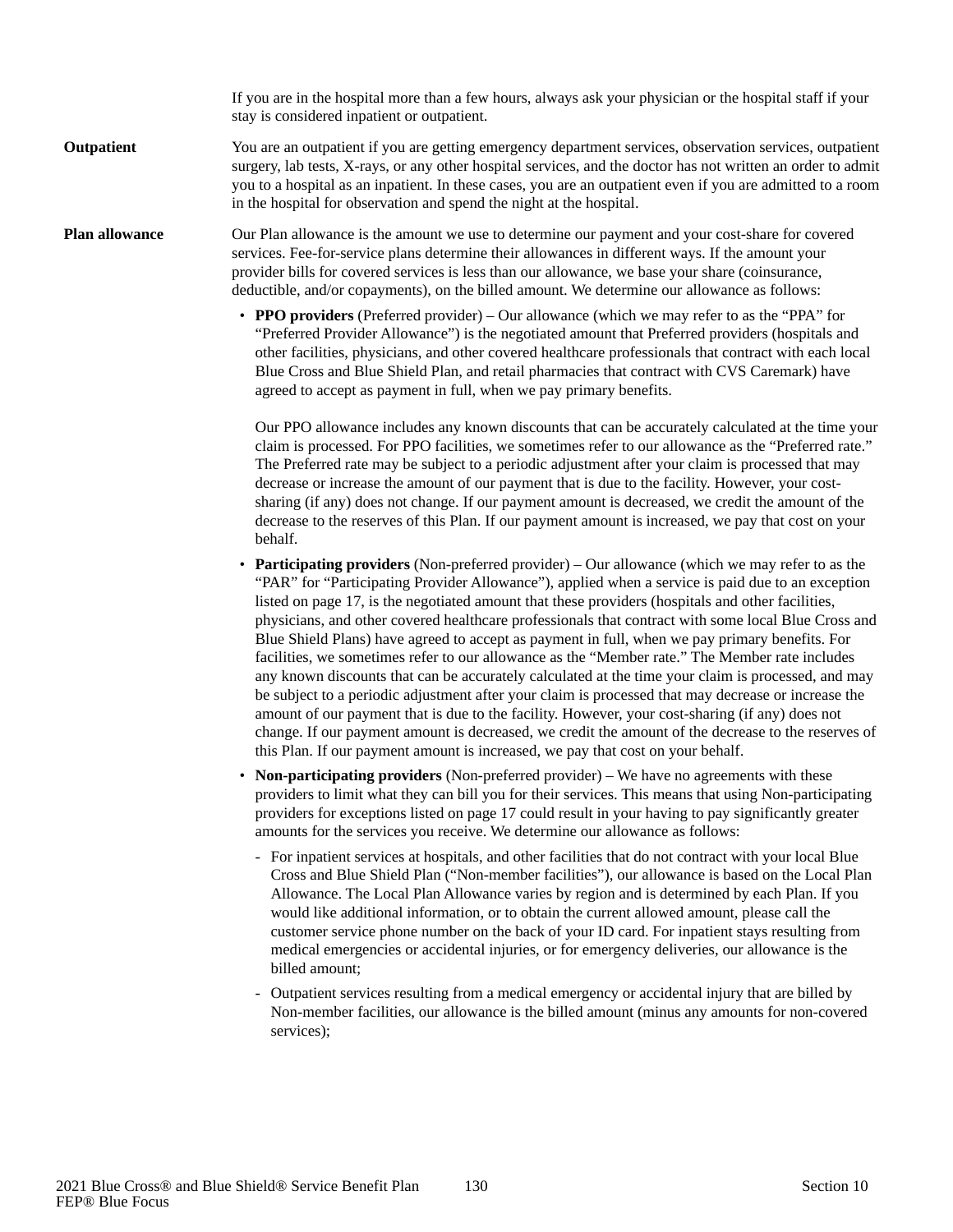- For physicians and other covered healthcare professionals that do not contract with your local Blue Cross and Blue Shield Plan, our allowance is equal to the greater of (1) the Medicare participating fee schedule amount or the Medicare Part B Drug Average Sale Price (ASP) for the service, drug, or supply in the geographic area in which it was performed or obtained or (2) 100% of the Local Plan Allowance. In the absence of a Medicare participating fee schedule amount or ASP for any service, drug, or supply, our allowance is the Local Plan Allowance. Contact your Local Plan if you need more information. We may refer to our allowance for Non-participating providers as the "NPA" (for "Non-participating Provider Allowance");
- For emergency medical and mental health and substance use disorders services performed in the emergency department of a hospital provided by physicians and other covered healthcare professionals that do not contract with your local Blue Cross and Blue Shield Plan, our allowance is equal to the greatest of (1) the Medicare participating fee schedule amount or the Medicare Part B Drug Average Sale Price (ASP) for the service, drug, or supply in the geographic area in which it was performed or obtained; or (2) 100% of the Local Plan Allowance for the service or supply in the geographic area in which it was performed or obtained; or (3) an allowance based on equivalent Preferred provider services that is calculated in compliance with the Affordable Care Act;
- For services you receive outside of the United States, Puerto Rico, and the U.S. Virgin Islands from providers that do not contract with us or with the Overseas Assistance Center (provided by GMMI, Inc.), we use our Overseas Fee Schedule to determine our allowance. Our fee schedule is based on a percentage of the amounts we allow for Non-participating providers in the Washington, D.C., area, or a customary percent of billed charge, whichever is higher.

Note: **Using Non-participating or Non-member providers (Non-preferred) when an exception is granted (see page 17) could result in your having to pay significantly greater amounts for the services you receive.** Non-participating and Non-member providers are under no obligation to accept our allowance as payment in full. If you use Non-participating and/or Non-member providers, you will be responsible for any difference between our payment and the billed amount (except in certain circumstances involving covered Non-participating professional care – see below). In addition, you will be responsible for any applicable deductible, coinsurance, or copayment. You can reduce your out-ofpocket expenses by using Preferred providers whenever possible. To locate a Preferred provider, visit www.fepblue.org/provider to use our National Doctor & Hospital Finder, or call us at the customer service phone number on the back of your ID card. We encourage you to always use Preferred providers for your care.

Note: For **certain** covered services from Non-participating professional providers, your responsibility for the difference between the Non-participating Provider Allowance (NPA) and the billed amount may be limited.

In **only** those situations listed below, when the difference between the NPA and the billed amount for covered Non-participating professional care is greater than \$5,000 for an episode of care, your responsibility will be limited to \$5,000 (in addition to any applicable deductible, coinsurance, or copayment amounts). An episode of care is defined as all covered Non-participating professional services you receive during an emergency room visit, an outpatient visit, or a hospital admission (including associated emergency room or pre-admission services), plus your first follow-up outpatient visit to the Non-participating professional provider(s) who performed the service(s) during your hospital admission or emergency room visit.

- When you receive care in a Preferred hospital from Non-participating professional providers such as a radiologist, anesthesiologist, certified registered nurse anesthetist (CRNA), pathologist, neonatologist, or pediatric sub-specialist; and the professional providers are hospital-based or are specialists recruited from outside the hospital either without your knowledge and/or because they are needed to provide immediate medical or surgical expertise; and
- Another considered exception is when you receive care from Non-participating professional providers in a Preferred, Member, or Non-member hospital as a result of a medical emergency or accidental injury (see page 17).

**Important notice about using Nonparticipating providers!**

**(These providers are only covered on an exception basis)**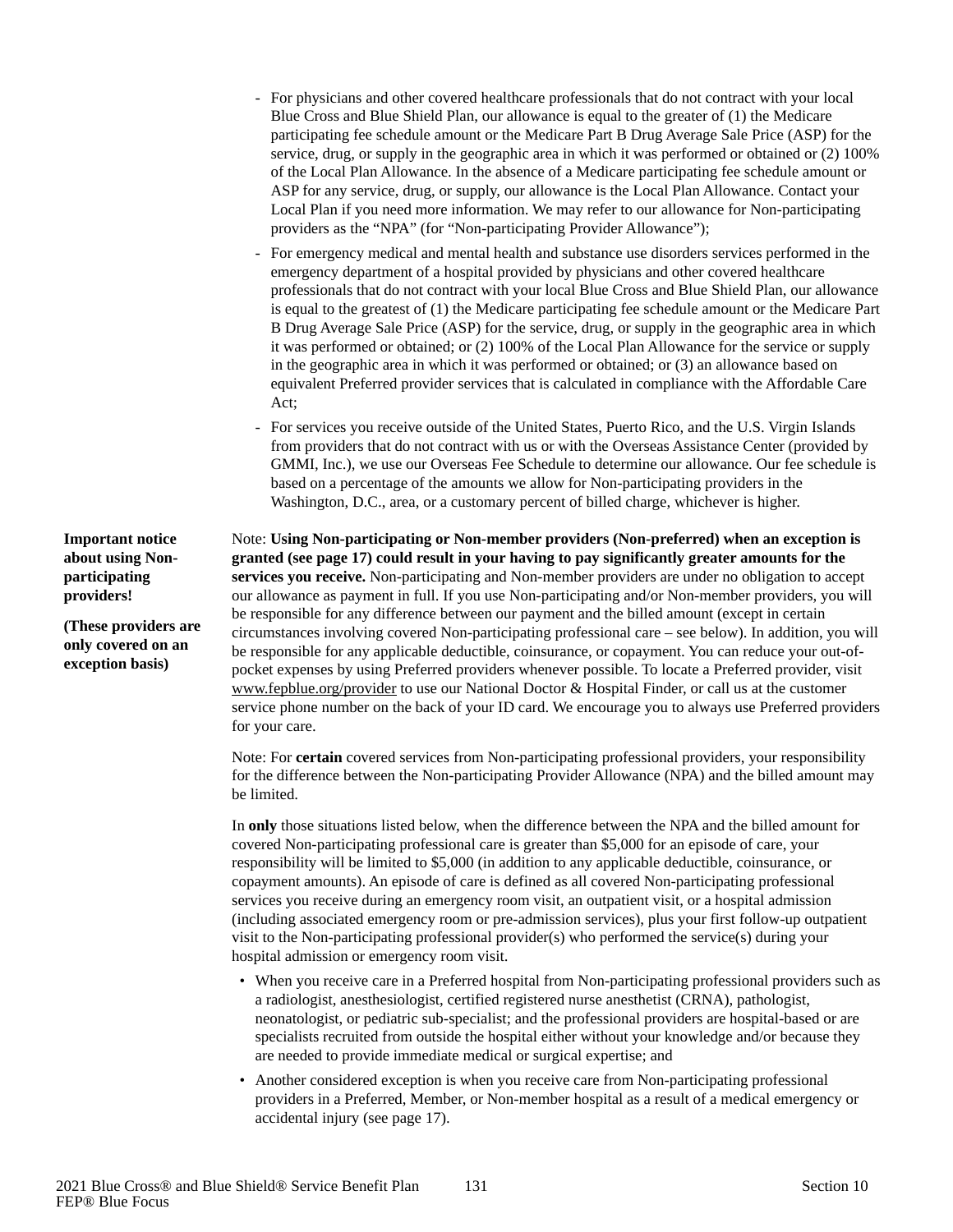|                                                         | For more information, see <i>Differences between our allowance and the bill</i> in Section 4. For more<br>information about how we pay providers overseas, see pages 29 and 105.                                                                                                                                                                                                                                                                                                                                                                                                                                                                                                                                                                                                                                                                                                                                                                                                                                                                                                                                                                                                                            |  |
|---------------------------------------------------------|-------------------------------------------------------------------------------------------------------------------------------------------------------------------------------------------------------------------------------------------------------------------------------------------------------------------------------------------------------------------------------------------------------------------------------------------------------------------------------------------------------------------------------------------------------------------------------------------------------------------------------------------------------------------------------------------------------------------------------------------------------------------------------------------------------------------------------------------------------------------------------------------------------------------------------------------------------------------------------------------------------------------------------------------------------------------------------------------------------------------------------------------------------------------------------------------------------------|--|
| Post-service claims                                     | Any claims that are not pre-service claims. In other words, post-service claims are those claims where<br>treatment has been performed and the claims have been sent to us in order to apply for benefits.                                                                                                                                                                                                                                                                                                                                                                                                                                                                                                                                                                                                                                                                                                                                                                                                                                                                                                                                                                                                  |  |
| Precertification                                        | The requirement to contact the local Blue Cross and Blue Shield Plan serving the area where the<br>services will be performed before being admitted for inpatient care. Please refer to the precertification<br>information listed in Section 3.                                                                                                                                                                                                                                                                                                                                                                                                                                                                                                                                                                                                                                                                                                                                                                                                                                                                                                                                                            |  |
| Preferred provider<br>organization (PPO)<br>arrangement | An arrangement between Local Plans and physicians, hospitals, healthcare institutions, and other<br>covered healthcare professionals (or for retail pharmacies, between pharmacies and CVS Caremark) to<br>provide services to you at a reduced cost. The PPO provides you with an opportunity to reduce your<br>out-of-pocket expenses for care by selecting your facilities and providers from among a specific group.<br>PPO providers are available in most locations; using them whenever possible helps contain healthcare<br>costs and reduces your out-of-pocket costs. The selection of PPO providers is solely the Local Plan's<br>(or for pharmacies, CVS Caremark's) responsibility. We cannot guarantee that any specific provider<br>will continue to participate in these PPO arrangements.                                                                                                                                                                                                                                                                                                                                                                                                  |  |
| Pre-service claims                                      | Those claims (1) that require precertification or prior approval, and (2) where failure to obtain<br>precertification or prior approval results in a reduction of benefits.                                                                                                                                                                                                                                                                                                                                                                                                                                                                                                                                                                                                                                                                                                                                                                                                                                                                                                                                                                                                                                 |  |
| Preventive care,<br>adult                               | Adult preventive care includes the following services: preventive office visits and exams (including<br>health screening services: to measure height, weight, blood pressure, heart rate, and Body Mass Index<br>(BMI)); EKG; general health panel; basic or comprehensive metabolic panel; fasting lipoprotein<br>profile; urinalysis; CBC; screening for diabetes mellitus, hepatitis B and hepatitis C, and latent<br>tuberculosis; screening for alcohol/substance use disorders; counseling on reducing health risks;<br>screening for depression; screening for chlamydia, syphilis, gonorrhea, HPV, and HIV; screening for<br>intimate partner violence for women of reproductive age; administration and interpretation of a Health<br>Risk Assessment questionnaire; cancer screenings including low-dose CT screening for lung cancer;<br>screening for abdominal aortic aneurysms; and osteoporosis screening, as specifically stated in this<br>brochure; and immunizations as licensed by the U.S. Food and Drug Administration (U.S. FDA). Note:<br>Anesthesia services and pathology services associated with preventive colorectal surgical screenings are<br>also paid as preventive care. |  |
| Prior approval                                          | Written assurance that benefits will be provided by:                                                                                                                                                                                                                                                                                                                                                                                                                                                                                                                                                                                                                                                                                                                                                                                                                                                                                                                                                                                                                                                                                                                                                        |  |
|                                                         | 1. The Local Plan where the services will be performed; or                                                                                                                                                                                                                                                                                                                                                                                                                                                                                                                                                                                                                                                                                                                                                                                                                                                                                                                                                                                                                                                                                                                                                  |  |
|                                                         | 2. The Retail Pharmacy Program or the Specialty Drug Pharmacy Program.                                                                                                                                                                                                                                                                                                                                                                                                                                                                                                                                                                                                                                                                                                                                                                                                                                                                                                                                                                                                                                                                                                                                      |  |
|                                                         | For more information, see the benefit descriptions in Section 5 and Other services in Section 3, under<br>You need prior Plan approval for certain services, on pages 18-21.                                                                                                                                                                                                                                                                                                                                                                                                                                                                                                                                                                                                                                                                                                                                                                                                                                                                                                                                                                                                                                |  |
| Reimbursement                                           | A Carrier's pursuit of a recovery if a covered individual has suffered an illness or injury and has<br>received, in connection with that illness or injury, a payment from any party that may be liable, any<br>applicable insurance policy, or a workers' compensation program or insurance policy, and the terms of<br>the Carrier's health benefits plan require the covered individual, as a result of such payment, to<br>reimburse the Carrier out of the payment to the extent of the benefits initially paid or provided. The<br>right of reimbursement is cumulative with and not exclusive of the right of subrogation.                                                                                                                                                                                                                                                                                                                                                                                                                                                                                                                                                                           |  |
| Repatriation                                            | The act of returning to the country of birth, citizenship or origin.                                                                                                                                                                                                                                                                                                                                                                                                                                                                                                                                                                                                                                                                                                                                                                                                                                                                                                                                                                                                                                                                                                                                        |  |
| <b>Routine services</b>                                 | Services that are not related to a specific illness, injury, set of symptoms, or maternity care (other than<br>those routine costs associated with a clinical trial as defined on page 126).                                                                                                                                                                                                                                                                                                                                                                                                                                                                                                                                                                                                                                                                                                                                                                                                                                                                                                                                                                                                                |  |
| <b>Screening service</b>                                | An examination or test of an individual with no signs or symptoms of the specific disease for which the<br>examination or test is being done, to identify the potential for that disease and prevent its occurrence.                                                                                                                                                                                                                                                                                                                                                                                                                                                                                                                                                                                                                                                                                                                                                                                                                                                                                                                                                                                        |  |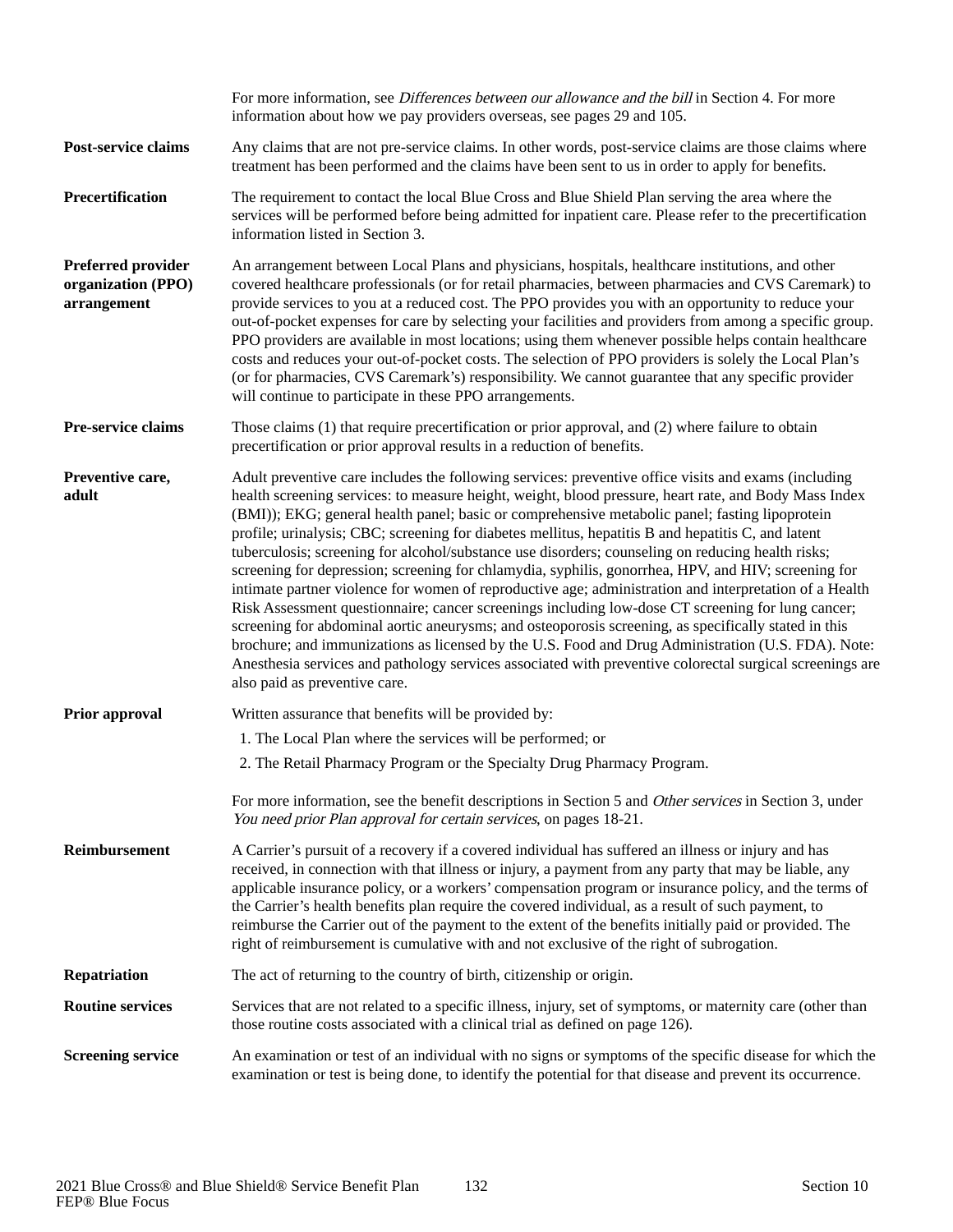| Sound natural tooth              | A tooth that is whole or properly restored (restoration with amalgams or resin-based composite fillings<br>only); is without impairment, periodontal, or other conditions; and is not in need of the treatment<br>provided for any reason other than an accidental injury. For purposes of this Plan, a tooth previously<br>restored with a crown, inlay, onlay, or porcelain restoration, or treated by endodontics, is not considered<br>a sound natural tooth.                                                                                                                                                                                                                                                                                                                                                                                                                                                                                                                                              |
|----------------------------------|----------------------------------------------------------------------------------------------------------------------------------------------------------------------------------------------------------------------------------------------------------------------------------------------------------------------------------------------------------------------------------------------------------------------------------------------------------------------------------------------------------------------------------------------------------------------------------------------------------------------------------------------------------------------------------------------------------------------------------------------------------------------------------------------------------------------------------------------------------------------------------------------------------------------------------------------------------------------------------------------------------------|
| <b>Specialty drugs</b>           | Pharmaceutical products that are included on the FEP Blue Focus Specialty Drug List that are typically<br>high in cost and have one or more of the following characteristics:                                                                                                                                                                                                                                                                                                                                                                                                                                                                                                                                                                                                                                                                                                                                                                                                                                  |
|                                  | • Injectable, infused, inhaled, or oral therapeutic agents, or products of biotechnology                                                                                                                                                                                                                                                                                                                                                                                                                                                                                                                                                                                                                                                                                                                                                                                                                                                                                                                       |
|                                  | • Complex drug therapy for a chronic or complex condition, and/or high potential for drug adverse<br>effects                                                                                                                                                                                                                                                                                                                                                                                                                                                                                                                                                                                                                                                                                                                                                                                                                                                                                                   |
|                                  | • Specialized patient training on the administration of the drug (including supplies and devices<br>needed for administration) and coordination of care is required prior to drug therapy initiation and/<br>or during therapy                                                                                                                                                                                                                                                                                                                                                                                                                                                                                                                                                                                                                                                                                                                                                                                 |
|                                  | • Unique patient compliance and safety monitoring requirements                                                                                                                                                                                                                                                                                                                                                                                                                                                                                                                                                                                                                                                                                                                                                                                                                                                                                                                                                 |
|                                  | • Unique requirements for handling, shipping, and storage                                                                                                                                                                                                                                                                                                                                                                                                                                                                                                                                                                                                                                                                                                                                                                                                                                                                                                                                                      |
| Subrogation                      | A Carrier's pursuit of a recovery from any party that may be liable, any applicable insurance policy, or a<br>workers' compensation program or insurance policy, as successor to the rights of a covered individual<br>who suffered an illness or injury and has obtained benefits from the Carrier's health benefits plan.                                                                                                                                                                                                                                                                                                                                                                                                                                                                                                                                                                                                                                                                                    |
| <b>Telehealth</b><br>dermatology | Under the telehealth benefit, dermatologic conditions seen and treated include but are not limited to<br>acne, dermatitis, eczema, psoriasis, rosacea, seborrheic keratosis, fungal infections, scabies, suspicious<br>moles, and warts. Members capture important digital images, combine those with the comprehensive<br>questionnaire responses, and send those to the dermatology network without requiring a phone or video<br>interaction.                                                                                                                                                                                                                                                                                                                                                                                                                                                                                                                                                               |
| <b>Telehealth services</b>       | Non-emergency services provided by phone or secure online video/messaging for minor acute<br>conditions (see page 129 for definition), dermatology care, behavioral health and substance use disorder<br>counseling, and nutritional counseling. Go to www.fepblue.org/telehealth or call 855-636-1579, TTY:<br>855-636-1578, toll free to access this benefit. After your telehealth visit, please follow up with your<br>primary care provider or specialist.                                                                                                                                                                                                                                                                                                                                                                                                                                                                                                                                                |
| <b>Telemedicine services</b>     | Services provided by phone or secure online video/messaging for evaluation and management services.<br>This does not include the use of fax machine or email; costs associated with enabling or maintaining<br>providers' telehealth (telemedicine) technologies; or fees for medical information stored and forwarded<br>to be reviewed at a later time by a physician or healthcare practitioner at a distant site without the<br>patient being present. Providers must perform covered services acting within the scope of their license<br>or certification under applicable state law. Please note, your healthcare provider must know when and<br>where they can treat you. You, in turn, are responsible for accurately identifying to your provider where<br>you are physically located for the service you received through telehealth (telemedicine) technologies.<br>You and your physician must be in the same U.S. State, Territory, or foreign country as required by<br>applicable legislation. |
| <b>Transplant period</b>         | A defined number of consecutive days associated with a covered organ/tissue transplant procedure.                                                                                                                                                                                                                                                                                                                                                                                                                                                                                                                                                                                                                                                                                                                                                                                                                                                                                                              |
| <b>Urgent care claims</b>        | A claim for medical care or treatment is an urgent care claim if waiting for the regular time limit for<br>non-urgent care claims could have one of the following impacts:                                                                                                                                                                                                                                                                                                                                                                                                                                                                                                                                                                                                                                                                                                                                                                                                                                     |
|                                  | • Waiting could seriously jeopardize your life or health;                                                                                                                                                                                                                                                                                                                                                                                                                                                                                                                                                                                                                                                                                                                                                                                                                                                                                                                                                      |
|                                  | • Waiting could seriously jeopardize your ability to regain maximum function; or                                                                                                                                                                                                                                                                                                                                                                                                                                                                                                                                                                                                                                                                                                                                                                                                                                                                                                                               |
|                                  | • In the opinion of a physician with knowledge of your medical condition, waiting would subject you<br>to severe pain that cannot be adequately managed without the care or treatment that is the subject of<br>the claim.                                                                                                                                                                                                                                                                                                                                                                                                                                                                                                                                                                                                                                                                                                                                                                                     |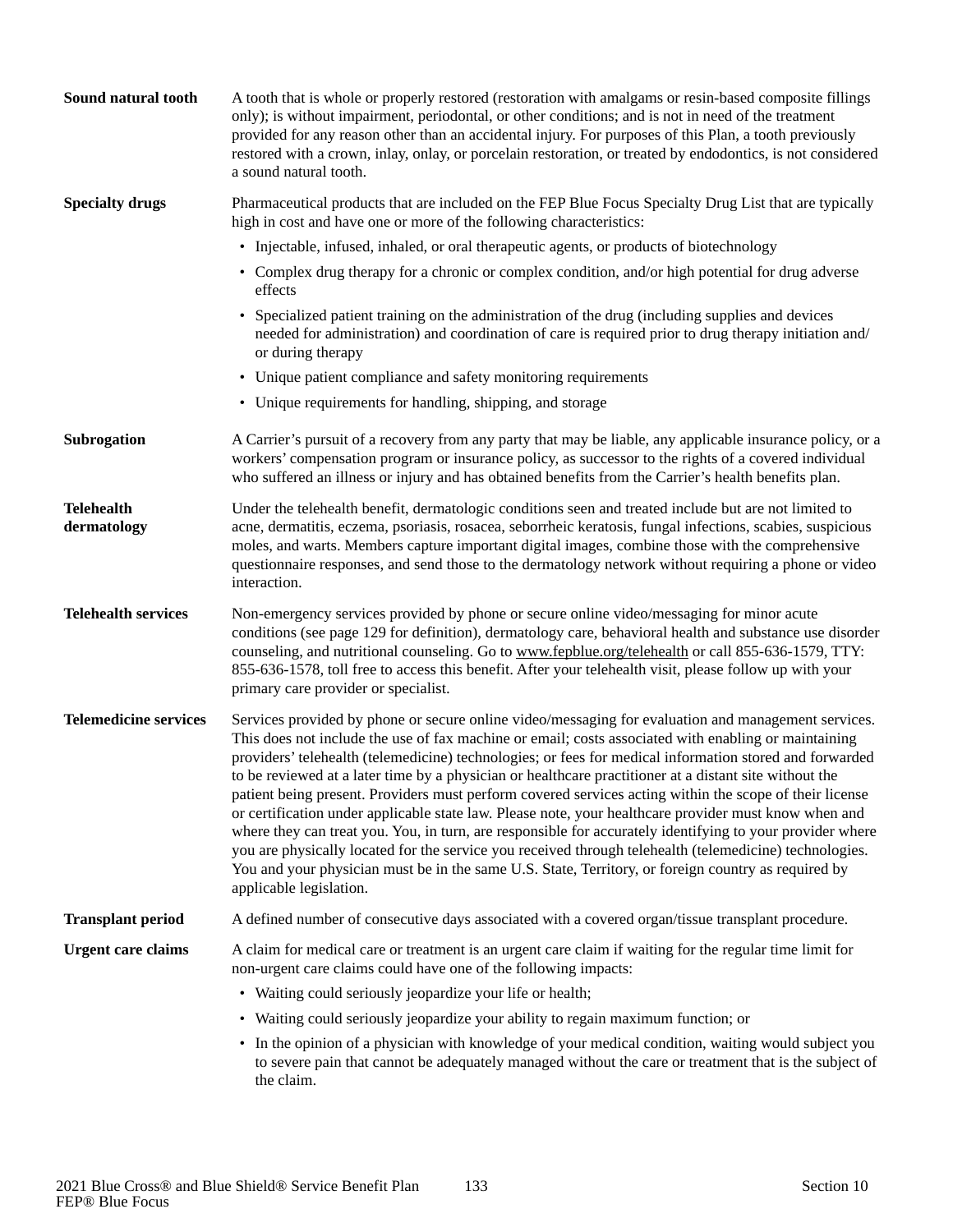|                      | Urgent care claims usually involve Pre-service claims and not Post-service claims. We will judge<br>whether a claim is an urgent care claim by applying the judgment of a prudent layperson who possesses<br>an average knowledge of health and medicine.                                                                                                                                                                                |
|----------------------|------------------------------------------------------------------------------------------------------------------------------------------------------------------------------------------------------------------------------------------------------------------------------------------------------------------------------------------------------------------------------------------------------------------------------------------|
|                      | If you believe your claim qualifies as an urgent care claim, please contact our customer service<br>department using the phone number on the back of your ID card and tell us the claim is urgent. You<br>may also prove that your claim is an urgent care claim by providing evidence that a physician with<br>knowledge of your medical condition has determined that your claim involves urgent care.                                 |
| Us/We/Our            | "Us," "we," and "our" refer to the Blue Cross and Blue Shield Service Benefit Plan, and the local Blue<br>Cross and Blue Shield Plans that administer it.                                                                                                                                                                                                                                                                                |
| <b>Wrap benefits</b> | FEP Blue Focus WRAP benefits are not subject to the deductible and have either a different copayment<br>than the copayment applied under the CORE benefits (i.e., \$25 for the combined 25 visits for physical<br>therapy) or a different coinsurance level than the coinsurance applied under the NON-CORE benefits<br>(i.e., brand-name preferred drugs are paid at 40% of the Plan allowance up to \$350 per 30-day<br>prescription). |
| You/Your             | "You" and "your" refer to the enrollee (the contract holder eligible for enrollment and coverage under<br>the Federal Employees Health Benefits Program and enrolled in the Plan) and each covered family<br>member.                                                                                                                                                                                                                     |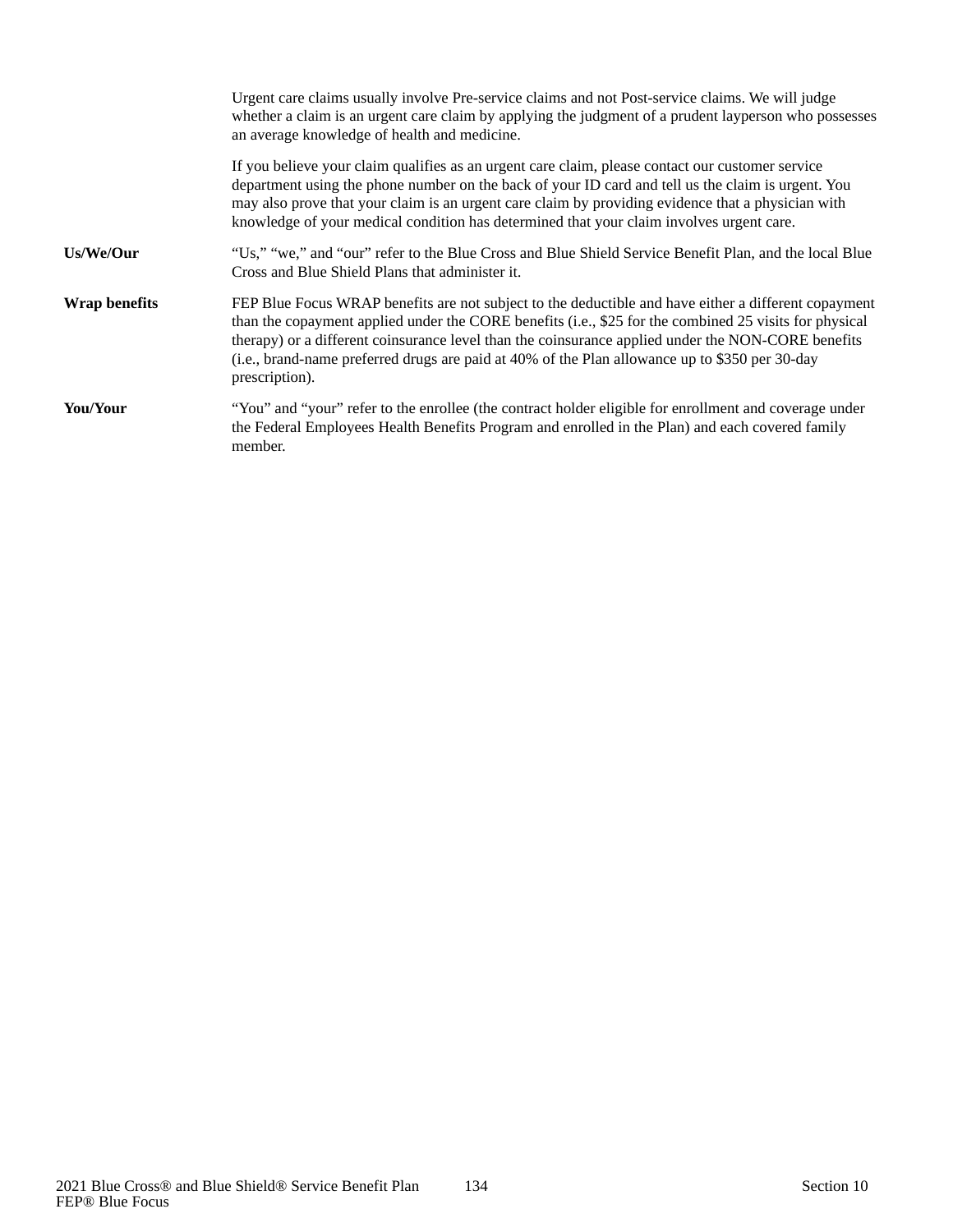## **Index**

Do not rely only on this page; it is for your convenience and may not show all pages where the terms appear. This Index is not an official statement of benefits.

| Abortion44-45, 70-72, 109-110                               |
|-------------------------------------------------------------|
| Accidental injury79-81, 99                                  |
|                                                             |
| Affordable Care Act (ACA)8, 11                              |
|                                                             |
|                                                             |
|                                                             |
|                                                             |
| Ambulatory surgical center72-75, 98                         |
| Anesthesia44-45, 67, 69-75, 100                             |
| Angiographies39-40, 72-75                                   |
|                                                             |
| Applied behavior analysis (ABA)18-21,<br>48, 72-75, 109-110 |
|                                                             |
| Autism spectrum disorder48, 72-75,<br>109-110               |
|                                                             |
| Biopsies40-43, 56-59, 72-75                                 |
| Birthing centers15-16, 23, 44-45, 69-72                     |
| Blood and blood plasma53, 72-75                             |
| Blood or marrow stem cell18-21, 48,<br>60-66                |
| Blue Distinction Centers15-16                               |
| for Transplants18-21, 64-66                                 |
| Blue Distinction Specialty Care15-16,<br>18-21              |
| Blue Health Assessment40-43, 101, 128                       |
| Bone density tests39-40, 72-75                              |
|                                                             |
|                                                             |
| Breast pump and supplies44-45                               |
|                                                             |
| Breast prostheses and surgical bras51                       |
| Breastfeeding support and supplies44-45,<br>70-72           |
|                                                             |
| Cardiac rehabilitation18-21, 48, 72-75                      |
| Cardiovascular monitoring39-40, 72-75                       |
| Care Management Programs102                                 |
|                                                             |
|                                                             |
| Catastrophic protection29, 124-125, 139                     |
| Cervical cancer screening40-44                              |
|                                                             |
|                                                             |
| Chemotherapy48, 64-66, 72-75                                |
|                                                             |
| Chiropractic manipulative treatment48, 54                   |
|                                                             |
| Circumcision44-45, 56-59, 70-72                             |
| Claims and claims filing                                    |
|                                                             |
| Post-service25, 111-112, 114, 132                           |
| Pre-service18, 25-26, 132                                   |

| Clinic visits38-39, 72-75, 83-84             |
|----------------------------------------------|
| Clinical trials18-21, 61-64, 119-120, 126    |
| Cognitive rehabilitation49, 72-76, 111       |
|                                              |
| Colonoscopy40-43, 56-59, 72-75               |
| Colorectal cancer tests                      |
| Colonoscopy40-43, 56-59, 72-75               |
| Fecal occult blood test40-43                 |
| Sigmoidoscopy40-43                           |
|                                              |
| Congenital anomalies18-21, 56-59, 127        |
| Consultations38-39, 83-84                    |
|                                              |
| Contraceptives46, 72-75, 91-98               |
| Coordination of benefits117-125              |
|                                              |
|                                              |
|                                              |
| Cosmetic surgery56-60, 127                   |
|                                              |
| Costs for covered services27-30              |
|                                              |
| Covered facility providers15-16              |
| Covered professional providers15             |
| CT scans39-40, 72-75, 126                    |
| Custodial or long term care127               |
|                                              |
|                                              |
| Dental care99-100, 108, 119                  |
| Diabetic education54, 72-75                  |
| Diabetic supplies                            |
| Diabetic Meter Program91-98                  |
|                                              |
| Insulin, test strips, and lancets91-98       |
| Needles and disposable syringes91-98         |
| Diagnostic and treatment services38-39       |
| Diagnostic tests39-40, 83-86                 |
|                                              |
|                                              |
|                                              |
|                                              |
| DNA analysis of stool samples40-43           |
|                                              |
| Drugs (see: Prescription drugs)              |
| Durable medical equipment52-53, 72-75,       |
| 127                                          |
| Prosthetic devices18-21, 51, 69-70,<br>72-75 |
| <b>Educational classes and programs54</b>    |
|                                              |
|                                              |
| Emergency17, 25, 79-82, 99, 105              |
|                                              |
|                                              |
|                                              |
|                                              |

| Experimental or investigational60-61,<br>109-110, 128 |
|-------------------------------------------------------|
|                                                       |
|                                                       |
| Facility providers15-16                               |
|                                                       |
| Fecal occult blood test40-43                          |
|                                                       |
| fepblue mobile application104                         |
|                                                       |
| Flexible benefits option103                           |
|                                                       |
| Formulary/Preferred drug list89                       |
|                                                       |
| Gender reassignment surgery18-21, 51,                 |
| 55-59, 68                                             |
|                                                       |
|                                                       |
| Genetic screening/testing18-21, 39-40,                |
| 72-75                                                 |
| Health Insurance Marketplace11                        |
|                                                       |
|                                                       |
| Hearing aids and hearing services49-50                |
|                                                       |
| Home nursing care (maternity)44-45,<br>53-54          |
|                                                       |
|                                                       |
| inpatient69-70, 85, 100, 123-124                      |
| outpatient72-75, 86, 100                              |
| Human papillomavirus (HPV) tests40-44                 |
| Hypertension Management Program101-1-                 |
| 02                                                    |
|                                                       |
| Immunizations40-44, 91-98                             |
| Inpatient hospital benefits69-70                      |
| Inpatient professional services38-39,<br>83-84        |
|                                                       |
|                                                       |
| Intensity-modulated radiation therapy                 |
|                                                       |
| Laboratory and pathology services17                   |
| Low-dose CT screening132                              |
|                                                       |
|                                                       |
| Maternity care23, 25, 44-45                           |
|                                                       |
|                                                       |
|                                                       |
| Medical foods53, 91-98, 129                           |
| Medical supplies53, 69-78, 91-98                      |
| Medically necessary18, 21, 25, 109-110,<br>129        |
| Medicare1, 22, 117-125                                |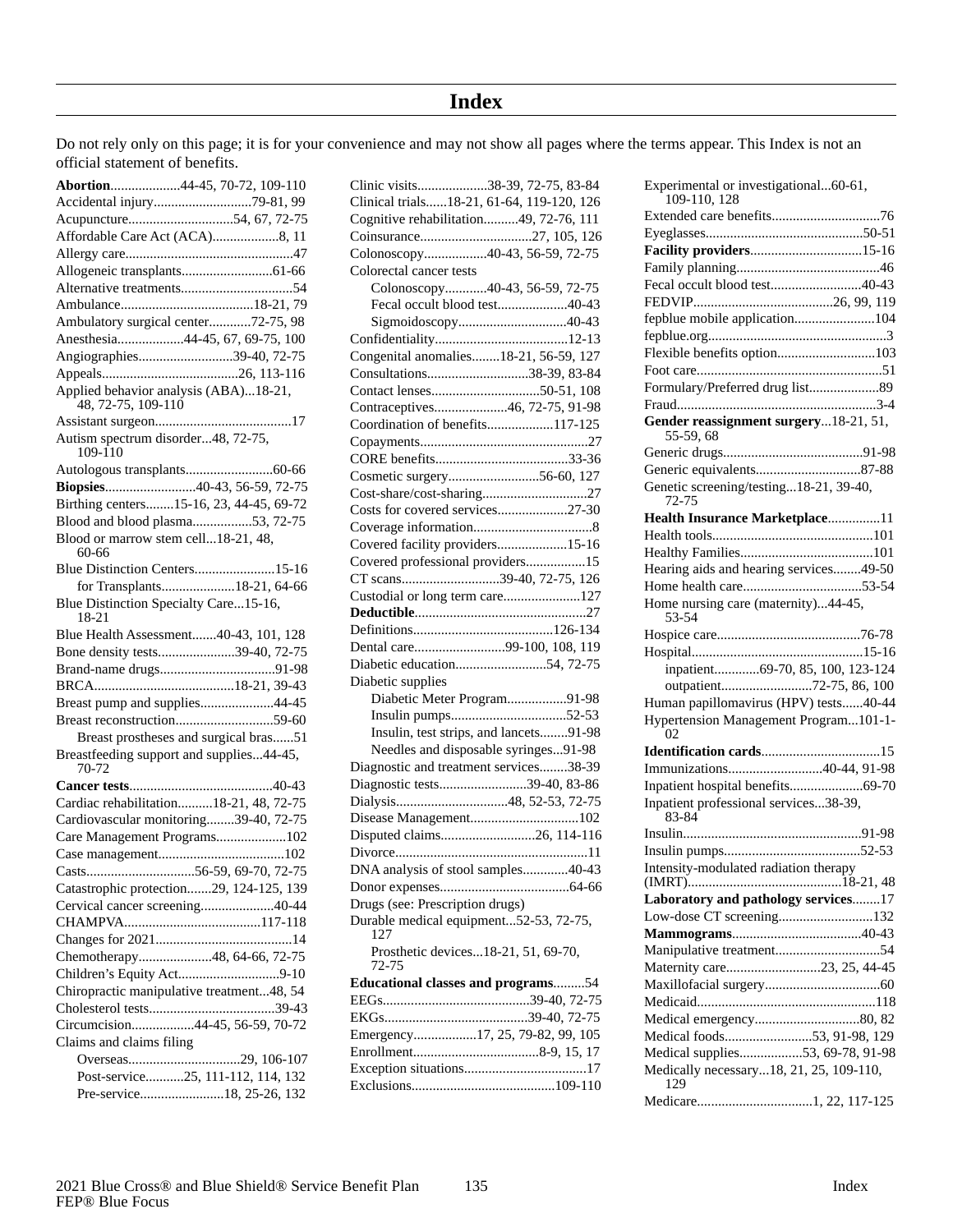| Medications and supplies91-98<br>Medications to promote better health43-44, |
|-----------------------------------------------------------------------------|
| 91-98                                                                       |
|                                                                             |
| Mental health/substance use disorder83-86                                   |
| MRIs39-40, 72-75, 126                                                       |
| Multiple procedures56-59                                                    |
| MyBlue Customer eService102                                                 |
| National Doctor & Hospital Finder102                                        |
| Neurological testing39-40, 72-75                                            |
|                                                                             |
| Newborn care25, 38-39, 43-45, 70-72                                         |
| NON-CORE benefits33-36                                                      |
| Non-member facilities15-16                                                  |
| Non-participating providers28, 131-132                                      |
| Non-preferred providers15, 28                                               |
|                                                                             |
| Nutritional counseling38-44, 56-59, 69-72                                   |
| Observation care129-130                                                     |
| Obstetrical care44-45, 70-72                                                |
| Occupational therapy49, 72-78                                               |
| Office visits38-39, 83-84                                                   |
| Online Health Coach (OHC)101                                                |
|                                                                             |
| Organ/tissue transplants18-21, 60-61,                                       |
| 64-66                                                                       |
| Orthopedic devices51, 59-60, 72-75                                          |
| Osteoporosis screening132                                                   |
| Ostomy and catheter supplies53                                              |
| Out-of-pocket expenses29, 131-132                                           |
| Outpatient facility services72-75, 100                                      |
| Outpatient professional services38-39,<br>83-84                             |
|                                                                             |
| Overseas Assistance Center105                                               |
| Overseas services, drugs, supplies and                                      |
|                                                                             |
|                                                                             |
|                                                                             |
|                                                                             |
|                                                                             |
| Personal Health Record101                                                   |
| PET scans39-40, 72-75, 126                                                  |
| Pharmacotherapy38-39, 48                                                    |
| Physical examinations72-75, 109-110                                         |
| Physical therapy49, 72-78                                                   |
| Physician15, 121, 124, 128, 132                                             |
| Plan allowance28, 130-132                                                   |
|                                                                             |
|                                                                             |

| Precertification18-21, 23-25, 55-56, 68,<br>75-76, 83, 85, 132   |  |  |  |
|------------------------------------------------------------------|--|--|--|
| Preferred providers12-13, 15, 102                                |  |  |  |
| Pregnancy (see: Maternity care)                                  |  |  |  |
| Prescription drugs                                               |  |  |  |
| Brand-name drugs91-98                                            |  |  |  |
| Drugs from other sources98                                       |  |  |  |
|                                                                  |  |  |  |
| Preferred retail pharmacies91-98, 112                            |  |  |  |
| Retail Pharmacy Program87-88,                                    |  |  |  |
| 106-107                                                          |  |  |  |
| Self-injectable drugs91-98                                       |  |  |  |
| Specialty Drug Pharmacy Program87--<br>88, 91-98, 112            |  |  |  |
| Specialty drugs91-98, 133                                        |  |  |  |
| Preventive care                                                  |  |  |  |
|                                                                  |  |  |  |
|                                                                  |  |  |  |
| Primary care provider (PCP)33                                    |  |  |  |
| Prior approval18-21, 23-24, 39-43, 48,                           |  |  |  |
| 52-53, 55-61, 64-66, 68, 72-79, 83-84,                           |  |  |  |
| 87-88, 132                                                       |  |  |  |
| Professional providers15                                         |  |  |  |
|                                                                  |  |  |  |
| Prosthetic devices51, 56-59, 69-70, 72-75                        |  |  |  |
|                                                                  |  |  |  |
| Pulmonary rehabilitation48, 72-75                                |  |  |  |
| Radiation therapy48, 72-75                                       |  |  |  |
| Reconsiderations26, 114-116                                      |  |  |  |
| Replacement coverage10-11                                        |  |  |  |
| Reproductive services46-47, 126                                  |  |  |  |
| Assisted reproductive technology (ART)                           |  |  |  |
| Residential treatment center (RTC)15-16,<br>18, 23-25, 75-76, 85 |  |  |  |
| Rights and responsibilities12-13                                 |  |  |  |
| Room and board69-70, 75-76, 85                                   |  |  |  |
| Routine Annual Physical Incentive Program                        |  |  |  |
|                                                                  |  |  |  |
| Second surgical opinion38-39                                     |  |  |  |
|                                                                  |  |  |  |
| Skilled nursing facility (SNF) care76, 127                       |  |  |  |
| Smoking cessation54, 91-98                                       |  |  |  |
|                                                                  |  |  |  |
| Specialty Drug Pharmacy Program91-98,<br>106-107, 112            |  |  |  |
|                                                                  |  |  |  |
|                                                                  |  |  |  |
|                                                                  |  |  |  |

| Speech-generating devices52-53                   |
|--------------------------------------------------|
| Stem cell transplants18-21, 60-61                |
| Sterilization procedures46, 56-59                |
| Subrogation118-119, 133                          |
|                                                  |
| Surgery15-16, 18-21, 50-51, 55-68, 127           |
|                                                  |
| Eye: cataract, amblyopia, strabismus             |
|                                                  |
| Gender reassignment18-23, 56-59                  |
| Multiple procedures55-59                         |
|                                                  |
| Outpatient56-59, 72-75                           |
| Reconstructive18-21, 59-60                       |
| Sterilization, reversal of voluntary46,<br>56-59 |
| Surgical implants51, 72-75                       |
| Surgical treatment of morbid obesity             |
|                                                  |
| Transplants18-21, 60-66                          |
|                                                  |
| <b>Telehealth</b>                                |
| Dermatology38-39, 133                            |
| Mental health/substance use disorder             |
| Minor acute conditions38-39, 129                 |
| Nutritional counseling40-44, 103                 |
| Temporary Continuation of Coverage (TCC)         |
|                                                  |
|                                                  |
| Transplants15-16, 18-21, 48, 60-66               |
|                                                  |
|                                                  |
|                                                  |
| Ultrasounds39-40, 72-75                          |
|                                                  |
| Urgent care claims24, 133-134                    |
|                                                  |
|                                                  |
| Verbal statements3, 26, 102                      |
|                                                  |
|                                                  |
| Weight control18-21, 56-59                       |
|                                                  |
|                                                  |
| Workers' compensation118                         |
|                                                  |
|                                                  |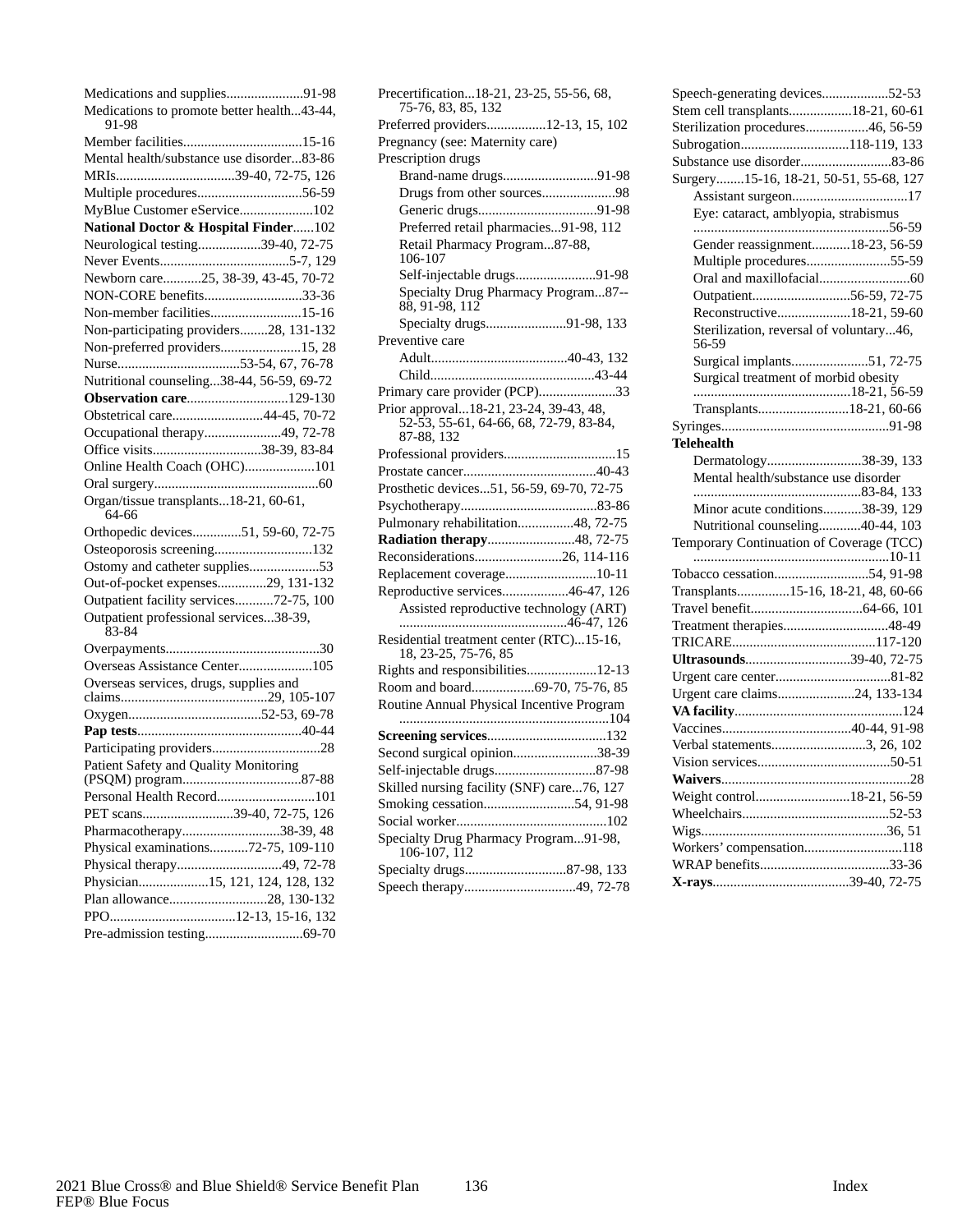## **Summary of Benefits for the Blue Cross and Blue Shield Service Benefit Plan FEP Blue Focus – 2021**

**Do not rely on this chart alone**. This is a summary. All benefits are subject to the definitions, limitations, and exclusions in this brochure. Before making a final decision, please read this FEHB brochure.

You can also obtain a copy of our Summary of Benefits and Coverage as required by the Affordable Care Act at www.fepblue.org/ brochure.

If you want to enroll or change your enrollment in this Plan, be sure to put the correct enrollment code from the cover on your enrollment form.

Below, an asterisk (\*) means the item is subject to the \$500 per person (\$1,000 per Self Plus One or Self and Family enrollment) calendar year deductible. If you use a Non-PPO physician, benefits are not provided.

| <b>Benefits</b>                                                                              | <b>You Pay</b>                                                                                                                           | Page      |
|----------------------------------------------------------------------------------------------|------------------------------------------------------------------------------------------------------------------------------------------|-----------|
| Medical services provided by physicians,<br>specialists and other health care professionals: |                                                                                                                                          |           |
| • Preventive, adult                                                                          | Preferred provider: Nothing                                                                                                              | $40 - 43$ |
|                                                                                              | Non-preferred (Participating/Non-participating): You pay all<br>charges                                                                  |           |
| • Preventive, child                                                                          | Preferred provider: Nothing                                                                                                              | 43-44     |
|                                                                                              | Non-preferred (Participating/Non-participating): You pay all<br>charges                                                                  |           |
| • Professional Visits                                                                        | Preferred provider: \$10 for the first 10 visits per calendar year<br>(combined medical and mental health and substance use<br>disorder) | 38        |
|                                                                                              | After the 10th visit: 30%* of the Plan allowance (deductible<br>applies)                                                                 |           |
|                                                                                              | Non-preferred (Participating/Non-participating): You pay all<br>charges                                                                  |           |
| • Diagnostic and treatment services provided in<br>the office                                | Preferred provider: 30%* of the Plan allowance (deductible<br>applies)                                                                   | 38-39     |
|                                                                                              | Non-preferred (Participating/Non-participating): You pay all<br>charges                                                                  |           |
| • Telehealth services                                                                        | Preferred Telehealth Provider: Nothing for the first 2 visits per<br>calendar year                                                       | 38, 84    |
|                                                                                              | After the 2nd visit: \$10 copayment per visit                                                                                            |           |
|                                                                                              | Non-preferred (Participating/Non-participating): You pay all<br>charges                                                                  |           |
| Services provided by a hospital:                                                             |                                                                                                                                          |           |
| • Inpatient                                                                                  | Preferred: 30%* of the Plan allowance (deductible applies)                                                                               | 69-70     |
|                                                                                              | Non-preferred (Member/Non-member): You pay all charges                                                                                   |           |
| • Outpatient                                                                                 | Preferred: 30%* of the Plan allowance (deductible applies)                                                                               | 72-75     |
|                                                                                              | Non-preferred (Member/Non-member): You pay all charges                                                                                   |           |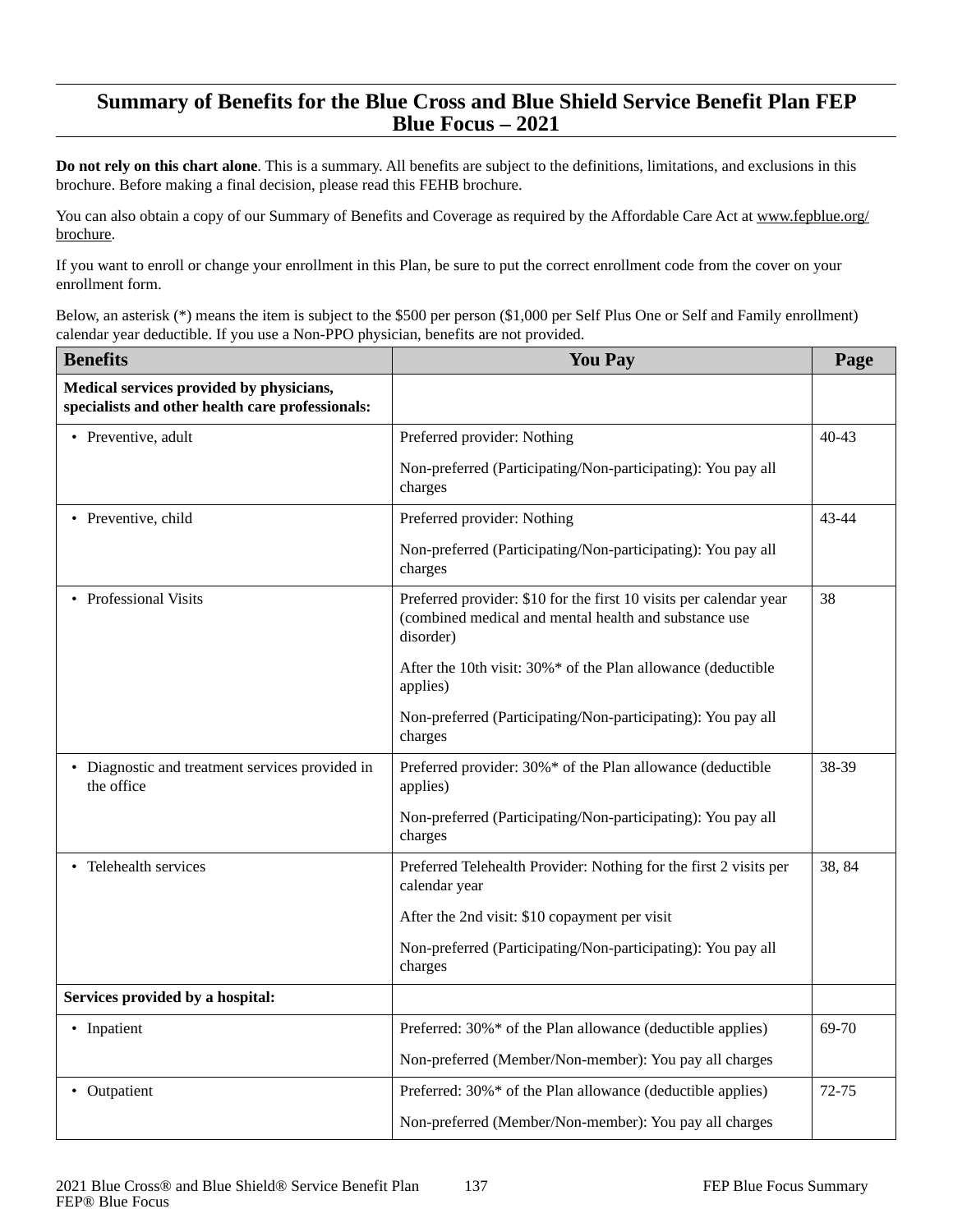| <b>Benefits</b>                                                                  | <b>You Pay</b>                                                                                                                                                                                                                                         | Page  |
|----------------------------------------------------------------------------------|--------------------------------------------------------------------------------------------------------------------------------------------------------------------------------------------------------------------------------------------------------|-------|
| <b>Emergency benefits:</b>                                                       |                                                                                                                                                                                                                                                        |       |
| • Accidental injury                                                              | Preferred: Nothing for outpatient hospital and physician<br>services within 72 hours (regular benefits apply thereafter)                                                                                                                               | 81    |
|                                                                                  | Non-preferred:                                                                                                                                                                                                                                         |       |
|                                                                                  | • Participating: Nothing for outpatient hospital and physician<br>services within 72 hours (regular benefits thereafter)                                                                                                                               |       |
|                                                                                  | • Non-participating: Any difference between the Plan<br>allowance and billed amount for outpatient hospital and<br>physician services within 72 hours; regular benefits<br>thereafter                                                                  |       |
|                                                                                  | Ambulance transport services: Nothing                                                                                                                                                                                                                  |       |
| • Medical emergency                                                              | Professional, outpatient hospital:                                                                                                                                                                                                                     | 82    |
|                                                                                  | Preferred urgent care: \$25 copayment; PPO and Non-PPO<br>emergency room care: 30%* of our allowance (deductible<br>applies); Regular benefits for physician and hospital care*<br>provided in other than the emergency room/PPO urgent care<br>center |       |
|                                                                                  | Maternity:                                                                                                                                                                                                                                             |       |
|                                                                                  | Ambulance transport services: 30%* of our allowance<br>(deductible applies)                                                                                                                                                                            |       |
|                                                                                  | Non-preferred (Participating/Non-participating) urgent care<br>center: You pay all charges                                                                                                                                                             |       |
| • Mental health visits                                                           | Preferred provider: \$10 for the first 10 visits per calendar year<br>(combined medical and mental health and substance use<br>disorder)                                                                                                               | 84    |
|                                                                                  | After the 10th visit: 30%* of the Plan allowance (deductible<br>applies)                                                                                                                                                                               |       |
|                                                                                  | Non-preferred (Participating/Non-participating): You pay all<br>charges                                                                                                                                                                                |       |
| Mental health and substance use disorder<br>treatment (inpatient and outpatient) | Preferred provider: 30%* of the Plan allowance (deductible<br>applies)                                                                                                                                                                                 | 84-86 |
|                                                                                  | Non-preferred (Participating/Non-participating): You pay all<br>charges                                                                                                                                                                                |       |
| <b>Prescription drugs:</b>                                                       |                                                                                                                                                                                                                                                        |       |
| • Retail Pharmacy Program                                                        | Preferred retail pharmacy Tier 1 (generic): \$5 copayment up to<br>a 30-day supply                                                                                                                                                                     | 91    |
|                                                                                  | Preferred retail pharmacy Tier 2 (brand name): 40%<br>coinsurance of the Plan allowance (up to a \$350 maximum) for<br>up to a 30-day supply                                                                                                           |       |
|                                                                                  | Non-preferred pharmacy: You pay all charges                                                                                                                                                                                                            |       |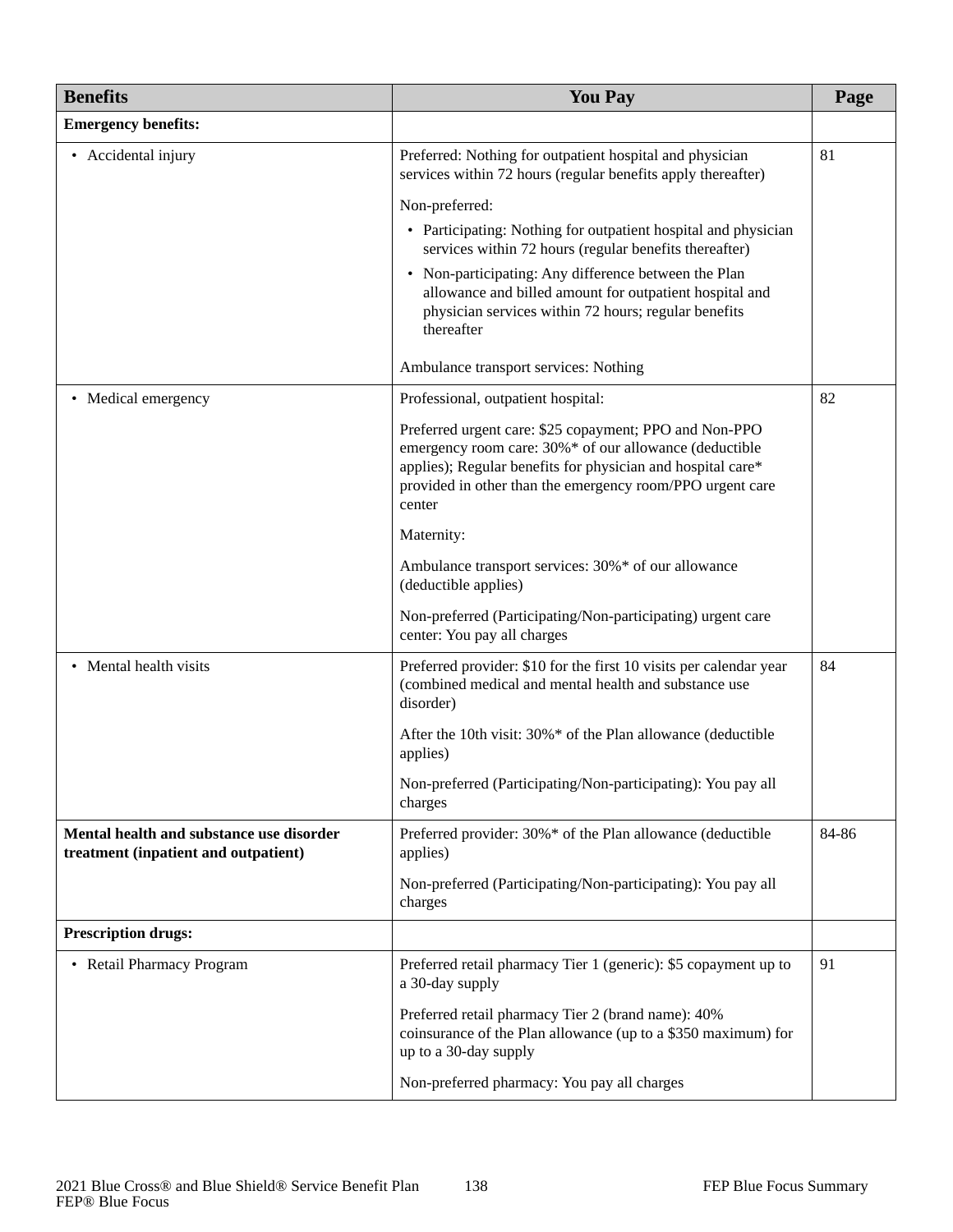| <b>Benefits</b>                                                                                                                                                                                                                                                                                          | <b>You Pay</b>                                                                                                                                                                                                                                                                                                                                                                                                                                                                                                                                                                                                                                                               | Page |
|----------------------------------------------------------------------------------------------------------------------------------------------------------------------------------------------------------------------------------------------------------------------------------------------------------|------------------------------------------------------------------------------------------------------------------------------------------------------------------------------------------------------------------------------------------------------------------------------------------------------------------------------------------------------------------------------------------------------------------------------------------------------------------------------------------------------------------------------------------------------------------------------------------------------------------------------------------------------------------------------|------|
| • Specialty Drug Pharmacy Program                                                                                                                                                                                                                                                                        | Preferred specialty pharmacy                                                                                                                                                                                                                                                                                                                                                                                                                                                                                                                                                                                                                                                 | 96   |
|                                                                                                                                                                                                                                                                                                          | Tier 2: 40% coinsurance of the Plan allowance (up to a \$350<br>maximum) for up to a 30-day supply                                                                                                                                                                                                                                                                                                                                                                                                                                                                                                                                                                           |      |
| <b>Dental care</b>                                                                                                                                                                                                                                                                                       | Treatment of an accidental dental injury within 72 hours<br>(regular benefits apply thereafter)                                                                                                                                                                                                                                                                                                                                                                                                                                                                                                                                                                              | 99   |
|                                                                                                                                                                                                                                                                                                          | Preferred: Nothing                                                                                                                                                                                                                                                                                                                                                                                                                                                                                                                                                                                                                                                           |      |
|                                                                                                                                                                                                                                                                                                          | Non-Preferred:                                                                                                                                                                                                                                                                                                                                                                                                                                                                                                                                                                                                                                                               |      |
|                                                                                                                                                                                                                                                                                                          | • Participating: Nothing (no deductible)                                                                                                                                                                                                                                                                                                                                                                                                                                                                                                                                                                                                                                     |      |
|                                                                                                                                                                                                                                                                                                          | • Non-participating: Any difference between our allowance<br>and the billed amount (no deductible)                                                                                                                                                                                                                                                                                                                                                                                                                                                                                                                                                                           |      |
| <b>Wellness and Other Special Features: Health</b><br>Tools; Blue Health Assessment; MyBlue <sup>®</sup><br>Customer eService; National Doctor and Hospital<br>Finder; Healthy Families; Travel Benefit/Services<br>Overseas; Care Management Programs; and<br>Routine Annual Physical Incentive Program |                                                                                                                                                                                                                                                                                                                                                                                                                                                                                                                                                                                                                                                                              | 101  |
| Protection against catastrophic costs (your<br>catastrophic protection out-of-pocket maximum)                                                                                                                                                                                                            | • Self Only: Nothing after \$7,500 per contract per year<br>• Self Plus One: Nothing after \$15,000 (PPO) per contract<br>per year<br>• Self and Family: Nothing after \$15,000 per family per year<br>Notes:<br>• Some costs do not count toward this protection.<br>• When one covered family member (Self Plus One and Self<br>and Family contracts) reaches the Self Only maximum<br>during the calendar year, that member's claims will no<br>longer be subject to associated member cost-share amounts<br>for the remainder of the year. All remaining family<br>members will be required to meet the balance of the<br>catastrophic protection out-of-pocket maximum. | 29   |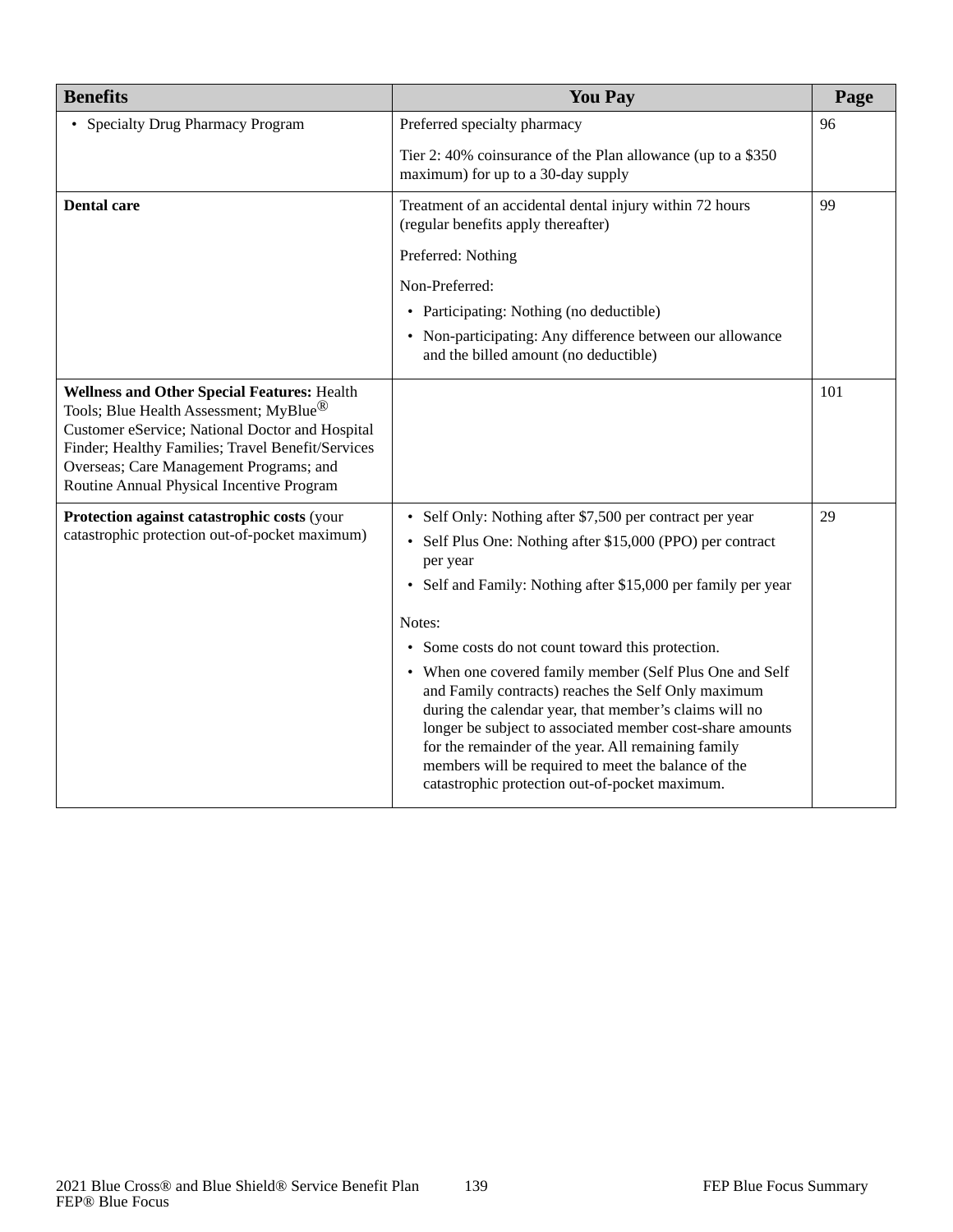## **Notes**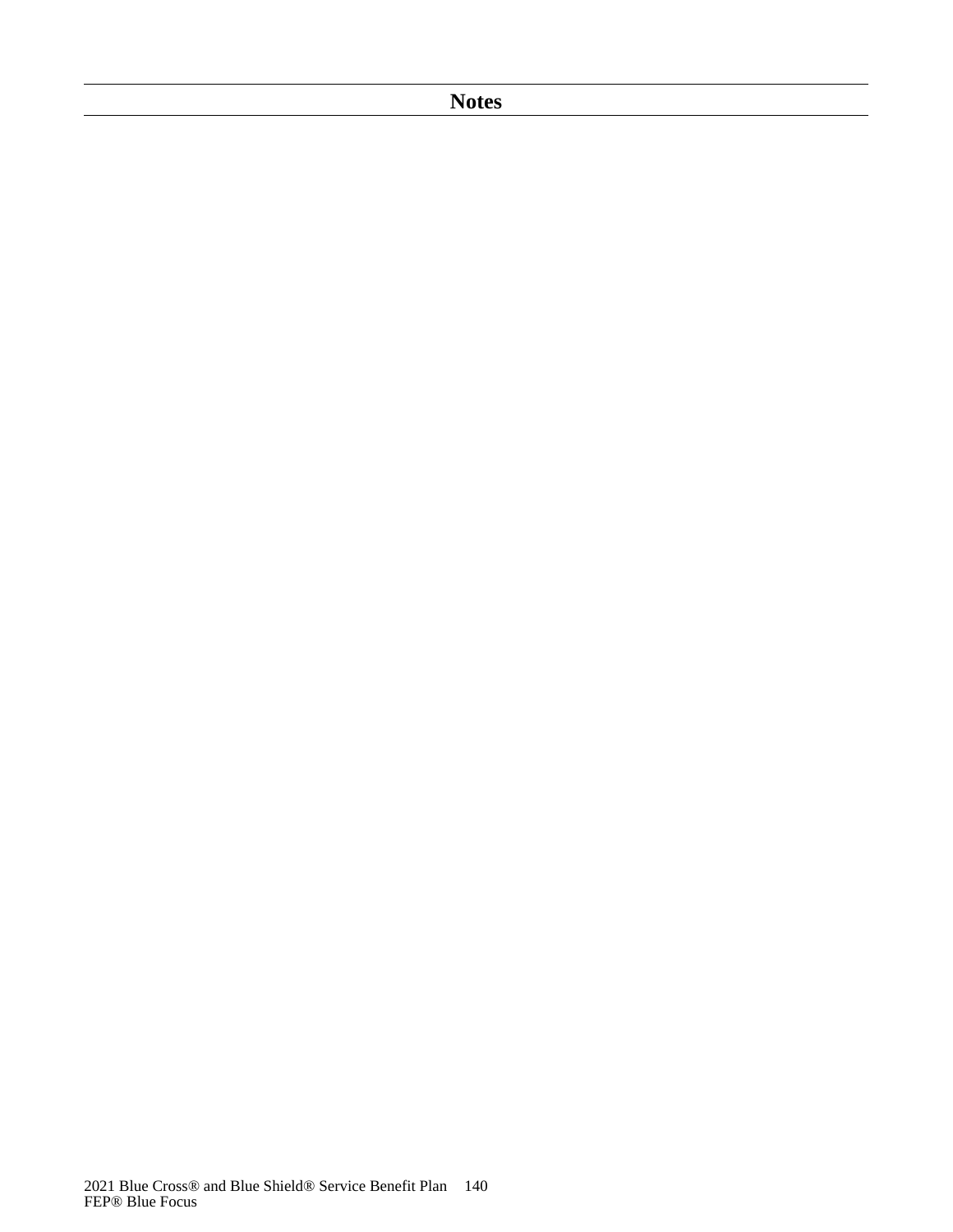**Notes**